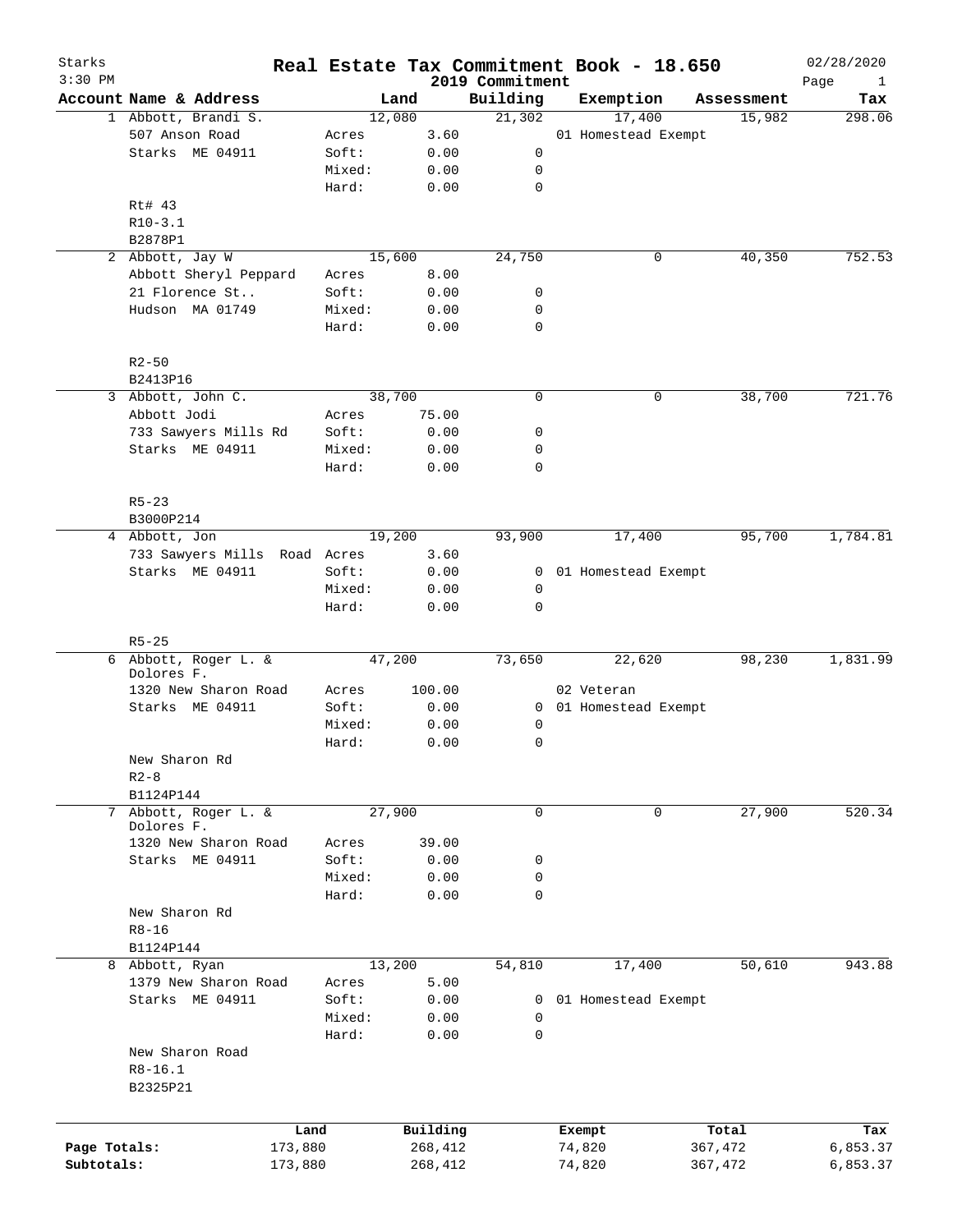| Starks<br>$3:30$ PM |                                                                             |        |        | 2019 Commitment | Real Estate Tax Commitment Book - 18.650 |            | 02/28/2020<br>Page<br>2 |
|---------------------|-----------------------------------------------------------------------------|--------|--------|-----------------|------------------------------------------|------------|-------------------------|
|                     | Account Name & Address                                                      |        | Land   | Building        | Exemption                                | Assessment | Tax                     |
|                     | 72 Adams Family                                                             | 64,300 |        | 155,400         | 17,400                                   | 202, 300   | 3,772.90                |
|                     | Irrevocable Trust                                                           |        |        |                 |                                          |            |                         |
|                     | 601 Preble Ave.                                                             | Acres  | 157.00 |                 |                                          |            |                         |
|                     | Madison ME 04911                                                            | Soft:  | 0.00   | 0               | 01 Homestead Exempt                      |            |                         |
|                     |                                                                             | Mixed: | 0.00   | 0               |                                          |            |                         |
|                     |                                                                             | Hard:  | 0.00   | 0               |                                          |            |                         |
|                     | 544 Anson Road                                                              |        |        |                 |                                          |            |                         |
|                     | $R11-5$                                                                     |        |        |                 |                                          |            |                         |
|                     | B5368P29 01/03/2019 B4347P133 12/06/2010 B1724P254<br>10 Adams, Fayelene J. | 5,250  |        | 0               | 0                                        | 5,250      | 97.91                   |
|                     | 226 Beans Corner Road                                                       | Acres  | 0.34   |                 |                                          |            |                         |
|                     | New Sharon ME 04955                                                         | Soft:  | 0.00   | 0               |                                          |            |                         |
|                     |                                                                             | Mixed: | 0.00   | 0               |                                          |            |                         |
|                     |                                                                             | Hard:  | 0.00   | 0               |                                          |            |                         |
|                     | Beans Corner Rd                                                             |        |        |                 |                                          |            |                         |
|                     | $R1 - 12$                                                                   |        |        |                 |                                          |            |                         |
|                     | B2769P63                                                                    |        |        |                 |                                          |            |                         |
|                     | 13 Adams, Robert W. &                                                       | 16,200 |        | 0               | 0                                        | 16,200     | 302.13                  |
|                     | Jeanette G.                                                                 |        |        |                 |                                          |            |                         |
|                     | 312 Starks Road                                                             | Acres  | 10.00  |                 |                                          |            |                         |
|                     | New Sharon ME 04955                                                         | Soft:  | 0.00   | 0               |                                          |            |                         |
|                     |                                                                             | Mixed: | 0.00   | 0               |                                          |            |                         |
|                     |                                                                             | Hard:  | 0.00   | 0               |                                          |            |                         |
|                     | Young Road                                                                  |        |        |                 |                                          |            |                         |
|                     | $R1 - 15.1$                                                                 |        |        |                 |                                          |            |                         |
|                     | B2055P89                                                                    |        |        |                 |                                          |            |                         |
|                     | 12 Adams, Robert W. &<br>Jeanette G.                                        | 5,810  |        | 0               | $\mathbf 0$                              | 5,810      | 108.36                  |
|                     | 312 Starks Road                                                             | Acres  | 35.00  |                 |                                          |            |                         |
|                     | New Sharon ME 04955                                                         | Soft:  | 0.00   | 0               |                                          |            |                         |
|                     |                                                                             | Mixed: | 0.00   | 0               |                                          |            |                         |
|                     |                                                                             | Hard:  | 35.00  | 5,298           |                                          |            |                         |
|                     | Between 134 & Brann<br>Mills                                                |        |        |                 |                                          |            |                         |
|                     | $R1 - 15$                                                                   |        |        |                 |                                          |            |                         |
|                     | B868P410                                                                    |        |        |                 |                                          |            |                         |
|                     | 655 Ainslie, Debra                                                          | 10,800 |        | 3,000           | 0                                        | 13,800     | 257.37                  |
|                     | 44 Pond Road                                                                | Acres  | 2.00   |                 |                                          |            |                         |
|                     | Sidney ME 04330                                                             | Soft:  | 0.00   | 0               |                                          |            |                         |
|                     |                                                                             | Mixed: | 0.00   | 0               |                                          |            |                         |
|                     |                                                                             | Hard:  | 0.00   | 0               |                                          |            |                         |
|                     | River Rd                                                                    |        |        |                 |                                          |            |                         |
|                     | $R8 - 26$                                                                   |        |        |                 |                                          |            |                         |
|                     | B4621P70 01/22/2013 B4364P339 01/31/2011 B3789P336<br>11/07/2006 B2035P239  |        |        |                 |                                          |            |                         |
|                     | 401 Ainslie, Debra                                                          | 8,940  |        | 0               | 0                                        | 8,940      | 166.73                  |
|                     | 44 Pond Road                                                                | Acres  | 0.80   |                 |                                          |            |                         |
|                     | Sidney ME 04330                                                             | Soft:  | 0.00   | 0               |                                          |            |                         |
|                     |                                                                             | Mixed: | 0.00   | 0               |                                          |            |                         |
|                     |                                                                             |        | 0.00   | 0               |                                          |            |                         |

|              | Land    | Building | Exempt | Total   | Tax       |
|--------------|---------|----------|--------|---------|-----------|
| Page Totals: | 111,300 | 158,400  | 17,400 | 252,300 | 4,705.40  |
| Subtotals:   | 285,180 | 426,812  | 92,220 | 619,772 | 11,558.77 |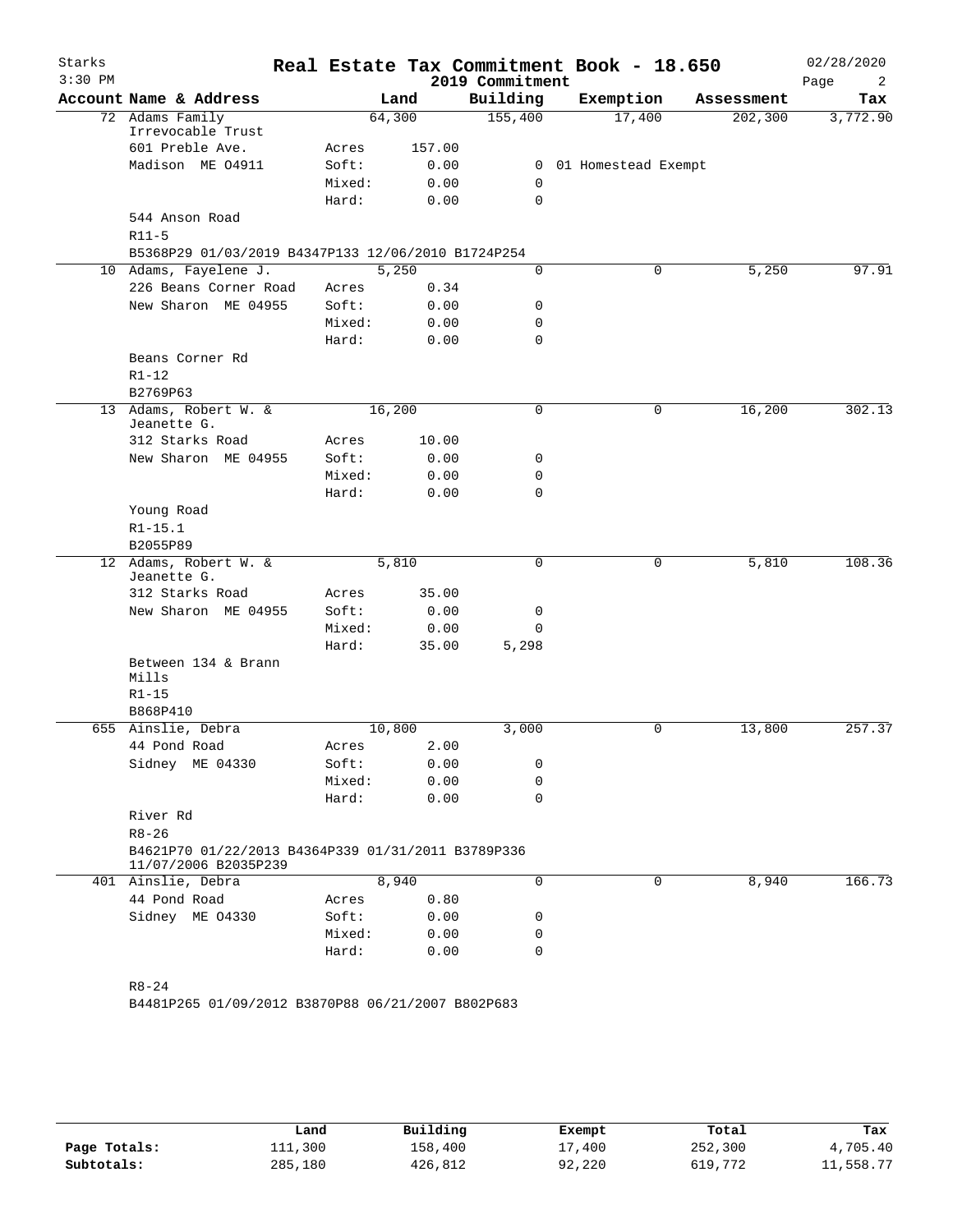| Starks<br>$3:30$ PM |                                                    |         |        |          | 2019 Commitment | Real Estate Tax Commitment Book - 18.650 |            | 02/28/2020<br>Page<br>3 |
|---------------------|----------------------------------------------------|---------|--------|----------|-----------------|------------------------------------------|------------|-------------------------|
|                     | Account Name & Address                             |         | Land   |          | Building        | Exemption                                | Assessment | Tax                     |
|                     | 18 Ames, Peter E.                                  |         | 14,070 |          | 8,650           | 0                                        | 22,720     | 423.73                  |
|                     | Ames Roxanne M.                                    | Acres   |        | 6.09     |                 |                                          |            |                         |
|                     | 1326 Main St.                                      | Soft:   |        | 0.00     | 0               |                                          |            |                         |
|                     | Readfield ME 04355                                 | Mixed:  |        | 0.00     | 0               |                                          |            |                         |
|                     |                                                    | Hard:   |        | 0.00     | 0               |                                          |            |                         |
|                     | West Mills Rd                                      |         |        |          |                 |                                          |            |                         |
|                     | $R7 - 11.3$                                        |         |        |          |                 |                                          |            |                         |
|                     | B2456P349                                          |         |        |          |                 |                                          |            |                         |
|                     | 19 Anger Jr. Robert K                              |         | 31,300 |          | 21,200          | 0                                        | 52,500     | 979.13                  |
|                     |                                                    |         |        |          |                 |                                          |            |                         |
|                     | 249 Boston Post Rd.                                | Acres   |        | 47.00    |                 |                                          |            |                         |
|                     | East Lyme CT 06333                                 | Soft:   |        | 0.00     | 0               |                                          |            |                         |
|                     |                                                    | Mixed:  |        | 0.00     | 0               |                                          |            |                         |
|                     |                                                    | Hard:   |        | 0.00     | 0               |                                          |            |                         |
|                     | Locke Hill Rd                                      |         |        |          |                 |                                          |            |                         |
|                     | $R2 - 24.15$                                       |         |        |          |                 |                                          |            |                         |
|                     | B5375P266 01/30/2019 B2778P86                      |         |        |          |                 |                                          |            |                         |
|                     | 711 Ashby, Deborah                                 |         | 10,000 |          | 24,380          | 17,400                                   | 16,980     | 316.68                  |
|                     | P.O. Box 443                                       | Acres   |        | 1.00     |                 | 01 Homestead Exempt                      |            |                         |
|                     | Anson ME 04911                                     | Soft:   |        | 0.00     | 0               |                                          |            |                         |
|                     |                                                    | Mixed:  |        | 0.00     | 0               |                                          |            |                         |
|                     |                                                    | Hard:   |        | 0.00     | 0               |                                          |            |                         |
|                     |                                                    |         |        |          |                 |                                          |            |                         |
|                     | $R7-1.2A$                                          |         |        |          |                 |                                          |            |                         |
|                     | 137 Ashe, Shelagh M.                               |         | 11,040 |          | 87,560          | 0                                        | 98,600     | 1,838.89                |
|                     | Plant, William B.                                  | Acres   |        | 2.30     |                 |                                          |            |                         |
|                     | 591 Snake Hill Road                                | Soft:   |        | 0.00     | 0               |                                          |            |                         |
|                     | N. Scituate RI 02857                               | Mixed:  |        | 0.00     | 0               |                                          |            |                         |
|                     |                                                    |         |        |          | 0               |                                          |            |                         |
|                     |                                                    | Hard:   |        | 0.00     |                 |                                          |            |                         |
|                     | $R8 - 43$                                          |         |        |          |                 |                                          |            |                         |
|                     | B5030P73 05/27/2016 B3641P267 03/03/2006 B788P1121 |         |        |          |                 |                                          |            | 732.01                  |
|                     | 24 Athearn, James A. &<br>Deborah F.               |         | 24,400 |          | 14,850          | 0                                        | 39,250     |                         |
|                     | 100 Meshacket Rd                                   | Acres   |        | 24.00    |                 |                                          |            |                         |
|                     | Edgartown MA 02539                                 | Soft:   |        | 0.00     | 0               |                                          |            |                         |
|                     |                                                    | Mixed:  |        | 0.00     | 0               |                                          |            |                         |
|                     |                                                    |         |        |          |                 |                                          |            |                         |
|                     |                                                    | Hard:   |        | 0.00     | 0               |                                          |            |                         |
|                     | West Mills Rd.                                     |         |        |          |                 |                                          |            |                         |
|                     | $R3 - 12$                                          |         |        |          |                 |                                          |            |                         |
|                     | B812P665                                           |         |        |          |                 |                                          |            |                         |
|                     | 25 Athenian, Gary                                  |         | 22,000 |          | 20,000          | 17,400                                   | 24,600     | 458.79                  |
|                     | 164 Dill Road                                      | Acres   |        | 16.00    |                 |                                          |            |                         |
|                     | Starks ME 04911                                    | Soft:   |        | 0.00     | 0               | 01 Homestead Exempt                      |            |                         |
|                     |                                                    | Mixed:  |        | 0.00     | $\mathbf 0$     |                                          |            |                         |
|                     |                                                    | Hard:   |        | 0.00     | $\mathbf 0$     |                                          |            |                         |
|                     | Dill Rd.                                           |         |        |          |                 |                                          |            |                         |
|                     | $R12-6$                                            |         |        |          |                 |                                          |            |                         |
|                     | B1992P161                                          |         |        |          |                 |                                          |            |                         |
|                     | 26 Atwood, John T. and                             |         | 4,800  |          | 20,000          | 17,400                                   | 7,400      | 138.01                  |
|                     | Meader, Twilight G.                                |         |        |          |                 |                                          |            |                         |
|                     | 33 Chicken Street                                  | Acres   |        | 0.23     |                 |                                          |            |                         |
|                     | Starks ME 04911                                    | Soft:   |        | 0.00     | 0               | 01 Homestead Exempt                      |            |                         |
|                     |                                                    | Mixed:  |        | 0.00     | 0               |                                          |            |                         |
|                     |                                                    | Hard:   |        | 0.00     | $\mathbf 0$     |                                          |            |                         |
|                     | Chicken St.                                        |         |        |          |                 |                                          |            |                         |
|                     | $U2-20$                                            |         |        |          |                 |                                          |            |                         |
|                     | B1163P27                                           |         |        |          |                 |                                          |            |                         |
|                     |                                                    |         |        |          |                 |                                          |            |                         |
|                     |                                                    |         |        |          |                 |                                          |            |                         |
|                     |                                                    | Land    |        | Building |                 | Exempt                                   | Total      | Tax                     |
| Page Totals:        |                                                    | 117,610 |        | 196,640  |                 | 52,200                                   | 262,050    | 4,887.24                |
| Subtotals:          |                                                    | 402,790 |        | 623,452  |                 | 144,420                                  | 881,822    | 16,446.01               |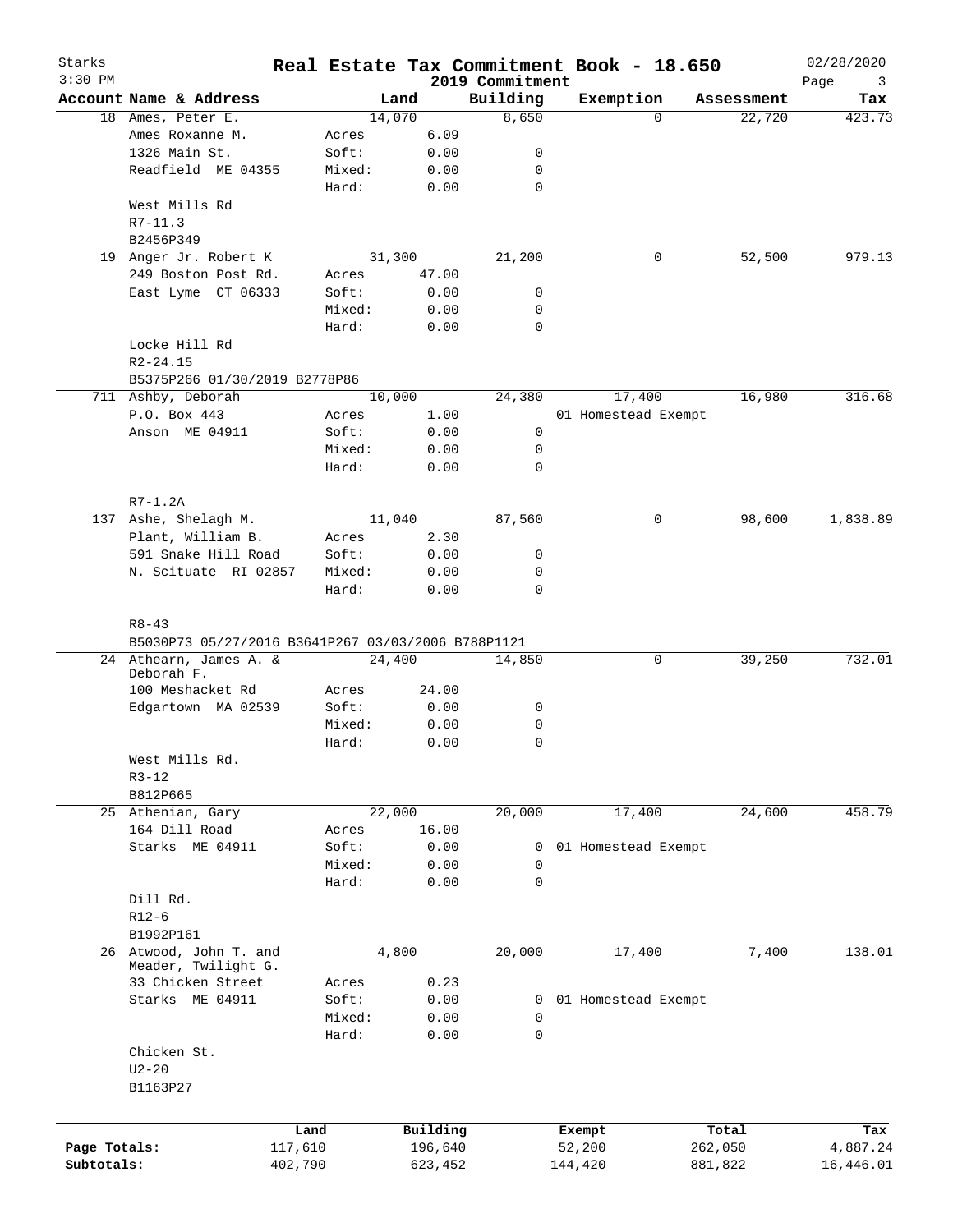| Starks<br>$3:30$ PM |                                                                                        |        |        | 2019 Commitment | Real Estate Tax Commitment Book - 18.650 |            | 02/28/2020<br>Page<br>4 |
|---------------------|----------------------------------------------------------------------------------------|--------|--------|-----------------|------------------------------------------|------------|-------------------------|
|                     | Account Name & Address                                                                 |        | Land   | Building        | Exemption                                | Assessment | Tax                     |
|                     | 27 Aube, Edwin L. &                                                                    |        | 31,800 | 0               | $\Omega$                                 | 31,800     | 593.07                  |
|                     | Lorraine M.<br>52 Lynds Road                                                           | Acres  | 52.00  |                 |                                          |            |                         |
|                     | Starks ME 04911                                                                        | Soft:  | 0.00   | 0               |                                          |            |                         |
|                     |                                                                                        | Mixed: | 0.00   | 0               |                                          |            |                         |
|                     |                                                                                        | Hard:  | 0.00   | 0               |                                          |            |                         |
|                     | Rt.43 Madison Rd.                                                                      |        |        |                 |                                          |            |                         |
|                     | $R11 - 14$                                                                             |        |        |                 |                                          |            |                         |
|                     | B987P290                                                                               |        |        |                 |                                          |            |                         |
|                     | 28 Aube, Edwin L. &                                                                    |        | 33,400 | 62,550          | 17,400                                   | 78,550     | 1,464.96                |
|                     | Lorraine M.                                                                            |        |        |                 |                                          |            |                         |
|                     | 52 Lynds Road                                                                          | Acres  | 54.00  |                 |                                          |            |                         |
|                     | Starks ME 04911                                                                        | Soft:  | 0.00   | 0               | 01 Homestead Exempt                      |            |                         |
|                     |                                                                                        | Mixed: | 0.00   | 0               |                                          |            |                         |
|                     |                                                                                        | Hard:  | 0.00   | 0               |                                          |            |                         |
|                     | Rt.43 Madison Rd.                                                                      |        |        |                 |                                          |            |                         |
|                     | R11-13                                                                                 |        |        |                 |                                          |            |                         |
|                     | B987P290                                                                               |        |        |                 |                                          |            |                         |
|                     | 14 Ayotte, Pierre                                                                      |        | 14,940 | 0               | 0                                        | 14,940     | 278.63                  |
|                     | 628 Valley Rd                                                                          | Acres  | 8.43   |                 |                                          |            |                         |
|                     | Anson Me 04911                                                                         | Soft:  | 0.00   | 0               |                                          |            |                         |
|                     |                                                                                        | Mixed: | 0.00   | 0               |                                          |            |                         |
|                     |                                                                                        | Hard:  | 0.00   | 0               |                                          |            |                         |
|                     |                                                                                        |        |        |                 |                                          |            |                         |
|                     | $R3 - 41.3$                                                                            |        |        |                 |                                          |            |                         |
|                     | B4242P223 09/28/2009 B3344P81<br>30 Baker, Shane Michael                               |        | 5,190  | 0               | 0                                        | 5,190      | 96.79                   |
|                     | 899 New Vineyard Rd.                                                                   | Acres  | 34.30  |                 |                                          |            |                         |
|                     | New Vineyard Me 04956                                                                  | Soft:  | 0.00   | 0               |                                          |            |                         |
|                     |                                                                                        | Mixed: | 34.30  | 4,685           |                                          |            |                         |
|                     |                                                                                        | Hard:  | 0.00   | 0               |                                          |            |                         |
|                     | Ind Line & Chick. St.                                                                  |        |        |                 |                                          |            |                         |
|                     | $R4 - 12$                                                                              |        |        |                 |                                          |            |                         |
|                     | B5025P134 02/24/2016 B2692P346                                                         |        |        |                 |                                          |            |                         |
|                     | 457 Barnes, Helen C.                                                                   |        | 13,040 | 12,500          | 17,400                                   | 8,140      | 151.81                  |
|                     | 170 Glenmore Rd                                                                        | Acres  | 4.80   |                 | 01 Homestead Exempt                      |            |                         |
|                     | Tenants Hbr ME 04860                                                                   | Soft:  | 0.00   | 0               |                                          |            |                         |
|                     |                                                                                        | Mixed: | 0.00   | 0               |                                          |            |                         |
|                     |                                                                                        | Hard:  | 0.00   | 0               |                                          |            |                         |
|                     |                                                                                        |        |        |                 |                                          |            |                         |
|                     | $R4 - 23.4$                                                                            |        |        |                 |                                          |            |                         |
|                     | B5077P201 09/16/2016 B4827P183 09/09/2014 B4827P163<br>09/03/2014 B4373P209 02/14/2011 |        |        |                 |                                          |            |                         |
|                     | 577 Bavolar, James R.                                                                  |        | 16,800 | 16,530          | 0                                        | 33,330     | 621.60                  |
|                     | 1966 7th Avenue, #8                                                                    | Acres  | 9.50   |                 |                                          |            |                         |
|                     | New York City NY 10026 Soft:                                                           |        | 0.00   | 0               |                                          |            |                         |
|                     |                                                                                        | Mixed: | 0.00   | 0               |                                          |            |                         |
|                     |                                                                                        | Hard:  | 0.00   | 0               |                                          |            |                         |
|                     |                                                                                        |        |        |                 |                                          |            |                         |
|                     | $R5 - 31$                                                                              |        |        |                 |                                          |            |                         |
|                     | B4282P220 05/21/2010 B3754P304 10/04/2006 B1033P170                                    |        |        |                 |                                          |            |                         |
|                     |                                                                                        |        |        |                 |                                          |            |                         |
|                     |                                                                                        |        |        |                 |                                          |            |                         |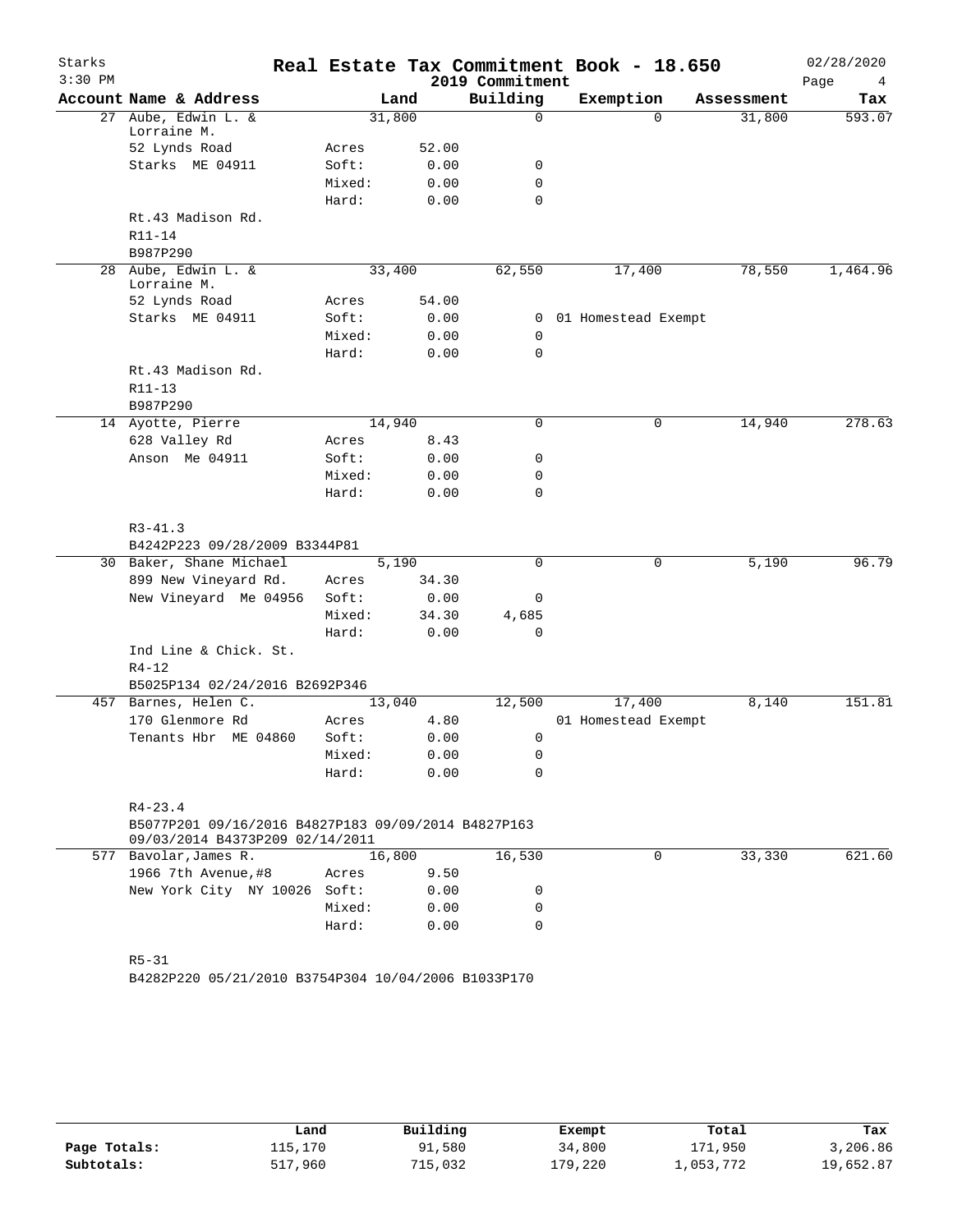| Starks<br>$3:30$ PM |                                                  |         |                 |          |              | Real Estate Tax Commitment Book - 18.650<br>2019 Commitment |           |                     |            | 02/28/2020<br>Page<br>- 5 |
|---------------------|--------------------------------------------------|---------|-----------------|----------|--------------|-------------------------------------------------------------|-----------|---------------------|------------|---------------------------|
|                     | Account Name & Address                           |         |                 | Land     |              | Building                                                    | Exemption |                     | Assessment | Tax                       |
|                     | 783 Bay Communications II                        |         |                 | $\Omega$ |              | 255,000                                                     |           | $\Omega$            | 255,000    | 4,755.75                  |
|                     | LLC<br>391 Oakland Street                        |         |                 |          |              |                                                             |           |                     |            |                           |
|                     | 2nd Floor                                        |         |                 |          |              |                                                             |           |                     |            |                           |
|                     | Mansfield MA 02048                               |         |                 |          |              |                                                             |           |                     |            |                           |
|                     | R5 L13                                           |         |                 |          |              |                                                             |           |                     |            |                           |
|                     | 779 Bay Communications II                        |         |                 | 0        |              | 295,000                                                     |           | 0                   | 295,000    | 5,501.75                  |
|                     | LLC                                              |         |                 |          |              |                                                             |           |                     |            |                           |
|                     | Att: Vincent Granese<br>391 Oakland Street       |         |                 |          |              |                                                             |           |                     |            |                           |
|                     | Second Floor                                     |         |                 |          |              |                                                             |           |                     |            |                           |
|                     | Mansfield MA 02048                               |         |                 |          |              |                                                             |           |                     |            |                           |
|                     | R2 530N                                          |         |                 |          |              |                                                             |           |                     |            |                           |
|                     | 40 Beach, John G. &                              |         |                 | 47,400   |              | $\mathbf 0$                                                 |           | 0                   | 47,400     | 884.01                    |
|                     | Sabrina P.                                       |         |                 |          |              |                                                             |           |                     |            |                           |
|                     | 1366 Main Street                                 |         | Acres           |          | 104.00       |                                                             |           |                     |            |                           |
|                     | Jay ME 04239                                     |         | Soft:           |          | 0.00         | 0                                                           |           |                     |            |                           |
|                     |                                                  |         | Mixed:          |          | 0.00         | 0                                                           |           |                     |            |                           |
|                     |                                                  |         | Hard:           |          | 0.00         | $\Omega$                                                    |           |                     |            |                           |
|                     | Beans Corner Road                                |         |                 |          |              |                                                             |           |                     |            |                           |
|                     | $R1 - 13$                                        |         |                 |          |              |                                                             |           |                     |            |                           |
|                     | B1917P219                                        |         |                 |          |              |                                                             |           |                     |            |                           |
|                     | 41 Beal, Barbara A.                              |         |                 | 13,240   |              | $\mathbf 0$                                                 |           | 0                   | 13,240     | 246.93                    |
|                     | PO Box 295                                       |         | Acres           |          | 6.30         |                                                             |           |                     |            |                           |
|                     | Dexter ME 04930                                  |         | Soft:           |          | 0.00         | 0                                                           |           |                     |            |                           |
|                     |                                                  |         | Mixed:<br>Hard: |          | 0.00<br>0.00 | 0<br>$\mathbf 0$                                            |           |                     |            |                           |
|                     |                                                  |         |                 |          |              |                                                             |           |                     |            |                           |
|                     | $R2 - 51$                                        |         |                 |          |              |                                                             |           |                     |            |                           |
|                     | B2244P219                                        |         |                 | 11,200   |              | 161,460                                                     |           | 17,400              | 155,260    | 2,895.60                  |
|                     | 705 Bean, Walter S.<br>Bean, Kelli G.            |         | Acres           |          | 2.50         |                                                             |           | 01 Homestead Exempt |            |                           |
|                     | 39 Freedom Way Lane                              |         | Soft:           |          | 0.00         | 0                                                           |           |                     |            |                           |
|                     | Starks ME 04911                                  |         | Mixed:          |          | 0.00         | 0                                                           |           |                     |            |                           |
|                     |                                                  |         | Hard:           |          | 0.00         | $\Omega$                                                    |           |                     |            |                           |
|                     | $R3 - 27.1$                                      |         |                 |          |              |                                                             |           |                     |            |                           |
|                     | B5073P178 09/02/2016 B4703P1 08/26/2013 B3815P52 |         |                 |          |              |                                                             |           |                     |            |                           |
|                     | 02/23/2007                                       |         |                 |          |              |                                                             |           |                     |            |                           |
|                     | 42 Beaulieu, Scott H.                            |         |                 | 5,390    |              | 20,000                                                      |           | 17,400              | 7,990      | 149.01                    |
|                     | 45 Locke Hill Road                               |         | Acres           |          | 0.29         |                                                             |           | 01 Homestead Exempt |            |                           |
|                     | Starks ME 04911                                  |         | Soft:           |          | 0.00         | 0                                                           |           |                     |            |                           |
|                     |                                                  |         | Mixed:          |          | 0.00         | 0                                                           |           |                     |            |                           |
|                     |                                                  |         | Hard:           |          | 0.00         | 0                                                           |           |                     |            |                           |
|                     | Locke Hill Road                                  |         |                 |          |              |                                                             |           |                     |            |                           |
|                     | $U2-1$<br>B4792P89 06/06/2014 B1919P342          |         |                 |          |              |                                                             |           |                     |            |                           |
| 43                  | Beliveau, George B &                             |         |                 | 50,340   |              | $\mathbf 0$                                                 |           | 0                   | 50,340     | 938.84                    |
|                     | Pat H                                            |         |                 |          |              |                                                             |           |                     |            |                           |
|                     | PO Box 1227                                      |         | Acres           |          | 113.80       |                                                             |           |                     |            |                           |
|                     | Rockwell NC 28138                                |         | Soft:           |          | 0.00         | 0                                                           |           |                     |            |                           |
|                     |                                                  |         | Mixed:          |          | 0.00         | 0                                                           |           |                     |            |                           |
|                     |                                                  |         | Hard:           |          | 0.00         | 0                                                           |           |                     |            |                           |
|                     | West Mills Rd                                    |         |                 |          |              |                                                             |           |                     |            |                           |
|                     | $R5 - 22$                                        |         |                 |          |              |                                                             |           |                     |            |                           |
|                     | B846P1074                                        |         |                 |          |              |                                                             |           |                     |            |                           |
|                     |                                                  | Land    |                 |          | Building     |                                                             | Exempt    |                     | Total      | Tax                       |
| Page Totals:        |                                                  | 127,570 |                 |          | 731,460      |                                                             | 34,800    |                     | 824,230    | 15,371.89                 |
| Subtotals:          |                                                  | 645,530 |                 |          | 1,446,492    |                                                             | 214,020   |                     | 1,878,002  | 35,024.76                 |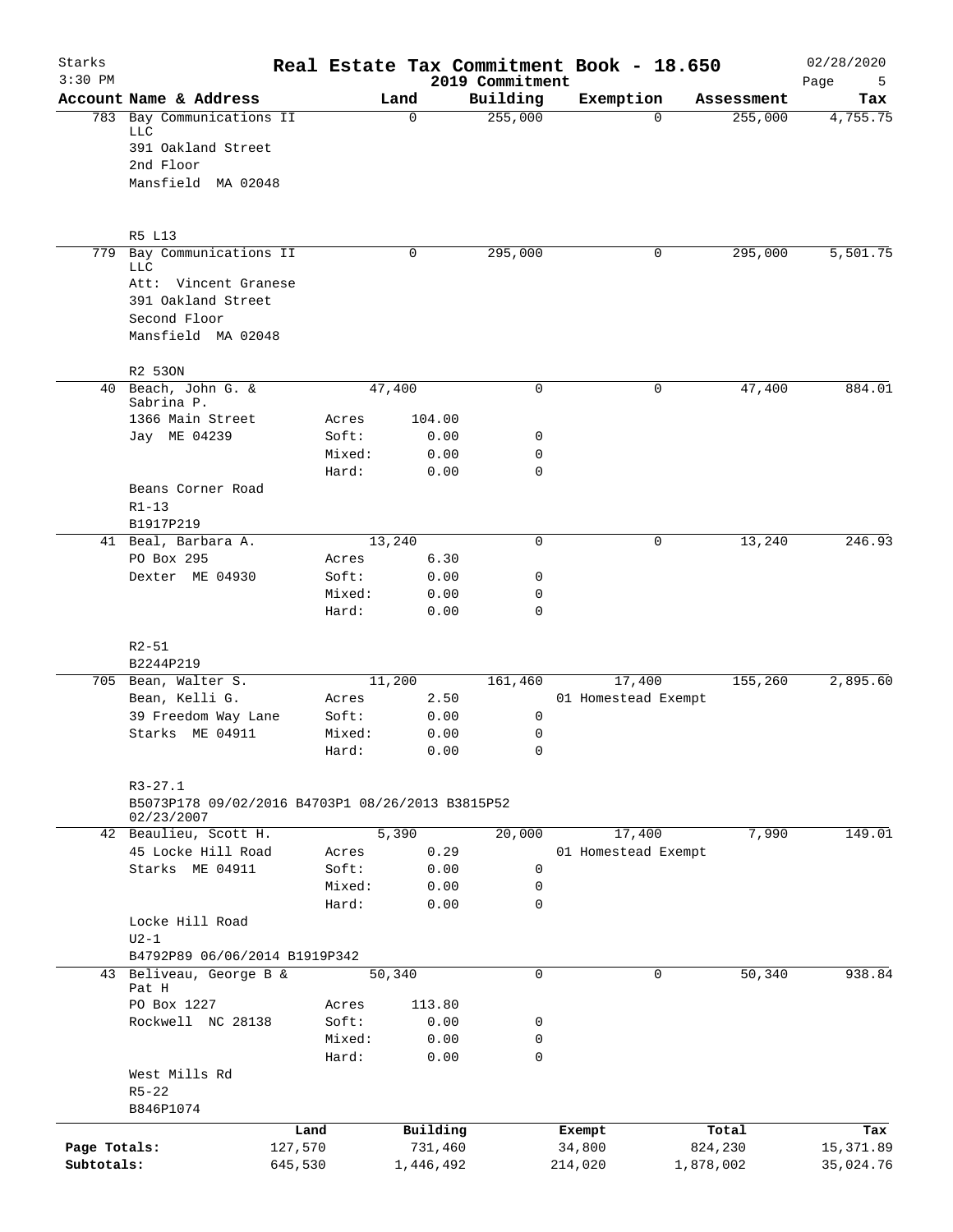| Starks<br>$3:30$ PM |                                                         |        |       | Real Estate Tax Commitment Book - 18.650<br>2019 Commitment |                     |            | 02/28/2020<br>Page<br>6 |
|---------------------|---------------------------------------------------------|--------|-------|-------------------------------------------------------------|---------------------|------------|-------------------------|
|                     | Account Name & Address                                  |        | Land  | Building                                                    | Exemption           | Assessment | Tax                     |
|                     | 44 Beliveau, George B &                                 | 15,320 |       | $\mathbf 0$                                                 | 0                   | 15,320     | 285.72                  |
|                     | Pat H                                                   |        |       |                                                             |                     |            |                         |
|                     | PO Box 1227                                             | Acres  | 8.90  |                                                             |                     |            |                         |
|                     | Rockwell NC 28138                                       | Soft:  | 0.00  | 0                                                           |                     |            |                         |
|                     |                                                         | Mixed: | 0.00  | $\mathbf 0$                                                 |                     |            |                         |
|                     |                                                         | Hard:  | 0.00  | $\mathbf 0$                                                 |                     |            |                         |
|                     | West Mills Rd<br>$R4 - 23.1$                            |        |       |                                                             |                     |            |                         |
|                     | B846P1075                                               |        |       |                                                             |                     |            |                         |
|                     | 767 Bellefleur, Brad                                    |        | 0     | 21,848                                                      | 17,400              | 4,448      | 82.96                   |
|                     | 1633 New Sharon Road                                    |        |       |                                                             | 01 Homestead Exempt |            |                         |
|                     | Starks ME 04911                                         |        |       |                                                             |                     |            |                         |
|                     |                                                         |        |       |                                                             |                     |            |                         |
|                     | <b>R8 80N</b>                                           |        |       |                                                             |                     |            |                         |
|                     | 629 Bellefleur, Eileen M.                               | 21,540 |       | 0                                                           | 0                   | 21,540     | 401.72                  |
|                     | Bellefleur, Craig A.                                    | Acres  | 17.80 |                                                             |                     |            |                         |
|                     | 2745 Hollow Lane                                        | Soft:  | 0.00  | 0                                                           |                     |            |                         |
|                     | Leesburg FL 34748                                       | Mixed: | 0.00  | 0                                                           |                     |            |                         |
|                     |                                                         | Hard:  | 0.00  | $\mathbf 0$                                                 |                     |            |                         |
|                     | Newsharon Road                                          |        |       |                                                             |                     |            |                         |
|                     | $R8 - 8$                                                |        |       |                                                             |                     |            |                         |
|                     | B3917P197 09/10/2007 B2516P329<br>324 Bellefleur, Sarah | 22,800 |       | 0                                                           | 0                   | 22,800     | 425.22                  |
|                     | Bellefleur, Brad                                        | Acres  | 22.00 |                                                             |                     |            |                         |
|                     | 1101 New Sharon Rd                                      | Soft:  | 0.00  | 0                                                           |                     |            |                         |
|                     | Starks ME 04911                                         | Mixed: | 0.00  | 0                                                           |                     |            |                         |
|                     |                                                         | Hard:  | 0.00  | $\mathbf 0$                                                 |                     |            |                         |
|                     |                                                         |        |       |                                                             |                     |            |                         |
|                     | $R8 - 7$                                                |        |       |                                                             |                     |            |                         |
|                     | B4495P121 02/21/2012 B4416P118 07/20/2011 B4312P360     |        |       |                                                             |                     |            |                         |
|                     | 09/02/2010 B2294P343<br>46 Belmore, Thomas G.           | 17,880 |       | $\mathbf 0$                                                 | 0                   | 17,880     | 333.46                  |
|                     | Belmore Tracy L.                                        | Acres  | 12.10 |                                                             |                     |            |                         |
|                     | 1057 New Sharon Rd                                      | Soft:  | 0.00  | 0                                                           |                     |            |                         |
|                     | Starks ME 04911                                         | Mixed: | 0.00  | 0                                                           |                     |            |                         |
|                     |                                                         | Hard:  | 0.00  | 0                                                           |                     |            |                         |
|                     |                                                         |        |       |                                                             |                     |            |                         |
|                     | $R1 - 42.2$                                             |        |       |                                                             |                     |            |                         |
|                     | B3418P224                                               |        |       |                                                             |                     |            |                         |
|                     | 533 Belyea, Charles L.                                  | 10,000 |       | 73,100                                                      | 17,400              | 65,700     | 1,225.31                |
|                     | Belyea, Sandra L.                                       | Acres  | 1.00  |                                                             | 01 Homestead Exempt |            |                         |
|                     | 80 Anson Road                                           | Soft:  | 0.00  | 0                                                           |                     |            |                         |
|                     | Starks ME 04911                                         | Mixed: | 0.00  | 0                                                           |                     |            |                         |
|                     |                                                         | Hard:  | 0.00  | $\mathbf 0$                                                 |                     |            |                         |
|                     | Anson Rd.                                               |        |       |                                                             |                     |            |                         |
|                     | $R7 - 7.1$                                              |        |       |                                                             |                     |            |                         |
|                     | B4727P304 10/31/2013 B2815P225                          |        |       |                                                             |                     |            |                         |
|                     | 564 Belyea, Charles L.                                  |        | 7,420 | 5,000                                                       | 0                   | 12,420     | 231.63                  |
|                     | 80 Anson Road                                           | Acres  | 0.55  |                                                             |                     |            |                         |
|                     | Starks ME 04911                                         | Soft:  | 0.00  | 0                                                           |                     |            |                         |
|                     |                                                         | Mixed: | 0.00  | 0<br>0                                                      |                     |            |                         |
|                     |                                                         | Hard:  | 0.00  |                                                             |                     |            |                         |
|                     | $U1-9$                                                  |        |       |                                                             |                     |            |                         |
|                     | B4236P69 01/29/2010 B2023P251                           |        |       |                                                             |                     |            |                         |
|                     |                                                         |        |       |                                                             |                     |            |                         |

|              | Land    | Building  | Exempt  | Total     | Tax       |
|--------------|---------|-----------|---------|-----------|-----------|
| Page Totals: | 94,960  | 99,948    | 34,800  | 160,108   | 2,986.02  |
| Subtotals:   | 740,490 | 1,546,440 | 248,820 | 2,038,110 | 38,010.78 |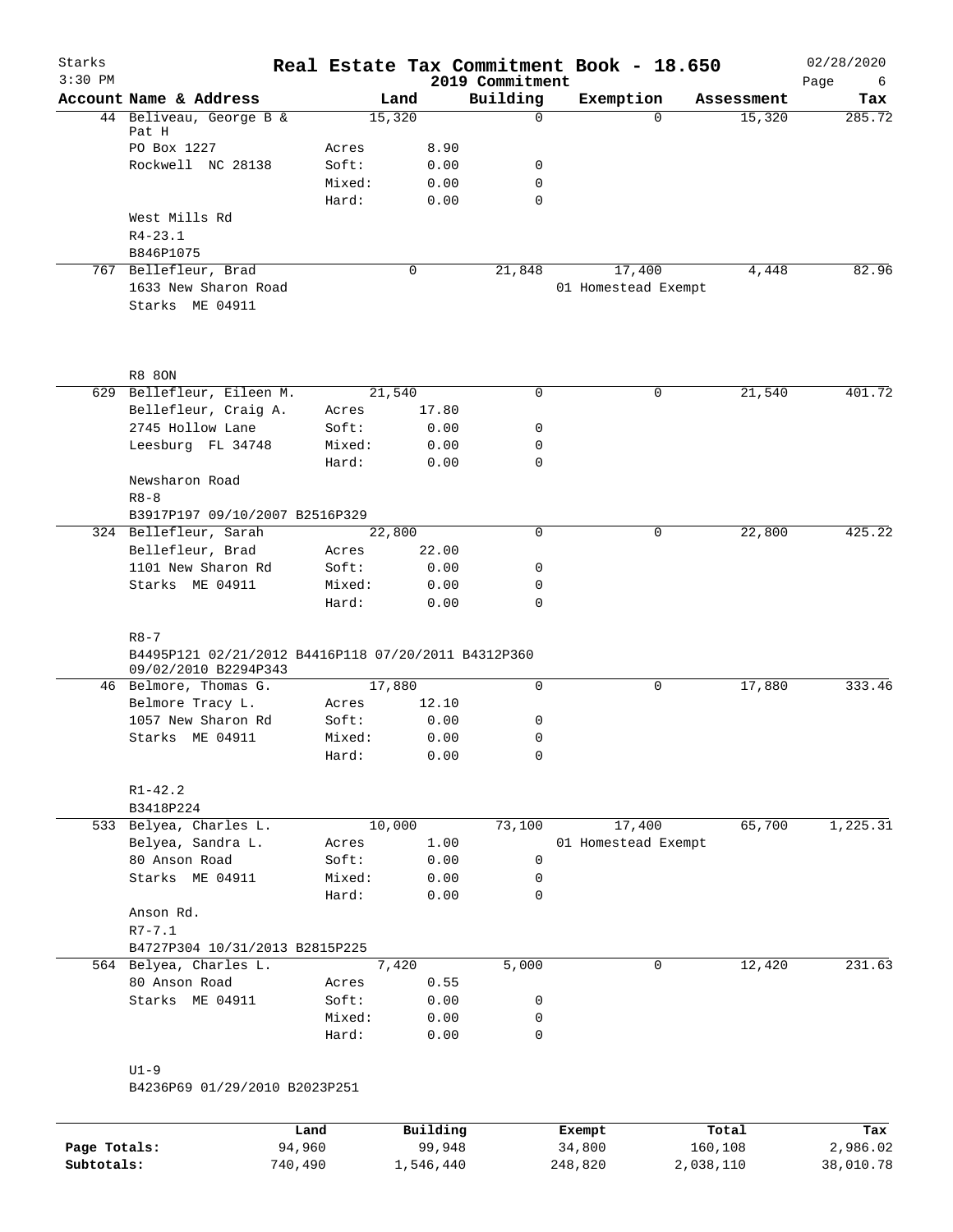| Starks<br>$3:30$ PM |                                                    |        |           | 2019 Commitment | Real Estate Tax Commitment Book - 18.650 |             | 02/28/2020<br>Page<br>7 |
|---------------------|----------------------------------------------------|--------|-----------|-----------------|------------------------------------------|-------------|-------------------------|
|                     | Account Name & Address                             |        | Land      | Building        | Exemption                                | Assessment  | Tax                     |
|                     | 47 Belyea, Charles L.                              |        | 10,000    | 35,100          | $\Omega$                                 | 45,100      | 841.12                  |
|                     | 80 Anson Road                                      | Acres  | 0.44      |                 |                                          |             |                         |
|                     | Starks ME 04911                                    | Soft:  | 0.00      | 0               |                                          |             |                         |
|                     |                                                    | Mixed: | 0.00      | 0               |                                          |             |                         |
|                     |                                                    | Hard:  | 0.00      | 0               |                                          |             |                         |
|                     | Rt. 43-Village                                     |        |           |                 |                                          |             |                         |
|                     | $UI-6$ , $UI-7$                                    |        |           |                 |                                          |             |                         |
|                     | B889P339                                           |        |           |                 |                                          |             |                         |
|                     | 388 Bengal, Carrier M                              |        | 23,700    | $\mathbf 0$     | 0                                        | 23,700      | 442.01                  |
|                     | 67 Longley Road                                    | Acres  | 25.00     |                 |                                          |             |                         |
|                     | Madison Me 04950                                   | Soft:  | 0.00      | 0               |                                          |             |                         |
|                     |                                                    | Mixed: | 0.00      | 0               |                                          |             |                         |
|                     |                                                    |        |           | $\mathbf 0$     |                                          |             |                         |
|                     |                                                    | Hard:  | 0.00      |                 |                                          |             |                         |
|                     |                                                    |        |           |                 |                                          |             |                         |
|                     | $R1 - 41.3$                                        |        |           |                 |                                          |             |                         |
|                     | B5380P272 02/14/2019 B1104P98                      |        |           |                 |                                          |             |                         |
|                     | 49 Benoit Family Lands LLC                         |        | 3,030     | $\mathbf 0$     | 0                                        | 3,030       | 56.51                   |
|                     | 28 Ridge Hill Rd.                                  | Acres  | 20.00     |                 |                                          |             |                         |
|                     | N.Smithfield RI 02896                              | Soft:  | 0.00      | 0               |                                          |             |                         |
|                     |                                                    | Mixed: | 20.00     | 2,732           |                                          |             |                         |
|                     |                                                    | Hard:  | 0.00      | 0               |                                          |             |                         |
|                     | Brann Mills Road                                   |        |           |                 |                                          |             |                         |
|                     | $R2 - 11$                                          |        |           |                 |                                          |             |                         |
|                     | B4950P127 09/03/2015 B2180P182                     |        |           |                 |                                          |             |                         |
|                     | 51 Benoit Family Lands LLC                         |        | 9,820     | $\mathbf 0$     | 0                                        | 9,820       | 183.14                  |
|                     | 28 Ridge Hill Rd.                                  | Acres  | 67.00     |                 |                                          |             |                         |
|                     | N. Smithfield RI 02896 Soft:                       |        | 11.00     | 1,081           |                                          |             |                         |
|                     |                                                    | Mixed: | 42.00     | 5,737           |                                          |             |                         |
|                     |                                                    | Hard:  | 14.00     | 2,119           |                                          |             |                         |
|                     | Brann's Mills Rd                                   |        |           |                 |                                          |             |                         |
|                     | $R2 - 15$                                          |        |           |                 |                                          |             |                         |
|                     | B4950P127 09/03/2015 B2746P169                     |        |           |                 |                                          |             |                         |
|                     | 50 Benoit Family Lands LLC                         |        | 14,807    | 66,670          | 0                                        | 81,477      | 1,519.55                |
|                     | 28 Ridge Hill Rd.                                  | Acres  | 14.00     |                 |                                          |             |                         |
|                     | N. Smithfield RI 02896 Soft:                       |        | 0.00      | 0               |                                          |             |                         |
|                     |                                                    | Mixed: | 0.00      | 0               |                                          |             |                         |
|                     |                                                    | Hard:  |           |                 |                                          |             |                         |
|                     |                                                    |        | 9.00      | 1,362           |                                          |             |                         |
|                     | 157 Brann Mills Rd                                 |        |           |                 |                                          |             |                         |
|                     | $R2 - 12$                                          |        |           |                 |                                          |             |                         |
|                     | B4950P127 09/03/2015 B797P1031                     |        |           |                 |                                          |             |                         |
|                     | 423 Benoit Family Lands LLC                        |        | 9,410     | $\mathbf 0$     | 0                                        | 9,410       | 175.50                  |
|                     | 28 Ridge Hill Rd.                                  | Acres  | 55.00     |                 |                                          |             |                         |
|                     | No. Smithfield RI                                  | Soft:  | 0.00      | 0               |                                          |             |                         |
|                     | 02896                                              |        |           |                 |                                          |             |                         |
|                     |                                                    | Mixed: | 44.00     | 6,010           |                                          |             |                         |
|                     |                                                    | Hard:  | 0.00      | $\Omega$        |                                          |             |                         |
|                     | Young Road                                         |        |           |                 |                                          |             |                         |
|                     | $R1 - 17$                                          |        |           |                 |                                          |             |                         |
|                     | B4950P127 09/03/2015 B4369P23 02/08/2011 B2524P228 |        |           |                 |                                          |             |                         |
|                     | 02/08/2010                                         |        |           |                 |                                          |             |                         |
|                     | 48 Benoit Family Lands LLC                         |        | 8,770     | $\mathbf 0$     | 0                                        | 8,770       | 163.56                  |
|                     | 28 Ridge Hill Rd                                   | Acres  | 60.00     |                 |                                          |             |                         |
|                     | N. Smithfield RI 02896 Soft:                       |        | 11.00     | 1,081           |                                          |             |                         |
|                     |                                                    | Mixed: | 34.00     | 4,644           |                                          |             |                         |
|                     |                                                    | Hard:  | 15.00     | 2,271           |                                          |             |                         |
|                     | Brann Mills Rd                                     |        |           |                 |                                          |             |                         |
|                     | $R2 - 13$                                          |        |           |                 |                                          |             |                         |
|                     | B4950P127 09/03/2015 B797P1032                     |        |           |                 |                                          |             |                         |
|                     | Land                                               |        | Building  |                 | Exempt                                   | Total       | Tax                     |
| Page Totals:        | 79,537                                             |        | 101,770   |                 | 0                                        | 181,307     | 3,381.39                |
| Subtotals:          | 820,027                                            |        | 1,648,210 |                 | 248,820                                  | 2, 219, 417 | 41,392.17               |
|                     |                                                    |        |           |                 |                                          |             |                         |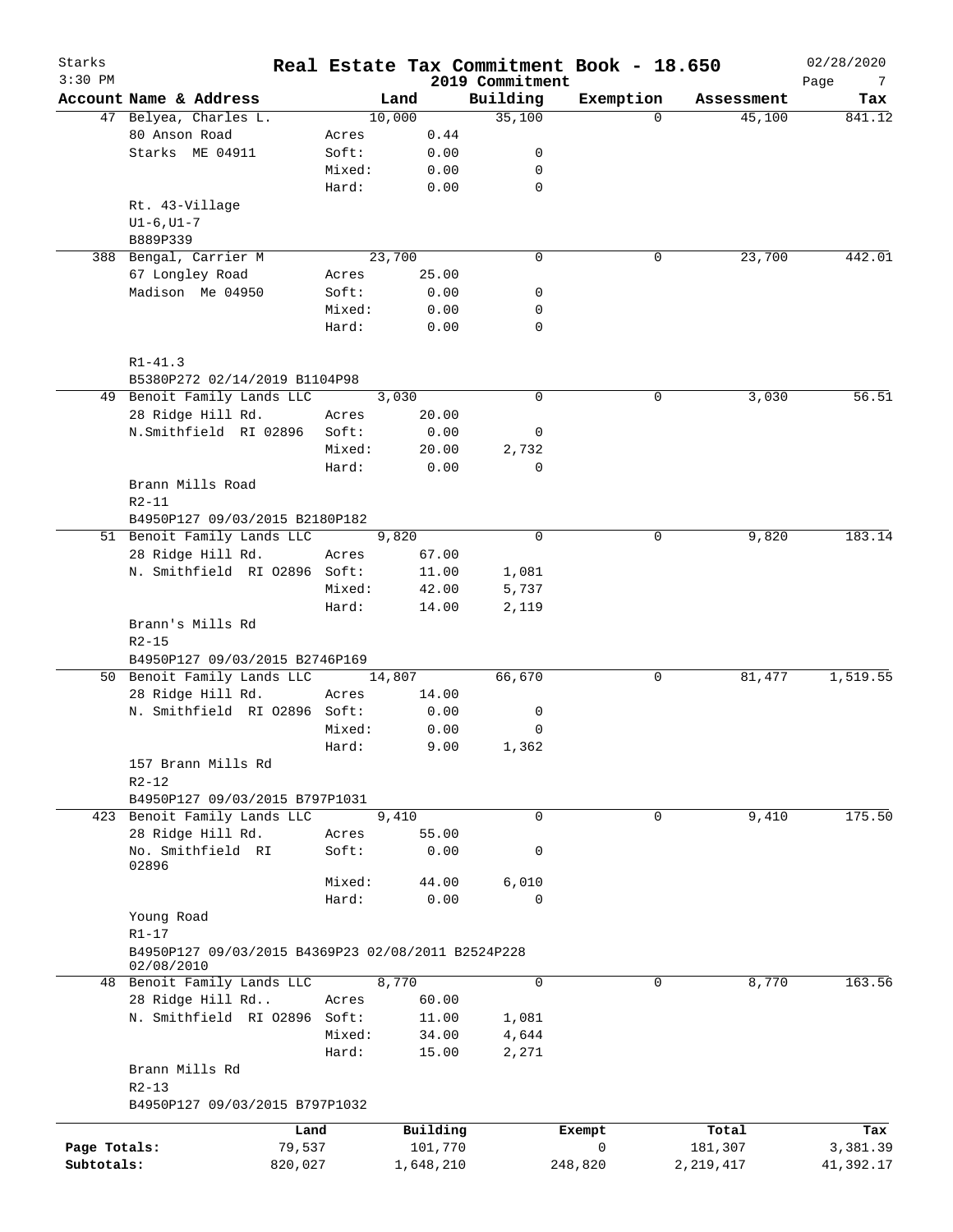| Starks<br>$3:30$ PM |                                                    |        |          | 2019 Commitment | Real Estate Tax Commitment Book - 18.650 |            | 02/28/2020<br>Page<br>8 |
|---------------------|----------------------------------------------------|--------|----------|-----------------|------------------------------------------|------------|-------------------------|
|                     | Account Name & Address                             | Land   |          | Building        | Exemption                                | Assessment | Tax                     |
|                     | 68 Benson, Eric R                                  | 10,480 |          | 80,090          | 0                                        | 90,570     | 1,689.13                |
|                     | Benson, Catherine M                                | Acres  | 1.60     |                 |                                          |            |                         |
|                     | 1202 Poplar Hill Rd.                               | Soft:  | 0.00     | 0               |                                          |            |                         |
|                     | Baltimore MD 21210                                 | Mixed: | 0.00     | 0               |                                          |            |                         |
|                     |                                                    | Hard:  | 0.00     | 0               |                                          |            |                         |
|                     | West Mills Rd.<br>$R4 - 28$                        |        |          |                 |                                          |            |                         |
|                     | B4147P141 06/11/2009 B3881P46 07/17/2007 B1358P242 |        |          |                 |                                          |            |                         |
|                     | 52 Benton, Jonathon A.                             | 11,400 |          | 50,740          | 0                                        | 62,140     | 1,158.91                |
|                     | Benton Shelia M.                                   | Acres  | 2.75     |                 |                                          |            |                         |
|                     | 19 Sheridan Ave.                                   | Soft:  | 0.00     | 0               |                                          |            |                         |
|                     | Rochester NH 03867                                 | Mixed: | 0.00     | 0               |                                          |            |                         |
|                     |                                                    | Hard:  | 0.00     | 0               |                                          |            |                         |
|                     | $R8 - 39.3$                                        |        |          |                 |                                          |            |                         |
|                     | 218 Berry, Frank                                   | 8,050  |          | $\mathbf 0$     | 0                                        | 8,050      | 150.13                  |
|                     | 19 Free Street                                     | Acres  | 0.80     |                 |                                          |            |                         |
|                     | Skowhegan ME 04976                                 | Soft:  | 0.00     | 0               |                                          |            |                         |
|                     |                                                    | Mixed: |          | 0               |                                          |            |                         |
|                     |                                                    |        | 0.00     | $\mathbf 0$     |                                          |            |                         |
|                     |                                                    | Hard:  | 0.00     |                 |                                          |            |                         |
|                     | $R8 - 23$                                          |        |          |                 |                                          |            |                         |
|                     | B4458P351 10/19/2011 B1655P328                     |        |          |                 |                                          |            |                         |
|                     | 74 Berto, Daniel A.                                | 10,720 |          | 49,250          | 0                                        | 59,970     | 1,118.44                |
|                     | 87 Rock Ave                                        | Acres  | 1.90     |                 |                                          |            |                         |
|                     | Pawtucket RI 02861                                 | Soft:  | 0.00     | 0               |                                          |            |                         |
|                     |                                                    | Mixed: | 0.00     | 0               |                                          |            |                         |
|                     |                                                    | Hard:  | 0.00     | 0               |                                          |            |                         |
|                     | $R4 - 3.1$<br>B5000P1 02/10/2016 B3385P43          |        |          |                 |                                          |            |                         |
|                     | 611 Bessey, Craig J.                               | 18,000 |          | 45,980          | 17,400                                   | 46,580     | 868.72                  |
|                     | 1101 New Sharon Rd                                 | Acres  | 11.00    |                 | 01 Homestead Exempt                      |            |                         |
|                     | Starks ME 04911                                    | Soft:  | 0.00     | 0               |                                          |            |                         |
|                     |                                                    | Mixed: | 0.00     | 0               |                                          |            |                         |
|                     |                                                    | Hard:  | 0.00     | 0               |                                          |            |                         |
|                     | 1101 New Sharon Road                               |        |          |                 |                                          |            |                         |
|                     | $R1 - 40$                                          |        |          |                 |                                          |            |                         |
|                     | B4807P338 07/16/2014 B3736P55 08/03/0200 B1119P195 |        |          |                 |                                          |            |                         |
|                     | 293 Bessey, Laura C.                               | 19,400 |          | 0               | $\mathbf 0$                              | 19,400     | 361.81                  |
|                     | 14 Field Avenue                                    | Acres  | 14.00    |                 |                                          |            |                         |
|                     | Nantucket MA 02554                                 | Soft:  | 0.00     | 0               |                                          |            |                         |
|                     |                                                    | Mixed: | 0.00     | 0               |                                          |            |                         |
|                     |                                                    | Hard:  | 0.00     | $\mathbf 0$     |                                          |            |                         |
|                     | Thompson Bridge Road                               |        |          |                 |                                          |            |                         |
|                     | $R3-1.1$                                           |        |          |                 |                                          |            |                         |
|                     | B4899P112 05/01/2015 B1055P303                     | 7,070  |          |                 |                                          |            |                         |
|                     | 54 Bessey, Patty D.                                |        |          | 24,600          | 17,400                                   | 14,270     | 266.14                  |
|                     | PO Box 101                                         | Acres  | 0.50     |                 |                                          |            |                         |
|                     | Kingfield ME 04947                                 | Soft:  | 0.00     | 0               | 01 Homestead Exempt                      |            |                         |
|                     |                                                    | Mixed: | 0.00     | 0               |                                          |            |                         |
|                     |                                                    | Hard:  | 0.00     | 0               |                                          |            |                         |
|                     | Chicken St.                                        |        |          |                 |                                          |            |                         |
|                     | $U2-8$                                             |        |          |                 |                                          |            |                         |
|                     | B1408P341                                          |        |          |                 |                                          |            |                         |
|                     |                                                    |        |          |                 |                                          |            |                         |
|                     |                                                    | Land   | Building |                 | Exempt                                   | Total      | Tax                     |
| Page Totals:        |                                                    | 85,120 | 250,660  |                 | 34,800                                   | 300,980    | 5,613.28                |

**Subtotals:** 905,147 1,898,870 283,620 2,520,397 47,005.45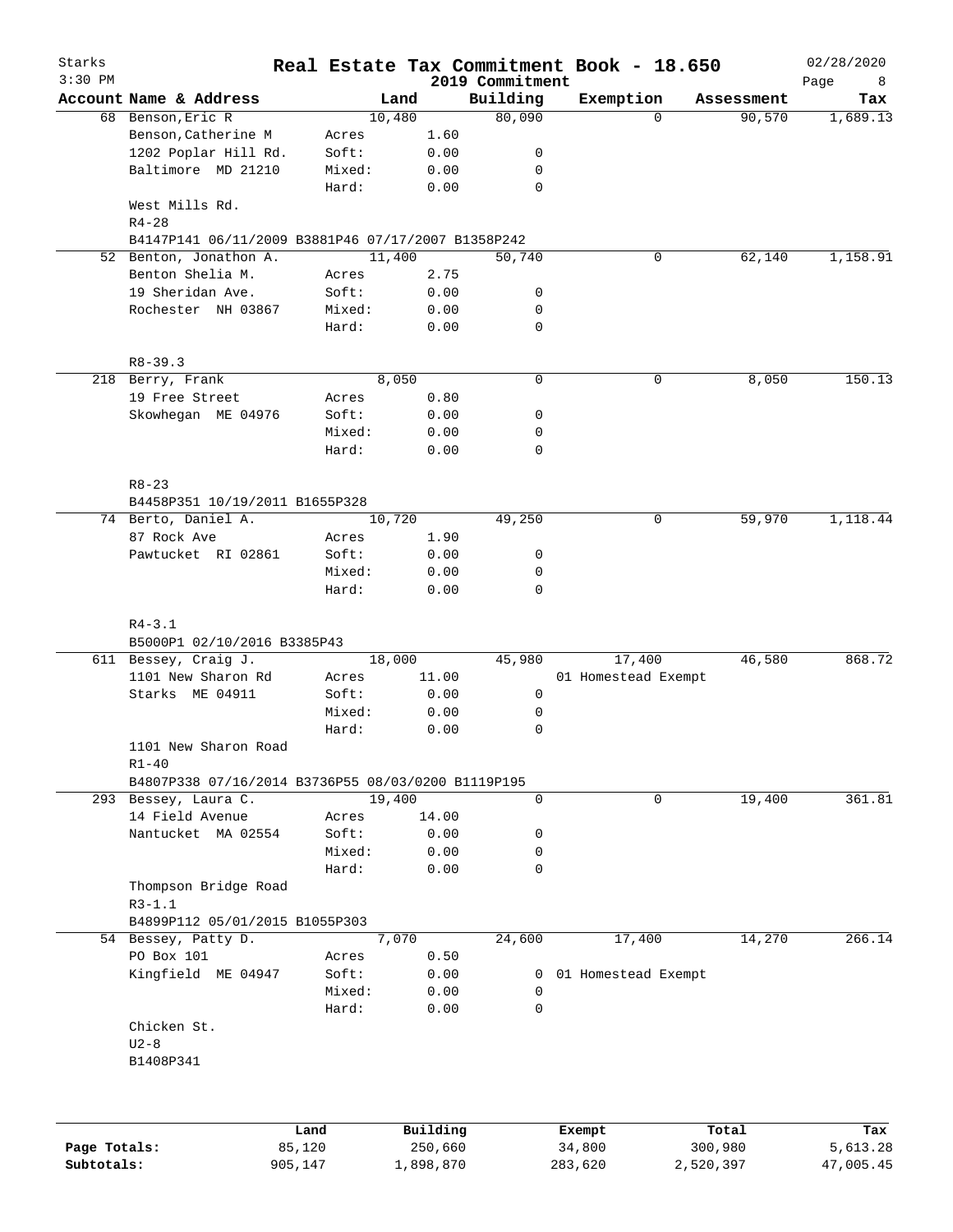| Starks<br>$3:30$ PM |                                                     |        |           | 2019 Commitment | Real Estate Tax Commitment Book - 18.650 |                    | 02/28/2020<br>Page<br>9 |
|---------------------|-----------------------------------------------------|--------|-----------|-----------------|------------------------------------------|--------------------|-------------------------|
|                     | Account Name & Address                              |        | Land      | Building        | Exemption                                | Assessment         | Tax                     |
|                     | 55 Bishop, John H. Jr.                              |        | 22,950    | $\mathbf 0$     |                                          | 22,950<br>$\Omega$ | 428.02                  |
|                     | 476 Washington St                                   | Acres  | 22.50     |                 |                                          |                    |                         |
|                     | Gloucester MA 01930                                 | Soft:  | 0.00      | 0               |                                          |                    |                         |
|                     |                                                     | Mixed: | 0.00      | 0               |                                          |                    |                         |
|                     |                                                     | Hard:  | 0.00      | 0               |                                          |                    |                         |
|                     | Locke Hill Rd.                                      |        |           |                 |                                          |                    |                         |
|                     | $R2 - 58.1$                                         |        |           |                 |                                          |                    |                         |
|                     | B929P276                                            |        |           |                 |                                          |                    |                         |
|                     | 591 Bivans, David A.                                |        | 31,730    | 135,800         | 17,400                                   | 150,130            | 2,799.92                |
|                     | Bivans, Karen F.                                    | Acres  | 48.42     |                 | 01 Homestead Exempt                      |                    |                         |
|                     | 110 Faulkner Hill Road                              | Soft:  | 0.00      | 0               |                                          |                    |                         |
|                     | Starks ME 04911                                     | Mixed: | 0.00      | 0               |                                          |                    |                         |
|                     |                                                     | Hard:  | 0.00      | 0               |                                          |                    |                         |
|                     | Felker Hill Road                                    |        |           |                 |                                          |                    |                         |
|                     | $R8 - 38.1$                                         |        |           |                 |                                          |                    |                         |
|                     | B4544P337 07/02/2012 B3836P317 04/18/2007 B1303P344 |        |           |                 |                                          |                    |                         |
|                     | 589 Bivans, David A.                                |        | 26,840    | 2,700           |                                          | 29,540<br>0        | 550.92                  |
|                     | Bivans, Karen F.                                    | Acres  | 35.45     |                 |                                          |                    |                         |
|                     | 110 Faulkner Hill Road                              | Soft:  | 0.00      | 0               |                                          |                    |                         |
|                     | Starks ME 04911                                     | Mixed: | 0.00      | 0               |                                          |                    |                         |
|                     |                                                     | Hard:  | 0.00      | 0               |                                          |                    |                         |
|                     |                                                     |        |           |                 |                                          |                    |                         |
|                     | $R8 - 38.2$                                         |        |           |                 |                                          |                    |                         |
|                     | B4544P337 07/02/2012 B2866P284                      |        |           |                 |                                          |                    |                         |
|                     | 38 Blackburn, Robert Jr.                            |        | 14,470    | 123,510         | 17,400                                   | 120,580            | 2,248.82                |
|                     | 46 Meadowhaven Drive                                | Acres  | 30.50     |                 | 01 Homestead Exempt                      |                    |                         |
|                     | Mashpee MA 02649                                    | Soft:  | 0.00      | 0               |                                          |                    |                         |
|                     |                                                     | Mixed: | 29.50     | 4,029           |                                          |                    |                         |
|                     |                                                     | Hard:  | 0.00      | $\mathbf 0$     |                                          |                    |                         |
|                     | West Millsroad                                      |        |           |                 |                                          |                    |                         |
|                     | $R3 - 14$                                           |        |           |                 |                                          |                    |                         |
|                     | B5115P95 01/04/2017 B4220P54 11/23/2009 B2675P81    |        |           |                 |                                          |                    |                         |
|                     | 56 Bliss, Christine                                 |        | 21,600    | 0               |                                          | 0<br>21,600        | 402.84                  |
|                     | 1412 Main St., Apt 3                                | Acres  | 18.00     |                 |                                          |                    |                         |
|                     | West Warwick RI 02893                               | Soft:  | 0.00      | 0               |                                          |                    |                         |
|                     |                                                     | Mixed: | 0.00      | 0               |                                          |                    |                         |
|                     |                                                     | Hard:  | 0.00      | 0               |                                          |                    |                         |
|                     |                                                     |        |           |                 |                                          |                    |                         |
|                     | $R1 - 29.2$                                         |        |           |                 |                                          |                    |                         |
|                     | B1551P244                                           |        |           |                 |                                          |                    |                         |
| 57                  | Born, Robyn                                         |        | 24,540    | 0               |                                          | 24,540<br>0        | 457.67                  |
|                     | PO Box 3471                                         | Acres  | 27.80     |                 |                                          |                    |                         |
|                     | Auburn ME 04212                                     | Soft:  | 0.00      | 0               |                                          |                    |                         |
|                     |                                                     | Mixed: | 0.00      | 0               |                                          |                    |                         |
|                     |                                                     | Hard:  | 0.00      | 0               |                                          |                    |                         |
|                     |                                                     |        |           |                 |                                          |                    |                         |
|                     | $R6 - 7, R6 - 8$                                    |        |           |                 |                                          |                    |                         |
|                     | B2705P9                                             |        |           |                 |                                          |                    |                         |
| 58                  | Botelho, Chester & Anna                             |        | 15,720    | $\mathbf 0$     |                                          | 15,720<br>0        | 293.18                  |
|                     | С.                                                  |        |           |                 |                                          |                    |                         |
|                     | 52 Elm Lane                                         | Acres  | 9.40      |                 |                                          |                    |                         |
|                     | Wales MA 01081                                      | Soft:  | 0.00      | 0               |                                          |                    |                         |
|                     |                                                     | Mixed: | 0.00      | 0               |                                          |                    |                         |
|                     |                                                     | Hard:  | 0.00      | 0               |                                          |                    |                         |
|                     | Brann Mills Rd.                                     |        |           |                 |                                          |                    |                         |
|                     | $R1 - 20$                                           |        |           |                 |                                          |                    |                         |
|                     |                                                     |        |           |                 |                                          |                    |                         |
|                     |                                                     |        |           |                 |                                          |                    |                         |
|                     | Land                                                |        | Building  |                 | Exempt                                   | Total              | Tax                     |
| Page Totals:        | 157,850                                             |        | 262,010   |                 | 34,800                                   | 385,060            | 7,181.37                |
| Subtotals:          | 1,062,997                                           |        | 2,160,880 |                 | 318,420                                  | 2,905,457          | 54,186.82               |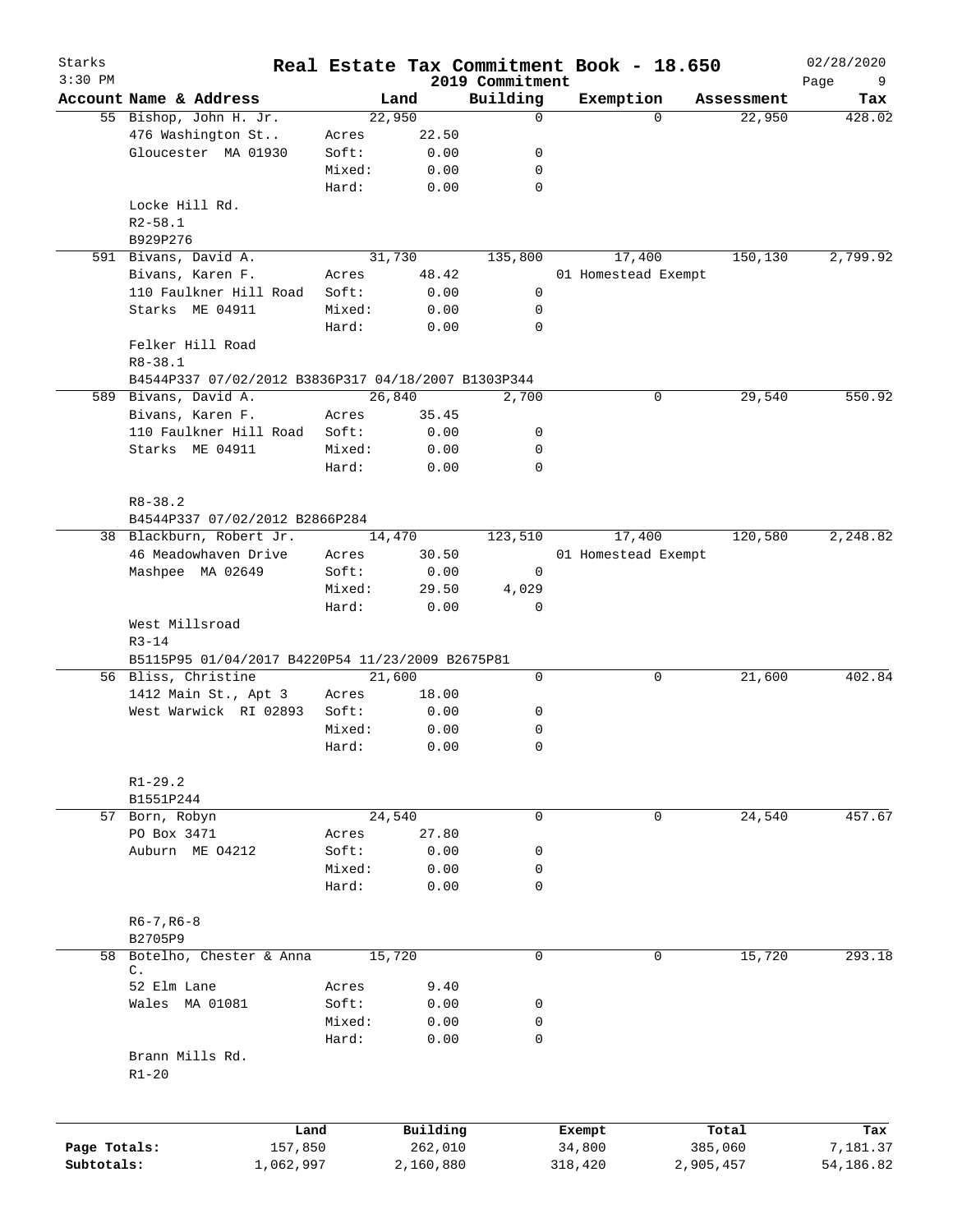| Starks<br>$3:30$ PM |                                                     |         |             | 2019 Commitment | Real Estate Tax Commitment Book - 18.650 |            | 02/28/2020<br>Page<br>10 |
|---------------------|-----------------------------------------------------|---------|-------------|-----------------|------------------------------------------|------------|--------------------------|
|                     | Account Name & Address                              |         | Land        | Building        | Exemption                                | Assessment | Tax                      |
|                     | 59 Bouchard, Michael                                |         | 20,810      | 9,600           | $\Omega$                                 | 30,410     | 567.15                   |
|                     | Bouchard Colette                                    | Acres   | 51.00       |                 |                                          |            |                          |
|                     | 8 Pare St.                                          | Soft:   | 0.00        | 0               |                                          |            |                          |
|                     | Waterville Me 04901                                 | Mixed:  | 45.00       | 6,147           |                                          |            |                          |
|                     |                                                     | Hard:   | 0.00        | $\mathbf 0$     |                                          |            |                          |
|                     | Dill Road                                           |         |             |                 |                                          |            |                          |
|                     | $R6 - 20$                                           |         |             |                 |                                          |            |                          |
|                     | B3280P261                                           |         |             |                 |                                          |            |                          |
|                     | 775 Bouchard, Michael J.                            |         | 2,690       | 0               | 0                                        | 2,690      | 50.17                    |
|                     | Bouchard, Colette A.                                | Acres   | 17.75       |                 |                                          |            |                          |
|                     | 8 Pare Street                                       | Soft:   | 0.00        | 0               |                                          |            |                          |
|                     | Waterville ME 04901                                 | Mixed:  | 17.75       | 2,424           |                                          |            |                          |
|                     |                                                     | Hard:   | 0.00        | $\mathbf 0$     |                                          |            |                          |
|                     |                                                     |         |             |                 |                                          |            |                          |
|                     | R6 17.1                                             |         |             |                 |                                          |            |                          |
|                     | B4966P77 10/19/2015                                 |         |             |                 |                                          |            |                          |
|                     | 331 Boucher, Douglas A.                             |         | 9,720       | 0               | 0                                        | 9,720      | 181.28                   |
|                     | Mullen, Mary Jane                                   | Acres   | 1.90        |                 |                                          |            |                          |
|                     | 28 Champa Road                                      | Soft:   | 0.00        | 0               |                                          |            |                          |
|                     | Billerica MA 01821                                  | Mixed:  | 0.00        | 0               |                                          |            |                          |
|                     |                                                     | Hard:   | 0.00        | $\mathbf 0$     |                                          |            |                          |
|                     |                                                     |         |             |                 |                                          |            |                          |
|                     | $R4 - 29$                                           |         |             |                 |                                          |            |                          |
|                     | B4987P132 12/21/2015 B4555P196 07/18/2012 B3891P183 |         |             |                 |                                          |            |                          |
|                     | 08/03/2007 B831P621<br>60 Boucher, Douglas A.       |         | 25,090      | 21,100          | 0                                        | 46,190     | 861.44                   |
|                     | 28 Champa Rd                                        | Acres   | 26.30       |                 |                                          |            |                          |
|                     | Billerica MA 01821                                  | Soft:   | 0.00        | 0               |                                          |            |                          |
|                     |                                                     | Mixed:  | 0.00        | 0               |                                          |            |                          |
|                     |                                                     | Hard:   | 0.00        | 0               |                                          |            |                          |
|                     | West Mills Rd.                                      |         |             |                 |                                          |            |                          |
|                     | $R4 - 36$                                           |         |             |                 |                                          |            |                          |
|                     | B3838P176 03/21/2007 B995P252                       |         |             |                 |                                          |            |                          |
|                     | 61 Boyle, John D.                                   |         | 16,200      | $\mathbf 0$     | 0                                        | 16,200     | 302.13                   |
|                     | 59 Sage Mtn Trail                                   | Acres   | 10.00       |                 |                                          |            |                          |
|                     | Whitehall MT 59759                                  | Soft:   | 0.00        | 0               |                                          |            |                          |
|                     |                                                     | Mixed:  | 0.00        | 0               |                                          |            |                          |
|                     |                                                     | Hard:   | 0.00        | 0               |                                          |            |                          |
|                     | West Mills Rd. Rt. 148                              |         |             |                 |                                          |            |                          |
|                     | $R5 - 34$                                           |         |             |                 |                                          |            |                          |
|                     | B31280P640                                          |         |             |                 |                                          |            |                          |
|                     | 62 Brackett, Jerry & Jane                           |         | 23,230      | 45,550          | 22,620                                   | 46,160     | 860.88                   |
|                     | 487 Anson Road                                      | Acres   | 36.00       |                 | 02 Veteran                               |            |                          |
|                     | Starks ME 04911                                     | Soft:   | 3.00        |                 | 295 01 Homestead Exempt                  |            |                          |
|                     |                                                     | Mixed:  | 0.00        | 0               |                                          |            |                          |
|                     |                                                     | Hard:   | 20.00       | 3,028           |                                          |            |                          |
|                     | Rt. 43 Madison Rd.                                  |         |             |                 |                                          |            |                          |
|                     | $R10-3$                                             |         |             |                 |                                          |            |                          |
|                     | B2243P335                                           |         |             |                 |                                          |            |                          |
|                     | 471 Brann Jr., David A.                             |         | 11,920      | 20,000          | 17,400                                   | 14,520     | 270.80                   |
|                     | 23 Emery Road                                       | Acres   | 3.40        |                 |                                          |            |                          |
|                     | Starks ME 04911                                     | Soft:   | 0.00        | 0               | 01 Homestead Exempt                      |            |                          |
|                     |                                                     | Mixed:  | 0.00        | 0               |                                          |            |                          |
|                     |                                                     | Hard:   | 0.00        | 0               |                                          |            |                          |
|                     | Emery Rd                                            |         |             |                 |                                          |            |                          |
|                     | $R3 - 30$                                           |         |             |                 |                                          |            |                          |
|                     | B4729P315 11/08/2013 B3670P149 05/04/2006 B3634P79  |         |             |                 |                                          |            |                          |
|                     | 02/16/2006 B2656P7                                  |         |             |                 |                                          |            |                          |
|                     |                                                     | Land    | Building    |                 | Exempt                                   | Total      | Tax                      |
| Page Totals:        |                                                     | 109,660 | 96,250      |                 | 40,020                                   | 165,890    | 3,093.85                 |
| Subtotals:          | 1,172,657                                           |         | 2, 257, 130 |                 | 358,440                                  | 3,071,347  | 57,280.67                |
|                     |                                                     |         |             |                 |                                          |            |                          |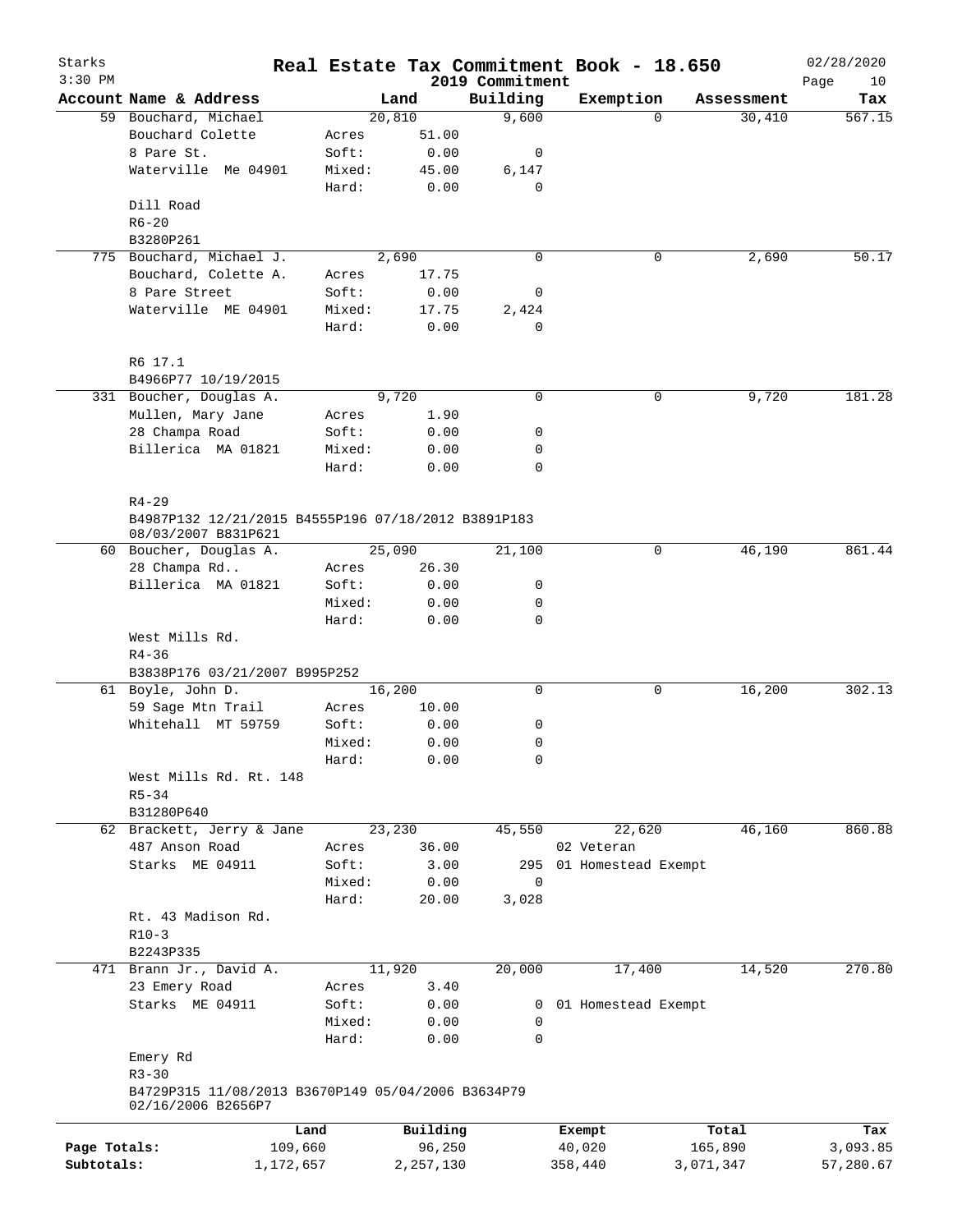| Starks       |                                                                                         |        |           |                             | Real Estate Tax Commitment Book - 18.650 |          |            | 02/28/2020        |
|--------------|-----------------------------------------------------------------------------------------|--------|-----------|-----------------------------|------------------------------------------|----------|------------|-------------------|
| $3:30$ PM    | Account Name & Address                                                                  |        | Land      | 2019 Commitment<br>Building | Exemption                                |          | Assessment | Page<br>11<br>Tax |
|              | 140 Brawn, Stanley L.                                                                   |        | 17,880    | 47,620                      |                                          | $\Omega$ | 65,500     | 1,221.58          |
|              | 28 Durham Road                                                                          | Acres  | 12.10     |                             |                                          |          |            |                   |
|              | Brunswick Me 04011                                                                      | Soft:  | 0.00      | 0                           |                                          |          |            |                   |
|              |                                                                                         | Mixed: | 0.00      | 0                           |                                          |          |            |                   |
|              |                                                                                         | Hard:  | 0.00      | $\mathbf 0$                 |                                          |          |            |                   |
|              | $R6 - 2.12$                                                                             |        |           |                             |                                          |          |            |                   |
|              | B4880P172 02/20/2015 B4756P257 01/10/2014 B883P1018                                     |        |           |                             |                                          |          |            |                   |
|              | 319 Brewer, Taylia M.                                                                   |        | 10,000    | 27,300                      | 17,400                                   |          | 19,900     | 371.14            |
|              | Tracy, Truman G.                                                                        | Acres  | 1.00      |                             |                                          |          |            |                   |
|              | 2701 Industry Rd                                                                        | Soft:  | 0.00      | 0                           | 01 Homestead Exempt                      |          |            |                   |
|              | Starks ME 04911                                                                         | Mixed: | 0.00      | 0                           |                                          |          |            |                   |
|              |                                                                                         | Hard:  | 0.00      | $\mathbf 0$                 |                                          |          |            |                   |
|              | $R8 - 1.1$<br>B5191P29 08/09/2017 B5114P58 12/28/2016 B3582P227<br>10/28/2005 B1044P251 |        |           |                             |                                          |          |            |                   |
|              | 149 Brower, Howard S.                                                                   |        | 16,200    | $\mathbf 0$                 |                                          | 0        | 16,200     | 302.13            |
|              | PO Box 242                                                                              | Acres  | 10.00     |                             |                                          |          |            |                   |
|              | Lincoln MA 01773                                                                        | Soft:  | 0.00      | 0                           |                                          |          |            |                   |
|              |                                                                                         | Mixed: | 0.00      | $\mathbf 0$                 |                                          |          |            |                   |
|              |                                                                                         | Hard:  | 0.00      | $\mathbf 0$                 |                                          |          |            |                   |
|              | Mayhew Rd                                                                               |        |           |                             |                                          |          |            |                   |
|              | $R6 - 2.6$                                                                              |        |           |                             |                                          |          |            |                   |
|              | B5066P239 08/22/2016 B883P1018                                                          |        |           |                             |                                          |          |            |                   |
|              | 63 Brown, Harry H.                                                                      |        | 31,230    | 38,200                      | 17,400                                   |          | 52,030     | 970.36            |
|              | Brown, Cindy E.                                                                         | Acres  | 72.00     |                             |                                          |          |            |                   |
|              | 45 Abijah Hill Road                                                                     | Soft:  | 9.00      |                             | 885 01 Homestead Exempt                  |          |            |                   |
|              | Starks ME 04911                                                                         | Mixed: | 21.00     | 2,868                       |                                          |          |            |                   |
|              |                                                                                         | Hard:  | 30.00     | 4,541                       |                                          |          |            |                   |
|              | Bijah Hill Rd.                                                                          |        |           |                             |                                          |          |            |                   |
|              | $R2 - 41$                                                                               |        |           |                             |                                          |          |            |                   |
|              | B5067P126 08/23/2016 B904P358                                                           |        |           |                             |                                          |          |            |                   |
|              | 621 Brown, Stephen W.                                                                   |        | 13,290    | 900                         |                                          | 0        | 14,190     | 264.64            |
|              | Brown, Paula D.                                                                         | Acres  | 5.11      |                             |                                          |          |            |                   |
|              | P.O. Box 413                                                                            | Soft:  | 0.00      | 0                           |                                          |          |            |                   |
|              | Clinton ME 04927                                                                        | Mixed: | 0.00      | $\mathbf 0$                 |                                          |          |            |                   |
|              |                                                                                         | Hard:  | 0.00      | 0                           |                                          |          |            |                   |
|              | Rt. 43 Madison Rd.                                                                      |        |           |                             |                                          |          |            |                   |
|              | $R12-11.1-1$                                                                            |        |           |                             |                                          |          |            |                   |
|              | B5123P9 01/30/2017 B2492P313                                                            |        |           |                             |                                          |          |            |                   |
|              | 776 Brown, Timothy P.                                                                   |        | 16,800    | 54,300                      |                                          | 0        | 71,100     | 1,326.02          |
|              | Brown, Dena R.                                                                          | Acres  | 9.50      |                             |                                          |          |            |                   |
|              | 127 Sylvan Lake Road                                                                    | Soft:  | 0.00      | 0                           |                                          |          |            |                   |
|              | Oakville CT 06779                                                                       | Mixed: | 0.00      | 0                           |                                          |          |            |                   |
|              |                                                                                         | Hard:  | 0.00      | $\mathbf 0$                 |                                          |          |            |                   |
|              | R4 40.1                                                                                 |        |           |                             |                                          |          |            |                   |
|              | B5071P302 09/01/2016 B4958P184 09/25/2015                                               |        |           |                             |                                          |          |            |                   |
|              | 184 Brusila, Sara                                                                       |        | 1,820     | $\mathbf 0$                 |                                          | 0        | 1,820      | 33.94             |
|              | 44 Emery Road                                                                           | Acres  | 12.00     |                             |                                          |          |            |                   |
|              | Starks ME 04911                                                                         | Soft:  | 0.00      | 0                           |                                          |          |            |                   |
|              |                                                                                         | Mixed: | 12.00     | 1,639                       |                                          |          |            |                   |
|              |                                                                                         | Hard:  | 0.00      | 0                           |                                          |          |            |                   |
|              | $R4 - 10$                                                                               |        |           |                             |                                          |          |            |                   |
|              | B1783P272                                                                               |        |           |                             |                                          |          |            |                   |
|              |                                                                                         |        |           |                             |                                          |          |            |                   |
|              |                                                                                         | Land   | Building  |                             | Exempt                                   |          | Total      | Tax               |
| Page Totals: | 107,220                                                                                 |        | 168,320   |                             | 34,800                                   |          | 240,740    | 4,489.81          |
| Subtotals:   | 1,279,877                                                                               |        | 2,425,450 |                             | 393,240                                  |          | 3,312,087  | 61,770.48         |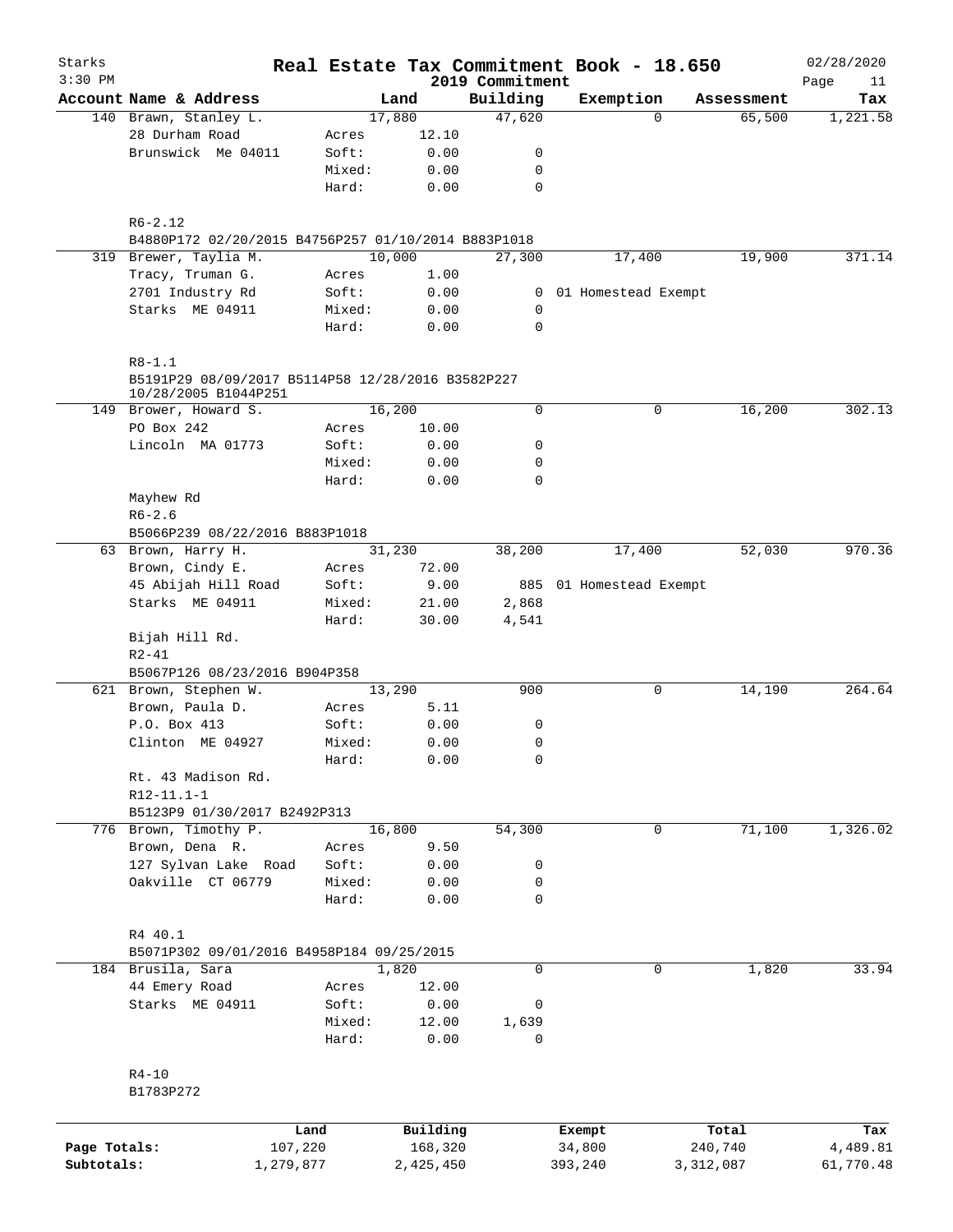| Starks<br>$3:30$ PM |                                                                   |           |        |        |           | 2019 Commitment |  | Real Estate Tax Commitment Book - 18.650 |            | 02/28/2020<br>Page<br>12 |
|---------------------|-------------------------------------------------------------------|-----------|--------|--------|-----------|-----------------|--|------------------------------------------|------------|--------------------------|
|                     | Account Name & Address                                            |           |        | Land   |           | Building        |  | Exemption                                | Assessment | Tax                      |
|                     | 183 Brusila, Sara                                                 |           |        | 23,700 |           | $\mathbf 0$     |  | $\Omega$                                 | 23,700     | 442.01                   |
|                     | 44 Emery Road                                                     |           | Acres  |        | 25.00     |                 |  |                                          |            |                          |
|                     | Starks ME 04911                                                   |           | Soft:  |        | 0.00      | 0               |  |                                          |            |                          |
|                     |                                                                   |           | Mixed: |        | 0.00      | 0               |  |                                          |            |                          |
|                     |                                                                   |           | Hard:  |        | 0.00      | $\mathbf 0$     |  |                                          |            |                          |
|                     | $R3 - 34$                                                         |           |        |        |           |                 |  |                                          |            |                          |
|                     | B1783P272                                                         |           |        |        |           |                 |  |                                          |            |                          |
|                     | 65 Brusila, Sara L.                                               |           |        | 60,220 |           | 104,250         |  | 17,400                                   | 147,070    | 2,742.86                 |
|                     | 44 Emery Road                                                     |           | Acres  |        | 143.40    |                 |  | 01 Homestead Exempt                      |            |                          |
|                     | Starks ME 04911                                                   |           | Soft:  |        | 0.00      | 0               |  |                                          |            |                          |
|                     |                                                                   |           | Mixed: |        | 0.00      | 0               |  |                                          |            |                          |
|                     |                                                                   |           | Hard:  |        | 0.00      | 0               |  |                                          |            |                          |
|                     | $R3 - 33.1$                                                       |           |        |        |           |                 |  |                                          |            |                          |
|                     | B3179P109                                                         |           |        |        |           |                 |  |                                          |            |                          |
|                     | 479 Bucciano Daniel                                               |           |        | 18,400 |           | 32,120          |  | 17,400                                   | 33,120     | 617.69                   |
|                     | 406 Sawyers Mills Rd                                              |           | Acres  |        | 11.50     |                 |  | 01 Homestead Exempt                      |            |                          |
|                     | Starks ME 04911                                                   |           | Soft:  |        | 0.00      | 0               |  |                                          |            |                          |
|                     |                                                                   |           | Mixed: |        | 0.00      | 0               |  |                                          |            |                          |
|                     |                                                                   |           | Hard:  |        | 0.00      | $\mathbf 0$     |  |                                          |            |                          |
|                     | West Mills Road                                                   |           |        |        |           |                 |  |                                          |            |                          |
|                     | $R4 - 33.2$                                                       |           |        |        |           |                 |  |                                          |            |                          |
|                     | B4324P123 09/30/2010 B2168P341                                    |           |        |        |           |                 |  |                                          |            |                          |
|                     | 753 Burnell, Ruth Joy                                             |           |        | 11,720 |           | $\mathbf 0$     |  | 0                                        | 11,720     | 218.58                   |
|                     | P.O. Box 347                                                      |           | Acres  |        | 4.40      |                 |  |                                          |            |                          |
|                     | Comptche CA 95427                                                 |           | Soft:  |        | 0.00      | 0               |  |                                          |            |                          |
|                     |                                                                   |           | Mixed: |        | 0.00      | 0               |  |                                          |            |                          |
|                     |                                                                   |           | Hard:  |        | 0.00      | $\mathbf 0$     |  |                                          |            |                          |
|                     | R1 4.2                                                            |           |        |        |           |                 |  |                                          |            |                          |
|                     | 702 Bushey, Jason B.                                              |           |        | 13,200 |           | 50,100          |  | 0                                        | 63,300     | 1,180.55                 |
|                     | Howard, Debra I                                                   |           | Acres  |        | 5.00      |                 |  |                                          |            |                          |
|                     | 61 Sawyers Mill Rd                                                |           | Soft:  |        | 0.00      | 0               |  |                                          |            |                          |
|                     | Starks, ME 04911                                                  |           | Mixed: |        | 0.00      | 0               |  |                                          |            |                          |
|                     |                                                                   |           | Hard:  |        | 0.00      | 0               |  |                                          |            |                          |
|                     | Saywer Mills Rd.                                                  |           |        |        |           |                 |  |                                          |            |                          |
|                     | $R7 - 8.1$<br>B5369P174 01/07/2019 B4425P326 08/01/2011 B3765P311 |           |        |        |           |                 |  |                                          |            |                          |
|                     | 10/31/2006<br>534 Caissie, Janice                                 |           |        | 21,280 |           | 100,300         |  | 0                                        | 121,580    | 2,267.47                 |
|                     | 14 Jersey St                                                      |           | Acres  |        | 15.10     |                 |  |                                          |            |                          |
|                     | Pepperell MA 01463                                                |           | Soft:  |        | 0.00      | 0               |  |                                          |            |                          |
|                     |                                                                   |           | Mixed: |        | 0.00      | 0               |  |                                          |            |                          |
|                     |                                                                   |           | Hard:  |        | 0.00      | $\mathbf 0$     |  |                                          |            |                          |
|                     | $R9 - 7.3$                                                        |           |        |        |           |                 |  |                                          |            |                          |
|                     | B4283P236 06/18/2010 B1444P259                                    |           |        |        |           |                 |  |                                          |            |                          |
|                     | 69 Callon, Ross                                                   |           |        | 29,100 |           | $\mathbf 0$     |  | $\mathbf 0$                              | 29,100     | 542.72                   |
|                     | 11 Applewood Drive                                                |           | Acres  |        | 43.00     |                 |  |                                          |            |                          |
|                     | Westford MA 01886                                                 |           | Soft:  |        | 0.00      | 0               |  |                                          |            |                          |
|                     |                                                                   |           | Mixed: |        | 0.00      | 0               |  |                                          |            |                          |
|                     |                                                                   |           | Hard:  |        | 0.00      | 0               |  |                                          |            |                          |
|                     | West Mills Rd.                                                    |           |        |        |           |                 |  |                                          |            |                          |
|                     | $R4 - 26$                                                         |           |        |        |           |                 |  |                                          |            |                          |
|                     | B1037P151                                                         |           |        |        |           |                 |  |                                          |            |                          |
|                     |                                                                   |           |        |        |           |                 |  |                                          |            |                          |
|                     |                                                                   | Land      |        |        | Building  |                 |  | Exempt                                   | Total      | Tax                      |
| Page Totals:        |                                                                   | 177,620   |        |        | 286,770   |                 |  | 34,800                                   | 429,590    | 8,011.88                 |
| Subtotals:          |                                                                   | 1,457,497 |        |        | 2,712,220 |                 |  | 428,040                                  | 3,741,677  | 69,782.36                |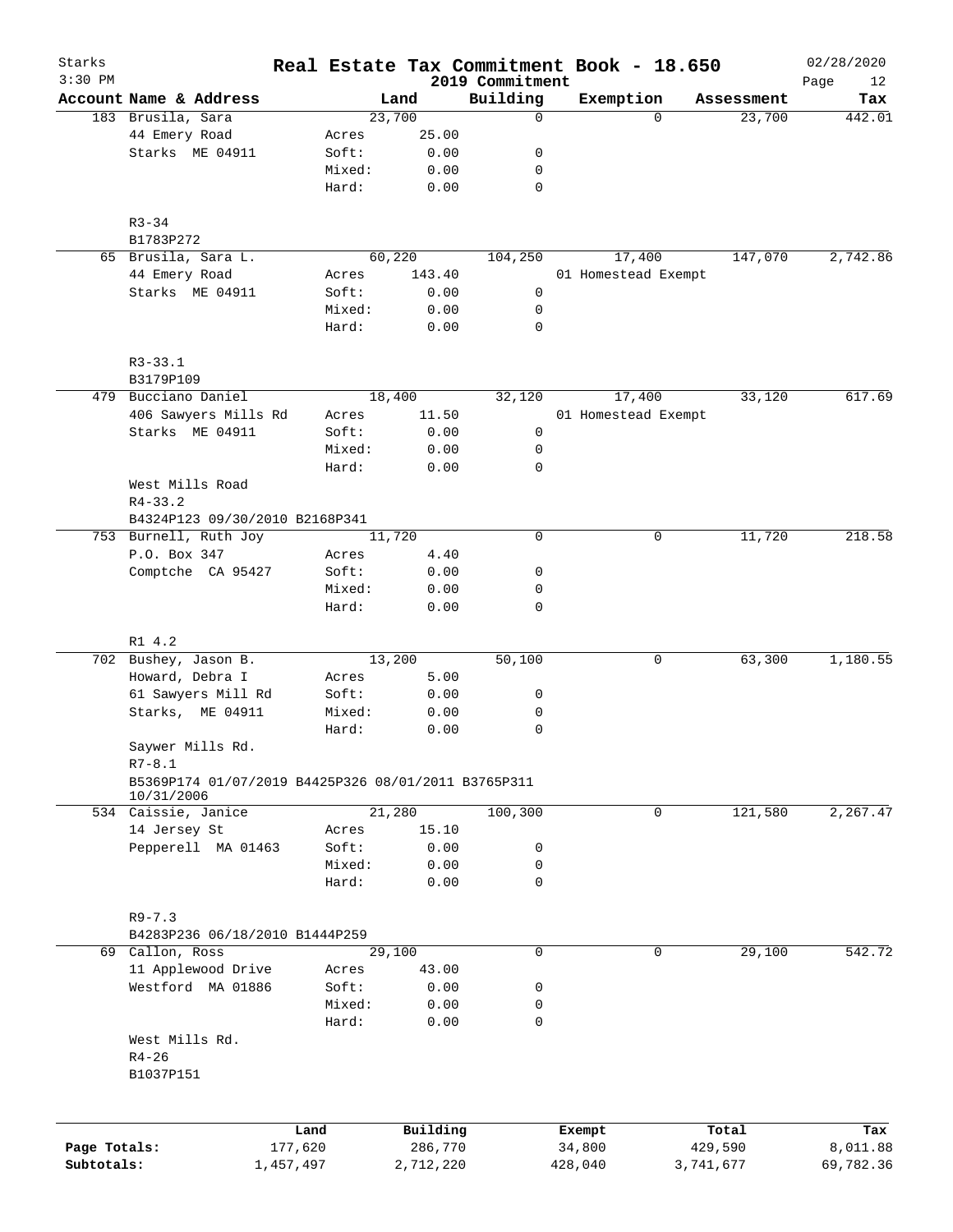| Starks    |                                                    |                 |        |                 | Real Estate Tax Commitment Book - 18.650 |            | 02/28/2020 |
|-----------|----------------------------------------------------|-----------------|--------|-----------------|------------------------------------------|------------|------------|
| $3:30$ PM |                                                    |                 |        | 2019 Commitment |                                          |            | Page<br>13 |
|           | Account Name & Address                             |                 | Land   | Building        | Exemption                                | Assessment | Tax        |
|           | 644 Carle Trust, Matthew F.                        | 20,760          |        | $\Omega$        | 0                                        | 20,760     | 387.17     |
|           | P.O. Box 15834                                     | Acres           | 15.70  |                 |                                          |            |            |
|           | Rio Rancho NM 87174                                | Soft:           | 0.00   | 0               |                                          |            |            |
|           |                                                    | Mixed:          | 0.00   | $\mathbf 0$     |                                          |            |            |
|           |                                                    | Hard:           | 0.00   | 0               |                                          |            |            |
|           | $R9 - 7.5$                                         |                 |        |                 |                                          |            |            |
|           | B5044P113 06/22/2016 B3545P99 08/08/2005 B1444P263 |                 |        |                 |                                          |            |            |
|           | 75 Carpenter Charles, J                            | 54,000          |        | 0               | 0                                        | 54,000     | 1,007.10   |
|           | Jr.                                                |                 |        |                 |                                          |            |            |
|           | P.O. Box 2233                                      | Acres           | 154.00 |                 |                                          |            |            |
|           | Skowhegan ME 04967                                 | Soft:           | 0.00   | 0               |                                          |            |            |
|           |                                                    | Mixed:          | 144.00 | 19,669          |                                          |            |            |
|           | Mt. Hunger Rd.                                     | Hard:           | 0.00   | 0               |                                          |            |            |
|           | $R5-13, R5-14$                                     |                 |        |                 |                                          |            |            |
|           | B3821P78 03/08/2007 B2538P124                      |                 |        |                 |                                          |            |            |
|           | 76 Carrol, Robert N.& June                         | 28,600          |        | 67,500          | 17,400                                   | 78,700     | 1,467.76   |
|           | M. Nash                                            |                 |        |                 |                                          |            |            |
|           | P.O. Box 161                                       | Acres           | 38.00  |                 | 01 Homestead Exempt                      |            |            |
|           | New Sharon ME 04955                                | Soft:           | 0.00   | 0               |                                          |            |            |
|           |                                                    | Mixed:          | 0.00   | 0               |                                          |            |            |
|           |                                                    | Hard:           | 0.00   | 0               |                                          |            |            |
|           | 129 Fred Young Road                                |                 |        |                 |                                          |            |            |
|           | $R1 - 3$                                           |                 |        |                 |                                          |            |            |
|           | B2514P246<br>77 Cassidy, Christine M               |                 |        |                 | 0                                        |            | 1,274.35   |
|           | 305 Shag Bark Rd.                                  | 16,240<br>Acres | 8.80   | 52,090          |                                          | 68,330     |            |
|           | Taunton MA 02780                                   | Soft:           | 0.00   | 0               |                                          |            |            |
|           |                                                    | Mixed:          | 0.00   | 0               |                                          |            |            |
|           |                                                    | Hard:           | 0.00   | 0               |                                          |            |            |
|           | West Mills Rd                                      |                 |        |                 |                                          |            |            |
|           | $R7 - 11.5$                                        |                 |        |                 |                                          |            |            |
|           | B2580P89                                           |                 |        |                 |                                          |            |            |
|           | 78 Central Maine Power                             | 632,000         |        | 14,433,280      | 0                                        | 15,065,280 | 280,967.47 |
|           | Att: Eric Roach                                    | Acres           | 295.00 |                 |                                          |            |            |
|           | R.E.Dept.                                          |                 |        |                 |                                          |            |            |
|           | c/o Avangrid Management Soft:<br>Company-Local Tax |                 | 0.00   | $\mathbf{0}$    |                                          |            |            |
|           | One City Center, 5th                               | Mixed:          | 0.00   | 0               |                                          |            |            |
|           | Floor                                              |                 |        |                 |                                          |            |            |
|           | Portland ME 04101                                  | Hard:           | 0.00   | 0               |                                          |            |            |
|           | Distrib, Trans, & Land                             |                 |        |                 |                                          |            |            |
|           | $R4-26A$<br>79 Cesario, James E.                   | 11,600          |        | 73,750          | 17,400                                   | 67,950     | 1,267.27   |
|           | P.O. Box 55                                        | Acres           | 3.00   |                 |                                          |            |            |
|           | West Farmington ME<br>04992                        | Soft:           | 0.00   |                 | 0 01 Homestead Exempt                    |            |            |
|           |                                                    | Mixed:          | 0.00   | 0               |                                          |            |            |
|           |                                                    | Hard:           | 0.00   | $\mathbf 0$     |                                          |            |            |
|           | Norton Corner Rt. 43                               |                 |        |                 |                                          |            |            |
|           | R2 60                                              |                 |        |                 |                                          |            |            |
|           | B4899P111 05/01/2015 B2424P312                     |                 |        |                 |                                          |            |            |
|           |                                                    |                 |        |                 |                                          |            |            |

|              | Land      | Building   | Exempt  | Total      | Tax         |
|--------------|-----------|------------|---------|------------|-------------|
| Page Totals: | 763,200   | 14,626,620 | 34,800  | 15,355,020 | 286, 371.12 |
| Subtotals:   | 2,220,697 | 17,338,840 | 462,840 | 19,096,697 | 356, 153.48 |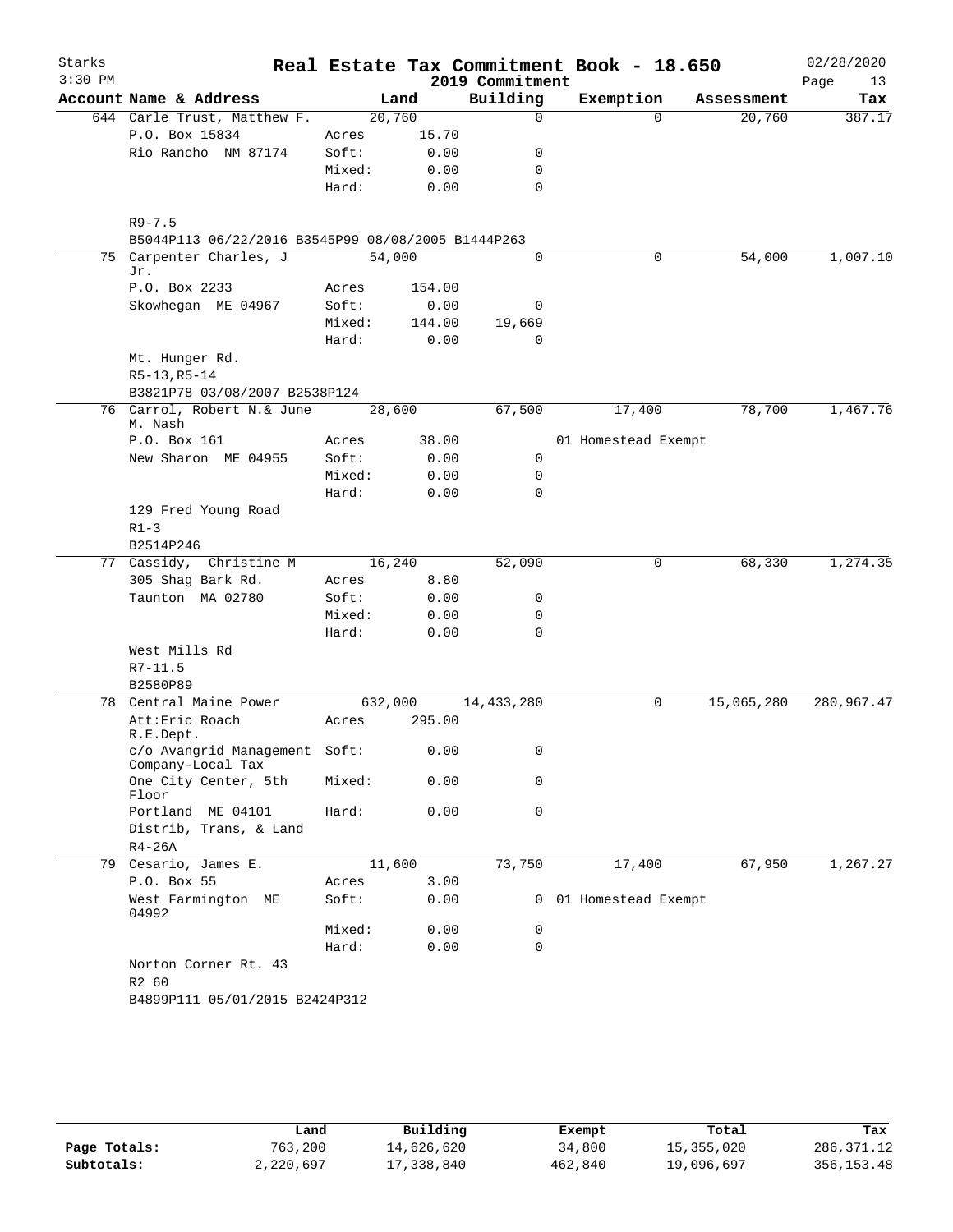| Starks       |                                                     |        |            |                             | Real Estate Tax Commitment Book - 18.650 |            | 02/28/2020        |
|--------------|-----------------------------------------------------|--------|------------|-----------------------------|------------------------------------------|------------|-------------------|
| $3:30$ PM    | Account Name & Address                              |        | Land       | 2019 Commitment<br>Building | Exemption                                | Assessment | Page<br>14<br>Tax |
|              | 124 Chapman, David                                  |        | 22,900     | 38,700                      | 17,400                                   | 44,200     | 824.33            |
|              | Chapman, Linda                                      | Acres  | 19.00      |                             |                                          |            |                   |
|              | 1034 New Sharon Road                                | Soft:  | 0.00       | 0                           | 01 Homestead Exempt                      |            |                   |
|              | Starks ME 04911                                     | Mixed: | 0.00       | 0                           |                                          |            |                   |
|              |                                                     | Hard:  | 0.00       | $\mathbf 0$                 |                                          |            |                   |
|              | $R1 - 41.2$                                         |        |            |                             |                                          |            |                   |
|              | B1497P11                                            |        |            |                             |                                          |            |                   |
| 415          | Charles H. Strople<br>Living Trust                  |        | 22,900     | 58,650                      | 0                                        | 81,550     | 1,520.91          |
|              | Ingrid E. Strople<br>Living Trust                   | Acres  | 19.00      |                             |                                          |            |                   |
|              | 8 Phillips Avenue                                   | Soft:  | 0.00       | 0                           |                                          |            |                   |
|              | Rockport MA 01966-1122 Mixed:                       |        | 0.00       | $\mathbf 0$                 |                                          |            |                   |
|              |                                                     | Hard:  | 0.00       | $\mathbf 0$                 |                                          |            |                   |
|              | Brann Mills Rd<br>$R1 - 32$                         |        |            |                             |                                          |            |                   |
|              | B5380P100 02/14/2019 B3709P301 07/12/2006 B1629P298 |        |            |                             |                                          |            |                   |
|              | 576 Chick, Freeman                                  |        | 16,800     | 0                           | 0                                        | 16,800     | 313.32            |
|              | 97 Chick Rd                                         | Acres  | 9.50       |                             |                                          |            |                   |
|              | Industry Me 04938                                   | Soft:  | 0.00       | 0                           |                                          |            |                   |
|              |                                                     | Mixed: | 0.00       | 0                           |                                          |            |                   |
|              |                                                     | Hard:  | 0.00       | $\Omega$                    |                                          |            |                   |
|              | $R5 - 32$<br>B5304P166 07/17/2018 B1033P171         |        |            |                             |                                          |            |                   |
|              | 82 Chick, Freeman                                   |        | 8,130      | 0                           | 0                                        | 8,130      | 151.62            |
|              | 97 Chick Rd                                         |        |            |                             |                                          |            |                   |
|              |                                                     | Acres  | 49.00      |                             |                                          |            |                   |
|              | Industry ME 04938                                   | Soft:  | 0.00       | 0                           |                                          |            |                   |
|              |                                                     | Mixed: | 0.00       | 0                           |                                          |            |                   |
|              |                                                     | Hard:  | 49.00      | 7,418                       |                                          |            |                   |
|              | Upper Chicken St.<br>$R4 - 18$                      |        |            |                             |                                          |            |                   |
|              | B680P207                                            |        |            |                             |                                          |            |                   |
|              | 83 Chick, Freeman                                   |        | 11,640     | $\mathbf 0$                 | 0                                        | 11,640     | 217.09            |
|              | 97 Chick Rd                                         | Acres  | 4.30       |                             |                                          |            |                   |
|              | Industry ME 04938                                   | Soft:  | 0.00       | 0                           |                                          |            |                   |
|              |                                                     | Mixed: | 0.00       | 0                           |                                          |            |                   |
|              |                                                     | Hard:  | 0.00       | 0                           |                                          |            |                   |
|              | Upper Chicken St.<br>$R4 - 17$                      |        |            |                             |                                          |            |                   |
|              | 84 Chick, Freeman                                   |        | 66,120     | 0                           | 0                                        | 66,120     | 1,233.14          |
|              | 97 Chick Rd                                         | Acres  | 288.00     |                             |                                          |            |                   |
|              | Industry ME 04938                                   | Soft:  | 8.00       | 786                         |                                          |            |                   |
|              |                                                     | Mixed: | 114.00     | 15,571                      |                                          |            |                   |
|              |                                                     | Hard:  | 134.00     | 20,285                      |                                          |            |                   |
|              | Upper Chicken St.                                   |        |            |                             |                                          |            |                   |
|              | R4-1516                                             |        |            |                             |                                          |            |                   |
|              | B1021P252                                           |        |            |                             |                                          |            |                   |
|              | 85 Chick, Freeman L.                                |        | 19,600     | 16,500                      | 0                                        | 36,100     | 673.27            |
|              | 97 Chick Rd                                         | Acres  | 13.00      |                             |                                          |            |                   |
|              | Industry ME 04938                                   | Soft:  | 0.00       | 0                           |                                          |            |                   |
|              |                                                     | Mixed: | 0.00       | 0                           |                                          |            |                   |
|              |                                                     | Hard:  | 0.00       | 0                           |                                          |            |                   |
|              |                                                     |        |            |                             |                                          |            |                   |
|              | Rt. 148                                             |        |            |                             |                                          |            |                   |
|              | $R5 - 27$<br>B2427P45                               |        |            |                             |                                          |            |                   |
|              |                                                     |        |            |                             |                                          |            |                   |
|              | Land                                                |        | Building   |                             | Exempt                                   | Total      | Tax               |
| Page Totals: | 168,090                                             |        | 113,850    |                             | 17,400                                   | 264,540    | 4,933.68          |
| Subtotals:   | 2,388,787                                           |        | 17,452,690 |                             | 480,240                                  | 19,361,237 | 361,087.16        |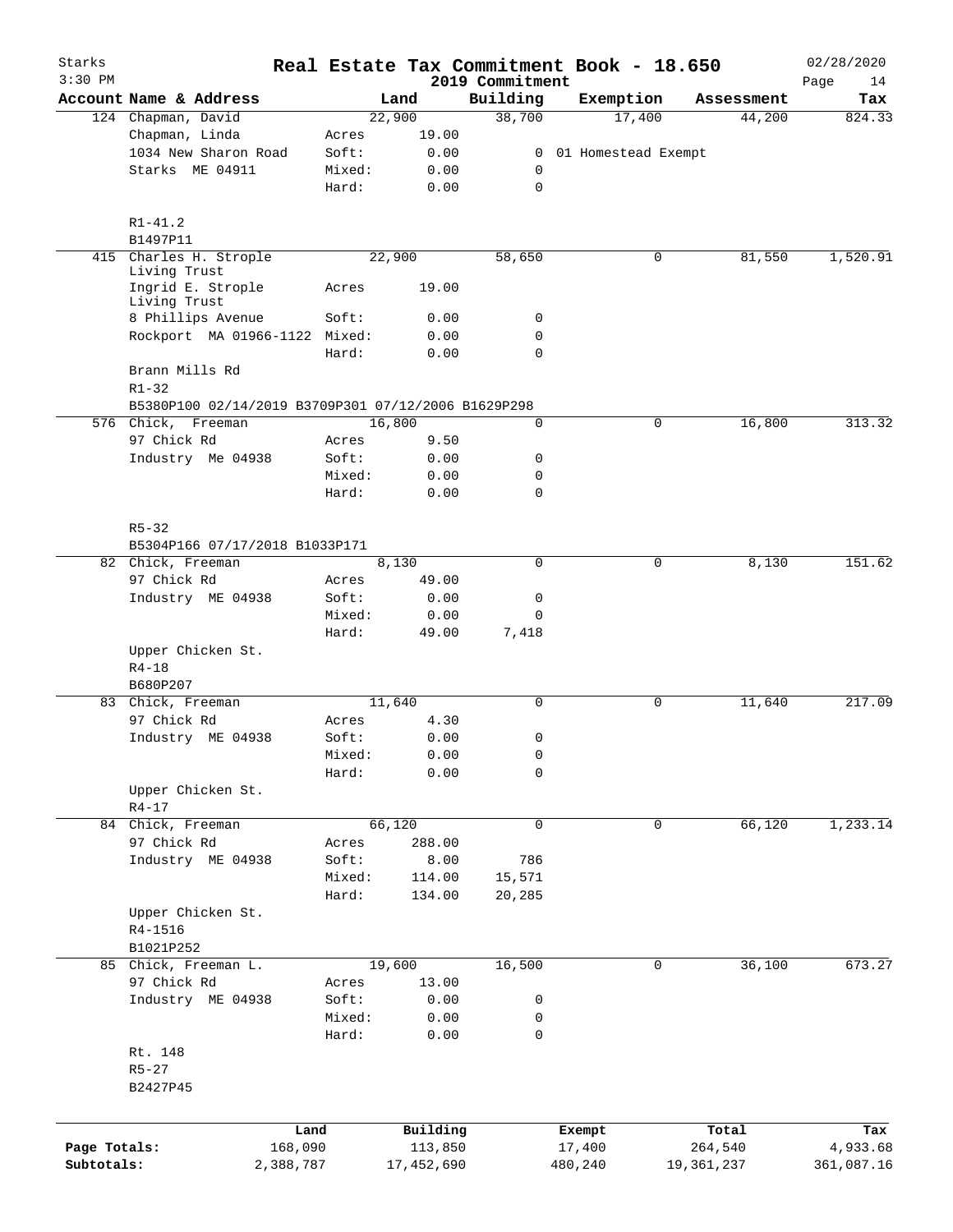| Starks    |                                |        |        |                 | Real Estate Tax Commitment Book - 18.650 |            | 02/28/2020 |
|-----------|--------------------------------|--------|--------|-----------------|------------------------------------------|------------|------------|
| $3:30$ PM |                                |        |        | 2019 Commitment |                                          |            | Page<br>15 |
|           | Account Name & Address         |        | Land   | Building        | Exemption                                | Assessment | Tax        |
|           | 39 Chick, Freeman L.           |        | 10,000 | 27,900          | $\Omega$                                 | 37,900     | 706.84     |
|           | Chick, Freeman T.              | Acres  | 1.00   |                 |                                          |            |            |
|           | 97 Chick Road                  | Soft:  | 0.00   | 0               |                                          |            |            |
|           | Industry ME 04938              | Mixed: | 0.00   | 0               |                                          |            |            |
|           |                                | Hard:  | 0.00   | 0               |                                          |            |            |
|           | Industry Line & W.M. Rd        |        |        |                 |                                          |            |            |
|           | $R5 - 26$                      |        |        |                 |                                          |            |            |
|           | B3786P191 12/12/2006 B1416P72  |        |        |                 |                                          |            |            |
|           | 17 Chretien, Gary L.           |        | 21,300 | 0               | 0                                        | 21,300     | 397.25     |
|           | Chretien, Betty D.             | Acres  | 17.00  |                 |                                          |            |            |
|           | 272 Glen Harris Road           | Soft:  | 0.00   | 0               |                                          |            |            |
|           | New Sharon ME 04955            | Mixed: | 0.00   | 0               |                                          |            |            |
|           |                                | Hard:  | 0.00   | 0               |                                          |            |            |
|           | $R1-9$                         |        |        |                 |                                          |            |            |
|           | B3479P70 05/27/2005 B1869P1    |        |        |                 |                                          |            |            |
|           | 86 Christen, Pamela            |        | 52,670 | 98,040          | 17,400                                   | 133,310    | 2,486.23   |
|           | 47 Freedom Way Lane            | Acres  | 167.00 |                 | 01 Homestead Exempt                      |            |            |
|           | Starks ME 04911                | Soft:  | 0.00   | 0               |                                          |            |            |
|           |                                | Mixed: | 44.00  | 6,010           |                                          |            |            |
|           |                                | Hard:  | 89.00  | 13,473          |                                          |            |            |
|           | Chicken St.                    |        |        |                 |                                          |            |            |
|           | $R3-25, R3-26, R3-27$          |        |        |                 |                                          |            |            |
|           | B2132P223                      |        |        |                 |                                          |            |            |
|           | 87 Churchill, Caleb            |        | 31,800 | 0               | 0                                        | 31,800     | 593.07     |
|           | 5 Hisler Mnt. Rd               | Acres  | 52.00  |                 |                                          |            |            |
|           | Somerville ME 04348            | Soft:  | 0.00   | 0               |                                          |            |            |
|           |                                | Mixed: | 0.00   | 0               |                                          |            |            |
|           |                                | Hard:  | 0.00   | 0               |                                          |            |            |
|           | Brann Mills Road               |        |        |                 |                                          |            |            |
|           | $R2 - 18$                      |        |        |                 |                                          |            |            |
|           | B2035P100                      |        |        |                 |                                          |            |            |
| 88        | Churchill, David N.&           |        | 9,000  | 0               | 0                                        | 9,000      | 167.85     |
|           | Craig A                        |        |        |                 |                                          |            |            |
|           | 23 Forest St.                  | Acres  | 1.00   |                 |                                          |            |            |
|           | Rutland VT 05701               | Soft:  | 0.00   | 0               |                                          |            |            |
|           |                                | Mixed: | 0.00   | 0               |                                          |            |            |
|           |                                | Hard:  | 0.00   | 0               |                                          |            |            |
|           | Brann Mills Road               |        |        |                 |                                          |            |            |
|           | $R2 - 17.1$                    |        |        |                 |                                          |            |            |
|           | B1866P25                       |        |        |                 |                                          |            |            |
|           | 89 Churchill, William<br>C.Sr. |        | 25,000 | 105,350         | 17,400                                   | 112,950    | 2,106.52   |
|           | 59 Branns Mills Road           | Acres  | 26.00  |                 |                                          |            |            |
|           | Anson ME 04911                 | Soft:  | 0.00   | 0               | 01 Homestead Exempt                      |            |            |
|           |                                | Mixed: | 0.00   | $\mathbf 0$     |                                          |            |            |
|           |                                | Hard:  | 0.00   | 0               |                                          |            |            |
|           | Brann Mills Rd.                |        |        |                 |                                          |            |            |
|           | $R2 - 17$                      |        |        |                 |                                          |            |            |
|           | B1760P52                       |        |        |                 |                                          |            |            |
|           |                                |        |        |                 |                                          |            |            |

|              | Land      | Building   | Exempt  | Total      | Tax        |
|--------------|-----------|------------|---------|------------|------------|
| Page Totals: | 149.770   | 231,290    | 34,800  | 346,260    | 6,457.76   |
| Subtotals:   | 2,538,557 | 17,683,980 | 515,040 | 19,707,497 | 367,544.92 |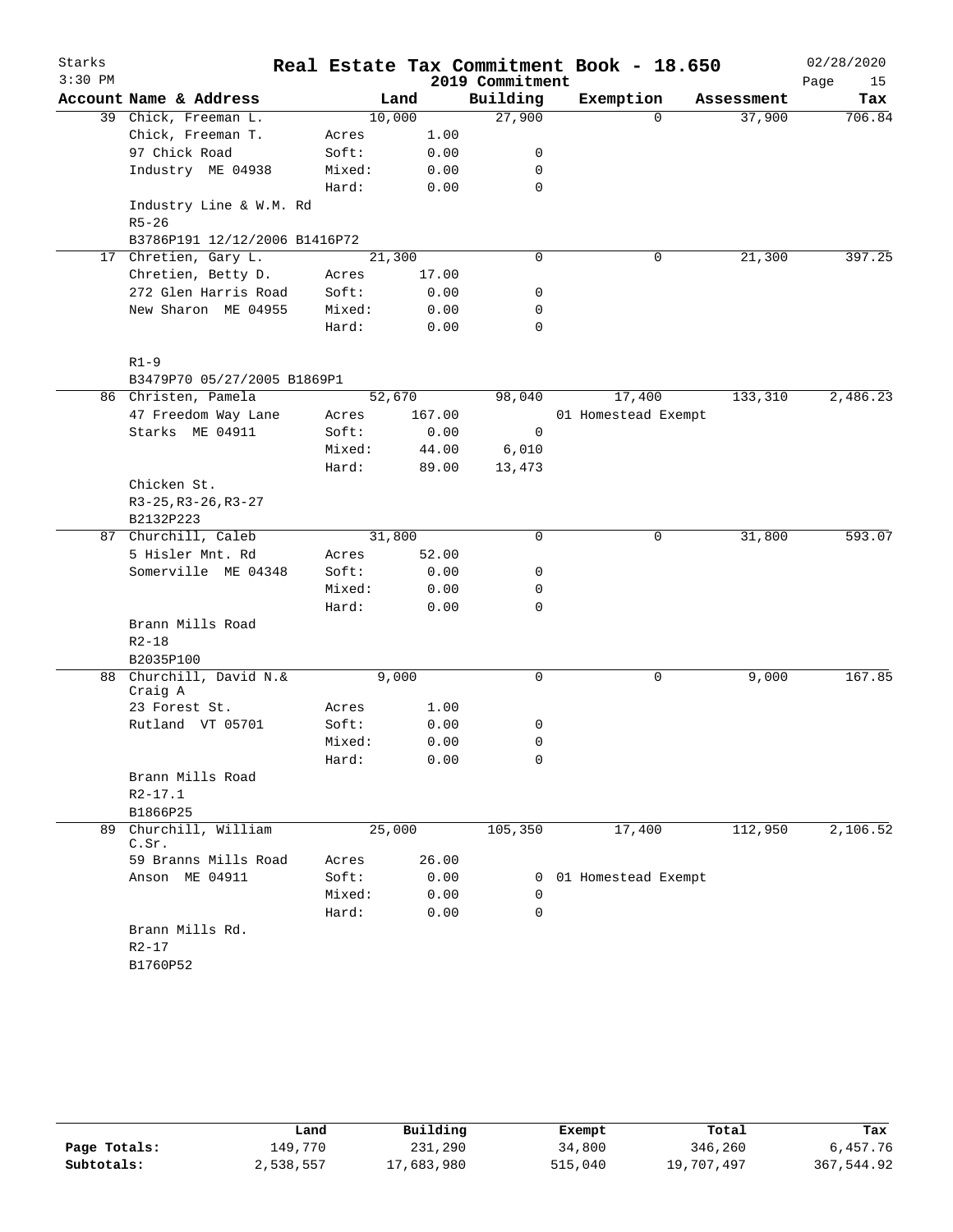| Starks<br>$3:30$ PM |                                           |                 |              | 2019 Commitment | Real Estate Tax Commitment Book - 18.650 |                      | 02/28/2020        |
|---------------------|-------------------------------------------|-----------------|--------------|-----------------|------------------------------------------|----------------------|-------------------|
|                     | Account Name & Address                    |                 | Land         | Building        | Exemption                                |                      | Page<br>16<br>Tax |
|                     | 91 Clancy, Barbara M. &                   | 21,000          |              | 0               | $\Omega$                                 | Assessment<br>21,000 | 391.65            |
|                     | Janet M.                                  |                 |              |                 |                                          |                      |                   |
|                     | 201 Barton Rd                             | Acres           | 16.00        |                 |                                          |                      |                   |
|                     | Stow MA 01775                             | Soft:           | 0.00         | 0               |                                          |                      |                   |
|                     |                                           | Mixed:          | 0.00         | $\mathbf 0$     |                                          |                      |                   |
|                     |                                           | Hard:           | 0.00         | 0               |                                          |                      |                   |
|                     | Riverroad                                 |                 |              |                 |                                          |                      |                   |
|                     | $R10 - 21$                                |                 |              |                 |                                          |                      |                   |
|                     | B1272P185                                 |                 |              |                 |                                          |                      |                   |
|                     | 92 Clark, Carlton F                       | 34,900          |              | 26,620          | 0                                        | 61,520               | 1,147.35          |
|                     | Harris, Elaine C.,<br>McCaslin, Carole F. | Acres           | 59.00        |                 |                                          |                      |                   |
|                     | P.O. Box 306                              | Soft:           | 0.00         | 0               |                                          |                      |                   |
|                     | Anson ME 04911                            | Mixed:          | 0.00         | 0               |                                          |                      |                   |
|                     |                                           | Hard:           | 0.00         | 0               |                                          |                      |                   |
|                     | Sterry Hill Rd.                           |                 |              |                 |                                          |                      |                   |
|                     | $R7 - 25$                                 |                 |              |                 |                                          |                      |                   |
|                     | B5283P214 05/25/2018 B839P702             |                 |              |                 |                                          |                      |                   |
|                     | 93 Clark, James L                         | 23,500          |              | 61,600          | 17,400                                   | 67,700               | 1,262.61          |
|                     | Clark Michael R.                          | Acres           | 21.00        |                 |                                          |                      |                   |
|                     | 332 Anson Road                            | Soft:           | 0.00         | 0               | 01 Homestead Exempt                      |                      |                   |
|                     | Starks ME 04911                           | Mixed:          | 0.00         | 0               |                                          |                      |                   |
|                     |                                           | Hard:           | 0.00         | 0               |                                          |                      |                   |
|                     | Rt. 43 Madison Rd.                        |                 |              |                 |                                          |                      |                   |
|                     | $R11 - 4.1$                               |                 |              |                 |                                          |                      |                   |
|                     | B1260P16<br>94 Clark, James L. &          | 11,600          |              | 54,080          | 17,400                                   | 48,280               | 900.42            |
|                     | Danyel M                                  |                 |              |                 |                                          |                      |                   |
|                     | 332 Anson Road                            | Acres           | 3.00         |                 |                                          |                      |                   |
|                     | Starks ME 04911                           | Soft:           | 0.00         | $\mathbf{0}$    | 01 Homestead Exempt                      |                      |                   |
|                     |                                           | Mixed:          | 0.00         | 0               |                                          |                      |                   |
|                     |                                           | Hard:           | 0.00         | $\Omega$        |                                          |                      |                   |
|                     | Route 43                                  |                 |              |                 |                                          |                      |                   |
|                     | $R11 - 4.3$                               |                 |              |                 |                                          |                      |                   |
|                     | B2120P167                                 |                 |              |                 |                                          |                      |                   |
|                     | 96 Clark, Russell                         | 10,800          |              | 63,750          | 22,620                                   | 51,930               | 968.49            |
|                     | 12 Dill Road                              | Acres           | 2.00         |                 |                                          |                      |                   |
|                     | Starks ME 04911                           | Soft:           | 0.00         |                 | 0 01 Homestead Exempt                    |                      |                   |
|                     |                                           | Mixed:          | 0.00         | 0               | 02 Veteran                               |                      |                   |
|                     |                                           | Hard:           | 0.00         | $\Omega$        |                                          |                      |                   |
|                     | Rt. 43 Madison Road                       |                 |              |                 |                                          |                      |                   |
|                     | $R12-4$                                   |                 |              |                 |                                          |                      |                   |
|                     | B827P431                                  |                 |              |                 |                                          |                      |                   |
|                     | 416 Clark, Kelly D                        |                 | 4,690        | 32,250          | 0                                        | 36,940               | 688.93            |
|                     | 3811 Court St                             | Acres           | 0.22         |                 |                                          |                      |                   |
|                     | Zephyrhills FL 33541                      | Soft:           | 0.00         | 0               |                                          |                      |                   |
|                     |                                           | Mixed:<br>Hard: | 0.00<br>0.00 | 0<br>0          |                                          |                      |                   |
|                     | Chicken Street                            |                 |              |                 |                                          |                      |                   |
|                     | $U2-13$                                   |                 |              |                 |                                          |                      |                   |
|                     | B4242P16 02/22/2010 B2159P134             |                 |              |                 |                                          |                      |                   |
|                     |                                           |                 |              |                 |                                          |                      |                   |

|              | Land      | Building   | Exempt  | Total      | Tax        |
|--------------|-----------|------------|---------|------------|------------|
| Page Totals: | 106,490   | 238,300    | 57,420  | 287,370    | 5,359.45   |
| Subtotals:   | 2,645,047 | 17,922,280 | 572,460 | 19,994,867 | 372,904.37 |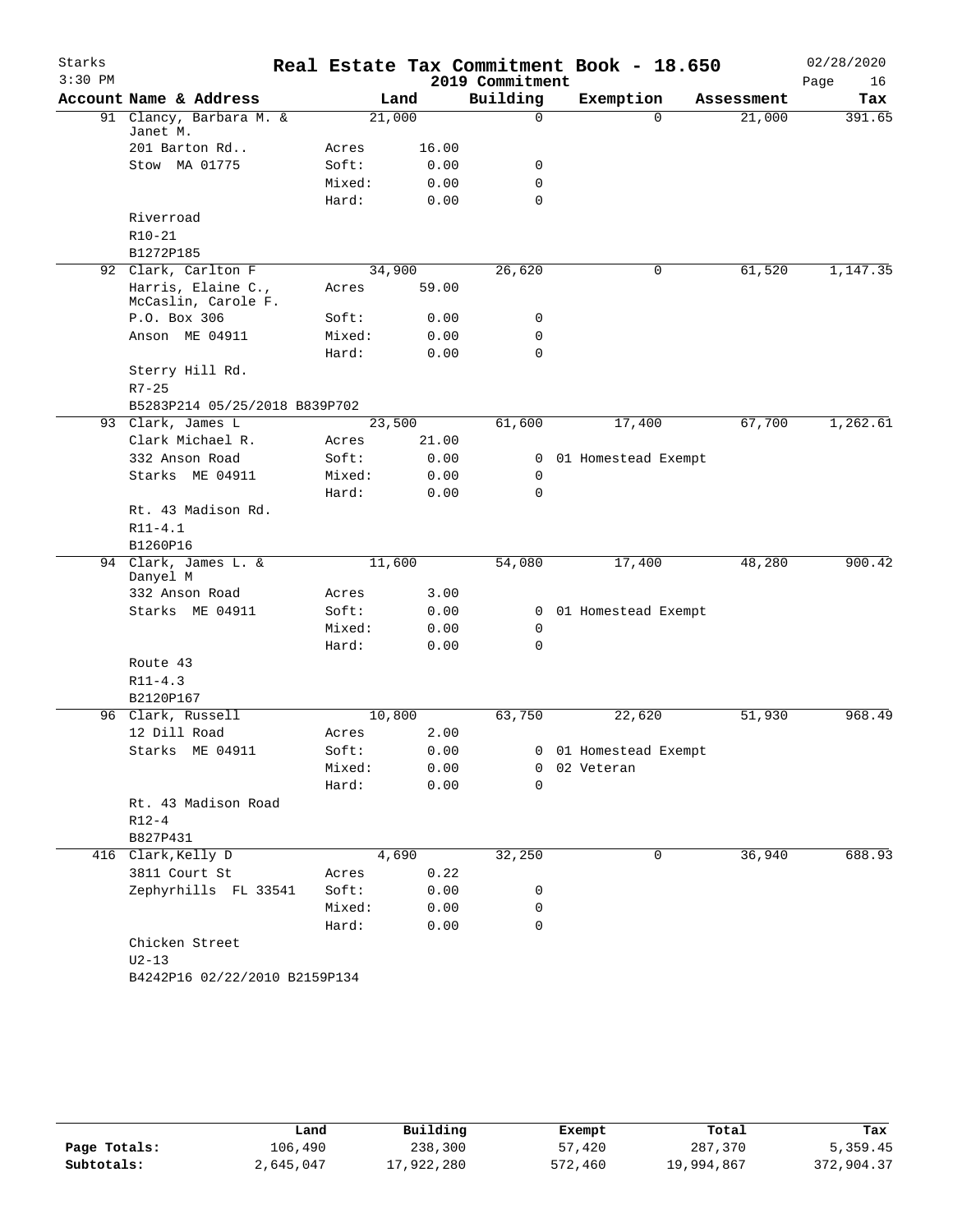| Starks<br>$3:30$ PM |                                                   |        |        | 2019 Commitment | Real Estate Tax Commitment Book - 18.650 |            | 02/28/2020<br>Page<br>17 |
|---------------------|---------------------------------------------------|--------|--------|-----------------|------------------------------------------|------------|--------------------------|
|                     | Account Name & Address                            |        | Land   | Building        | Exemption                                | Assessment | Tax                      |
|                     | 97 Clarrage, Gerald W. Sr.                        |        | 12,200 | 0               | $\Omega$                                 | 12,200     | 227.53                   |
|                     | & Janet A                                         |        |        |                 |                                          |            |                          |
|                     | 126 Mildram Rd.                                   | Acres  | 5.00   |                 |                                          |            |                          |
|                     | Wells ME 04090                                    | Soft:  | 0.00   | 0               |                                          |            |                          |
|                     |                                                   | Mixed: | 0.00   | 0               |                                          |            |                          |
|                     |                                                   | Hard:  | 0.00   | 0               |                                          |            |                          |
|                     | West Mills Rd.                                    |        |        |                 |                                          |            |                          |
|                     | $R4 - 35.2$                                       |        |        |                 |                                          |            |                          |
|                     | B1322P152                                         |        |        |                 |                                          |            |                          |
|                     | 380 Clement, Cody A.                              |        | 19,680 | 140,180         | 17,400                                   | 142,460    | 2,656.88                 |
|                     | 771 Sandy River Rd.                               | Acres  | 13.10  |                 | 01 Homestead Exempt                      |            |                          |
|                     | Starks ME 04911                                   | Soft:  | 0.00   | $\mathbf 0$     |                                          |            |                          |
|                     |                                                   | Mixed: | 0.00   | 0               |                                          |            |                          |
|                     |                                                   | Hard:  | 0.00   | 0               |                                          |            |                          |
|                     |                                                   |        |        |                 |                                          |            |                          |
|                     | $R10 - 10$<br>B4900P308 05/06/2015                |        |        |                 |                                          |            |                          |
|                     | 337 Coconis, Michael                              |        | 16,080 | 69,960          | 17,400                                   | 68,640     | 1,280.14                 |
|                     |                                                   |        |        |                 |                                          |            |                          |
|                     | 379 Sawyers Mills Road Acres<br>Starks ME 04911   | Soft:  | 8.60   | 0               | 01 Homestead Exempt                      |            |                          |
|                     |                                                   | Mixed: | 0.00   | 0               |                                          |            |                          |
|                     |                                                   | Hard:  | 0.00   | 0               |                                          |            |                          |
|                     | Sawyers Mills Rd                                  |        | 0.00   |                 |                                          |            |                          |
|                     | $R4 - 37$                                         |        |        |                 |                                          |            |                          |
|                     | B4833P141 09/19/2014 B4730P95 B4185P16 06/16/2009 |        |        |                 |                                          |            |                          |
|                     | B2791P24 11/12/2013                               |        |        |                 |                                          |            |                          |
|                     | 98 Colburn, Gary                                  |        | 14,000 | 54,090          | 0                                        | 68,090     | 1,269.88                 |
|                     | 904 New Sharon Road                               | Acres  | 6.00   |                 |                                          |            |                          |
|                     | Starks ME 04911                                   | Soft:  | 0.00   | 0               |                                          |            |                          |
|                     |                                                   | Mixed: | 0.00   | 0               |                                          |            |                          |
|                     |                                                   | Hard:  | 0.00   | 0               |                                          |            |                          |
|                     | Rt.134 New Sharon Rd.                             |        |        |                 |                                          |            |                          |
|                     | $R1 - 47$                                         |        |        |                 |                                          |            |                          |
|                     | B1589P147                                         |        |        |                 |                                          |            |                          |
| 99                  | Cole, Norman F. &                                 |        | 7,140  | 34,580          | 17,400                                   | 24,320     | 453.57                   |
|                     | Catherine L.<br>2694 Industry Road                | Acres  | 0.51   |                 |                                          |            |                          |
|                     | Starks ME 04911                                   | Soft:  | 0.00   |                 | 0 01 Homestead Exempt                    |            |                          |
|                     |                                                   | Mixed: | 0.00   | 0               |                                          |            |                          |
|                     |                                                   | Hard:  | 0.00   | $\Omega$        |                                          |            |                          |
|                     |                                                   |        |        |                 |                                          |            |                          |
|                     | $UI-15$                                           |        |        |                 |                                          |            |                          |
|                     | B1171P328                                         |        |        |                 |                                          |            |                          |
|                     | 100 Cole, Robert W                                |        | 13,920 | 1,500           | 0                                        | 15,420     | 287.58                   |
|                     | 41 Chase St                                       | Acres  | 5.90   |                 |                                          |            |                          |
|                     | Beverly MA 01915                                  | Soft:  | 0.00   | 0               |                                          |            |                          |
|                     |                                                   | Mixed: | 0.00   | 0               |                                          |            |                          |
|                     |                                                   | Hard:  | 0.00   | 0               |                                          |            |                          |
|                     | Rt. 148 West Mills Rd.                            |        |        |                 |                                          |            |                          |
|                     | $R5 - 29$                                         |        |        |                 |                                          |            |                          |
|                     | B1895P264                                         |        |        |                 |                                          |            |                          |
|                     |                                                   |        |        |                 |                                          |            |                          |

|              | Land      | Building   | Exempt  | Total      | Tax        |
|--------------|-----------|------------|---------|------------|------------|
| Page Totals: | 83,020    | 300,310    | 52,200  | 331,130    | 6,175.58   |
| Subtotals:   | 2,728,067 | 18,222,590 | 624,660 | 20,325,997 | 379,079.95 |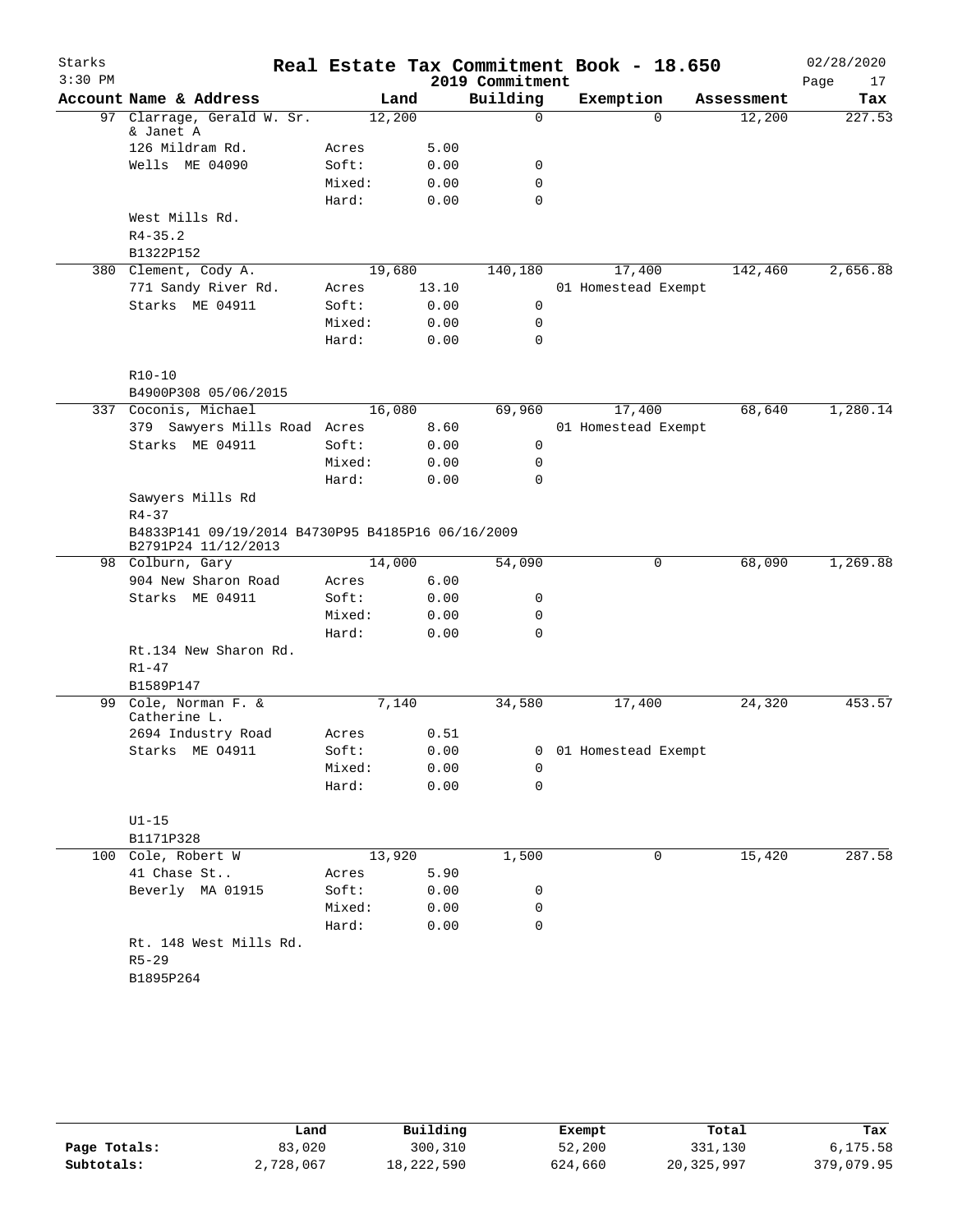| Starks<br>$3:30$ PM |                              |           |        |        |            | 2019 Commitment | Real Estate Tax Commitment Book - 18.650 |            |            | 02/28/2020        |
|---------------------|------------------------------|-----------|--------|--------|------------|-----------------|------------------------------------------|------------|------------|-------------------|
|                     | Account Name & Address       |           |        | Land   |            | Building        | Exemption                                |            | Assessment | Page<br>18<br>Tax |
|                     | 101 Cole, Robert W           |           |        | 10,920 |            | $\mathbf 0$     |                                          | $\Omega$   | 10,920     | 203.66            |
|                     | 41 Chase St                  |           | Acres  |        | 3.40       |                 |                                          |            |            |                   |
|                     | Beverly MA 01915             |           | Soft:  |        | 0.00       | 0               |                                          |            |            |                   |
|                     |                              |           | Mixed: |        | 0.00       | 0               |                                          |            |            |                   |
|                     |                              |           | Hard:  |        | 0.00       | $\mathbf 0$     |                                          |            |            |                   |
|                     | $R5 - 30$                    |           |        |        |            |                 |                                          |            |            |                   |
|                     | B1895P264                    |           |        |        |            |                 |                                          |            |            |                   |
|                     | 103 Comstock, Craig          |           |        | 20,080 |            | 67,180          | 17,400                                   |            | 69,860     | 1,302.89          |
|                     | 58 Comstock Road             |           | Acres  |        | 67.00      |                 |                                          |            |            |                   |
|                     | Starks ME 04911              |           | Soft:  |        | 15.00      |                 | 1,475 01 Homestead Exempt                |            |            |                   |
|                     |                              |           | Mixed: |        | 8.00       | 1,093           |                                          |            |            |                   |
|                     |                              |           | Hard:  |        | 23.00      | 3,482           |                                          |            |            |                   |
|                     | 19 & 26                      |           |        |        |            |                 |                                          |            |            |                   |
|                     | $R2 - 19$                    |           |        |        |            |                 |                                          |            |            |                   |
|                     | B809P728                     |           |        |        |            |                 |                                          |            |            |                   |
|                     | 491 Comstock, Craig          |           |        | 6,920  |            | $\mathbf 0$     |                                          | 0          | 6,920      | 129.06            |
|                     | Comstock, Valerie            |           | Acres  |        | 48.00      |                 |                                          |            |            |                   |
|                     | 58 Comstock Road             |           | Soft:  |        | 10.00      | 983             |                                          |            |            |                   |
|                     | Starks ME 04911              |           | Mixed: |        | 29.00      | 3,961           |                                          |            |            |                   |
|                     |                              |           | Hard:  |        | 9.00       | 1,362           |                                          |            |            |                   |
|                     | Industry Road                |           |        |        |            |                 |                                          |            |            |                   |
|                     | $R2 - 28$                    |           |        |        |            |                 |                                          |            |            |                   |
|                     | B3902P339 08/20/2007 B849P84 |           |        |        |            |                 |                                          |            |            |                   |
|                     | 104 Comstock, Craig &        |           |        | 1,960  |            | $\mathbf 0$     |                                          | 0          | 1,960      | 36.55             |
|                     | Valerie L.                   |           |        |        |            |                 |                                          |            |            |                   |
|                     | 58 Comstock Road             |           | Acres  |        | 19.00      |                 |                                          |            |            |                   |
|                     | Starks ME 04911              |           | Soft:  |        | 19.00      | 1,868           |                                          |            |            |                   |
|                     |                              |           | Mixed: |        | 0.00       | 0               |                                          |            |            |                   |
|                     |                              |           | Hard:  |        | 0.00       | $\mathbf 0$     |                                          |            |            |                   |
|                     | Branns Mill Rd.              |           |        |        |            |                 |                                          |            |            |                   |
|                     | $R1 - 31.2$                  |           |        |        |            |                 |                                          |            |            |                   |
|                     | B877P954                     |           |        |        |            |                 |                                          |            |            |                   |
|                     | 105 Comstock, Craig &        |           |        | 1,510  |            | $\mathbf 0$     |                                          | 0          | 1,510      | 28.16             |
|                     | Valerie L.                   |           |        |        |            |                 |                                          |            |            |                   |
|                     | 58 Comstock Road             |           | Acres  |        | 10.00      |                 |                                          |            |            |                   |
|                     | Starks ME 04911              |           | Soft:  |        | 0.00       | 0               |                                          |            |            |                   |
|                     |                              |           | Mixed: |        | 10.00      | 1,366           |                                          |            |            |                   |
|                     |                              |           | Hard:  |        | 0.00       | 0               |                                          |            |            |                   |
|                     | Branns Mill Rd.              |           |        |        |            |                 |                                          |            |            |                   |
|                     | $R1 - 31.1$                  |           |        |        |            |                 |                                          |            |            |                   |
|                     | B877P954                     |           |        |        |            |                 |                                          |            |            |                   |
|                     | 106 Connell, James           |           |        | 29,200 |            | 22,320          |                                          | 0          | 51,520     | 960.85            |
|                     | Connell Sandra               |           | Acres  |        | 40.00      |                 |                                          |            |            |                   |
|                     | 292 County Rd.               |           | Soft:  |        | 0.00       | 0               |                                          |            |            |                   |
|                     | Buzzards Bay MA 02532        |           | Mixed: |        | 0.00       | 0               |                                          |            |            |                   |
|                     |                              |           | Hard:  |        | 0.00       | $\mathbf 0$     |                                          |            |            |                   |
|                     |                              |           |        |        |            |                 |                                          |            |            |                   |
|                     | $R1 - 29.3$                  |           |        |        |            |                 |                                          |            |            |                   |
|                     | B1315P35                     |           |        |        |            |                 |                                          |            |            |                   |
|                     | 108 Cook, Peter              |           |        | 24,830 |            | 56,550          | 17,400                                   |            | 63,980     | 1,193.23          |
|                     | 272 Anson Road               |           | Acres  |        | 39.00      |                 |                                          |            |            |                   |
|                     | Starks ME 04911              |           | Soft:  |        | 0.00       | $\mathbf{0}$    | 01 Homestead Exempt                      |            |            |                   |
|                     |                              |           | Mixed: |        | 24.00      | 3,278           |                                          |            |            |                   |
|                     |                              |           | Hard:  |        | 0.00       | 0               |                                          |            |            |                   |
|                     | Madison Rd                   |           |        |        |            |                 |                                          |            |            |                   |
|                     | $R7-2$ , 3, & 4B             |           |        |        |            |                 |                                          |            |            |                   |
|                     | B1793P287                    |           |        |        |            |                 |                                          |            |            |                   |
|                     |                              |           |        |        |            |                 |                                          |            |            |                   |
|                     |                              | Land      |        |        | Building   |                 | Exempt                                   |            | Total      | Tax               |
| Page Totals:        |                              | 95,420    |        |        | 146,050    |                 | 34,800                                   |            | 206,670    | 3,854.40          |
| Subtotals:          |                              | 2,823,487 |        |        | 18,368,640 |                 | 659,460                                  | 20,532,667 |            | 382,934.35        |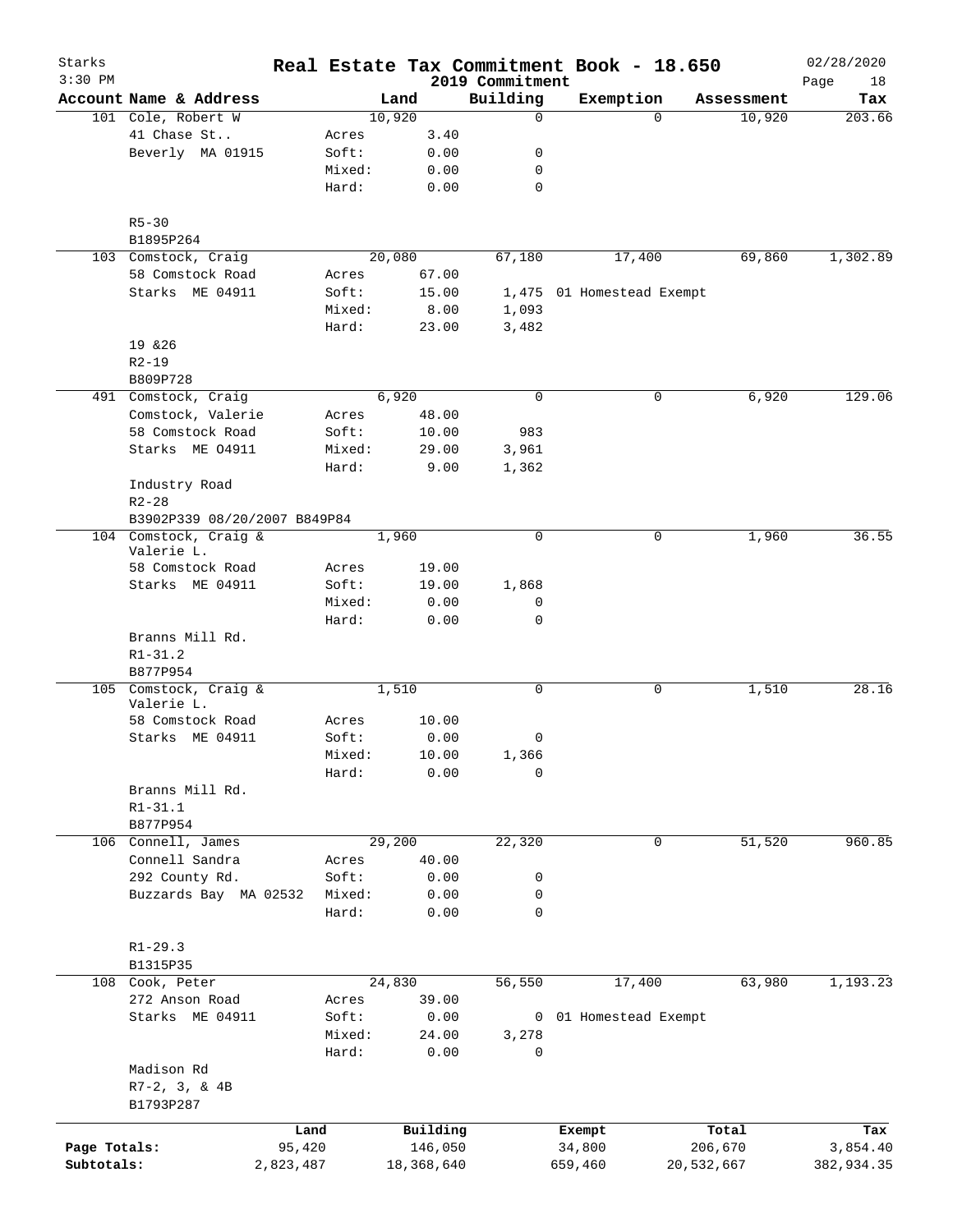| Starks<br>$3:30$ PM |                                                                           |        |       | 2019 Commitment | Real Estate Tax Commitment Book - 18.650 |            | 02/28/2020<br>Page<br>19 |
|---------------------|---------------------------------------------------------------------------|--------|-------|-----------------|------------------------------------------|------------|--------------------------|
|                     | Account Name & Address                                                    |        | Land  | Building        | Exemption                                | Assessment | Tax                      |
|                     | 317 Coombs Walter, E and<br>Phyllis E                                     | 27,010 |       | 14,700          | $\Omega$                                 | 41,710     | 777.89                   |
|                     | 28 Growling Bear Dr.                                                      | Acres  | 79.80 |                 |                                          |            |                          |
|                     | Brunswick ME 04011                                                        | Soft:  | 14.50 | 1,425           |                                          |            |                          |
|                     |                                                                           | Mixed: | 16.00 | 2,185           |                                          |            |                          |
|                     |                                                                           | Hard:  | 40.30 | 6,101           |                                          |            |                          |
|                     | $R4 - 4, R4 - 6$                                                          |        |       |                 |                                          |            |                          |
|                     | B3820P63 B1582P258                                                        |        |       |                 |                                          |            |                          |
|                     | 111 Costigan, Julie L.                                                    | 10,960 |       | 40,150          | 17,400                                   | 33,710     | 628.69                   |
|                     | 14 Anson Road                                                             | Acres  | 2.20  |                 |                                          |            |                          |
|                     | Starks ME 04911                                                           | Soft:  | 0.00  | 0               | 01 Homestead Exempt                      |            |                          |
|                     |                                                                           | Mixed: | 0.00  | $\mathbf 0$     |                                          |            |                          |
|                     |                                                                           | Hard:  | 0.00  | $\mathbf 0$     |                                          |            |                          |
|                     | $U2 - 28$                                                                 |        |       |                 |                                          |            |                          |
|                     | B1627P300                                                                 |        |       |                 |                                          |            |                          |
|                     | 409 Costigan, Kenneth                                                     | 17,280 |       | 29,925          | 17,400                                   | 29,805     | 555.86                   |
|                     | Ammarell, Annette L.                                                      | Acres  | 10.10 |                 | 01 Homestead Exempt                      |            |                          |
|                     | 255 Dill Road                                                             | Soft:  | 0.00  | 0               |                                          |            |                          |
|                     | Starks ME 04911                                                           | Mixed: | 0.00  | 0               |                                          |            |                          |
|                     |                                                                           | Hard:  | 0.00  | $\mathbf 0$     |                                          |            |                          |
|                     | $R6 - 21.1$                                                               |        |       |                 |                                          |            |                          |
|                     | B5071P354 08/31/2016 B4262P135 04/23/2010 B4219P65<br>12/03/2009 B3339P78 |        |       |                 |                                          |            |                          |
|                     | 112 Cotton, Dennis L.                                                     | 14,000 |       | 54,590          | 17,400                                   | 51,190     | 954.69                   |
|                     | 215 Sawyers Mills Road                                                    | Acres  | 6.00  |                 | 01 Homestead Exempt                      |            |                          |
|                     | Starks ME 04911                                                           | Soft:  | 0.00  | 0               |                                          |            |                          |
|                     |                                                                           | Mixed: | 0.00  | 0               |                                          |            |                          |
|                     |                                                                           | Hard:  | 0.00  | $\mathbf 0$     |                                          |            |                          |
|                     | West Mills Rd<br>$R7 - 11.4$                                              |        |       |                 |                                          |            |                          |
|                     |                                                                           |        |       |                 |                                          |            |                          |
|                     | B5043P146 09/17/2008 B2519P271                                            |        |       |                 | 0                                        | 23,880     | 445.36                   |
|                     | 113 Couto, Francisco R. &<br>Celestina F                                  | 16,360 |       | 7,520           |                                          |            |                          |
|                     | 7 Boxwood Way                                                             | Acres  | 8.95  |                 |                                          |            |                          |
|                     | South Dennis MA<br>02660-2733                                             | Soft:  | 0.00  | 0               |                                          |            |                          |
|                     |                                                                           | Mixed: | 0.00  | 0               |                                          |            |                          |
|                     |                                                                           | Hard:  | 0.00  | 0               |                                          |            |                          |
|                     | $R5 - 5$                                                                  |        |       |                 |                                          |            |                          |
|                     | B1560P104                                                                 |        |       |                 |                                          |            |                          |
|                     | 133 Couture, Melissa M.                                                   | 12,800 |       | 66,240          | 17,400                                   | 61,640     | 1,149.59                 |
|                     | Couture, Adam J.                                                          | Acres  | 4.50  |                 | 01 Homestead Exempt                      |            |                          |
|                     | 485 Branns Mills Rd                                                       | Soft:  | 0.00  | 0               |                                          |            |                          |
|                     | Starks ME 04911                                                           | Mixed: | 0.00  | 0               |                                          |            |                          |
|                     |                                                                           | Hard:  | 0.00  | 0               |                                          |            |                          |
|                     | $R1 - 39.1$                                                               |        |       |                 |                                          |            |                          |
|                     | B4868P25 01/09/2015 B3247P1                                               |        |       |                 |                                          |            |                          |
|                     |                                                                           |        |       |                 |                                          |            |                          |
|                     |                                                                           |        |       |                 |                                          |            |                          |

|              | Land      | Building   | Exempt  | Total      | Tax          |
|--------------|-----------|------------|---------|------------|--------------|
| Page Totals: | 98,410    | 213,125    | 69,600  | 241,935    | 4,512.08     |
| Subtotals:   | 2,921,897 | 18,581,765 | 729,060 | 20,774,602 | 387, 446, 43 |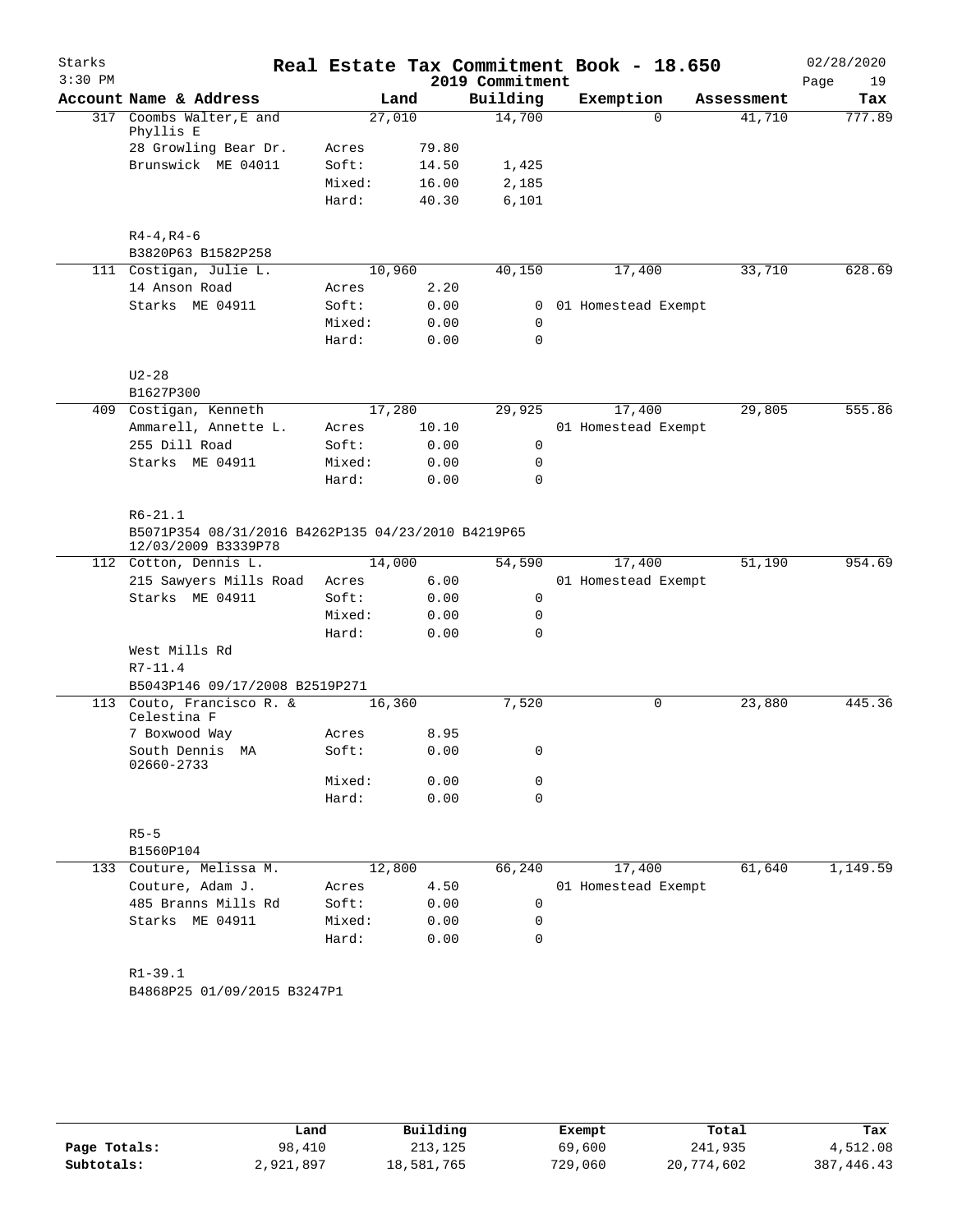| Starks    |                                                   |        |        |                 | Real Estate Tax Commitment Book - 18.650 |            | 02/28/2020 |
|-----------|---------------------------------------------------|--------|--------|-----------------|------------------------------------------|------------|------------|
| $3:30$ PM |                                                   |        |        | 2019 Commitment |                                          |            | 20<br>Page |
|           | Account Name & Address                            |        | Land   | Building        | Exemption                                | Assessment | Tax        |
|           | 115 Cowan, Edward                                 | 14,992 |        | 53,850          | 17,400                                   | 51,442     | 959.39     |
|           | PO Box 132                                        | Acres  | 8.24   |                 |                                          |            |            |
|           | Anson ME 04911                                    | Soft:  | 0.00   | $\overline{0}$  | 01 Homestead Exempt                      |            |            |
|           |                                                   | Mixed: | 0.00   | $\mathbf 0$     |                                          |            |            |
|           |                                                   | Hard:  | 0.00   | 0               |                                          |            |            |
|           | $R9 - 8$                                          |        |        |                 |                                          |            |            |
|           | B1469P206                                         |        |        |                 |                                          |            |            |
|           | 785 Cowan, Marc E.                                |        | 9,000  | 28,694          | 0                                        | 37,694     | 702.99     |
|           | Cowan, Tracy M.                                   | Acres  | 1.00   |                 |                                          |            |            |
|           | 46 Parkwoods Drive                                | Soft:  | 0.00   | 0               |                                          |            |            |
|           | Anson ME 04911                                    | Mixed: | 0.00   | 0               |                                          |            |            |
|           |                                                   | Hard:  | 0.00   | 0               |                                          |            |            |
|           | $R9 - 8A$                                         |        |        |                 |                                          |            |            |
|           | B5224P160 11/09/2017 B1469P206                    |        |        |                 |                                          |            |            |
|           | 117 Cram, Robert & Norma                          |        | 20,400 | 66,000          | 17,400                                   | 69,000     | 1,286.85   |
|           | 1054 New Sharon Road                              | Acres  | 14.00  |                 |                                          |            |            |
|           | Starks ME 04911                                   | Soft:  | 0.00   | $\overline{0}$  | 01 Homestead Exempt                      |            |            |
|           |                                                   | Mixed: | 0.00   | 0               |                                          |            |            |
|           |                                                   | Hard:  | 0.00   | 0               |                                          |            |            |
|           | New Sharon Rd                                     |        |        |                 |                                          |            |            |
|           | $R1 - 41.1$                                       |        |        |                 |                                          |            |            |
|           | B1830P88                                          |        |        |                 |                                          |            |            |
|           | 343 Cremer, Judy Carol                            |        | 5,570  | 26,250          | 17,400                                   | 14,420     | 268.93     |
|           | 1423 Whisper Lakes Blvd Acres                     |        | 0.31   |                 | 01 Homestead Exempt                      |            |            |
|           | Sebring FL 33870                                  | Soft:  | 0.00   | 0               |                                          |            |            |
|           |                                                   | Mixed: | 0.00   | 0               |                                          |            |            |
|           |                                                   | Hard:  | 0.00   | 0               |                                          |            |            |
|           | village                                           |        |        |                 |                                          |            |            |
|           | $U2 - 29$                                         |        |        |                 |                                          |            |            |
|           | B4819P358 08/20/2014 B4060P53 10/01/2008 B1779P53 |        |        |                 |                                          |            |            |
| 118       | Crockett, Stephen &<br>Diane                      |        | 28,900 | 28,320          | 17,400                                   | 39,820     | 742.64     |
|           | P.O.Box 467                                       | Acres  | 39.00  |                 |                                          |            |            |
|           | Anson ME 04911                                    | Soft:  | 0.00   | 0               | 01 Homestead Exempt                      |            |            |
|           |                                                   | Mixed: | 0.00   | 0               |                                          |            |            |
|           |                                                   | Hard:  | 0.00   | 0               |                                          |            |            |
|           | $R3 - 6.1$                                        |        |        |                 |                                          |            |            |
|           | B1443P326                                         |        |        |                 |                                          |            |            |
|           | 254 Crouss II, Frederick R.                       | 28,200 |        | 0               | 0                                        | 28,200     | 525.93     |
|           | 571 State Street                                  | Acres  | 40.00  |                 |                                          |            |            |
|           | Belchertown MA<br>01007-9785                      | Soft:  | 0.00   | 0               |                                          |            |            |
|           |                                                   | Mixed: | 0.00   | 0               |                                          |            |            |
|           |                                                   | Hard:  | 0.00   | 0               |                                          |            |            |
|           | $R2 - 24.13$                                      |        |        |                 |                                          |            |            |

B4837P304 10/03/2014 B4098P325 01/15/2009 B1785P43

|              | Land      | Building   | Exempt  | Total      | Tax        |
|--------------|-----------|------------|---------|------------|------------|
| Page Totals: | 107,062   | 203,114    | 69,600  | 240,576    | 4,486.73   |
| Subtotals:   | 3,028,959 | 18,784,879 | 798,660 | 21,015,178 | 391,933.16 |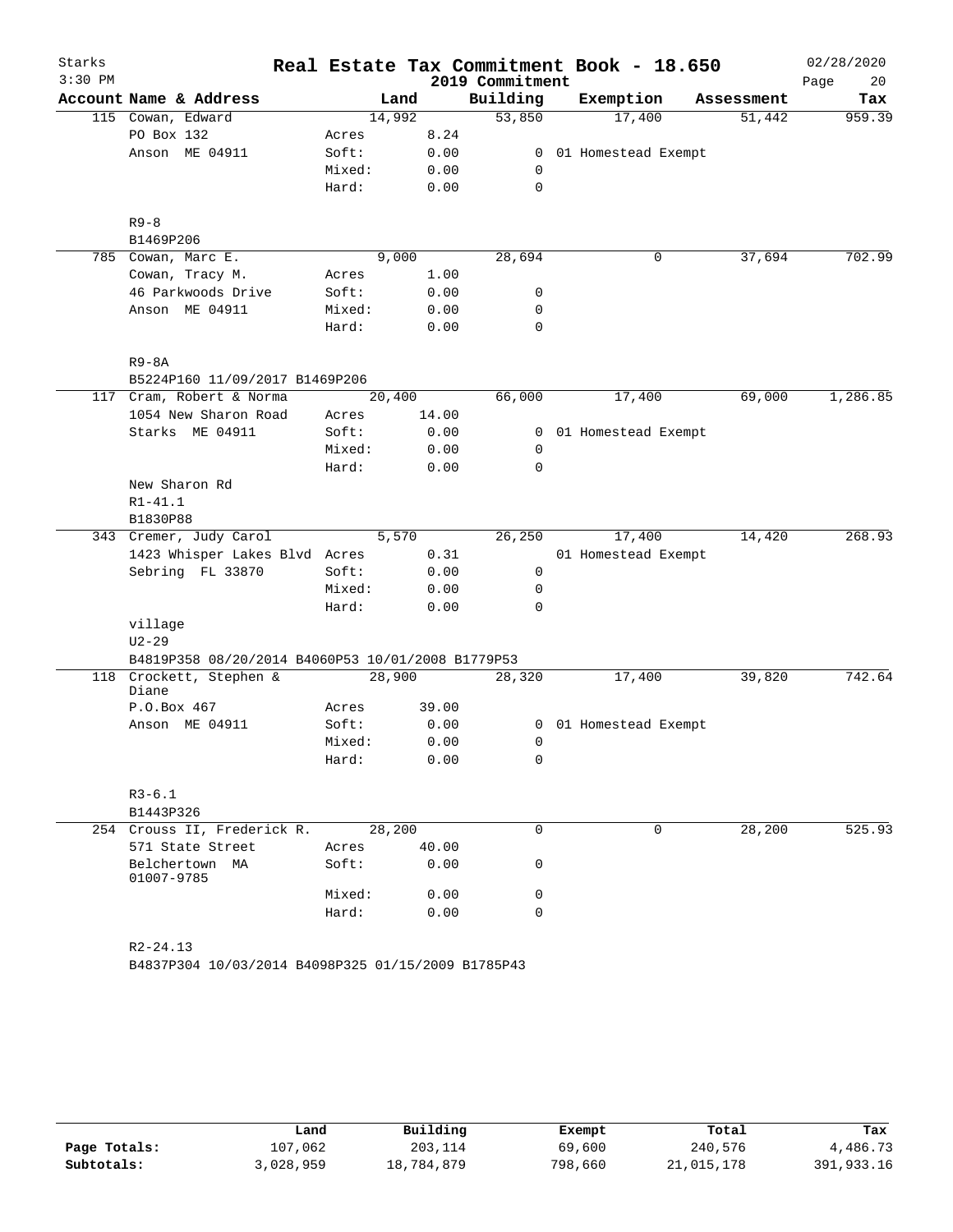| Starks    |                                       |        |       |                 | Real Estate Tax Commitment Book - 18.650 |            | 02/28/2020 |
|-----------|---------------------------------------|--------|-------|-----------------|------------------------------------------|------------|------------|
| $3:30$ PM |                                       |        |       | 2019 Commitment |                                          |            | 21<br>Page |
|           | Account Name & Address                |        | Land  | Building        | Exemption                                | Assessment | Tax        |
|           | 120 Curran, Thomas &<br>Jennifer      | 16,440 |       | $\mathbf 0$     | $\Omega$                                 | 16,440     | 306.61     |
|           | 3 Cobbler'S Lane                      | Acres  | 10.30 |                 |                                          |            |            |
|           | Beverly MA 01915                      | Soft:  | 0.00  | 0               |                                          |            |            |
|           |                                       | Mixed: | 0.00  | $\mathbf 0$     |                                          |            |            |
|           |                                       | Hard:  | 0.00  | $\mathbf 0$     |                                          |            |            |
|           | $R6 - 2.4$                            |        |       |                 |                                          |            |            |
|           | B1786P253                             |        |       |                 |                                          |            |            |
|           | 121 Curtis, Kevin C.                  |        | 6,330 | 19,000          | 17,400                                   | 7,930      | 147.89     |
|           | 226 Fairbanks Road,<br>Apt. B         | Acres  | 0.40  |                 | 01 Homestead Exempt                      |            |            |
|           | Farmington ME 04938                   | Soft:  | 0.00  | 0               |                                          |            |            |
|           |                                       | Mixed: | 0.00  | $\mathbf 0$     |                                          |            |            |
|           |                                       | Hard:  | 0.00  | $\mathbf 0$     |                                          |            |            |
|           | Route #43                             |        |       |                 |                                          |            |            |
|           | $U2-2$                                |        |       |                 |                                          |            |            |
|           | B2845P229                             |        |       |                 |                                          |            |            |
| 122       | Cushman, Steven J. &<br>Tabbatha      | 10,080 |       | 76,650          | 17,400                                   | 69,330     | 1,293.00   |
|           | 237 Beans Corner Rd                   | Acres  | 1.10  |                 |                                          |            |            |
|           | New Sharon ME 04955                   | Soft:  | 0.00  |                 | 0 01 Homestead Exempt                    |            |            |
|           |                                       | Mixed: | 0.00  | $\mathbf 0$     |                                          |            |            |
|           |                                       | Hard:  | 0.00  | 0               |                                          |            |            |
|           | Beans Corner Road                     |        |       |                 |                                          |            |            |
|           | $R1 - 11$                             |        |       |                 |                                          |            |            |
|           | B2610P207<br>134 Davis et Al., George | 11,400 |       | 0               | 0                                        | 11,400     | 212.61     |
|           | Т.                                    |        |       |                 |                                          |            |            |
|           | %Russell Schleich                     | Acres  | 4.00  |                 |                                          |            |            |
|           | 87 North Rd                           | Soft:  | 0.00  | 0               |                                          |            |            |
|           | Harwinton CT 06791                    | Mixed: | 0.00  | 0               |                                          |            |            |
|           |                                       | Hard:  | 0.00  | $\Omega$        |                                          |            |            |
|           | $R3 - 40.1$                           |        |       |                 |                                          |            |            |
|           | B2203P195                             |        |       |                 |                                          |            |            |
|           | 127 Davis, Lawny                      | 16,200 |       | 0               | 0                                        | 16,200     | 302.13     |
|           | PO Box 518                            | Acres  | 10.00 |                 |                                          |            |            |
|           | Anson ME 04911                        | Soft:  | 0.00  | 0               |                                          |            |            |
|           |                                       | Mixed: | 0.00  | 0               |                                          |            |            |
|           |                                       | Hard:  | 0.00  | 0               |                                          |            |            |
|           | $R12-10.3$                            |        |       |                 |                                          |            |            |
| 129       | Davis, Mark T & Annette<br>Η.         | 22,360 |       | 45,640          | 17,400                                   | 50,600     | 943.69     |
|           | 1618 New Sharon Road                  | Acres  | 17.20 |                 |                                          |            |            |
|           | Starks ME 04911                       | Soft:  | 0.00  |                 | 0 01 Homestead Exempt                    |            |            |
|           |                                       | Mixed: | 0.00  | 0               |                                          |            |            |
|           |                                       | Hard:  | 0.00  | 0               |                                          |            |            |
|           | New Sharon Road                       |        |       |                 |                                          |            |            |
|           | $R2 - 6$                              |        |       |                 |                                          |            |            |
|           | B2569P319                             |        |       |                 |                                          |            |            |
|           |                                       |        |       |                 |                                          |            |            |

|              | Land      | Building   | Exempt  | Total      | Tax          |
|--------------|-----------|------------|---------|------------|--------------|
| Page Totals: | 82,810    | 141,290    | 52,200  | 171,900    | 3,205.93     |
| Subtotals:   | 3,111,769 | 18,926,169 | 850,860 | 21,187,078 | 395, 139, 09 |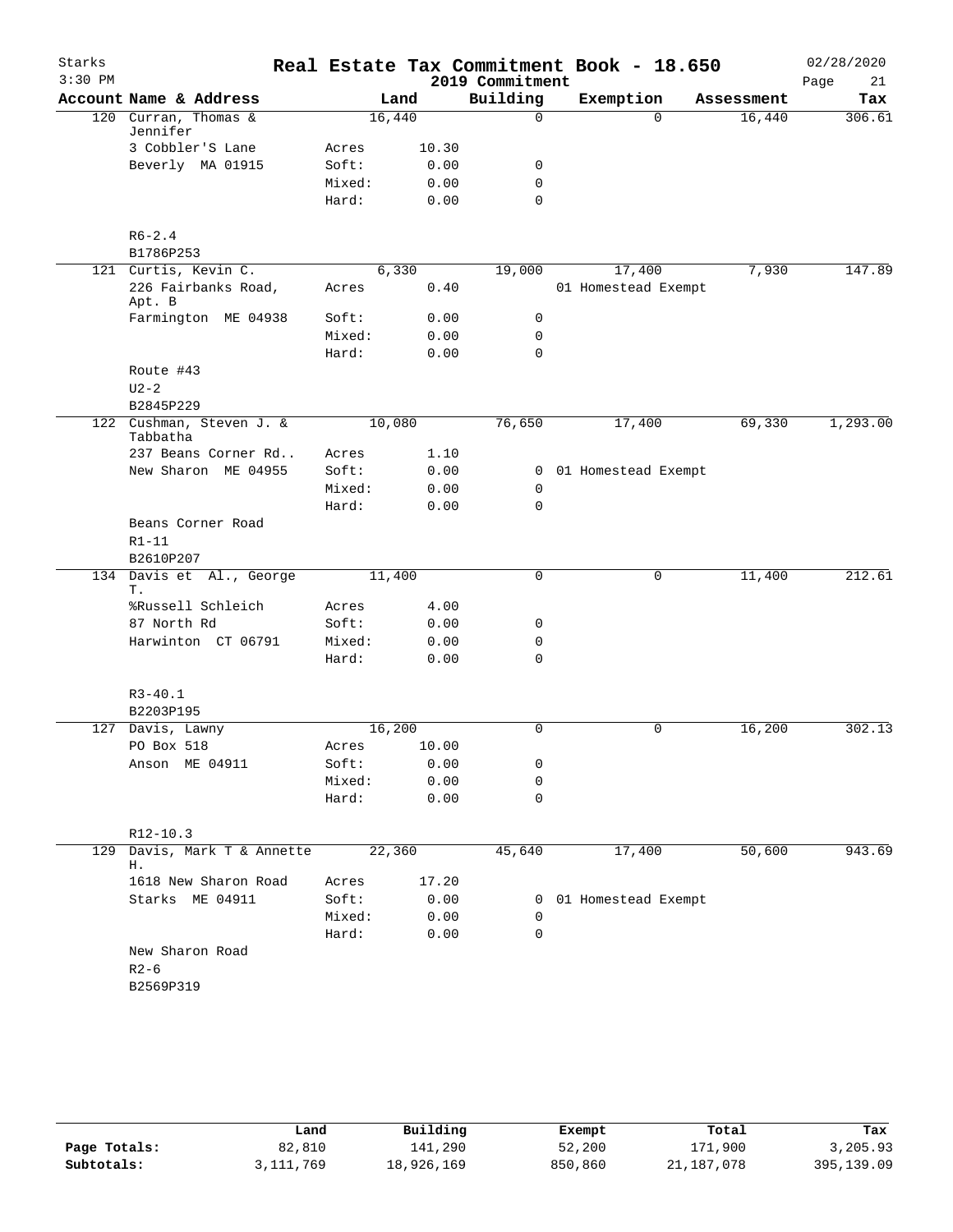| Starks    |                                                    |                |       |                 | Real Estate Tax Commitment Book - 18.650 |            | 02/28/2020 |
|-----------|----------------------------------------------------|----------------|-------|-----------------|------------------------------------------|------------|------------|
| $3:30$ PM |                                                    |                |       | 2019 Commitment |                                          |            | Page<br>22 |
|           | Account Name & Address                             | Land           |       | Building        | Exemption                                | Assessment | Tax        |
|           | 131 Davis, Sammy E. &                              | 11,280         |       | 69,680          | 17,400                                   | 63,560     | 1,185.39   |
|           | Angelina G<br>545 Anson Road                       |                | 2.60  |                 |                                          |            |            |
|           | Starks ME 04911                                    | Acres<br>Soft: | 0.00  | $\overline{0}$  |                                          |            |            |
|           |                                                    | Mixed:         | 0.00  | 0               | 01 Homestead Exempt                      |            |            |
|           |                                                    | Hard:          | 0.00  | 0               |                                          |            |            |
|           | Rt 43 Anson Rd                                     |                |       |                 |                                          |            |            |
|           | $R10-5$                                            |                |       |                 |                                          |            |            |
|           | B965P281                                           |                |       |                 |                                          |            |            |
|           | 195 Day, Ira G.                                    | 30,100         |       | 19,000          | 17,400                                   | 31,700     | 591.21     |
|           | 53 Old Waterville Rd                               | Acres          | 43.00 |                 | 01 Homestead Exempt                      |            |            |
|           | Oakland ME 04963                                   | Soft:          | 0.00  | 0               |                                          |            |            |
|           |                                                    | Mixed:         | 0.00  | 0               |                                          |            |            |
|           |                                                    | Hard:          | 0.00  | 0               |                                          |            |            |
|           |                                                    |                |       |                 |                                          |            |            |
|           | $R5-18, R5-19.4$                                   |                |       |                 |                                          |            |            |
|           | B5291P292 06/13/2018 B4149P12 06/09/2009 B4095P172 |                |       |                 |                                          |            |            |
|           | 02/02/2009 B1299P75                                |                |       |                 |                                          |            |            |
|           | 135 De Celle, James                                | 12,280         |       | $\Omega$        | 0                                        | 12,280     | 229.02     |
|           | 525 Cedar St.                                      | Acres          | 5.10  |                 |                                          |            |            |
|           | Walpole MA 02081                                   | Soft:          | 0.00  | 0               |                                          |            |            |
|           |                                                    | Mixed:         | 0.00  | 0               |                                          |            |            |
|           |                                                    | Hard:          | 0.00  | 0               |                                          |            |            |
|           | $R2 - 24.9.1$                                      |                |       |                 |                                          |            |            |
|           | B1717P56                                           |                |       |                 |                                          |            |            |
|           | 136 Deming, Roi A.                                 | 15,040         |       | 30,900          | 17,400                                   | 28,540     | 532.27     |
|           | 1195 New Sharon Road                               | Acres          | 7.30  |                 |                                          |            |            |
|           | Starks ME 04911                                    | Soft:          | 0.00  | $\mathbf{0}$    | 01 Homestead Exempt                      |            |            |
|           |                                                    | Mixed:         | 0.00  | 0               |                                          |            |            |
|           |                                                    | Hard:          | 0.00  | $\mathbf 0$     |                                          |            |            |
|           |                                                    |                |       |                 |                                          |            |            |
|           | $R1 - 34.4$                                        |                |       |                 |                                          |            |            |
|           | B2209P236                                          |                |       |                 |                                          |            |            |
|           | 138 Denis, Emanuel                                 | 17,160         |       | 0               | 0                                        | 17,160     | 320.03     |
|           | % Howard Brower                                    | Acres          | 11.20 |                 |                                          |            |            |
|           | PO Box 242                                         | Soft:          | 0.00  | 0               |                                          |            |            |
|           | Lincoln MA 01773                                   | Mixed:         | 0.00  | 0               |                                          |            |            |
|           |                                                    | Hard:          | 0.00  | 0               |                                          |            |            |
|           | 80 Fletcher Rd Belmont                             |                |       |                 |                                          |            |            |
|           | Ma                                                 |                |       |                 |                                          |            |            |
|           | $R6 - 2.17$                                        |                |       |                 |                                          |            |            |
|           | B883P1018                                          |                |       |                 |                                          |            |            |
|           | 146 Denis, Emanuel T.                              | 11,510         |       | 0               | $\mathbf 0$                              | 11,510     | 214.66     |
|           | % Howard Brower                                    | Acres          | 11.00 |                 |                                          |            |            |
|           | PO Box 242                                         | Soft:          | 0.00  | 0               |                                          |            |            |
|           | Lincoln MA 01773                                   | Mixed:         | 10.00 | 1,366           |                                          |            |            |
|           |                                                    | Hard:          | 0.00  | 0               |                                          |            |            |
|           |                                                    |                |       |                 |                                          |            |            |
|           | $R6 - 2.14$                                        |                |       |                 |                                          |            |            |
|           | B883P1018                                          |                |       |                 |                                          |            |            |

|              | Land      | Building   | Exempt  | Total        | Tax         |
|--------------|-----------|------------|---------|--------------|-------------|
| Page Totals: | 97,370    | 119,580    | 52,200  | 164,750      | 3,072.58    |
| Subtotals:   | 3,209,139 | 19,045,749 | 903,060 | 21, 351, 828 | 398, 211.67 |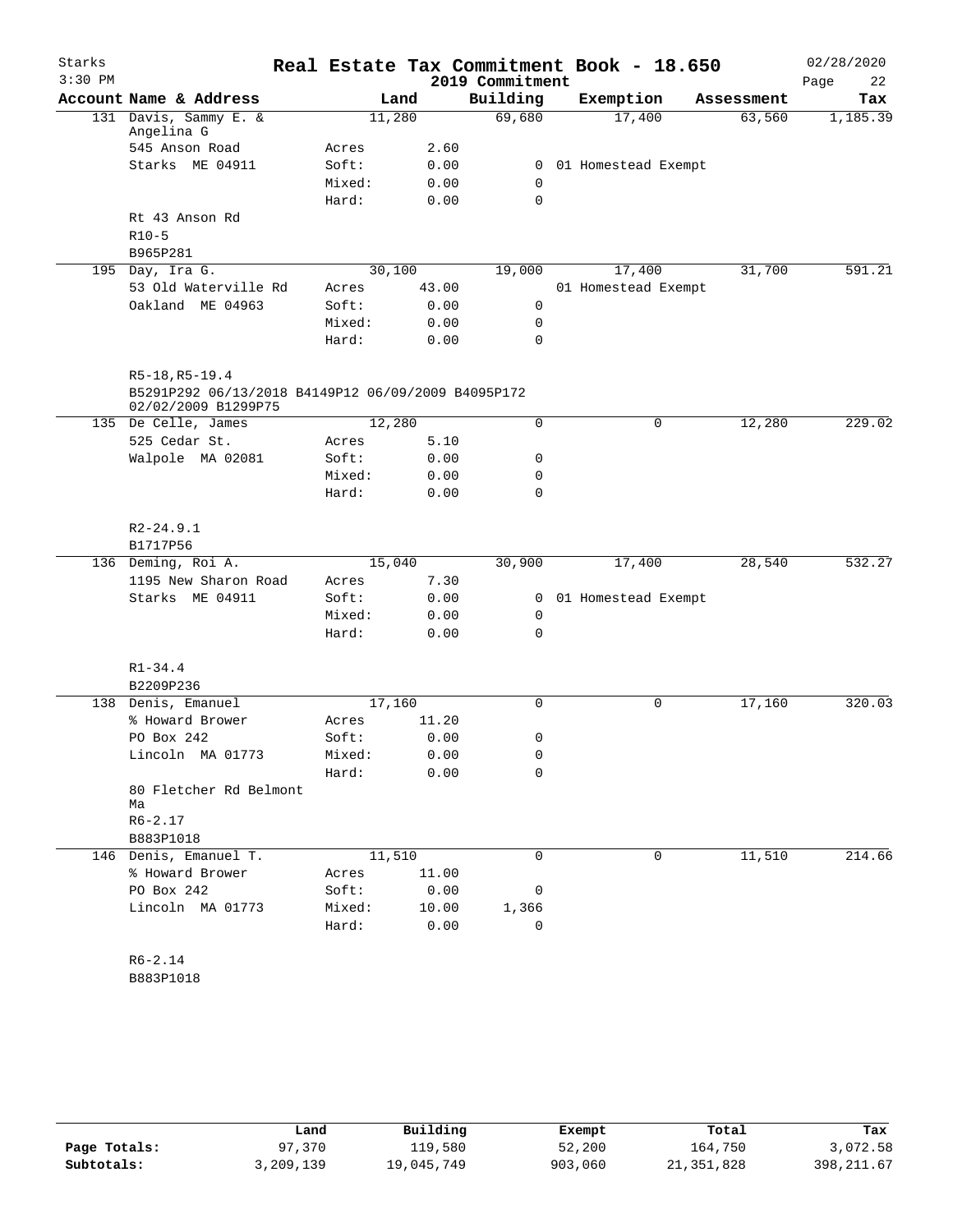| Starks       |                            |         |          |                             | Real Estate Tax Commitment Book - 18.650 |            | 02/28/2020        |
|--------------|----------------------------|---------|----------|-----------------------------|------------------------------------------|------------|-------------------|
| $3:30$ PM    | Account Name & Address     |         | Land     | 2019 Commitment<br>Building | Exemption                                | Assessment | Page<br>23<br>Tax |
|              | 145 Denis, Emanuel T.      |         | 16,760   | 0                           | 0                                        | 16,760     | 312.57            |
|              | % Howard Brower            | Acres   | 10.70    |                             |                                          |            |                   |
|              | PO Box 242                 | Soft:   | 0.00     | 0                           |                                          |            |                   |
|              | Lincoln MA 01773           | Mixed:  | 0.00     | 0                           |                                          |            |                   |
|              |                            | Hard:   | 0.00     | $\mathbf 0$                 |                                          |            |                   |
|              | $R6 - 2.15$                |         |          |                             |                                          |            |                   |
|              | B883P1018                  |         |          |                             |                                          |            |                   |
|              | 150 Denis, Emanuel T.      |         | 16,680   | $\mathbf 0$                 | 0                                        | 16,680     | 311.08            |
|              | % Howard Brower            | Acres   | 10.60    |                             |                                          |            |                   |
|              | PO Box 242                 | Soft:   | 0.00     | 0                           |                                          |            |                   |
|              | Lincoln MA 01773           | Mixed:  | 0.00     | 0                           |                                          |            |                   |
|              |                            | Hard:   | 0.00     | $\mathbf 0$                 |                                          |            |                   |
|              | $R6 - 2.7$                 |         |          |                             |                                          |            |                   |
|              | B883P1018                  |         |          |                             |                                          |            |                   |
|              | 139 Denis, Emanuel T.      |         | 1,820    | $\mathbf 0$                 | 0                                        | 1,820      | 33.94             |
|              | P.O. Box 242               | Acres   | 12.00    |                             |                                          |            |                   |
|              | Lincoln MA 01773           | Soft:   | 0.00     | 0                           |                                          |            |                   |
|              |                            | Mixed:  | 12.00    | 1,639                       |                                          |            |                   |
|              |                            | Hard:   | 0.00     | $\mathbf 0$                 |                                          |            |                   |
|              | $R6 - 2.10$                |         |          |                             |                                          |            |                   |
|              | 141 Denis, Emanuel T.      |         | 16,440   | $\mathbf 0$                 | 0                                        | 16,440     | 306.61            |
|              | % Howard Brower            | Acres   | 10.30    |                             |                                          |            |                   |
|              | PO Box 242                 | Soft:   | 0.00     | 0                           |                                          |            |                   |
|              | Lincoln MA 01773           | Mixed:  | 0.00     | 0                           |                                          |            |                   |
|              |                            | Hard:   | 0.00     | $\mathbf 0$                 |                                          |            |                   |
|              | $R6 - 2.9$                 |         |          |                             |                                          |            |                   |
|              | B883P1018                  |         |          |                             |                                          |            |                   |
|              | 151 Dennison, Linda E.     |         | 18,420   | 73,780                      | 0                                        | 92,200     | 1,719.53          |
|              | PO Box 207                 | Acres   | 11.53    |                             |                                          |            |                   |
|              | Anson ME 04911             | Soft:   | 0.00     | 0                           |                                          |            |                   |
|              |                            | Mixed:  | 0.00     | 0                           |                                          |            |                   |
|              |                            | Hard:   | 0.00     | 0                           |                                          |            |                   |
|              | $R8 - 38 - 8$<br>B2740P56  |         |          |                             |                                          |            |                   |
|              | 152 Depetrillo III, Angelo |         | 13,200   | 23,100                      | 17,400                                   | 18,900     | 352.49            |
|              | PO Box 365                 | Acres   | 5.00     |                             |                                          |            |                   |
|              | Anson ME 04911             | Soft:   | 0.00     | 0                           | 01 Homestead Exempt                      |            |                   |
|              |                            | Mixed:  | 0.00     | 0                           |                                          |            |                   |
|              |                            | Hard:   | 0.00     | $\mathbf 0$                 |                                          |            |                   |
|              |                            |         |          |                             |                                          |            |                   |
|              | $R5 - 3.3$                 |         |          |                             |                                          |            |                   |
|              | B953P1                     |         |          |                             |                                          |            |                   |
|              | 153 Derian Jr., Joseph A.  |         | 21,120   | 16,500                      | 0                                        | 37,620     | 701.61            |
|              | Derian Eileen M.           | Acres   | 14.90    |                             |                                          |            |                   |
|              | 59 Algonquin Street        | Soft:   | 0.00     | 0                           |                                          |            |                   |
|              | Buzzards Bay MA 02532      | Mixed:  | 0.00     | 0                           |                                          |            |                   |
|              |                            | Hard:   | 0.00     | $\mathbf 0$                 |                                          |            |                   |
|              | $R8 - 38 - 13$             |         |          |                             |                                          |            |                   |
|              | B2839P317                  |         |          |                             |                                          |            |                   |
|              |                            |         |          |                             |                                          |            |                   |
|              |                            | Land    | Building |                             | Exempt                                   | Total      | Tax               |
| Page Totals: |                            | 104,440 | 113,380  |                             | 17,400                                   | 200,420    | 3,737.83          |

**Subtotals:** 3,313,579 19,159,129 920,460 21,552,248 401,949.50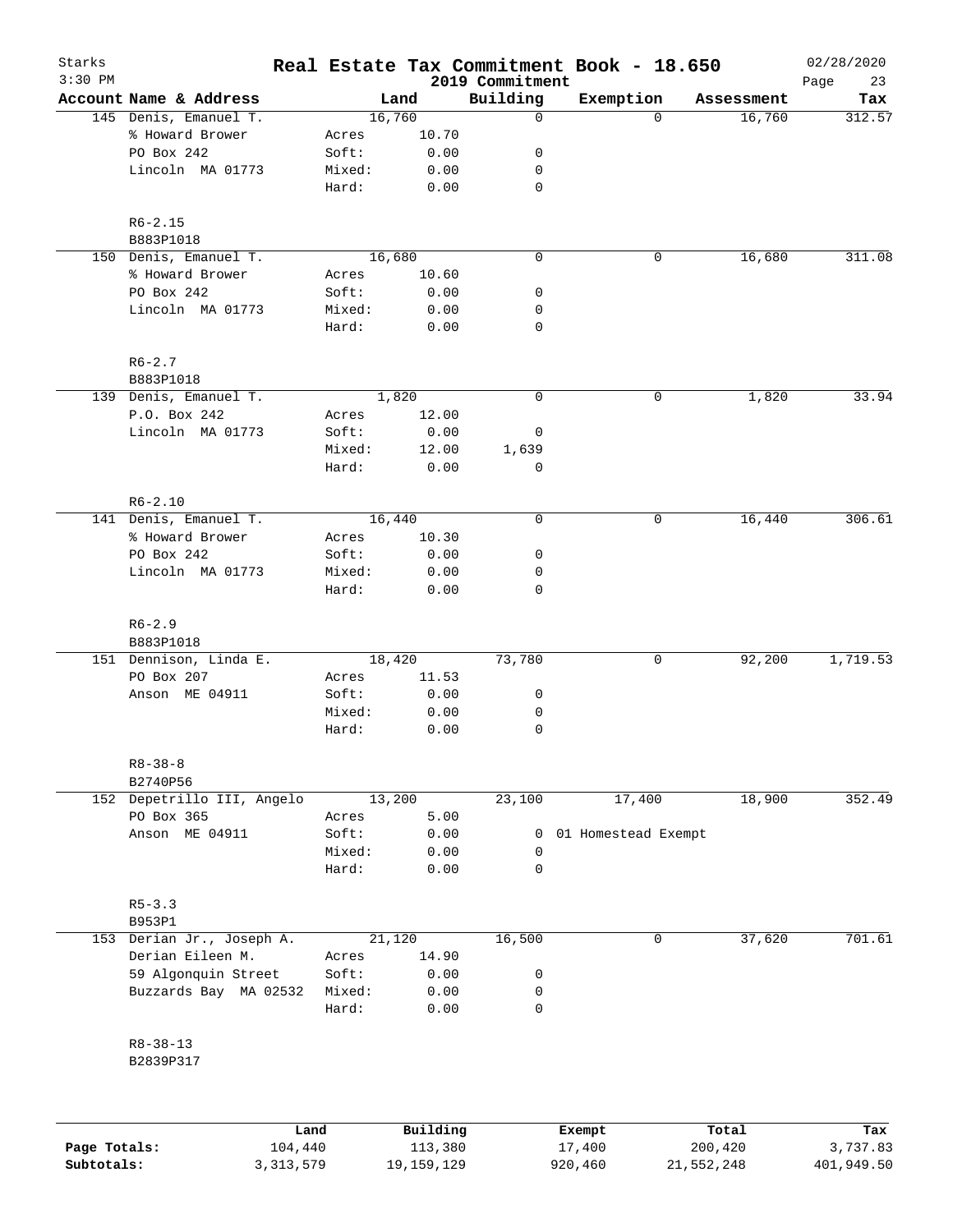| Starks<br>$3:30$ PM |                                                                  |                |       | 2019 Commitment  | Real Estate Tax Commitment Book - 18.650 |            | 02/28/2020<br>Page<br>24 |
|---------------------|------------------------------------------------------------------|----------------|-------|------------------|------------------------------------------|------------|--------------------------|
|                     | Account Name & Address                                           |                | Land  | Building         | Exemption                                | Assessment | Tax                      |
|                     | 266 DeRosa, Christopher                                          | 18,800         |       | 1,150            | $\Omega$                                 | 19,950     | 372.07                   |
|                     | DeRosa, Doreen                                                   | Acres          | 12.00 |                  |                                          |            |                          |
|                     | 793 Lakewood Road                                                | Soft:          | 0.00  | 0                |                                          |            |                          |
|                     | Madison ME 04950                                                 | Mixed:         | 0.00  | 0                |                                          |            |                          |
|                     |                                                                  | Hard:          | 0.00  | 0                |                                          |            |                          |
|                     | Faulkner Hill Rd                                                 |                |       |                  |                                          |            |                          |
|                     | $R8 - 38 - 12$                                                   |                |       |                  |                                          |            |                          |
|                     | B3546P262 08/26/2005 B1782P71                                    |                |       |                  |                                          |            |                          |
|                     | 619 Desjardins, Thomas R.                                        | 18,020         |       | 113,350          | 17,400                                   | 113,970    | 2,125.54                 |
|                     | Desjardins, Kathryn J.                                           | Acres          | 11.02 |                  | 01 Homestead Exempt                      |            |                          |
|                     | 248 Sawyers Mills Rd                                             | Soft:          | 0.00  | 0                |                                          |            |                          |
|                     | Starks ME 04911                                                  | Mixed:         | 0.00  | 0                |                                          |            |                          |
|                     |                                                                  | Hard:          | 0.00  | 0                |                                          |            |                          |
|                     | Sawyer's Mills Road                                              |                |       |                  |                                          |            |                          |
|                     | $R3 - 14.2B$                                                     |                |       |                  |                                          |            |                          |
|                     | B5077P279 09/16/2016 B4869P227 01/15/2015 B4067P143              |                |       |                  |                                          |            |                          |
|                     | 10/27/2008 B2628P8                                               |                |       |                  |                                          |            |                          |
|                     | 154 Devine, Daniel J.                                            | 19,120         |       | 99,280           | 17,400                                   | 101,000    | 1,883.65                 |
|                     | Devine Sheriann M.                                               | Acres          | 12.40 |                  | 01 Homestead Exempt                      |            |                          |
|                     | 473 Sandy River Rd                                               | Soft:          | 0.00  | 0                |                                          |            |                          |
|                     | Starks ME 04911                                                  | Mixed:         | 0.00  | 0                |                                          |            |                          |
|                     |                                                                  | Hard:          | 0.00  | 0                |                                          |            |                          |
|                     |                                                                  |                |       |                  |                                          |            |                          |
|                     | $R9 - 7.4$                                                       |                |       |                  |                                          |            |                          |
|                     | B1439P117                                                        |                |       |                  |                                          |            |                          |
|                     | 158 Doiron, Jamie E.& Karen                                      | 29,800         |       | 57,150           | 17,400                                   | 69,550     | 1,297.11                 |
|                     | L                                                                |                |       |                  |                                          |            |                          |
|                     | 1195 Anson Road                                                  | Acres          | 42.00 |                  |                                          |            |                          |
|                     | Starks ME 04911                                                  | Soft:          | 0.00  | $\mathbf{0}$     | 01 Homestead Exempt                      |            |                          |
|                     |                                                                  | Mixed:         | 0.00  | 0<br>$\mathbf 0$ |                                          |            |                          |
|                     |                                                                  | Hard:          | 0.00  |                  |                                          |            |                          |
|                     | Anson Rd<br>$R12 - 15$                                           |                |       |                  |                                          |            |                          |
|                     |                                                                  |                |       |                  |                                          |            |                          |
|                     | B2591P263<br>679 Doiron, Colleen A                               | 11,000         |       | 76,050           | 17,400                                   | 69,650     | 1,298.97                 |
|                     |                                                                  |                | 2.25  |                  |                                          |            |                          |
|                     | 538 Sandy River Rd<br>Starks ME 04911                            | Acres<br>Soft: | 0.00  |                  | 01 Homestead Exempt                      |            |                          |
|                     |                                                                  |                | 0.00  | 0<br>0           |                                          |            |                          |
|                     |                                                                  | Mixed:         |       | 0                |                                          |            |                          |
|                     |                                                                  | Hard:          | 0.00  |                  |                                          |            |                          |
|                     | River Road                                                       |                |       |                  |                                          |            |                          |
|                     | $R9-5.4A$                                                        |                |       |                  |                                          |            |                          |
|                     | B3671P229 05/04/2006 B3513P179 B1609P294<br>475 Donovan, Emma R. | 12,200         |       | 0                | 0                                        | 12,200     | 227.53                   |
|                     | 1931 Cordova Road No                                             |                | 5.00  |                  |                                          |            |                          |
|                     | 160                                                              | Acres          |       |                  |                                          |            |                          |
|                     | Ft. Lauderdale FL<br>33316                                       | Soft:          | 0.00  | 0                |                                          |            |                          |
|                     |                                                                  | Mixed:         | 0.00  | 0                |                                          |            |                          |
|                     |                                                                  | Hard:          | 0.00  | 0                |                                          |            |                          |
|                     | New Sharon Rd                                                    |                |       |                  |                                          |            |                          |
|                     | $R1 - 34.1$                                                      |                |       |                  |                                          |            |                          |
|                     | B4741P329 12/16/2013 B2435P306                                   |                |       |                  |                                          |            |                          |
|                     |                                                                  |                |       |                  |                                          |            |                          |

|              | Land      | Building   | Exempt  | Total      | Tax          |
|--------------|-----------|------------|---------|------------|--------------|
| Page Totals: | 108,940   | 346,980    | 69,600  | 386,320    | 7,204.87     |
| Subtotals:   | 3,422,519 | 19,506,109 | 990,060 | 21,938,568 | 409, 154, 37 |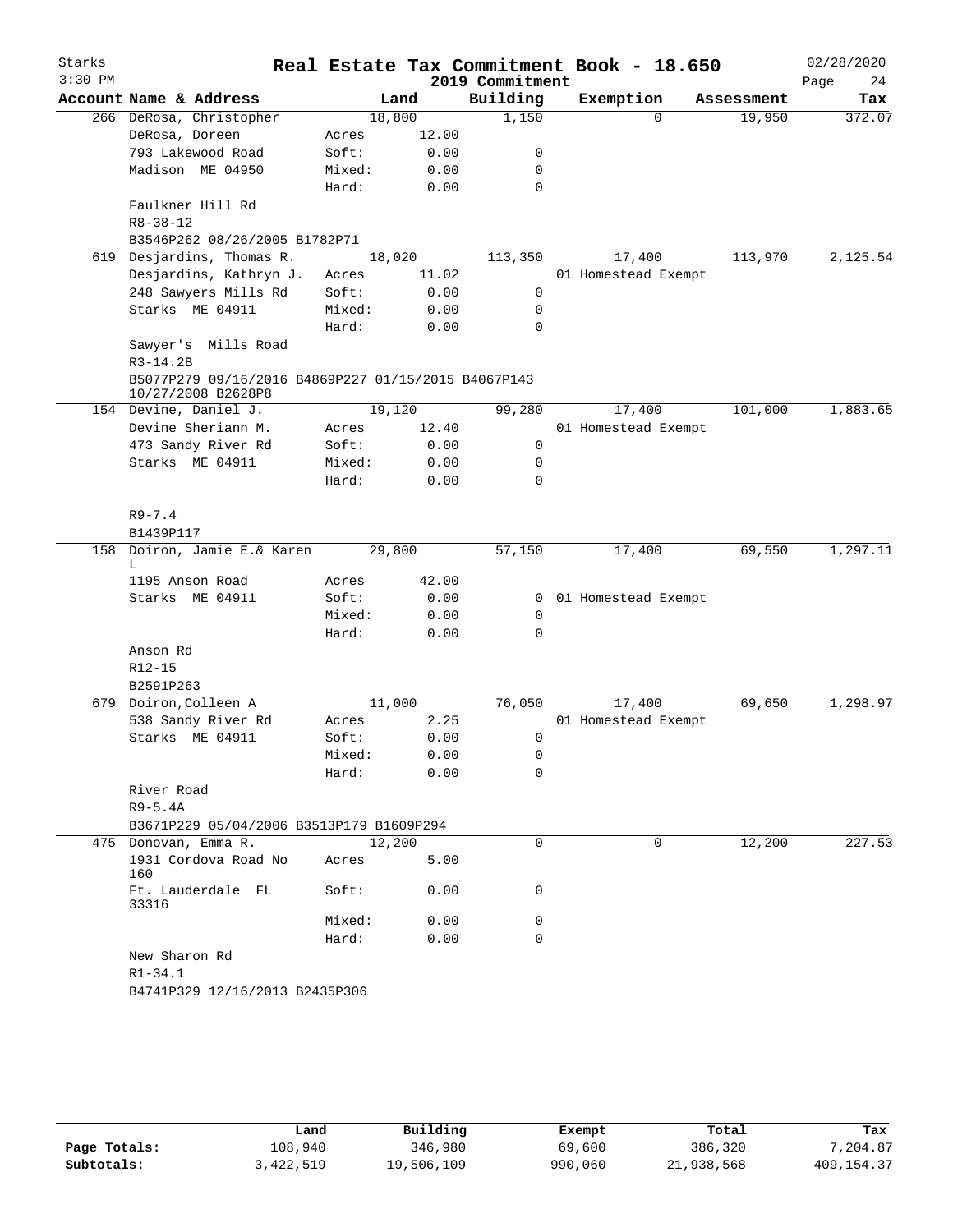| Starks    |                                                    |        |       |                 | Real Estate Tax Commitment Book - 18.650 |            | 02/28/2020 |
|-----------|----------------------------------------------------|--------|-------|-----------------|------------------------------------------|------------|------------|
| $3:30$ PM |                                                    |        |       | 2019 Commitment |                                          |            | 25<br>Page |
|           | Account Name & Address                             |        | Land  | Building        | Exemption                                | Assessment | Tax        |
|           | 476 Donovan, Emma R.                               | 17,560 |       | $\mathbf 0$     | $\Omega$                                 | 17,560     | 327.49     |
|           | Smith, Gary Edward                                 | Acres  | 11.70 |                 |                                          |            |            |
|           | 1931 Cordova Road No.<br>160                       | Soft:  | 0.00  | 0               |                                          |            |            |
|           | Ft. Lauderdale FL<br>33316                         | Mixed: | 0.00  | $\mathbf 0$     |                                          |            |            |
|           |                                                    | Hard:  | 0.00  | $\mathbf 0$     |                                          |            |            |
|           | New Sharon Rd<br>Greenleafid<br>$R1 - 34.6$        |        |       |                 |                                          |            |            |
|           | B5261P68 03/20/2018 B4741P329 12/16/2013 B2435P306 |        |       |                 |                                          |            |            |
|           | 455 Donovan, Gregory J.                            | 15,870 |       | 20,000          | 17,400                                   | 18,470     | 344.47     |
|           | 59 Homestead Road                                  | Acres  | 28.90 |                 | 01 Homestead Exempt                      |            |            |
|           | Starks ME 04911                                    | Soft:  | 0.00  | $\mathbf 0$     |                                          |            |            |
|           |                                                    | Mixed: | 0.00  | 0               |                                          |            |            |
|           |                                                    | Hard:  | 0.00  | 0               |                                          |            |            |
|           | Upper Chicken St.<br>$R4 - 7$                      |        |       |                 |                                          |            |            |
|           | B3836P137 04/17/2007 B2043P347                     |        |       |                 |                                          |            |            |
|           | 477 Donovan, Robert J.                             | 12,200 |       | 0               | 0                                        | 12,200     | 227.53     |
|           | 547 Dunbar Hill Rd.                                | Acres  | 5.00  |                 |                                          |            |            |
|           | Embden Me 04958                                    | Soft:  | 0.00  | 0               |                                          |            |            |
|           |                                                    | Mixed: | 0.00  | 0               |                                          |            |            |
|           |                                                    | Hard:  | 0.00  | $\mathbf 0$     |                                          |            |            |
|           | $R1 - 34.2$<br>B4727P333 11/01/2013 B3039P121      |        |       |                 |                                          |            |            |
|           | 398 Dopazo, Martin                                 | 22,300 |       | 59,380          | 0                                        | 81,680     | 1,523.33   |
|           | 234 Cypress Street                                 | Acres  | 17.00 |                 |                                          |            |            |
|           | Brookline MA 02445                                 | Soft:  | 0.00  | 0               |                                          |            |            |
|           |                                                    | Mixed: | 0.00  | 0               |                                          |            |            |
|           |                                                    | Hard:  | 0.00  | 0               |                                          |            |            |
|           | $R3-11A$<br>B5303P201 07/12/2018 B1144P264         |        |       |                 |                                          |            |            |
|           | 161 Dorr, David And                                | 12,520 |       | $\mathbf 0$     | 0                                        | 12,520     | 233.50     |
|           | Elizabeth                                          |        |       |                 |                                          |            |            |
|           | 1212 Shaw Hill Rd.                                 | Acres  | 5.40  |                 |                                          |            |            |
|           | Industry ME 04938                                  | Soft:  | 0.00  | 0               |                                          |            |            |
|           |                                                    | Mixed: | 0.00  | 0               |                                          |            |            |
|           |                                                    | Hard:  | 0.00  | $\mathbf 0$     |                                          |            |            |
|           | Rt. 134 New Sharon Rd                              |        |       |                 |                                          |            |            |
|           | $R8 - 17$                                          |        |       |                 |                                          |            |            |
|           | B2308P6                                            |        |       |                 |                                          |            |            |
|           | 162 Dorr, David G. &<br>Elizabeth J.               |        | 6,750 | 0               | 0                                        | 6,750      | 125.89     |
|           | 1212 Shaw Hill Rd.                                 | Acres  | 42.00 |                 |                                          |            |            |
|           | Industry ME 04938                                  | Soft:  | 0.00  | 0               |                                          |            |            |
|           |                                                    | Mixed: | 15.00 | 2,049           |                                          |            |            |
|           |                                                    | Hard:  | 27.00 | 4,087           |                                          |            |            |
|           | New Sharon Rd<br>$R2 - 10$                         |        |       |                 |                                          |            |            |

|              | Land      | Building   | Exempt    | Total      | Tax        |
|--------------|-----------|------------|-----------|------------|------------|
| Page Totals: | 87,200    | 79,380     | 17,400    | 149,180    | 2,782.21   |
| Subtotals:   | 3,509,719 | 19,585,489 | 1,007,460 | 22,087,748 | 411,936.58 |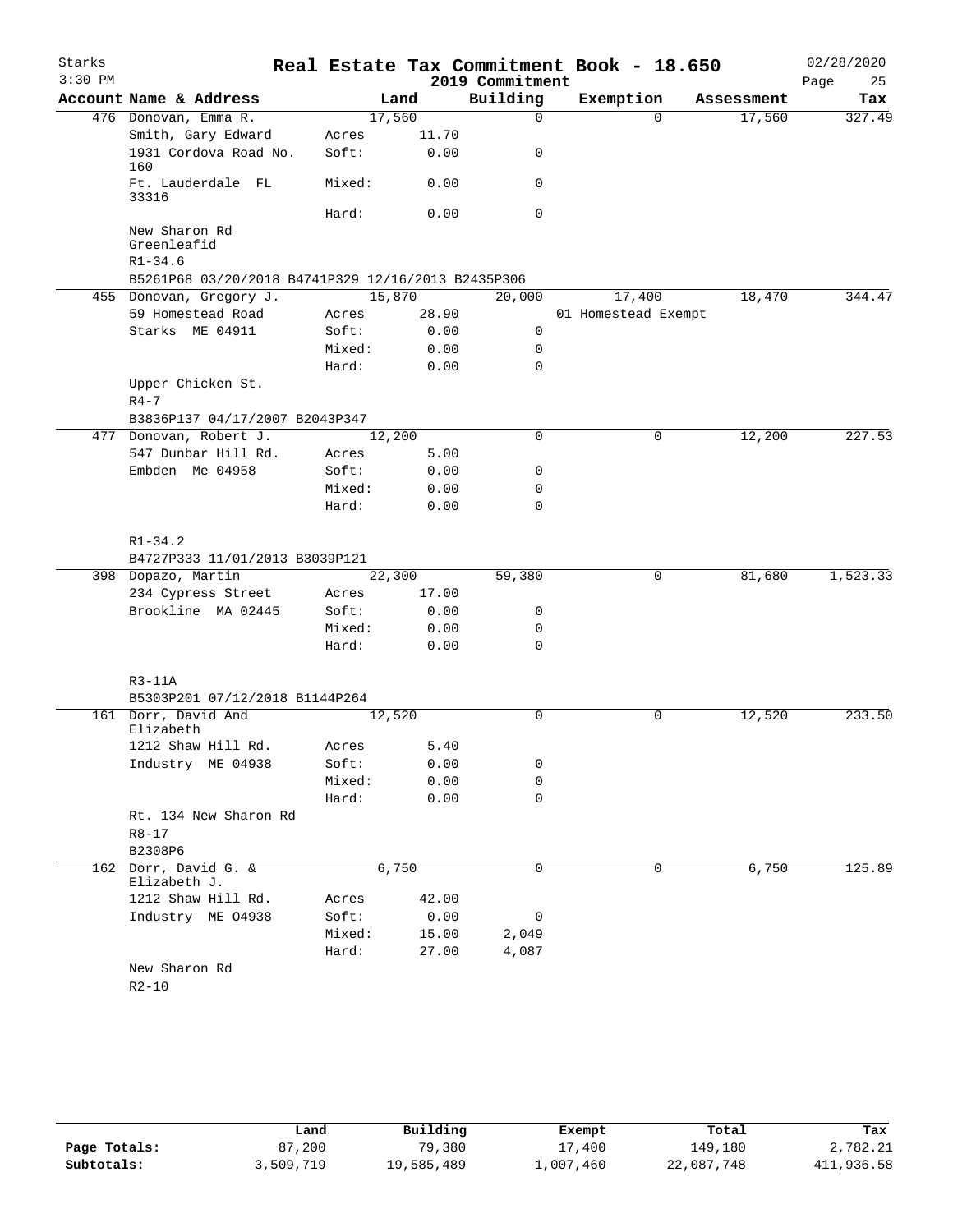| Starks<br>$3:30$ PM |                                                      |        |                | 2019 Commitment | Real Estate Tax Commitment Book - 18.650 |            | 02/28/2020<br>Page<br>26 |
|---------------------|------------------------------------------------------|--------|----------------|-----------------|------------------------------------------|------------|--------------------------|
|                     | Account Name & Address                               |        | Land           | Building        | Exemption                                | Assessment | Tax                      |
|                     | 164 Doucette, Thomas J.                              |        | 15,690         | 49,910          | $\Omega$                                 | 65,600     | 1,223.44                 |
|                     | 2 Shortell Ave                                       | Acres  | 40.00          |                 |                                          |            |                          |
|                     | Beverly MA 01915                                     | Soft:  | 18.00          | 1,770           |                                          |            |                          |
|                     |                                                      | Mixed: | 20.00          | 2,732           |                                          |            |                          |
|                     |                                                      | Hard:  | 0.00           | 0               |                                          |            |                          |
|                     | Dill Road                                            |        |                |                 |                                          |            |                          |
|                     | $R6 - 22.1$                                          |        |                |                 |                                          |            |                          |
|                     | B1391P335                                            |        |                |                 |                                          |            |                          |
| 288                 | Douglas W. Hoskins<br>Revocable Trust                |        | 11,160         | 0               | 0                                        | 11,160     | 208.13                   |
|                     | c/o Kimberley J.<br>Huggins                          | Acres  | 3.70           |                 |                                          |            |                          |
|                     | P.O. Box 431                                         | Soft:  | 0.00           | 0               |                                          |            |                          |
|                     | Norridgewock ME 04957                                | Mixed: | 0.00           | 0               |                                          |            |                          |
|                     |                                                      | Hard:  | 0.00           | 0               |                                          |            |                          |
|                     | $R10-15$<br>B5228P344 11/20/2017 B2414P233           |        |                |                 |                                          |            |                          |
| 165                 | Dow, Cecil                                           |        | 57,460         | 220,610         | 22,620                                   | 255,450    | 4,764.14                 |
|                     | 978 Anson road                                       | Acres  | 211.00         |                 | 02 Veteran                               |            |                          |
|                     | Starks ME 04911                                      | Soft:  | 67.00          | 6,587           | 01 Homestead Exempt                      |            |                          |
|                     |                                                      | Mixed: | 51.00          | 6,966           |                                          |            |                          |
|                     |                                                      | Hard:  | 17.00          | 2,573           |                                          |            |                          |
|                     | Rt 43 Madison Rd                                     |        |                |                 |                                          |            |                          |
|                     | $R12-2$                                              |        |                |                 |                                          |            |                          |
| 166                 | Drane & June Ann<br>Mattos, Sandra<br>40 Malden Ave. |        | 14,000<br>6.00 | 13,050          | $\mathbf 0$                              | 27,050     | 504.48                   |
|                     |                                                      | Acres  |                |                 |                                          |            |                          |
|                     | Sanford Me 04073                                     | Soft:  | 0.00           | 0               |                                          |            |                          |
|                     |                                                      | Mixed: | 0.00           | 0               |                                          |            |                          |
|                     |                                                      | Hard:  | 0.00           | 0               |                                          |            |                          |
|                     | Brann Mills Road<br>$R2 - 16$                        |        |                |                 |                                          |            |                          |
|                     | B2183P263                                            |        |                |                 |                                          |            |                          |
| 167                 | Dube, Brad A                                         |        | 16,140         | 91,500          | 17,400                                   | 90, 240    | 1,682.98                 |
|                     | Dube Sara L                                          | Acres  | 33.00          |                 |                                          |            |                          |
|                     | 405 Mayhew Road                                      | Soft:  | 0.00           | 0               | 01 Homestead Exempt                      |            |                          |
|                     | Starks ME 04911                                      | Mixed: | 30.00          | 4,098           |                                          |            |                          |
|                     |                                                      | Hard:  | 0.00           | 0               |                                          |            |                          |
|                     | $R6 - 1.5$                                           |        |                |                 |                                          |            |                          |
|                     | B3151P296                                            |        |                |                 |                                          |            |                          |
|                     | 168 Dube, John                                       |        | 36,780         | 37,520          | $\mathbf 0$                              | 74,300     | 1,385.70                 |
|                     | 500 Evergreen St NE                                  | Acres  | 170.00         |                 |                                          |            |                          |
|                     | Palm Bay FL 32907                                    | Soft:  | 0.00           | 0               |                                          |            |                          |
|                     |                                                      | Mixed: | 130.00         | 17,757          |                                          |            |                          |
|                     |                                                      | Hard:  | 38.00          | 5,752           |                                          |            |                          |
|                     | $R6-1$<br>B1671P186                                  |        |                |                 |                                          |            |                          |
|                     | 786 Dudash, Shane                                    |        | 15,640         | 0               | 0                                        | 15,640     | 291.69                   |
|                     | 2348 Industry Road                                   | Acres  | 9.30           |                 |                                          |            |                          |
|                     | Starks ME 04911                                      | Soft:  | 0.00           | 0               |                                          |            |                          |
|                     |                                                      | Mixed: | 0.00           | 0               |                                          |            |                          |
|                     |                                                      | Hard:  | 0.00           | $\mathbf 0$     |                                          |            |                          |
|                     |                                                      |        |                |                 |                                          |            |                          |
|                     |                                                      |        |                |                 |                                          |            |                          |
|                     | B5332P320 09/21/2019                                 |        |                |                 |                                          |            |                          |

|              | Land      | Building   | Exempt    | Total      | Tax        |
|--------------|-----------|------------|-----------|------------|------------|
| Page Totals: | 166.870   | 412,590    | 40,020    | 539,440    | 10,060.56  |
| Subtotals:   | 3,676,589 | 19,998,079 | 1,047,480 | 22,627,188 | 421,997.14 |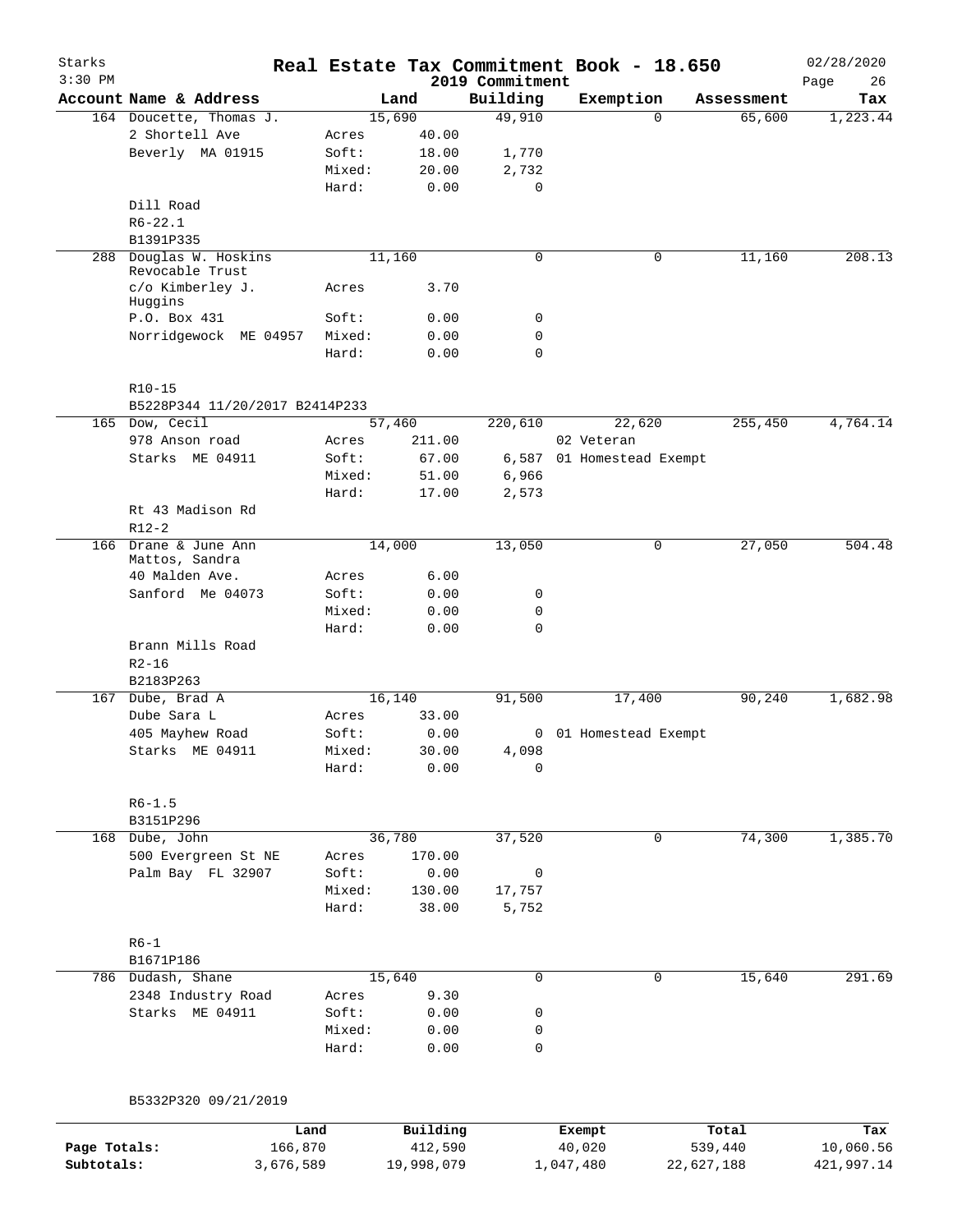| Starks    |                                                                            |        |       |                 | Real Estate Tax Commitment Book - 18.650 |          |            | 02/28/2020 |
|-----------|----------------------------------------------------------------------------|--------|-------|-----------------|------------------------------------------|----------|------------|------------|
| $3:30$ PM |                                                                            |        |       | 2019 Commitment |                                          |          |            | Page<br>27 |
|           | Account Name & Address                                                     |        | Land  | Building        | Exemption                                |          | Assessment | Tax        |
|           | 732 Duggan, Francis                                                        | 14,400 |       | 69,475          |                                          | $\Omega$ | 83,875     | 1,564.27   |
|           | 30-B Lincoln Road                                                          | Acres  | 6.50  |                 |                                          |          |            |            |
|           | Newton MA 02458                                                            | Soft:  | 0.00  | 0               |                                          |          |            |            |
|           |                                                                            | Mixed: | 0.00  | 0               |                                          |          |            |            |
|           |                                                                            | Hard:  | 0.00  | 0               |                                          |          |            |            |
|           | $R3-32B$                                                                   |        |       |                 |                                          |          |            |            |
|           | B5274P176 05/01/2018 B5270P342 04/19/2018 B4983P58<br>12/08/2015           |        |       |                 |                                          |          |            |            |
|           | 169 Duhaime, Roberta J.                                                    | 28,200 |       | $\Omega$        |                                          | 0        | 28,200     | 525.93     |
|           | 275 Bolton Rd.                                                             | Acres  | 40.00 |                 |                                          |          |            |            |
|           | Bolton MA 01740                                                            | Soft:  | 0.00  | 0               |                                          |          |            |            |
|           |                                                                            | Mixed: | 0.00  | 0               |                                          |          |            |            |
|           |                                                                            | Hard:  | 0.00  | 0               |                                          |          |            |            |
|           | $R12 - 25$                                                                 |        |       |                 |                                          |          |            |            |
|           | B809P257                                                                   |        |       |                 |                                          |          |            |            |
|           | 170 Duley, Harold C.                                                       | 28,900 |       | 63,600          | 17,400                                   |          | 75,100     | 1,400.62   |
|           | P.O. Box 517                                                               | Acres  | 39.00 |                 | 01 Homestead Exempt                      |          |            |            |
|           | Anson ME 04911                                                             | Soft:  | 0.00  | $\mathsf{O}$    |                                          |          |            |            |
|           |                                                                            | Mixed: | 0.00  | 0               |                                          |          |            |            |
|           |                                                                            | Hard:  | 0.00  | 0               |                                          |          |            |            |
|           | Rt.43                                                                      |        |       |                 |                                          |          |            |            |
|           | $R12-1$                                                                    |        |       |                 |                                          |          |            |            |
|           | B5050P349 07/11/2016 B3490P192 05/24/2005 B1982P226                        | 26,400 |       | 0               |                                          | 0        | 26,400     | 492.36     |
|           | 173 Duley, Richard<br>459 Mosher Hill Rd                                   | Acres  | 34.00 |                 |                                          |          |            |            |
|           | Farmington ME 04938                                                        | Soft:  | 0.00  | 0               |                                          |          |            |            |
|           |                                                                            | Mixed: | 0.00  | 0               |                                          |          |            |            |
|           |                                                                            | Hard:  | 0.00  | $\Omega$        |                                          |          |            |            |
|           |                                                                            |        |       |                 |                                          |          |            |            |
|           | $R7 - 13$<br>B4396P343 05/20/2011 B4034P20 08/02/2008 B1035P186            |        |       |                 |                                          |          |            |            |
|           | 172 Duley, Troy                                                            | 13,800 |       | 0               |                                          | 0        | 13,800     | 257.37     |
|           | 459 Mosher Hill Road                                                       | Acres  | 7.00  |                 |                                          |          |            |            |
|           | Farmington ME 04938                                                        | Soft:  | 0.00  | 0               |                                          |          |            |            |
|           |                                                                            | Mixed: | 0.00  | 0               |                                          |          |            |            |
|           |                                                                            | Hard:  | 0.00  | 0               |                                          |          |            |            |
|           |                                                                            |        |       |                 |                                          |          |            |            |
|           | $R7 - 9$                                                                   |        |       |                 |                                          |          |            |            |
|           | B5190P225 08/08/2017 B4396P343 05/20/2011 B4034P20<br>08/02/2008 B1035P184 |        |       |                 |                                          |          |            |            |
|           | 408 Durgin, James E.                                                       | 19,900 |       | 0               |                                          | 0        | 19,900     | 371.14     |
|           | PO Box 142                                                                 | Acres  | 43.00 |                 |                                          |          |            |            |
|           | East Waterboro ME<br>04030                                                 | Soft:  | 0.00  | 0               |                                          |          |            |            |
|           |                                                                            | Mixed: | 35.00 | 4,781           |                                          |          |            |            |
|           |                                                                            | Hard:  | 0.00  | $\Omega$        |                                          |          |            |            |
|           | Dill Road                                                                  |        |       |                 |                                          |          |            |            |
|           | $R6 - 21.2$                                                                |        |       |                 |                                          |          |            |            |
|           | B3636P338 02/22/2006 B1306P109                                             |        |       |                 |                                          |          |            |            |
|           |                                                                            |        |       |                 |                                          |          |            |            |

|              | Land      | Building     | Exempt    | Total      | Tax        |
|--------------|-----------|--------------|-----------|------------|------------|
| Page Totals: | 131,600   | 133.075      | 17,400    | 247,275    | 4,611.69   |
| Subtotals:   | 3,808,189 | 20, 131, 154 | 1,064,880 | 22,874,463 | 426,608.83 |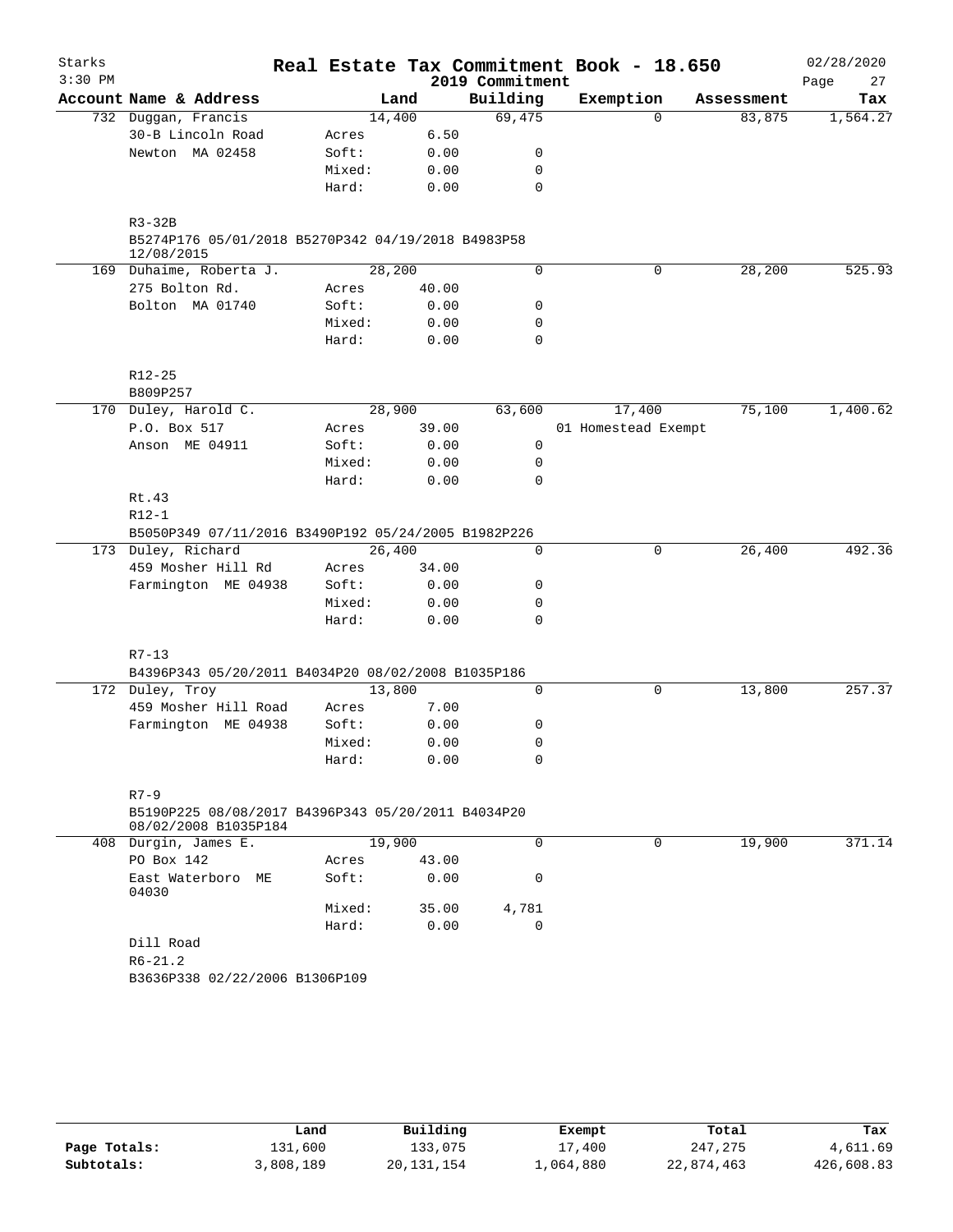| Starks<br>$3:30$ PM |                                             |                 |              |                             | Real Estate Tax Commitment Book - 18.650 |                      | 02/28/2020      |
|---------------------|---------------------------------------------|-----------------|--------------|-----------------------------|------------------------------------------|----------------------|-----------------|
|                     | Account Name & Address                      |                 | Land         | 2019 Commitment<br>Building | Exemption                                |                      | Page<br>28      |
|                     | 176 Dyke et Al, Darrell A.                  | 43,900          |              | 27,190                      | 17,400                                   | Assessment<br>53,690 | Tax<br>1,001.32 |
|                     | 508 S. Academy St                           | Acres           | 89.00        |                             |                                          |                      |                 |
|                     | Medina NY 14103-1139                        | Soft:           | 0.00         |                             | 0 01 Homestead Exempt                    |                      |                 |
|                     |                                             | Mixed:          | 0.00         | 0                           |                                          |                      |                 |
|                     |                                             | Hard:           | 0.00         | $\mathbf 0$                 |                                          |                      |                 |
|                     | Industry Rd                                 |                 |              |                             |                                          |                      |                 |
|                     | $R2 - 37$                                   |                 |              |                             |                                          |                      |                 |
|                     | B2619P106                                   |                 |              |                             |                                          |                      |                 |
|                     | 383 Eagles Creek Madison<br>Hydro, LLC      | 39,400          |              | 168,000                     | 0                                        | 207,400              | 3,868.01        |
|                     | PO Box 167                                  | Acres           | 74.00        |                             |                                          |                      |                 |
|                     | Neshkoro WI 54960                           | Soft:           | 0.00         | 0                           |                                          |                      |                 |
|                     |                                             | Mixed:          | 0.00         | $\mathbf 0$                 |                                          |                      |                 |
|                     |                                             | Hard:           | 0.00         | $\mathbf 0$                 |                                          |                      |                 |
|                     | R12-14<br>B5187P43 07/31/2017               |                 |              |                             |                                          |                      |                 |
|                     | 179 Edwards, Ivan                           | 13,000          |              | $\mathbf 0$                 | $\mathsf{O}$                             | 13,000               | 242.45          |
|                     | PO Box 586                                  | Acres           | 6.00         |                             |                                          |                      |                 |
|                     | Farmington ME 04938                         | Soft:           | 0.00         | 0                           |                                          |                      |                 |
|                     |                                             | Mixed:          | 0.00         | 0                           |                                          |                      |                 |
|                     |                                             | Hard:           | 0.00         | $\mathbf 0$                 |                                          |                      |                 |
|                     | $R10-16$                                    |                 |              |                             |                                          |                      |                 |
|                     | B1916P158                                   |                 |              |                             |                                          |                      |                 |
|                     | 487 Elaine H. Peterson<br>Irrevocable Trust | 22,150          |              | 114,350                     | 17,400                                   | 119,100              | 2,221.22        |
|                     | 48 Heald Street                             | Acres           | 16.50        |                             |                                          |                      |                 |
|                     | Madison ME 04950                            | Soft:           | 0.00         |                             | 0 01 Homestead Exempt                    |                      |                 |
|                     |                                             | Mixed:          | 0.00         | 0                           |                                          |                      |                 |
|                     |                                             | Hard:           | 0.00         | $\mathbf 0$                 |                                          |                      |                 |
|                     | $R11 - 8.1$                                 |                 |              |                             |                                          |                      |                 |
|                     | B5158P323 05/22/2017 B1652P102              |                 |              |                             |                                          |                      |                 |
|                     | 489 Elaine H. Peterson<br>Irrevocable Trust | 24,300          |              | 0                           | $\mathbf 0$                              | 24,300               | 453.20          |
|                     | 48 Heald Street                             | Acres           | 27.00        |                             |                                          |                      |                 |
|                     | Madison ME 04950                            | Soft:           | 0.00         | 0                           |                                          |                      |                 |
|                     |                                             | Mixed:<br>Hard: | 0.00<br>0.00 | 0<br>$\Omega$               |                                          |                      |                 |
|                     | Anson Road                                  |                 |              |                             |                                          |                      |                 |
|                     | $R11-9$                                     |                 |              |                             |                                          |                      |                 |
|                     | B5158P323 05/22/2017 B564P357               |                 |              |                             |                                          |                      |                 |
|                     | 488 Elaine H. Peterson<br>Irrovocable Trust | 18,600          |              | 0                           | 0                                        | 18,600               | 346.89          |
|                     | 48 Heald Street                             | Acres           | 13.00        |                             |                                          |                      |                 |
|                     | Madison ME 04950                            | Soft:           | 0.00         | 0                           |                                          |                      |                 |
|                     |                                             | Mixed:          | 0.00         | 0                           |                                          |                      |                 |
|                     |                                             | Hard:           | 0.00         | $\Omega$                    |                                          |                      |                 |
|                     | $R11-6$                                     |                 |              |                             |                                          |                      |                 |
|                     | B5158P323 05/22/2017 B516P191               |                 |              |                             |                                          |                      |                 |

|              | Land      | Building   | Exempt    | Total        | Tax        |
|--------------|-----------|------------|-----------|--------------|------------|
| Page Totals: | 161,350   | 309,540    | 34,800    | 436,090      | 8,133.09   |
| Subtotals:   | 3,969,539 | 20,440,694 | 1,099,680 | 23, 310, 553 | 434,741.92 |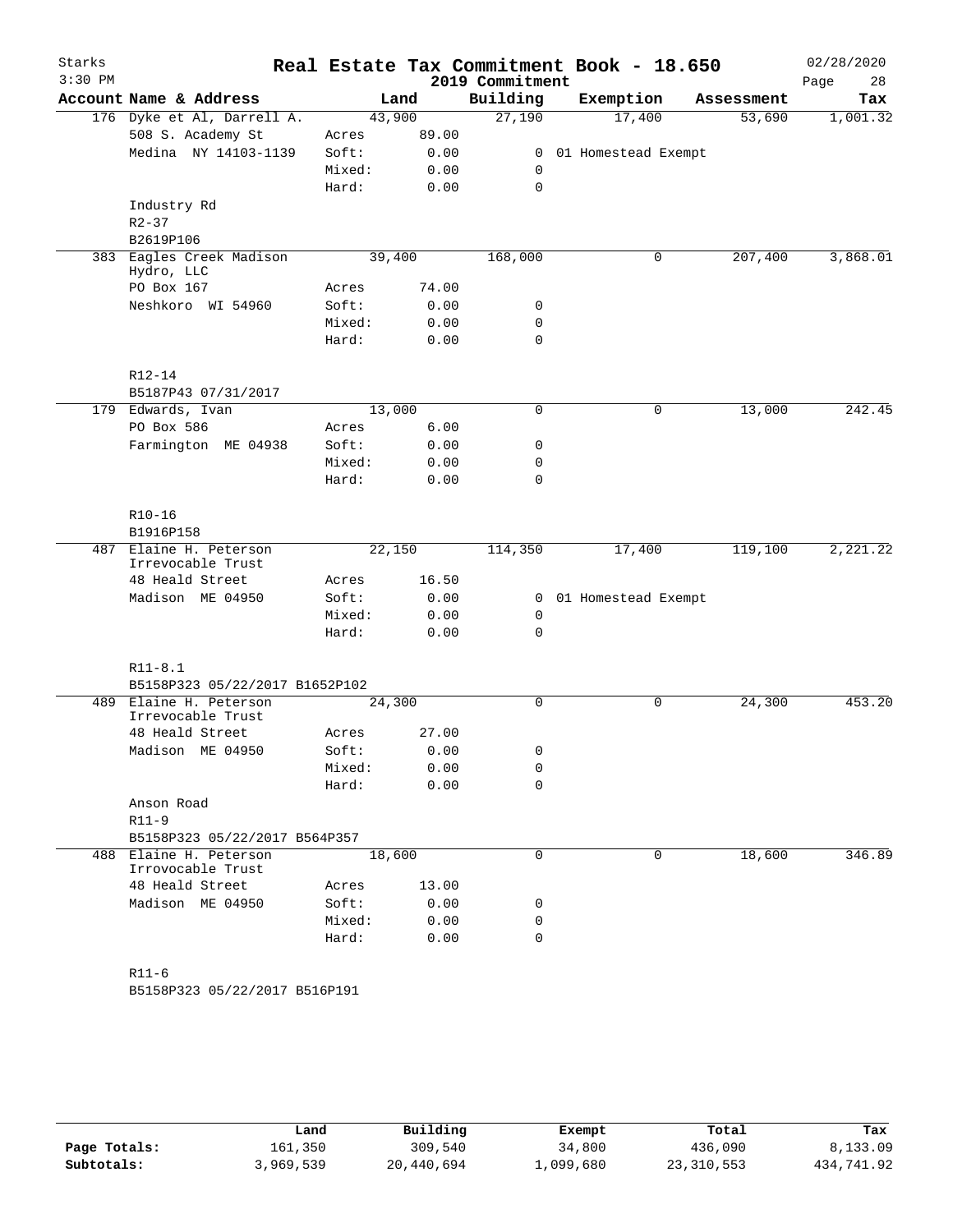| Starks<br>$3:30$ PM |                                                                             |                |       | Real Estate Tax Commitment Book - 18.650<br>2019 Commitment |                       |          |            | 02/28/2020<br>Page<br>29 |
|---------------------|-----------------------------------------------------------------------------|----------------|-------|-------------------------------------------------------------|-----------------------|----------|------------|--------------------------|
|                     | Account Name & Address                                                      | Land           |       | Building                                                    | Exemption             |          | Assessment | Tax                      |
|                     | 431 Emerson, Penny                                                          | 12,160         |       | 30,980                                                      |                       | $\Omega$ | 43,140     | 804.56                   |
|                     | 2729 Industry Road                                                          | Acres          | 3.70  |                                                             |                       |          |            |                          |
|                     | Starks ME 04911                                                             | Soft:          | 0.00  | 0                                                           |                       |          |            |                          |
|                     |                                                                             | Mixed:         | 0.00  | $\mathbf 0$                                                 |                       |          |            |                          |
|                     |                                                                             | Hard:          | 0.00  | 0                                                           |                       |          |            |                          |
|                     | village                                                                     |                |       |                                                             |                       |          |            |                          |
|                     | $U1-5$                                                                      |                |       |                                                             |                       |          |            |                          |
|                     | B5383P284 02/25/2019 B5365P98 12/26/2018 B5301P131<br>07/05/2018 B2663P30   |                |       |                                                             |                       |          |            |                          |
|                     | 182 Emerson, Penny Glazier                                                  | 10,600         |       | 46,000                                                      | 17,400                |          | 39,200     | 731.08                   |
|                     | Emerson Peter                                                               | Acres          | 1.75  |                                                             |                       |          |            |                          |
|                     | 2729 Industry Road                                                          | Soft:          | 0.00  | 0                                                           | 01 Homestead Exempt   |          |            |                          |
|                     | Starks ME 04911                                                             | Mixed:         | 0.00  | 0                                                           |                       |          |            |                          |
|                     |                                                                             | Hard:          | 0.00  | $\mathbf 0$                                                 |                       |          |            |                          |
|                     | In Town                                                                     |                |       |                                                             |                       |          |            |                          |
|                     | $UI-10, UI-11$                                                              |                |       |                                                             |                       |          |            |                          |
|                     | B1625P303                                                                   |                |       |                                                             |                       |          |            |                          |
|                     | 116 Erb, Briana F.                                                          | 16,400         |       | 45,300                                                      | 17,400                |          | 44,300     | 826.20                   |
|                     | Campbell, Timothy J.                                                        |                | 9.00  |                                                             |                       |          |            |                          |
|                     | 1145 New Sharon Road                                                        | Acres<br>Soft: |       |                                                             |                       |          |            |                          |
|                     |                                                                             |                | 0.00  |                                                             | 0 01 Homestead Exempt |          |            |                          |
|                     | Starks ME 04911                                                             | Mixed:         | 0.00  | 0                                                           |                       |          |            |                          |
|                     |                                                                             | Hard:          | 0.00  | $\mathbf 0$                                                 |                       |          |            |                          |
|                     |                                                                             |                |       |                                                             |                       |          |            |                          |
|                     | $R1 - 37$                                                                   |                |       |                                                             |                       |          |            |                          |
|                     | B4208P337 10/21/2009 B2279P224                                              |                |       |                                                             |                       |          |            |                          |
|                     | 566 Ervin Gerald and<br>Marilyn Leita Oliver<br>Living Trust                | 5,000          |       | 42,900                                                      |                       | 0        | 47,900     | 893.34                   |
|                     | 130 3rd Ave                                                                 | Acres          | 0.25  |                                                             |                       |          |            |                          |
|                     | Lyons GA 30436                                                              | Soft:          | 0.00  | 0                                                           |                       |          |            |                          |
|                     |                                                                             | Mixed:         | 0.00  | 0                                                           |                       |          |            |                          |
|                     |                                                                             | Hard:          | 0.00  | 0                                                           |                       |          |            |                          |
|                     | Locke Hill Rd                                                               |                |       |                                                             |                       |          |            |                          |
|                     | $U2-5$                                                                      |                |       |                                                             |                       |          |            |                          |
|                     | B5170P163 06/22/2017 B5091P31 10/24/2016 B4146P150<br>05/14/2009 B2688P197  |                |       |                                                             |                       |          |            |                          |
|                     | 283 Esposito, Maureen H.                                                    | 16,470         |       | 68,020                                                      |                       | 0        | 84,490     | 1,575.74                 |
|                     | Esposito, Robert M.                                                         | Acres          | 18.00 |                                                             |                       |          |            |                          |
|                     | 376 Branns Mills Road                                                       | Soft:          | 0.00  | 0                                                           |                       |          |            |                          |
|                     | Starks ME 04911                                                             | Mixed:         | 11.00 | 1,502                                                       |                       |          |            |                          |
|                     |                                                                             | Hard:          | 0.00  | $\mathbf 0$                                                 |                       |          |            |                          |
|                     |                                                                             |                |       |                                                             |                       |          |            |                          |
|                     | $R1 - 29.6$                                                                 |                |       |                                                             |                       |          |            |                          |
|                     | B5020P324 04/20/2016 B4903P355 05/14/2015 B1157P262                         |                |       |                                                             |                       |          |            |                          |
|                     | 648 Esposito, Robert                                                        | 28,300         |       | 0                                                           |                       | 0        | 28,300     | 527.79                   |
|                     | 376 Brann's Mills Road                                                      | Acres          |       |                                                             |                       |          |            |                          |
|                     |                                                                             |                | 37.00 |                                                             |                       |          |            |                          |
|                     | Starks ME 04911                                                             | Soft:          | 0.00  | 0                                                           |                       |          |            |                          |
|                     |                                                                             | Mixed:         | 0.00  | 0                                                           |                       |          |            |                          |
|                     |                                                                             | Hard:          | 0.00  | 0                                                           |                       |          |            |                          |
|                     |                                                                             |                |       |                                                             |                       |          |            |                          |
|                     | R1-33                                                                       |                |       |                                                             |                       |          |            |                          |
|                     | B5130P339 02/21/2017 B4448P149 09/30/2011 B3632P164<br>02/10/2006 B1430P228 |                |       |                                                             |                       |          |            |                          |
|                     |                                                                             |                |       |                                                             |                       |          |            |                          |
|                     |                                                                             |                |       |                                                             |                       |          |            |                          |
|                     |                                                                             |                |       |                                                             |                       |          |            |                          |
|                     |                                                                             |                |       |                                                             |                       |          |            |                          |

|              | Land      | Building   | Exempt    | Total      | Tax        |
|--------------|-----------|------------|-----------|------------|------------|
| Page Totals: | 88,930    | 233,200    | 34,800    | 287,330    | 5,358.71   |
| Subtotals:   | 4,058,469 | 20,673,894 | 1,134,480 | 23,597,883 | 440,100.63 |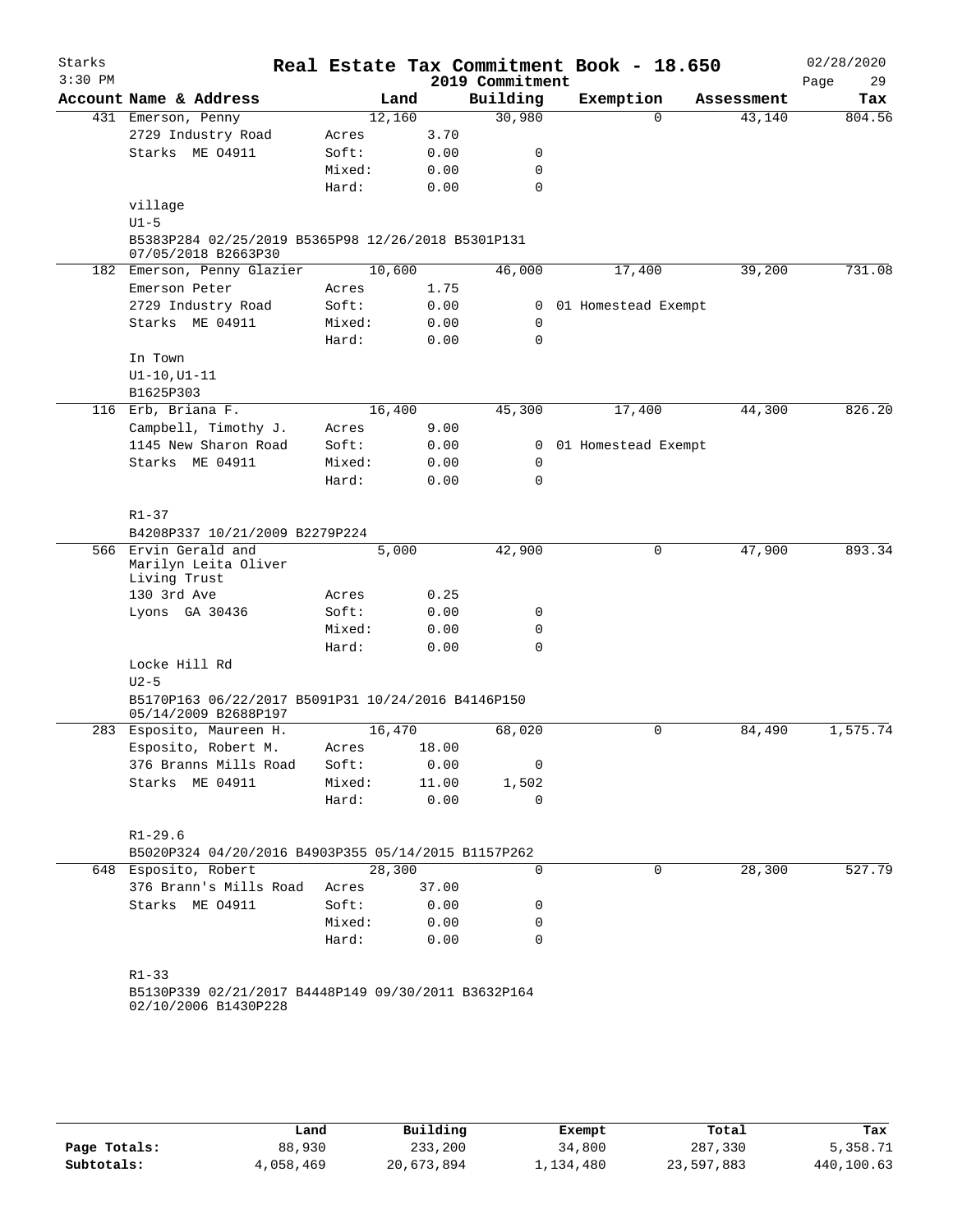| Starks    |                                                 |                |          |                             | Real Estate Tax Commitment Book - 18.650 |            | 02/28/2020         |
|-----------|-------------------------------------------------|----------------|----------|-----------------------------|------------------------------------------|------------|--------------------|
| $3:30$ PM | Account Name & Address                          |                | Land     | 2019 Commitment<br>Building | Exemption                                | Assessment | Page<br>30<br>Tax  |
|           | 109 Esposito, Robert M.                         |                | 11,750   | 122,780                     | $\Omega$                                 | 134,530    |                    |
|           | 376 Branns Mills Road                           | Acres          | 18.00    |                             |                                          |            | 2,508.98           |
|           | Starks ME 04911                                 | Soft:          | 17.00    | 1,671                       |                                          |            |                    |
|           |                                                 |                |          |                             |                                          |            |                    |
|           |                                                 | Mixed:         | 0.00     | 0                           |                                          |            |                    |
|           |                                                 | Hard:          | 0.00     | $\mathbf 0$                 |                                          |            |                    |
|           | Branns mills rd                                 |                |          |                             |                                          |            |                    |
|           | $R1 - 30$                                       |                |          |                             |                                          |            |                    |
|           | B4789P145 05/30/2014 B1116P17                   |                |          |                             |                                          |            |                    |
|           | 292 Esposito, Robert M.<br>376 Branns Mill Road |                | 19,360   | 38,040                      | 0                                        |            | 57,400<br>1,070.51 |
|           | Starks ME 04911                                 | Acres<br>Soft: | 12.70    |                             |                                          |            |                    |
|           |                                                 |                | 0.00     | 0                           |                                          |            |                    |
|           |                                                 | Mixed:         | 0.00     | 0                           |                                          |            |                    |
|           |                                                 | Hard:          | 0.00     | 0                           |                                          |            |                    |
|           |                                                 |                |          |                             |                                          |            |                    |
|           | $R1 - 23$                                       |                |          |                             |                                          |            |                    |
|           | B4544P160 06/29/2012 B948P220                   |                |          |                             |                                          |            |                    |
|           | 185 Evans Jr., William A.                       |                | 21,200   | 29,400                      | 0                                        |            | 50,600<br>943.69   |
|           | Evans Diane E.                                  | Acres          | 15.00    |                             |                                          |            |                    |
|           | 48 Union St.                                    | Soft:          | 0.00     | 0                           |                                          |            |                    |
|           | South Berwick ME 04398 Mixed:                   |                | 0.00     | 0                           |                                          |            |                    |
|           |                                                 | Hard:          | 0.00     | 0                           |                                          |            |                    |
|           |                                                 |                |          |                             |                                          |            |                    |
|           | $R3 - 45$                                       |                |          |                             |                                          |            |                    |
|           | B1886P307                                       |                |          |                             |                                          |            |                    |
|           | 188 Farnsworth, Raymond S.                      |                | 2,720    | $\mathbf 0$                 | 0                                        |            | 2,720<br>50.73     |
|           | 182 Sterry Hill Road                            | Acres          | 18.00    |                             |                                          |            |                    |
|           | Starks ME 04911                                 | Soft:          | 0.00     | 0                           |                                          |            |                    |
|           |                                                 | Mixed:         | 18.00    | 2,459                       |                                          |            |                    |
|           |                                                 | Hard:          | 0.00     | $\mathbf 0$                 |                                          |            |                    |
|           |                                                 |                |          |                             |                                          |            |                    |
|           | $R5 - 2$                                        |                |          |                             |                                          |            |                    |
|           | B2256P298                                       |                |          |                             |                                          |            |                    |
|           | 187 Farnsworth, Raymond S.                      |                | 43,220   | 63,300                      | 22,620                                   |            | 1,564.74<br>83,900 |
|           | 182 Sterry Hill Road                            | Acres          | 152.00   |                             | 02 Veteran                               |            |                    |
|           | Starks ME 04911                                 | Soft:          | 20.00    |                             | 1,966 01 Homestead Exempt                |            |                    |
|           |                                                 | Mixed:         | 7.00     | 956                         |                                          |            |                    |
|           |                                                 | Hard:          | 109.00   | 16,500                      |                                          |            |                    |
|           |                                                 |                |          |                             |                                          |            |                    |
|           | $R5-1$                                          |                |          |                             |                                          |            |                    |
|           | 678 Farrell, Donna M.                           |                | 26,382   | 69,900                      | 17,400                                   |            | 78,882<br>1,471.15 |
|           | Farrell, William A.                             | Acres          | 107.70   |                             |                                          |            |                    |
|           | 2348 Industry Road                              | Soft:          | 26.00    |                             | 2,556 01 Homestead Exempt                |            |                    |
|           | Starks ME 04911                                 | Mixed:         | 52.00    | 7,103                       |                                          |            |                    |
|           |                                                 | Hard:          | 26.70    | 4,042                       |                                          |            |                    |
|           |                                                 |                |          |                             |                                          |            |                    |
|           | $R2 - 29$                                       |                |          |                             |                                          |            |                    |
|           | B5084P97 10/05/2016 B849P84                     |                |          |                             |                                          |            |                    |
|           | 110 Fee, Eamon P                                |                | 18,840   | 31,620                      | $\mathbf 0$                              |            | 50,460<br>941.08   |
|           | 6-8 Richardson St.                              | Acres          | 13.30    |                             |                                          |            |                    |
|           | Winchester,<br>МA<br>01890-1817                 | Soft:          | 0.00     | 0                           |                                          |            |                    |
|           |                                                 | Mixed:         | 0.00     | 0                           |                                          |            |                    |
|           |                                                 | Hard:          | 0.00     | 0                           |                                          |            |                    |
|           |                                                 |                |          |                             |                                          |            |                    |
|           |                                                 |                |          |                             |                                          |            |                    |
|           | $R2 - 53.1$<br>B4127P180 04/17/2009 B3214P197   |                |          |                             |                                          |            |                    |
|           |                                                 |                |          |                             |                                          |            |                    |
|           |                                                 |                |          |                             |                                          |            |                    |
|           |                                                 |                |          |                             |                                          |            |                    |
|           | Land                                            |                | Building |                             | Exempt                                   | Total      | Tax                |

|              | .         | <u>DULLULUM</u> | <b>BY CITING</b> | ----       | $-0.0$     |
|--------------|-----------|-----------------|------------------|------------|------------|
| Page Totals: | 143,472   | 355,040         | 40,020           | 458,492    | 8,550.88   |
| Subtotals:   | 4,201,941 | 21,028,934      | 1,174,500        | 24,056,375 | 448,651.51 |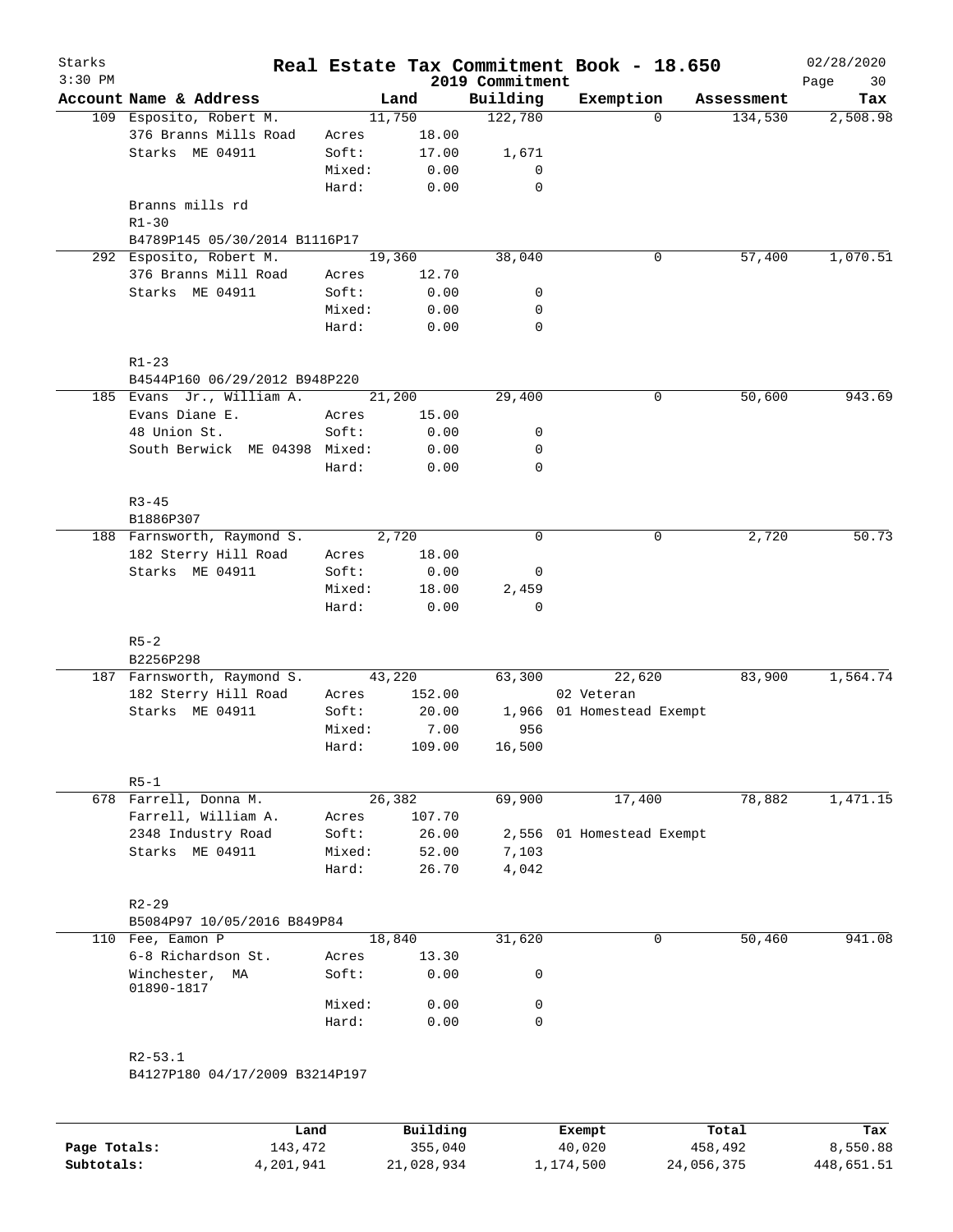| Starks<br>$3:30$ PM |                                      |                |             |                | 2019 Commitment | Real Estate Tax Commitment Book - 18.650 |            | 02/28/2020<br>Page<br>31 |
|---------------------|--------------------------------------|----------------|-------------|----------------|-----------------|------------------------------------------|------------|--------------------------|
|                     | Account Name & Address               |                | Land        |                | Building        | Exemption                                | Assessment | Tax                      |
|                     | 190 Fellman, Carl                    |                | 11,600      |                | 48,600          | 17,400                                   | 42,800     | 798.22                   |
|                     | Fellman Dorrea                       | Acres          |             | 3.00           |                 | 01 Homestead Exempt                      |            |                          |
|                     | 2014 Industry Road                   | Soft:          |             | 0.00           | 0               |                                          |            |                          |
|                     | Starks ME 04911                      | Mixed:         |             | 0.00           | 0               |                                          |            |                          |
|                     |                                      | Hard:          |             | 0.00           | 0               |                                          |            |                          |
|                     | $R2 - 60$                            |                |             |                |                 |                                          |            |                          |
|                     | 191 Fenlason, Irene                  |                | 16,810      |                | 52,950          | 17,400                                   | 52,360     | 976.51                   |
|                     | PO Box 268                           | Acres          |             | 46.00          |                 |                                          |            |                          |
|                     | Anson ME 04911                       | Soft:          |             | 0.00           |                 | 0 01 Homestead Exempt                    |            |                          |
|                     |                                      | Mixed:         |             | 45.00          | 6,147           |                                          |            |                          |
|                     |                                      | Hard:          |             | 0.00           | 0               |                                          |            |                          |
|                     | River Road                           |                |             |                |                 |                                          |            |                          |
|                     | R9-5.4A1                             |                |             |                |                 |                                          |            |                          |
|                     | B2308P297                            |                |             |                |                 |                                          |            |                          |
|                     | 192 Fenlason, Irene M.               |                | 10,600      |                | 0               | 0                                        | 10,600     | 197.69                   |
|                     | PO Box 268                           | Acres          |             | 70.00          |                 |                                          |            |                          |
|                     | Anson ME 04911                       | Soft:          |             | 0.00           | 0               |                                          |            |                          |
|                     |                                      | Mixed:         |             | 70.00          | 9,561           |                                          |            |                          |
|                     |                                      | Hard:          |             | 0.00           | 0               |                                          |            |                          |
|                     | River Road                           |                |             |                |                 |                                          |            |                          |
|                     | $R9 - 5.4$                           |                |             |                |                 |                                          |            |                          |
|                     | B2645P77                             |                |             |                |                 |                                          |            |                          |
|                     | 193 Ferland, Paul A. &               |                | 13,700      |                | 11,260          | 0                                        | 24,960     | 465.50                   |
|                     | Paulette D.                          |                |             |                |                 |                                          |            |                          |
|                     | 480 De Mello Dr<br>Tiverton RI 02878 | Acres<br>Soft: |             | 28.00<br>11.00 | 1,081           |                                          |            |                          |
|                     |                                      | Mixed:         |             | 6.00           | 820             |                                          |            |                          |
|                     |                                      | Hard:          |             | 10.00          | 1,514           |                                          |            |                          |
|                     |                                      |                |             |                |                 |                                          |            |                          |
|                     | $R8 - 11$                            |                |             |                |                 |                                          |            |                          |
|                     | B956P140                             |                |             |                |                 |                                          |            |                          |
|                     | 194 Field, Robert J                  |                | 13,200      |                | 52,350          | 17,400                                   | 48,150     | 898.00                   |
|                     | Field Patricia L                     | Acres          |             | 5.00           |                 | 01 Homestead Exempt                      |            |                          |
|                     | 98 Olde Ferry Road                   | Soft:          |             | 0.00           | 0               |                                          |            |                          |
|                     | Starks Me 04911                      | Mixed:         |             | 0.00           | 0               |                                          |            |                          |
|                     |                                      | Hard:          |             | 0.00           | 0               |                                          |            |                          |
|                     | R12-11.5                             |                |             |                |                 |                                          |            |                          |
|                     | B3270P323                            |                |             |                |                 |                                          |            |                          |
|                     | 749 Fields Jr., Bruce W.             |                | 20,000      |                | 20,000          | 17,400                                   | 22,600     | 421.49                   |
|                     | 28 Thompson Bridge Road Acres        |                |             | 1.00           |                 | 01 Homestead Exempt                      |            |                          |
|                     | Starks ME 04911                      | Soft:          |             | 0.00           | 0               |                                          |            |                          |
|                     |                                      | Mixed:         |             | 0.00           | 0               |                                          |            |                          |
|                     |                                      | Hard:          |             | 0.00           | 0               |                                          |            |                          |
|                     |                                      |                |             |                |                 |                                          |            |                          |
|                     | R3 41.1A                             |                |             |                |                 |                                          |            |                          |
|                     | 758 First Light                      |                | $\mathbf 0$ |                | 40,312          | 0                                        | 40,312     | 751.82                   |
|                     | 41 State Street, 10th                |                |             |                |                 |                                          |            |                          |
|                     | floor<br>Albany NY 12207             |                |             |                |                 |                                          |            |                          |
|                     |                                      |                |             |                |                 |                                          |            |                          |
|                     |                                      |                |             |                |                 |                                          |            |                          |
|                     |                                      |                |             |                |                 |                                          |            |                          |
|                     | U2 30-ON                             |                |             |                |                 |                                          |            |                          |
|                     |                                      |                |             |                |                 |                                          |            |                          |
|                     |                                      |                |             |                |                 |                                          |            |                          |

|              | Land      | Building   | Exempt    | Total        | Tax        |
|--------------|-----------|------------|-----------|--------------|------------|
| Page Totals: | 85,910    | 225,472    | 69,600    | 241,782      | 4,509.23   |
| Subtotals:   | 4,287,851 | 21,254,406 | 1,244,100 | 24, 298, 157 | 453,160.74 |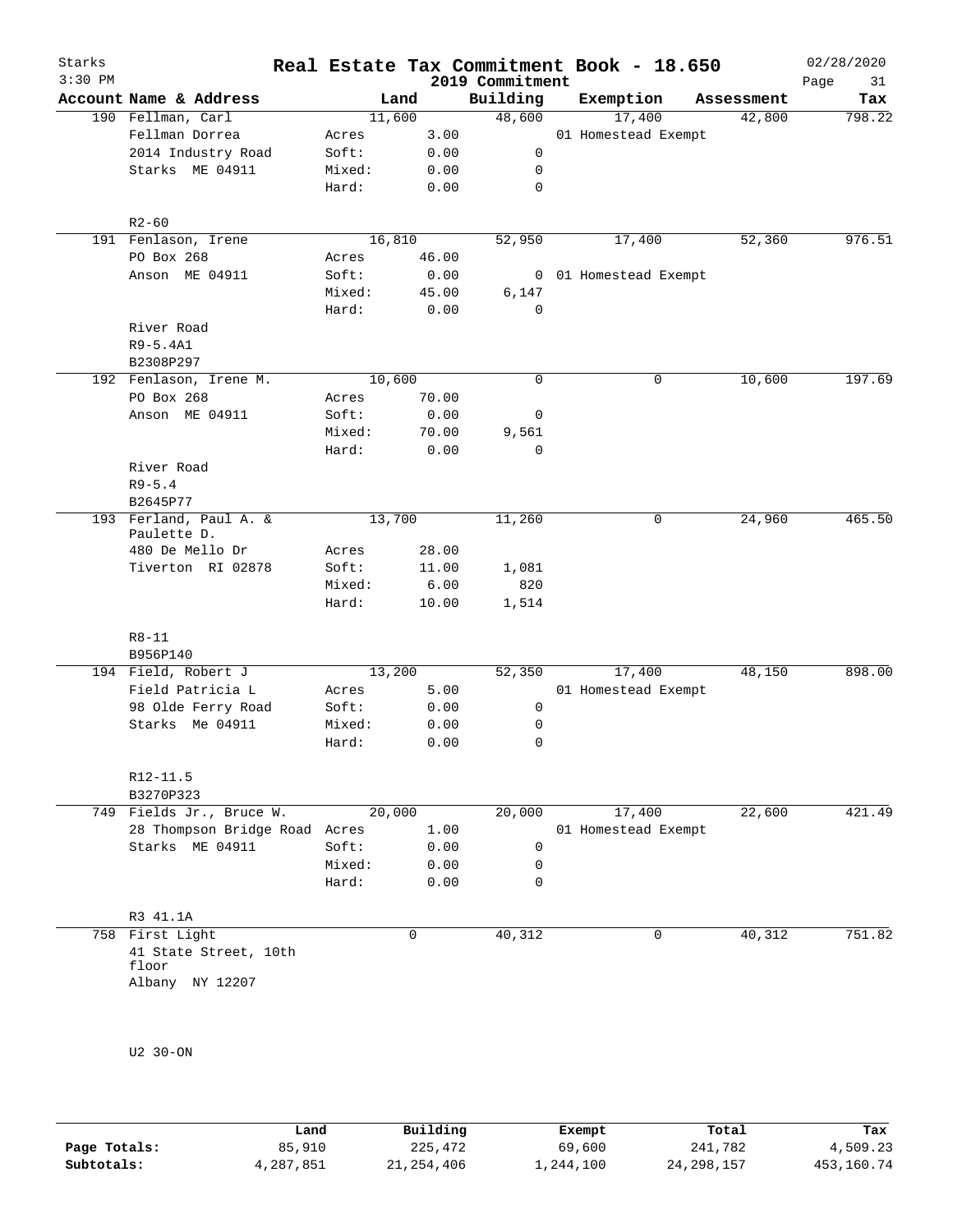| Starks<br>$3:30$ PM |                                                    |                 |              | 2019 Commitment | Real Estate Tax Commitment Book - 18.650 |            |            | 02/28/2020<br>Page<br>32 |
|---------------------|----------------------------------------------------|-----------------|--------------|-----------------|------------------------------------------|------------|------------|--------------------------|
|                     | Account Name & Address                             | Land            |              | Building        | Exemption                                |            | Assessment | Tax                      |
|                     | 174 Flaherty, Paul                                 | 15,560          |              | 0               |                                          | $\Omega$   | 15,560     | 290.19                   |
|                     | 56 Main Street                                     | Acres           | 9.20         |                 |                                          |            |            |                          |
|                     | Wilmington MA 01887                                | Soft:           | 0.00         | 0               |                                          |            |            |                          |
|                     |                                                    | Mixed:          | 0.00         | 0               |                                          |            |            |                          |
|                     |                                                    | Hard:           | 0.00         | 0               |                                          |            |            |                          |
|                     |                                                    |                 |              |                 |                                          |            |            |                          |
|                     | $R12-11.1-4$                                       |                 |              |                 |                                          |            |            |                          |
|                     | B4627P286 02/08/2013 B3778P312 11/14/2006          |                 |              |                 |                                          |            |            |                          |
|                     | 461 Flaherty, Paul                                 | 16,560          |              | 59,250          |                                          | 0          | 75,810     | 1,413.86                 |
|                     | 56 Main Street                                     | Acres           | 9.20         |                 |                                          |            |            |                          |
|                     | Wilmington MA 01887                                | Soft:           | 0.00         | 0               |                                          |            |            |                          |
|                     |                                                    | Mixed:          | 0.00         | 0               |                                          |            |            |                          |
|                     |                                                    | Hard:           | 0.00         | $\mathbf 0$     |                                          |            |            |                          |
|                     | $R12 - 11.1 - 5$                                   |                 |              |                 |                                          |            |            |                          |
|                     | B4627P286 02/08/2013 B3528P188 07/20/2005          |                 |              |                 |                                          |            |            |                          |
|                     | 680 Fleetwood, George                              | 12,400          |              | 20,000          | 22,620                                   |            | 9,780      | 182.40                   |
|                     | PO Box 577                                         | Acres           | 4.00         |                 | 01 Homestead Exempt                      |            |            |                          |
|                     | Starks ME 04911                                    | Soft:           | 0.00         |                 | 0 02 Veteran                             |            |            |                          |
|                     |                                                    | Mixed:          | 0.00         | 0               |                                          |            |            |                          |
|                     |                                                    | Hard:           | 0.00         | $\mathbf 0$     |                                          |            |            |                          |
|                     |                                                    |                 |              |                 |                                          |            |            |                          |
|                     | $R8 - 38 - 5$                                      |                 |              |                 |                                          |            |            |                          |
|                     | B1303P325                                          |                 |              |                 |                                          |            |            |                          |
|                     | 212 Folsom, Richard K.                             | 17,040          |              | 32,500          | 17,400                                   |            | 32,140     | 599.41                   |
|                     | Folsom, Karen E.                                   | Acres           | 9.80         |                 | 01 Homestead Exempt                      |            |            |                          |
|                     | 36 Sterry Hill Rd                                  | Soft:           | 0.00         | 0               |                                          |            |            |                          |
|                     | Starks ME 04911                                    | Mixed:          | 0.00         | 0               |                                          |            |            |                          |
|                     |                                                    | Hard:           | 0.00         | $\mathbf 0$     |                                          |            |            |                          |
|                     | Sterry Hill Road                                   |                 |              |                 |                                          |            |            |                          |
|                     | $R4 - 40.2$                                        |                 |              |                 |                                          |            |            |                          |
|                     | B4894P123 04/10/2015 B2203P52                      |                 |              |                 |                                          |            |            |                          |
|                     | 196 Forbes, Ernestine Fay                          | 36,300          |              | $\mathbf 0$     |                                          | 0          | 36,300     | 677.00                   |
|                     | and Thelma Joe Sacco                               |                 |              |                 |                                          |            |            |                          |
|                     | 95 Dexter St                                       | Acres           | 67.00        |                 |                                          |            |            |                          |
|                     | Milton MA 02186                                    | Soft:           | 0.00         | 0               |                                          |            |            |                          |
|                     |                                                    | Mixed:          | 0.00         | 0               |                                          |            |            |                          |
|                     |                                                    | Hard:           | 0.00         | 0               |                                          |            |            |                          |
|                     |                                                    |                 |              |                 |                                          |            |            |                          |
|                     | R11-11                                             |                 |              |                 |                                          |            |            |                          |
|                     | B2666P278                                          |                 |              |                 |                                          |            |            |                          |
|                     | 157 Forever Green MP Homes                         | 66,600          |              | $\mathbf 0$     |                                          | 0          | 66,600     | 1,242.09                 |
|                     | 20675 SW 162nd Ave.<br>Lot 191                     | Acres           | 168.00       |                 |                                          |            |            |                          |
|                     | Miami FL 33187                                     | Soft:           | 0.00         | 0               |                                          |            |            |                          |
|                     |                                                    | Mixed:          | 0.00         | 0               |                                          |            |            |                          |
|                     |                                                    | Hard:           | 0.00         | 0               |                                          |            |            |                          |
|                     |                                                    |                 |              |                 |                                          |            |            |                          |
|                     | $R10-1$                                            |                 |              |                 |                                          |            |            |                          |
|                     | B4892P242 04/03/2015 B3569P99 10/04/2005 B1245P329 |                 |              |                 |                                          |            |            |                          |
|                     | 729 Four Seasons Rod & Gun<br>Club c/o Jay Wilson  | 24,400          |              | 7,500           |                                          | 0          | 31,900     | 594.93                   |
|                     | 154 Wentworth Rd                                   | Acres           | 24.00        |                 |                                          |            |            |                          |
|                     | Embden ME 04958                                    |                 |              |                 |                                          |            |            |                          |
|                     |                                                    | Soft:           | 0.00         | 0               |                                          |            |            |                          |
|                     |                                                    | Mixed:<br>Hard: | 0.00<br>0.00 | 0<br>0          |                                          |            |            |                          |
|                     |                                                    |                 |              |                 |                                          |            |            |                          |
|                     | R12-14.1                                           |                 |              |                 |                                          |            |            |                          |
|                     | Land                                               |                 | Building     |                 | Exempt                                   |            | Total      | Tax                      |
| Page Totals:        | 188,860                                            |                 | 119,250      |                 | 40,020                                   |            | 268,090    | 4,999.88                 |
| Subtotals:          | 4,476,711                                          |                 | 21, 373, 656 |                 | 1,284,120                                | 24,566,247 |            | 458,160.62               |
|                     |                                                    |                 |              |                 |                                          |            |            |                          |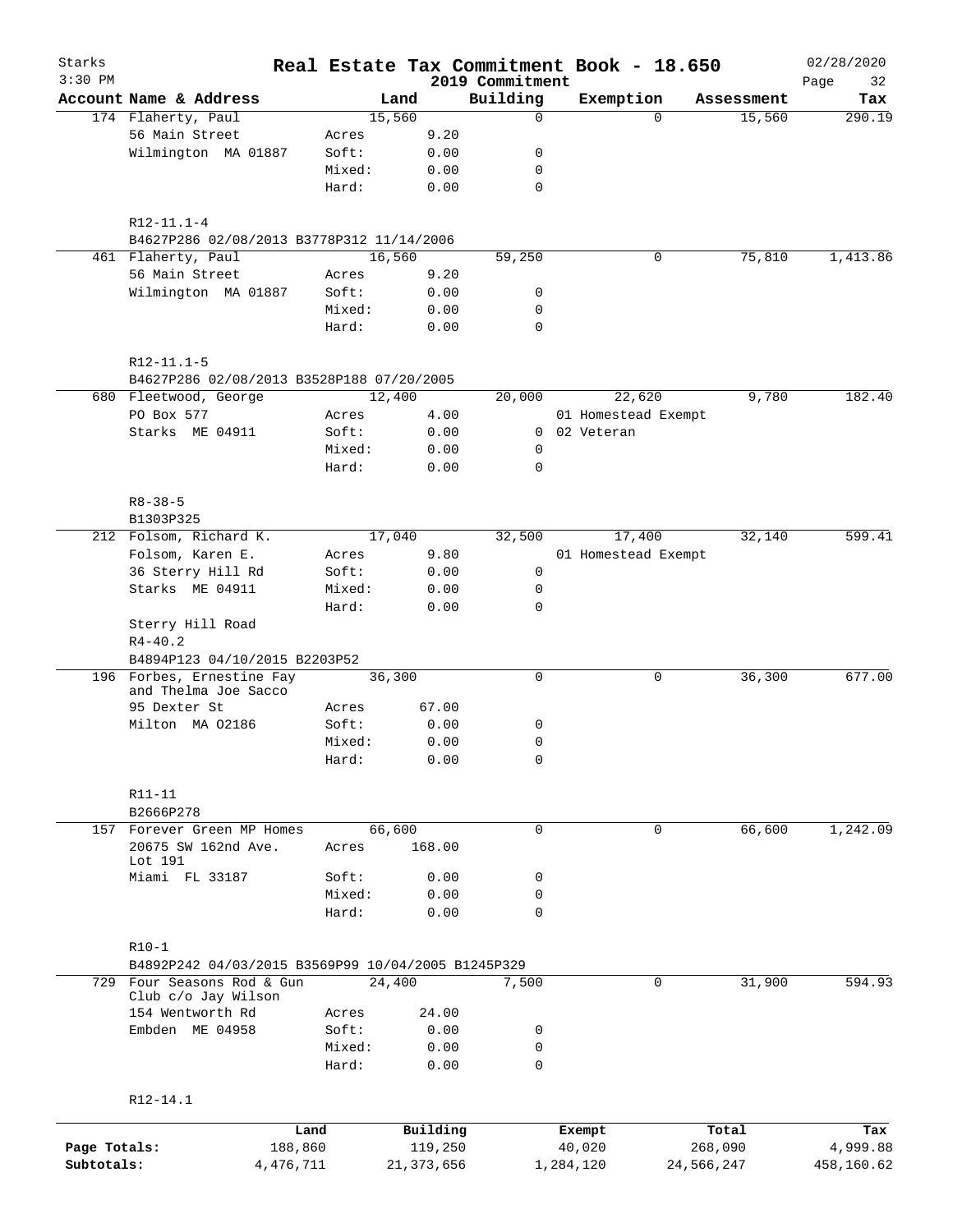| Starks<br>$3:30$ PM |                                                                            |        |          | 2019 Commitment | Real Estate Tax Commitment Book - 18.650 |            | 02/28/2020<br>33<br>Page |
|---------------------|----------------------------------------------------------------------------|--------|----------|-----------------|------------------------------------------|------------|--------------------------|
|                     | Account Name & Address                                                     |        | Land     | Building        | Exemption                                | Assessment | Tax                      |
|                     | 309 Fournier Jr., Francis                                                  |        | 21,200   | 12,500          | $\Omega$                                 | 33,700     | 628.51                   |
|                     | 35 Dort Street                                                             | Acres  | 15.00    |                 |                                          |            |                          |
|                     | Troy NH 03465                                                              | Soft:  | 0.00     | 0               |                                          |            |                          |
|                     |                                                                            | Mixed: | 0.00     | 0               |                                          |            |                          |
|                     |                                                                            | Hard:  | 0.00     | $\mathbf 0$     |                                          |            |                          |
|                     | $R8 - 32$                                                                  |        |          |                 |                                          |            |                          |
|                     | B4942P93 08/12/2015 B4691P107 07/23/2013 B3548P155<br>08/08/2005 B2259P283 |        |          |                 |                                          |            |                          |
|                     | 199 Fournier, Eugene E. &<br>Dorothy L.                                    |        | 23,380   | 37,620          | $\mathbf 0$                              | 61,000     | 1,137.65                 |
|                     | 406 Swetts Pond Rd                                                         | Acres  | 20.60    |                 |                                          |            |                          |
|                     | Orrington ME 04474                                                         | Soft:  | 0.00     | 0               |                                          |            |                          |
|                     |                                                                            | Mixed: | 0.00     | 0               |                                          |            |                          |
|                     |                                                                            | Hard:  | 0.00     | $\mathbf 0$     |                                          |            |                          |
|                     | $R2 - 30, 32$<br>B896P38                                                   |        |          |                 |                                          |            |                          |
|                     | 745 Fox, William A.                                                        |        | 10,000   | 20,000          | 17,400                                   | 12,600     | 234.99                   |
|                     | Fox, Frances L.                                                            | Acres  | 1.00     |                 | 01 Homestead Exempt                      |            |                          |
|                     | 1115 New Sharon Road                                                       | Soft:  | 0.00     | 0               |                                          |            |                          |
|                     | Starks ME 04911                                                            | Mixed: | 0.00     | 0               |                                          |            |                          |
|                     |                                                                            | Hard:  | 0.00     | 0               |                                          |            |                          |
|                     |                                                                            |        |          |                 |                                          |            |                          |
|                     | R1 38.1                                                                    |        |          |                 |                                          |            |                          |
|                     | B4322P207 10/01/2010                                                       |        |          |                 |                                          |            |                          |
|                     | 201 Frederic, Joseph W.                                                    |        | 24,700   | 84,600          | 17,400                                   | 91,900     | 1,713.94                 |
|                     | 219 Chicken Street                                                         | Acres  | 25.00    |                 |                                          |            |                          |
|                     | Starks ME 04911                                                            | Soft:  | 0.00     | $\mathbf{0}$    | 01 Homestead Exempt                      |            |                          |
|                     |                                                                            | Mixed: | 0.00     | 0               |                                          |            |                          |
|                     |                                                                            | Hard:  | 0.00     | $\mathbf 0$     |                                          |            |                          |
|                     | Chicken Street                                                             |        |          |                 |                                          |            |                          |
|                     | $R3 - 18.2$                                                                |        |          |                 |                                          |            |                          |
|                     | B2294P277                                                                  |        |          |                 |                                          |            |                          |
|                     | 204 Frederic, Paul                                                         |        | 30,710   | 0               | 0                                        | 30,710     | 572.74                   |
|                     | 141 Chicken Street                                                         | Acres  | 66.00    |                 |                                          |            |                          |
|                     | Starks ME 04911                                                            | Soft:  | 0.00     | 0               |                                          |            |                          |
|                     |                                                                            | Mixed: | 32.00    | 4,371           |                                          |            |                          |
|                     |                                                                            | Hard:  | 4.00     | 606             |                                          |            |                          |
|                     | $R4 - 34$                                                                  |        |          |                 |                                          |            |                          |
|                     | B3092P256                                                                  |        |          |                 |                                          |            |                          |
|                     | 203 Frederic, Paul                                                         |        | 61,580   | 132,915         | 17,400                                   | 177,095    | 3,302.82                 |
|                     | 141 Chicken Street                                                         | Acres  | 179.00   |                 | 01 Homestead Exempt                      |            |                          |
|                     | Starks ME 04911                                                            | Soft:  | 0.00     | 0               |                                          |            |                          |
|                     |                                                                            | Mixed: | 62.00    | 8,469           |                                          |            |                          |
|                     |                                                                            | Hard:  | 6.00     | 908             |                                          |            |                          |
|                     | Chicken St                                                                 |        |          |                 |                                          |            |                          |
|                     | R3-18, 19.1, 20                                                            |        |          |                 |                                          |            |                          |
|                     | B873P248                                                                   |        |          |                 |                                          |            |                          |
|                     | 360 Frederic, Paul                                                         |        | 6,453    | 0               | 0                                        | 6,453      | 120.35                   |
|                     | 141 Chicken Street                                                         | Acres  | 38.00    |                 |                                          |            |                          |
|                     | Starks me 04911                                                            | Soft:  | 0.00     | 0               |                                          |            |                          |
|                     |                                                                            | Mixed: | 22.00    | 3,005           |                                          |            |                          |
|                     |                                                                            | Hard:  | 16.00    | 2,422           |                                          |            |                          |
|                     | $R4-2$                                                                     |        |          |                 |                                          |            |                          |
|                     | B5306P12 07/19/2018 B1387P315                                              |        |          |                 |                                          |            |                          |
|                     |                                                                            | Land   | Building |                 | Exempt                                   | Total      | Tax                      |
| Page Totals:        | 178,023                                                                    |        | 287,635  |                 | 52,200                                   | 413,458    | 7,711.00                 |

**Subtotals:** 4,654,734 21,661,291 1,336,320 24,979,705 465,871.62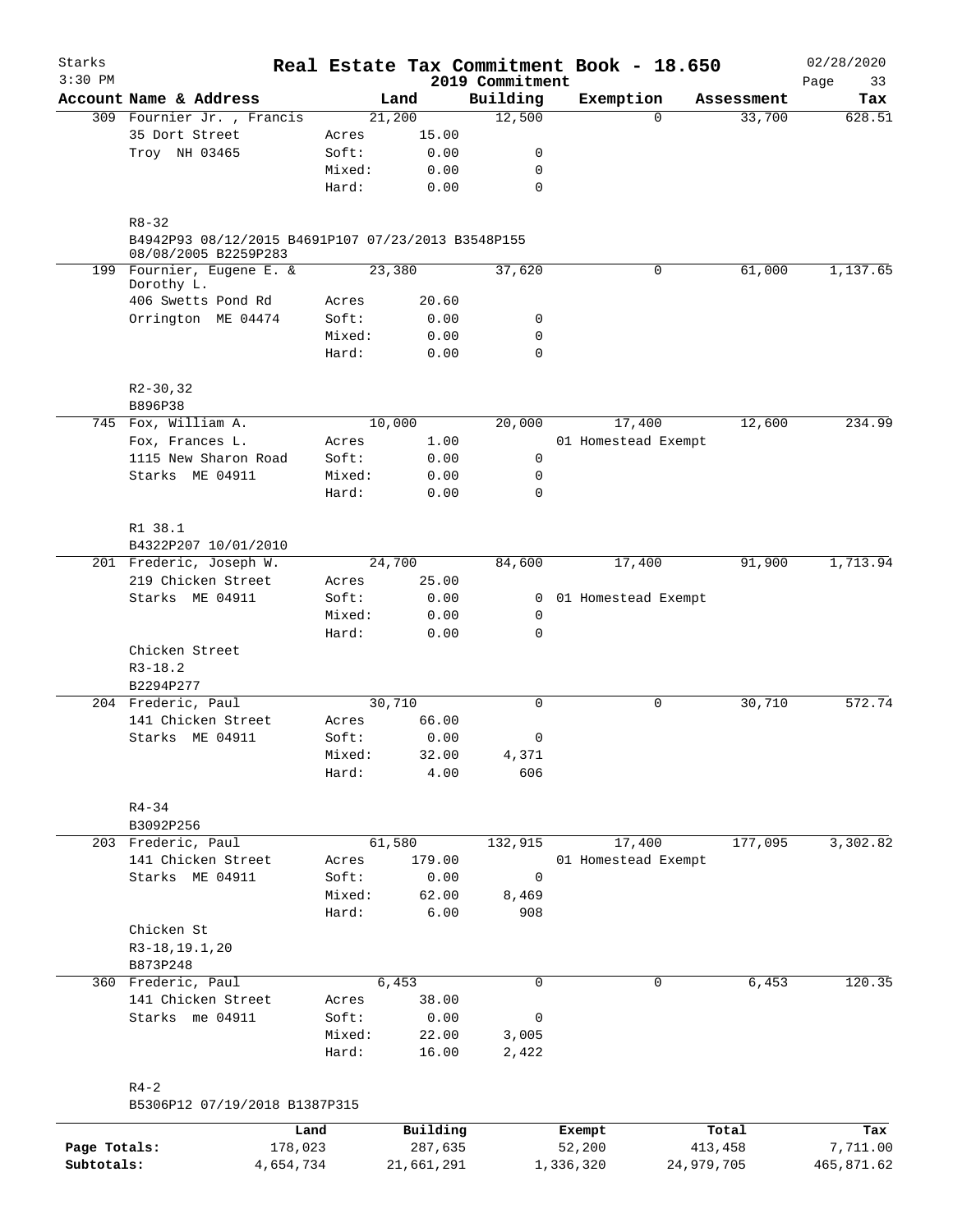| Starks<br>$3:30$ PM |                                                              |        |        | 2019 Commitment | Real Estate Tax Commitment Book - 18.650 |            | 02/28/2020<br>Page<br>34 |
|---------------------|--------------------------------------------------------------|--------|--------|-----------------|------------------------------------------|------------|--------------------------|
|                     | Account Name & Address                                       |        | Land   | Building        | Exemption                                | Assessment | Tax                      |
|                     | 206 Freitas Revocable<br>Trust, Antonio G.<br>Freitas, Trust |        | 15,940 | 7,520           | $\Omega$                                 | 23,460     | 437.53                   |
|                     | 55 Sheehan St.                                               | Acres  | 8.42   |                 |                                          |            |                          |
|                     | Stoughton MA 02072                                           | Soft:  | 0.00   | 0               |                                          |            |                          |
|                     |                                                              | Mixed: | 0.00   | 0               |                                          |            |                          |
|                     |                                                              | Hard:  | 0.00   | $\Omega$        |                                          |            |                          |
|                     | Mayhew Road                                                  |        |        |                 |                                          |            |                          |
|                     | $R5 - 5.1$                                                   |        |        |                 |                                          |            |                          |
|                     | B5296P312 06/27/2018                                         |        |        |                 |                                          |            |                          |
|                     | 205 Friend, Tara M.                                          |        | 15,040 | 49,500          | 17,400                                   | 47,140     | 879.16                   |
|                     | 2658 Industry Road                                           | Acres  | 7.30   |                 |                                          |            |                          |
|                     | Starks ME 04911                                              | Soft:  | 0.00   | 0               | 01 Homestead Exempt                      |            |                          |
|                     |                                                              | Mixed: | 0.00   | 0               |                                          |            |                          |
|                     |                                                              | Hard:  | 0.00   | $\mathbf 0$     |                                          |            |                          |
|                     | Rt. #43                                                      |        |        |                 |                                          |            |                          |
|                     | $R2 - 52$                                                    |        |        |                 |                                          |            |                          |
|                     | B2737P209                                                    |        |        |                 |                                          |            |                          |
|                     | 207 Frith, Monica L.                                         |        | 17,200 | 16,650          | 0                                        | 33,850     | 631.30                   |
|                     | 262 Embden Pond Road                                         | Acres  | 10.00  |                 |                                          |            |                          |
|                     | North Anson ME 04958                                         | Soft:  | 0.00   | 0               |                                          |            |                          |
|                     |                                                              | Mixed: | 0.00   | 0               |                                          |            |                          |
|                     |                                                              | Hard:  | 0.00   | $\Omega$        |                                          |            |                          |
|                     | Mayhew Road                                                  |        |        |                 |                                          |            |                          |
|                     | $R6 - 2.2$                                                   |        |        |                 |                                          |            |                          |
|                     | B2150P149                                                    |        |        |                 |                                          |            |                          |
|                     | 208 Fusco, Joseph & Gregory<br>& Joseph III                  |        | 14,800 | 28,650          | 0                                        | 43,450     | 810.34                   |
|                     | 5 Loveland Lane                                              | Acres  | 7.00   |                 |                                          |            |                          |
|                     | Bristol CT 06010                                             | Soft:  | 0.00   | 0               |                                          |            |                          |
|                     |                                                              | Mixed: | 0.00   | 0               |                                          |            |                          |
|                     |                                                              | Hard:  | 0.00   | 0               |                                          |            |                          |
|                     | Emery Road                                                   |        |        |                 |                                          |            |                          |
|                     | $R3 - 40$                                                    |        |        |                 |                                          |            |                          |
|                     | B2153P50                                                     |        |        |                 |                                          |            |                          |
|                     | 209 Gaeta, Lorraine A.                                       |        | 38,740 | $\mathbf 0$     | 0                                        | 38,740     | 722.50                   |
|                     | 133 Mayhew Road                                              | Acres  | 74.00  |                 |                                          |            |                          |
|                     | Starks ME 04911                                              | Soft:  | 0.00   | 0               |                                          |            |                          |
|                     |                                                              | Mixed: | 0.00   | 0               |                                          |            |                          |
|                     |                                                              | Hard:  | 0.00   | $\mathbf 0$     |                                          |            |                          |
|                     |                                                              |        |        |                 |                                          |            |                          |
|                     | $R11-1$                                                      |        |        |                 |                                          |            |                          |
|                     | B2793P226                                                    |        |        |                 |                                          |            |                          |
|                     | 211 Gaeta, Lorraine Ann                                      |        | 60,100 | 89,620          | 17,400                                   | 132,320    | 2,467.77                 |
|                     | Gaeta, William                                               | Acres  | 143.00 |                 |                                          |            |                          |
|                     | 133 Mayhew Road                                              | Soft:  | 0.00   | 0               | 01 Homestead Exempt                      |            |                          |
|                     | Starks ME 04911                                              | Mixed: | 0.00   | 0               |                                          |            |                          |
|                     |                                                              | Hard:  | 0.00   | 0               |                                          |            |                          |
|                     | $R7 - 15$                                                    |        |        |                 |                                          |            |                          |
|                     |                                                              |        |        |                 |                                          |            |                          |

|              | Land      | Building   | Exempt    | Total        | Tax        |
|--------------|-----------|------------|-----------|--------------|------------|
| Page Totals: | 161,820   | 191,940    | 34,800    | 318,960      | 5,948.60   |
| Subtotals:   | 4,816,554 | 21,853,231 | 1,371,120 | 25, 298, 665 | 471,820.22 |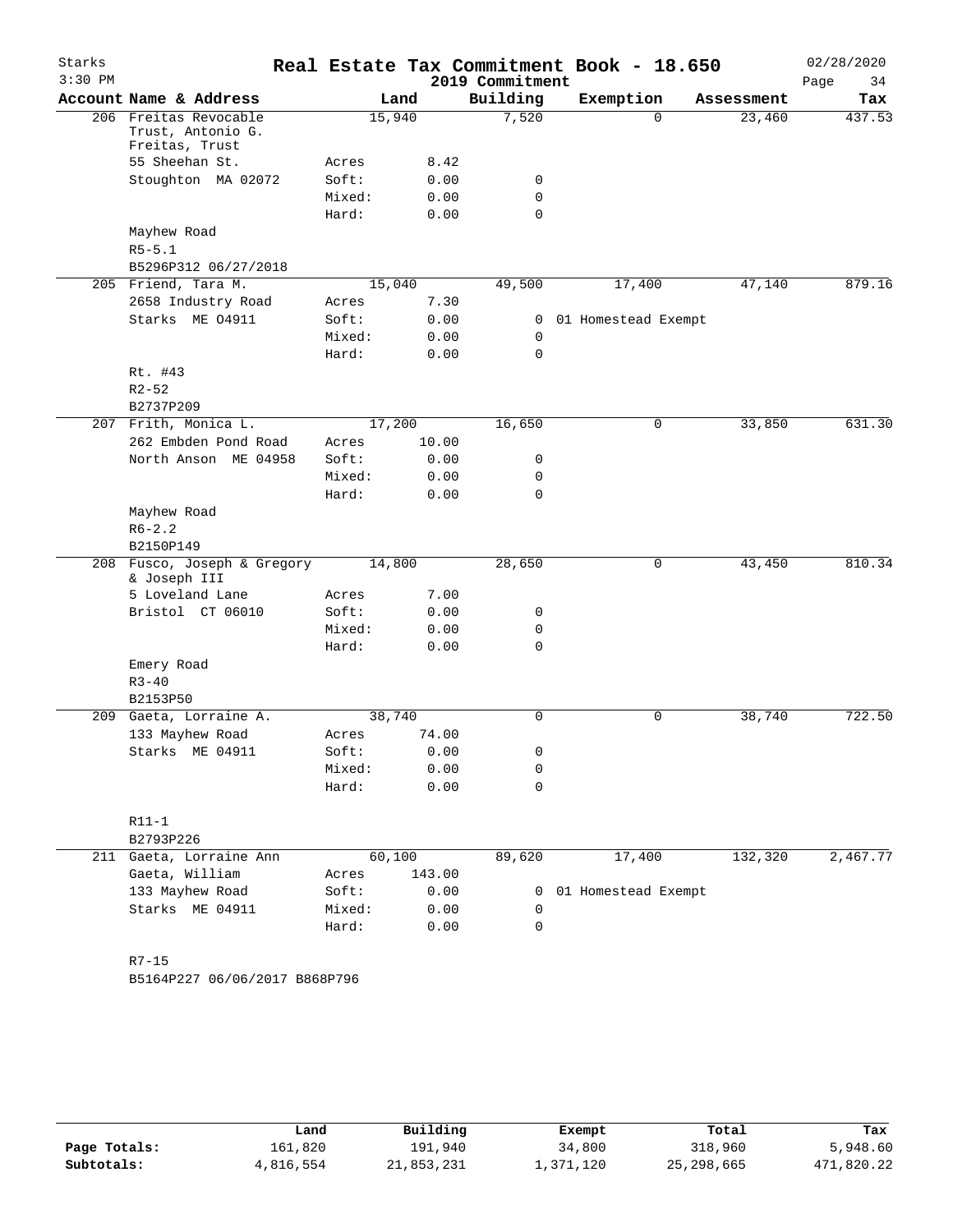| Starks    |                                                                          |        |       |                 | Real Estate Tax Commitment Book - 18.650 |            | 02/28/2020 |
|-----------|--------------------------------------------------------------------------|--------|-------|-----------------|------------------------------------------|------------|------------|
| $3:30$ PM |                                                                          |        |       | 2019 Commitment |                                          |            | Page<br>35 |
|           | Account Name & Address                                                   |        | Land  | Building        | Exemption                                | Assessment | Tax        |
|           | 210 Gaeta, Lorraine Ann                                                  | 23,700 |       | $\Omega$        | $\Omega$                                 | 23,700     | 442.01     |
|           | 133 Mayhew Road                                                          | Acres  | 25.00 |                 |                                          |            |            |
|           | Starks ME 04911                                                          | Soft:  | 0.00  | 0               |                                          |            |            |
|           |                                                                          | Mixed: | 0.00  | 0               |                                          |            |            |
|           |                                                                          | Hard:  | 0.00  | $\mathbf 0$     |                                          |            |            |
|           |                                                                          |        |       |                 |                                          |            |            |
|           | $R11-2$<br>B1468P169                                                     |        |       |                 |                                          |            |            |
| 649       | Gambale Kathleen M and                                                   | 21,200 |       | 31,200          | 0                                        | 52,400     | 977.26     |
|           | Joseph J.                                                                |        |       |                 |                                          |            |            |
|           | 40 Cross Street                                                          | Acres  | 15.00 |                 |                                          |            |            |
|           | Rowley MA 01969                                                          | Soft:  | 0.00  | 0               |                                          |            |            |
|           |                                                                          | Mixed: | 0.00  | $\mathbf 0$     |                                          |            |            |
|           |                                                                          | Hard:  | 0.00  | $\mathbf 0$     |                                          |            |            |
|           |                                                                          |        |       |                 |                                          |            |            |
|           | $R1 - 29.5$                                                              |        |       |                 |                                          |            |            |
|           | B3736P201 09/01/2007 B1524P234                                           |        |       |                 |                                          |            |            |
|           | 229 Gauthier, Carmen                                                     | 14,400 |       | 82,800          | 17,400                                   | 79,800     | 1,488.27   |
|           | 157 Emery Road                                                           | Acres  | 6.50  |                 | 01 Homestead Exempt                      |            |            |
|           | Starks ME 04911                                                          | Soft:  | 0.00  | 0               |                                          |            |            |
|           |                                                                          | Mixed: | 0.00  | $\mathbf 0$     |                                          |            |            |
|           |                                                                          | Hard:  | 0.00  | $\mathbf 0$     |                                          |            |            |
|           |                                                                          |        |       |                 |                                          |            |            |
|           | $R3 - 36$<br>B4759P248 02/24/2014 B1168P20                               |        |       |                 |                                          |            |            |
|           | 567 Gecoy, Rocco R. &                                                    | 17,420 |       | 90,410          | 0                                        | 107,830    | 2,011.03   |
|           | Carolyn G.                                                               |        |       |                 |                                          |            |            |
|           | 4 Otter Pond Road                                                        | Acres  | 10.28 |                 |                                          |            |            |
|           | Lynnfield MA 01940                                                       | Soft:  | 0.00  | 0               |                                          |            |            |
|           |                                                                          | Mixed: | 0.00  | 0               |                                          |            |            |
|           |                                                                          | Hard:  | 0.00  | $\mathbf 0$     |                                          |            |            |
|           |                                                                          |        |       |                 |                                          |            |            |
|           | $R6 - 21.3$                                                              |        |       |                 |                                          |            |            |
|           | B4009P310 06/12/2008 B1485P12                                            |        |       |                 |                                          |            |            |
|           | 537 Gibbons, Morgann                                                     | 12,880 |       | 54,160          | 0                                        | 67,040     | 1,250.30   |
|           | Shurtleff, Brenna                                                        | Acres  | 20.00 |                 |                                          |            |            |
|           | 303 Wood Street                                                          | Soft:  | 0.00  | 0               |                                          |            |            |
|           | New Bedford, MA 02745                                                    | Mixed: | 19.00 | 2,595           |                                          |            |            |
|           |                                                                          | Hard:  | 0.00  | 0               |                                          |            |            |
|           |                                                                          |        |       |                 |                                          |            |            |
|           | $R2 - 49$                                                                |        |       |                 |                                          |            |            |
|           | B5085P177 10/11/2016 B4268P35 01/29/2010 B3811P16<br>02/08/2007 B1486P44 |        |       |                 |                                          |            |            |
|           | 701 Gibbs Family Trust,                                                  | 15,440 |       | 50,870          | $\Omega$                                 | 66,310     | 1,236.68   |
|           | Sandra E.                                                                |        |       |                 |                                          |            |            |
|           | 67 Heald Street Apt 2B                                                   | Acres  | 7.80  |                 |                                          |            |            |
|           | Madison ME 04950                                                         | Soft:  | 0.00  | 0               |                                          |            |            |
|           |                                                                          | Mixed: | 0.00  | 0               |                                          |            |            |
|           |                                                                          | Hard:  | 0.00  | $\Omega$        |                                          |            |            |
|           |                                                                          |        |       |                 |                                          |            |            |
|           | $R5-6.3$                                                                 |        |       |                 |                                          |            |            |
|           | B4505P321 03/20/2012 B3793P275 12/28/2006                                |        |       |                 |                                          |            |            |
|           |                                                                          |        |       |                 |                                          |            |            |
|           |                                                                          |        |       |                 |                                          |            |            |

|              | Land      | Building   | Exempt    | Total      | Tax          |
|--------------|-----------|------------|-----------|------------|--------------|
| Page Totals: | 105,040   | 309,440    | 17,400    | 397,080    | 7,405.55     |
| Subtotals:   | 4,921,594 | 22,162,671 | 1,388,520 | 25,695,745 | 479, 225, 77 |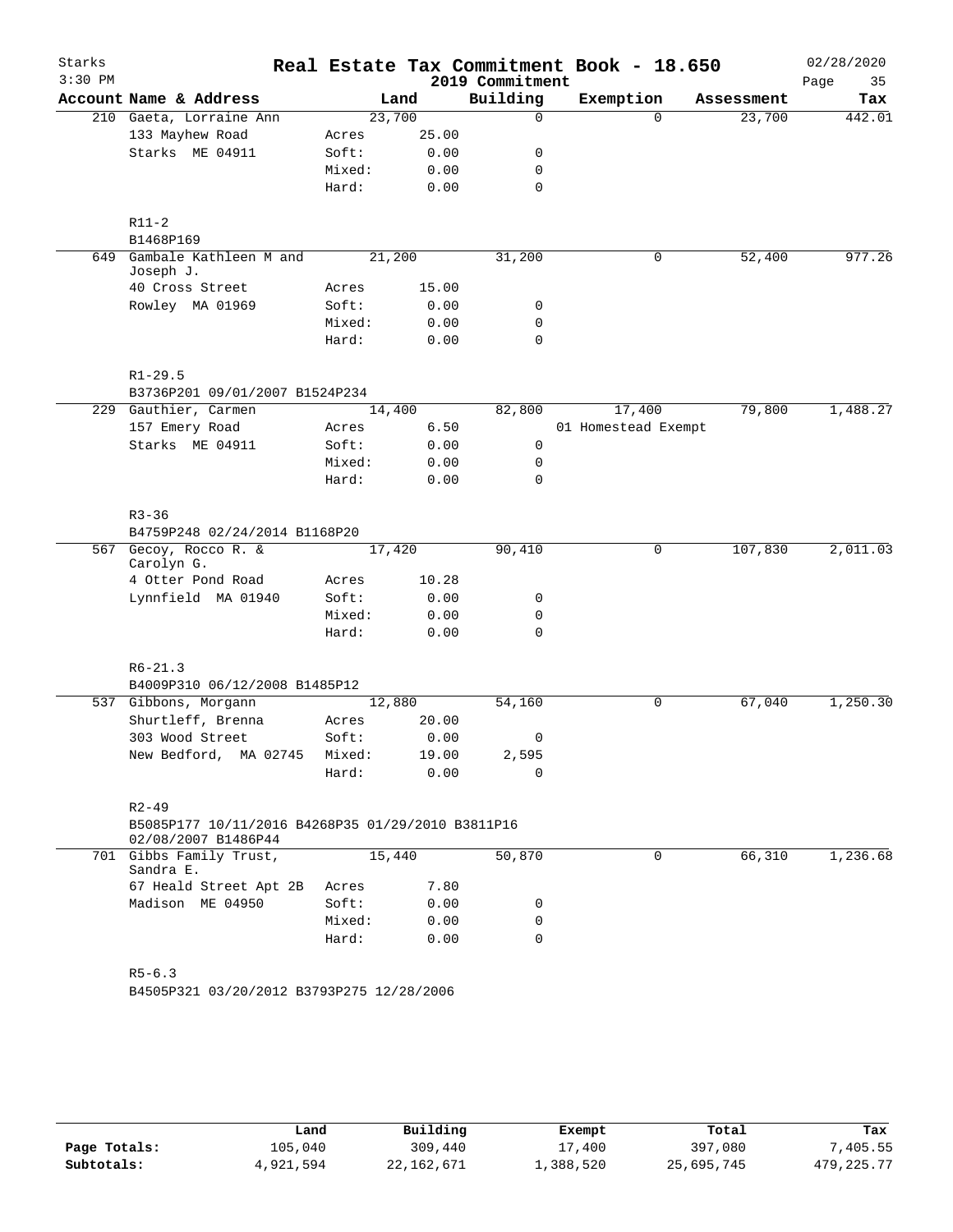| Starks    |                                                                             |        |        |                 | Real Estate Tax Commitment Book - 18.650 |            | 02/28/2020 |
|-----------|-----------------------------------------------------------------------------|--------|--------|-----------------|------------------------------------------|------------|------------|
| $3:30$ PM |                                                                             |        |        | 2019 Commitment |                                          |            | 36<br>Page |
|           | Account Name & Address                                                      |        | Land   | Building        | Exemption                                | Assessment | Tax        |
|           | 217 Gifford, Walter B.                                                      | 10,800 |        | 11,250          | $\Omega$                                 | 22,050     | 411.23     |
|           | 115 Locke Hill Road                                                         | Acres  | 2.00   |                 |                                          |            |            |
|           | Starks ME 04911                                                             | Soft:  | 0.00   | 0               |                                          |            |            |
|           |                                                                             | Mixed: | 0.00   | 0               |                                          |            |            |
|           |                                                                             | Hard:  | 0.00   | $\mathbf 0$     |                                          |            |            |
|           | Locke Cemetery Road                                                         |        |        |                 |                                          |            |            |
|           | $R3 - 8$                                                                    |        |        |                 |                                          |            |            |
|           | B2226P169                                                                   |        |        |                 |                                          |            |            |
|           | 216 Gifford, Walter B.                                                      | 39,100 |        | 147,270         | 17,400                                   | 168,970    | 3,151.29   |
|           | 115 Locke Hill Rd                                                           | Acres  | 73.00  |                 | 01 Homestead Exempt                      |            |            |
|           | Starks ME 04911                                                             | Soft:  | 0.00   | $\mathbf 0$     |                                          |            |            |
|           |                                                                             | Mixed: | 0.00   | 0               |                                          |            |            |
|           |                                                                             | Hard:  | 0.00   | 0               |                                          |            |            |
|           | $R3 - 7$                                                                    |        |        |                 |                                          |            |            |
|           | B1537P108                                                                   |        |        |                 |                                          |            |            |
| 267       | Gillies Trust, Gordon<br>М.                                                 | 31,300 |        | 138,550         | 0                                        | 169,850    | 3,167.70   |
|           | Mary C. Gillies Trust                                                       | Acres  | 47.00  |                 |                                          |            |            |
|           | 448 Peppertree Road                                                         | Soft:  | 0.00   | 0               |                                          |            |            |
|           | Venice FL 34293                                                             | Mixed: | 0.00   | 0               |                                          |            |            |
|           |                                                                             | Hard:  | 0.00   | $\Omega$        |                                          |            |            |
|           | Peterson Rd                                                                 |        |        |                 |                                          |            |            |
|           | $R11-8$                                                                     |        |        |                 |                                          |            |            |
|           | B4959P356 09/30/2015 B4835P236 09/29/2014 B4244P125<br>02/26/2010 B2034P186 |        |        |                 |                                          |            |            |
|           | 156 Glidden, Eric                                                           | 16,240 |        | 58,320          | $\mathbf 0$                              | 74,560     | 1,390.54   |
|           | Glidden, Beth                                                               | Acres  | 8.80   |                 |                                          |            |            |
|           | 212 Old Fields Road                                                         | Soft:  | 0.00   | 0               |                                          |            |            |
|           | South Berwick ME 03908 Mixed:                                               |        | 0.00   | 0               |                                          |            |            |
|           |                                                                             | Hard:  | 0.00   | 0               |                                          |            |            |
|           | 40 Mayhew Rd                                                                |        |        |                 |                                          |            |            |
|           | $R7 - 11$                                                                   |        |        |                 |                                          |            |            |
|           | B4818P45 08/14/2014 B4739P197 12/09/2013 B3521P253<br>B1893P99              |        |        |                 |                                          |            |            |
|           | 147 Glidden, Errol R.                                                       | 18,320 |        | 53,780          | 0                                        | 72,100     | 1,344.67   |
|           | Glidden, Terry L.                                                           | Acres  | 11.40  |                 |                                          |            |            |
|           | 340 Porterfield Road                                                        | Soft:  | 0.00   | $\overline{0}$  |                                          |            |            |
|           | Porter ME 04068                                                             | Mixed: | 0.00   | 0               |                                          |            |            |
|           |                                                                             | Hard:  | 0.00   | $\Omega$        |                                          |            |            |
|           | Mayhew Road Subdivison                                                      |        |        |                 |                                          |            |            |
|           | $R6 - 2.11$                                                                 |        |        |                 |                                          |            |            |
|           | B5236P197 12/14/2017 B3996P286 05/13/2009 B3554P1<br>B883P1018              |        |        |                 |                                          |            |            |
|           | 220 Goff, Patricia R.                                                       |        | 13,480 | 23,180          | 0                                        | 36,660     | 683.71     |
|           | 535 Chick Crossing Rd.                                                      | Acres  | 5.35   |                 |                                          |            |            |
|           | Wells ME 04090                                                              | Soft:  | 0.00   | 0               |                                          |            |            |
|           |                                                                             | Mixed: | 0.00   | 0               |                                          |            |            |
|           |                                                                             | Hard:  | 0.00   | 0               |                                          |            |            |
|           |                                                                             |        |        |                 |                                          |            |            |
|           | $R4 - 35.1$                                                                 |        |        |                 |                                          |            |            |
|           | B1322P150                                                                   |        |        |                 |                                          |            |            |
|           |                                                                             |        |        |                 |                                          |            |            |

|              | Land      | Building   | Exempt    | Total        | Tax         |  |
|--------------|-----------|------------|-----------|--------------|-------------|--|
| Page Totals: | 129,240   | 432,350    | 17,400    | 544,190      | 10,149.14   |  |
| Subtotals:   | 5,050,834 | 22,595,021 | ⊥,405,920 | 26, 239, 935 | 489, 374.91 |  |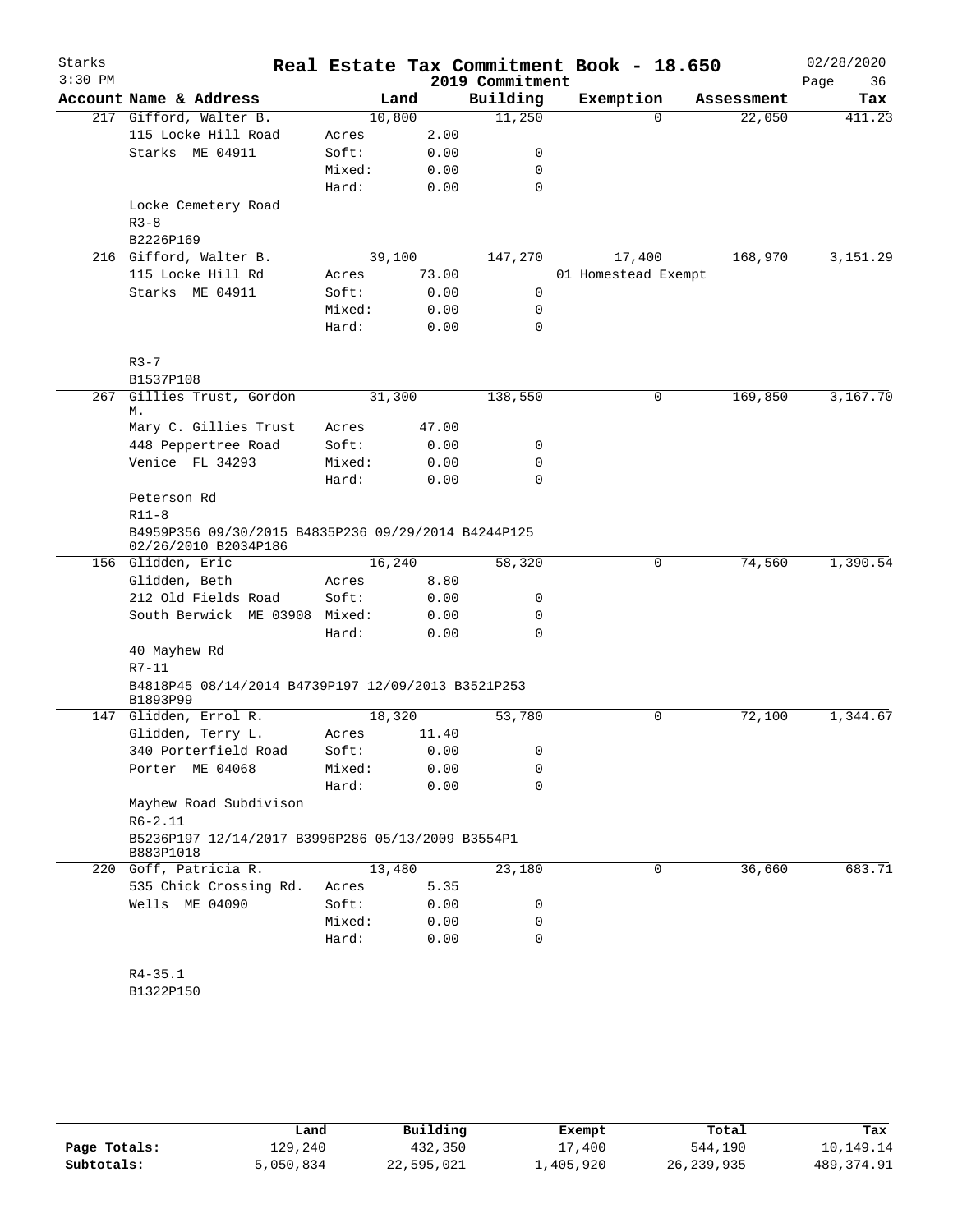| Starks<br>$3:30$ PM |                                                    |                 |              | 2019 Commitment |        | Real Estate Tax Commitment Book - 18.650 |            | 02/28/2020<br>Page<br>37 |
|---------------------|----------------------------------------------------|-----------------|--------------|-----------------|--------|------------------------------------------|------------|--------------------------|
|                     | Account Name & Address                             | Land            |              | Building        |        | Exemption                                | Assessment | Tax                      |
|                     | 434 Gordon-Taylor, Lisa M.                         | 10,280          |              | 93,450          |        | 17,400                                   | 86,330     | 1,610.05                 |
|                     | 2693 Industry Road                                 | Acres           | 1.35         |                 |        | 01 Homestead Exempt                      |            |                          |
|                     | Starks Me 04911                                    | Soft:           | 0.00         | 0               |        |                                          |            |                          |
|                     |                                                    | Mixed:          | 0.00         | 0               |        |                                          |            |                          |
|                     |                                                    | Hard:           | 0.00         | $\mathbf 0$     |        |                                          |            |                          |
|                     | Route #43<br>$R8 - 1.2$                            |                 |              |                 |        |                                          |            |                          |
|                     | B4759P69 02/21/2014 B2107P158                      |                 |              |                 |        |                                          |            |                          |
|                     | 224 Graef, Adriane H                               | 39,600          |              | $\mathbf 0$     |        | 0                                        | 39,600     | 738.54                   |
|                     | 14 Chipmunk Trail                                  | Acres           | 78.00        |                 |        |                                          |            |                          |
|                     | Sandy Hook CT 06482                                | Soft:           | 0.00         | 0               |        |                                          |            |                          |
|                     |                                                    | Mixed:          | 0.00         | 0               |        |                                          |            |                          |
|                     |                                                    | Hard:           | 0.00         | 0               |        |                                          |            |                          |
|                     | Rt. 148 Anson Town Line<br>R5-16, R5-17.1          |                 |              |                 |        |                                          |            |                          |
|                     | B1789P142                                          |                 |              |                 |        |                                          |            |                          |
|                     | 160 Graham, Thomas Jr.                             | 16,880          |              | 87,200          |        | 22,620                                   | 81,460     | 1,519.23                 |
|                     | Graham, Catherine                                  | Acres           | 9.60         |                 |        | 01 Homestead Exempt                      |            |                          |
|                     | 61 Mayhew Road                                     | Soft:           | 0.00         |                 |        | 0 02 Veteran                             |            |                          |
|                     | Starks ME 04911                                    | Mixed:          | 0.00         | 0               |        |                                          |            |                          |
|                     |                                                    | Hard:           | 0.00         | $\mathbf 0$     |        |                                          |            |                          |
|                     | $R7 - 10.5$                                        |                 |              |                 |        |                                          |            |                          |
|                     | B3955P192 01/22/2008 B3803P283 01/22/2007 B2048P69 |                 |              |                 |        |                                          |            |                          |
|                     | 95 Gravel, Kurtis W.                               | 19,600          |              | 137,300         |        | 17,400                                   | 139,500    | 2,601.68                 |
|                     | Gravel, Amy L.                                     | Acres           | 13.00        |                 |        |                                          |            |                          |
|                     | 634 Sandy River Rd                                 | Soft:           | 0.00         | 0               |        | 01 Homestead Exempt                      |            |                          |
|                     | Starks ME 04911                                    | Mixed:<br>Hard: | 0.00<br>0.00 | 0<br>0          |        |                                          |            |                          |
|                     | Riverroad                                          |                 |              |                 |        |                                          |            |                          |
|                     | R10-13.1                                           |                 |              |                 |        |                                          |            |                          |
|                     | B5058P206 08/05/2016 B1419P289                     |                 |              |                 |        |                                          |            |                          |
|                     | 226 Gray, David E                                  | 15,120          |              | 67,570          |        | 17,400                                   | 65,290     | 1,217.66                 |
|                     | 141 Emery Rd                                       | Acres           | 7.40         |                 |        | 01 Homestead Exempt                      |            |                          |
|                     | Starks Me 04911                                    | Soft:           | 0.00         | 0               |        |                                          |            |                          |
|                     |                                                    | Mixed:          | 0.00         | 0               |        |                                          |            |                          |
|                     |                                                    | Hard:           | 0.00         | 0               |        |                                          |            |                          |
|                     | Emery Road                                         |                 |              |                 |        |                                          |            |                          |
|                     | $R3 - 35$                                          |                 |              |                 |        |                                          |            |                          |
|                     | B2887P310                                          |                 |              |                 |        |                                          |            |                          |
|                     | 228 Gray, Richard                                  | 39,400          |              | 105,100         |        | 17,400                                   | 127,100    | 2,370.42                 |
|                     | 1294 Anson Road                                    | Acres           | 74.00        |                 |        |                                          |            |                          |
|                     | Starks ME 04911                                    | Soft:           | 0.00         | 0               |        |                                          |            |                          |
|                     |                                                    | Mixed:          | 0.00         |                 |        | 0 01 Homestead Exempt                    |            |                          |
|                     |                                                    | Hard:           | 0.00         | 0               |        |                                          |            |                          |
|                     | Route 43                                           |                 |              |                 |        |                                          |            |                          |
|                     | R12-20,21                                          |                 |              |                 |        |                                          |            |                          |
|                     | B4237P4 01/22/2010 B1165P87                        |                 |              |                 |        |                                          |            |                          |
| 737                 | Gray, Richard E.                                   | 4,330           |              | $\mathbf 0$     |        | 0                                        | 4,330      | 80.75                    |
|                     | 1294 Anson Road                                    | Acres           | 40.00        |                 |        |                                          |            |                          |
|                     | Starks ME 04911                                    | Soft:           | 36.00        | 3,539           |        |                                          |            |                          |
|                     |                                                    | Mixed:          | 4.00         | 546             |        |                                          |            |                          |
|                     |                                                    | Hard:           | 0.00         | $\mathbf 0$     |        |                                          |            |                          |
|                     | $R12 - 26$                                         |                 |              |                 |        |                                          |            |                          |
|                     | B4237P1 01/22/2010                                 |                 |              |                 |        |                                          |            |                          |
|                     |                                                    |                 |              |                 |        |                                          |            |                          |
|                     | Land                                               |                 | Building     |                 | Exempt |                                          | Total      | Tax                      |
| Page Totals:        | 145,210                                            |                 | 490,620      |                 | 92,220 |                                          | 543,610    | 10,138.33                |

**Subtotals:** 5,196,044 23,085,641 1,498,140 26,783,545 499,513.24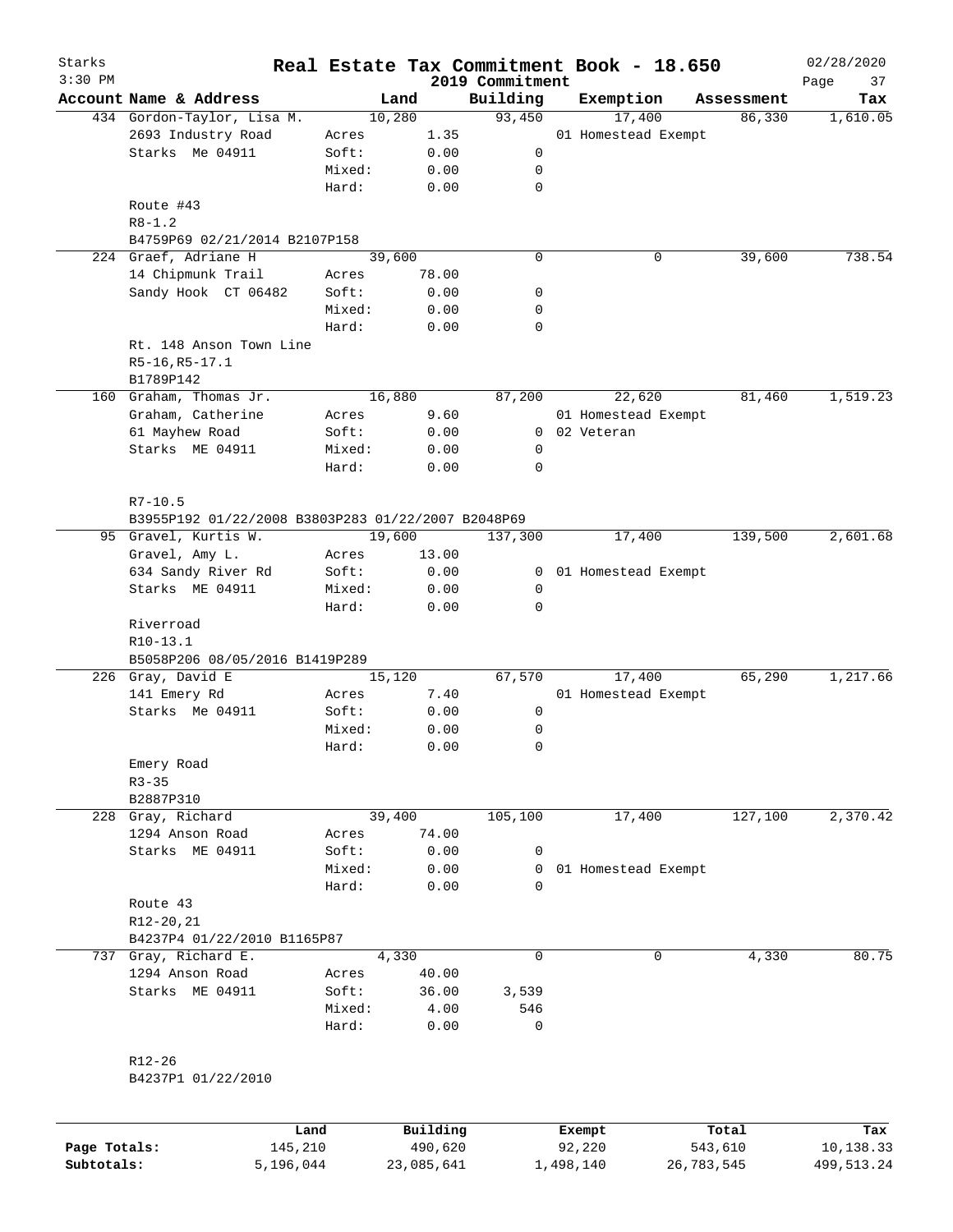| Starks       |                                                    |        |              |                             | Real Estate Tax Commitment Book - 18.650 |            | 02/28/2020    |
|--------------|----------------------------------------------------|--------|--------------|-----------------------------|------------------------------------------|------------|---------------|
| $3:30$ PM    | Account Name & Address                             |        | Land         | 2019 Commitment<br>Building |                                          | Assessment | Page<br>38    |
|              | 230 Greenleaf, Andrea                              |        | 14,040       | $\mathbf 0$                 | Exemption<br>$\Omega$                    | 14,040     | Tax<br>261.85 |
|              | 4060 Snyder Ridge Lane                             | Acres  | 7.30         |                             |                                          |            |               |
|              | Winston-Salem NC 27107                             | Soft:  | 0.00         | 0                           |                                          |            |               |
|              |                                                    | Mixed: | 0.00         | 0                           |                                          |            |               |
|              |                                                    | Hard:  | 0.00         | $\mathbf 0$                 |                                          |            |               |
|              |                                                    |        |              |                             |                                          |            |               |
|              | $R1 - 16$                                          |        |              |                             |                                          |            |               |
|              | 231 Greenleaf, Scott                               |        | 10,800       | 24,860                      | 17,400                                   | 18,260     | 340.55        |
|              | 1081 New Sharon Road                               | Acres  | 2.00         |                             | 01 Homestead Exempt                      |            |               |
|              | Starks ME 04911                                    | Soft:  | 0.00         | 0                           |                                          |            |               |
|              |                                                    | Mixed: | 0.00         | 0                           |                                          |            |               |
|              |                                                    | Hard:  | 0.00         | 0                           |                                          |            |               |
|              | Rt. 134                                            |        |              |                             |                                          |            |               |
|              | $R1 - 42.1$                                        |        |              |                             |                                          |            |               |
|              | B5004P268 03/01/2016 B1497P10                      |        |              |                             |                                          |            |               |
|              | 67 Guerin, Darryl                                  |        | 14,940       | 0                           | 0                                        | 14,940     | 278.63        |
|              | Guerin, Dawn                                       | Acres  | 8.43         |                             |                                          |            |               |
|              | 259 Colt Avenue                                    | Soft:  | 0.00         | 0                           |                                          |            |               |
|              | Coats NC 27521                                     | Mixed: | 0.00         | 0                           |                                          |            |               |
|              |                                                    | Hard:  | 0.00         | 0                           |                                          |            |               |
|              | Chicken St.                                        |        |              |                             |                                          |            |               |
|              | $R3 - 24$<br>B5324P280 08/29/2018 B2473P148        |        |              |                             |                                          |            |               |
|              | 561 Gulnick, Sandra L.                             |        | 17,400       | 9,000                       | 0                                        | 26,400     | 492.36        |
|              | 32 Thompson Bridge Road Acres                      |        | 11.50        |                             |                                          |            |               |
|              | Starks Me 04911                                    | Soft:  | 0.00         | 0                           |                                          |            |               |
|              |                                                    | Mixed: | 0.00         | 0                           |                                          |            |               |
|              |                                                    | Hard:  | 0.00         | $\mathbf 0$                 |                                          |            |               |
|              | Emery Road                                         |        |              |                             |                                          |            |               |
|              | $R3 - 41.1$                                        |        |              |                             |                                          |            |               |
|              | B4343P96 11/23/2010 B4242P226 09/28/2009 B2452P124 |        |              |                             |                                          |            |               |
| 233          | Gulnick, William J &                               |        | 7,750        | 53,550                      | 22,620                                   | 38,680     | 721.38        |
|              | Carol L                                            |        |              |                             |                                          |            |               |
|              | c/o Holmgren                                       | Acres  | 0.60         |                             |                                          |            |               |
|              | 55 Hill Street                                     | Soft:  | 0.00         |                             | 0 01 Homestead Exempt                    |            |               |
|              | Lakeville MA 02347                                 | Mixed: | 0.00         | 0                           | 02 Veteran                               |            |               |
|              |                                                    | Hard:  | 0.00         | 0                           |                                          |            |               |
|              | 6 Anson Road                                       |        |              |                             |                                          |            |               |
|              | $U2 - 25$ , $U2 - 26$                              |        |              |                             |                                          |            |               |
|              | B2467P318                                          |        |              |                             |                                          |            |               |
|              | 234 Guthrie, James D. Jr.                          |        | 21,240       | 0                           | 0                                        | 21,240     | 396.13        |
|              | 217 Fitzgerald Road                                | Acres  | 43.00        |                             |                                          |            |               |
|              | Rindge NH 03461                                    | Soft:  | 7.00         | 688                         |                                          |            |               |
|              |                                                    | Mixed: | 0.00         | 0                           |                                          |            |               |
|              |                                                    | Hard:  | 26.00        | 3,936                       |                                          |            |               |
|              | Industry Line                                      |        |              |                             |                                          |            |               |
|              | $R4-13A$                                           |        |              |                             |                                          |            |               |
|              | B2690P12                                           |        |              |                             |                                          |            |               |
|              | 235 Guthrie, James D., Jr                          |        | 57,100       | 31,200                      | 0                                        | 88,300     | 1,646.80      |
|              | 217 Fitzgerald Road                                | Acres  | 133.00       |                             |                                          |            |               |
|              | Rindge NH 03461                                    | Soft:  | 0.00         | 0                           |                                          |            |               |
|              |                                                    | Mixed: | 0.00         | 0                           |                                          |            |               |
|              |                                                    | Hard:  | 0.00         | 0                           |                                          |            |               |
|              | Gordon Road                                        |        |              |                             |                                          |            |               |
|              | R4-11, R4-13                                       |        |              |                             |                                          |            |               |
|              | B1800P1                                            |        |              |                             |                                          |            |               |
|              |                                                    |        |              |                             |                                          |            |               |
|              | Land                                               |        | Building     |                             | Exempt                                   | Total      | Tax           |
| Page Totals: | 143,270                                            |        | 118,610      |                             | 40,020                                   | 221,860    | 4,137.70      |
| Subtotals:   | 5,339,314                                          |        | 23, 204, 251 |                             | 1,538,160                                | 27,005,405 | 503,650.94    |
|              |                                                    |        |              |                             |                                          |            |               |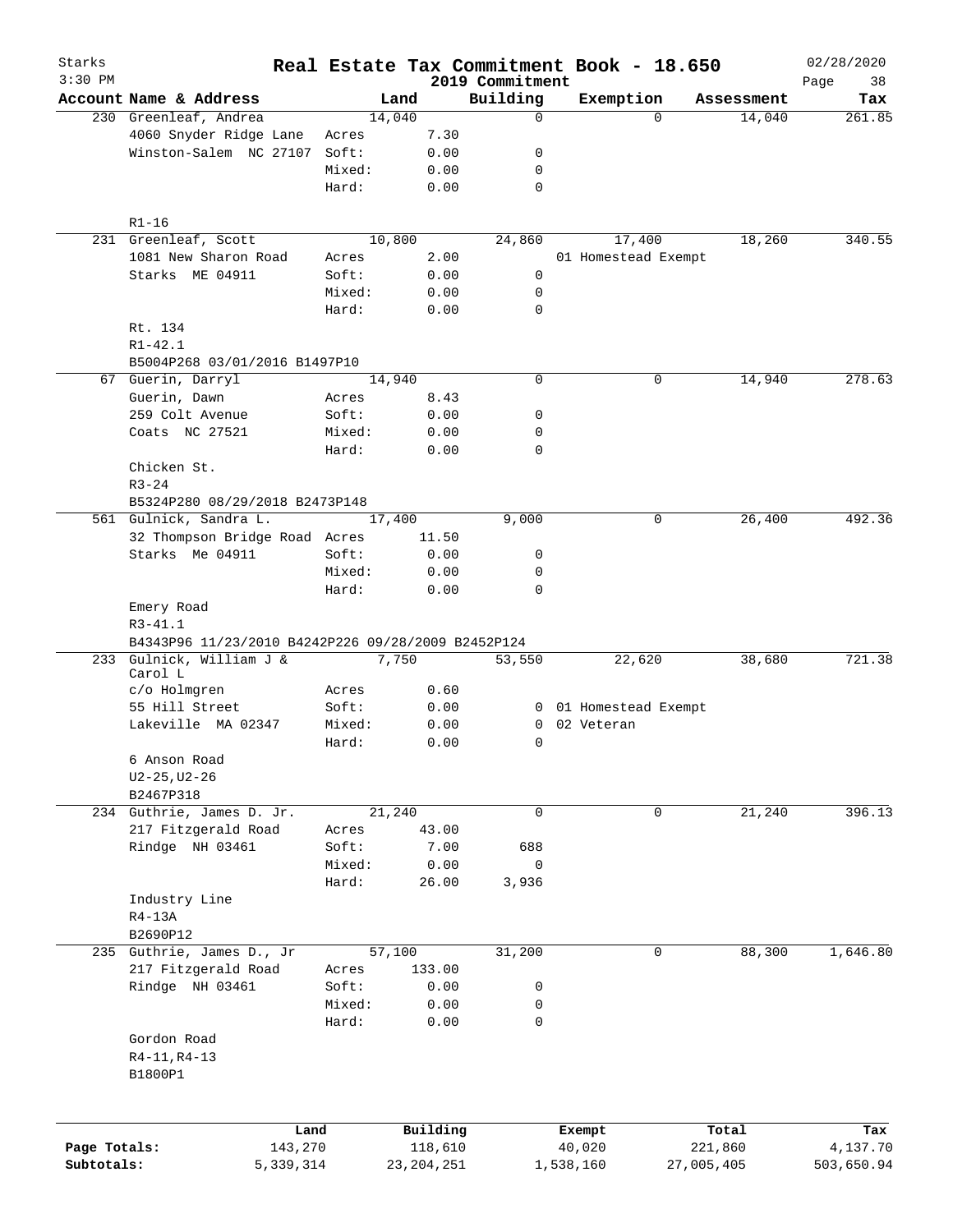| $3:30$ PM<br>2019 Commitment<br>Page<br>39<br>Account Name & Address<br>Building<br>Exemption<br>Land<br>Assessment<br>Tax<br>6,800<br>30, 330<br>237 Haley Jr., Charles J.<br>$\Omega$<br>37,130<br>Haley Linda S<br>47.10<br>Acres<br>4873 Italy Avenue<br>Soft:<br>0.00<br>0<br>North Port FL 34288<br>Mixed:<br>0.00<br>0<br>$\mathbf 0$<br>Hard:<br>0.00<br>$R8 - 1$<br>B1026P1<br>238 Hall, Leslie E. &<br>23,200<br>23,810<br>47,010<br>0<br>Suzanne T.<br>167 Main St Rt. 26<br>20.00<br>Acres<br>Oxford ME 04270<br>Soft:<br>0.00<br>0<br>$\mathbf 0$<br>Mixed:<br>0.00<br>$\mathbf 0$<br>Hard:<br>0.00<br>West Mills Road<br>$R5-19.2$<br>B1077P93<br>17,200<br>71 Hamar, Joseph J.<br>80,650<br>0<br>97,850<br>Hammer, Erika M.<br>10.00<br>Acres<br>355 Walker Road<br>Soft:<br>0.00<br>0<br>Norridgewock Me 04957<br>Mixed:<br>0<br>0.00<br>Hard:<br>0.00<br>0<br>Mayhew Road, Starks<br>$R7 - 10.6$<br>B5345P356 10/30/2018 B4087P99 12/20/2008 B1302P75<br>240 Hamilton, Thomas H. &<br>8,370<br>$\mathbf 0$<br>8,370<br>0<br>Laura J.<br>1266 Randy Ave. Se<br>Acres<br>0.70<br>Palm Bay FL 32909<br>Soft:<br>0.00<br>0<br>Mixed:<br>0.00<br>0<br>$\mathbf 0$<br>Hard:<br>0.00<br>$R3 - 23$<br>B896P792<br>7,420<br>41,250<br>26,050<br>241 Hand, Roger & Carolee<br>22,620<br>2731 Industry Road<br>0.55<br>Acres<br>02 Veteran<br>Soft:<br>Starks ME 04911<br>0.00<br>0 01 Homestead Exempt<br>Mixed:<br>0.00<br>0<br>Hard:<br>0.00<br>0<br>$U1-8$<br>B1269P206<br>34,110<br>242 Hanlon, Jeffery R<br>13,200<br>20,910<br>0<br>2 Caron St.<br>5.00<br>Acres<br>Lisbon ME 04935<br>Soft:<br>0.00<br>0<br>Mixed:<br>0.00<br>0<br>Hard:<br>0.00<br>$\mathbf 0$<br>Mayhew Road<br>$R6 - 2.1$<br>B2674P179 | Starks |  |  | Real Estate Tax Commitment Book - 18.650 |  | 02/28/2020 |
|-------------------------------------------------------------------------------------------------------------------------------------------------------------------------------------------------------------------------------------------------------------------------------------------------------------------------------------------------------------------------------------------------------------------------------------------------------------------------------------------------------------------------------------------------------------------------------------------------------------------------------------------------------------------------------------------------------------------------------------------------------------------------------------------------------------------------------------------------------------------------------------------------------------------------------------------------------------------------------------------------------------------------------------------------------------------------------------------------------------------------------------------------------------------------------------------------------------------------------------------------------------------------------------------------------------------------------------------------------------------------------------------------------------------------------------------------------------------------------------------------------------------------------------------------------------------------------------------------------------------------------------------------------------------------------------------------------------------------|--------|--|--|------------------------------------------|--|------------|
|                                                                                                                                                                                                                                                                                                                                                                                                                                                                                                                                                                                                                                                                                                                                                                                                                                                                                                                                                                                                                                                                                                                                                                                                                                                                                                                                                                                                                                                                                                                                                                                                                                                                                                                         |        |  |  |                                          |  |            |
|                                                                                                                                                                                                                                                                                                                                                                                                                                                                                                                                                                                                                                                                                                                                                                                                                                                                                                                                                                                                                                                                                                                                                                                                                                                                                                                                                                                                                                                                                                                                                                                                                                                                                                                         |        |  |  |                                          |  |            |
| 876.74                                                                                                                                                                                                                                                                                                                                                                                                                                                                                                                                                                                                                                                                                                                                                                                                                                                                                                                                                                                                                                                                                                                                                                                                                                                                                                                                                                                                                                                                                                                                                                                                                                                                                                                  |        |  |  |                                          |  | 692.47     |
|                                                                                                                                                                                                                                                                                                                                                                                                                                                                                                                                                                                                                                                                                                                                                                                                                                                                                                                                                                                                                                                                                                                                                                                                                                                                                                                                                                                                                                                                                                                                                                                                                                                                                                                         |        |  |  |                                          |  |            |
| 1,824.90                                                                                                                                                                                                                                                                                                                                                                                                                                                                                                                                                                                                                                                                                                                                                                                                                                                                                                                                                                                                                                                                                                                                                                                                                                                                                                                                                                                                                                                                                                                                                                                                                                                                                                                |        |  |  |                                          |  |            |
|                                                                                                                                                                                                                                                                                                                                                                                                                                                                                                                                                                                                                                                                                                                                                                                                                                                                                                                                                                                                                                                                                                                                                                                                                                                                                                                                                                                                                                                                                                                                                                                                                                                                                                                         |        |  |  |                                          |  |            |
|                                                                                                                                                                                                                                                                                                                                                                                                                                                                                                                                                                                                                                                                                                                                                                                                                                                                                                                                                                                                                                                                                                                                                                                                                                                                                                                                                                                                                                                                                                                                                                                                                                                                                                                         |        |  |  |                                          |  |            |
|                                                                                                                                                                                                                                                                                                                                                                                                                                                                                                                                                                                                                                                                                                                                                                                                                                                                                                                                                                                                                                                                                                                                                                                                                                                                                                                                                                                                                                                                                                                                                                                                                                                                                                                         |        |  |  |                                          |  |            |
|                                                                                                                                                                                                                                                                                                                                                                                                                                                                                                                                                                                                                                                                                                                                                                                                                                                                                                                                                                                                                                                                                                                                                                                                                                                                                                                                                                                                                                                                                                                                                                                                                                                                                                                         |        |  |  |                                          |  |            |
|                                                                                                                                                                                                                                                                                                                                                                                                                                                                                                                                                                                                                                                                                                                                                                                                                                                                                                                                                                                                                                                                                                                                                                                                                                                                                                                                                                                                                                                                                                                                                                                                                                                                                                                         |        |  |  |                                          |  |            |
|                                                                                                                                                                                                                                                                                                                                                                                                                                                                                                                                                                                                                                                                                                                                                                                                                                                                                                                                                                                                                                                                                                                                                                                                                                                                                                                                                                                                                                                                                                                                                                                                                                                                                                                         |        |  |  |                                          |  |            |
|                                                                                                                                                                                                                                                                                                                                                                                                                                                                                                                                                                                                                                                                                                                                                                                                                                                                                                                                                                                                                                                                                                                                                                                                                                                                                                                                                                                                                                                                                                                                                                                                                                                                                                                         |        |  |  |                                          |  |            |
|                                                                                                                                                                                                                                                                                                                                                                                                                                                                                                                                                                                                                                                                                                                                                                                                                                                                                                                                                                                                                                                                                                                                                                                                                                                                                                                                                                                                                                                                                                                                                                                                                                                                                                                         |        |  |  |                                          |  |            |
|                                                                                                                                                                                                                                                                                                                                                                                                                                                                                                                                                                                                                                                                                                                                                                                                                                                                                                                                                                                                                                                                                                                                                                                                                                                                                                                                                                                                                                                                                                                                                                                                                                                                                                                         |        |  |  |                                          |  |            |
|                                                                                                                                                                                                                                                                                                                                                                                                                                                                                                                                                                                                                                                                                                                                                                                                                                                                                                                                                                                                                                                                                                                                                                                                                                                                                                                                                                                                                                                                                                                                                                                                                                                                                                                         |        |  |  |                                          |  |            |
|                                                                                                                                                                                                                                                                                                                                                                                                                                                                                                                                                                                                                                                                                                                                                                                                                                                                                                                                                                                                                                                                                                                                                                                                                                                                                                                                                                                                                                                                                                                                                                                                                                                                                                                         |        |  |  |                                          |  |            |
|                                                                                                                                                                                                                                                                                                                                                                                                                                                                                                                                                                                                                                                                                                                                                                                                                                                                                                                                                                                                                                                                                                                                                                                                                                                                                                                                                                                                                                                                                                                                                                                                                                                                                                                         |        |  |  |                                          |  |            |
|                                                                                                                                                                                                                                                                                                                                                                                                                                                                                                                                                                                                                                                                                                                                                                                                                                                                                                                                                                                                                                                                                                                                                                                                                                                                                                                                                                                                                                                                                                                                                                                                                                                                                                                         |        |  |  |                                          |  |            |
|                                                                                                                                                                                                                                                                                                                                                                                                                                                                                                                                                                                                                                                                                                                                                                                                                                                                                                                                                                                                                                                                                                                                                                                                                                                                                                                                                                                                                                                                                                                                                                                                                                                                                                                         |        |  |  |                                          |  |            |
|                                                                                                                                                                                                                                                                                                                                                                                                                                                                                                                                                                                                                                                                                                                                                                                                                                                                                                                                                                                                                                                                                                                                                                                                                                                                                                                                                                                                                                                                                                                                                                                                                                                                                                                         |        |  |  |                                          |  |            |
|                                                                                                                                                                                                                                                                                                                                                                                                                                                                                                                                                                                                                                                                                                                                                                                                                                                                                                                                                                                                                                                                                                                                                                                                                                                                                                                                                                                                                                                                                                                                                                                                                                                                                                                         |        |  |  |                                          |  |            |
|                                                                                                                                                                                                                                                                                                                                                                                                                                                                                                                                                                                                                                                                                                                                                                                                                                                                                                                                                                                                                                                                                                                                                                                                                                                                                                                                                                                                                                                                                                                                                                                                                                                                                                                         |        |  |  |                                          |  |            |
|                                                                                                                                                                                                                                                                                                                                                                                                                                                                                                                                                                                                                                                                                                                                                                                                                                                                                                                                                                                                                                                                                                                                                                                                                                                                                                                                                                                                                                                                                                                                                                                                                                                                                                                         |        |  |  |                                          |  |            |
| 156.10<br>485.83<br>636.15                                                                                                                                                                                                                                                                                                                                                                                                                                                                                                                                                                                                                                                                                                                                                                                                                                                                                                                                                                                                                                                                                                                                                                                                                                                                                                                                                                                                                                                                                                                                                                                                                                                                                              |        |  |  |                                          |  |            |
|                                                                                                                                                                                                                                                                                                                                                                                                                                                                                                                                                                                                                                                                                                                                                                                                                                                                                                                                                                                                                                                                                                                                                                                                                                                                                                                                                                                                                                                                                                                                                                                                                                                                                                                         |        |  |  |                                          |  |            |
|                                                                                                                                                                                                                                                                                                                                                                                                                                                                                                                                                                                                                                                                                                                                                                                                                                                                                                                                                                                                                                                                                                                                                                                                                                                                                                                                                                                                                                                                                                                                                                                                                                                                                                                         |        |  |  |                                          |  |            |
|                                                                                                                                                                                                                                                                                                                                                                                                                                                                                                                                                                                                                                                                                                                                                                                                                                                                                                                                                                                                                                                                                                                                                                                                                                                                                                                                                                                                                                                                                                                                                                                                                                                                                                                         |        |  |  |                                          |  |            |
|                                                                                                                                                                                                                                                                                                                                                                                                                                                                                                                                                                                                                                                                                                                                                                                                                                                                                                                                                                                                                                                                                                                                                                                                                                                                                                                                                                                                                                                                                                                                                                                                                                                                                                                         |        |  |  |                                          |  |            |
|                                                                                                                                                                                                                                                                                                                                                                                                                                                                                                                                                                                                                                                                                                                                                                                                                                                                                                                                                                                                                                                                                                                                                                                                                                                                                                                                                                                                                                                                                                                                                                                                                                                                                                                         |        |  |  |                                          |  |            |
|                                                                                                                                                                                                                                                                                                                                                                                                                                                                                                                                                                                                                                                                                                                                                                                                                                                                                                                                                                                                                                                                                                                                                                                                                                                                                                                                                                                                                                                                                                                                                                                                                                                                                                                         |        |  |  |                                          |  |            |
|                                                                                                                                                                                                                                                                                                                                                                                                                                                                                                                                                                                                                                                                                                                                                                                                                                                                                                                                                                                                                                                                                                                                                                                                                                                                                                                                                                                                                                                                                                                                                                                                                                                                                                                         |        |  |  |                                          |  |            |
|                                                                                                                                                                                                                                                                                                                                                                                                                                                                                                                                                                                                                                                                                                                                                                                                                                                                                                                                                                                                                                                                                                                                                                                                                                                                                                                                                                                                                                                                                                                                                                                                                                                                                                                         |        |  |  |                                          |  |            |
|                                                                                                                                                                                                                                                                                                                                                                                                                                                                                                                                                                                                                                                                                                                                                                                                                                                                                                                                                                                                                                                                                                                                                                                                                                                                                                                                                                                                                                                                                                                                                                                                                                                                                                                         |        |  |  |                                          |  |            |
|                                                                                                                                                                                                                                                                                                                                                                                                                                                                                                                                                                                                                                                                                                                                                                                                                                                                                                                                                                                                                                                                                                                                                                                                                                                                                                                                                                                                                                                                                                                                                                                                                                                                                                                         |        |  |  |                                          |  |            |
|                                                                                                                                                                                                                                                                                                                                                                                                                                                                                                                                                                                                                                                                                                                                                                                                                                                                                                                                                                                                                                                                                                                                                                                                                                                                                                                                                                                                                                                                                                                                                                                                                                                                                                                         |        |  |  |                                          |  |            |
|                                                                                                                                                                                                                                                                                                                                                                                                                                                                                                                                                                                                                                                                                                                                                                                                                                                                                                                                                                                                                                                                                                                                                                                                                                                                                                                                                                                                                                                                                                                                                                                                                                                                                                                         |        |  |  |                                          |  |            |
|                                                                                                                                                                                                                                                                                                                                                                                                                                                                                                                                                                                                                                                                                                                                                                                                                                                                                                                                                                                                                                                                                                                                                                                                                                                                                                                                                                                                                                                                                                                                                                                                                                                                                                                         |        |  |  |                                          |  |            |
|                                                                                                                                                                                                                                                                                                                                                                                                                                                                                                                                                                                                                                                                                                                                                                                                                                                                                                                                                                                                                                                                                                                                                                                                                                                                                                                                                                                                                                                                                                                                                                                                                                                                                                                         |        |  |  |                                          |  |            |
|                                                                                                                                                                                                                                                                                                                                                                                                                                                                                                                                                                                                                                                                                                                                                                                                                                                                                                                                                                                                                                                                                                                                                                                                                                                                                                                                                                                                                                                                                                                                                                                                                                                                                                                         |        |  |  |                                          |  |            |
|                                                                                                                                                                                                                                                                                                                                                                                                                                                                                                                                                                                                                                                                                                                                                                                                                                                                                                                                                                                                                                                                                                                                                                                                                                                                                                                                                                                                                                                                                                                                                                                                                                                                                                                         |        |  |  |                                          |  |            |
|                                                                                                                                                                                                                                                                                                                                                                                                                                                                                                                                                                                                                                                                                                                                                                                                                                                                                                                                                                                                                                                                                                                                                                                                                                                                                                                                                                                                                                                                                                                                                                                                                                                                                                                         |        |  |  |                                          |  |            |
|                                                                                                                                                                                                                                                                                                                                                                                                                                                                                                                                                                                                                                                                                                                                                                                                                                                                                                                                                                                                                                                                                                                                                                                                                                                                                                                                                                                                                                                                                                                                                                                                                                                                                                                         |        |  |  |                                          |  |            |
|                                                                                                                                                                                                                                                                                                                                                                                                                                                                                                                                                                                                                                                                                                                                                                                                                                                                                                                                                                                                                                                                                                                                                                                                                                                                                                                                                                                                                                                                                                                                                                                                                                                                                                                         |        |  |  |                                          |  |            |
|                                                                                                                                                                                                                                                                                                                                                                                                                                                                                                                                                                                                                                                                                                                                                                                                                                                                                                                                                                                                                                                                                                                                                                                                                                                                                                                                                                                                                                                                                                                                                                                                                                                                                                                         |        |  |  |                                          |  |            |
|                                                                                                                                                                                                                                                                                                                                                                                                                                                                                                                                                                                                                                                                                                                                                                                                                                                                                                                                                                                                                                                                                                                                                                                                                                                                                                                                                                                                                                                                                                                                                                                                                                                                                                                         |        |  |  |                                          |  |            |
|                                                                                                                                                                                                                                                                                                                                                                                                                                                                                                                                                                                                                                                                                                                                                                                                                                                                                                                                                                                                                                                                                                                                                                                                                                                                                                                                                                                                                                                                                                                                                                                                                                                                                                                         |        |  |  |                                          |  |            |
|                                                                                                                                                                                                                                                                                                                                                                                                                                                                                                                                                                                                                                                                                                                                                                                                                                                                                                                                                                                                                                                                                                                                                                                                                                                                                                                                                                                                                                                                                                                                                                                                                                                                                                                         |        |  |  |                                          |  |            |

|              | Land      | Building     | Exempt    | Total        | Tax        |
|--------------|-----------|--------------|-----------|--------------|------------|
| Page Totals: | 99,720    | 173,420      | 22,620    | 250,520      | 4,672.19   |
| Subtotals:   | 5,439,034 | 23, 377, 671 | 1,560,780 | 27, 255, 925 | 508,323.13 |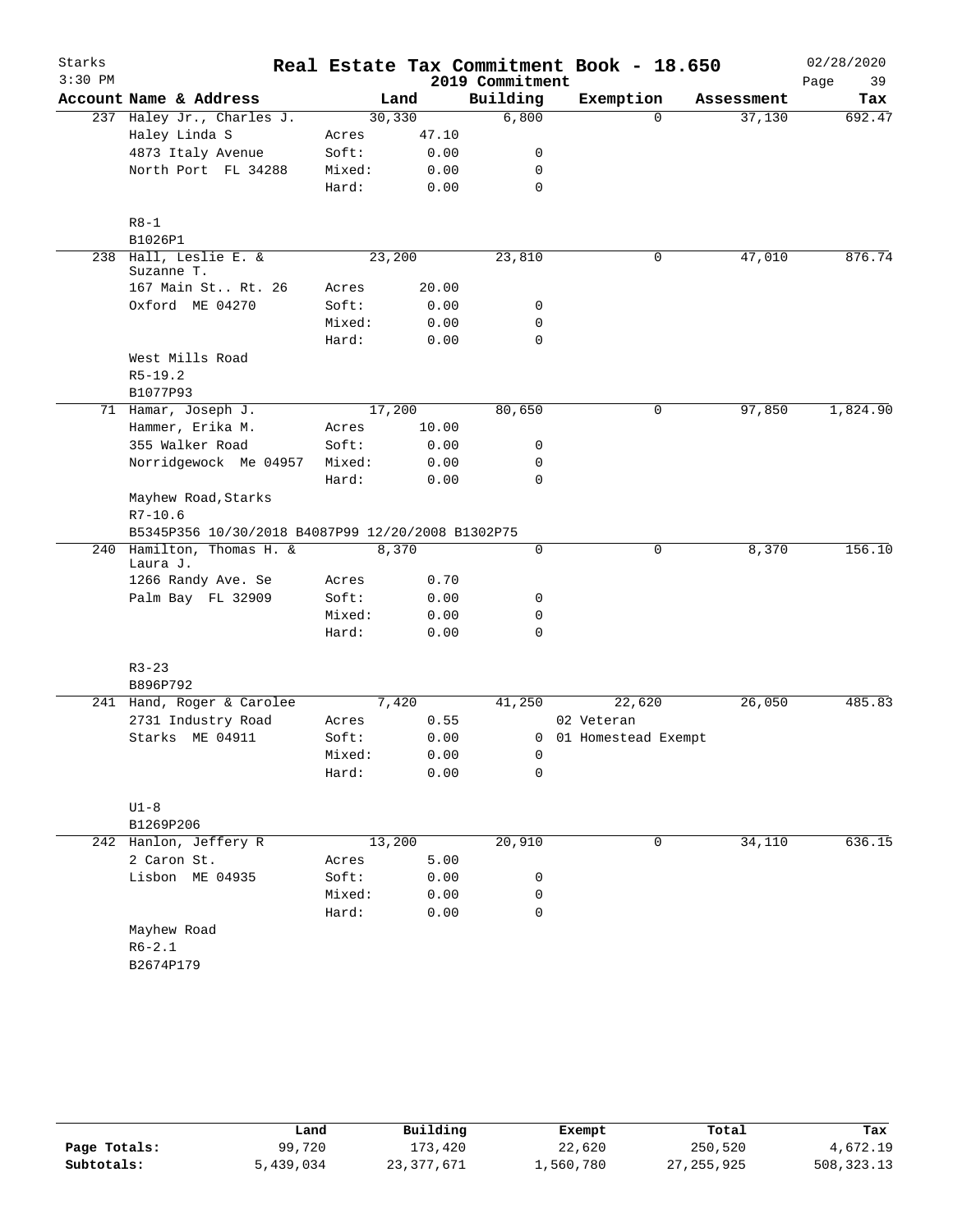| Starks<br>$3:30$ PM        |                                         |        |                         | 2019 Commitment | Real Estate Tax Commitment Book - 18.650 |                         | 02/28/2020<br>Page<br>40 |
|----------------------------|-----------------------------------------|--------|-------------------------|-----------------|------------------------------------------|-------------------------|--------------------------|
|                            | Account Name & Address                  |        | Land                    | Building        | Exemption                                | Assessment              | Tax                      |
|                            | 419 Harrick, Michael C.                 |        | 16,200                  | 0               | $\Omega$                                 | 16,200                  | 302.13                   |
|                            | 187 Milbridge Rd                        | Acres  | 10.00                   |                 |                                          |                         |                          |
|                            | Cherryfield ME<br>04622-4407            | Soft:  | 0.00                    | 0               |                                          |                         |                          |
|                            |                                         | Mixed: | 0.00                    | 0               |                                          |                         |                          |
|                            |                                         | Hard:  | 0.00                    | $\mathbf 0$     |                                          |                         |                          |
|                            | Mayhew Rd                               |        |                         |                 |                                          |                         |                          |
|                            | $R7 - 10.3$                             |        |                         |                 |                                          |                         |                          |
|                            | B3540P264 B1314P9                       |        |                         |                 |                                          |                         |                          |
|                            | 244 Harris, Adrian                      |        | 31,650                  | $\mathbf 0$     | 0                                        | 31,650                  | 590.27                   |
|                            | PO Box 329                              | Acres  | 51.50                   |                 |                                          |                         |                          |
|                            | Farmington ME 04938                     | Soft:  | 0.00                    | 0               |                                          |                         |                          |
|                            |                                         | Mixed: | 0.00                    | 0               |                                          |                         |                          |
|                            |                                         | Hard:  | 0.00                    | 0               |                                          |                         |                          |
|                            | $R1 - 39$                               |        |                         |                 |                                          |                         |                          |
|                            | B2591P303                               |        |                         |                 |                                          |                         |                          |
|                            | 245 Harris, Nelson N                    |        | 13,280                  | 20,000          | 17,400                                   | 15,880                  | 296.16                   |
|                            | P.O.Box 504                             | Acres  | 5.10                    |                 |                                          |                         |                          |
|                            | Anson ME 04911                          | Soft:  | 0.00                    | $\mathbf{0}$    | 01 Homestead Exempt                      |                         |                          |
|                            |                                         | Mixed: | 0.00                    | 0               |                                          |                         |                          |
|                            |                                         | Hard:  | 0.00                    | $\mathbf 0$     |                                          |                         |                          |
|                            | Mayhew Road                             |        |                         |                 |                                          |                         |                          |
|                            | $R6-2.1A$                               |        |                         |                 |                                          |                         |                          |
|                            | B1364P44                                |        |                         |                 |                                          |                         |                          |
|                            | 747 Hartigan, David                     |        | 25,200                  | 0               | 0                                        | 25, 200                 | 469.98                   |
|                            | 56 Malbons Mills Rd                     | Acres  | 30.00                   |                 |                                          |                         |                          |
|                            | Skowhegan ME 04976                      | Soft:  | 0.00                    | 0               |                                          |                         |                          |
|                            |                                         | Mixed: | 0.00                    | 0               |                                          |                         |                          |
|                            |                                         | Hard:  | 0.00                    | 0               |                                          |                         |                          |
|                            | R11 24                                  |        |                         |                 |                                          |                         |                          |
|                            | B4330P179 10/23/2010                    |        |                         |                 |                                          |                         |                          |
|                            | 249 Hartigan, Dennis P.                 |        | 22,510                  | 33,600          | 0                                        | 56, 110                 | 1,046.45                 |
|                            | Hartigan Susan C.                       | Acres  | 17.70                   |                 |                                          |                         |                          |
|                            | PO Box 72                               | Soft:  | 0.00                    | 0               |                                          |                         |                          |
|                            | North Berwick ME 03906 Mixed:           |        | 0.00                    | 0               |                                          |                         |                          |
|                            |                                         | Hard:  | 0.00                    | 0               |                                          |                         |                          |
|                            | New Sharon Rd                           |        |                         |                 |                                          |                         |                          |
|                            | $R2 - 45$                               |        |                         |                 |                                          |                         |                          |
|                            | B1827P184                               |        |                         |                 |                                          |                         |                          |
|                            | 32 Hartigan, Joseph W.                  |        | 24,700                  | $\mathbf 0$     | 0                                        | 24,700                  | 460.66                   |
|                            | Hartigan, Roberta M.                    | Acres  | 25.00                   |                 |                                          |                         |                          |
|                            | 106 Anson Rd.                           | Soft:  | 0.00                    | 0               |                                          |                         |                          |
|                            | Starks ME 04911-0125                    | Mixed: | 0.00                    | 0               |                                          |                         |                          |
|                            |                                         | Hard:  | 0.00                    | 0               |                                          |                         |                          |
|                            | Mayhew Rd                               |        |                         |                 |                                          |                         |                          |
|                            | $R7 - 16.2$                             |        |                         |                 |                                          |                         |                          |
|                            | B4515P150 04/17/2012 B3599P123 B133P123 |        |                         |                 |                                          |                         |                          |
|                            | 250 Hartigan, Joseph W.                 |        | 21,800                  | 58,350          | 17,400                                   | 62,750                  | 1,170.29                 |
|                            | Hartigan Roberta M.                     | Acres  | 72.50                   |                 |                                          |                         |                          |
|                            | 106 Anson Road                          | Soft:  | 0.00                    |                 | 0 01 Homestead Exempt                    |                         |                          |
|                            | Starks ME 04911                         | Mixed: | 70.00                   | 9,561           |                                          |                         |                          |
|                            |                                         | Hard:  | 0.00                    | 0               |                                          |                         |                          |
|                            | $R7-6$                                  |        |                         |                 |                                          |                         |                          |
|                            | B1271P100                               |        |                         |                 |                                          |                         |                          |
|                            |                                         |        |                         |                 |                                          |                         |                          |
|                            | Land                                    |        | Building                |                 | Exempt                                   | Total                   | Tax                      |
| Page Totals:<br>Subtotals: | 155,340<br>5,594,374                    |        | 111,950<br>23, 489, 621 |                 | 34,800<br>1,595,580                      | 232,490<br>27, 488, 415 | 4,335.94<br>512,659.07   |
|                            |                                         |        |                         |                 |                                          |                         |                          |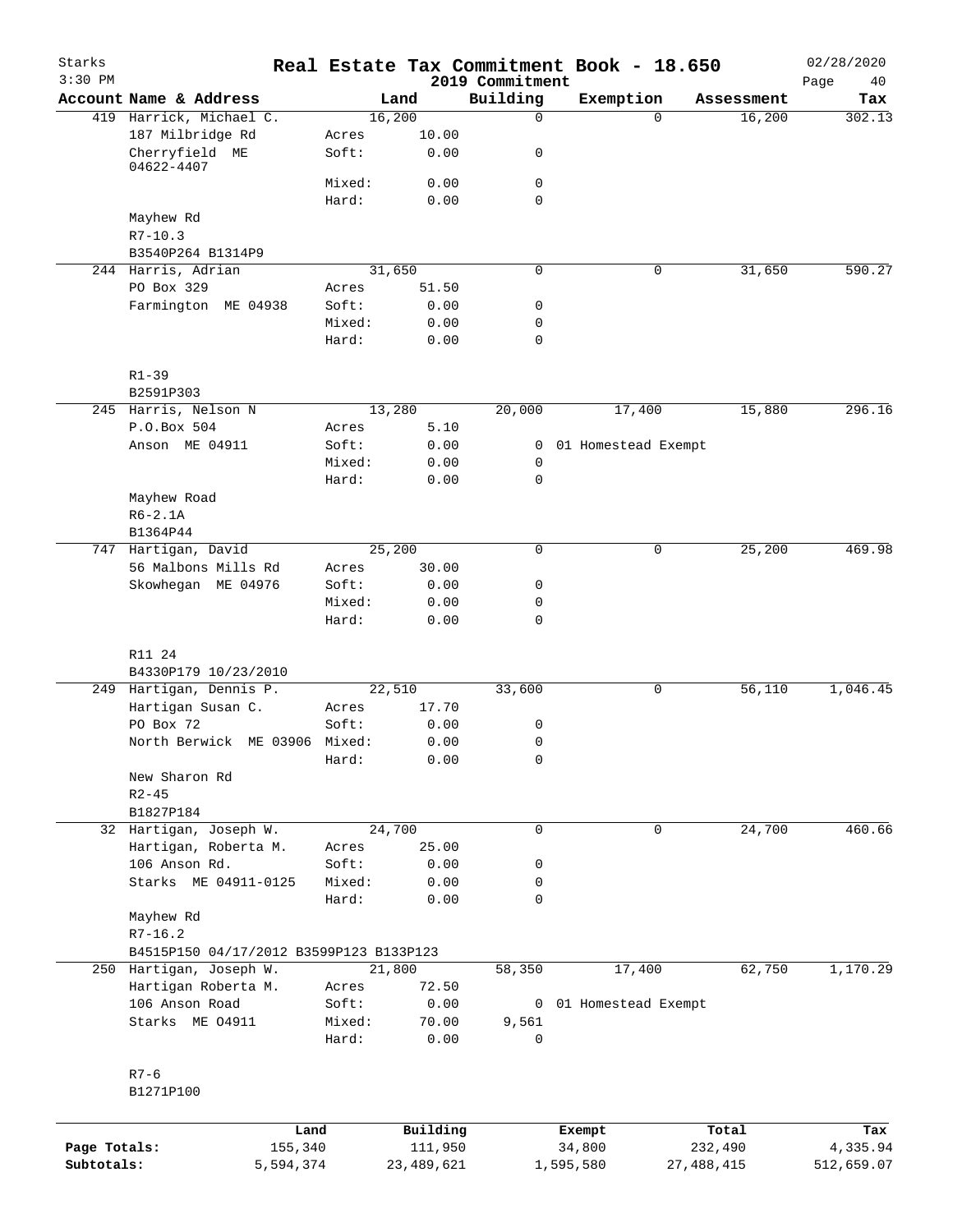| Starks<br>$3:30$ PM |                               |        |              | 2019 Commitment | Real Estate Tax Commitment Book - 18.650 |            | 02/28/2020<br>Page<br>41 |
|---------------------|-------------------------------|--------|--------------|-----------------|------------------------------------------|------------|--------------------------|
|                     | Account Name & Address        |        | Land         | Building        | Exemption                                | Assessment | Tax                      |
|                     | 255 Hawxwell, Jaren W         |        | 22,800       | $\mathbf 0$     | $\Omega$                                 | 22,800     | 425.22                   |
|                     | 3 Anthony Street              | Acres  | 22.00        |                 |                                          |            |                          |
|                     | Berkley MA 02779              | Soft:  | 0.00         | 0               |                                          |            |                          |
|                     |                               | Mixed: | 0.00         | 0               |                                          |            |                          |
|                     |                               | Hard:  | 0.00         | $\mathbf 0$     |                                          |            |                          |
|                     | $R1 - 48$                     |        |              |                 |                                          |            |                          |
|                     | B3976P101 03/28/2008 B807P218 |        |              |                 |                                          |            |                          |
|                     | 257 Hayden Family Trust       |        | 12,080       | $\mathbf 0$     | 0                                        | 12,080     | 225.29                   |
|                     | 398 Anson Road                | Acres  | 75.00        |                 |                                          |            |                          |
|                     | Starks ME 04911               | Soft:  | 0.00         | 0               |                                          |            |                          |
|                     |                               | Mixed: | 25.00        | 3,415           |                                          |            |                          |
|                     |                               | Hard:  | 50.00        | 7,569           |                                          |            |                          |
|                     | $R5 - 8$                      |        |              |                 |                                          |            |                          |
|                     | B897P626 B0P135               |        |              |                 |                                          |            |                          |
|                     | 703 Hayden, Joseph P.O.       |        | 23,200       | 78,320          | 17,400                                   | 84,120     | 1,568.84                 |
|                     | Steward, Ashley M.            | Acres  | 20.00        |                 | 01 Homestead Exempt                      |            |                          |
|                     | 370 Anson Road                | Soft:  | 0.00         | $\mathbf 0$     |                                          |            |                          |
|                     | Starks ME 04911               | Mixed: | 0.00         | 0               |                                          |            |                          |
|                     |                               | Hard:  | 0.00         | $\mathbf 0$     |                                          |            |                          |
|                     | Anson Road                    |        |              |                 |                                          |            |                          |
|                     | $R11 - 4.5$                   |        |              |                 |                                          |            |                          |
|                     | B3772P184 11/14/2006          |        |              |                 |                                          |            |                          |
|                     | 735 Hayden, Joseph P.O.       |        | 12,400       | 12,500          | 0                                        | 24,900     | 464.39                   |
|                     | Hayden, Ashley M.             | Acres  | 4.00         |                 |                                          |            |                          |
|                     | 370 Anson Road                | Soft:  | 0.00         | 0               |                                          |            |                          |
|                     | Starks ME 04911               | Mixed: | 0.00         | 0               |                                          |            |                          |
|                     |                               | Hard:  | 0.00         | $\mathbf 0$     |                                          |            |                          |
|                     | $R-10$ 2A                     |        |              |                 |                                          |            |                          |
|                     | 258 Hayden, Joseph Paul &     |        | 11,600       | 97,350          | 17,400                                   | 91,550     | 1,707.41                 |
|                     | Pauline<br>417 Anson Road     | Acres  | 3.00         |                 |                                          |            |                          |
|                     | Starks ME 04911               | Soft:  |              |                 | 0 01 Homestead Exempt                    |            |                          |
|                     |                               | Mixed: | 0.00<br>0.00 | 0               |                                          |            |                          |
|                     |                               | Hard:  | 0.00         | $\mathbf 0$     |                                          |            |                          |
|                     |                               |        |              |                 |                                          |            |                          |
|                     | $R10-2$<br>B1210P219          |        |              |                 |                                          |            |                          |
|                     | 256 Hayden, Lorraine P.       |        | 13,200       | 62,310          | 0                                        | 75,510     | 1,408.26                 |
|                     | C/O Brenda Hobbs              | Acres  | 5.00         |                 |                                          |            |                          |
|                     | PO Box 151                    | Soft:  | 0.00         | 0               |                                          |            |                          |
|                     | Madison ME 04950              | Mixed: | 0.00         | 0               |                                          |            |                          |
|                     |                               | Hard:  | 0.00         | $\mathbf 0$     |                                          |            |                          |
|                     |                               |        |              |                 |                                          |            |                          |
|                     | $R10 - 4$                     |        |              |                 |                                          |            |                          |
|                     | B3491P195 05/09/2005          |        |              |                 |                                          |            |                          |
|                     | 260 Hebert, Kerry D.          |        | 37,280       | 164,280         | 17,400                                   | 184,160    | 3,434.58                 |
|                     | Hebert, Jennifer Zweig        | Acres  | 147.00       |                 |                                          |            |                          |
|                     | 31 Mt. Hunger Road            | Soft:  | 5.00         | 492             | 01 Homestead Exempt                      |            |                          |
|                     | Starks ME 04911               | Mixed: | 74.00        | 10,108          |                                          |            |                          |
|                     |                               | Hard:  | 60.00        | 9,083           |                                          |            |                          |
|                     | Mayhew Rd                     |        |              |                 |                                          |            |                          |
|                     | $R5 - 7$<br>B2716P181         |        |              |                 |                                          |            |                          |
|                     |                               |        |              |                 |                                          |            |                          |
|                     | Land                          |        | Building     |                 | Exempt                                   | Total      | Tax                      |
| Page Totals:        | 132,560                       |        | 414,760      |                 | 52,200                                   | 495,120    | 9,233.99                 |
| Subtotals:          | 5,726,934                     |        | 23,904,381   |                 | 1,647,780                                | 27,983,535 | 521,893.06               |
|                     |                               |        |              |                 |                                          |            |                          |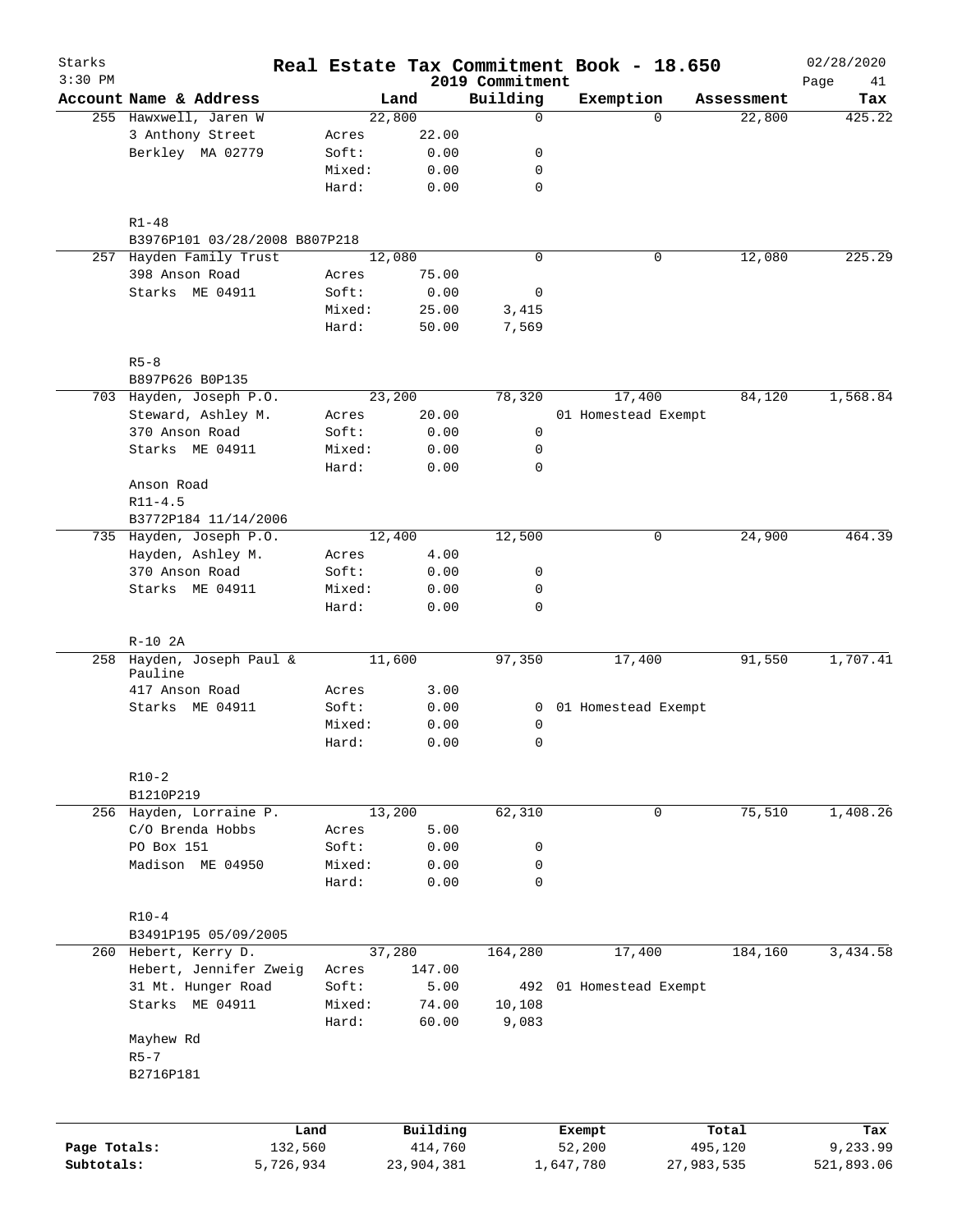| Starks<br>$3:30$ PM |                                                   |        |          | 2019 Commitment | Real Estate Tax Commitment Book - 18.650 |          |            | 02/28/2020<br>Page<br>42 |
|---------------------|---------------------------------------------------|--------|----------|-----------------|------------------------------------------|----------|------------|--------------------------|
|                     | Account Name & Address                            |        | Land     | Building        | Exemption                                |          | Assessment | Tax                      |
|                     | 262 Henckel, Peter N.                             |        | 21,360   | 7,380           |                                          | $\Omega$ | 28,740     | 536.00                   |
|                     | 134 Hartley Street                                | Acres  | 15.20    |                 |                                          |          |            |                          |
|                     | Portland ME 04103                                 | Soft:  | 0.00     | 0               |                                          |          |            |                          |
|                     |                                                   | Mixed: | 0.00     | 0               |                                          |          |            |                          |
|                     |                                                   | Hard:  | 0.00     | 0               |                                          |          |            |                          |
|                     | New Sharon Road<br>$R8 - 8.1$                     |        |          |                 |                                          |          |            |                          |
|                     | B5041P196 06/27/2016 B2526P17                     |        |          |                 |                                          |          |            |                          |
|                     | 607 Hendershot, Damon                             |        | 23,200   | 35,400          | 17,400                                   |          | 41,200     | 768.38                   |
|                     | Hendershot, Kim                                   | Acres  | 20.00    |                 | 01 Homestead Exempt                      |          |            |                          |
|                     | 31 Poor Farm Rd                                   | Soft:  | 0.00     | 0               |                                          |          |            |                          |
|                     | Starks ME 04911                                   | Mixed: | 0.00     | 0               |                                          |          |            |                          |
|                     |                                                   | Hard:  | 0.00     | $\mathbf 0$     |                                          |          |            |                          |
|                     | $R2 - 38 - A$                                     |        |          |                 |                                          |          |            |                          |
|                     | B5235P359 12/13/2017 B5003P266 02/25/2016         |        |          |                 |                                          |          |            |                          |
|                     | 263 Henderson, LLC                                |        | 10,030   | $\mathbf 0$     |                                          | 0        | 10,030     | 187.06                   |
|                     | 25 Riverside Lane                                 | Acres  | 79.00    |                 |                                          |          |            |                          |
|                     |                                                   |        |          |                 |                                          |          |            |                          |
|                     | Ellsworth ME 04605                                | Soft:  | 65.00    | 6,390           |                                          |          |            |                          |
|                     |                                                   | Mixed: | 0.00     | 0               |                                          |          |            |                          |
|                     |                                                   | Hard:  | 14.00    | 2,119           |                                          |          |            |                          |
|                     | $R1 - 45$                                         |        |          |                 |                                          |          |            |                          |
|                     | B3604P242 11/08/2005 B880P1084                    |        |          |                 |                                          |          |            |                          |
|                     | 634 Henri, Allan                                  |        | 11,400   | $\mathbf 0$     |                                          | 0        | 11,400     | 212.61                   |
|                     | 47 Mountain Road                                  | Acres  | 4.00     |                 |                                          |          |            |                          |
|                     | Biddeford ME 04005                                | Soft:  | 0.00     | 0               |                                          |          |            |                          |
|                     |                                                   | Mixed: | 0.00     | 0               |                                          |          |            |                          |
|                     |                                                   | Hard:  | 0.00     | $\mathbf 0$     |                                          |          |            |                          |
|                     | $R5 - 4$                                          |        |          |                 |                                          |          |            |                          |
|                     | B4406P77 05/24/2011 B3827P177 03/23/2007 B825P640 |        |          |                 |                                          |          |            |                          |
|                     | 269 Hill, James. P                                |        | 25,600   | 23,700          |                                          | 0        | 49,300     | 919.45                   |
|                     | Hill Lisa M                                       | Acres  | 28.00    |                 |                                          |          |            |                          |
|                     | 387 Acton Road                                    | Soft:  | 0.00     | 0               |                                          |          |            |                          |
|                     | Chelmsford MA 01824                               | Mixed: | 0.00     | 0               |                                          |          |            |                          |
|                     |                                                   | Hard:  | 0.00     | $\mathbf 0$     |                                          |          |            |                          |
|                     | West Mill Road                                    |        |          |                 |                                          |          |            |                          |
|                     | R5-23.1, R5-23.2                                  |        |          |                 |                                          |          |            |                          |
|                     | B1460P131                                         |        |          |                 |                                          |          |            |                          |
|                     | 270 Hill, Richard                                 |        | 16,600   | 0               |                                          | 0        | 16,600     | 309.59                   |
|                     | 8 Melrose Ave # 2                                 | Acres  | 10.50    |                 |                                          |          |            |                          |
|                     | Haverhill MA 01830                                | Soft:  | 0.00     | 0               |                                          |          |            |                          |
|                     |                                                   | Mixed: | 0.00     | 0               |                                          |          |            |                          |
|                     |                                                   | Hard:  | 0.00     | $\mathbf 0$     |                                          |          |            |                          |
|                     | R2-24.11                                          |        |          |                 |                                          |          |            |                          |
|                     | B1481P291                                         |        |          |                 |                                          |          |            |                          |
|                     | 278 Hilton, James L. and                          |        | 19,400   | $\mathbf 0$     |                                          | 0        | 19,400     | 361.81                   |
|                     | Elizabeth M.                                      |        |          |                 |                                          |          |            |                          |
|                     | 797 Sandy River Rd                                | Acres  | 14.00    |                 |                                          |          |            |                          |
|                     | Norridgewock ME 04957                             | Soft:  | 0.00     | 0               |                                          |          |            |                          |
|                     |                                                   | Mixed: | 0.00     | 0               |                                          |          |            |                          |
|                     |                                                   | Hard:  | 0.00     | 0               |                                          |          |            |                          |
|                     | $R10-16.1$                                        |        |          |                 |                                          |          |            |                          |
|                     | B3714P222 07/26/2006 B1708P211                    |        |          |                 |                                          |          |            |                          |
|                     |                                                   |        |          |                 |                                          |          |            |                          |
|                     |                                                   | Land   | Building |                 | Exempt                                   |          | Total      | Tax                      |
| Page Totals:        | 127,590                                           |        | 66,480   |                 | 17,400                                   |          | 176,670    | 3,294.90                 |

**Subtotals:** 5,854,524 23,970,861 1,665,180 28,160,205 525,187.96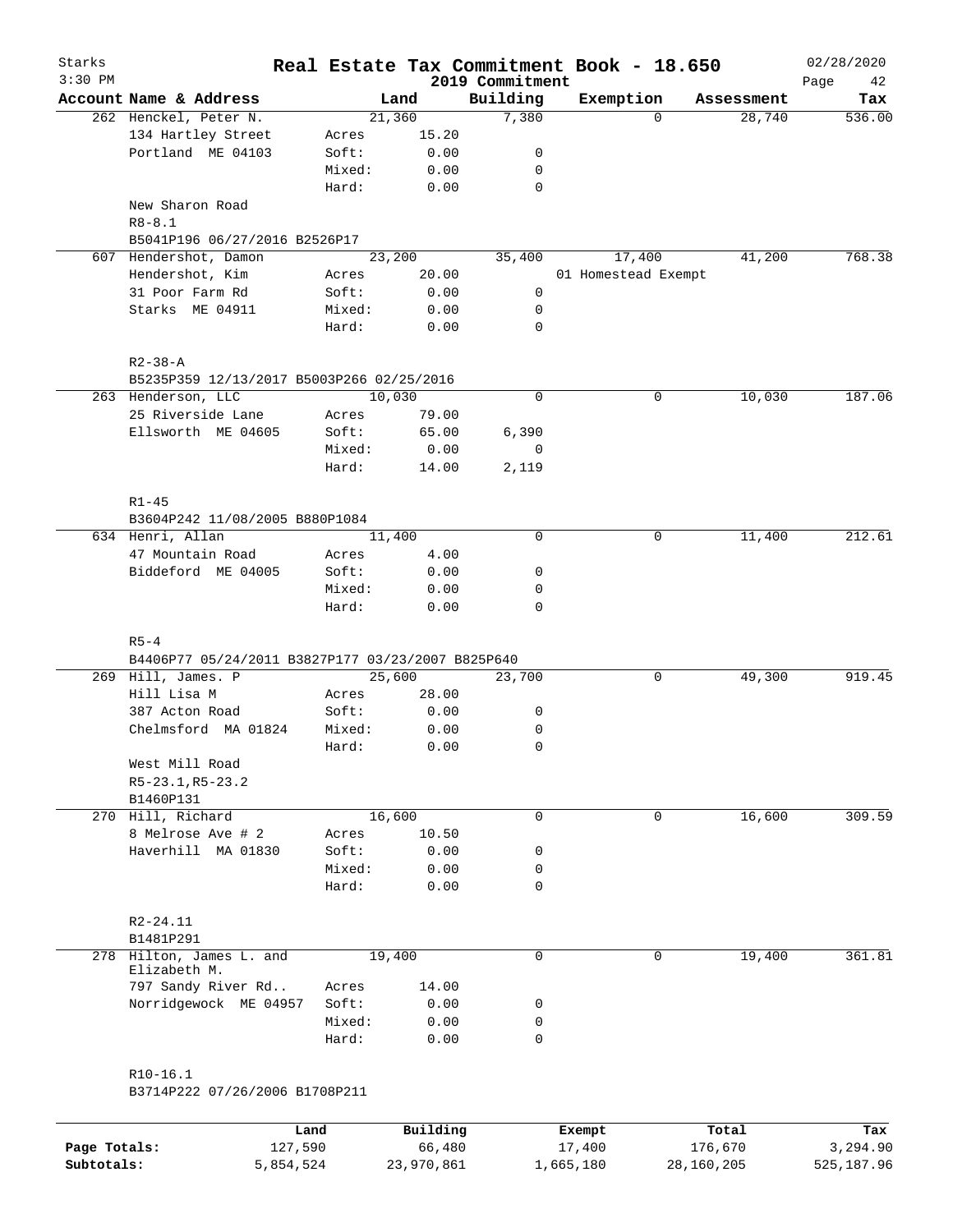| Starks    |                                                     |        |        |                 | Real Estate Tax Commitment Book - 18.650 |            | 02/28/2020 |
|-----------|-----------------------------------------------------|--------|--------|-----------------|------------------------------------------|------------|------------|
| $3:30$ PM |                                                     |        |        | 2019 Commitment |                                          |            | Page<br>43 |
|           | Account Name & Address                              |        | Land   | Building        | Exemption                                | Assessment | Tax        |
|           | 272 Hilton, Paul                                    |        | 35,400 | 4,800           | $\Omega$                                 | 40,200     | 749.73     |
|           | Guillette, Patricia                                 | Acres  | 86.00  |                 |                                          |            |            |
|           | 510 Old Greenwich<br>Plains Rd                      | Soft:  | 8.00   | 786             |                                          |            |            |
|           | Hardwick MA 01082                                   | Mixed: | 0.00   | 0               |                                          |            |            |
|           |                                                     | Hard:  | 45.00  | 6,812           |                                          |            |            |
|           | River Road                                          |        |        |                 |                                          |            |            |
|           | $R10-8$                                             |        |        |                 |                                          |            |            |
|           | B4935P320 07/29/2015 B3584P102 10/29/2005 B2104P144 |        |        |                 |                                          |            |            |
|           | 271 Hilton, Paul                                    |        | 45,330 | $\Omega$        | 0                                        | 45,330     | 845.40     |
|           | Guillette, Patricia                                 | Acres  | 181.00 |                 |                                          |            |            |
|           | 510 Old Greenwich<br>Plains Rd                      | Soft:  | 92.00  | 9,045           |                                          |            |            |
|           | Hardwick MA 01082                                   | Mixed: | 25.00  | 3,415           |                                          |            |            |
|           |                                                     | Hard:  | 25.00  | 3,785           |                                          |            |            |
|           | River Road And Route 43                             |        |        |                 |                                          |            |            |
|           | $R10-9$                                             |        |        |                 |                                          |            |            |
|           | B3584P102 10/29/2005 B2104P144                      |        |        |                 |                                          |            |            |
|           | 248 Hjort, Jonathan                                 |        | 30,900 | $\Omega$        | 0                                        | 30,900     | 576.29     |
|           | 20 Industry R.D                                     | Acres  | 49.00  |                 |                                          |            |            |
|           | New Sharon ME 04955                                 | Soft:  | 0.00   | 0               |                                          |            |            |
|           |                                                     | Mixed: | 0.00   | 0               |                                          |            |            |
|           |                                                     | Hard:  | 0.00   | $\Omega$        |                                          |            |            |
|           | $R1 - 6$                                            |        |        |                 |                                          |            |            |
|           | B2739P81 11/15/2000 B2075P189                       |        |        |                 |                                          |            |            |
|           | 279 Hjort, Jonathan R.                              |        | 12,600 | 0               | 0                                        | 12,600     | 234.99     |
|           | 20 Industry Rd                                      | Acres  | 5.50   |                 |                                          |            |            |
|           | New Sharon Me 04955                                 | Soft:  | 0.00   | 0               |                                          |            |            |
|           |                                                     | Mixed: | 0.00   | 0               |                                          |            |            |
|           |                                                     | Hard:  | 0.00   | 0               |                                          |            |            |
|           | Beans Corner Road                                   |        |        |                 |                                          |            |            |
|           | $R1 - 7$                                            |        |        |                 |                                          |            |            |
|           | B1645P334                                           |        |        |                 |                                          |            |            |
|           | 575 Hjort, Jonathan R.                              |        | 12,600 | 0               | 0                                        | 12,600     | 234.99     |
|           | 20 Industry Rd.                                     | Acres  | 5.50   |                 |                                          |            |            |
|           | New Sharon ME 04955                                 | Soft:  | 0.00   | 0               |                                          |            |            |
|           |                                                     | Mixed: | 0.00   | 0               |                                          |            |            |
|           |                                                     | Hard:  | 0.00   | 0               |                                          |            |            |
|           | Beans Cor. Rd.                                      |        |        |                 |                                          |            |            |
|           | $R1 - 7.1$                                          |        |        |                 |                                          |            |            |
|           | B3255P337 06/21/2010 B2676P108                      |        |        |                 |                                          |            |            |
|           | 320 Hoar, Leigh                                     |        | 25,200 | 0               | $\Omega$                                 | 25, 200    | 469.98     |
|           | 393 Anson Rd                                        | Acres  | 30.00  |                 |                                          |            |            |
|           | Starks Me 04911                                     | Soft:  | 0.00   | 0               |                                          |            |            |
|           |                                                     | Mixed: | 0.00   | 0               |                                          |            |            |
|           |                                                     | Hard:  | 0.00   | 0               |                                          |            |            |
|           |                                                     |        |        |                 |                                          |            |            |
|           | $R8 - 31.21$                                        |        |        |                 |                                          |            |            |

B5361P10 12/12/2018 B4994P29 01/20/2016 B904P595

|              | Land      | Building   | Exempt    | Total      | Tax        |
|--------------|-----------|------------|-----------|------------|------------|
| Page Totals: | 162,030   | 4,800      |           | 166,830    | 3, 111.38  |
| Subtotals:   | 6,016,554 | 23,975,661 | 1,665,180 | 28,327,035 | 528,299.34 |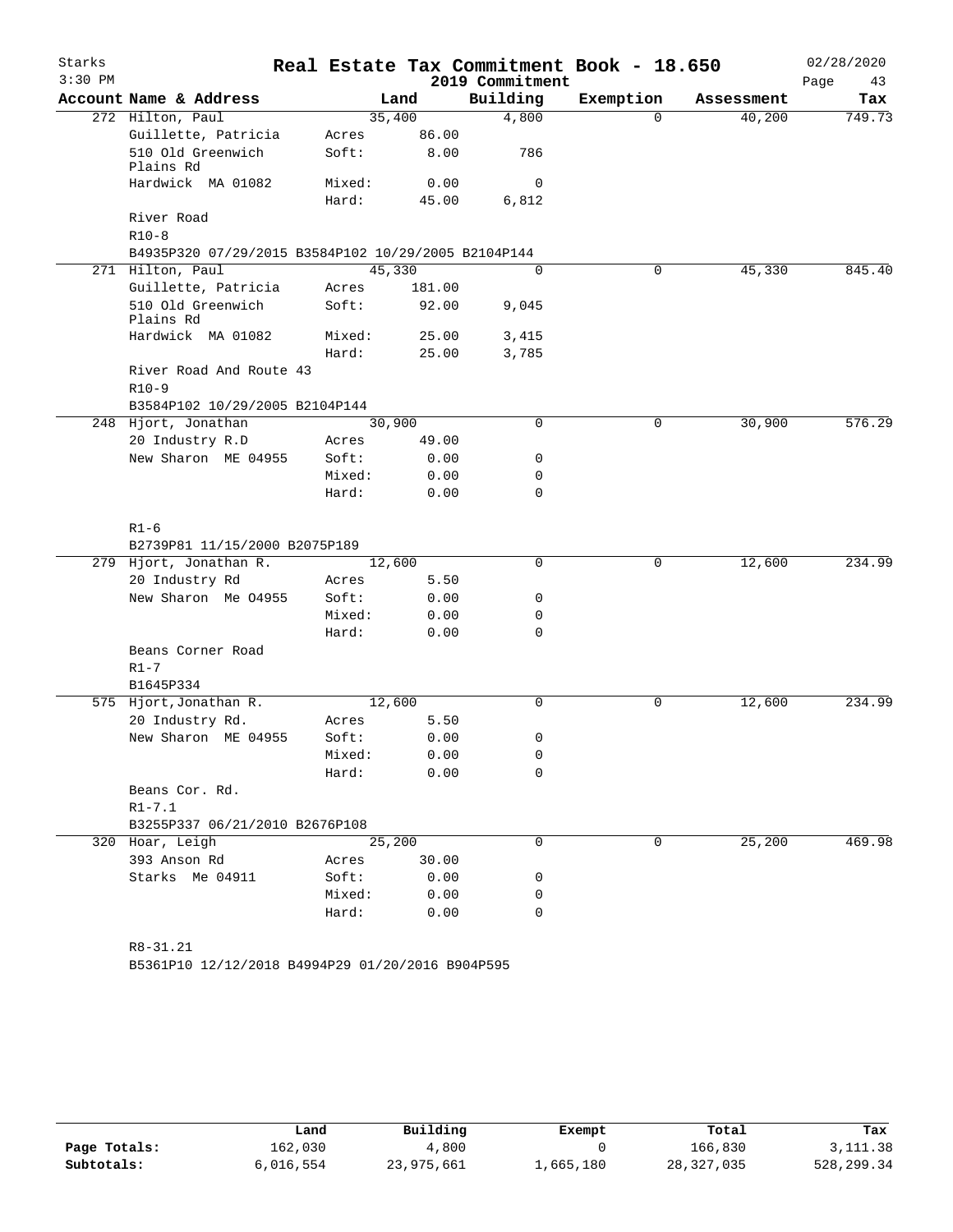| Starks    |                                                                             |                 |               |                 | Real Estate Tax Commitment Book - 18.650 |             | 02/28/2020 |
|-----------|-----------------------------------------------------------------------------|-----------------|---------------|-----------------|------------------------------------------|-------------|------------|
| $3:30$ PM |                                                                             |                 |               | 2019 Commitment |                                          |             | Page<br>44 |
|           | Account Name & Address                                                      |                 | Land          | Building        | Exemption                                | Assessment  | Tax        |
|           | 363 Hoar, Leigh E.                                                          |                 | 22,900        | 85,380          | 17,400                                   | 90,880      | 1,694.91   |
|           | 393 Anson Rd                                                                | Acres           | 19.00         |                 | 01 Homestead Exempt                      |             |            |
|           | Starks ME 04911                                                             | Soft:           | 0.00          | 0               |                                          |             |            |
|           |                                                                             | Mixed:          | 0.00          | 0               |                                          |             |            |
|           |                                                                             | Hard:           | 0.00          | $\mathbf 0$     |                                          |             |            |
|           | Anson Road                                                                  |                 |               |                 |                                          |             |            |
|           | R8-31.22A                                                                   |                 |               |                 |                                          |             |            |
|           | B3986P168 04/11/2008 B3960P223 12/11/2007 B3642P300<br>02/28/2006 B2081P120 |                 |               |                 |                                          |             |            |
|           | 280 Hogg, Mark E.                                                           |                 | 17,520        | 26,550          |                                          | 44,070<br>0 | 821.91     |
|           | % Joan Hogg                                                                 | Acres           | 10.40         |                 |                                          |             |            |
|           | 808 Gulf Blvd.                                                              | Soft:           | 0.00          | 0               |                                          |             |            |
|           | Indian Rocks Bch FL<br>33785                                                | Mixed:          | 0.00          | $\mathbf 0$     |                                          |             |            |
|           |                                                                             | Hard:           | 0.00          | $\mathbf 0$     |                                          |             |            |
|           | $R4 - 41$                                                                   |                 |               |                 |                                          |             |            |
|           | B1142P216                                                                   |                 |               |                 |                                          |             |            |
|           | 281 Holmes, Eric G                                                          |                 | 12,920        | 16,650          |                                          | 29,570<br>0 | 551.48     |
|           | 60 Academy St.                                                              | Acres           | 78.00         |                 |                                          |             |            |
|           | Auburn ME 04210                                                             | Soft:           | 0.00          | 0               |                                          |             |            |
|           |                                                                             | Mixed:<br>Hard: | 2.00<br>76.00 | 273<br>11,505   |                                          |             |            |
|           | Mayhew Rd                                                                   |                 |               |                 |                                          |             |            |
|           | $R7-16.1$                                                                   |                 |               |                 |                                          |             |            |
|           | B2583P332                                                                   |                 |               |                 |                                          |             |            |
|           | 687 Holmwood, Ian D.                                                        |                 | 13,200        | 90,670          | 17,400                                   | 86,470      | 1,612.67   |
|           | Holmwood, Melissa M.                                                        | Acres           | 5.00          |                 | 01 Homestead Exempt                      |             |            |
|           | 228 Dill Rd                                                                 | Soft:           | 0.00          | 0               |                                          |             |            |
|           | Starks ME 04911                                                             | Mixed:          | 0.00          | 0               |                                          |             |            |
|           |                                                                             | Hard:           | 0.00          | $\mathbf 0$     |                                          |             |            |
|           | $R6 - 22.4B$                                                                |                 |               |                 |                                          |             |            |
|           | B5006P170 03/08/2016 B3887P94 07/27/2007 B3655P237<br>03/29/2006            |                 |               |                 |                                          |             |            |
|           | 284 Hopp, William O.                                                        |                 | 18,000        | 16,500          |                                          | 34,500<br>0 | 643.42     |
|           | 22 Taylor St.                                                               | Acres           | 11.00         |                 |                                          |             |            |
|           | Stamford CT 06902                                                           | Soft:           | 0.00          | $\mathbf{0}$    |                                          |             |            |
|           |                                                                             | Mixed:          | 0.00          | 0               |                                          |             |            |
|           |                                                                             | Hard:           | 0.00          | 0               |                                          |             |            |
|           | $R4 - 31$<br>B804P567                                                       |                 |               |                 |                                          |             |            |
|           | 285 Horelick, Estate of,                                                    |                 | 33,600        | 0               |                                          | 33,600<br>0 | 626.64     |
|           | Walter<br>%Peter Horelick Jr.                                               |                 |               |                 |                                          |             |            |
|           | 425 Burr Rd.                                                                | Acres<br>Soft:  | 58.00<br>0.00 | 0               |                                          |             |            |
|           | Southbury CT 06488                                                          | Mixed:          | 0.00          | 0               |                                          |             |            |
|           |                                                                             | Hard:           | 0.00          | 0               |                                          |             |            |
|           |                                                                             |                 |               |                 |                                          |             |            |
|           | $R6 - 5$                                                                    |                 |               |                 |                                          |             |            |
|           | B627P10                                                                     |                 |               |                 |                                          |             |            |

|              | Land      | Building     | Exempt    | Total      | Tax         |
|--------------|-----------|--------------|-----------|------------|-------------|
| Page Totals: | 118,140   | 235,750      | 34,800    | 319,090    | 5,951.03    |
| Subtotals:   | 6,134,694 | 24, 211, 411 | 1,699,980 | 28,646,125 | 534, 250.37 |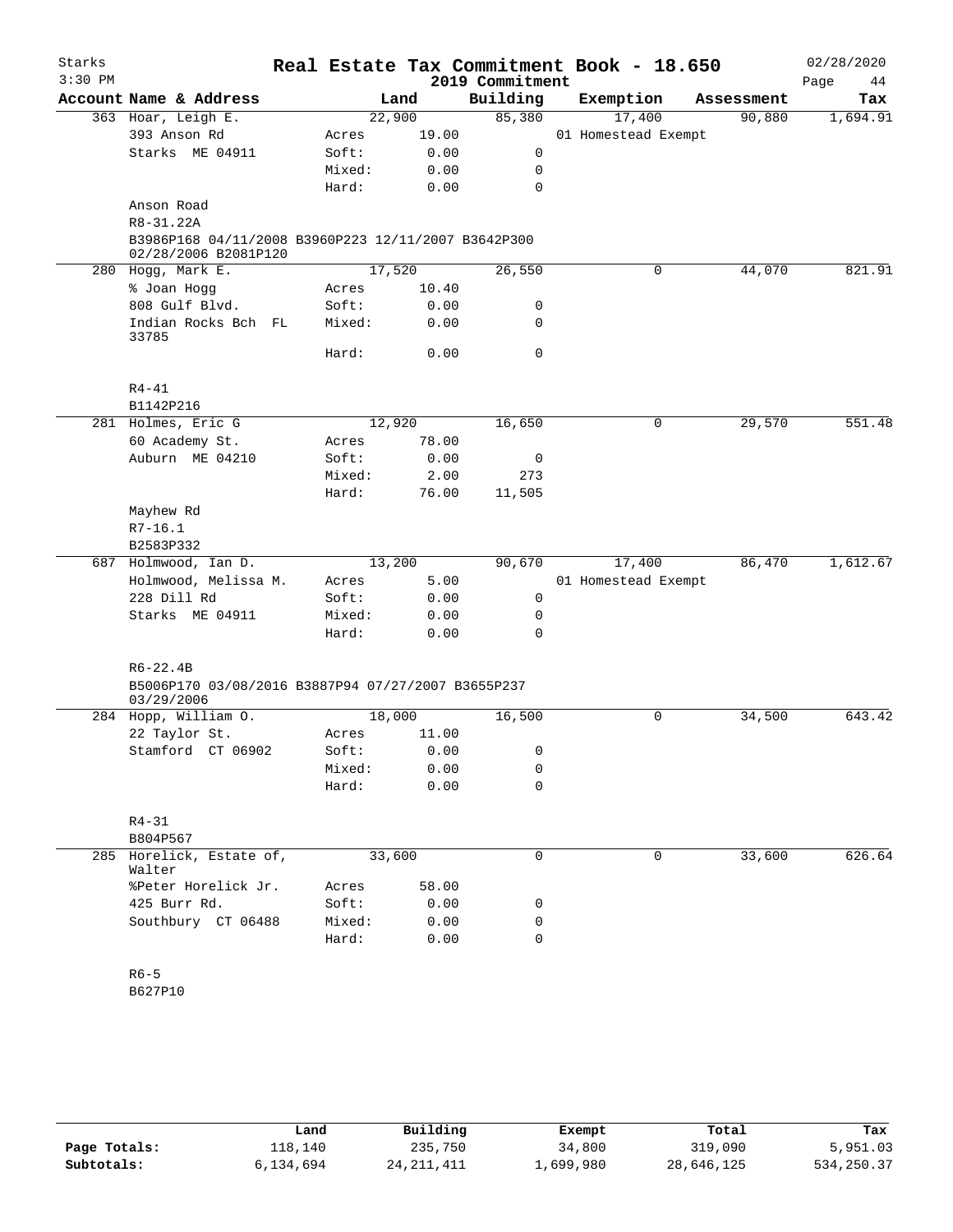| Starks<br>$3:30$ PM |                                       |        |        |       | Real Estate Tax Commitment Book - 18.650<br>2019 Commitment |                       |            | 02/28/2020<br>Page | 45 |
|---------------------|---------------------------------------|--------|--------|-------|-------------------------------------------------------------|-----------------------|------------|--------------------|----|
|                     | Account Name & Address                |        | Land   |       | Building                                                    | Exemption             | Assessment | Tax                |    |
|                     | 286 Horner, Joseph C. &<br>Cathleen A |        | 15,920 |       | 105,520                                                     | 17,400                | 104,040    | 1,940.35           |    |
|                     | 18 Doyen Road                         | Acres  |        | 8.40  |                                                             |                       |            |                    |    |
|                     | Anson ME 04911                        | Soft:  |        | 0.00  |                                                             | 0 01 Homestead Exempt |            |                    |    |
|                     |                                       | Mixed: |        | 0.00  | 0                                                           |                       |            |                    |    |
|                     |                                       | Hard:  |        | 0.00  | $\mathbf 0$                                                 |                       |            |                    |    |
|                     | Rt. 43                                |        |        |       |                                                             |                       |            |                    |    |
|                     | $R2-43$ & 44                          |        |        |       |                                                             |                       |            |                    |    |
|                     | B5082P104 09/29/2016 B2294P344        |        |        |       |                                                             |                       |            |                    |    |
|                     | 287 Hoskins, Douglas W &              |        | 12,840 |       | 0                                                           | 0                     | 12,840     | 239.47             |    |
|                     | Maxine                                |        |        |       |                                                             |                       |            |                    |    |
|                     | 14 Hardy St                           | Acres  |        | 5.80  |                                                             |                       |            |                    |    |
|                     | Madison ME 04950                      | Soft:  |        | 0.00  | 0                                                           |                       |            |                    |    |
|                     |                                       | Mixed: |        | 0.00  | 0                                                           |                       |            |                    |    |
|                     |                                       | Hard:  |        | 0.00  | $\mathbf 0$                                                 |                       |            |                    |    |
|                     |                                       |        |        |       |                                                             |                       |            |                    |    |
|                     | R10-19<br>B2414P233                   |        |        |       |                                                             |                       |            |                    |    |
|                     | 289 Hoskins, Douglas W. &             |        | 9,800  |       | 0                                                           | $\mathbf 0$           | 9,800      | 182.77             |    |
|                     | Maxine                                |        |        |       |                                                             |                       |            |                    |    |
|                     | 14 Hardy St                           | Acres  |        | 2.00  |                                                             |                       |            |                    |    |
|                     | Madison ME 04950                      | Soft:  |        | 0.00  | 0                                                           |                       |            |                    |    |
|                     |                                       | Mixed: |        | 0.00  | $\mathbf 0$                                                 |                       |            |                    |    |
|                     |                                       | Hard:  |        | 0.00  | $\mathbf 0$                                                 |                       |            |                    |    |
|                     | $R10 - 20$                            |        |        |       |                                                             |                       |            |                    |    |
|                     | B2414P233                             |        |        |       |                                                             |                       |            |                    |    |
|                     | 294 Huettner, Barbara H.              |        | 10,800 |       | 77,240                                                      | 17,400                | 70,640     | 1,317.44           |    |
|                     | 375 Anson Road                        | Acres  |        | 2.00  |                                                             |                       |            |                    |    |
|                     | Starks ME 04911                       | Soft:  |        | 0.00  |                                                             | 0 01 Homestead Exempt |            |                    |    |
|                     |                                       | Mixed: |        | 0.00  | 0                                                           |                       |            |                    |    |
|                     |                                       | Hard:  |        | 0.00  | $\mathbf 0$                                                 |                       |            |                    |    |
|                     |                                       |        |        |       |                                                             |                       |            |                    |    |
|                     | $R8 - 31.1$                           |        |        |       |                                                             |                       |            |                    |    |
|                     | B3570P27 01/30/1989 B1286P244         |        |        |       |                                                             |                       |            |                    |    |
|                     | 728 Huggins, Gary D. &<br>Kimberly J. |        | 24,240 |       | 29,950                                                      | $\mathbf 0$           | 54,190     | 1,010.64           |    |
|                     | P.O. Box 431                          | Acres  |        | 26.80 |                                                             |                       |            |                    |    |
|                     | Norridgewock ME 04957                 | Soft:  |        | 0.00  | 0                                                           |                       |            |                    |    |
|                     |                                       | Mixed: |        | 0.00  | 0                                                           |                       |            |                    |    |
|                     |                                       | Hard:  |        | 0.00  | $\mathbf 0$                                                 |                       |            |                    |    |
|                     |                                       |        |        |       |                                                             |                       |            |                    |    |
|                     | $R11 - 11.2$                          |        |        |       |                                                             |                       |            |                    |    |
|                     | B4043P296 08/12/2008                  |        |        |       |                                                             |                       |            |                    |    |
| 295                 | Hughgill, Robert C.<br>&Mary J.       |        | 13,520 |       | 64,540                                                      | 17,400                | 60,660     | 1,131.31           |    |
|                     | 277 Locke Hill Road                   | Acres  |        | 5.40  |                                                             |                       |            |                    |    |
|                     | Starks ME 04911                       | Soft:  |        | 0.00  |                                                             | 0 01 Homestead Exempt |            |                    |    |
|                     |                                       | Mixed: |        | 0.00  | 0                                                           |                       |            |                    |    |
|                     |                                       | Hard:  |        | 0.00  | $\mathbf 0$                                                 |                       |            |                    |    |
|                     | Locke Hill Road                       |        |        |       |                                                             |                       |            |                    |    |
|                     | $R3 - 3.1$                            |        |        |       |                                                             |                       |            |                    |    |
|                     | B2208P1060                            |        |        |       |                                                             |                       |            |                    |    |
|                     |                                       |        |        |       |                                                             |                       |            |                    |    |
|                     |                                       |        |        |       |                                                             |                       |            |                    |    |

|              | Land      | Building   | Exempt    | Total      | Tax        |
|--------------|-----------|------------|-----------|------------|------------|
| Page Totals: | 87,120    | 277,250    | 52,200    | 312,170    | 5,821.98   |
| Subtotals:   | 6,221,814 | 24,488,661 | 1,752,180 | 28,958,295 | 540,072.35 |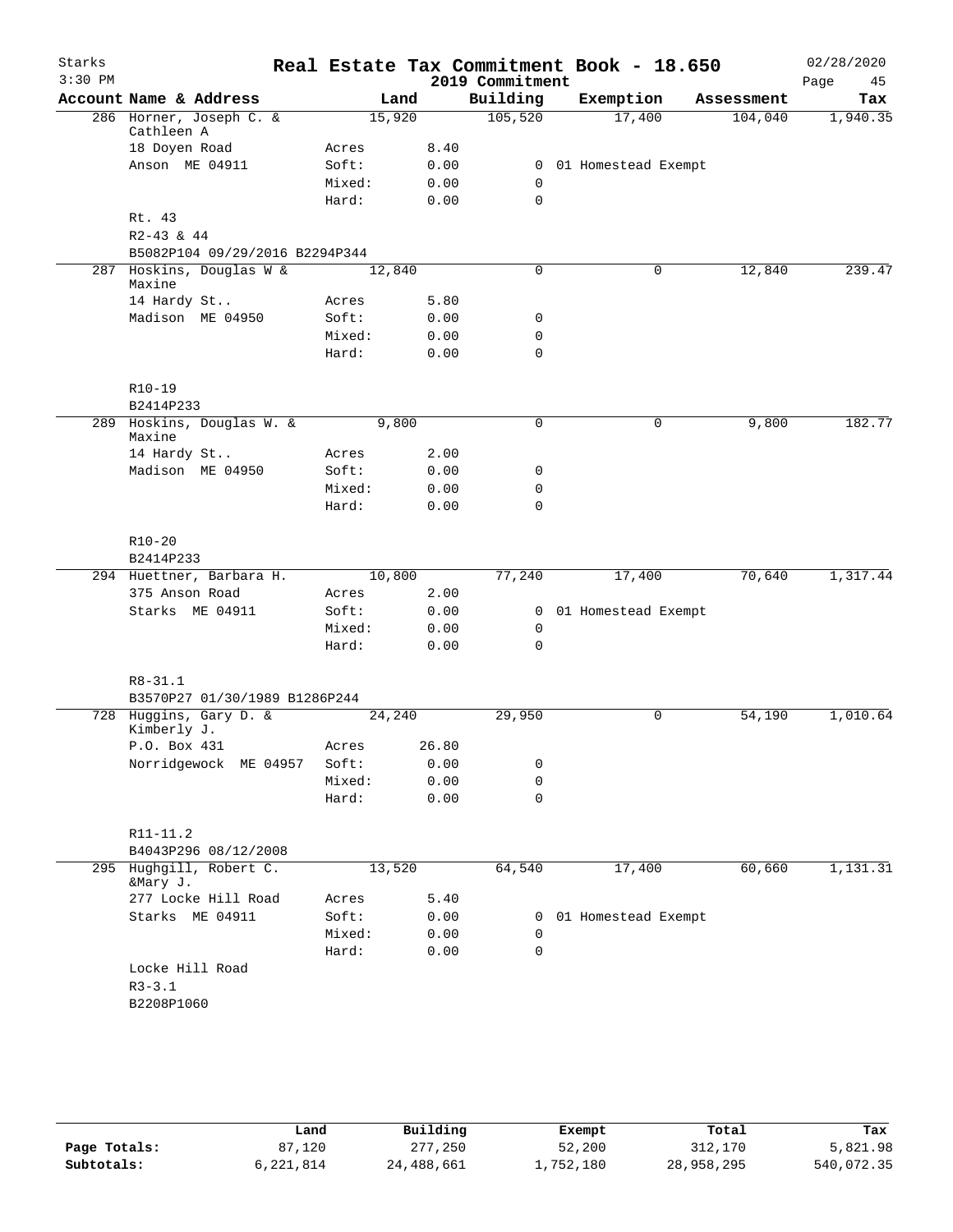| Starks<br>$3:30$ PM |                                                                                   |        |        |        | Real Estate Tax Commitment Book - 18.650 |             |            | 02/28/2020        |
|---------------------|-----------------------------------------------------------------------------------|--------|--------|--------|------------------------------------------|-------------|------------|-------------------|
|                     | Account Name & Address                                                            |        | Land   |        | 2019 Commitment<br>Building              | Exemption   | Assessment | Page<br>46<br>Tax |
|                     | 296 Hughgill, Robert C.                                                           |        | 7,110  |        | $\mathbf 0$                              | $\Omega$    | 7,110      | 132.60            |
|                     | &Mary J.                                                                          |        |        |        |                                          |             |            |                   |
|                     | 277 Locke Hill Road                                                               | Acres  |        | 60.00  |                                          |             |            |                   |
|                     | Starks ME 04911                                                                   | Soft:  |        | 41.00  | 4,031                                    |             |            |                   |
|                     |                                                                                   | Mixed: |        | 19.00  | 2,595                                    |             |            |                   |
|                     |                                                                                   | Hard:  |        | 0.00   | 0                                        |             |            |                   |
|                     | Locke Hill Road                                                                   |        |        |        |                                          |             |            |                   |
|                     | $R3 - 3$                                                                          |        |        |        |                                          |             |            |                   |
|                     | 16 Hull, Jonathan Troy                                                            |        | 22,840 |        | 32,850                                   | 0           | 55,690     | 1,038.62          |
|                     | 44 Emery Road                                                                     | Acres  |        | 18.80  |                                          |             |            |                   |
|                     | Starks ME 04911                                                                   | Soft:  |        | 0.00   | 0                                        |             |            |                   |
|                     |                                                                                   | Mixed: |        | 0.00   | 0                                        |             |            |                   |
|                     |                                                                                   | Hard:  |        | 0.00   | $\mathbf 0$                              |             |            |                   |
|                     |                                                                                   |        |        |        |                                          |             |            |                   |
|                     | $R3 - 33$<br>B5096P20 11/07/2016 B4598P152 11/15/2012 B1783P272                   |        |        |        |                                          |             |            |                   |
|                     | 298 Hunnefield Sr., James                                                         |        | 21,150 |        | 0                                        | 0           | 21,150     | 394.45            |
|                     | L                                                                                 |        |        |        |                                          |             |            |                   |
|                     | Marsh Jr. William                                                                 | Acres  |        | 16.50  |                                          |             |            |                   |
|                     | 9 Brown ST.                                                                       | Soft:  |        | 0.00   | 0                                        |             |            |                   |
|                     | Skowhegan ME 04976                                                                | Mixed: |        | 0.00   | 0                                        |             |            |                   |
|                     |                                                                                   | Hard:  |        | 0.00   | $\mathbf 0$                              |             |            |                   |
|                     | Poor Farm Road                                                                    |        |        |        |                                          |             |            |                   |
|                     | $R2 - 39$                                                                         |        |        |        |                                          |             |            |                   |
|                     | B2128P90                                                                          |        |        |        |                                          |             |            |                   |
|                     | 273 Hyltun Farm Irrevocable<br>Trust                                              |        | 14,810 |        | $\mathsf{O}$                             | $\mathbf 0$ | 14,810     | 276.21            |
|                     | 8 Olde Ferry Road                                                                 | Acres  |        | 101.00 |                                          |             |            |                   |
|                     | Starks ME 04911                                                                   | Soft:  |        | 13.00  | 1,278                                    |             |            |                   |
|                     |                                                                                   | Mixed: |        | 78.00  | 10,654                                   |             |            |                   |
|                     |                                                                                   | Hard:  |        | 10.00  | 1,514                                    |             |            |                   |
|                     | Off Johnston Ferry Rd                                                             |        |        |        |                                          |             |            |                   |
|                     | $R12 - 13$                                                                        |        |        |        |                                          |             |            |                   |
|                     | B5130P240 02/15/2017 B2527P326                                                    |        |        |        |                                          |             |            |                   |
|                     | 394 Hyltun Farm Irrevocable                                                       |        | 1,650  |        | $\Omega$                                 | 0           | 1,650      | 30.77             |
|                     | Trust                                                                             |        |        |        |                                          |             |            |                   |
|                     | 8 Olde Ferry Road                                                                 | Acres  |        | 11.50  |                                          |             |            |                   |
|                     | Starks ME 04911                                                                   | Soft:  |        | 2.00   | 197                                      |             |            |                   |
|                     |                                                                                   | Mixed: |        | 9.00   | 1,229                                    |             |            |                   |
|                     |                                                                                   | Hard:  |        | 0.50   | 76                                       |             |            |                   |
|                     | Mayhew Rd                                                                         |        |        |        |                                          |             |            |                   |
|                     | $R6 - 2.13$                                                                       |        |        |        |                                          |             |            |                   |
|                     | B5130P240 02/15/2017 B3579P170 10/24/2005 B1737P20<br>573 Hyltun Farm Irrevocable |        | 17,200 |        | 0                                        | $\mathbf 0$ | 17,200     | 320.78            |
|                     | Trust                                                                             |        |        |        |                                          |             |            |                   |
|                     | 8 Olde Ferry Road                                                                 | Acres  |        | 10.00  |                                          |             |            |                   |
|                     | Starks ME 04911                                                                   | Soft:  |        | 0.00   | 0                                        |             |            |                   |
|                     |                                                                                   | Mixed: |        | 0.00   | 0                                        |             |            |                   |
|                     |                                                                                   | Hard:  |        | 0.00   | 0                                        |             |            |                   |
|                     |                                                                                   |        |        |        |                                          |             |            |                   |
|                     | $R3 - 43$                                                                         |        |        |        |                                          |             |            |                   |
|                     | B5130P240 02/15/2017 B3749P110 09/22/2006 B3749P109                               |        |        |        |                                          |             |            |                   |
|                     | 09/22/2006 B1370P188                                                              |        |        |        |                                          |             |            |                   |
|                     |                                                                                   |        |        |        |                                          |             |            |                   |

|              | Land      | Building   | Exempt    | Total      | Tax         |
|--------------|-----------|------------|-----------|------------|-------------|
| Page Totals: | 84,760    | 32,850     |           | 117,610    | 2,193.43    |
| Subtotals:   | 6,306,574 | 24,521,511 | 1,752,180 | 29,075,905 | 542, 265.78 |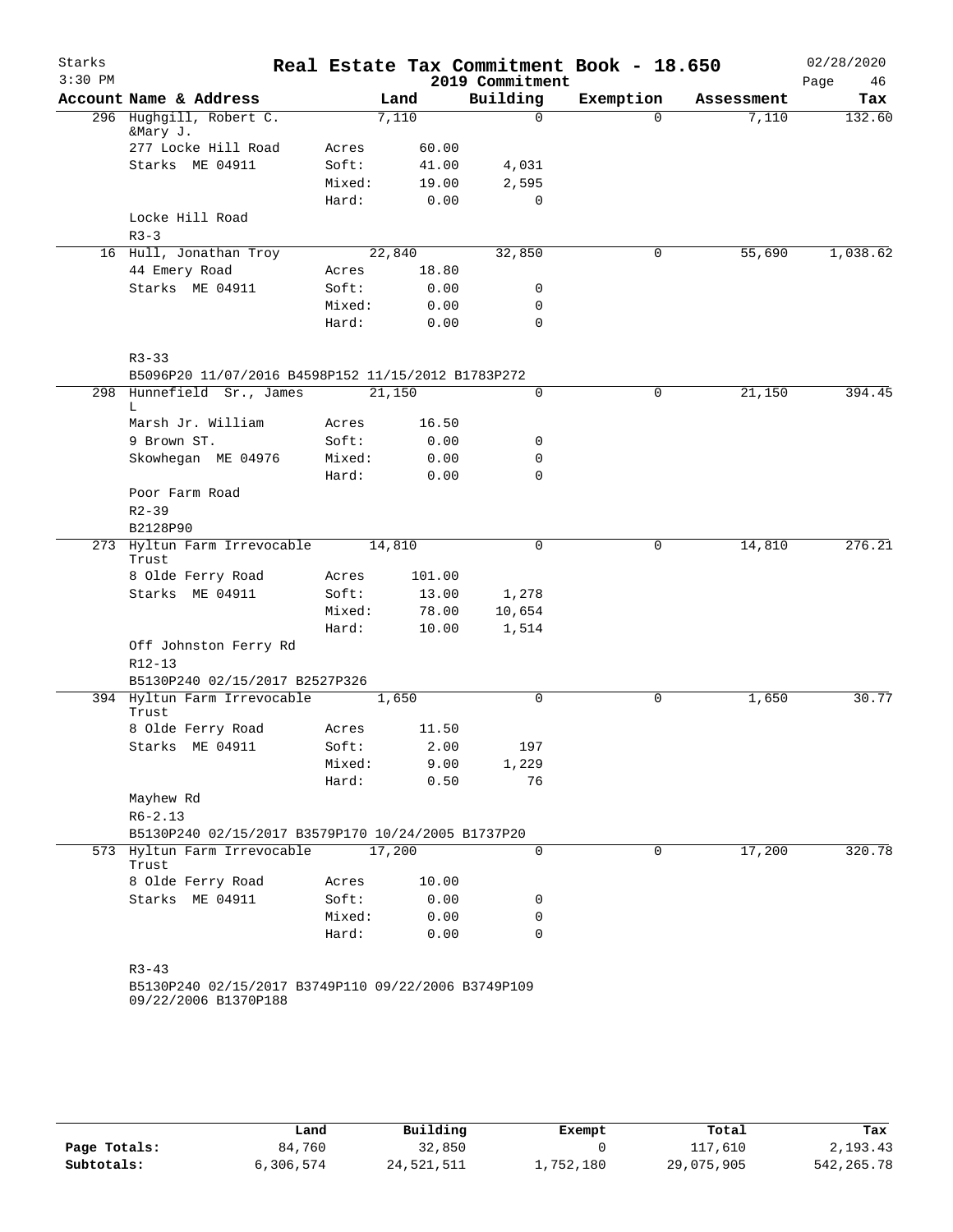| Starks<br>$3:30$ PM |                                                     |        |        |        | Real Estate Tax Commitment Book - 18.650<br>2019 Commitment |                            |             |            | 02/28/2020<br>Page<br>47 |
|---------------------|-----------------------------------------------------|--------|--------|--------|-------------------------------------------------------------|----------------------------|-------------|------------|--------------------------|
|                     | Account Name & Address                              |        | Land   |        | Building                                                    | Exemption                  |             | Assessment | Tax                      |
|                     | 572 Hyltun Farm Irrevocable<br>Trust                |        | 4,540  |        | $\Omega$                                                    |                            | $\Omega$    | 4,540      | 84.67                    |
|                     | 8 Olde Ferry Road                                   | Acres  |        | 30.00  |                                                             |                            |             |            |                          |
|                     | Starks ME 04911                                     | Soft:  |        | 0.00   | 0                                                           |                            |             |            |                          |
|                     |                                                     | Mixed: |        | 30.00  | 4,098                                                       |                            |             |            |                          |
|                     |                                                     | Hard:  |        | 0.00   | $\Omega$                                                    |                            |             |            |                          |
|                     | Bet. Chin & Gordon Rds<br>$R3 - 38$                 |        |        |        |                                                             |                            |             |            |                          |
|                     | B5130P240 02/15/2017 B3683P195 05/25/2006 B2604P115 |        |        |        |                                                             |                            |             |            |                          |
|                     | 276 Hyltun Farm Irrevocable<br>Trust                |        | 76,130 |        | 99,600                                                      | 17,400                     |             | 158,330    | 2,952.85                 |
|                     | 8 Olde Ferry Road                                   | Acres  |        | 366.00 |                                                             |                            |             |            |                          |
|                     | Starks ME 04911                                     | Soft:  |        | 157.00 |                                                             | 15,435 01 Homestead Exempt |             |            |                          |
|                     |                                                     | Mixed: |        | 0.00   | $\overline{0}$                                              |                            |             |            |                          |
|                     |                                                     | Hard:  |        | 149.00 | 22,556                                                      |                            |             |            |                          |
|                     | Lots, 7, 8, 9.1                                     |        |        |        |                                                             |                            |             |            |                          |
|                     | $R12-7, 8, 9.1$                                     |        |        |        |                                                             |                            |             |            |                          |
|                     | B5130P240 02/15/2017 B1244P164                      |        |        |        |                                                             |                            |             |            |                          |
|                     | 275 Hyltun Farm Irrevocable<br>Trust                |        | 55,110 |        | 43,650                                                      |                            | 0           | 98,760     | 1,841.87                 |
|                     | 8 Olde Ferry Road                                   | Acres  |        | 195.00 |                                                             |                            |             |            |                          |
|                     | Starks ME 04911                                     | Soft:  |        | 40.00  | 3,932                                                       |                            |             |            |                          |
|                     |                                                     | Mixed: |        | 36.00  | 4,917                                                       |                            |             |            |                          |
|                     |                                                     | Hard:  |        | 55.00  | 8,326                                                       |                            |             |            |                          |
|                     | R12-16<br>B5130P240 02/15/2017 B1313P327            |        |        |        |                                                             |                            |             |            |                          |
|                     | 274 Hyltun Farm Irrevocable                         |        | 10,000 |        | 28,950                                                      |                            | 0           | 38,950     | 726.42                   |
|                     | Trust                                               |        |        |        |                                                             |                            |             |            |                          |
|                     | 8 Olde Ferry Road                                   | Acres  |        | 1.00   |                                                             |                            |             |            |                          |
|                     | Starks ME 04911                                     | Soft:  |        | 0.00   | 0                                                           |                            |             |            |                          |
|                     |                                                     | Mixed: |        | 0.00   | $\mathbf 0$                                                 |                            |             |            |                          |
|                     |                                                     | Hard:  |        | 0.00   | $\Omega$                                                    |                            |             |            |                          |
|                     | $R12-9$                                             |        |        |        |                                                             |                            |             |            |                          |
|                     | B5130P240 02/15/2017 B1244P163                      |        |        |        |                                                             |                            |             |            |                          |
|                     | 706 Hyltun Farm Irrevocable<br>Trust                |        | 7,230  |        | 0                                                           |                            | $\mathbf 0$ | 7,230      | 134.84                   |
|                     | 8 Olde Ferry Road                                   | Acres  |        | 50.00  |                                                             |                            |             |            |                          |
|                     | Starks ME 04911                                     | Soft:  |        | 7.00   | 688                                                         |                            |             |            |                          |
|                     |                                                     | Mixed: |        | 43.00  | 5,873                                                       |                            |             |            |                          |
|                     |                                                     | Hard:  |        | 0.00   | 0                                                           |                            |             |            |                          |
|                     | Mayhew Road                                         |        |        |        |                                                             |                            |             |            |                          |
|                     | $R6-16.1$                                           |        |        |        |                                                             |                            |             |            |                          |
|                     | B5130P240 02/15/2017                                |        |        |        |                                                             |                            |             |            |                          |
|                     | 277 Hyltun Farm Irrevocable<br>Trust                |        | 8,050  |        | $\mathbf 0$                                                 |                            | 0           | 8,050      | 150.13                   |
|                     | 8 Olde Ferry Road                                   | Acres  |        | 78.00  |                                                             |                            |             |            |                          |
|                     | Starks ME 04911                                     | Soft:  |        | 78.00  | 7,668                                                       |                            |             |            |                          |
|                     |                                                     | Mixed: |        | 0.00   | 0                                                           |                            |             |            |                          |
|                     |                                                     | Hard:  |        | 0.00   | $\mathbf 0$                                                 |                            |             |            |                          |
|                     | Mayhew Rd. 78 ac<br>$R6 - 6$                        |        |        |        |                                                             |                            |             |            |                          |
|                     | B5130P240 02/15/2017 B1244P164                      |        |        |        |                                                             |                            |             |            |                          |
|                     |                                                     |        |        |        |                                                             |                            |             |            |                          |

|              | Land      | Building   | Exempt    | Total        | Tax        |
|--------------|-----------|------------|-----------|--------------|------------|
| Page Totals: | 161,060   | 172,200    | 17,400    | 315,860      | 5,890.78   |
| Subtotals:   | 6,467,634 | 24,693,711 | 1,769,580 | 29, 391, 765 | 548,156.56 |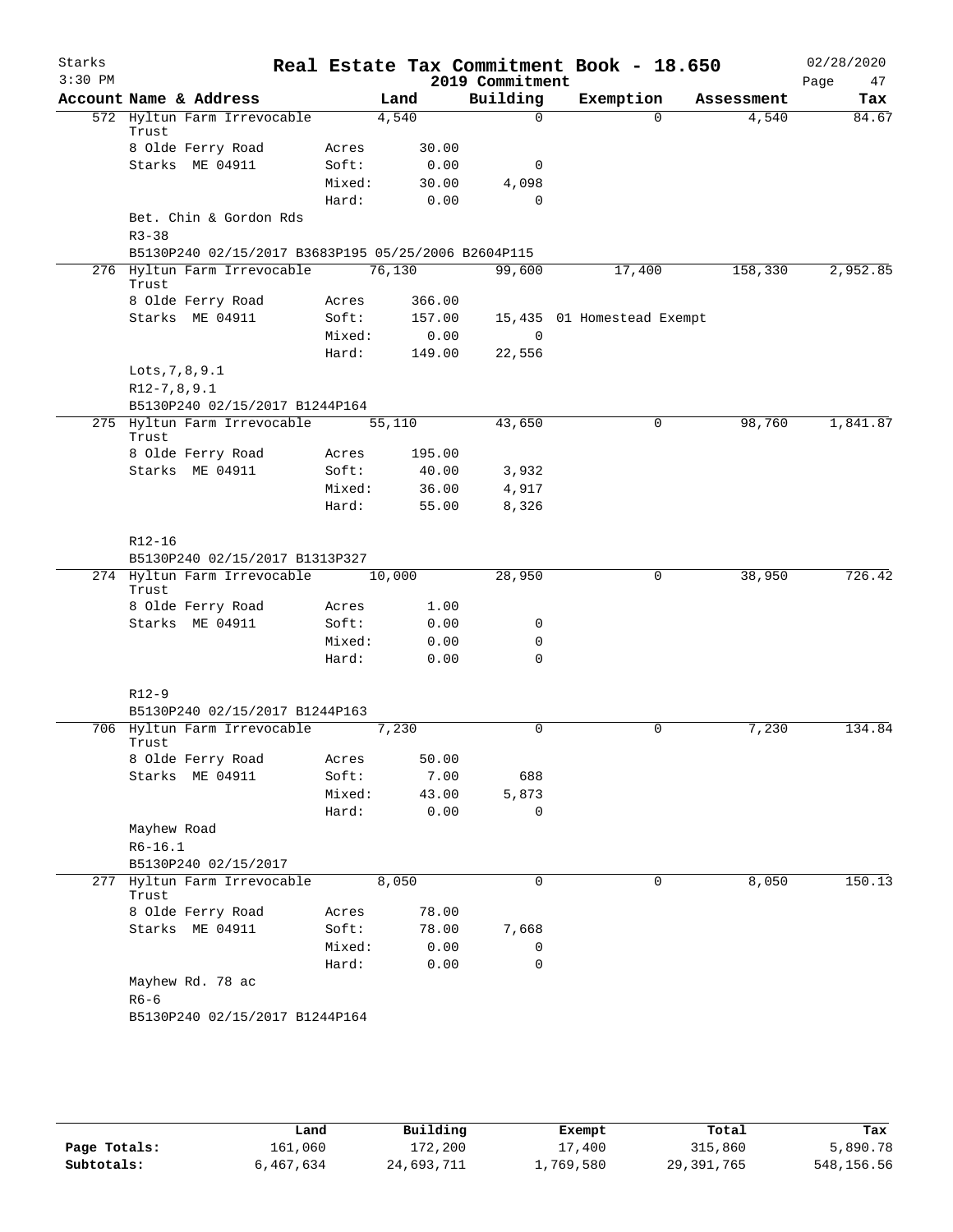| Building<br>Exemption<br>Account Name & Address<br>Land<br>Assessment<br>9,220<br>22,500<br>17,400<br>299 Irvine, Carl H Jr.<br>14,320<br>Irvine Margaret<br>0.85<br>P Acres<br>66 Chicken Street<br>Soft:<br>0.00<br>01 Homestead Exempt<br>0<br>Starks ME 04911<br>Mixed:<br>0.00<br>0<br>$\mathsf{O}$<br>Hard:<br>0.00<br>$U2-16$<br>B1394P74<br>12,820<br>$\mathbf 0$<br>12,820<br>301 Jackson, David L.<br>0<br>PO Box 293<br>5.77<br>Acres<br>Anson ME 04911<br>Soft:<br>0.00<br>0<br>Mixed:<br>0.00<br>0<br>$\mathbf 0$<br>Hard:<br>0.00<br>R12-10.1, R12-10.2<br>B1692P100<br>300 Jackson, David L.<br>4,930<br>0<br>0<br>4,930<br>PO Box 293<br>0.30<br>Acres<br>Anson ME 04911<br>Soft:<br>0.00<br>0<br>Mixed:<br>0.00<br>0<br>0<br>Hard:<br>0.00<br>$R8 - 41$<br>16,800<br>16,800<br>302 Jackson, Jeff<br>0<br>$\mathbf 0$<br>PO Box 33<br>01 Homestead Exempt<br>Anson ME 04911 | Tax                                   |
|---------------------------------------------------------------------------------------------------------------------------------------------------------------------------------------------------------------------------------------------------------------------------------------------------------------------------------------------------------------------------------------------------------------------------------------------------------------------------------------------------------------------------------------------------------------------------------------------------------------------------------------------------------------------------------------------------------------------------------------------------------------------------------------------------------------------------------------------------------------------------------------------|---------------------------------------|
|                                                                                                                                                                                                                                                                                                                                                                                                                                                                                                                                                                                                                                                                                                                                                                                                                                                                                             | 267.07<br>239.09<br>91.94<br>0.00     |
|                                                                                                                                                                                                                                                                                                                                                                                                                                                                                                                                                                                                                                                                                                                                                                                                                                                                                             |                                       |
|                                                                                                                                                                                                                                                                                                                                                                                                                                                                                                                                                                                                                                                                                                                                                                                                                                                                                             |                                       |
|                                                                                                                                                                                                                                                                                                                                                                                                                                                                                                                                                                                                                                                                                                                                                                                                                                                                                             |                                       |
|                                                                                                                                                                                                                                                                                                                                                                                                                                                                                                                                                                                                                                                                                                                                                                                                                                                                                             |                                       |
|                                                                                                                                                                                                                                                                                                                                                                                                                                                                                                                                                                                                                                                                                                                                                                                                                                                                                             |                                       |
|                                                                                                                                                                                                                                                                                                                                                                                                                                                                                                                                                                                                                                                                                                                                                                                                                                                                                             |                                       |
|                                                                                                                                                                                                                                                                                                                                                                                                                                                                                                                                                                                                                                                                                                                                                                                                                                                                                             |                                       |
|                                                                                                                                                                                                                                                                                                                                                                                                                                                                                                                                                                                                                                                                                                                                                                                                                                                                                             |                                       |
|                                                                                                                                                                                                                                                                                                                                                                                                                                                                                                                                                                                                                                                                                                                                                                                                                                                                                             |                                       |
|                                                                                                                                                                                                                                                                                                                                                                                                                                                                                                                                                                                                                                                                                                                                                                                                                                                                                             |                                       |
|                                                                                                                                                                                                                                                                                                                                                                                                                                                                                                                                                                                                                                                                                                                                                                                                                                                                                             |                                       |
|                                                                                                                                                                                                                                                                                                                                                                                                                                                                                                                                                                                                                                                                                                                                                                                                                                                                                             |                                       |
|                                                                                                                                                                                                                                                                                                                                                                                                                                                                                                                                                                                                                                                                                                                                                                                                                                                                                             |                                       |
|                                                                                                                                                                                                                                                                                                                                                                                                                                                                                                                                                                                                                                                                                                                                                                                                                                                                                             |                                       |
|                                                                                                                                                                                                                                                                                                                                                                                                                                                                                                                                                                                                                                                                                                                                                                                                                                                                                             |                                       |
|                                                                                                                                                                                                                                                                                                                                                                                                                                                                                                                                                                                                                                                                                                                                                                                                                                                                                             |                                       |
|                                                                                                                                                                                                                                                                                                                                                                                                                                                                                                                                                                                                                                                                                                                                                                                                                                                                                             |                                       |
|                                                                                                                                                                                                                                                                                                                                                                                                                                                                                                                                                                                                                                                                                                                                                                                                                                                                                             |                                       |
|                                                                                                                                                                                                                                                                                                                                                                                                                                                                                                                                                                                                                                                                                                                                                                                                                                                                                             |                                       |
|                                                                                                                                                                                                                                                                                                                                                                                                                                                                                                                                                                                                                                                                                                                                                                                                                                                                                             |                                       |
|                                                                                                                                                                                                                                                                                                                                                                                                                                                                                                                                                                                                                                                                                                                                                                                                                                                                                             |                                       |
|                                                                                                                                                                                                                                                                                                                                                                                                                                                                                                                                                                                                                                                                                                                                                                                                                                                                                             |                                       |
|                                                                                                                                                                                                                                                                                                                                                                                                                                                                                                                                                                                                                                                                                                                                                                                                                                                                                             |                                       |
|                                                                                                                                                                                                                                                                                                                                                                                                                                                                                                                                                                                                                                                                                                                                                                                                                                                                                             |                                       |
| $R8 - 410N$                                                                                                                                                                                                                                                                                                                                                                                                                                                                                                                                                                                                                                                                                                                                                                                                                                                                                 |                                       |
| 601 Jacyssin, Kyle E.<br>29,200                                                                                                                                                                                                                                                                                                                                                                                                                                                                                                                                                                                                                                                                                                                                                                                                                                                             |                                       |
| 39 Linda Road<br>40.00<br>Acres                                                                                                                                                                                                                                                                                                                                                                                                                                                                                                                                                                                                                                                                                                                                                                                                                                                             | 32,800<br>17,400<br>44,600            |
| Tiverton RI 02878<br>Soft:<br>0.00                                                                                                                                                                                                                                                                                                                                                                                                                                                                                                                                                                                                                                                                                                                                                                                                                                                          |                                       |
| Mixed:<br>0.00                                                                                                                                                                                                                                                                                                                                                                                                                                                                                                                                                                                                                                                                                                                                                                                                                                                                              | 01 Homestead Exempt<br>$\overline{0}$ |
| Hard:<br>0.00                                                                                                                                                                                                                                                                                                                                                                                                                                                                                                                                                                                                                                                                                                                                                                                                                                                                               | 0                                     |
| $R7-14$                                                                                                                                                                                                                                                                                                                                                                                                                                                                                                                                                                                                                                                                                                                                                                                                                                                                                     | 0                                     |
| B5000P323 02/16/2016 B1440P78                                                                                                                                                                                                                                                                                                                                                                                                                                                                                                                                                                                                                                                                                                                                                                                                                                                               |                                       |
| 13,800<br>0<br>$\mathbf 0$<br>600 Jacyssin, Kyle E.                                                                                                                                                                                                                                                                                                                                                                                                                                                                                                                                                                                                                                                                                                                                                                                                                                         |                                       |
| 39 Linda Road<br>7.00<br>Acres                                                                                                                                                                                                                                                                                                                                                                                                                                                                                                                                                                                                                                                                                                                                                                                                                                                              | 13,800                                |
| Tiverton RI 02878<br>Soft:<br>0.00<br>0                                                                                                                                                                                                                                                                                                                                                                                                                                                                                                                                                                                                                                                                                                                                                                                                                                                     |                                       |
| Mixed:<br>0.00<br>0                                                                                                                                                                                                                                                                                                                                                                                                                                                                                                                                                                                                                                                                                                                                                                                                                                                                         |                                       |
| Hard:<br>0.00                                                                                                                                                                                                                                                                                                                                                                                                                                                                                                                                                                                                                                                                                                                                                                                                                                                                               |                                       |
|                                                                                                                                                                                                                                                                                                                                                                                                                                                                                                                                                                                                                                                                                                                                                                                                                                                                                             | 0                                     |
| R7-14.1                                                                                                                                                                                                                                                                                                                                                                                                                                                                                                                                                                                                                                                                                                                                                                                                                                                                                     |                                       |
| B5000P323 02/16/2016 B1688P1                                                                                                                                                                                                                                                                                                                                                                                                                                                                                                                                                                                                                                                                                                                                                                                                                                                                |                                       |
| 10,400<br>42,860<br>0<br>53,260<br>303 Jarvinen, Donald                                                                                                                                                                                                                                                                                                                                                                                                                                                                                                                                                                                                                                                                                                                                                                                                                                     | 993.30                                |
| Jarvinen Ann M.<br>1.50<br>Acres                                                                                                                                                                                                                                                                                                                                                                                                                                                                                                                                                                                                                                                                                                                                                                                                                                                            |                                       |
| 795 Congress St.<br>Soft:<br>0.00<br>0                                                                                                                                                                                                                                                                                                                                                                                                                                                                                                                                                                                                                                                                                                                                                                                                                                                      |                                       |
| Duxbury MA 02332<br>Mixed:<br>0.00<br>0                                                                                                                                                                                                                                                                                                                                                                                                                                                                                                                                                                                                                                                                                                                                                                                                                                                     |                                       |
| Hard:<br>$\mathbf 0$<br>0.00                                                                                                                                                                                                                                                                                                                                                                                                                                                                                                                                                                                                                                                                                                                                                                                                                                                                |                                       |
|                                                                                                                                                                                                                                                                                                                                                                                                                                                                                                                                                                                                                                                                                                                                                                                                                                                                                             |                                       |
| $R4 - 33.1$                                                                                                                                                                                                                                                                                                                                                                                                                                                                                                                                                                                                                                                                                                                                                                                                                                                                                 | 831.79<br>257.37                      |
| B1788P55                                                                                                                                                                                                                                                                                                                                                                                                                                                                                                                                                                                                                                                                                                                                                                                                                                                                                    |                                       |

|              | Land      | Building   | Exempt    | Total      | Tax        |
|--------------|-----------|------------|-----------|------------|------------|
| Page Totals: | 80,370    | 114,960    | 51,600    | 143,730    | 2,680.56   |
| Subtotals:   | 6,548,004 | 24,808,671 | 1,821,180 | 29,535,495 | 550,837.12 |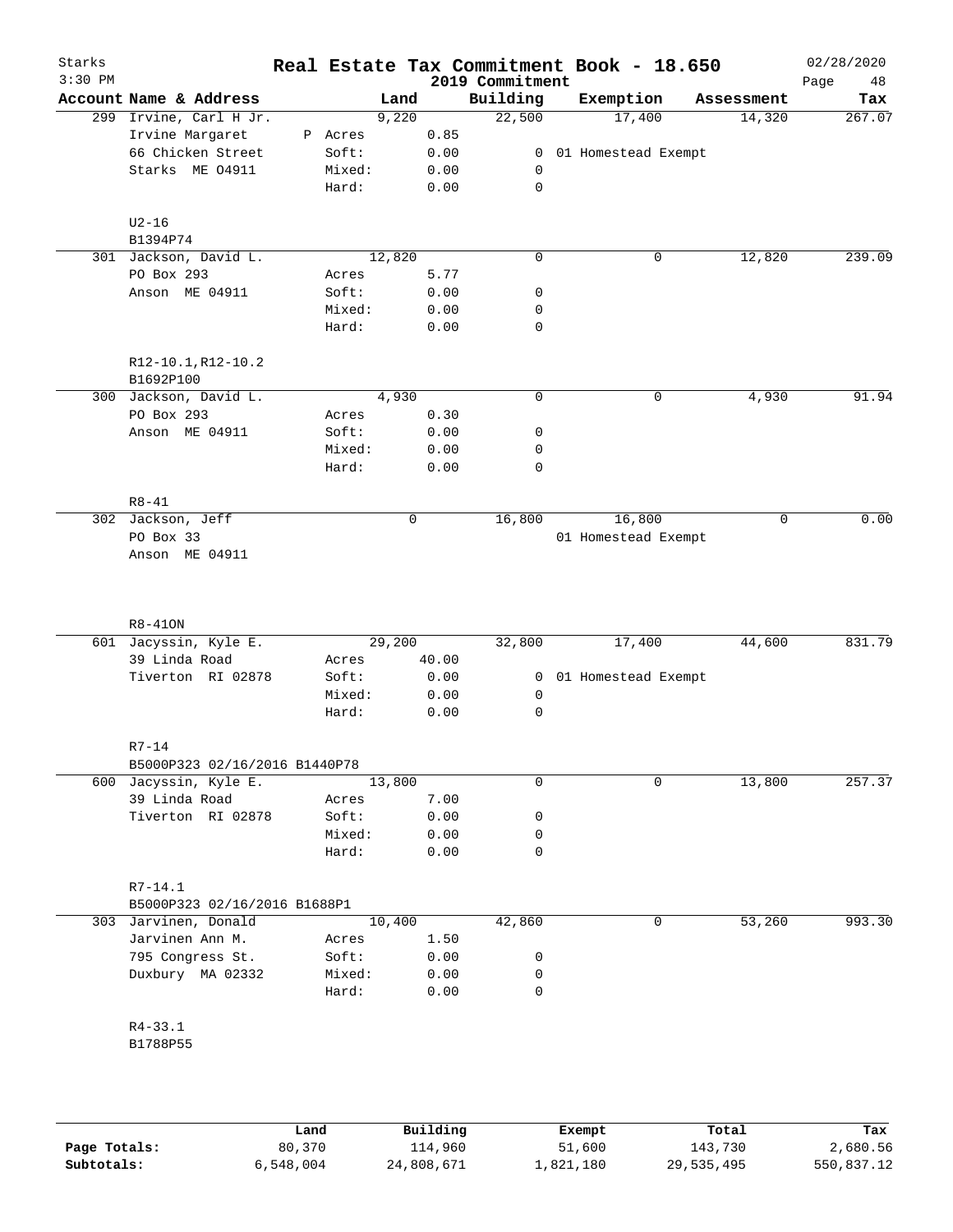| Starks<br>$3:30$ PM |                                |           |        | Real Estate Tax Commitment Book - 18.650 | 2019 Commitment |            |                       |            | 02/28/2020<br>49<br>Page |
|---------------------|--------------------------------|-----------|--------|------------------------------------------|-----------------|------------|-----------------------|------------|--------------------------|
|                     | Account Name & Address         |           |        | Land                                     | Building        | Exemption  |                       | Assessment | Tax                      |
|                     | 304 Jarvinen, Donald           |           |        | 23,100                                   | $\mathbf 0$     |            | $\Omega$              | 23,100     | 430.82                   |
|                     | Jarvinen Anne M.               |           | Acres  | 23.00                                    |                 |            |                       |            |                          |
|                     | 795 Congress St.               |           | Soft:  | 0.00                                     | 0               |            |                       |            |                          |
|                     | Duxbury MA 02332               |           | Mixed: | 0.00                                     | 0               |            |                       |            |                          |
|                     |                                |           | Hard:  | 0.00                                     | 0               |            |                       |            |                          |
|                     | $R4 - 33$                      |           |        |                                          |                 |            |                       |            |                          |
|                     | 305 Jarvinen, Donald           |           |        | 14,360                                   | $\mathbf 0$     |            | 0                     | 14,360     | 267.81                   |
|                     | Jarvinen Anne M.               |           | Acres  | 7.70                                     |                 |            |                       |            |                          |
|                     | 795 Congress St.               |           | Soft:  | 0.00                                     | 0               |            |                       |            |                          |
|                     | Duxbury MA 02332               |           | Mixed: | 0.00                                     | 0               |            |                       |            |                          |
|                     |                                |           | Hard:  | 0.00                                     | 0               |            |                       |            |                          |
|                     | West Mills Rd                  |           |        |                                          |                 |            |                       |            |                          |
|                     | $R4 - 27$                      |           |        |                                          |                 |            |                       |            |                          |
|                     | B2973P182                      |           |        |                                          |                 |            |                       |            |                          |
| 308                 | Johnson & Maxine E.            |           |        | 32,890                                   | 97,500          |            | 22,620                | 107,770    | 2,009.91                 |
|                     | Wolph, David                   |           |        |                                          |                 |            |                       |            |                          |
|                     | PO Box 288                     |           | Acres  | 84.50                                    |                 | 02 Veteran |                       |            |                          |
|                     | Anson ME 04911                 |           | Soft:  | 0.00                                     |                 |            | 0 01 Homestead Exempt |            |                          |
|                     |                                |           | Mixed: | 65.00                                    | 8,878           |            |                       |            |                          |
|                     |                                |           | Hard:  | 0.00                                     | 0               |            |                       |            |                          |
|                     | Dill Road                      |           |        |                                          |                 |            |                       |            |                          |
|                     | R6-23.1A, R6-23.1B             |           |        |                                          |                 |            |                       |            |                          |
|                     | B2074P139                      |           |        |                                          |                 |            |                       |            |                          |
|                     | 420 Johnson Kenneth R. and     |           |        | 22,800                                   | $\mathbf 0$     |            |                       | 22,800     |                          |
|                     | Kathleen M.                    |           |        |                                          |                 |            | 0                     |            | 425.22                   |
|                     | 1404 New Sharon Road           |           | Acres  | 22.00                                    |                 |            |                       |            |                          |
|                     | Starks Me 04911                |           | Soft:  | 0.00                                     | 0               |            |                       |            |                          |
|                     |                                |           | Mixed: | 0.00                                     | 0               |            |                       |            |                          |
|                     |                                |           | Hard:  | 0.00                                     | $\mathbf 0$     |            |                       |            |                          |
|                     |                                |           |        |                                          |                 |            |                       |            |                          |
|                     | $R8 - 10.8$                    |           |        |                                          |                 |            |                       |            |                          |
|                     | B3719P133 07/31/2006 B1020P215 |           |        |                                          |                 |            |                       |            |                          |
|                     | 771 Johnson, Eric H.           |           |        | 13,000                                   | $\mathbf 0$     |            | 0                     | 13,000     | 242.45                   |
|                     | 1388 New Sharon Road           |           |        |                                          |                 |            |                       |            |                          |
|                     | Starks ME 04911                |           | Acres  | 6.00                                     |                 |            |                       |            |                          |
|                     |                                |           | Soft:  | 0.00                                     | 0               |            |                       |            |                          |
|                     |                                |           | Mixed: | 0.00                                     | 0               |            |                       |            |                          |
|                     |                                |           | Hard:  | 0.00                                     | 0               |            |                       |            |                          |
|                     |                                |           |        |                                          |                 |            |                       |            |                          |
|                     | R1 39.2                        |           |        |                                          |                 |            |                       |            |                          |
|                     | B4869P334 01/16/2015           |           |        |                                          |                 |            |                       |            |                          |
| 598                 | Johnson, Eric H.               |           |        | 9,000                                    | $\mathbf 0$     |            | 0                     | 9,000      | 167.85                   |
|                     | 1388 New Sharon Road           |           | Acres  | 1.00                                     |                 |            |                       |            |                          |
|                     | Starks ME 04911                |           | Soft:  | 0.00                                     | 0               |            |                       |            |                          |
|                     |                                |           | Mixed: | 0.00                                     | 0               |            |                       |            |                          |
|                     |                                |           | Hard:  | 0.00                                     | $\mathbf 0$     |            |                       |            |                          |
|                     |                                |           |        |                                          |                 |            |                       |            |                          |
|                     | $R8 - 14$                      |           |        |                                          |                 |            |                       |            |                          |
|                     | B5031P113 06/01/2016 B809P376  |           |        |                                          |                 |            |                       |            |                          |
|                     | 306 Johnson, Kenneth &         |           |        | 13,200                                   | 80,840          |            | 17,400                | 76,640     | 1,429.34                 |
|                     | Kathleen                       |           |        |                                          |                 |            |                       |            |                          |
|                     | 1404 New Sharon Road           |           | Acres  | 5.00                                     |                 |            | 01 Homestead Exempt   |            |                          |
|                     | Starks ME 04911                |           | Soft:  | 0.00                                     | 0               |            |                       |            |                          |
|                     |                                |           | Mixed: | 0.00                                     | 0               |            |                       |            |                          |
|                     |                                |           | Hard:  | 0.00                                     | 0               |            |                       |            |                          |
|                     |                                |           |        |                                          |                 |            |                       |            |                          |
|                     | R8-10.10                       |           |        |                                          |                 |            |                       |            |                          |
|                     | B1550P132                      |           |        |                                          |                 |            |                       |            |                          |
|                     |                                |           |        |                                          |                 |            |                       |            |                          |
|                     |                                | Land      |        | Building                                 |                 | Exempt     |                       | Total      | Tax                      |
| Page Totals:        |                                | 128,350   |        | 178,340                                  |                 | 40,020     |                       | 266,670    | 4,973.40                 |
| Subtotals:          |                                | 6,676,354 |        | 24,987,011                               |                 | 1,861,200  | 29,802,165            |            | 555,810.52               |
|                     |                                |           |        |                                          |                 |            |                       |            |                          |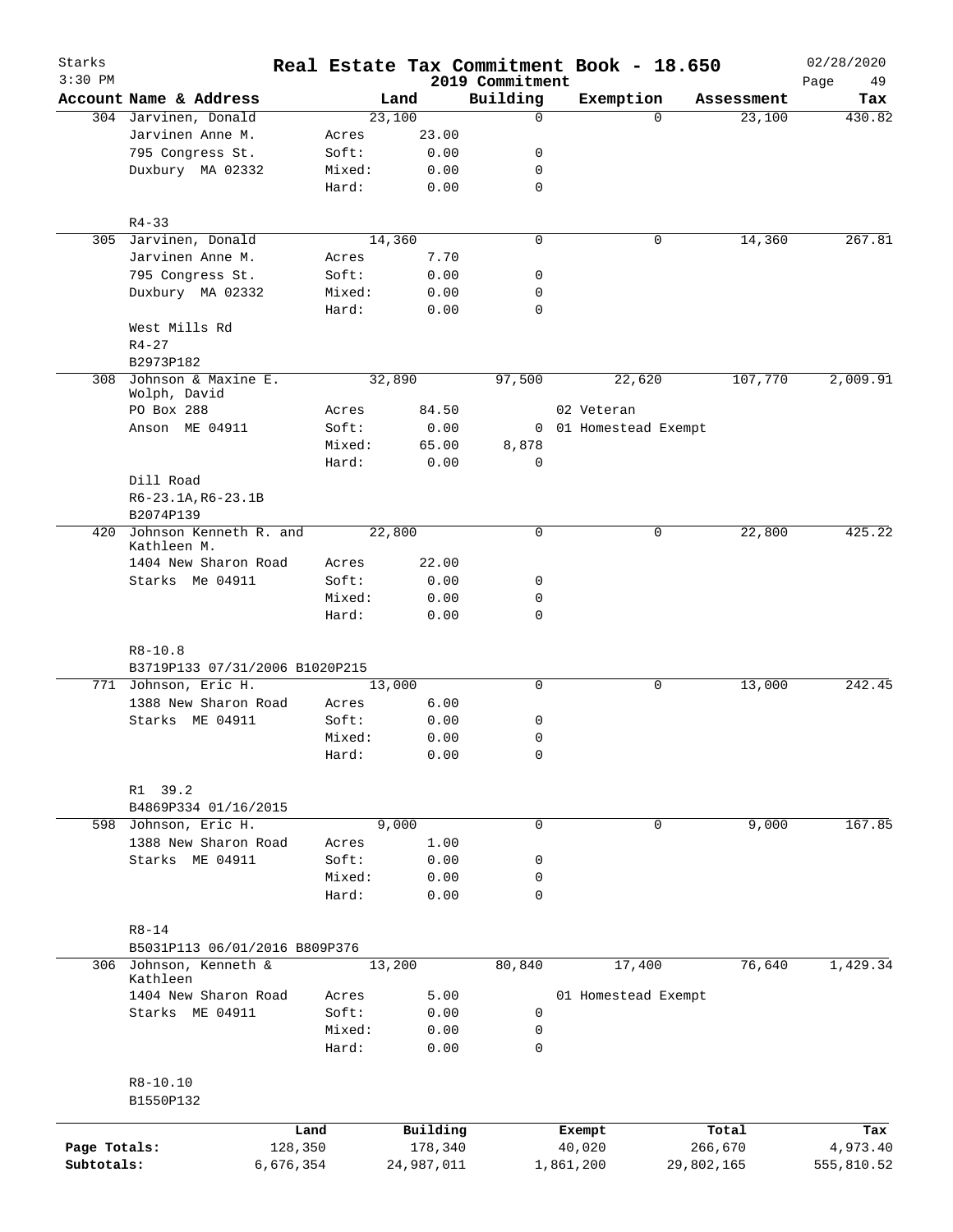| Starks<br>$3:30$ PM |                                                                            |        |                     | 2019 Commitment | Real Estate Tax Commitment Book - 18.650 |                  | 02/28/2020<br>50<br>Page |
|---------------------|----------------------------------------------------------------------------|--------|---------------------|-----------------|------------------------------------------|------------------|--------------------------|
|                     | Account Name & Address                                                     |        | Land                | Building        | Exemption                                | Assessment       | Tax                      |
|                     | 307 Johnson, Kurtis A.                                                     |        | 38,500              | 27,900          | 17,400                                   | 49,000           | 913.85                   |
|                     | 95 Johnson Road                                                            | Acres  | 71.00               |                 |                                          |                  |                          |
|                     | Starks ME 04911                                                            | Soft:  | 0.00                |                 | 0 01 Homestead Exempt                    |                  |                          |
|                     |                                                                            | Mixed: | 0.00                | $\mathbf 0$     |                                          |                  |                          |
|                     |                                                                            | Hard:  | 0.00                | 0               |                                          |                  |                          |
|                     | $R6 - 18$                                                                  |        |                     |                 |                                          |                  |                          |
|                     | B5021P40 04/28/2016 B1270P43                                               |        |                     |                 |                                          |                  |                          |
|                     | 651 Johnson, Kyle W                                                        |        | 10,800              | 117,576         | 17,400                                   | 110,976          | 2,069.70                 |
|                     | P.O.Box 364                                                                | Acres  | 2.00                |                 | 01 Homestead Exempt                      |                  |                          |
|                     | Solon ME 04979                                                             | Soft:  | 0.00                | $\mathsf{O}$    |                                          |                  |                          |
|                     |                                                                            | Mixed: | 0.00                | 0               |                                          |                  |                          |
|                     |                                                                            | Hard:  | 0.00                | $\Omega$        |                                          |                  |                          |
|                     | $R1 - 32.1$                                                                |        |                     |                 |                                          |                  |                          |
|                     | B3852P166 05/24/2007 B1607P348                                             |        |                     |                 |                                          |                  |                          |
|                     | 386 Johnson, Christopher                                                   |        | 16,200              | 16,280          | $\mathbf 0$                              | 32,480           | 605.75                   |
|                     | 29 Union St                                                                | Acres  | 10.00               |                 |                                          |                  |                          |
|                     | Taunton Ma 02780                                                           | Soft:  | 0.00                | 0               |                                          |                  |                          |
|                     |                                                                            | Mixed: | 0.00                | 0               |                                          |                  |                          |
|                     |                                                                            | Hard:  | 0.00                | 0               |                                          |                  |                          |
|                     | $R2 - 24.6$                                                                |        |                     |                 |                                          |                  |                          |
|                     | B4831P88 09/07/2014 B4145P256 06/08/2009 B4037P178<br>08/11/2008 B1976P205 |        |                     |                 |                                          |                  |                          |
|                     | 310 Jordan, Bruce A. &                                                     |        | 14,000              | 21,240          | $\mathbf 0$                              | 35,240           | 657.23                   |
|                     | Lorraine A.                                                                |        |                     |                 |                                          |                  |                          |
|                     | 83 Chute Rd                                                                | Acres  | 6.00                |                 |                                          |                  |                          |
|                     | Windham ME 04062                                                           | Soft:  | 0.00                | 0               |                                          |                  |                          |
|                     |                                                                            | Mixed: | 0.00                | 0               |                                          |                  |                          |
|                     |                                                                            | Hard:  | 0.00                | $\mathbf 0$     |                                          |                  |                          |
|                     | $R1 - 47.1$<br>B1589P148                                                   |        |                     |                 |                                          |                  |                          |
|                     | 525 Jordan, David W.                                                       |        | 12,280              | 31,150          | 0                                        | 43,430           | 809.97                   |
|                     | Jordan, Jean M.                                                            | Acres  | 5.10                |                 |                                          |                  |                          |
|                     | 204 South Main Avenue                                                      | Soft:  | 0.00                | 0               |                                          |                  |                          |
|                     | <b>PMB 71</b>                                                              | Mixed: | 0.00                | 0               |                                          |                  |                          |
|                     | Lake Placid FL 33852                                                       | Hard:  | 0.00                | 0               |                                          |                  |                          |
|                     |                                                                            |        |                     |                 |                                          |                  |                          |
|                     | $R4 - 22$<br>B4847P217 10/22/2014 B3878P88 07/10/2007 B775P805             |        |                     |                 |                                          |                  |                          |
|                     | 311 Jordan, Jean M.                                                        |        | 23,820              | 52,160          | 0                                        | 75,980           | 1,417.03                 |
|                     | 204 Sout Main Avenue                                                       | Acres  | 14.10               |                 |                                          |                  |                          |
|                     | <b>PMB 71</b>                                                              | Soft:  | 0.00                | 0               |                                          |                  |                          |
|                     | Lake Placid FL 33852                                                       | Mixed: | 0.00                | 0               |                                          |                  |                          |
|                     |                                                                            | Hard:  | 0.00                | 0               |                                          |                  |                          |
|                     | $R4-23.3, R4-23.2$<br>B2799P205                                            |        |                     |                 |                                          |                  |                          |
|                     | 313 Kahler, John                                                           |        | 11,840              | 0               | 0                                        | 11,840           | 220.82                   |
|                     | 1597 Plains Rd                                                             | Acres  | 3.30                |                 |                                          |                  |                          |
|                     | Pittsford VT 05763                                                         | Soft:  | 0.00                | 0               |                                          |                  |                          |
|                     |                                                                            | Mixed: | 0.00                | 0               |                                          |                  |                          |
|                     |                                                                            | Hard:  | 0.00                | 0               |                                          |                  |                          |
|                     |                                                                            |        |                     |                 |                                          |                  |                          |
|                     | $R10 - 17$<br>B4704P328 08/30/2013 B801P524                                |        |                     |                 |                                          |                  |                          |
|                     |                                                                            |        |                     |                 |                                          |                  |                          |
| Page Totals:        | 127,440                                                                    | Land   | Building<br>266,306 |                 | Exempt<br>34,800                         | Total<br>358,946 | Tax<br>6,694.35          |

**Subtotals:** 6,803,794 25,253,317 1,896,000 30,161,111 562,504.87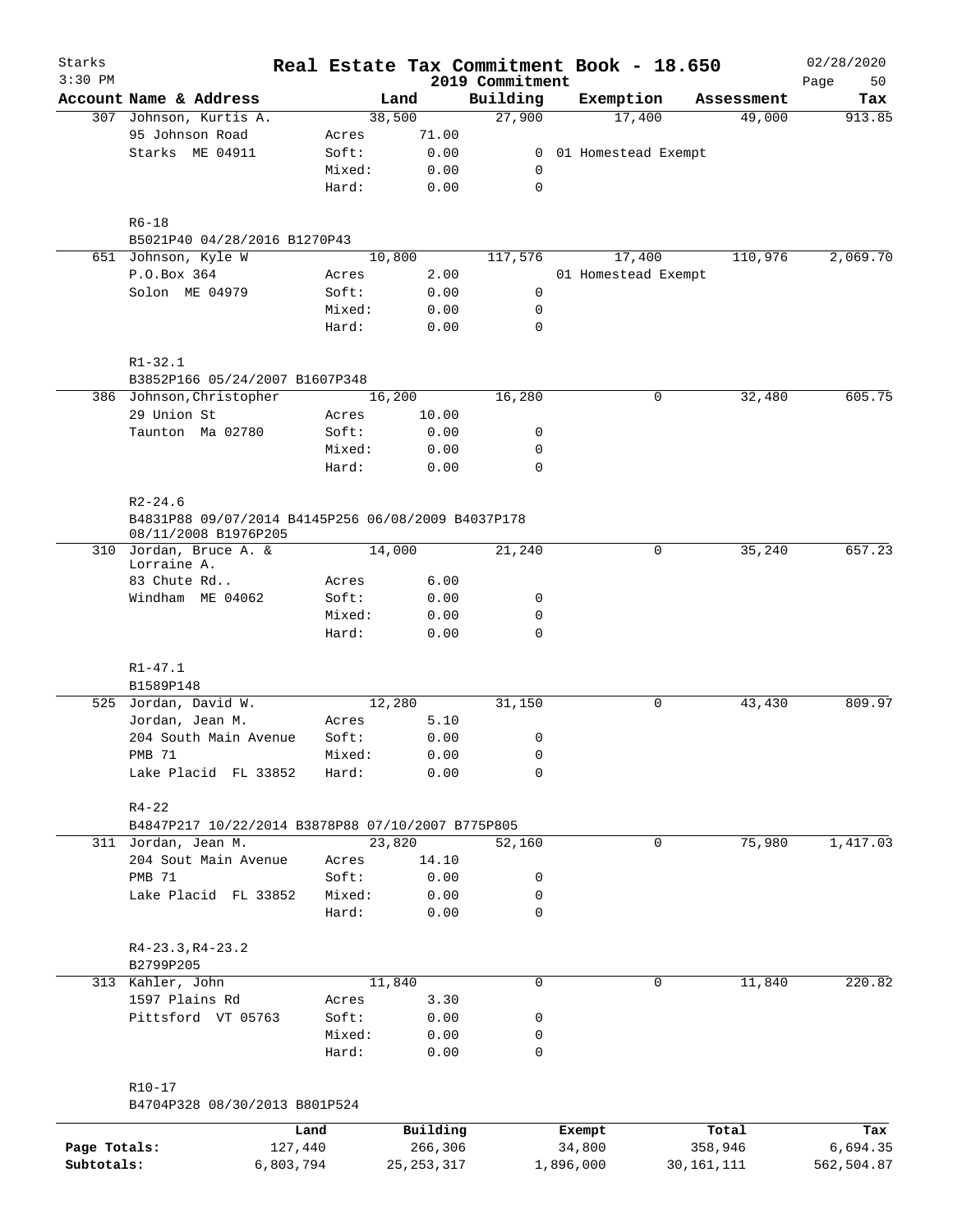| Starks    |                                                                                       |        |        |       | Real Estate Tax Commitment Book - 18.650 |                     |          |            | 02/28/2020 |
|-----------|---------------------------------------------------------------------------------------|--------|--------|-------|------------------------------------------|---------------------|----------|------------|------------|
| $3:30$ PM |                                                                                       |        |        |       | 2019 Commitment                          |                     |          |            | Page<br>51 |
|           | Account Name & Address                                                                |        | Land   |       | Building                                 | Exemption           |          | Assessment | Tax        |
|           | 312 Kahler, John                                                                      |        | 4,320  |       | $\Omega$                                 |                     | $\Omega$ | 4,320      | 80.57      |
|           | 1597 Plains Rd                                                                        | Acres  |        | 0.23  |                                          |                     |          |            |            |
|           | Pittsfield VT 05763                                                                   | Soft:  |        | 0.00  | 0                                        |                     |          |            |            |
|           |                                                                                       | Mixed: |        | 0.00  | 0                                        |                     |          |            |            |
|           |                                                                                       | Hard:  |        | 0.00  | 0                                        |                     |          |            |            |
|           | $R10-18$                                                                              |        |        |       |                                          |                     |          |            |            |
|           | B4704P328 08/30/2013 B79P1112                                                         |        |        |       |                                          |                     |          |            |            |
|           | 221 Kane, Michael S.                                                                  |        | 9,640  |       | 12,860                                   |                     | 0        | 22,500     | 419.63     |
|           | Kane, Rhonda S.                                                                       | Acres  |        | 1.80  |                                          |                     |          |            |            |
|           | 60 Varnum Pond Road                                                                   | Soft:  |        | 0.00  | 0                                        |                     |          |            |            |
|           | Temple Me 04984                                                                       | Mixed: |        | 0.00  | 0                                        |                     |          |            |            |
|           |                                                                                       | Hard:  |        | 0.00  | 0                                        |                     |          |            |            |
|           | Poor Farm Road<br>$R2 - 39.2$                                                         |        |        |       |                                          |                     |          |            |            |
|           |                                                                                       |        |        |       |                                          |                     |          |            |            |
|           | B4708P198 09/09/2013 B4343P95 11/23/2010 B4255P294<br>03/31/2010 B4242P227 09/28/2009 |        |        |       |                                          |                     |          |            |            |
|           | 314 Karnowski, Douglas J.                                                             |        | 9,400  |       | 0                                        |                     | 0        | 9,400      | 175.31     |
|           | PO Box 1116                                                                           | Acres  |        | 1.50  |                                          |                     |          |            |            |
|           | Barre VT 05641                                                                        | Soft:  |        | 0.00  | 0                                        |                     |          |            |            |
|           |                                                                                       | Mixed: |        | 0.00  | 0                                        |                     |          |            |            |
|           |                                                                                       | Hard:  |        | 0.00  | 0                                        |                     |          |            |            |
|           | New Sharon Road                                                                       |        |        |       |                                          |                     |          |            |            |
|           | $R8 - 15.1$                                                                           |        |        |       |                                          |                     |          |            |            |
|           | B2186P24                                                                              |        |        |       |                                          |                     |          |            |            |
|           | 673 Keach, Marie A.                                                                   |        | 6,860  |       | 23,400                                   | 17,400              |          | 12,860     | 239.84     |
|           | DeLuca, Kevin L.                                                                      | Acres  |        | 0.47  |                                          | 01 Homestead Exempt |          |            |            |
|           | 46 Chicken Street                                                                     | Soft:  |        | 0.00  | 0                                        |                     |          |            |            |
|           | Starks ME 04911                                                                       | Mixed: |        | 0.00  | $\mathbf 0$                              |                     |          |            |            |
|           |                                                                                       | Hard:  |        | 0.00  | $\Omega$                                 |                     |          |            |            |
|           | $U2-14$                                                                               |        |        |       |                                          |                     |          |            |            |
|           | B4850P85 11/07/2014 B1996P251                                                         |        |        |       |                                          |                     |          |            |            |
|           | 316 Keister Irrevocable<br>Grant                                                      |        | 23,740 |       | 0                                        |                     | 0        | 23,740     | 442.75     |
|           | C/O Jeremy D. and<br>Meredith S. Keister                                              | Acres  |        | 24.00 |                                          |                     |          |            |            |
|           | 263 Lohr Rd                                                                           | Soft:  |        | 0.00  |                                          |                     |          |            |            |
|           | Mifflenburg PA 17844                                                                  | Mixed: |        | 0.00  | 0                                        |                     |          |            |            |
|           |                                                                                       | Hard:  |        | 0.00  | $\Omega$                                 |                     |          |            |            |
|           | River Road                                                                            |        |        |       |                                          |                     |          |            |            |
|           | $R9 - 7.1, R9 - 7.2$                                                                  |        |        |       |                                          |                     |          |            |            |
|           | B4383P245 04/12/2011 B1719P130                                                        |        |        |       |                                          |                     |          |            |            |
|           | 516 Kelley, Roger E.                                                                  |        | 10,720 |       | 64,350                                   |                     | 0        | 75,070     | 1,400.06   |
|           | Kelley, Connie H.                                                                     | Acres  |        | 1.90  |                                          |                     |          |            |            |
|           | 11 McClellan St.                                                                      | Soft:  |        | 0.00  | 0                                        |                     |          |            |            |
|           | Skowhegan ME 04976                                                                    | Mixed: |        | 0.00  | 0                                        |                     |          |            |            |
|           |                                                                                       | Hard:  |        | 0.00  | 0                                        |                     |          |            |            |
|           | Locke Hill Rd                                                                         |        |        |       |                                          |                     |          |            |            |
|           | $R3 - 4.2$                                                                            |        |        |       |                                          |                     |          |            |            |
|           | B4729P61 11/06/2013 B2585P269                                                         |        |        |       |                                          |                     |          |            |            |
|           |                                                                                       |        |        |       |                                          |                     |          |            |            |

|              | Land      | Building     | Exempt    | Total      | Tax         |
|--------------|-----------|--------------|-----------|------------|-------------|
| Page Totals: | 64,680    | 100,610      | 17,400    | 147,890    | 2,758.16    |
| Subtotals:   | 6,868,474 | 25, 353, 927 | 1,913,400 | 30,309,001 | 565, 263.03 |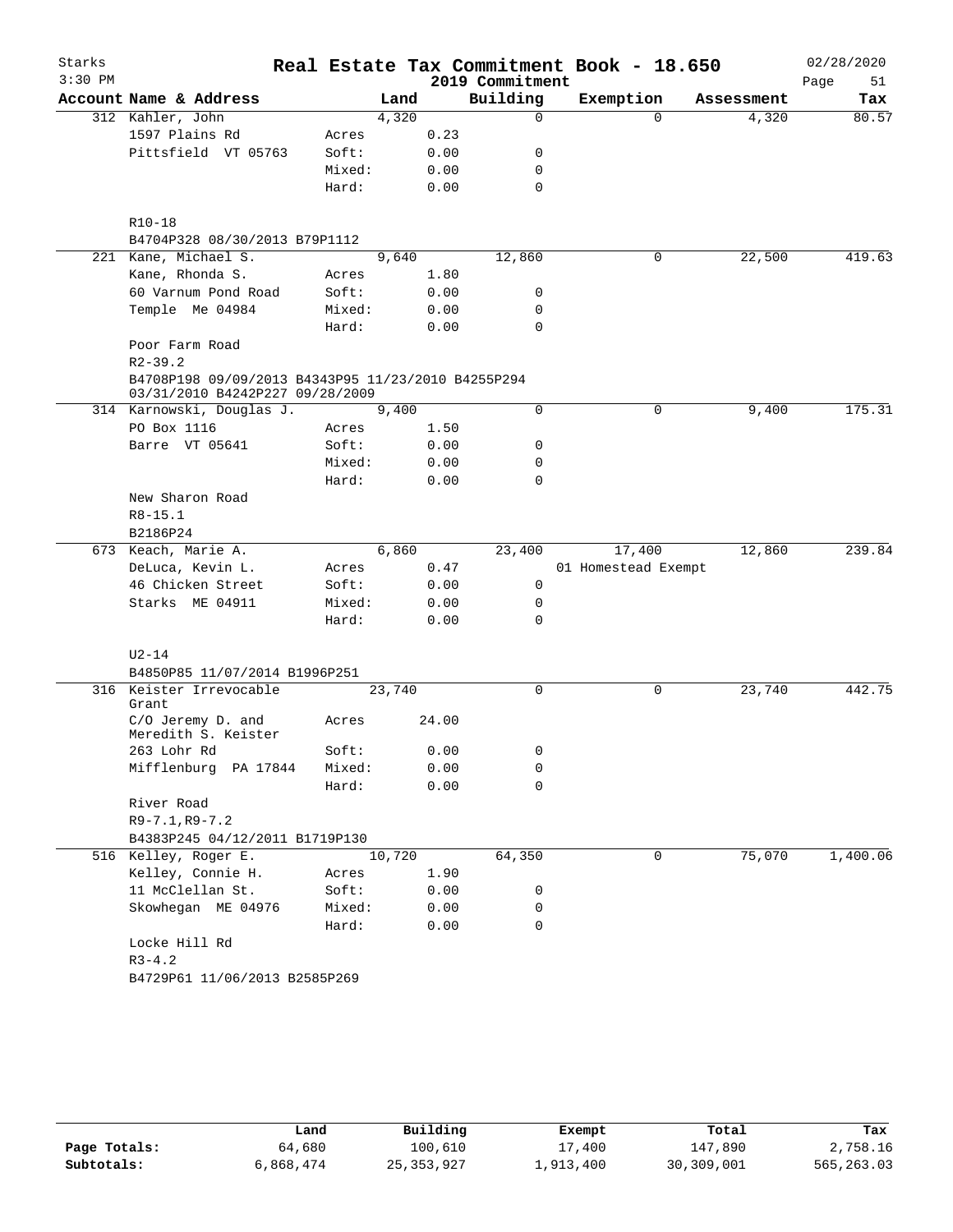| Starks       |                                                     |        | Real Estate Tax Commitment Book - 18.650 |                 |                     |                           |                       | 02/28/2020             |
|--------------|-----------------------------------------------------|--------|------------------------------------------|-----------------|---------------------|---------------------------|-----------------------|------------------------|
| $3:30$ PM    |                                                     |        |                                          | 2019 Commitment |                     |                           |                       | Page<br>52             |
|              | Account Name & Address                              |        | Land                                     | Building        |                     | Exemption                 | Assessment            | Tax                    |
|              | 739 Kiger, Nathan A                                 |        | 21,200                                   | 123,480         |                     | 17,400                    | 127,280               | 2,373.77               |
|              | Kiger, Katie L.<br>90 Chicken Street                | Acres  | 15.00                                    |                 |                     | 01 Homestead Exempt       |                       |                        |
|              |                                                     | Soft:  | 0.00                                     | 0               |                     |                           |                       |                        |
|              | Starks ME 04911                                     | Mixed: | 0.00                                     | 0               |                     |                           |                       |                        |
|              |                                                     | Hard:  | 0.00                                     | 0               |                     |                           |                       |                        |
|              |                                                     |        |                                          |                 |                     |                           |                       |                        |
|              | R3 16.1                                             |        |                                          |                 |                     |                           |                       |                        |
|              | B4288P231 06/30/2010                                |        |                                          |                 |                     |                           |                       |                        |
|              | 321 Kimball, Lemuel C. &<br>Melissa K               |        | 0                                        | 11,250          |                     | 0                         | 11,250                | 209.81                 |
|              | PO Box 173                                          |        |                                          |                 |                     |                           |                       |                        |
|              | Anson ME 04911                                      |        |                                          |                 |                     |                           |                       |                        |
|              |                                                     |        |                                          |                 |                     |                           |                       |                        |
|              |                                                     |        |                                          |                 |                     |                           |                       |                        |
|              | 55 Kimball Lane                                     |        |                                          |                 |                     |                           |                       |                        |
|              | $R7 - 1.20N$                                        |        |                                          |                 |                     |                           |                       |                        |
|              | 35 Kimball, Lemuel P.                               |        | 29,070                                   | 0               |                     | 0                         | 29,070                | 542.16                 |
|              | Kimball, Cynthia M.                                 | Acres  | 42.90                                    |                 |                     |                           |                       |                        |
|              | P.O. Box 173                                        | Soft:  | 0.00                                     | 0               |                     |                           |                       |                        |
|              | Anson ME 04911                                      | Mixed: | 0.00                                     | 0               |                     |                           |                       |                        |
|              |                                                     | Hard:  | 0.00                                     | $\mathbf 0$     |                     |                           |                       |                        |
|              | Rt. 43                                              |        |                                          |                 |                     |                           |                       |                        |
|              | $R7 - 1.4$                                          |        |                                          |                 |                     |                           |                       |                        |
|              | B4754P58 01/29/2014 B1565P325                       |        |                                          |                 |                     |                           |                       |                        |
|              | 322 Kimball, Lemuel P. and                          |        | 31,710                                   | 52,340          |                     | 22,620                    | 61,430                | 1,145.67               |
|              | Cynthia M.                                          |        |                                          |                 |                     |                           |                       |                        |
|              | PO Box 173                                          | Acres  | 106.00                                   |                 |                     |                           |                       |                        |
|              | Anson ME 04911                                      | Soft:  | 16.00                                    |                 |                     | 1,573 01 Homestead Exempt |                       |                        |
|              |                                                     | Mixed: | 29.00                                    |                 |                     | 3,961 02 Veteran          |                       |                        |
|              |                                                     | Hard:  | 51.00                                    | 7,720           |                     |                           |                       |                        |
|              | Route 43                                            |        |                                          |                 |                     |                           |                       |                        |
|              | $R7-1.1, 1.2, 1.3$                                  |        |                                          |                 |                     |                           |                       |                        |
|              | B2143P24                                            |        |                                          |                 |                     |                           |                       |                        |
|              | 406 Kleppinger, Marie                               |        | 11,400                                   | $\mathbf 0$     |                     | $\mathbf 0$               | 11,400                | 212.61                 |
|              | 61 Centennial Road                                  | Acres  | 4.00                                     |                 |                     |                           |                       |                        |
|              | Telford PA 18969-1211                               | Soft:  | 0.00                                     | 0               |                     |                           |                       |                        |
|              |                                                     | Mixed: | 0.00                                     | 0               |                     |                           |                       |                        |
|              |                                                     | Hard:  | 0.00                                     | 0               |                     |                           |                       |                        |
|              |                                                     |        |                                          |                 |                     |                           |                       |                        |
|              | $R2 - 23.1$                                         |        |                                          |                 |                     |                           |                       |                        |
|              | B3611P190 12/16/2005 B1031P75                       |        |                                          |                 |                     |                           |                       |                        |
|              | 186 Knox, Jodi M.                                   |        | 30,400                                   | 15,720          |                     | 0                         | 46,120                | 860.14                 |
|              | 2152 Industry Road                                  | Acres  | 44.00                                    |                 |                     |                           |                       |                        |
|              | Starks ME 04911                                     | Soft:  | 0.00                                     | 0               |                     |                           |                       |                        |
|              |                                                     | Mixed: | 0.00                                     | 0               |                     |                           |                       |                        |
|              |                                                     | Hard:  | 0.00                                     | 0               |                     |                           |                       |                        |
|              | Industry Road                                       |        |                                          |                 |                     |                           |                       |                        |
|              | $R2 - 24.12$                                        |        |                                          |                 |                     |                           |                       |                        |
|              | B5018P225 03/29/2016 B4102P211 02/14/2009 B2666P302 |        |                                          |                 |                     |                           |                       |                        |
|              | 344 Knox, Jodi M.                                   |        | 22,000                                   | 53,760          |                     | 17,400                    | 58,360                | 1,088.41               |
|              | 2152 Industry Road                                  | Acres  | 16.00                                    |                 |                     |                           |                       |                        |
|              | Starks ME 04911                                     | Soft:  | 0.00                                     | 0               |                     | 01 Homestead Exempt       |                       |                        |
|              |                                                     | Mixed: | 0.00                                     | 0               |                     |                           |                       |                        |
|              |                                                     | Hard:  | 0.00                                     | 0               |                     |                           |                       |                        |
|              | Industry Rd & Rt 43                                 |        |                                          |                 |                     |                           |                       |                        |
|              | $R2 - 24.9$                                         |        |                                          |                 |                     |                           |                       |                        |
|              | B5018P225 03/29/2016 B2086P253                      |        |                                          |                 |                     |                           |                       |                        |
|              |                                                     |        |                                          |                 |                     |                           |                       |                        |
|              |                                                     |        |                                          |                 |                     |                           |                       |                        |
| Page Totals: | Land                                                |        | Building                                 |                 | Exempt              |                           | Total                 | Tax                    |
| Subtotals:   | 145,780<br>7,014,254                                |        | 256,550<br>25,610,477                    |                 | 57,420<br>1,970,820 |                           | 344,910<br>30,653,911 | 6,432.57<br>571,695.60 |
|              |                                                     |        |                                          |                 |                     |                           |                       |                        |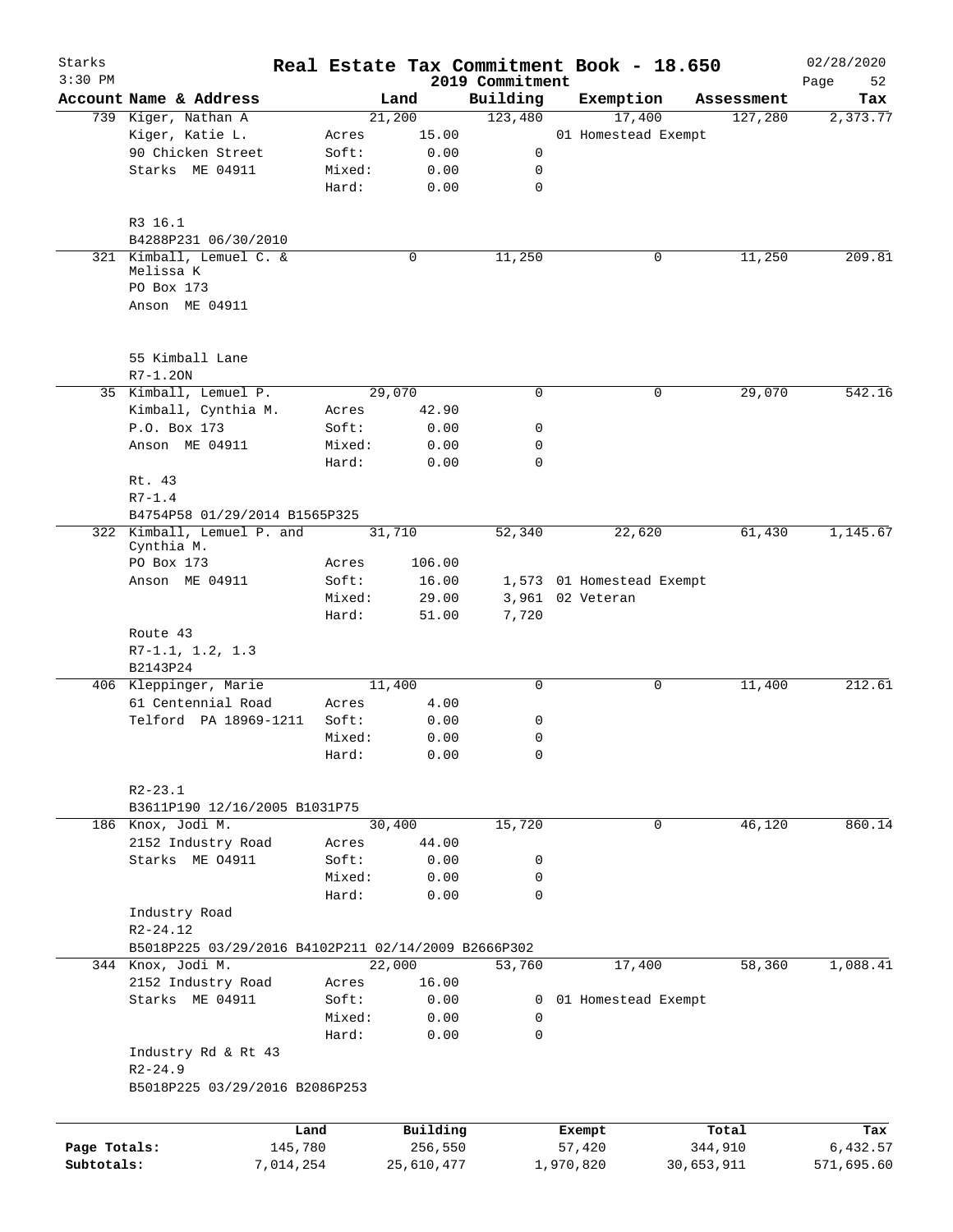| Starks    |                                                     |        |        |                 | Real Estate Tax Commitment Book - 18.650 |            | 02/28/2020 |
|-----------|-----------------------------------------------------|--------|--------|-----------------|------------------------------------------|------------|------------|
| $3:30$ PM |                                                     |        |        | 2019 Commitment |                                          |            | Page<br>53 |
|           | Account Name & Address                              |        | Land   | Building        | Exemption                                | Assessment | Tax        |
|           | 709 Koetsch, Bernard E.                             |        | 10,000 | 14,500          | $\Omega$                                 | 24,500     | 456.93     |
|           | 41 Summer St.                                       | Acres  | 1.00   |                 |                                          |            |            |
|           | Stratford CT 06614                                  | Soft:  | 0.00   | 0               |                                          |            |            |
|           |                                                     | Mixed: | 0.00   | $\mathbf 0$     |                                          |            |            |
|           |                                                     | Hard:  | 0.00   | $\mathbf 0$     |                                          |            |            |
|           | $R2 - 34.1$<br>B1096P287 08/08/1983                 |        |        |                 |                                          |            |            |
|           | 159 Koetsch, Bernard E.                             |        | 28,000 | 27,410          | 0                                        | 55,410     | 1,033.40   |
|           | 41 Summer Street                                    | Acres  | 36.00  |                 |                                          |            |            |
|           | Stratford CT 06614                                  | Soft:  | 0.00   | 0               |                                          |            |            |
|           |                                                     | Mixed: | 0.00   | 0               |                                          |            |            |
|           |                                                     | Hard:  | 0.00   | $\mathbf 0$     |                                          |            |            |
|           | $R2 - 34$                                           |        |        |                 |                                          |            |            |
|           | B2457P279 B1096P289 08/08/1983                      |        |        |                 |                                          |            |            |
|           | 325 Kopacz, Kenneth                                 |        | 25,200 | $\mathbf 0$     | 0                                        | 25,200     | 469.98     |
|           | PO Box 236                                          | Acres  | 30.00  |                 |                                          |            |            |
|           | Haddam CT 06438                                     | Soft:  | 0.00   | 0               |                                          |            |            |
|           |                                                     | Mixed: | 0.00   | 0               |                                          |            |            |
|           |                                                     | Hard:  | 0.00   | $\mathbf 0$     |                                          |            |            |
|           | $R2 - 9.1$                                          |        |        |                 |                                          |            |            |
|           | B790P721                                            |        |        |                 |                                          |            |            |
|           | 326 Kozielewicz, Edward &<br>Marilyn                |        | 20,240 | 20,000          | 17,400                                   | 22,840     | 425.97     |
|           | PO Box 93R St                                       | Acres  | 13.80  |                 |                                          |            |            |
|           | Anson ME 04911                                      | Soft:  | 0.00   | $\mathbf{0}$    | 01 Homestead Exempt                      |            |            |
|           |                                                     | Mixed: | 0.00   | $\mathbf 0$     |                                          |            |            |
|           |                                                     | Hard:  | 0.00   | $\Omega$        |                                          |            |            |
|           | $R6 - 10$                                           |        |        |                 |                                          |            |            |
|           | B1313P215                                           |        |        |                 |                                          |            |            |
|           | 45 Kozielewicz, Marilyn A.                          |        | 20,320 | 9,000           | 0                                        | 29,320     | 546.82     |
|           | Kozielewicz, Edward J.                              | Acres  | 13.90  |                 |                                          |            |            |
|           | P.O. Box 93                                         | Soft:  | 0.00   | 0               |                                          |            |            |
|           | Anson ME 04911                                      | Mixed: | 0.00   | 0               |                                          |            |            |
|           |                                                     | Hard:  | 0.00   | 0               |                                          |            |            |
|           | Mayhew Rd                                           |        |        |                 |                                          |            |            |
|           | $R6 - 9$                                            |        |        |                 |                                          |            |            |
|           | B4952P233 09/10/2015 B4952P232 09/10/2015 B2508P189 |        |        |                 |                                          |            |            |
|           | 328 Krebs, Carleton L. &<br>Marcia J.               |        | 10,000 | 40,500          | 22,620                                   | 27,880     | 519.96     |
|           | 86 Krebs Road                                       | Acres  | 1.00   |                 | 02 Veteran                               |            |            |
|           | Starks ME 04911                                     | Soft:  | 0.00   | $\mathbf{0}$    | 01 Homestead Exempt                      |            |            |
|           |                                                     | Mixed: | 0.00   | 0               |                                          |            |            |
|           |                                                     | Hard:  | 0.00   | $\Omega$        |                                          |            |            |
|           | $R8 - 18$                                           |        |        |                 |                                          |            |            |
|           | B926P2                                              |        |        |                 |                                          |            |            |
|           |                                                     |        |        |                 |                                          |            |            |

|              | Land      | Building   | Exempt    | Total      | Tax        |
|--------------|-----------|------------|-----------|------------|------------|
| Page Totals: | 113,760   | 111,410    | 40,020    | 185,150    | 3,453.06   |
| Subtotals:   | 7,128,014 | 25,721,887 | 2,010,840 | 30,839,061 | 575,148.66 |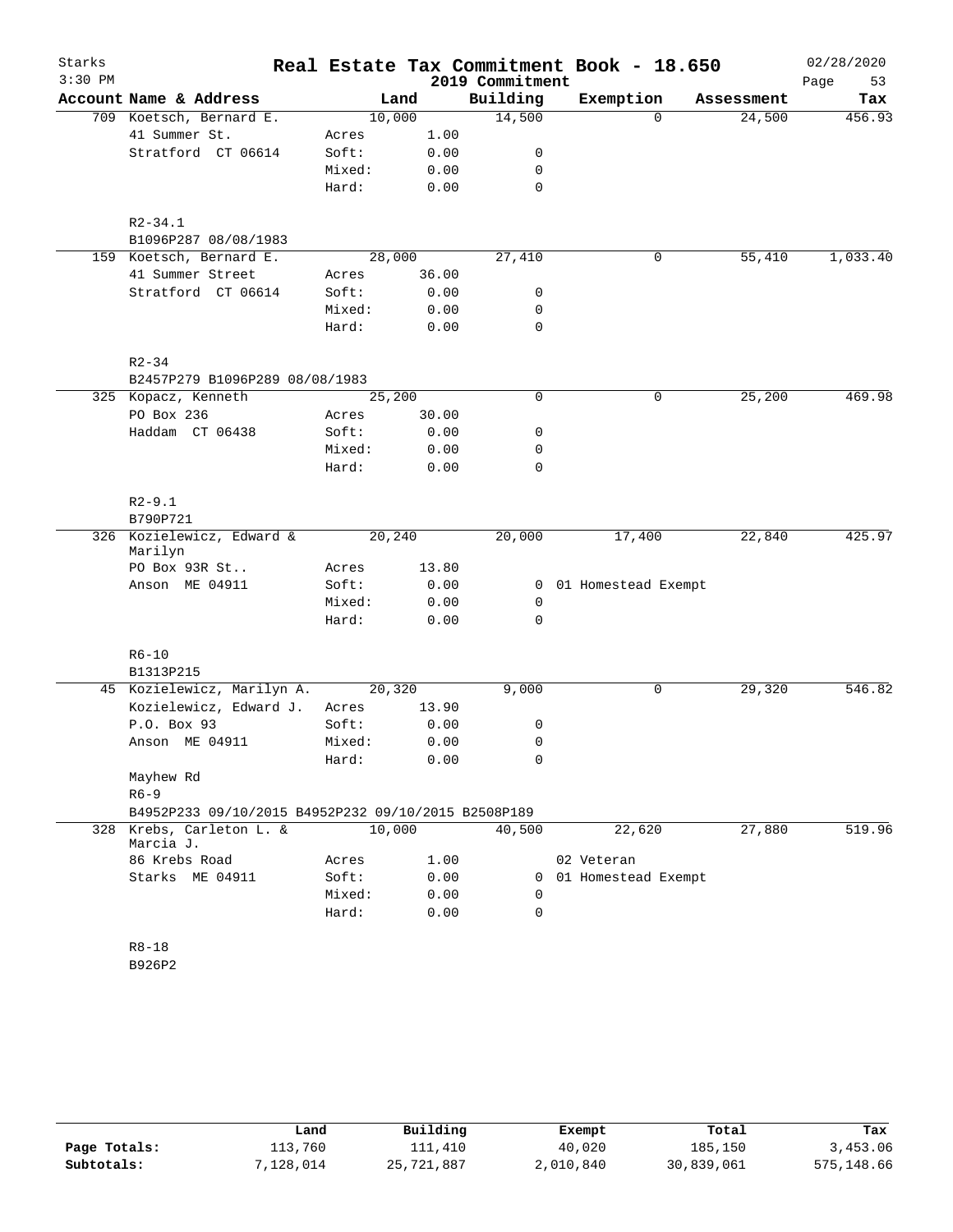| Starks    |                                        |         |        |                 | Real Estate Tax Commitment Book - 18.650 |            | 02/28/2020 |
|-----------|----------------------------------------|---------|--------|-----------------|------------------------------------------|------------|------------|
| $3:30$ PM |                                        |         |        | 2019 Commitment |                                          |            | Page<br>54 |
|           | Account Name & Address                 |         | Land   | Building        | Exemption                                | Assessment | Tax        |
|           | 327 Krebs, Carleton L. &<br>Marcia J.  | 104,260 |        | 106,710         | $\Omega$                                 | 210,970    | 3,934.59   |
|           | 86 Krebs Road                          | Acres   | 383.00 |                 |                                          |            |            |
|           | Starks ME 04911                        | Soft:   | 2.00   | 197             |                                          |            |            |
|           |                                        | Mixed:  | 62.00  | 8,469           |                                          |            |            |
|           |                                        | Hard:   | 136.00 | 20,588          |                                          |            |            |
|           | Faulkner Hill Rd<br>$R8-19, R8-20$     |         |        |                 |                                          |            |            |
|           | B926P2                                 |         |        |                 |                                          |            |            |
|           | 329 Krebs, Carlton L. and<br>Marcia J. | 20,920  |        | $\mathbf 0$     | 0                                        | 20,920     | 390.16     |
|           | 86 Krebs Road                          | Acres   | 15.90  |                 |                                          |            |            |
|           | Anson ME 04911                         | Soft:   | 0.00   | 0               |                                          |            |            |
|           |                                        | Mixed:  | 0.00   | 0               |                                          |            |            |
|           |                                        | Hard:   | 0.00   | $\mathbf 0$     |                                          |            |            |
|           | River Road                             |         |        |                 |                                          |            |            |
|           | $R9 - 7.6$                             |         |        |                 |                                          |            |            |
|           | B2766P274                              |         |        |                 |                                          |            |            |
|           | 361 Krebs, Daniel S.                   | 26,500  |        | 62,850          | 0                                        | 89,350     | 1,666.38   |
|           | Krebs, Hiroko                          | Acres   | 31.00  |                 |                                          |            |            |
|           | c/o Dennis Krebs                       | Soft:   | 0.00   | 0               |                                          |            |            |
|           | 1140 New Sharon Rd                     | Mixed:  | 0.00   | 0               |                                          |            |            |
|           | Starks ME 04911                        | Hard:   | 0.00   | $\mathbf 0$     |                                          |            |            |
|           | $R2 - 33$                              |         |        |                 |                                          |            |            |
|           | B4433P294 08/25/2011                   |         |        |                 |                                          |            |            |
|           | 755 Krebs, David S. &                  | 28,200  |        | 0               | 0                                        | 28,200     | 525.93     |
|           | Billie Jo                              |         |        |                 |                                          |            |            |
|           | 86 Krebs Road                          | Acres   | 70.00  |                 |                                          |            |            |
|           | Starks ME 04911                        | Soft:   | 0.00   | 0               |                                          |            |            |
|           |                                        | Mixed:  | 0.00   | 0               |                                          |            |            |
|           |                                        | Hard:   | 0.00   | $\mathbf 0$     |                                          |            |            |
|           | $R8 - 46.1$                            |         |        |                 |                                          |            |            |
|           | B4381P342 04/04/2011                   |         |        |                 |                                          |            |            |
|           | 330 Krebs, Dennis &                    | 10,800  |        | 96,410          | 17,400                                   | 89,810     | 1,674.96   |
|           | Angelica                               |         |        |                 |                                          |            |            |
|           | 1440 New Sharon Road                   | Acres   | 2.00   |                 |                                          |            |            |
|           | Starks ME 04911                        | Soft:   | 0.00   | 0               | 01 Homestead Exempt                      |            |            |
|           |                                        | Mixed:  | 0.00   | 0               |                                          |            |            |
|           |                                        | Hard:   | 0.00   | 0               |                                          |            |            |
|           | $R8 - 10$                              |         |        |                 |                                          |            |            |
|           | B1532P279                              |         |        |                 |                                          |            |            |
|           | 424 Lagin-Nasse, Julianna &            | 41,500  |        | 20,000          | 17,400                                   | 44,100     | 822.47     |
|           | Lagin, Nancy                           | Acres   | 52.00  |                 |                                          |            |            |
|           | PO Box 358                             | Soft:   | 0.00   |                 | 0 01 Homestead Exempt                    |            |            |
|           | 17 Fred Young Road                     | Mixed:  | 0.00   | 0               |                                          |            |            |
|           | Starks ME 04911                        | Hard:   | 0.00   | $\mathbf 0$     |                                          |            |            |
|           | Young Road                             |         |        |                 |                                          |            |            |
|           | $R1 - 17.2$                            |         |        |                 |                                          |            |            |
|           | B4386P228 04/05/2011 B2524P228         |         |        |                 |                                          |            |            |
|           |                                        |         |        |                 |                                          |            |            |
|           |                                        |         |        |                 |                                          |            |            |

|              | Land     | Building   | Exempt    | Total        | Tax          |
|--------------|----------|------------|-----------|--------------|--------------|
| Page Totals: | 232,180  | 285,970    | 34,800    | 483,350      | 9,014.49     |
| Subtotals:   | ,360,194 | 26,007,857 | 2,045,640 | 31, 322, 411 | 584, 163. 15 |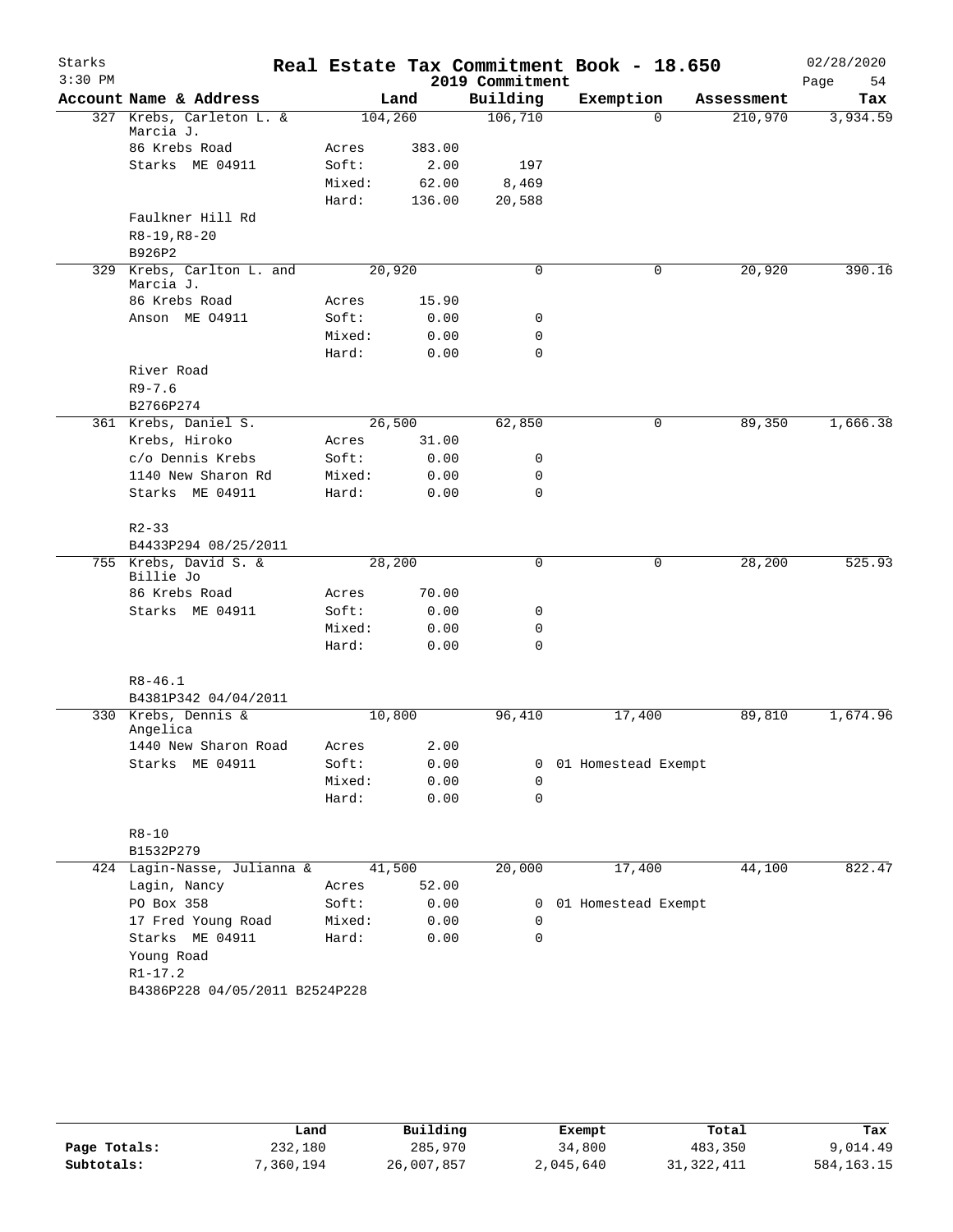| Starks<br>$3:30$ PM |                                                                                       |        |        | 2019 Commitment | Real Estate Tax Commitment Book - 18.650 |            | 02/28/2020<br>Page<br>55 |
|---------------------|---------------------------------------------------------------------------------------|--------|--------|-----------------|------------------------------------------|------------|--------------------------|
|                     | Account Name & Address                                                                |        | Land   | Building        | Exemption                                | Assessment | Tax                      |
|                     | 336 Lagueux, Claude                                                                   |        | 23,100 | $\mathsf{O}$    | $\Omega$                                 | 23,100     | 430.82                   |
|                     | 9 Middle Street                                                                       | Acres  | 23.00  |                 |                                          |            |                          |
|                     | Madison ME 04950                                                                      | Soft:  | 0.00   | 0               |                                          |            |                          |
|                     |                                                                                       | Mixed: | 0.00   | 0               |                                          |            |                          |
|                     |                                                                                       | Hard:  | 0.00   | $\mathbf 0$     |                                          |            |                          |
|                     | River Rd.                                                                             |        |        |                 |                                          |            |                          |
|                     | $R9 - 5.3$                                                                            |        |        |                 |                                          |            |                          |
|                     | B2201P136                                                                             |        |        |                 |                                          |            |                          |
|                     | 323 Lagueux, Claude                                                                   |        | 21,000 | $\mathbf 0$     | 0                                        | 21,000     | 391.65                   |
|                     | 9 Middle Street                                                                       | Acres  | 16.00  |                 |                                          |            |                          |
|                     | Madison ME 04950                                                                      | Soft:  | 0.00   | 0               |                                          |            |                          |
|                     |                                                                                       | Mixed: | 0.00   | 0               |                                          |            |                          |
|                     |                                                                                       | Hard:  | 0.00   | 0               |                                          |            |                          |
|                     |                                                                                       |        |        |                 |                                          |            |                          |
|                     | $R9-4$                                                                                |        |        |                 |                                          |            |                          |
|                     | B3632P320 07/17/2003 B847P205                                                         |        |        |                 |                                          |            |                          |
|                     | 333 Laqueux, Claude                                                                   |        | 17,680 | 57,300          | 0                                        | 74,980     | 1,398.38                 |
|                     | 9 Middle Street                                                                       | Acres  | 10.60  |                 |                                          |            |                          |
|                     | Madison ME 04950                                                                      | Soft:  | 0.00   | 0               |                                          |            |                          |
|                     |                                                                                       | Mixed: | 0.00   | 0               |                                          |            |                          |
|                     |                                                                                       | Hard:  | 0.00   | $\mathbf 0$     |                                          |            |                          |
|                     | West Mills Road                                                                       |        |        |                 |                                          |            |                          |
|                     | $R3-14.2A$                                                                            |        |        |                 |                                          |            |                          |
|                     | B2874P19                                                                              |        |        |                 |                                          |            |                          |
|                     | 334 Lagueux, Claude                                                                   |        | 24,000 | 0               | 0                                        | 24,000     | 447.60                   |
|                     | 9 Middle Street                                                                       | Acres  | 26.00  |                 |                                          |            |                          |
|                     | Madison ME 04950                                                                      | Soft:  | 0.00   | 0               |                                          |            |                          |
|                     |                                                                                       | Mixed: | 0.00   | 0               |                                          |            |                          |
|                     |                                                                                       | Hard:  | 0.00   | 0               |                                          |            |                          |
|                     | River Road                                                                            |        |        |                 |                                          |            |                          |
|                     | $R9 - 5.1A$                                                                           |        |        |                 |                                          |            |                          |
|                     | B2201P136                                                                             |        |        |                 |                                          |            |                          |
|                     | 335 Lagueux, Claude                                                                   |        | 24,000 | 0               | 0                                        | 24,000     | 447.60                   |
|                     | 9 Middle St                                                                           | Acres  | 26.00  |                 |                                          |            |                          |
|                     | Madison ME 04950                                                                      | Soft:  | 0.00   | 0               |                                          |            |                          |
|                     |                                                                                       | Mixed: | 0.00   | 0               |                                          |            |                          |
|                     |                                                                                       | Hard:  | 0.00   | $\mathbf 0$     |                                          |            |                          |
|                     | River Rd.                                                                             |        |        |                 |                                          |            |                          |
|                     | $R9 - 5.2$                                                                            |        |        |                 |                                          |            |                          |
|                     | B2201P1369                                                                            |        |        |                 |                                          |            |                          |
|                     | 707 Lamprey, Steve                                                                    |        | 12,200 | 0               | 0                                        | 12,200     | 227.53                   |
|                     | 35 Berwick Road                                                                       | Acres  | 5.00   |                 |                                          |            |                          |
|                     | South Berwick ME 03908 Soft:                                                          |        | 0.00   | 0               |                                          |            |                          |
|                     |                                                                                       | Mixed: | 0.00   | 0               |                                          |            |                          |
|                     |                                                                                       | Hard:  | 0.00   | $\mathbf 0$     |                                          |            |                          |
|                     | Thompson Bridge Road                                                                  |        |        |                 |                                          |            |                          |
|                     | $R3 - 43.1$                                                                           |        |        |                 |                                          |            |                          |
|                     | B4938P214 08/02/2015 B4761P25 04/12/2011 B4383P263<br>04/08/2011 B3749P111 09/22/2006 |        |        |                 |                                          |            |                          |
|                     | 708 Lane, James                                                                       |        | 12,200 | 0               | 0                                        | 12,200     | 227.53                   |
|                     | 26 Gray Street                                                                        | Acres  | 5.00   |                 |                                          |            |                          |
|                     | Madison ME 04950                                                                      | Soft:  | 0.00   | 0               |                                          |            |                          |
|                     |                                                                                       | Mixed: | 0.00   | 0               |                                          |            |                          |
|                     |                                                                                       | Hard:  | 0.00   | 0               |                                          |            |                          |
|                     |                                                                                       |        |        |                 |                                          |            |                          |
|                     | $R3 - 43.2$                                                                           |        |        |                 |                                          |            |                          |
|                     | B5243P85 B4383P263 02/28/2014                                                         |        |        |                 |                                          |            |                          |
|                     |                                                                                       |        |        |                 |                                          |            |                          |
|                     |                                                                                       |        |        |                 |                                          |            |                          |

|              | Land      | Building   | Exempt    | Total      | Tax        |
|--------------|-----------|------------|-----------|------------|------------|
| Page Totals: | 134,180   | 57,300     |           | 191,480    | 3,571.11   |
| Subtotals:   | 7,494,374 | 26,065,157 | 2,045,640 | 31,513,891 | 587,734.26 |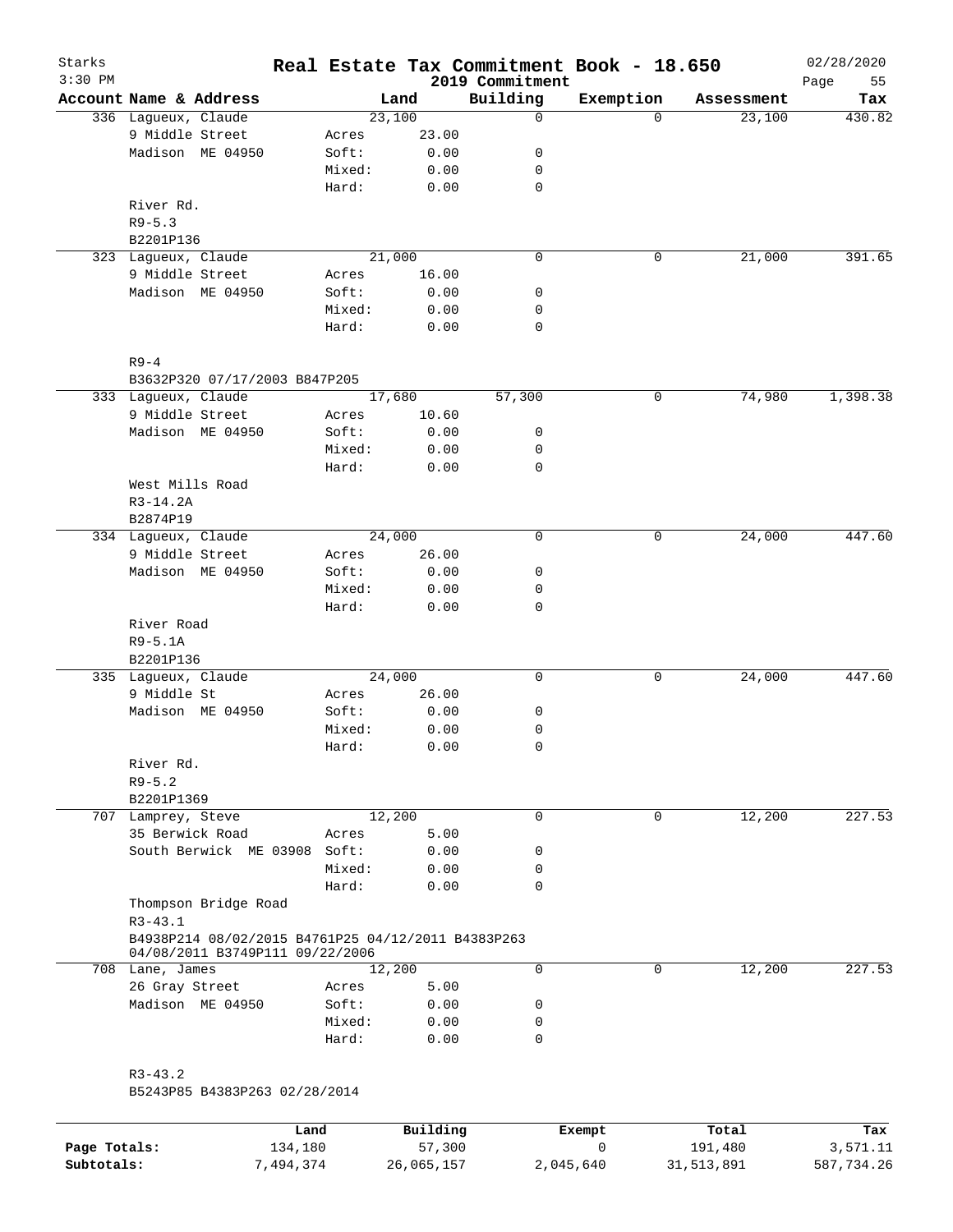| Starks<br>$3:30$ PM |                                                                    |        | Real Estate Tax Commitment Book - 18.650 | 2019 Commitment |                       |          |            | 02/28/2020        |
|---------------------|--------------------------------------------------------------------|--------|------------------------------------------|-----------------|-----------------------|----------|------------|-------------------|
|                     | Account Name & Address                                             |        | Land                                     | Building        | Exemption             |          | Assessment | Page<br>56<br>Tax |
|                     | 5 Lane, Leroy D.                                                   |        | 13,640                                   | $\mathbf 0$     |                       | $\Omega$ | 13,640     | 254.39            |
|                     | 71 Horn Hill Road                                                  | Acres  | 18.00                                    |                 |                       |          |            |                   |
|                     | Fairfield ME 04937                                                 | Soft:  | 11.00                                    | 1,081           |                       |          |            |                   |
|                     |                                                                    | Mixed: | 2.00                                     | 273             |                       |          |            |                   |
|                     |                                                                    | Hard:  | 0.00                                     | 0               |                       |          |            |                   |
|                     | Mayhew Road<br>$R6 - 17$                                           |        |                                          |                 |                       |          |            |                   |
|                     | B5033P296 06/08/2016 B4938P218 08/03/2015 B2595P1                  |        |                                          |                 |                       |          |            |                   |
|                     | 340 Laney, Cindy A.                                                |        | 18,000                                   | 30,890          |                       | 17,400   | 31,490     | 587.29            |
|                     | P.O. Box 87                                                        | Acres  | 8.00                                     |                 | 01 Homestead Exempt   |          |            |                   |
|                     | Anson ME 04911                                                     | Soft:  | 0.00                                     | 0               |                       |          |            |                   |
|                     |                                                                    | Mixed: | 0.00                                     | 0               |                       |          |            |                   |
|                     |                                                                    | Hard:  | 0.00                                     | 0               |                       |          |            |                   |
|                     | River Rd.                                                          |        |                                          |                 |                       |          |            |                   |
|                     | $R10-16.2$                                                         |        |                                          |                 |                       |          |            |                   |
|                     | B1920P96                                                           |        |                                          |                 |                       |          |            |                   |
|                     | 342 Larose, Albert N. &<br>Linda D.                                |        | 27,700                                   | 21,620          |                       | 17,400   | 31,920     | 595.31            |
|                     | 118 Olde Ferry Road                                                | Acres  | 35.00                                    |                 |                       |          |            |                   |
|                     | Starks ME 04911                                                    | Soft:  | 0.00                                     |                 | 0 01 Homestead Exempt |          |            |                   |
|                     |                                                                    | Mixed: | 0.00                                     | 0               |                       |          |            |                   |
|                     |                                                                    | Hard:  | 0.00                                     | $\mathbf 0$     |                       |          |            |                   |
|                     |                                                                    |        |                                          |                 |                       |          |            |                   |
|                     | R12-11.4                                                           |        |                                          |                 |                       |          |            |                   |
|                     | B1362P65                                                           |        |                                          |                 |                       |          |            |                   |
|                     | 339 Larouche, John G.                                              |        | 17,200                                   | 80,400          |                       | 17,400   | 80,200     | 1,495.73          |
|                     | Larouche, Joyce J.                                                 | Acres  | 10.00                                    |                 | 01 Homestead Exempt   |          |            |                   |
|                     | 2108 Industry Rd                                                   | Soft:  | 0.00                                     | $\mathbf 0$     |                       |          |            |                   |
|                     | Starks ME 04911                                                    | Mixed: | 0.00                                     | 0               |                       |          |            |                   |
|                     |                                                                    | Hard:  | 0.00                                     | 0               |                       |          |            |                   |
|                     |                                                                    |        |                                          |                 |                       |          |            |                   |
|                     | $R2 - 24.5$<br>B4681P355 07/08/2013 B3547P314 08/30/2005 B1024P186 |        |                                          |                 |                       |          |            |                   |
|                     | 391 Larson, Allen L.                                               |        | 22,830                                   | 20,820          |                       | 0        | 43,650     | 814.07            |
|                     | Larson, Heather M.                                                 | Acres  | 18.75                                    |                 |                       |          |            |                   |
|                     | 3 Brainard Road                                                    | Soft:  | 0.00                                     | 0               |                       |          |            |                   |
|                     | Niantic CT 06857                                                   | Mixed: | 0.00                                     | 0               |                       |          |            |                   |
|                     |                                                                    | Hard:  | 0.00                                     | 0               |                       |          |            |                   |
|                     |                                                                    |        |                                          |                 |                       |          |            |                   |
|                     | $R8 - 38.6$                                                        |        |                                          |                 |                       |          |            |                   |
|                     | B3607P158 12/16/2005 B2684P51                                      |        |                                          |                 |                       |          |            |                   |
|                     | 36 Lavallee, Lucy M.                                               |        | 10,840                                   | $\mathbf 0$     |                       | 0        | 10,840     | 202.17            |
|                     | Lavallee, David J.                                                 | Acres  | 3.30                                     |                 |                       |          |            |                   |
|                     | Chemin Des Liserons 5                                              | Soft:  | 0.00                                     | 0               |                       |          |            |                   |
|                     | 1170                                                               | Mixed: | 0.00                                     | 0               |                       |          |            |                   |
|                     | Aubonne, Switzerland                                               |        |                                          |                 |                       |          |            |                   |
|                     |                                                                    | Hard:  | 0.00                                     | $\mathbf 0$     |                       |          |            |                   |
|                     | Madison Rd & Rt 43<br>$R8 - 30$                                    |        |                                          |                 |                       |          |            |                   |
|                     | B5428P135 01/29/2018 B787P17                                       |        |                                          |                 |                       |          |            |                   |
|                     | 688 Leahy, Barry F                                                 |        | 18,960                                   | 30,720          |                       | 0        | 49,680     | 926.53            |
|                     | 110 Middle Rd.                                                     | Acres  | 12.20                                    |                 |                       |          |            |                   |
|                     | Newbury Ma 01951                                                   | Soft:  | 0.00                                     | 0               |                       |          |            |                   |
|                     |                                                                    | Mixed: | 0.00                                     | 0               |                       |          |            |                   |
|                     |                                                                    | Hard:  | 0.00                                     | $\mathbf 0$     |                       |          |            |                   |
|                     |                                                                    |        |                                          |                 |                       |          |            |                   |
|                     | R8-38-5A                                                           |        |                                          |                 |                       |          |            |                   |
|                     | B4222P251 12/11/2009 B3508P266 06/22/2005                          |        |                                          |                 |                       |          |            |                   |
|                     |                                                                    |        |                                          |                 |                       |          |            |                   |
|                     |                                                                    | Land   | Building                                 |                 | Exempt                |          | Total      | Tax               |
| Page Totals:        | 129,170                                                            |        | 184,450                                  |                 | 52,200                |          | 261,420    | 4,875.49          |

**Subtotals:** 7,623,544 26,249,607 2,097,840 31,775,311 592,609.75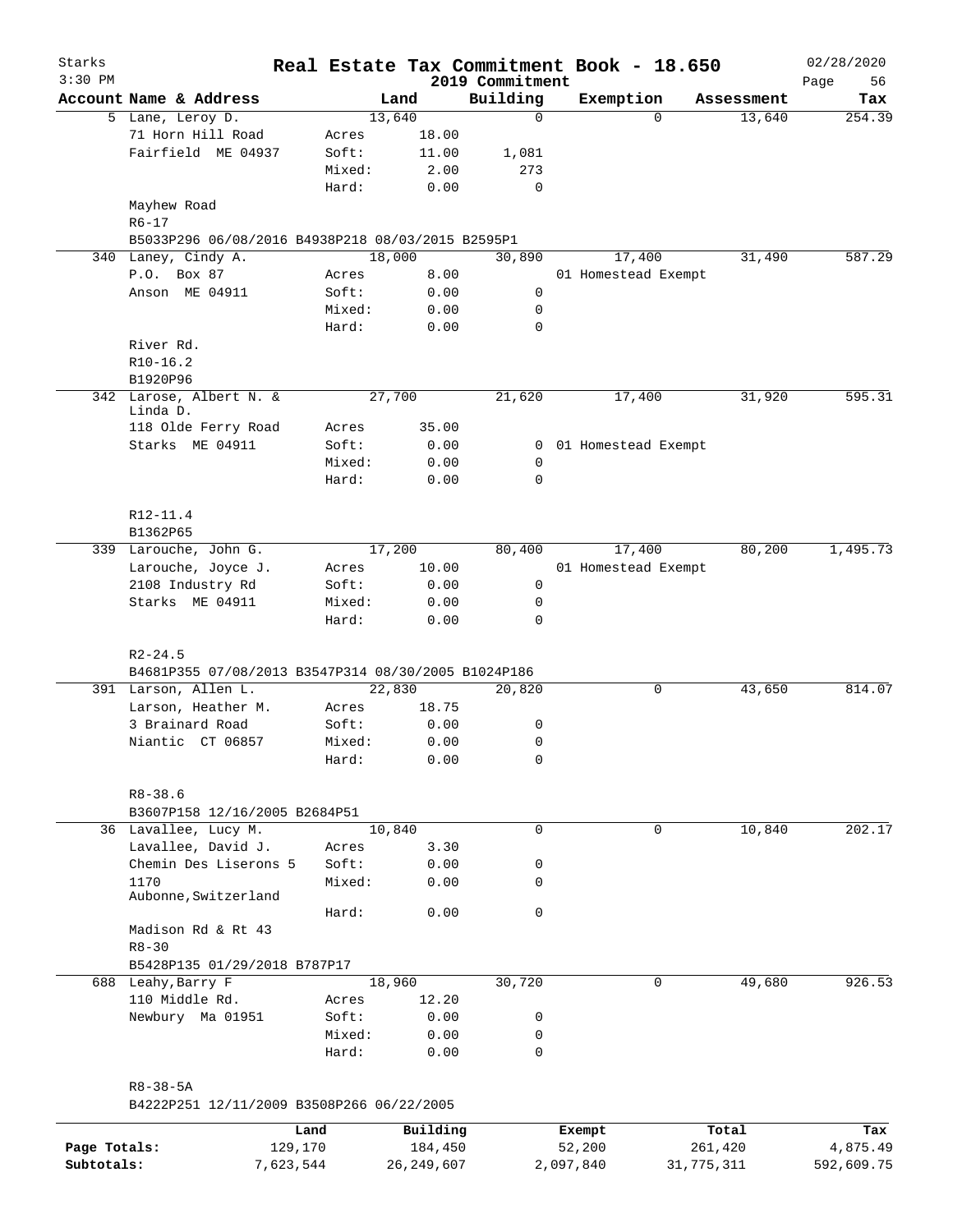| Starks    |                                                                            |        |        |                 | Real Estate Tax Commitment Book - 18.650 |            | 02/28/2020 |
|-----------|----------------------------------------------------------------------------|--------|--------|-----------------|------------------------------------------|------------|------------|
| $3:30$ PM |                                                                            |        |        | 2019 Commitment |                                          |            | Page<br>57 |
|           | Account Name & Address                                                     |        | Land   | Building        | Exemption                                | Assessment | Tax        |
|           | 345 Leal, Robert J. &<br>Kathleen                                          | 16,920 |        | $\Omega$        | 0                                        | 16,920     | 315.56     |
|           | 9 Kerry Lane                                                               | Acres  | 10.90  |                 |                                          |            |            |
|           | Hopkinton MA 01748                                                         | Soft:  | 0.00   | 0               |                                          |            |            |
|           |                                                                            | Mixed: | 0.00   | 0               |                                          |            |            |
|           |                                                                            | Hard:  | 0.00   | $\mathbf 0$     |                                          |            |            |
|           | Mayhew Road                                                                |        |        |                 |                                          |            |            |
|           | $R6 - 2.8$                                                                 |        |        |                 |                                          |            |            |
|           | B1862P70                                                                   |        |        |                 |                                          |            |            |
|           | 347 Leighton, Gary & Lynda                                                 | 30,790 |        | 44,140          | 17,400                                   | 57,530     | 1,072.93   |
|           | 101 Ridge Road                                                             | Acres  | 111.00 |                 |                                          |            |            |
|           | Anson ME 04911                                                             | Soft:  | 5.00   |                 | 492 01 Homestead Exempt                  |            |            |
|           |                                                                            | Mixed: | 34.00  | 4,644           |                                          |            |            |
|           |                                                                            | Hard:  | 61.00  | 9,234           |                                          |            |            |
|           | 101 Ridge Rd.                                                              |        |        |                 |                                          |            |            |
|           | $R9 - 5.1, 5.4$                                                            |        |        |                 |                                          |            |            |
|           | B1014P17                                                                   | 12,040 |        | 0               | 0                                        |            | 224.55     |
|           | 349 Lejoy, Susan L<br>McCleary, Ann J.                                     | Acres  | 4.80   |                 |                                          | 12,040     |            |
|           | P.O. Box 644                                                               | Soft:  | 0.00   | 0               |                                          |            |            |
|           | West Farmington ME                                                         | Mixed: | 0.00   | 0               |                                          |            |            |
|           | 04992                                                                      |        |        |                 |                                          |            |            |
|           |                                                                            | Hard:  | 0.00   | 0               |                                          |            |            |
|           |                                                                            |        |        |                 |                                          |            |            |
|           | $R4 - 19$                                                                  |        |        |                 |                                          |            |            |
|           | B4463P273 11/07/2011 B4397P212 05/27/2011 B2085P213<br>348 Lejoy, Susan L. | 12,500 |        |                 |                                          | 27,690     | 516.42     |
|           | P.O. Box 644                                                               | Acres  | 4.12   | 32,590          | 17,400<br>01 Homestead Exempt            |            |            |
|           | West Farmington ME                                                         | Soft:  | 0.00   | 0               |                                          |            |            |
|           | 04992                                                                      |        |        |                 |                                          |            |            |
|           |                                                                            | Mixed: | 0.00   | 0               |                                          |            |            |
|           |                                                                            | Hard:  | 0.00   | 0               |                                          |            |            |
|           | $R4 - 20, R4 - 21$                                                         |        |        |                 |                                          |            |            |
|           | B4463P273 11/07/2011 B977P199                                              |        |        |                 |                                          |            |            |
|           | 609 Lemay Jr., George                                                      | 48,900 |        | $\Omega$        | 0                                        | 48,900     | 911.99     |
|           | Lemay, Carlene                                                             | Acres  | 109.00 |                 |                                          |            |            |
|           | 274 Sandy River Road                                                       | Soft:  | 0.00   | 0               |                                          |            |            |
|           | Starks ME 04911                                                            | Mixed: | 0.00   | 0               |                                          |            |            |
|           |                                                                            | Hard:  | 0.00   | $\Omega$        |                                          |            |            |
|           | River Road                                                                 |        |        |                 |                                          |            |            |
|           | $R8 - 21$                                                                  |        |        |                 |                                          |            |            |
|           | B4903P263 05/14/2015 B4864P353 01/02/2015 B2076P3                          |        |        |                 |                                          |            |            |
|           | 315 Lemay Trapper C.                                                       | 24,700 |        | 135,770         | 17,400                                   | 143,070    | 2,668.26   |
|           | Lemay Carlene A. and<br>George E Lemay, Jr.                                | Acres  | 25.00  |                 | 01 Homestead Exempt                      |            |            |
|           | 188 Locke Hill Road                                                        | Soft:  | 0.00   | 0               |                                          |            |            |
|           | Starks ME 04911                                                            | Mixed: | 0.00   | 0               |                                          |            |            |
|           |                                                                            | Hard:  | 0.00   | $\Omega$        |                                          |            |            |
|           | Locke Hill Rd                                                              |        |        |                 |                                          |            |            |
|           | $R2 - 56.1$                                                                |        |        |                 |                                          |            |            |
|           | B3785P343 12/13/2006 B2726P20                                              |        |        |                 |                                          |            |            |
|           |                                                                            |        |        |                 |                                          |            |            |
|           |                                                                            |        |        |                 |                                          |            |            |

|              | Land      | Building   | Exempt    | Total      | Tax        |
|--------------|-----------|------------|-----------|------------|------------|
| Page Totals: | 145,850   | 212,500    | 52,200    | 306,150    | 5,709.71   |
| Subtotals:   | 7,769,394 | 26,462,107 | 2,150,040 | 32,081,461 | 598,319.46 |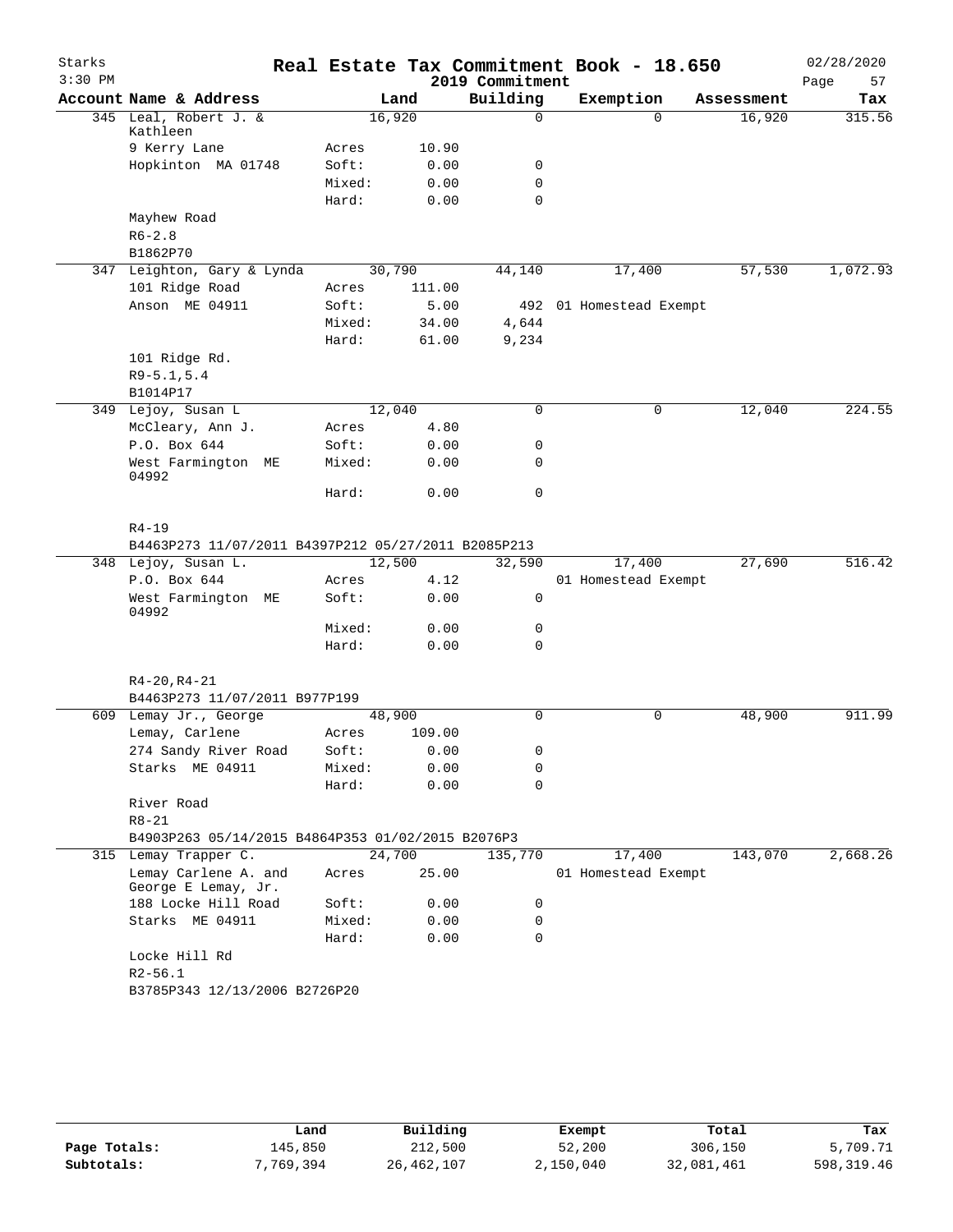| Starks<br>$3:30$ PM |                                                |                 |        | 2019 Commitment | Real Estate Tax Commitment Book - 18.650 |            | 02/28/2020<br>Page<br>58 |
|---------------------|------------------------------------------------|-----------------|--------|-----------------|------------------------------------------|------------|--------------------------|
|                     | Account Name & Address                         |                 | Land   | Building        | Exemption                                | Assessment | Tax                      |
|                     | 351 Lemay, George E. Jr. &<br>Carlene A        | 62,140          |        | 40,650          | 17,400                                   | 85,390     | 1,592.52                 |
|                     | 274 Sandy River Road                           | Acres           | 137.00 |                 |                                          |            |                          |
|                     | Starks ME 04911                                | Soft:           | 0.00   | 0               | 01 Homestead Exempt                      |            |                          |
|                     |                                                | Mixed:          | 0.00   | 0               |                                          |            |                          |
|                     |                                                | Hard:           | 0.00   | $\mathbf 0$     |                                          |            |                          |
|                     | River Road                                     |                 |        |                 |                                          |            |                          |
|                     | $R8-27, R8-28, R8-29$<br>B1142P75              |                 |        |                 |                                          |            |                          |
|                     | 350 Lemay, George E. Jr. &                     | 12,400          |        | 1,650           | 0                                        | 14,050     | 262.03                   |
|                     | Carlene A                                      |                 |        |                 |                                          |            |                          |
|                     | 274 Sandy River Road                           | Acres           | 4.00   |                 |                                          |            |                          |
|                     | Starks ME 04911                                | Soft:           | 0.00   | 0               |                                          |            |                          |
|                     |                                                | Mixed:          | 0.00   | 0               |                                          |            |                          |
|                     | River Road                                     | Hard:           | 0.00   | $\mathbf 0$     |                                          |            |                          |
|                     | $R9 - 2$                                       |                 |        |                 |                                          |            |                          |
|                     | B1142P75                                       |                 |        |                 |                                          |            |                          |
|                     | 760 Lemay, George E. Jr.                       | 10,000          |        | 116,710         | 0                                        | 126,710    | 2,363.14                 |
|                     | and Carlene                                    |                 |        |                 |                                          |            |                          |
|                     | 274 Sandy River Road                           | Acres           | 1.00   |                 |                                          |            |                          |
|                     | Starks ME 04911                                | Soft:           | 0.00   | 0               |                                          |            |                          |
|                     |                                                | Mixed:          | 0.00   | $\mathbf 0$     |                                          |            |                          |
|                     |                                                | Hard:           | 0.00   | $\mathbf 0$     |                                          |            |                          |
|                     |                                                |                 |        |                 |                                          |            |                          |
|                     | $R9 - 3$                                       |                 |        |                 |                                          |            |                          |
|                     | B4536P55 02/08/2012<br>353 Leonard, Terrill K. | 18,800          |        | 61,050          | 17,400                                   | 62,450     | 1,164.69                 |
|                     | P.O. Box 568                                   | Acres           | 12.00  |                 | 01 Homestead Exempt                      |            |                          |
|                     | Anson ME 04911                                 | Soft:           | 0.00   | 0               |                                          |            |                          |
|                     |                                                | Mixed:          | 0.00   | 0               |                                          |            |                          |
|                     |                                                | Hard:           | 0.00   | $\mathbf 0$     |                                          |            |                          |
|                     | 1264 New Sharon Road                           |                 |        |                 |                                          |            |                          |
|                     | $R2 - 10.1$                                    |                 |        |                 |                                          |            |                          |
|                     | B2746P133                                      |                 |        |                 |                                          |            |                          |
|                     | 354 Lepage, Gordon D. &                        | 13,120          |        | $\mathbf 0$     | 0                                        | 13,120     | 244.69                   |
|                     | Carole M.                                      |                 |        |                 |                                          |            |                          |
|                     | 81 Beans Corner Rd                             | Acres           | 101.00 |                 |                                          |            |                          |
|                     | New Sharon ME 04955                            | Soft:           | 45.00  | 4,424           |                                          |            |                          |
|                     |                                                | Mixed:<br>Hard: | 56.00  | 7,649<br>0      |                                          |            |                          |
|                     |                                                |                 | 0.00   |                 |                                          |            |                          |
|                     | $R1 - 51$                                      |                 |        |                 |                                          |            |                          |
|                     | B1479P326                                      |                 |        |                 |                                          |            |                          |
|                     | 392 Lequin, Thomas                             | 32,760          |        | 118,390         | 22,620                                   | 128,530    | 2,397.08                 |
|                     | 1018 New Sharon Road                           | Acres           | 51.87  |                 | 01 Homestead Exempt                      |            |                          |
|                     | Starks ME 04911                                | Soft:           | 0.00   | 0               | 02 Veteran                               |            |                          |
|                     |                                                | Mixed:          | 0.00   | 0               |                                          |            |                          |
|                     |                                                | Hard:           | 0.00   | 0               |                                          |            |                          |
|                     |                                                |                 |        |                 |                                          |            |                          |
|                     | $R1 - 43$                                      |                 |        |                 |                                          |            |                          |
|                     | B4615P241 01/04/2013 B2041P8                   |                 |        |                 |                                          |            |                          |
|                     |                                                |                 |        |                 |                                          |            |                          |
|                     |                                                |                 |        |                 |                                          |            |                          |
|                     |                                                |                 |        |                 |                                          |            |                          |

|              | Land      | Building   | Exempt    | Total      | Tax         |
|--------------|-----------|------------|-----------|------------|-------------|
| Page Totals: | 149,220   | 338,450    | 57,420    | 430,250    | 8,024.15    |
| Subtotals:   | 7,918,614 | 26,800,557 | 2,207,460 | 32,511,711 | 606, 343.61 |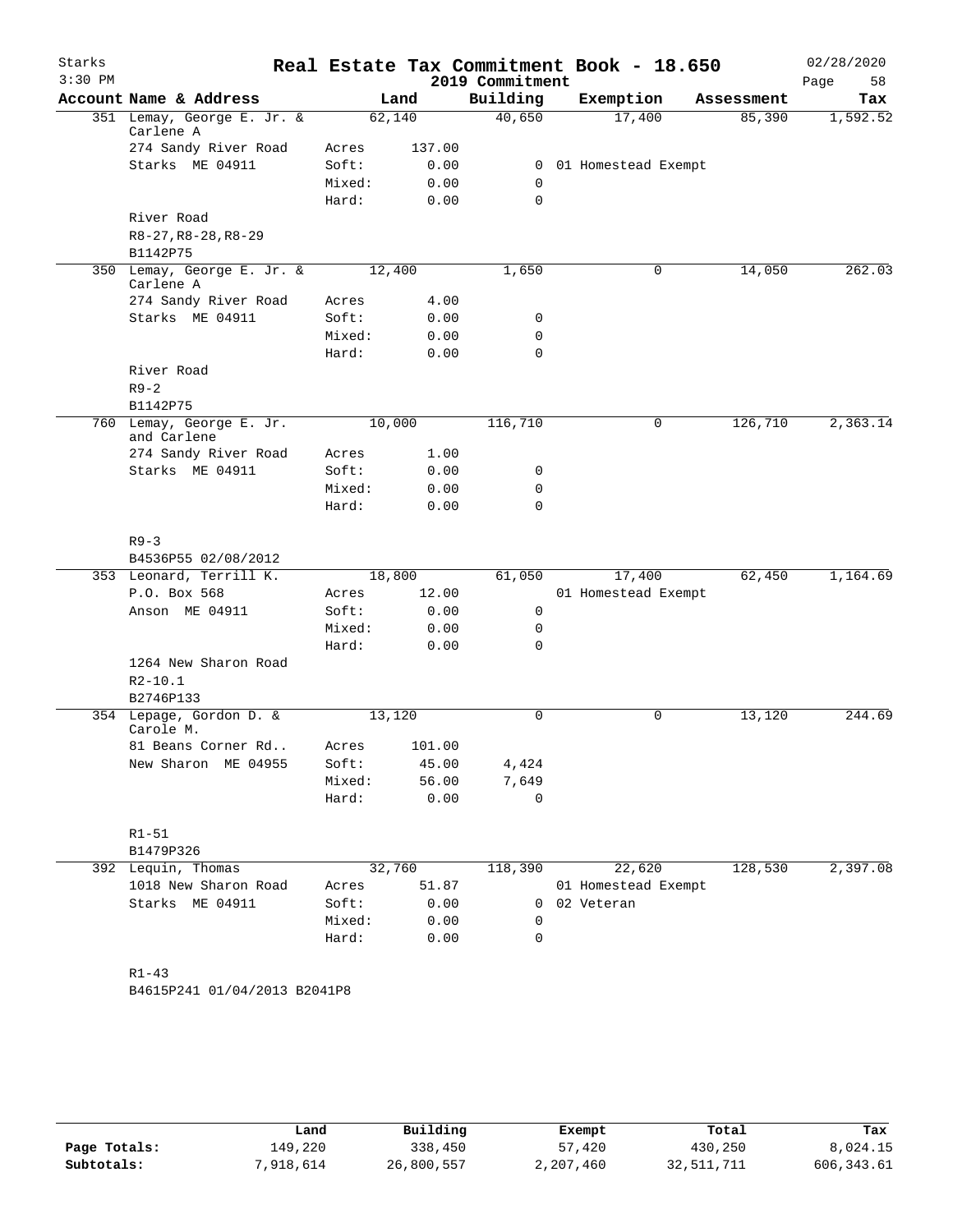| Starks<br>$3:30$ PM |                                |        |        |          | 2019 Commitment | Real Estate Tax Commitment Book - 18.650 |            | 02/28/2020<br>59<br>Page |
|---------------------|--------------------------------|--------|--------|----------|-----------------|------------------------------------------|------------|--------------------------|
|                     | Account Name & Address         |        | Land   |          | Building        | Exemption                                | Assessment | Tax                      |
|                     | 733 Lessard, Allen             |        | 9,800  |          | $\mathbf 0$     | $\Omega$                                 | 9,800      | 182.77                   |
|                     | Lessard, Rick                  | Acres  |        | 2.00     |                 |                                          |            |                          |
|                     | P.O. Box 201                   | Soft:  |        | 0.00     | 0               |                                          |            |                          |
|                     | Madison ME 04950               | Mixed: |        | 0.00     | 0               |                                          |            |                          |
|                     |                                | Hard:  |        | 0.00     | $\mathbf 0$     |                                          |            |                          |
|                     | R4- 9B                         |        |        |          |                 |                                          |            |                          |
|                     | B4983P55 12/08/2015            |        |        |          |                 |                                          |            |                          |
|                     | 332 Lessard, Allen R.          |        | 10,000 |          | 14,100          | 0                                        | 24,100     | 449.47                   |
|                     | P.O. Box 201                   | Acres  |        | 1.00     |                 |                                          |            |                          |
|                     | Madison ME 04950               | Soft:  |        | 0.00     | 0               |                                          |            |                          |
|                     |                                | Mixed: |        | 0.00     | 0               |                                          |            |                          |
|                     |                                | Hard:  |        | 0.00     | $\mathbf 0$     |                                          |            |                          |
|                     | Emery Road<br>$R3 - 31$        |        |        |          |                 |                                          |            |                          |
|                     | B4557P150 08/02/2012 B2023P202 |        |        |          |                 |                                          |            |                          |
|                     | 652 Lewis, Jeremiah D.         |        | 11,760 |          | 84,420          | 17,400                                   | 78,780     | 1,469.25                 |
|                     | 2709 Industry Road             | Acres  |        | 3.20     |                 | 01 Homestead Exempt                      |            |                          |
|                     | Starks ME 04911                | Soft:  |        | 0.00     | 0               |                                          |            |                          |
|                     |                                | Mixed: |        | 0.00     | 0               |                                          |            |                          |
|                     |                                | Hard:  |        | 0.00     | $\mathbf 0$     |                                          |            |                          |
|                     |                                |        |        |          |                 |                                          |            |                          |
|                     | $U1-13$                        |        |        |          |                 |                                          |            |                          |
|                     | B4445P303 09/29/2011 B4295P140 |        |        |          |                 |                                          |            |                          |
|                     | 357 Libby, Kevin & Mary        |        | 0      |          | 23,550          | 0                                        | 23,550     | 439.21                   |
|                     | 1638 New Sharon Road           |        |        |          |                 |                                          |            |                          |
|                     | Starks ME 04911                |        |        |          |                 |                                          |            |                          |
|                     |                                |        |        |          |                 |                                          |            |                          |
|                     | $R2-6.10N$                     |        |        |          |                 |                                          |            |                          |
|                     | 356 Libby, Kevin A             |        | 20,800 |          | 41,850          | 17,400                                   | 45,250     | 843.91                   |
|                     | Mary E.                        | Acres  |        | 3.00     |                 |                                          |            |                          |
|                     | 1638 New Sharon Road           | Soft:  |        | 0.00     | $\overline{0}$  | 01 Homestead Exempt                      |            |                          |
|                     | Starks ME 04911                | Mixed: |        | 0.00     | 0               |                                          |            |                          |
|                     |                                | Hard:  |        | 0.00     | 0               |                                          |            |                          |
|                     | $R2 - 6.1$                     |        |        |          |                 |                                          |            |                          |
|                     | B2859P147                      |        |        |          |                 |                                          |            |                          |
|                     | 385 Libby, Timothy D,          |        | 7,140  |          | 27,000          | 17,400                                   | 16,740     | 312.20                   |
|                     | Libby, June A.                 | Acres  |        | 0.51     |                 | 01 Homestead Exempt                      |            |                          |
|                     | 43 Chicken Street              | Soft:  |        | 0.00     | 0               |                                          |            |                          |
|                     | Starks ME 04911                | Mixed: |        | 0.00     | 0               |                                          |            |                          |
|                     |                                | Hard:  |        | 0.00     | $\mathbf 0$     |                                          |            |                          |
|                     | Chicken Street                 |        |        |          |                 |                                          |            |                          |
|                     | $U2-18$                        |        |        |          |                 |                                          |            |                          |
|                     | B4082P196 12/14/2008 B2540P192 |        |        |          |                 |                                          |            |                          |
|                     | 358 Lickteig, John H.          |        | 28,620 |          | $\mathbf 0$     | 0                                        | 28,620     | 533.76                   |
|                     | 25 Wall St.                    | Acres  |        | 105.00   |                 |                                          |            |                          |
|                     | Milford CT 06460               | Soft:  |        | 0.00     | 0               |                                          |            |                          |
|                     |                                | Mixed: |        | 12.00    | 1,639           |                                          |            |                          |
|                     |                                | Hard:  |        | 88.00    | 13,321          |                                          |            |                          |
|                     | $R5 - 17$                      |        |        |          |                 |                                          |            |                          |
|                     | B1284P287                      |        |        |          |                 |                                          |            |                          |
|                     |                                |        |        |          |                 |                                          |            |                          |
|                     |                                |        |        |          |                 |                                          |            |                          |
|                     |                                | Land   |        | Building |                 | Exempt                                   | Total      | Tax                      |
| Page Totals:        |                                | 88,120 |        | 190,920  |                 | 52,200                                   | 226,840    | 4,230.57                 |

**Subtotals:** 8,006,734 26,991,477 2,259,660 32,738,551 610,574.18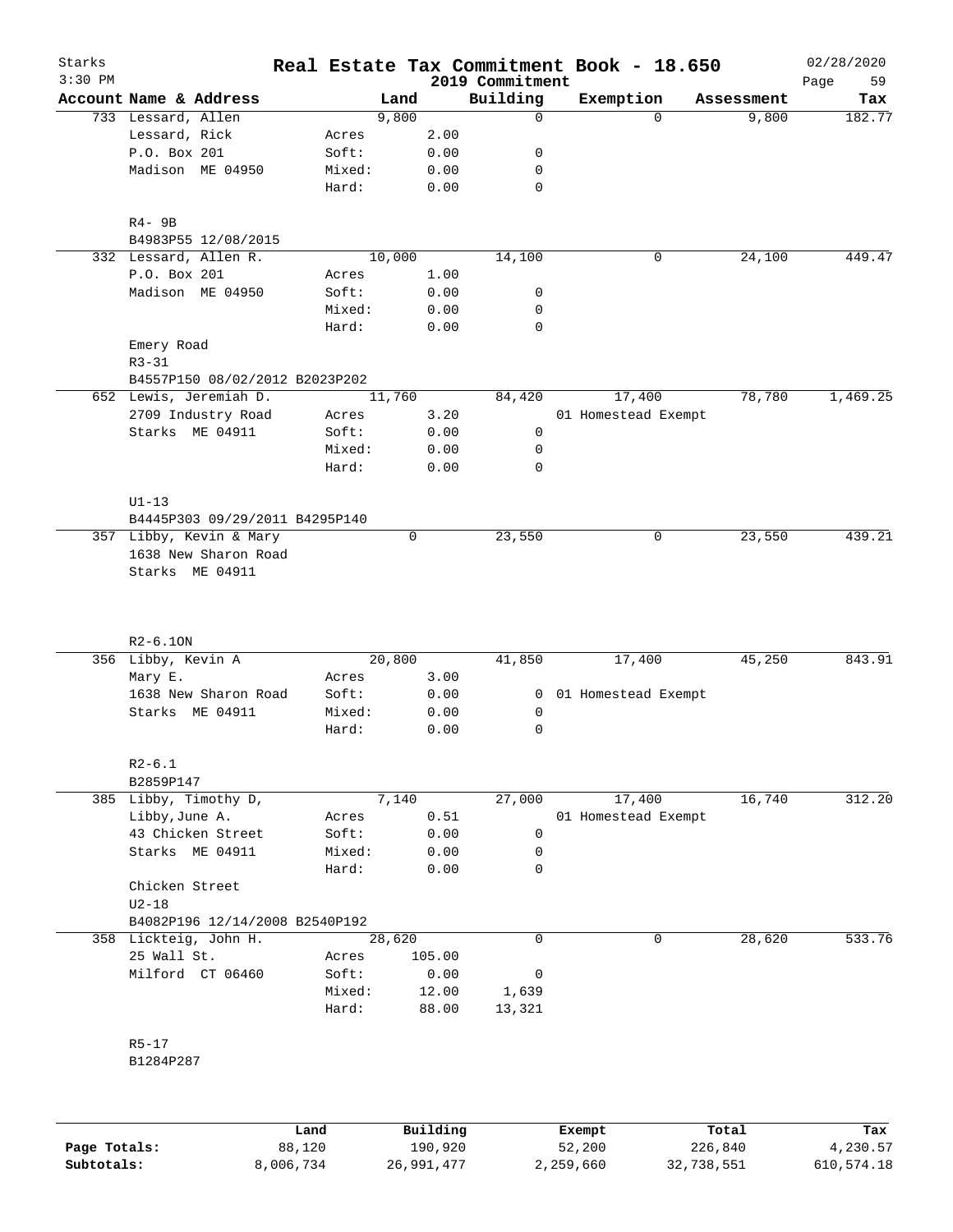| Starks<br>$3:30$ PM |                                          |                 |        |              | Real Estate Tax Commitment Book - 18.650 |                       |            | 02/28/2020 |
|---------------------|------------------------------------------|-----------------|--------|--------------|------------------------------------------|-----------------------|------------|------------|
|                     |                                          |                 |        |              | 2019 Commitment                          |                       |            | Page<br>60 |
|                     | Account Name & Address                   |                 | Land   |              | Building                                 | Exemption             | Assessment | Tax        |
|                     | 359 Liddell, John N. Sr.                 |                 | 22,600 |              | 28,200                                   | 17,400                | 33,400     | 622.91     |
|                     | PO Box 163                               | Acres           |        | 18.00        |                                          |                       |            |            |
|                     | Starks ME 04911                          | Soft:           |        | 0.00         | 0                                        | 0 01 Homestead Exempt |            |            |
|                     |                                          | Mixed:<br>Hard: |        | 0.00<br>0.00 | 0                                        |                       |            |            |
|                     |                                          |                 |        |              |                                          |                       |            |            |
|                     | $R2 - 42.1$                              |                 |        |              |                                          |                       |            |            |
|                     | B1534P330                                |                 |        |              |                                          |                       |            |            |
|                     | 365 Locke Hill Land Trust                |                 | 20,540 |              | 26,040                                   | 17,400                | 29,180     | 544.21     |
|                     | % James Keidel Trustee                   | Acres           |        | 14.17        |                                          |                       |            |            |
|                     | P.O. Box 434                             | Soft:           |        | 0.00         |                                          | 0 01 Homestead Exempt |            |            |
|                     | Anson ME 04911                           | Mixed:          |        | 0.00         | 0                                        |                       |            |            |
|                     |                                          | Hard:           |        | 0.00         | 0                                        |                       |            |            |
|                     | Locke Hill Rd.                           |                 |        |              |                                          |                       |            |            |
|                     | $R3 - 4$                                 |                 |        |              |                                          |                       |            |            |
|                     | B1603P46                                 |                 |        |              |                                          |                       |            |            |
| 367                 | Locke Hill Road Realty<br>Trust          |                 | 25,600 |              | 27,150                                   | 0                     | 52,750     | 983.79     |
|                     | Rose M. Wallace c/o                      | Acres           |        | 28.00        |                                          |                       |            |            |
|                     | Brian W. Coulson                         |                 |        |              |                                          |                       |            |            |
|                     | 57 Locust Road                           | Soft:           |        | 0.00         | 0                                        |                       |            |            |
|                     | Orleans MA 02653                         | Mixed:<br>Hard: |        | 0.00         | 0<br>$\mathbf 0$                         |                       |            |            |
|                     | Locke Hill Rd                            |                 |        | 0.00         |                                          |                       |            |            |
|                     | $R3 - 4.1$                               |                 |        |              |                                          |                       |            |            |
|                     | B2668P1                                  |                 |        |              |                                          |                       |            |            |
|                     | 364 Locke, Crystal A.                    |                 | 10,560 |              | 62,700                                   | 17,400                | 55,860     | 1,041.79   |
|                     | 4 Ricci Road                             | Acres           |        | 1.70         |                                          |                       |            |            |
|                     | Starks ME 04911                          | Soft:           |        | 0.00         |                                          | 0 01 Homestead Exempt |            |            |
|                     |                                          | Mixed:          |        | 0.00         | 0                                        |                       |            |            |
|                     |                                          | Hard:           |        | 0.00         | 0                                        |                       |            |            |
|                     | $R11 - 20$                               |                 |        |              |                                          |                       |            |            |
|                     | B865P294                                 |                 |        |              |                                          |                       |            |            |
|                     | 742 Locke, Duane M.                      |                 | 15,200 |              | 54,100                                   | 17,400                | 51,900     | 967.94     |
|                     | 182 Mayhew Road                          | Acres           |        | 5.00         |                                          | 01 Homestead Exempt   |            |            |
|                     | Starks ME 04911                          | Soft:           |        | 0.00         | 0                                        |                       |            |            |
|                     |                                          | Mixed:          |        | 0.00         | 0                                        |                       |            |            |
|                     |                                          | Hard:           |        | 0.00         | 0                                        |                       |            |            |
|                     | R7 16.2A                                 |                 |        |              |                                          |                       |            |            |
|                     | B4380P7 03/25/2011                       |                 |        |              |                                          |                       |            |            |
|                     | 23 Lounder, David R., JR                 |                 | 9,220  |              | 24,124                                   | 17,400                | 15,944     | 297.36     |
|                     | Hill, Theresa A. and<br>Luce, Raymond D. | Acres           |        | 0.85         |                                          | 01 Homestead Exempt   |            |            |
|                     | P.O. Box 333                             | Soft:           |        | 0.00         | 0                                        |                       |            |            |
|                     | Anson ME 04911                           | Mixed:          |        | 0.00         | 0                                        |                       |            |            |
|                     |                                          | Hard:           |        | 0.00         | 0                                        |                       |            |            |
|                     |                                          |                 |        |              |                                          |                       |            |            |
|                     | R11-21                                   |                 |        |              |                                          |                       |            |            |
|                     | B5223P251 11/08/2017 B2741P205           |                 |        |              |                                          |                       |            |            |
|                     |                                          |                 |        |              |                                          |                       |            |            |
|                     |                                          |                 |        |              |                                          |                       |            |            |

|              | Land      | Building     | Exempt    | Total      | Tax        |
|--------------|-----------|--------------|-----------|------------|------------|
| Page Totals: | 103,720   | 222,314      | 87,000    | 239,034    | 4,458.00   |
| Subtotals:   | 8,110,454 | 27, 213, 791 | 2,346,660 | 32,977,585 | 615,032.18 |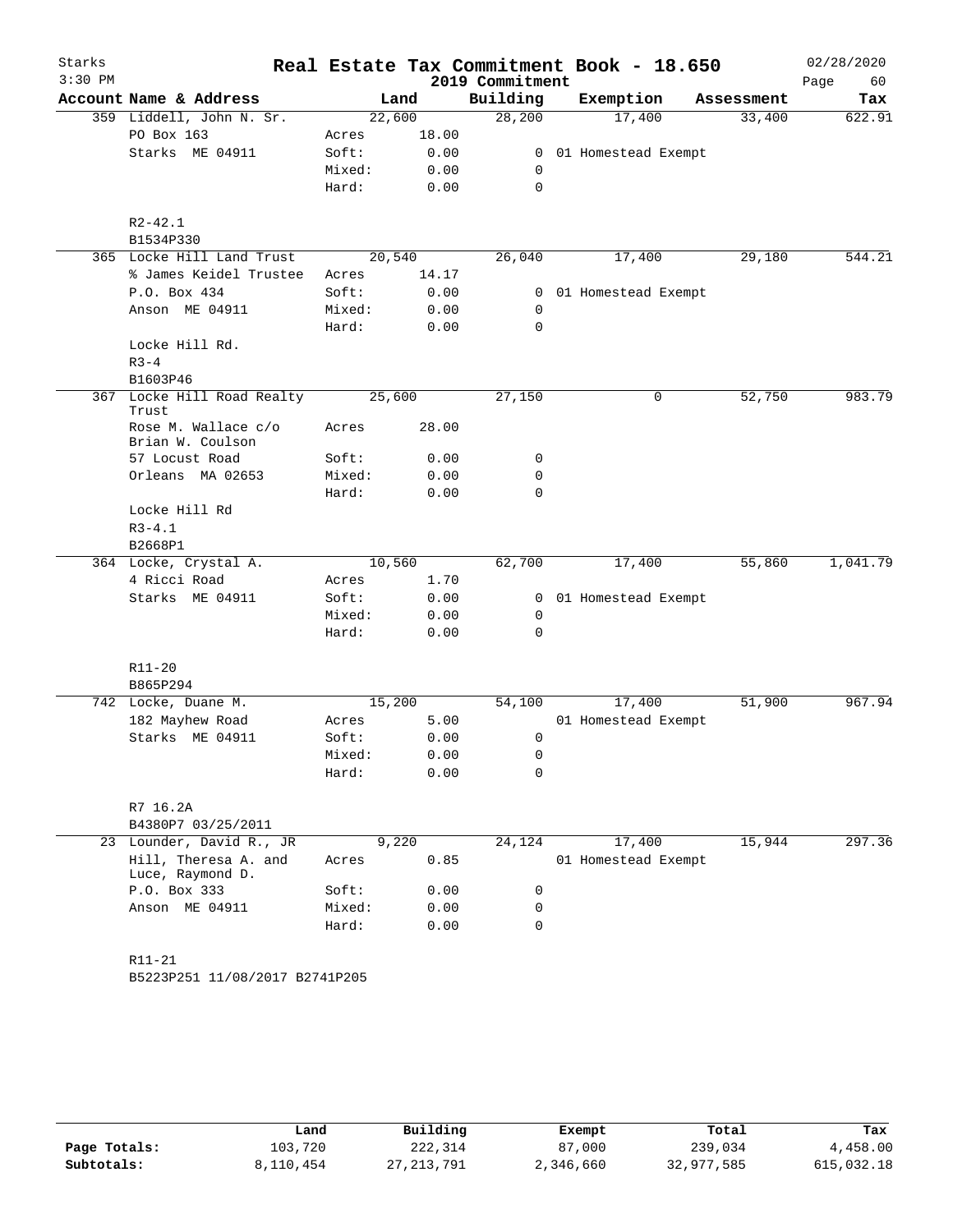| Starks<br>$3:30$ PM |                                            |           |                 |               |                             | Real Estate Tax Commitment Book - 18.650 |            | 02/28/2020        |
|---------------------|--------------------------------------------|-----------|-----------------|---------------|-----------------------------|------------------------------------------|------------|-------------------|
|                     | Account Name & Address                     |           |                 | Land          | 2019 Commitment<br>Building | Exemption                                | Assessment | Page<br>61<br>Tax |
|                     | 369 Lovell, Diane J.                       |           |                 | 15,160        | 99,200                      | 22,620                                   | 91,740     | 1,710.95          |
|                     | 364 Branns Mills Road                      |           | Acres           | 33.00         |                             | 02 Veteran                               |            |                   |
|                     | Starks ME 04911                            |           | Soft:           | 9.00          |                             | 885 01 Homestead Exempt                  |            |                   |
|                     |                                            |           | Mixed:          | 15.00         | 2,049                       |                                          |            |                   |
|                     |                                            |           |                 |               |                             |                                          |            |                   |
|                     |                                            |           | Hard:           | 7.00          | 1,060                       |                                          |            |                   |
|                     | $R1 - 22$<br>B4738P169 12/05/2013 B866P593 |           |                 |               |                             |                                          |            |                   |
|                     | 373 Luce, Dale E & Barbara                 |           |                 | 14,000        | 72,450                      | 17,400                                   | 69,050     | 1,287.78          |
|                     | Ann                                        |           |                 |               |                             |                                          |            |                   |
|                     | PO Box 183                                 |           | Acres           | 6.00          |                             |                                          |            |                   |
|                     | 9 Dill Road                                |           | Soft:           | 0.00          |                             | 0 01 Homestead Exempt                    |            |                   |
|                     | Starks ME 04911                            |           | Mixed:<br>Hard: | 0.00<br>0.00  | 0<br>0                      |                                          |            |                   |
|                     |                                            |           |                 |               |                             |                                          |            |                   |
|                     | $R12-3$<br>B897P1057                       |           |                 |               |                             |                                          |            |                   |
|                     | 123 Luce, N. F. Inc.                       |           |                 | 16,200        | 18,927                      | 0                                        | 35,127     | 655.12            |
|                     | 266 Childs Rd                              |           | Acres           | 10.00         |                             |                                          |            |                   |
|                     | Norridgewock ME 04957                      |           | Soft:           | 0.00          | 0                           |                                          |            |                   |
|                     |                                            |           | Mixed:          | 0.00          | 0                           |                                          |            |                   |
|                     |                                            |           | Hard:           | 0.00          | $\mathbf 0$                 |                                          |            |                   |
|                     | $R2 - 24.8$                                |           |                 |               |                             |                                          |            |                   |
|                     | B4602P329 11/27/2012 B1170P179             |           |                 |               |                             |                                          |            |                   |
|                     | 374 Luce, Norman                           |           |                 | 46,210        | 123,150                     | 22,620                                   | 146,740    | 2,736.70          |
|                     | PO Box 22                                  |           | Acres           | 136.00        |                             | 02 Veteran                               |            |                   |
|                     | Anson ME 04911                             |           | Soft:           | 35.00         |                             | 3,441 01 Homestead Exempt                |            |                   |
|                     |                                            |           | Mixed:<br>Hard: | 33.00<br>0.00 | 4,507<br>0                  |                                          |            |                   |
|                     |                                            |           |                 |               |                             |                                          |            |                   |
|                     | R6-12,14, R12-24<br>B867P243               |           |                 |               |                             |                                          |            |                   |
|                     | 34 Luce, Norman F.                         |           |                 | 26,200        | 0                           | 0                                        | 26,200     | 488.63            |
|                     | Luce, Beth B.                              |           | Acres           | 30.00         |                             |                                          |            |                   |
|                     | P.O. Box 22                                |           | Soft:           | 0.00          | 0                           |                                          |            |                   |
|                     | Anson ME 04911                             |           | Mixed:          | 0.00          | 0                           |                                          |            |                   |
|                     |                                            |           | Hard:           | 0.00          | 0                           |                                          |            |                   |
|                     | Bet. Dill & Rt.43                          |           |                 |               |                             |                                          |            |                   |
|                     | $R6 - 16$                                  |           |                 |               |                             |                                          |            |                   |
|                     | B3821P278 01/23/2007 B823P788              |           |                 |               |                             |                                          |            |                   |
|                     | 22 Luce, Norman F.                         |           |                 | 29,100        | $\mathbf 0$                 | 0                                        | 29,100     | 542.72            |
|                     | Luce, Beth L.                              |           | Acres           | 43.00         |                             |                                          |            |                   |
|                     | P. O. Box 22                               |           | Soft:           | 0.00          | 0                           |                                          |            |                   |
|                     | Anson ME 04911                             |           | Mixed:<br>Hard: | 0.00<br>0.00  | 0<br>0                      |                                          |            |                   |
|                     |                                            |           |                 |               |                             |                                          |            |                   |
|                     | R11-22                                     |           |                 |               |                             |                                          |            |                   |
|                     | B5210P41 09/29/2017                        |           |                 |               |                             |                                          |            |                   |
|                     | 33 Luce, Norman F.                         |           |                 | 15,240        | 0                           | 0                                        | 15,240     | 284.23            |
|                     | P.O. Box 22                                |           | Acres           | 8.80          |                             |                                          |            |                   |
|                     | Anson ME 04911                             |           | Soft:           | 0.00          | 0                           |                                          |            |                   |
|                     |                                            |           | Mixed:<br>Hard: | 0.00<br>0.00  | 0<br>0                      |                                          |            |                   |
|                     | Mayhew Rd                                  |           |                 |               |                             |                                          |            |                   |
|                     | $R6 - 13$                                  |           |                 |               |                             |                                          |            |                   |
|                     | B823P788                                   |           |                 |               |                             |                                          |            |                   |
|                     |                                            | Land      |                 | Building      |                             | Exempt                                   | Total      | Tax               |
| Page Totals:        |                                            | 162,110   |                 | 313,727       |                             | 62,640                                   | 413,197    | 7,706.13          |
| Subtotals:          |                                            | 8,272,564 |                 | 27,527,518    |                             | 2,409,300                                | 33,390,782 | 622,738.31        |
|                     |                                            |           |                 |               |                             |                                          |            |                   |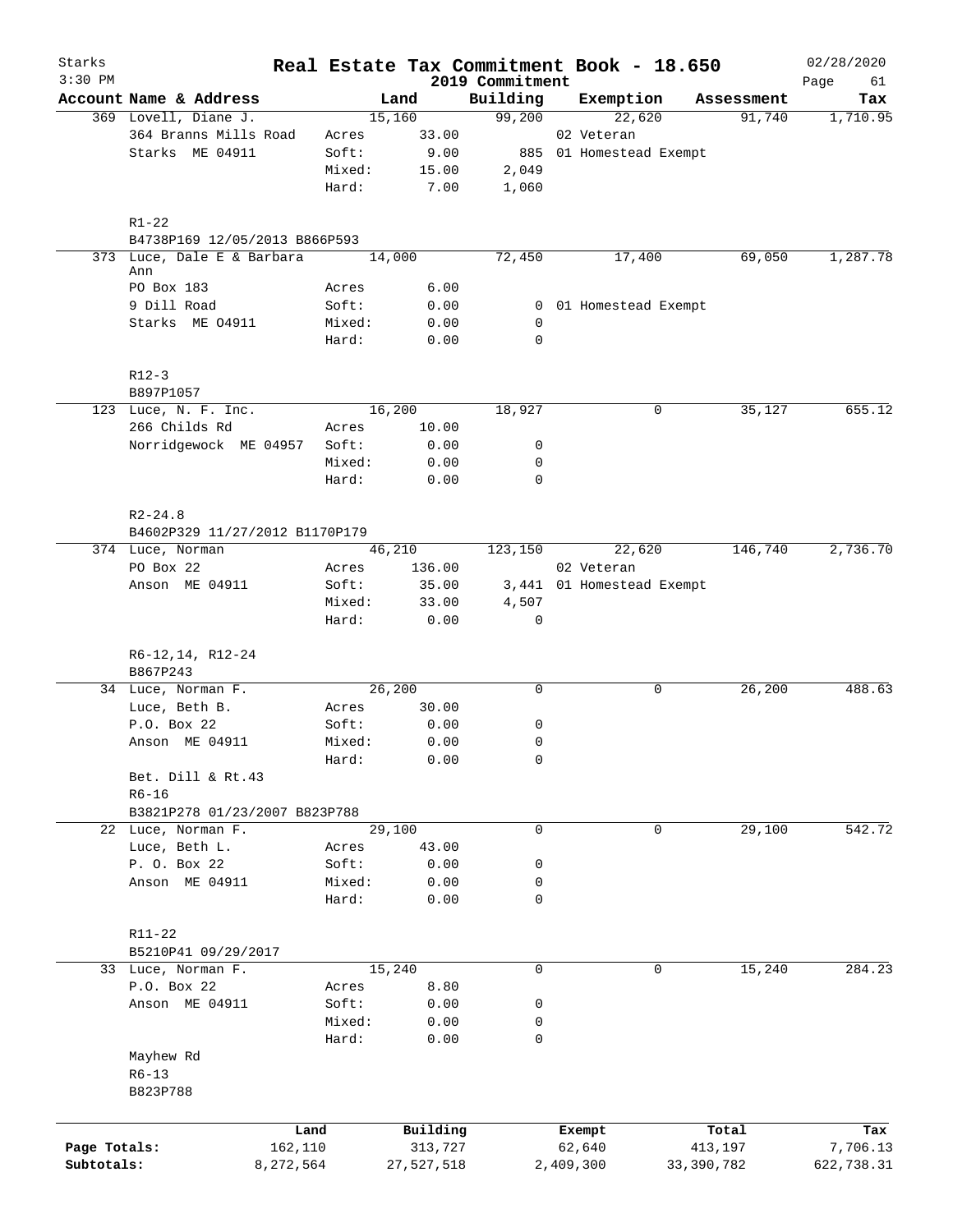| Starks    |                                                         |        |        |                             | Real Estate Tax Commitment Book - 18.650 |            | 02/28/2020        |
|-----------|---------------------------------------------------------|--------|--------|-----------------------------|------------------------------------------|------------|-------------------|
| $3:30$ PM | Account Name & Address                                  |        | Land   | 2019 Commitment<br>Building | Exemption                                | Assessment | Page<br>62<br>Tax |
|           | 376 Luce, Norman F. & Beth                              | 18,830 |        | 0                           | $\Omega$                                 | 18,830     | 351.18            |
|           | Β.                                                      |        |        |                             |                                          |            |                   |
|           | PO Box 22                                               | Acres  | 117.00 |                             |                                          |            |                   |
|           | Anson ME 04911                                          | Soft:  | 0.00   | 0                           |                                          |            |                   |
|           |                                                         | Mixed: | 40.00  | 5,464                       |                                          |            |                   |
|           |                                                         | Hard:  | 77.00  | 11,656                      |                                          |            |                   |
|           | Madison Rd                                              |        |        |                             |                                          |            |                   |
|           | $R7 - 4$                                                |        |        |                             |                                          |            |                   |
|           | B1139P165                                               |        |        |                             |                                          |            |                   |
|           | 90 Luce, Norman F.                                      | 20,400 |        | 0                           | 0                                        | 20,400     | 380.46            |
|           | Luce, Beth B.                                           | Acres  | 15.25  |                             |                                          |            |                   |
|           | P.O. Box 22                                             | Soft:  | 0.00   | 0                           |                                          |            |                   |
|           | Anson ME 04911                                          | Mixed: | 0.00   | 0                           |                                          |            |                   |
|           |                                                         | Hard:  | 0.00   | 0                           |                                          |            |                   |
|           | Rt. 43 Madison Rd.                                      |        |        |                             |                                          |            |                   |
|           | $R12 - 11.1 - 3$                                        |        |        |                             |                                          |            |                   |
|           | B3833P66 04/10/2007                                     |        |        |                             |                                          |            |                   |
|           | 232 Lust, Kenneth E.                                    | 12,080 |        | 59,320                      | 22,620                                   | 48,780     | 909.75            |
|           | 325 Sawyers Mills Rd.                                   | Acres  | 3.60   |                             | 01 Homestead Exempt                      |            |                   |
|           | Starks Me 04911                                         | Soft:  | 0.00   |                             | 0 02 Veteran                             |            |                   |
|           |                                                         | Mixed: | 0.00   | 0                           |                                          |            |                   |
|           |                                                         | Hard:  | 0.00   | 0                           |                                          |            |                   |
|           | West Mills Rd                                           |        |        |                             |                                          |            |                   |
|           | $R4 - 39$                                               |        |        |                             |                                          |            |                   |
|           | B4521P237 05/04/2012 B4348P170 12/10/2010 B1127P322     |        |        |                             |                                          |            |                   |
|           | 514 Luther, Kyle E.                                     | 4,800  |        | 32,250                      | 17,400                                   | 19,650     | 366.47            |
|           | Luther, Shelly A.                                       | Acres  | 0.23   |                             | 01 Homestead Exempt                      |            |                   |
|           | 2710 Industry Road                                      | Soft:  | 0.00   | $\mathbf 0$                 |                                          |            |                   |
|           | Starks ME 04911                                         | Mixed: | 0.00   | 0                           |                                          |            |                   |
|           |                                                         | Hard:  | 0.00   | 0                           |                                          |            |                   |
|           | $U1-17$                                                 |        |        |                             |                                          |            |                   |
|           | B5261P30 03/20/2018 B898P724                            |        |        |                             |                                          |            |                   |
|           | 637 Lydon, William                                      | 17,200 |        | 65,520                      | 0                                        | 82,720     | 1,542.73          |
|           | Lydon, Irene                                            | Acres  | 10.00  |                             |                                          |            |                   |
|           | 9 Finney Street                                         | Soft:  | 0.00   | 0                           |                                          |            |                   |
|           | Carver MA 02330                                         | Mixed: | 0.00   | 0                           |                                          |            |                   |
|           |                                                         | Hard:  | 0.00   | 0                           |                                          |            |                   |
|           |                                                         |        |        |                             |                                          |            |                   |
|           | $R2 - 48$                                               |        |        |                             |                                          |            |                   |
|           | B3541P244 08/19/2005 B868P244                           |        |        |                             |                                          |            |                   |
|           | 379 Lynds, William I. &<br>Janette Irrevocable<br>Trust | 41,150 |        | 62,130                      | 0                                        | 103,280    | 1,926.17          |
|           | Howard Lynds                                            | Acres  | 137.00 |                             |                                          |            |                   |
|           | 160 Huff Road                                           | Soft:  | 2.00   | 197                         |                                          |            |                   |
|           | Cornville ME 04976                                      | Mixed: | 110.00 | 15,025                      |                                          |            |                   |
|           |                                                         | Hard:  | 3.00   | 454                         |                                          |            |                   |
|           | R11-11.1,7,92<br>B4621P318 07/21/2011 B1991P332         |        |        |                             |                                          |            |                   |

|              | Land      | Building     | Exempt    | Total      | Tax         |
|--------------|-----------|--------------|-----------|------------|-------------|
| Page Totals: | 114,460   | 219,220      | 40,020    | 293,660    | 5,476.76    |
| Subtotals:   | 8,387,024 | 27, 746, 738 | 2,449,320 | 33,684,442 | 628, 215.07 |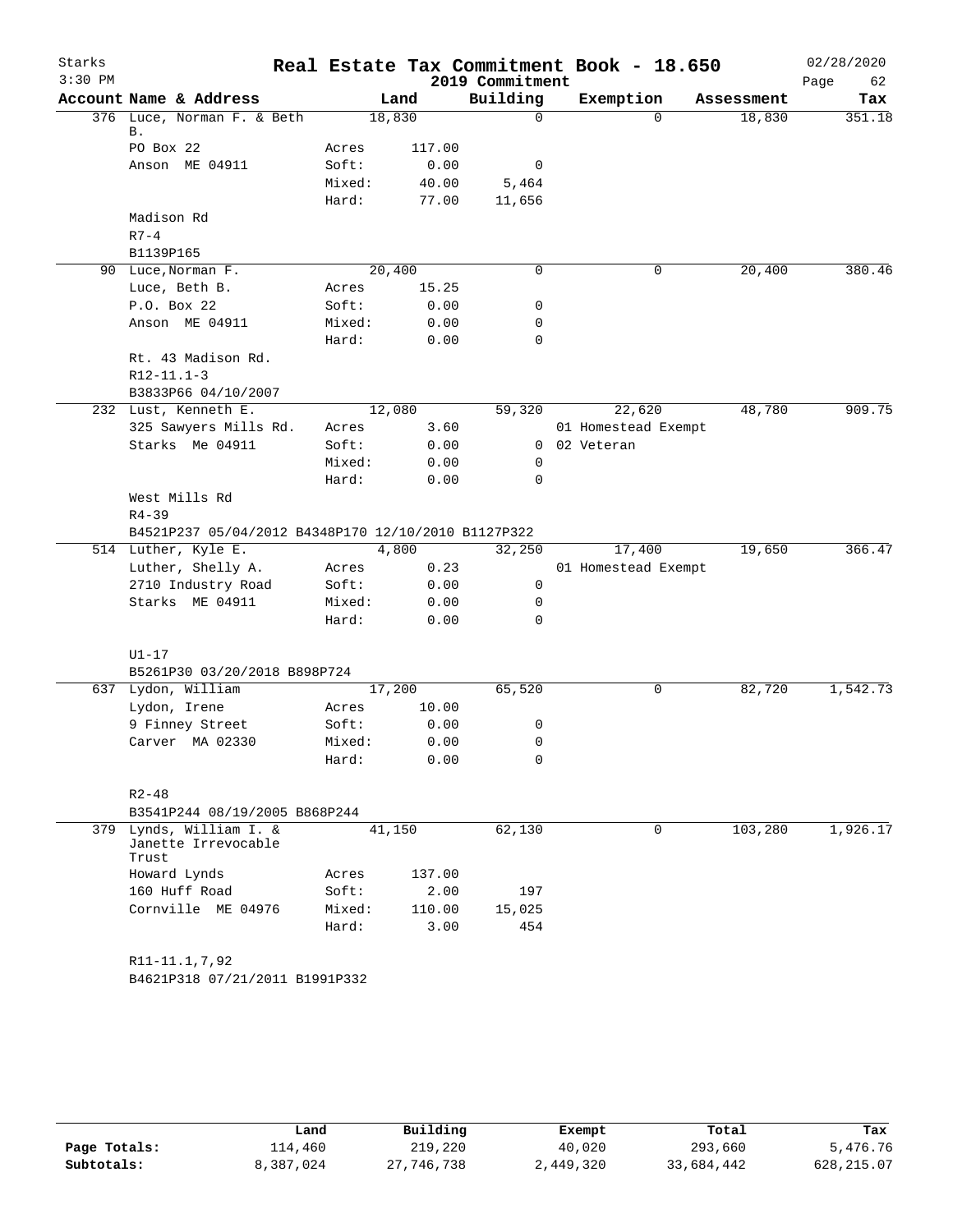| Starks       |                                                      |                 |              |                 | Real Estate Tax Commitment Book - 18.650 |                        |        | 02/28/2020    |
|--------------|------------------------------------------------------|-----------------|--------------|-----------------|------------------------------------------|------------------------|--------|---------------|
| $3:30$ PM    |                                                      |                 |              | 2019 Commitment |                                          |                        |        | Page<br>63    |
|              | Account Name & Address<br>381 Madison Electric Works |                 | Land         | Building<br>0   | Exemption                                | Assessment<br>$\Omega$ |        | Tax<br>182.77 |
|              |                                                      |                 | 9,800        |                 |                                          |                        | 9,800  |               |
|              | 6 Business Park Drive<br>Madison ME 04950            | Acres<br>Soft:  | 2.00         |                 |                                          |                        |        |               |
|              |                                                      |                 | 0.00         | 0               |                                          |                        |        |               |
|              |                                                      | Mixed:          | 0.00         | 0               |                                          |                        |        |               |
|              |                                                      | Hard:           | 0.00         | 0               |                                          |                        |        |               |
|              | $R12 - 23.1$                                         |                 |              |                 |                                          |                        |        |               |
|              | B987P232                                             |                 |              |                 |                                          |                        |        |               |
|              | 382 Madison Electric Works                           | 12,200          |              | $\mathbf 0$     |                                          | 0                      | 12,200 | 227.53        |
|              | 6 Business Park Drive                                | Acres           | 5.00         |                 |                                          |                        |        |               |
|              | Madison ME 04911                                     | Soft:           | 0.00         | 0               |                                          |                        |        |               |
|              |                                                      | Mixed:          | 0.00         | 0               |                                          |                        |        |               |
|              |                                                      | Hard:           | 0.00         | 0               |                                          |                        |        |               |
|              | R12-19.1                                             |                 |              |                 |                                          |                        |        |               |
|              | B3878P84 06/27/2007 B987P232                         |                 |              |                 |                                          |                        |        |               |
| 387          | Mann, James N. & Donna<br>G.                         | 10,080          |              | 58,690          |                                          | 0                      | 68,770 | 1,282.56      |
|              | PO Box 165                                           | Acres           | 1.10         |                 |                                          |                        |        |               |
|              | New Sharon ME 04955                                  | Soft:           | 0.00         | 0               |                                          |                        |        |               |
|              |                                                      | Mixed:          | 0.00         | 0               |                                          |                        |        |               |
|              |                                                      | Hard:           | 0.00         | 0               |                                          |                        |        |               |
|              |                                                      |                 |              |                 |                                          |                        |        |               |
|              | $R1-1$<br>B1380P94                                   |                 |              |                 |                                          |                        |        |               |
|              | 422 Mansfield, John M.                               | 13,120          |              | 45,000          | 17,400                                   |                        | 40,720 | 759.43        |
|              | 226 Mayhew Road                                      | Acres           | 4.90         |                 | 01 Homestead Exempt                      |                        |        |               |
|              | Starks ME 04911                                      | Soft:           | 0.00         | $\mathbf 0$     |                                          |                        |        |               |
|              |                                                      |                 |              |                 |                                          |                        |        |               |
|              |                                                      | Mixed:<br>Hard: | 0.00<br>0.00 | 0<br>0          |                                          |                        |        |               |
|              |                                                      |                 |              |                 |                                          |                        |        |               |
|              | $R7 - 18$<br>B4513P86 04/03/2012 B2881P6             |                 |              |                 |                                          |                        |        |               |
|              | 368 Mansfield, John Michael                          | 16,830          |              | 39,100          | 17,400                                   |                        | 38,530 | 718.58        |
|              | Mansfield, Kelly Jayne                               | Acres           | 29.00        |                 | 01 Homestead Exempt                      |                        |        |               |
|              | 4 Park Street #1A                                    | Soft:           | 0.00         | 0               |                                          |                        |        |               |
|              | Madison ME 04950                                     | Mixed:          | 24.00        | 3,278           |                                          |                        |        |               |
|              |                                                      | Hard:           | 0.00         | 0               |                                          |                        |        |               |
|              | $R3 - 4.3B$                                          |                 |              |                 |                                          |                        |        |               |
|              | B1292P204                                            |                 |              |                 |                                          |                        |        |               |
|              | 715 Mansfield, Kelly Jayne                           |                 | 3,451        | 0               |                                          | 0                      | 3,451  | 64.36         |
|              | 4 Park Street #1A                                    | Acres           | 29.00        |                 |                                          |                        |        |               |
|              | Madison ME 04950                                     | Soft:           | 4.00         | 0               |                                          |                        |        |               |
|              |                                                      | Mixed:          | 23.00        | 0               |                                          |                        |        |               |
|              |                                                      | Hard:           | 2.00         | 0               |                                          |                        |        |               |
|              | $R3 - 4.3$                                           |                 |              |                 |                                          |                        |        |               |
|              | B4500P245 02/27/2012                                 |                 |              |                 |                                          |                        |        |               |
|              |                                                      |                 |              |                 |                                          |                        |        |               |
|              | 699 Marschall, Martina L.                            | 14,310          |              | 40,450          |                                          | 0                      | 54,760 | 1,021.27      |
|              | 26 Harold Avery Road                                 | Acres           | 29.50        |                 |                                          |                        |        |               |
|              | Ashland NH 03217                                     | Soft:           | 0.00         | 0               |                                          |                        |        |               |
|              |                                                      | Mixed:          | 28.50        | 3,893           |                                          |                        |        |               |
|              |                                                      | Hard:           | 0.00         | 0               |                                          |                        |        |               |
|              | Dill Road                                            |                 |              |                 |                                          |                        |        |               |
|              | $R6 - 1.7$<br>B3719P1 08/03/2006                     |                 |              |                 |                                          |                        |        |               |
|              |                                                      |                 |              |                 |                                          |                        |        |               |
|              | Land                                                 |                 | Building     |                 | Exempt                                   | Total                  |        | Tax           |
| Page Totals: | 79,791                                               |                 | 183,240      |                 | 34,800                                   | 228,231                |        | 4,256.50      |
| Subtotals:   | 8,466,815                                            |                 | 27,929,978   |                 | 2,484,120                                | 33,912,673             |        | 632, 471.57   |
|              |                                                      |                 |              |                 |                                          |                        |        |               |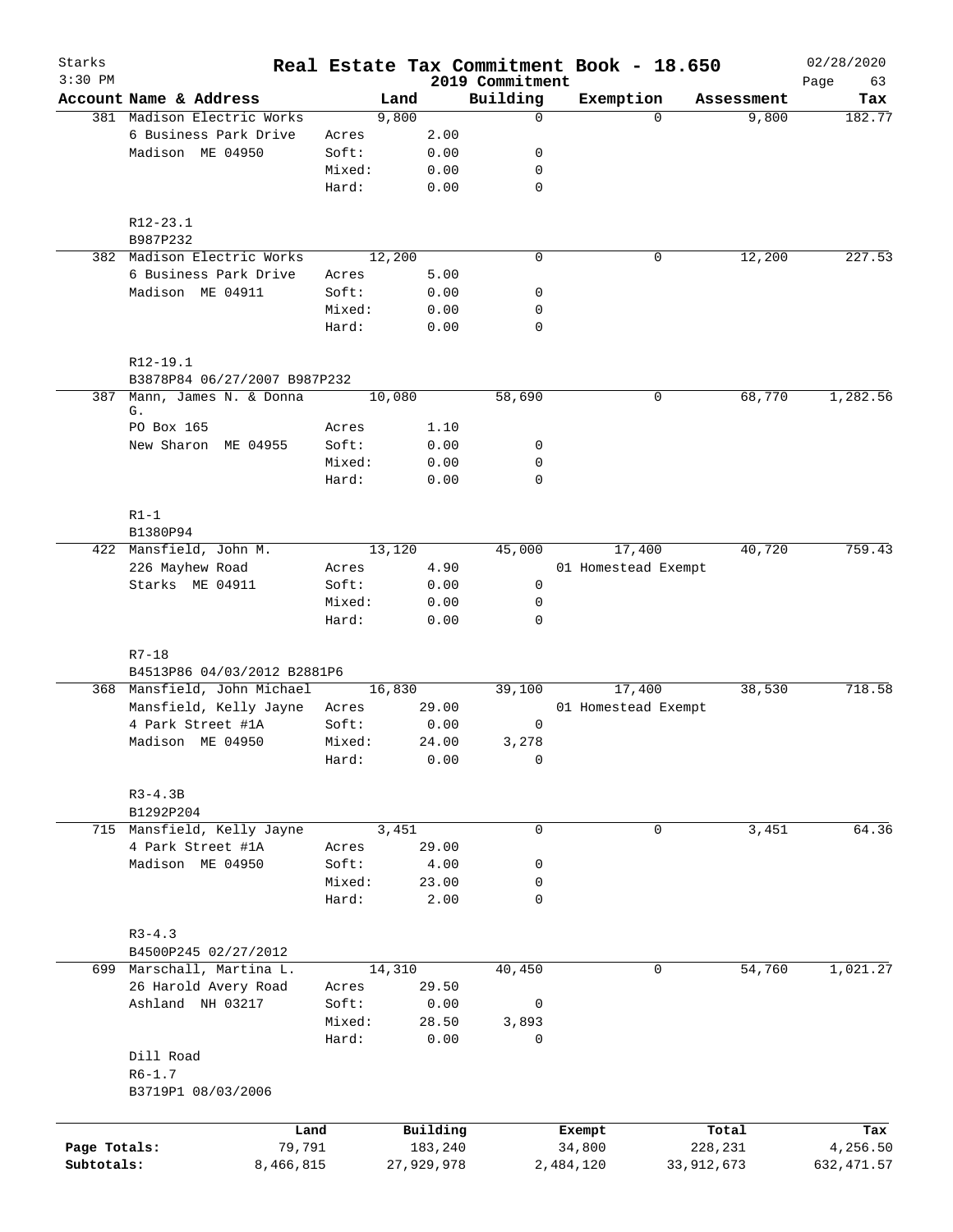| Starks    |                                                                              |        |         | Real Estate Tax Commitment Book - 18.650 |                           |            | 02/28/2020 |
|-----------|------------------------------------------------------------------------------|--------|---------|------------------------------------------|---------------------------|------------|------------|
| $3:30$ PM |                                                                              |        |         | 2019 Commitment                          |                           |            | Page<br>64 |
|           | Account Name & Address                                                       |        | Land    | Building                                 | Exemption                 | Assessment | Tax        |
| 389       | Martikke, George &<br>Rosalie                                                | 25,700 |         | 9,600                                    | $\Omega$                  | 35,300     | 658.35     |
|           | 97 Chicken Street                                                            | Acres  | 27.00   |                                          |                           |            |            |
|           | Starks ME 04911                                                              | Soft:  | 0.00    | 0                                        |                           |            |            |
|           |                                                                              | Mixed: | 0.00    | 0                                        |                           |            |            |
|           |                                                                              | Hard:  | 0.00    | $\Omega$                                 |                           |            |            |
|           |                                                                              |        |         |                                          |                           |            |            |
|           | $R3 - 16$                                                                    |        |         |                                          |                           |            |            |
|           | B2402P116                                                                    |        |         |                                          |                           |            |            |
|           | 390 Martikke, George F&<br>Rosalie                                           | 27,340 |         | 48,150                                   | 17,400                    | 58,090     | 1,083.38   |
|           | 97 Chicken Street                                                            | Acres  | 21.00   |                                          |                           |            |            |
|           | Starks ME 04911                                                              | Soft:  | 0.00    | 0                                        | 01 Homestead Exempt       |            |            |
|           |                                                                              | Mixed: | 0.00    | 0                                        |                           |            |            |
|           |                                                                              | Hard:  | 0.00    | 0                                        |                           |            |            |
|           | Chicken Street                                                               |        |         |                                          |                           |            |            |
|           | $R3 - 15$<br>B2234P301                                                       |        |         |                                          |                           |            |            |
|           | 215 Martin, Edward A.                                                        | 16,480 |         | 74,260                                   | 17,400                    | 73,340     | 1,367.79   |
|           | 132 Locke Hill Rd.                                                           | Acres  | 9.10    |                                          | 01 Homestead Exempt       |            |            |
|           | Starks ME 04911                                                              | Soft:  | 0.00    | 0                                        |                           |            |            |
|           |                                                                              | Mixed: | 0.00    | 0                                        |                           |            |            |
|           |                                                                              | Hard:  | 0.00    | 0                                        |                           |            |            |
|           | Lockehill Rd.                                                                |        |         |                                          |                           |            |            |
|           | $R2 - 54$                                                                    |        |         |                                          |                           |            |            |
|           | B4677P113 06/25/2013 B4211P246 10/30/2009 B3929P326<br>11/05/2007 B956P224   |        |         |                                          |                           |            |            |
|           | 355 Martin, Maurice                                                          | 28,080 |         | 152,020                                  | 17,400                    | 162,700    | 3,034.36   |
|           | Martin, Sarah                                                                | Acres  | 48.00   |                                          |                           |            |            |
|           | 24 Abijah Hill Road                                                          | Soft:  | 12.00   |                                          | 1,180 01 Homestead Exempt |            |            |
|           | Starks ME 04911                                                              | Mixed: | 6.00    | 820                                      |                           |            |            |
|           |                                                                              | Hard:  | 2.00    | 303                                      |                           |            |            |
|           | Bijah Hill Rd                                                                |        |         |                                          |                           |            |            |
|           | $R2 - 40$                                                                    |        |         |                                          |                           |            |            |
|           | B4667P196 05/31/2013 B3958P338 12/18/2007 B875P991<br>717 Martin, Maurice W. | 6,035  |         | 0                                        | $\Omega$                  |            | 112.55     |
|           | Martin, Sarah L.                                                             | Acres  | 40.00   |                                          |                           | 6,035      |            |
|           | 24 Abijah Hill Road                                                          | Soft:  | 0.00    | 0                                        |                           |            |            |
|           | Starks ME 04911                                                              | Mixed: | 25.00   | 0                                        |                           |            |            |
|           |                                                                              | Hard:  | 15.00   | 0                                        |                           |            |            |
|           |                                                                              |        |         |                                          |                           |            |            |
|           | $R2 - 40.1$                                                                  |        |         |                                          |                           |            |            |
|           | B4840P78 10/09/2014 B3958P338 12/18/2007                                     |        |         |                                          |                           |            |            |
|           | 395 McCahan, Kenneth R                                                       |        | 26, 290 | 61,200                                   | 0                         | 87,490     | 1,631.69   |
|           | McCahan Gabrielle A                                                          | Acres  | 30.30   |                                          |                           |            |            |
|           | 300 Locke Hill Road                                                          | Soft:  | 0.00    | 0                                        |                           |            |            |
|           | Starks Me 04911                                                              | Mixed: | 0.00    | 0                                        |                           |            |            |
|           |                                                                              | Hard:  | 0.00    | 0                                        |                           |            |            |
|           | $R2 - 58$                                                                    |        |         |                                          |                           |            |            |
|           | B2922P8                                                                      |        |         |                                          |                           |            |            |
|           |                                                                              |        |         |                                          |                           |            |            |
|           |                                                                              |        |         |                                          |                           |            |            |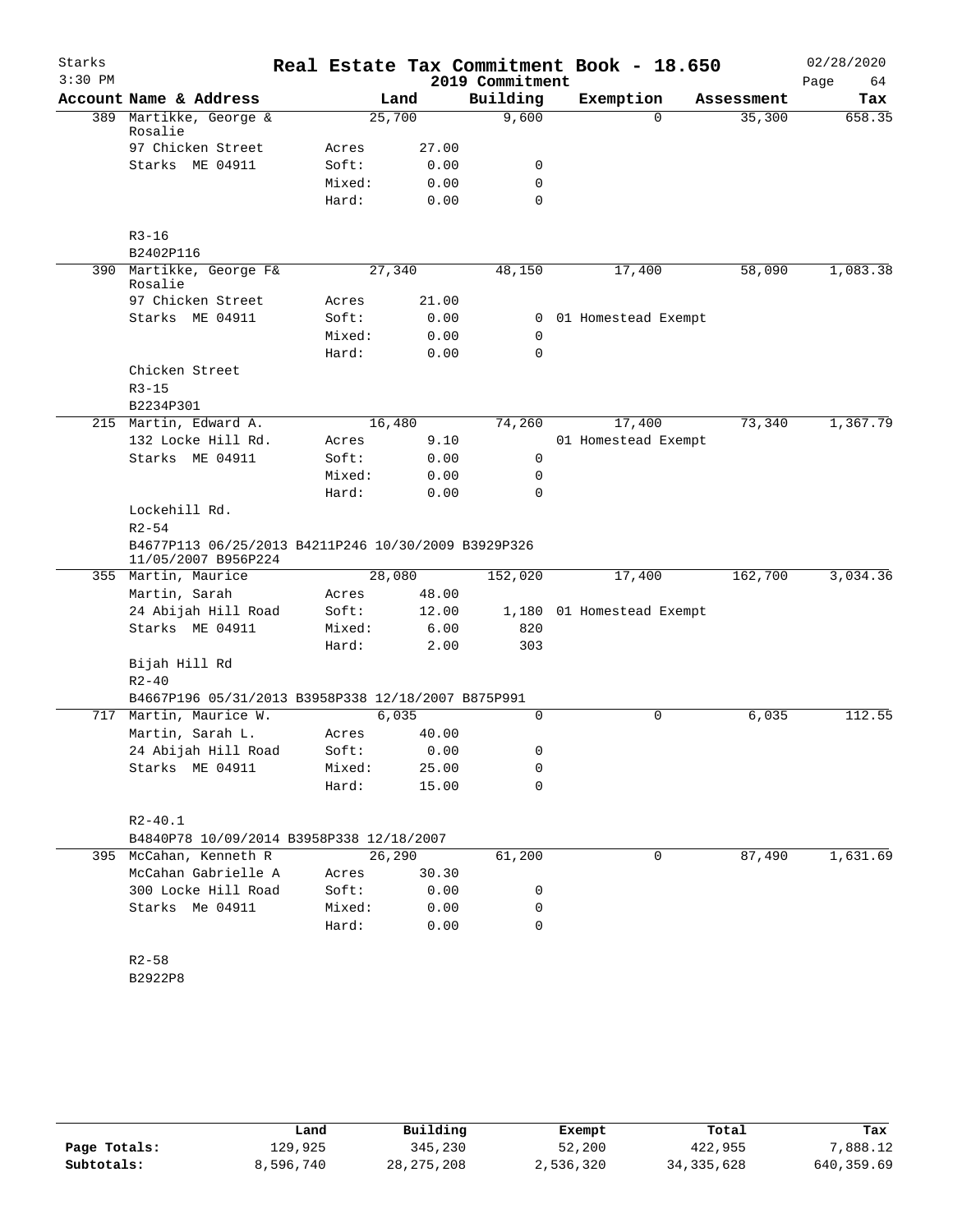| Starks    |                                                  |        |       |                  | Real Estate Tax Commitment Book - 18.650 |            | 02/28/2020 |
|-----------|--------------------------------------------------|--------|-------|------------------|------------------------------------------|------------|------------|
| $3:30$ PM |                                                  |        |       | 2019 Commitment  |                                          |            | Page<br>65 |
|           | Account Name & Address                           |        | Land  | Building         | Exemption                                | Assessment | Tax        |
|           | 396 Mccarten, Michael P. &                       | 16,200 |       | $\mathbf 0$      | $\Omega$                                 | 16,200     | 302.13     |
|           | Brown, Jeffrey L.                                | Acres  | 10.00 |                  |                                          |            |            |
|           | 159 Cottage Street                               | Soft:  | 0.00  | 0                |                                          |            |            |
|           | Athol MA 01331                                   | Mixed: | 0.00  | 0<br>$\mathbf 0$ |                                          |            |            |
|           |                                                  | Hard:  | 0.00  |                  |                                          |            |            |
|           | R8-38.11<br>B1297P183                            |        |       |                  |                                          |            |            |
| 397       | McCarthy, Joseph K. &                            | 28,760 |       | 111,350          | 17,400                                   | 122,710    | 2,288.54   |
|           | Maryanne<br>265 Beans Corner Road                | Acres  | 38.53 |                  |                                          |            |            |
|           | New Sharon ME 04955                              | Soft:  | 0.00  |                  | 0 01 Homestead Exempt                    |            |            |
|           |                                                  | Mixed: | 0.00  | $\mathbf 0$      |                                          |            |            |
|           |                                                  | Hard:  | 0.00  | $\mathbf 0$      |                                          |            |            |
|           | Bean's corner Rd.                                |        |       |                  |                                          |            |            |
|           | $R1-8$                                           |        |       |                  |                                          |            |            |
|           | B2614P308                                        |        |       |                  |                                          |            |            |
|           | 399 McCue, John J. & Cathy<br>Υ.                 | 23,030 |       | 9,600            | 0                                        | 32,630     | 608.55     |
|           | 360 Hardscrabble Road                            | Acres  | 19.43 |                  |                                          |            |            |
|           | Wayne ME 04284                                   | Soft:  | 0.00  | 0                |                                          |            |            |
|           |                                                  | Mixed: | 0.00  | 0                |                                          |            |            |
|           |                                                  | Hard:  | 0.00  | $\mathbf 0$      |                                          |            |            |
|           | $R8 - 38.3$                                      |        |       |                  |                                          |            |            |
|           | B1412P239                                        |        |       |                  |                                          |            |            |
|           | 400 McDowell, Ronald J. &                        | 9,440  |       | $\mathbf 0$      | 0                                        | 9,440      | 176.06     |
|           | Anna M.                                          |        |       |                  |                                          |            |            |
|           | 2569 Carlo Henry Rd.                             | Acres  | 1.55  |                  |                                          |            |            |
|           | Lake Charles LA 70607                            | Soft:  | 0.00  | 0                |                                          |            |            |
|           |                                                  | Mixed: | 0.00  | 0                |                                          |            |            |
|           |                                                  | Hard:  | 0.00  | 0                |                                          |            |            |
|           | $R3 - 39$                                        |        |       |                  |                                          |            |            |
|           | B836P345                                         |        |       |                  |                                          |            |            |
|           | 402 Mcfarlane, Jeffery &<br>Anita                | 33,900 |       | $\mathbf 0$      | 0                                        | 33,900     | 632.24     |
|           | 220 West Mills Road                              | Acres  | 59.00 |                  |                                          |            |            |
|           | Industry ME 04938                                | Soft:  | 0.00  | 0                |                                          |            |            |
|           |                                                  | Mixed: | 0.00  | 0                |                                          |            |            |
|           |                                                  | Hard:  | 0.00  | $\mathbf 0$      |                                          |            |            |
|           | Thompson Bridge Road<br>$R3 - 44$                |        |       |                  |                                          |            |            |
|           | B2515P153                                        |        |       |                  |                                          |            |            |
|           | 403 Mcfarlane, Jeffrey &                         | 17,500 |       | 0                | 0                                        | 17,500     | 326.38     |
|           | Anita                                            |        |       |                  |                                          |            |            |
|           | 220 West Mills Road                              | Acres  | 50.00 |                  |                                          |            |            |
|           | Industry ME 04938                                | Soft:  | 0.00  | 0                |                                          |            |            |
|           |                                                  | Mixed: | 18.00 | 2,459            |                                          |            |            |
|           |                                                  | Hard:  | 30.00 | 4,541            |                                          |            |            |
|           | Thompson Bridge Road<br>$R3 - 46.1$<br>B1373P349 |        |       |                  |                                          |            |            |

|              | Land      | Building   | Exempt    | Total      | Tax        |
|--------------|-----------|------------|-----------|------------|------------|
| Page Totals: | 128,830   | 120,950    | 17,400    | 232,380    | 4,333.90   |
| Subtotals:   | 8,725,570 | 28,396,158 | 2,553,720 | 34,568,008 | 644,693.59 |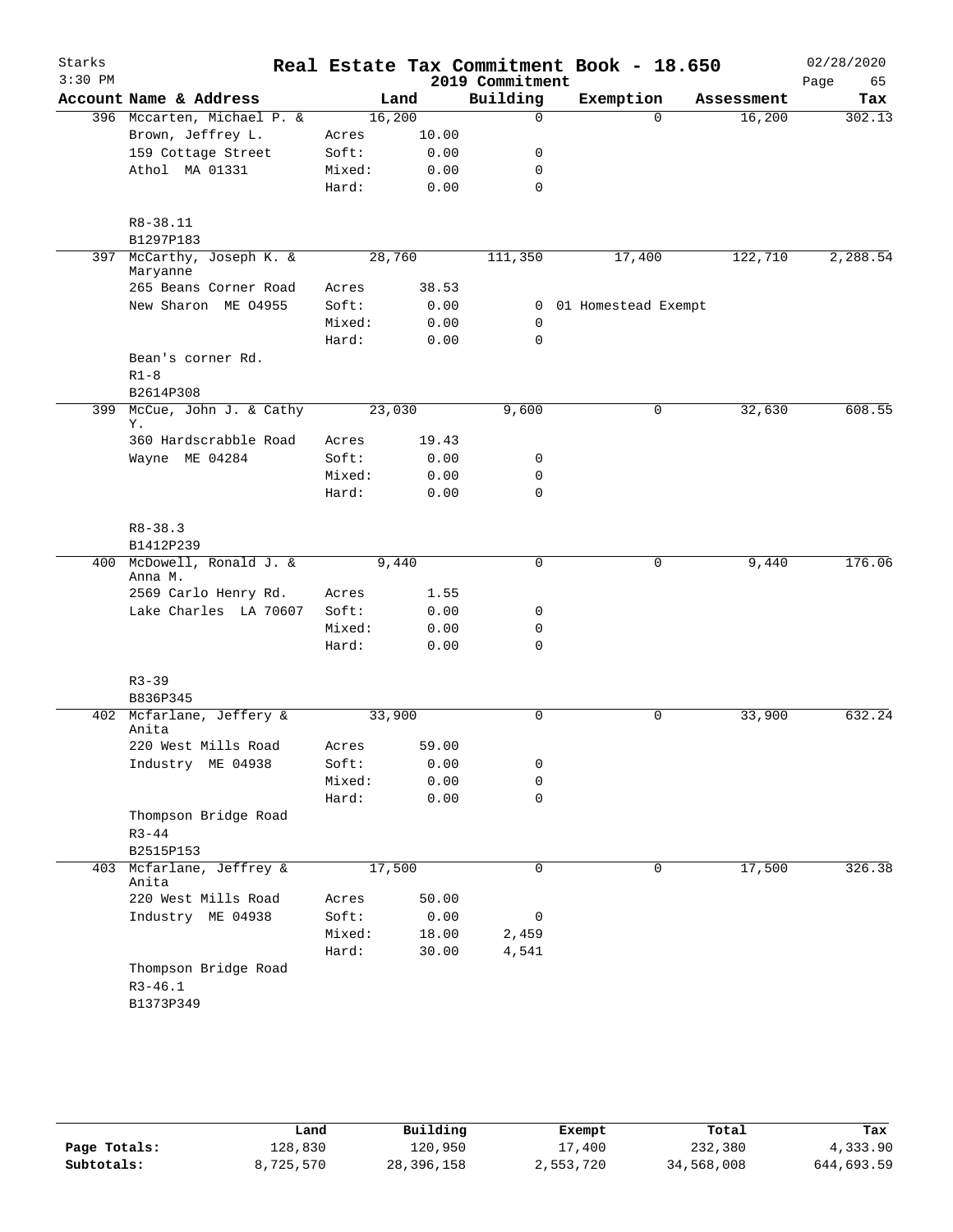| Starks<br>$3:30$ PM |                                                   |                 |                     | 2019 Commitment            | Real Estate Tax Commitment Book - 18.650 |                  | 02/28/2020<br>66 |
|---------------------|---------------------------------------------------|-----------------|---------------------|----------------------------|------------------------------------------|------------------|------------------|
|                     | Account Name & Address                            |                 | Land                | Building                   | Exemption                                | Assessment       | Page<br>Tax      |
|                     | 515 McKenney, David S.                            |                 | 34,900              | 0                          | $\Omega$                                 | 34,900           | 650.89           |
|                     | 3709 Glades End Road                              | Acres           | 59.00               |                            |                                          |                  |                  |
|                     | Richmond VA 23233                                 | Soft:           | 0.00                | $\mathbf 0$                |                                          |                  |                  |
|                     |                                                   | Mixed:          | 0.00                | $\mathbf 0$                |                                          |                  |                  |
|                     |                                                   | Hard:           | 0.00                | $\mathbf 0$                |                                          |                  |                  |
|                     | $R8 - 44$                                         |                 |                     |                            |                                          |                  |                  |
|                     | B4438P138 09/12/2011 B810P934                     |                 |                     |                            |                                          |                  |                  |
|                     | 404 McLaughlin, Chris                             |                 | 14,000              | 81,700                     | 17,400                                   | 78,300           | 1,460.30         |
|                     | 404 Anson Road                                    | Acres           | 6.00                |                            |                                          |                  |                  |
|                     | Starks ME 04911                                   | Soft:           | 0.00                |                            | 0 01 Homestead Exempt                    |                  |                  |
|                     |                                                   | Mixed:          | 0.00                | 0                          |                                          |                  |                  |
|                     |                                                   | Hard:           | 0.00                | $\mathbf 0$                |                                          |                  |                  |
|                     | $R11-3$                                           |                 |                     |                            |                                          |                  |                  |
|                     | B2053P120                                         |                 |                     |                            |                                          |                  |                  |
| 769                 | McLaughlin, Christopher<br>S.                     |                 | 10,560              | 39,150                     | 0                                        | 49,710           | 927.09           |
|                     | 410 Anson Road                                    | Acres           | 1.70                |                            |                                          |                  |                  |
|                     | Starks ME 04911                                   | Soft:           | 0.00                | 0                          |                                          |                  |                  |
|                     |                                                   | Mixed:          | 0.00                | $\mathbf 0$                |                                          |                  |                  |
|                     |                                                   | Hard:           | 0.00                | $\mathbf 0$                |                                          |                  |                  |
|                     | R11 3.1                                           |                 |                     |                            |                                          |                  |                  |
|                     | B4670P164 06/10/2013                              |                 |                     |                            |                                          |                  |                  |
|                     | 405 McPherson, Wayne                              |                 | 12,120              | $\Omega$                   | 0                                        | 12,120           | 226.04           |
|                     | 20 Isthmus Rd.                                    | Acres           | 4.90                |                            |                                          |                  |                  |
|                     | Rumford Me 04276                                  | Soft:           | 0.00                | 0                          |                                          |                  |                  |
|                     |                                                   | Mixed:          | 0.00                | $\mathbf 0$                |                                          |                  |                  |
|                     |                                                   | Hard:           | 0.00                | $\mathbf 0$                |                                          |                  |                  |
|                     | $R2 - 27$                                         |                 |                     |                            |                                          |                  |                  |
|                     | B3217P114                                         |                 |                     |                            |                                          |                  |                  |
|                     | 407 Meagher, Brian                                |                 | 51,520              | 152,250                    | 17,400                                   | 186,370          | 3,475.80         |
|                     | 896 Anson Road                                    | Acres           | 159.00              |                            |                                          |                  |                  |
|                     | Starks ME 04911                                   | Soft:           | 0.00                |                            | 0 01 Homestead Exempt                    |                  |                  |
|                     |                                                   | Mixed:          | 90.00               | 12,293                     |                                          |                  |                  |
|                     |                                                   | Hard:           | 0.00                | $\mathsf{O}$               |                                          |                  |                  |
|                     | $R11 - 23$                                        |                 |                     |                            |                                          |                  |                  |
|                     | B3930P297 11/02/2007 B1327P95                     |                 |                     |                            |                                          |                  |                  |
|                     | 411 Melancon, Shirley J.                          |                 | 23,500              | 102,400                    | 17,400                                   | 108,500          | 2,023.53         |
|                     | 486 Anson Road                                    | Acres           | 21.00               |                            |                                          |                  |                  |
|                     | Starks ME 04911                                   | Soft:           | 0.00                | 0                          | 01 Homestead Exempt                      |                  |                  |
|                     |                                                   | Mixed:          | 0.00                | $\mathbf 0$                |                                          |                  |                  |
|                     |                                                   | Hard:           | 0.00                | $\mathbf 0$                |                                          |                  |                  |
|                     | Rt.43                                             |                 |                     |                            |                                          |                  |                  |
|                     | $R11 - 4$                                         |                 |                     |                            |                                          |                  |                  |
|                     | B4636P59 02/15/2013 B4362P13 01/24/2011 B2525P184 |                 |                     |                            |                                          |                  |                  |
|                     | 412 Melancon-Quimby, Robin                        |                 | 8,060               | 24,900                     | 17,400                                   | 15,560           | 290.19           |
|                     | 28 Chicken Street                                 | Acres           | 0.65                |                            |                                          |                  |                  |
|                     | Starks ME 04911                                   | Soft:           | 0.00                | 0                          | 01 Homestead Exempt                      |                  |                  |
|                     |                                                   | Mixed:<br>Hard: | 0.00<br>0.00        | $\mathbf 0$<br>$\mathbf 0$ |                                          |                  |                  |
|                     | $U2-9$                                            |                 |                     |                            |                                          |                  |                  |
|                     | B1254P161                                         |                 |                     |                            |                                          |                  |                  |
|                     |                                                   |                 |                     |                            |                                          |                  |                  |
| Page Totals:        | Land<br>154,660                                   |                 | Building<br>400,400 |                            | Exempt<br>69,600                         | Total<br>485,460 | Tax<br>9,053.84  |
| Subtotals:          | 8,880,230                                         |                 | 28,796,558          |                            | 2,623,320                                | 35,053,468       | 653, 747.43      |
|                     |                                                   |                 |                     |                            |                                          |                  |                  |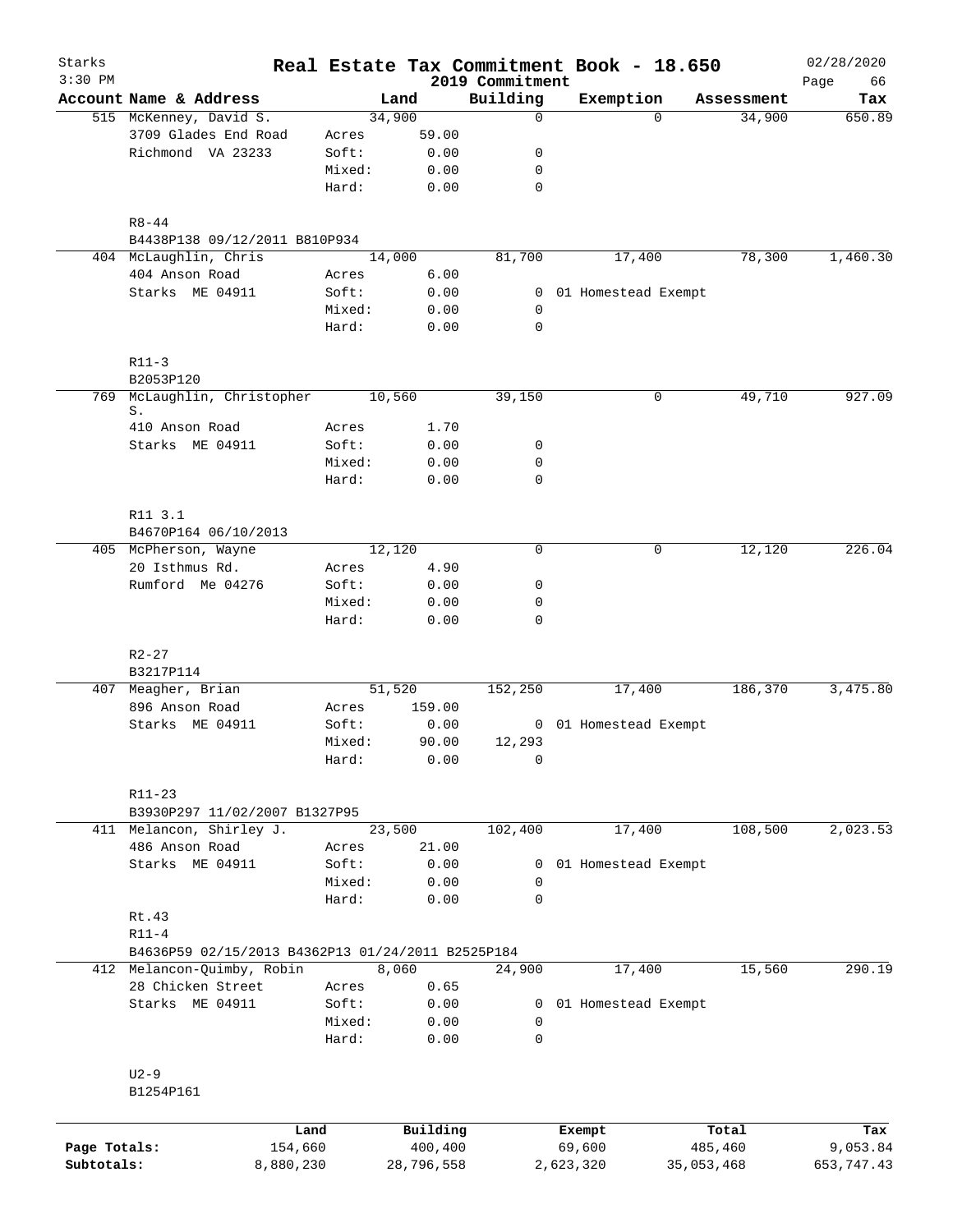| Starks    |                                                    |        |        |        |                 | Real Estate Tax Commitment Book - 18.650 |            | 02/28/2020 |
|-----------|----------------------------------------------------|--------|--------|--------|-----------------|------------------------------------------|------------|------------|
| $3:30$ PM |                                                    |        |        |        | 2019 Commitment |                                          |            | 67<br>Page |
|           | Account Name & Address                             |        | Land   |        | Building        | Exemption                                | Assessment | Tax        |
|           | 508 Melancon-Quimby, Robin                         |        | 5,290  |        | 2,700           | $\Omega$                                 | 7,990      | 149.01     |
|           | 28 Chicken Street                                  | Acres  |        | 0.28   |                 |                                          |            |            |
|           | Starks ME 04911                                    | Soft:  |        | 0.00   | 0               |                                          |            |            |
|           |                                                    | Mixed: |        | 0.00   | 0               |                                          |            |            |
|           |                                                    | Hard:  |        | 0.00   | $\mathbf 0$     |                                          |            |            |
|           | Chicken Street                                     |        |        |        |                 |                                          |            |            |
|           | $U2 - 10$                                          |        |        |        |                 |                                          |            |            |
|           | B2167P73                                           |        |        |        |                 |                                          |            |            |
| 505       | Melancon-Quimby, Robin<br>М.                       |        | 47,400 |        | 0               | 0                                        | 47,400     | 884.01     |
|           | Quimby, Francis J.                                 | Acres  |        | 104.00 |                 |                                          |            |            |
|           | 28 Chicken Street                                  | Soft:  |        | 0.00   | 0               |                                          |            |            |
|           | Starks ME 04911                                    | Mixed: |        | 0.00   | $\mathbf 0$     |                                          |            |            |
|           |                                                    | Hard:  |        | 0.00   | $\mathbf 0$     |                                          |            |            |
|           | River Rd                                           |        |        |        |                 |                                          |            |            |
|           | $R10-24$                                           |        |        |        |                 |                                          |            |            |
|           | B4658P165 05/13/2013 B2926P5                       |        |        |        |                 |                                          |            |            |
|           | 529 Merrill, Danielle L.                           |        | 15,200 |        | 56,190          | 17,400                                   | 53,990     | 1,006.91   |
|           | 552 Sandy River Road                               | Acres  |        | 7.50   |                 | 01 Homestead Exempt                      |            |            |
|           | Starks ME 04911                                    | Soft:  |        | 0.00   | 0               |                                          |            |            |
|           |                                                    | Mixed: |        | 0.00   | 0               |                                          |            |            |
|           |                                                    | Hard:  |        | 0.00   | 0               |                                          |            |            |
|           | $R10-24.2$                                         |        |        |        |                 |                                          |            |            |
|           | B5257P288 03/09/2018 B4632P12 02/26/2013 B3008P117 |        |        |        |                 |                                          |            |            |
|           | 772 Miller, Joseph                                 |        | 32,400 |        | $\mathbf 0$     | $\mathbf 0$                              | 32,400     | 604.26     |
|           | Miller, Judith L.                                  | Acres  |        | 54.00  |                 |                                          |            |            |
|           | 182 Olde Ferry Road                                | Soft:  |        | 0.00   | 0               |                                          |            |            |
|           | Starks ME 04911                                    | Mixed: |        | 0.00   | 0               |                                          |            |            |
|           |                                                    | Hard:  |        | 0.00   | 0               |                                          |            |            |
|           |                                                    |        |        |        |                 |                                          |            |            |
|           | U2 Lot 3<br>B4864P351 01/02/2015                   |        |        |        |                 |                                          |            |            |
|           | 761 Miller, Joseph                                 |        | 28,500 |        | 0               | 0                                        | 28,500     | 531.53     |
|           | Miller, Judith L.                                  | Acres  |        | 41.00  |                 |                                          |            |            |
|           | 182 Olde Ferry Road                                | Soft:  |        | 0.00   | 0               |                                          |            |            |
|           | Starks ME 04911                                    | Mixed: |        | 0.00   | 0               |                                          |            |            |
|           |                                                    | Hard:  |        | 0.00   | 0               |                                          |            |            |
|           |                                                    |        |        |        |                 |                                          |            |            |
|           | $R3 - 47$                                          |        |        |        |                 |                                          |            |            |
|           | B4983P147 12/08/2015 B4053P148 09/12/2008          |        |        |        |                 |                                          |            |            |
|           | 518 Miller, Joseph and<br>Judith                   |        | 27,100 |        | 19,350          | $\mathbf 0$                              | 46,450     | 866.29     |
|           | 182 Olde Ferry Road                                | Acres  |        | 33.00  |                 |                                          |            |            |
|           | Starks ME 04911                                    | Soft:  |        | 0.00   | 0               |                                          |            |            |
|           |                                                    | Mixed: |        | 0.00   | 0               |                                          |            |            |
|           |                                                    | Hard:  |        | 0.00   | $\mathbf 0$     |                                          |            |            |
|           |                                                    |        |        |        |                 |                                          |            |            |
|           | $U2 - 3.1$                                         |        |        |        |                 |                                          |            |            |

B4578P104 09/13/2012 B4053P148 09/12/2008 B800P901

|              | Land      | Building   | Exempt    | Total        | Tax        |
|--------------|-----------|------------|-----------|--------------|------------|
| Page Totals: | ⊥55,890   | 78,240     | 17,400    | 216,730      | 4,042.01   |
| Subtotals:   | 9,036,120 | 28,874,798 | 2,640,720 | 35, 270, 198 | 657,789.44 |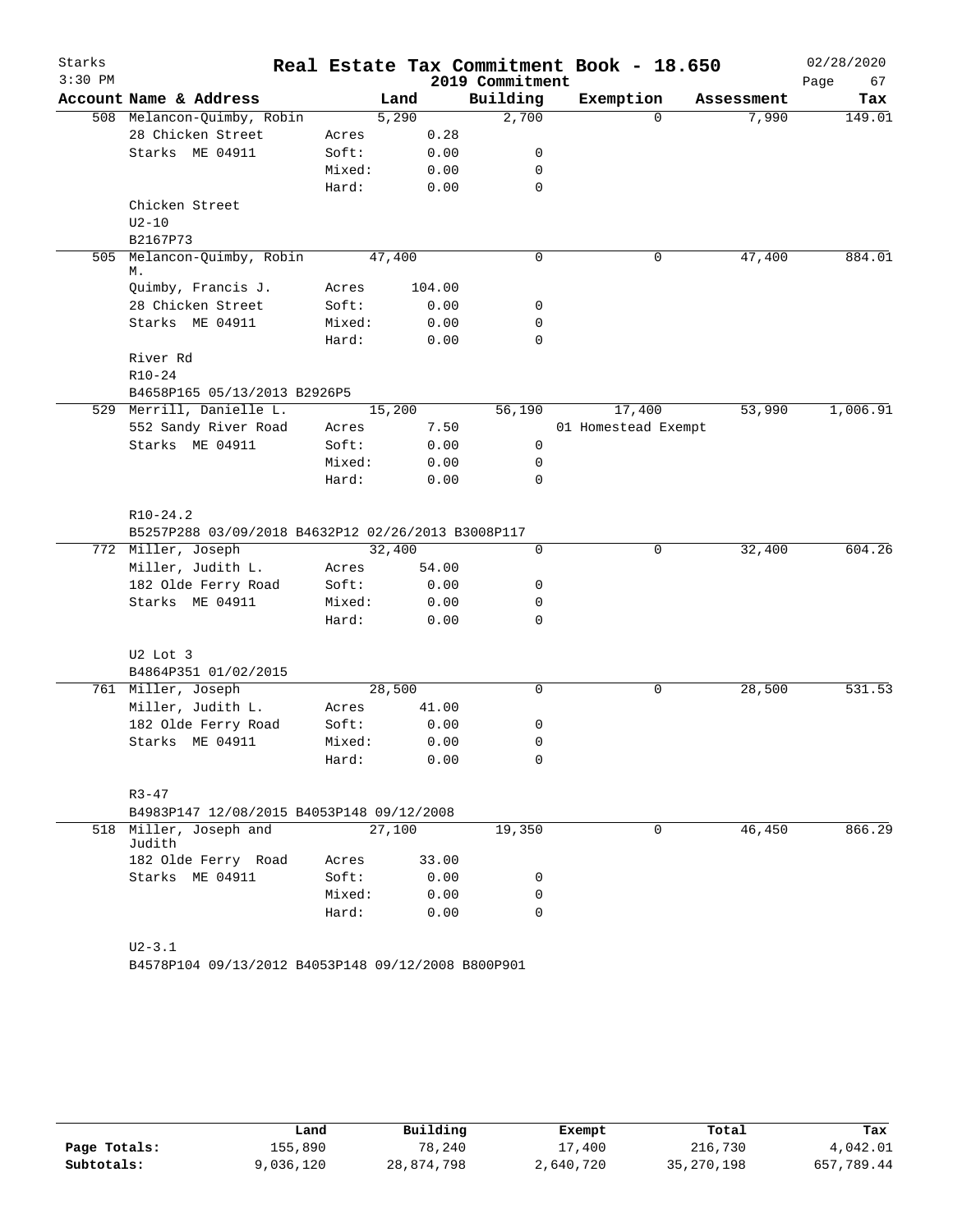| Starks    |                                               |                 |        |                 | Real Estate Tax Commitment Book - 18.650 |            | 02/28/2020 |
|-----------|-----------------------------------------------|-----------------|--------|-----------------|------------------------------------------|------------|------------|
| $3:30$ PM |                                               |                 |        | 2019 Commitment |                                          |            | Page<br>68 |
|           | Account Name & Address                        |                 | Land   | Building        | Exemption                                | Assessment | Tax        |
| 413       | Miller, Joseph R.&                            | 49,840          |        | 219,940         | 17,400                                   | 252,380    | 4,706.89   |
|           | Judith L.                                     |                 |        |                 |                                          |            |            |
|           | 182 Olde Ferry Road                           | Acres           | 128.00 |                 |                                          |            |            |
|           | Starks ME 04911                               | Soft:<br>Mixed: | 0.00   | 0               | 0 01 Homestead Exempt                    |            |            |
|           |                                               | Hard:           | 0.00   |                 |                                          |            |            |
|           | Olde Ferry Road                               |                 | 43.00  | 6,509           |                                          |            |            |
|           | R12-11.2                                      |                 |        |                 |                                          |            |            |
|           | B2208P25                                      |                 |        |                 |                                          |            |            |
|           | 414 Millett, Colin C. &                       | 11,600          |        | 20,210          | 17,400                                   | 14,410     | 268.75     |
|           | Elaine M.                                     |                 |        |                 |                                          |            |            |
|           | 510 Branns Mills Road                         | Acres           | 3.00   |                 |                                          |            |            |
|           | Starks ME 04911                               | Soft:           | 0.00   |                 | 0 01 Homestead Exempt                    |            |            |
|           |                                               | Mixed:          | 0.00   | 0               |                                          |            |            |
|           |                                               | Hard:           | 0.00   | 0               |                                          |            |            |
|           | Branns Mill Road                              |                 |        |                 |                                          |            |            |
|           | $R1 - 32.2$                                   |                 |        |                 |                                          |            |            |
|           | B2047P312                                     |                 |        |                 |                                          |            |            |
| 548       | Mitchell, Karen P.                            | 21,200          |        | 68,210          | 17,400                                   | 72,010     | 1,342.99   |
|           | Westover, Matthew                             | Acres           | 15.00  |                 | 01 Homestead Exempt                      |            |            |
|           | 1550 New Sharon Road                          | Soft:           | 0.00   | 0               |                                          |            |            |
|           | Starks ME 04911                               | Mixed:          | 0.00   | 0               |                                          |            |            |
|           |                                               | Hard:           | 0.00   | 0               |                                          |            |            |
|           | Newsharon Rd                                  |                 |        |                 |                                          |            |            |
|           | $R8-10.4, R8-10.5$                            |                 |        |                 |                                          |            |            |
|           | B5381P177 02/15/2019 B2411P93                 |                 |        |                 |                                          |            |            |
|           | 547 Mitchell, Karen P.                        | 15,200          |        | 12,000          | 0                                        | 27,200     | 507.28     |
|           | Westover, Matthew                             | Acres           | 7.50   |                 |                                          |            |            |
|           | 1550 New Sharon Road                          | Soft:           | 0.00   | 0               |                                          |            |            |
|           | Starks ME 04911                               | Mixed:          | 0.00   | 0               |                                          |            |            |
|           |                                               | Hard:           | 0.00   | 0               |                                          |            |            |
|           |                                               |                 |        |                 |                                          |            |            |
|           | $R8 - 10.3$<br>B5381P176 02/15/2019 B2708P164 |                 |        |                 |                                          |            |            |
|           | 595 Morey , Shaun                             | 17,340          |        | 1,500           | 0                                        | 18,840     | 351.37     |
|           | Trefethen, Amanda                             | Acres           | 10.17  |                 |                                          |            |            |
|           | 714 Vincent Park                              | Soft:           | 0.00   | 0               |                                          |            |            |
|           | Redondo Beach CA 90277 Mixed:                 |                 | 0.00   | 0               |                                          |            |            |
|           |                                               | Hard:           | 0.00   | 0               |                                          |            |            |
|           |                                               |                 |        |                 |                                          |            |            |
|           | $R8 - 38.10$                                  |                 |        |                 |                                          |            |            |
|           | B3808P206 01/30/2007 B1298P52                 |                 |        |                 |                                          |            |            |
| 418       | Morris, Wayne R. &                            | 7,070           |        | 40,352          | 17,400                                   | 30,022     | 559.91     |
|           | Sylvie B.                                     |                 |        |                 |                                          |            |            |
|           | 6 Chicken Street                              | Acres           | 0.50   |                 |                                          |            |            |
|           | Starks ME 04911                               | Soft:           | 0.00   | 0               | 01 Homestead Exempt                      |            |            |
|           |                                               | Mixed:          | 0.00   | $\Omega$        |                                          |            |            |
|           |                                               | Hard:           | 0.00   | $\Omega$        |                                          |            |            |
|           |                                               |                 |        |                 |                                          |            |            |
|           | $U2-6$                                        |                 |        |                 |                                          |            |            |
|           | B940P145                                      |                 |        |                 |                                          |            |            |

|              | Land      | Building     | Exempt    | Total      | Tax        |
|--------------|-----------|--------------|-----------|------------|------------|
| Page Totals: | 122,250   | 362,212      | 69,600    | 414,862    | 7,737.19   |
| Subtotals:   | 9,158,370 | 29, 237, 010 | 2,710,320 | 35,685,060 | 665,526.63 |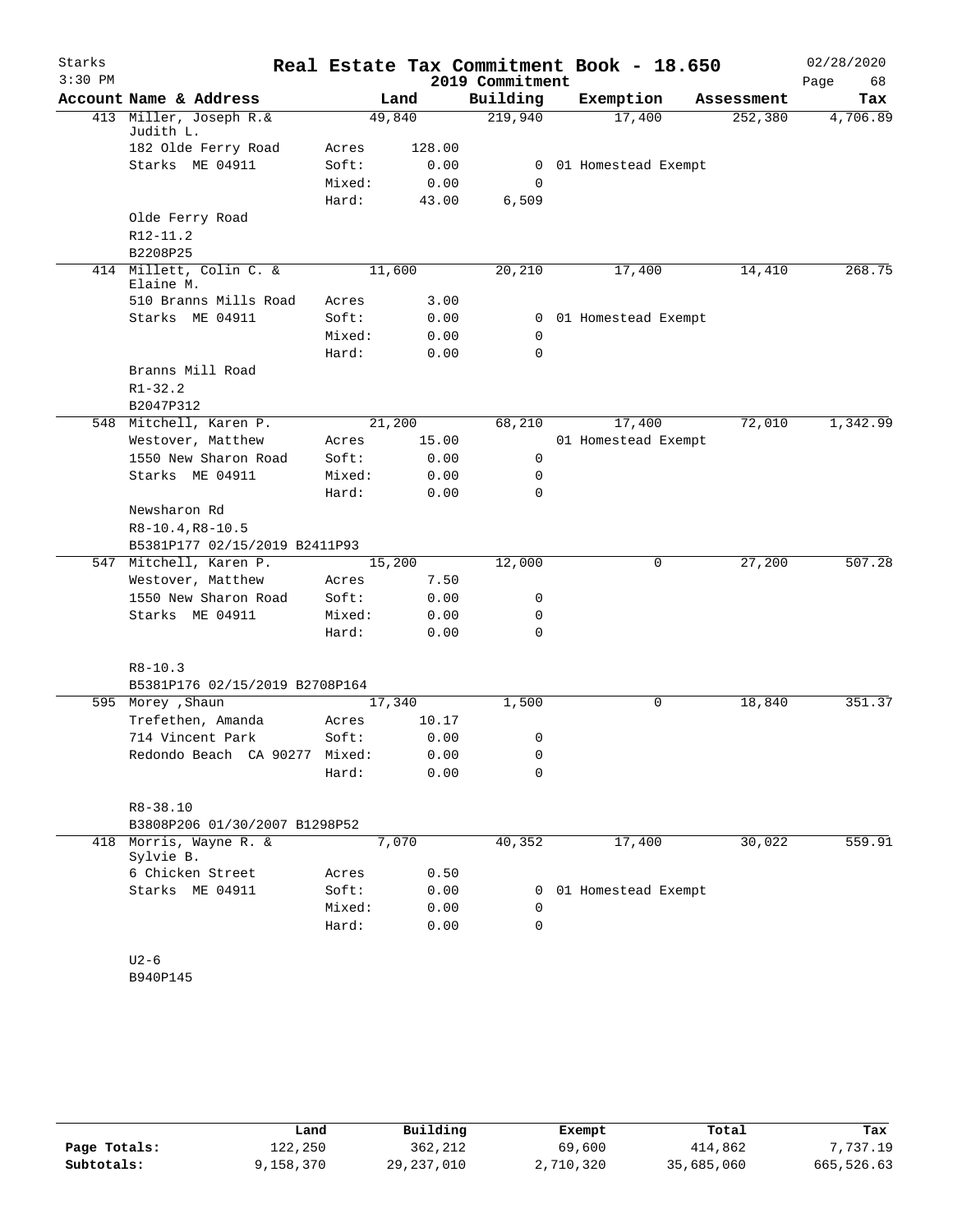| Starks    |                                                                    |        |        |                 | Real Estate Tax Commitment Book - 18.650 |            | 02/28/2020 |  |  |  |  |
|-----------|--------------------------------------------------------------------|--------|--------|-----------------|------------------------------------------|------------|------------|--|--|--|--|
| $3:30$ PM |                                                                    |        |        | 2019 Commitment |                                          |            | Page<br>69 |  |  |  |  |
|           | Account Name & Address                                             |        | Land   | Building        | Exemption                                | Assessment | Tax        |  |  |  |  |
|           | 66 Murray, Rita A.                                                 |        | 12,080 | 23,250          | $\Omega$                                 | 35,330     | 658.90     |  |  |  |  |
|           | 147 Tremont Street                                                 | Acres  | 3.60   |                 |                                          |            |            |  |  |  |  |
|           | Carver MA 02330                                                    | Soft:  | 0.00   | 0               |                                          |            |            |  |  |  |  |
|           |                                                                    | Mixed: | 0.00   | 0               |                                          |            |            |  |  |  |  |
|           |                                                                    | Hard:  | 0.00   | $\mathbf 0$     |                                          |            |            |  |  |  |  |
|           | Mt. Hunger Rd.                                                     |        |        |                 |                                          |            |            |  |  |  |  |
|           | $R5 - 9$                                                           |        |        |                 |                                          |            |            |  |  |  |  |
|           | B4845P284 10/24/2014 B1822P6                                       |        |        |                 |                                          |            |            |  |  |  |  |
|           | 143 Murray, Skyla                                                  |        | 17,440 | 46,950          | 0                                        | 64,390     | 1,200.87   |  |  |  |  |
|           | 5 Redneck Rd                                                       | Acres  | 10.30  |                 |                                          |            |            |  |  |  |  |
|           | Starks ME 04911                                                    | Soft:  | 0.00   | 0               |                                          |            |            |  |  |  |  |
|           |                                                                    | Mixed: | 0.00   | 0               |                                          |            |            |  |  |  |  |
|           |                                                                    | Hard:  | 0.00   | $\mathbf 0$     |                                          |            |            |  |  |  |  |
|           |                                                                    |        |        |                 |                                          |            |            |  |  |  |  |
|           | $R6 - 2.18$<br>B5264P292 03/30/2018 B4142P135 05/26/2009 B3505P311 |        |        |                 |                                          |            |            |  |  |  |  |
|           | 06/18/2005 B883P1018                                               |        |        |                 |                                          |            |            |  |  |  |  |
|           | 171 Napoleon, Alexander G.                                         |        | 23,400 | 0               | $\mathbf 0$                              | 23,400     | 436.41     |  |  |  |  |
|           | 15 Blakeley Street                                                 | Acres  | 24.00  |                 |                                          |            |            |  |  |  |  |
|           | Lynn MA 01905                                                      | Soft:  | 0.00   | 0               |                                          |            |            |  |  |  |  |
|           |                                                                    | Mixed: | 0.00   | 0               |                                          |            |            |  |  |  |  |
|           |                                                                    | Hard:  | 0.00   | $\mathbf 0$     |                                          |            |            |  |  |  |  |
|           |                                                                    |        |        |                 |                                          |            |            |  |  |  |  |
|           | $R7 - 12$<br>B5239P166 12/27/2017 B4396P343 05/20/2011 B4034P20    |        |        |                 |                                          |            |            |  |  |  |  |
|           | 08/02/2008 B1035P185                                               |        |        |                 |                                          |            |            |  |  |  |  |
|           | 377 Neebe, Mary L.                                                 |        | 10,000 | 38,820          | 17,400                                   | 31,420     | 585.98     |  |  |  |  |
|           | 108 Faulkner Hill Road                                             | Acres  | 1.00   |                 | 01 Homestead Exempt                      |            |            |  |  |  |  |
|           | Starks ME 04911                                                    | Soft:  | 0.00   | 0               |                                          |            |            |  |  |  |  |
|           |                                                                    | Mixed: | 0.00   | 0               |                                          |            |            |  |  |  |  |
|           |                                                                    | Hard:  | 0.00   | $\mathbf 0$     |                                          |            |            |  |  |  |  |
|           |                                                                    |        |        |                 |                                          |            |            |  |  |  |  |
|           | R8-38.1A                                                           |        |        |                 |                                          |            |            |  |  |  |  |
|           | B4797P246 06/19/2014 B4493P1 02/10/2012 B3456P1                    |        |        |                 |                                          |            |            |  |  |  |  |
|           | 425 Nelson, Craig M. &                                             |        | 26,920 | 22,280          | 17,400                                   | 31,800     | 593.07     |  |  |  |  |
|           | Mclauchlan, Martha N.                                              | Acres  | 40.00  |                 |                                          |            |            |  |  |  |  |
|           | 102 Sterry Hill Road                                               | Soft:  | 0.00   |                 | 0 01 Homestead Exempt                    |            |            |  |  |  |  |
|           | Starks ME 04911                                                    | Mixed: | 0.00   | $\circ$         |                                          |            |            |  |  |  |  |
|           |                                                                    | Hard:  | 17.00  | 2,573           |                                          |            |            |  |  |  |  |
|           | $R4 - 42$                                                          |        |        |                 |                                          |            |            |  |  |  |  |
|           | B1136P196                                                          |        |        |                 |                                          |            |            |  |  |  |  |
|           | 426 Nelson, Mark & Claire                                          |        | 22,110 | 0               | 0                                        | 22,110     | 412.35     |  |  |  |  |
|           | 171 Locke Hill Road                                                | Acres  | 50.00  |                 |                                          |            |            |  |  |  |  |
|           | Starks ME 04911                                                    | Soft:  | 0.00   | 0               |                                          |            |            |  |  |  |  |
|           |                                                                    | Mixed: | 0.00   | $\mathbf 0$     |                                          |            |            |  |  |  |  |
|           |                                                                    | Hard:  | 48.00  | 7,266           |                                          |            |            |  |  |  |  |
|           | Lock Hill Road                                                     |        |        |                 |                                          |            |            |  |  |  |  |
|           | $R2 - 55$                                                          |        |        |                 |                                          |            |            |  |  |  |  |
|           | B2281P73                                                           |        |        |                 |                                          |            |            |  |  |  |  |
|           |                                                                    |        |        |                 |                                          |            |            |  |  |  |  |
|           |                                                                    |        |        |                 |                                          |            |            |  |  |  |  |

|              | Land      | Building     | Exempt    | Total      | Tax         |
|--------------|-----------|--------------|-----------|------------|-------------|
| Page Totals: | 111,950   | 131,300      | 34,800    | 208,450    | 3,887.58    |
| Subtotals:   | 9,270,320 | 29, 368, 310 | 2,745,120 | 35,893,510 | 669, 414.21 |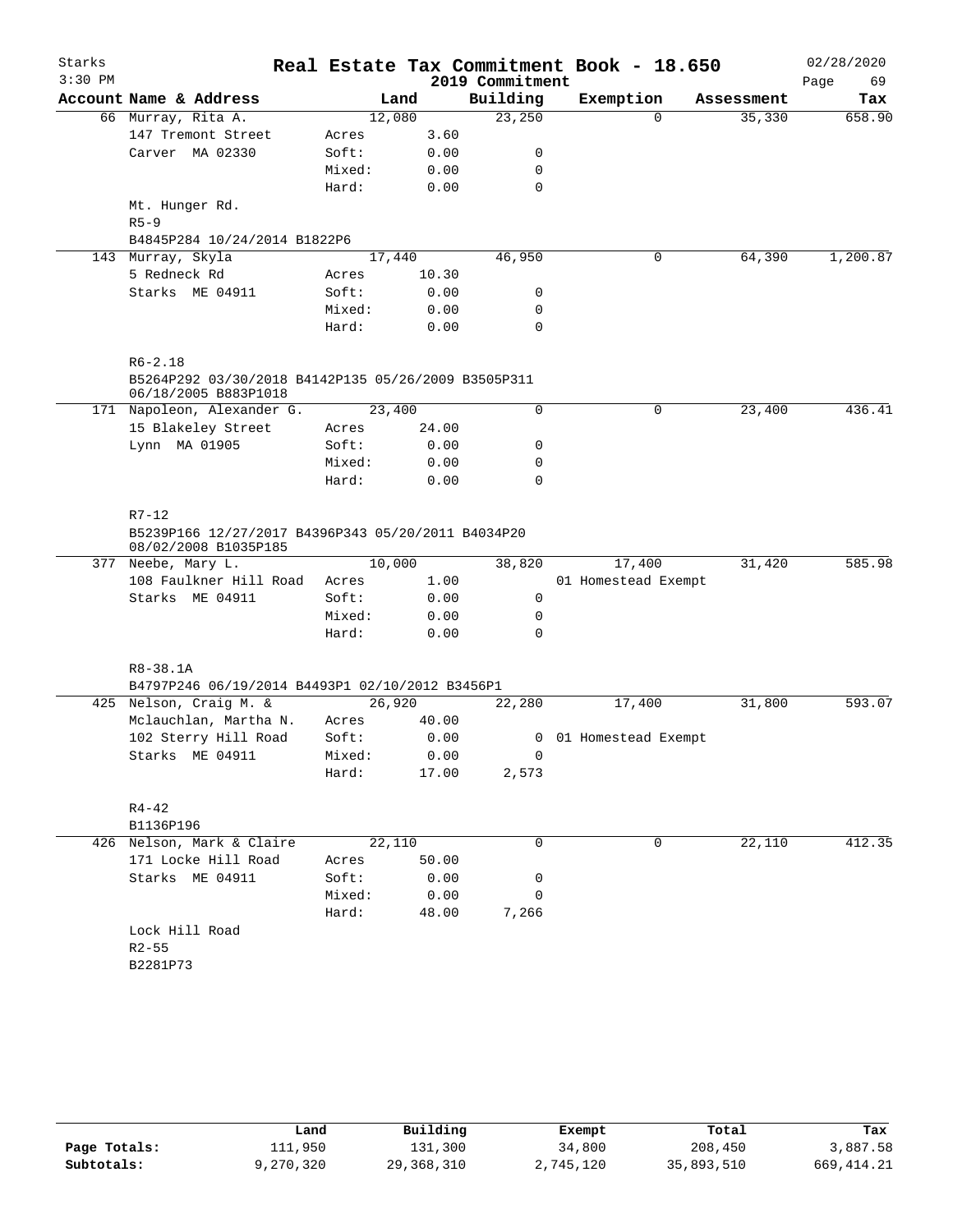| Starks    |                                                                                                             |        |       |                 | Real Estate Tax Commitment Book - 18.650 |            | 02/28/2020 |
|-----------|-------------------------------------------------------------------------------------------------------------|--------|-------|-----------------|------------------------------------------|------------|------------|
| $3:30$ PM |                                                                                                             |        |       | 2019 Commitment |                                          |            | Page<br>70 |
|           | Account Name & Address                                                                                      |        | Land  | Building        | Exemption                                | Assessment | Tax        |
| 427       | Nelson, Mark & Claire<br>Nadeau                                                                             | 14,800 |       | 55,880          | 17,400                                   | 53,280     | 993.67     |
|           | 171 Locke Hill Road                                                                                         | Acres  | 7.00  |                 |                                          |            |            |
|           | Starks ME 04911                                                                                             | Soft:  | 0.00  | 0               | 01 Homestead Exempt                      |            |            |
|           |                                                                                                             | Mixed: | 0.00  | 0               |                                          |            |            |
|           |                                                                                                             | Hard:  | 0.00  | $\mathbf 0$     |                                          |            |            |
|           | $R3-6.2$                                                                                                    |        |       |                 |                                          |            |            |
|           | B883P23                                                                                                     |        |       |                 |                                          |            |            |
|           | 428 Nelson, Mark G. and<br>Claire                                                                           | 10,040 |       | $\mathbf 0$     | 0                                        | 10,040     | 187.25     |
|           | 171 Locke Hill Road                                                                                         | Acres  | 2.30  |                 |                                          |            |            |
|           | Starks ME 04911                                                                                             | Soft:  | 0.00  | 0               |                                          |            |            |
|           |                                                                                                             | Mixed: | 0.00  | 0               |                                          |            |            |
|           |                                                                                                             | Hard:  | 0.00  | $\mathbf 0$     |                                          |            |            |
|           | Locke Hill Rd                                                                                               |        |       |                 |                                          |            |            |
|           | $R3 - 5$                                                                                                    |        |       |                 |                                          |            |            |
|           | B2785P130                                                                                                   |        |       |                 |                                          |            |            |
| 268       | Newman Jr. 2015<br>Revocable Trust, Arthur<br>Ε.                                                            | 35,950 |       | 89,310          | 0                                        | 125,260    | 2,336.10   |
|           | PO Box 68                                                                                                   | Acres  | 62.50 |                 |                                          |            |            |
|           | Weymouth MA 02188                                                                                           | Soft:  | 0.00  | 0               |                                          |            |            |
|           |                                                                                                             | Mixed: | 0.00  | 0               |                                          |            |            |
|           |                                                                                                             | Hard:  | 0.00  | $\mathbf 0$     |                                          |            |            |
|           | $R8 - 46$<br>B4914P282 06/12/2015 B4743P350 12/20/2103 B4471P356<br>12/07/2011 B4372P87 02/24/2011 B1025P82 |        |       |                 |                                          |            |            |
|           | 429 Newsom, John                                                                                            | 17,840 |       | 21,440          | 17,400                                   | 21,880     | 408.06     |
|           | 1518 New Sharon Road                                                                                        | Acres  | 10.80 |                 |                                          |            |            |
|           | Starks ME 04911                                                                                             | Soft:  | 0.00  | $\mathbf{0}$    | 01 Homestead Exempt                      |            |            |
|           |                                                                                                             | Mixed: | 0.00  | 0               |                                          |            |            |
|           |                                                                                                             | Hard:  | 0.00  | 0               |                                          |            |            |
|           | New Sharon Rd                                                                                               |        |       |                 |                                          |            |            |
|           | $R8 - 10.6$                                                                                                 |        |       |                 |                                          |            |            |
|           | B1605P178                                                                                                   |        |       |                 |                                          |            |            |
|           | 430 Newton, Kirt                                                                                            | 11,600 |       | 70,050          | 0                                        | 81,650     | 1,522.77   |
|           | 554 Branns Mills Rd                                                                                         | Acres  | 3.00  |                 |                                          |            |            |
|           | Starks ME 04911                                                                                             | Soft:  | 0.00  | 0               |                                          |            |            |
|           |                                                                                                             | Mixed: | 0.00  | 0<br>0          |                                          |            |            |
|           | Route 134                                                                                                   | Hard:  | 0.00  |                 |                                          |            |            |
|           | $R1 - 32.3$                                                                                                 |        |       |                 |                                          |            |            |
|           | B2152P225                                                                                                   |        |       |                 |                                          |            |            |
|           | 148 Nichols Bradford S.                                                                                     | 18,670 |       | 112,670         | 17,400                                   | 113,940    | 2,124.98   |
|           | Nichols, Carol M.                                                                                           | Acres  | 22.00 |                 | 01 Homestead Exempt                      |            |            |
|           | PO Box 329                                                                                                  | Soft:  | 0.00  | 0               |                                          |            |            |
|           | 261 Mayhew Road                                                                                             | Mixed: | 11.00 | 1,502           |                                          |            |            |
|           | Starks Me 04911                                                                                             | Hard:  | 0.00  | $\Omega$        |                                          |            |            |
|           |                                                                                                             |        |       |                 |                                          |            |            |
|           | $R6-1.4,5$<br>B3574P262 08/18/2005 B3404P322 11/05/2004 B883P1018                                           |        |       |                 |                                          |            |            |

|              | Land      | Building   | Exempt    | Total      | Tax        |
|--------------|-----------|------------|-----------|------------|------------|
| Page Totals: | 108,900   | 349,350    | 52,200    | 406,050    | 7,572.83   |
| Subtotals:   | 9,379,220 | 29,717,660 | 2,797,320 | 36,299,560 | 676,987.04 |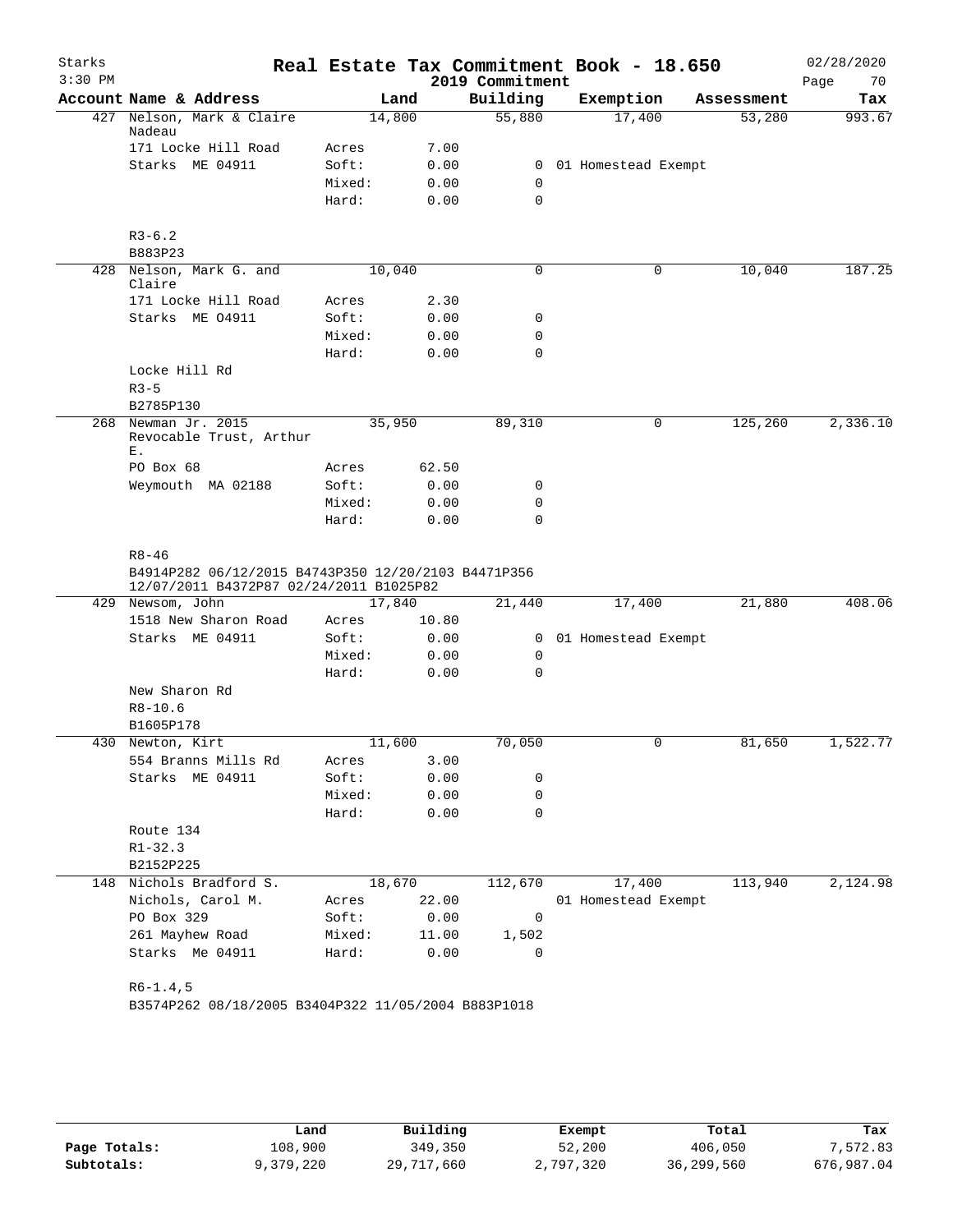| Starks    |                                                                          |        |        |                 | Real Estate Tax Commitment Book - 18.650 |            | 02/28/2020 |
|-----------|--------------------------------------------------------------------------|--------|--------|-----------------|------------------------------------------|------------|------------|
| $3:30$ PM |                                                                          |        |        | 2019 Commitment |                                          |            | 71<br>Page |
|           | Account Name & Address                                                   |        | Land   | Building        | Exemption                                | Assessment | Tax        |
|           | 675 Nichols, Michael A.                                                  | 16,740 |        | 43,420          | 17,400                                   | 42,760     | 797.47     |
|           | Nichols, Crystal L.                                                      | Acres  | 50.00  |                 |                                          |            |            |
|           | 258 Locke Hill Road                                                      | Soft:  | 30.00  |                 | 2,949 01 Homestead Exempt                |            |            |
|           | Starks ME 04911                                                          | Mixed: | 10.00  | 1,366           |                                          |            |            |
|           |                                                                          | Hard:  | 8.00   | 1,211           |                                          |            |            |
|           | Locke Hill Rd                                                            |        |        |                 |                                          |            |            |
|           | $R2 - 57$                                                                |        |        |                 |                                          |            |            |
|           | B4848P147 10/03/2014 B2660P24                                            |        |        |                 |                                          |            |            |
|           | 432 Nichols, Raynold B. &<br>Jeanne A.                                   | 10,530 |        | 89,790          | 17,400                                   | 82,920     | 1,546.46   |
|           | 69 Anson Road                                                            | Acres  | 1.66   |                 |                                          |            |            |
|           | Starks ME 04911                                                          | Soft:  | 0.00   |                 | 0 01 Homestead Exempt                    |            |            |
|           |                                                                          | Mixed: | 0.00   | $\mathbf 0$     |                                          |            |            |
|           |                                                                          | Hard:  | 0.00   | $\Omega$        |                                          |            |            |
|           | $UI - 1, 2$                                                              |        |        |                 |                                          |            |            |
|           | B1046P23                                                                 |        |        |                 |                                          |            |            |
|           | 225 Nichols, Sheri J.                                                    |        | 11,600 | 46,580          | 17,400                                   | 40,780     | 760.55     |
|           | 2450 Industry Road                                                       | Acres  | 3.00   |                 | 01 Homestead Exempt                      |            |            |
|           | Starks ME 04911                                                          | Soft:  | 0.00   | $\mathsf{O}$    |                                          |            |            |
|           |                                                                          | Mixed: | 0.00   | $\mathbf 0$     |                                          |            |            |
|           |                                                                          | Hard:  | 0.00   | 0               |                                          |            |            |
|           | $R2 - 35, R2 - 36$<br>B5087P177 10/07/2016 B4141P94 05/26/2009 B2669P274 |        |        |                 |                                          |            |            |
|           | 608 Nichols, William L.                                                  | 21,600 |        | $\mathbf 0$     | $\mathbf 0$                              | 21,600     | 402.84     |
|           | Nichols, Cody L. and<br>Landon C.                                        | Acres  | 18.00  |                 |                                          |            |            |
|           | 4 Glendale Street                                                        | Soft:  | 0.00   | 0               |                                          |            |            |
|           | Madison ME 04950                                                         | Mixed: | 0.00   | 0               |                                          |            |            |
|           |                                                                          | Hard:  | 0.00   | $\mathbf 0$     |                                          |            |            |
|           | $R2 - 31$<br>B4983P222 12/09/2015                                        |        |        |                 |                                          |            |            |
|           | 433 Nickerson, Deborah                                                   | 13,000 |        | $\mathbf 0$     | 0                                        | 13,000     | 242.45     |
|           | 44 Algonquin Trail,<br>Unit B, Bldg. 64                                  | Acres  | 6.00   |                 |                                          |            |            |
|           | Ashland MA 01721                                                         | Soft:  | 0.00   | 0               |                                          |            |            |
|           |                                                                          | Mixed: | 0.00   | 0               |                                          |            |            |
|           |                                                                          | Hard:  | 0.00   | 0               |                                          |            |            |
|           | R8-11.1                                                                  |        |        |                 |                                          |            |            |
|           | B4624P135 01/22/2013 B1393P322                                           |        |        |                 |                                          |            |            |
|           | 214 Niskach, Lauren                                                      | 12,600 |        | 0               | 0                                        | 12,600     | 234.99     |
|           | Niskach, Joseph                                                          | Acres  | 5.50   |                 |                                          |            |            |
|           | 453 Beans Corner Rd.                                                     | Soft:  | 0.00   | 0               |                                          |            |            |
|           | New Sharon ME 04955                                                      | Mixed: | 0.00   | 0               |                                          |            |            |
|           |                                                                          | Hard:  | 0.00   | 0               |                                          |            |            |
|           | New Sharon Town Line                                                     |        |        |                 |                                          |            |            |
|           | $R1-5$                                                                   |        |        |                 |                                          |            |            |
|           | B5260P110 03/16/2018 B876P159                                            |        |        |                 |                                          |            |            |
|           |                                                                          |        |        |                 |                                          |            |            |

|              | Land      | Building   | Exempt    | Total      | Tax        |
|--------------|-----------|------------|-----------|------------|------------|
| Page Totals: | 86,070    | 179,790    | 52,200    | 213,660    | 3,984.76   |
| Subtotals:   | 9,465,290 | 29,897,450 | 2,849,520 | 36,513,220 | 680,971.80 |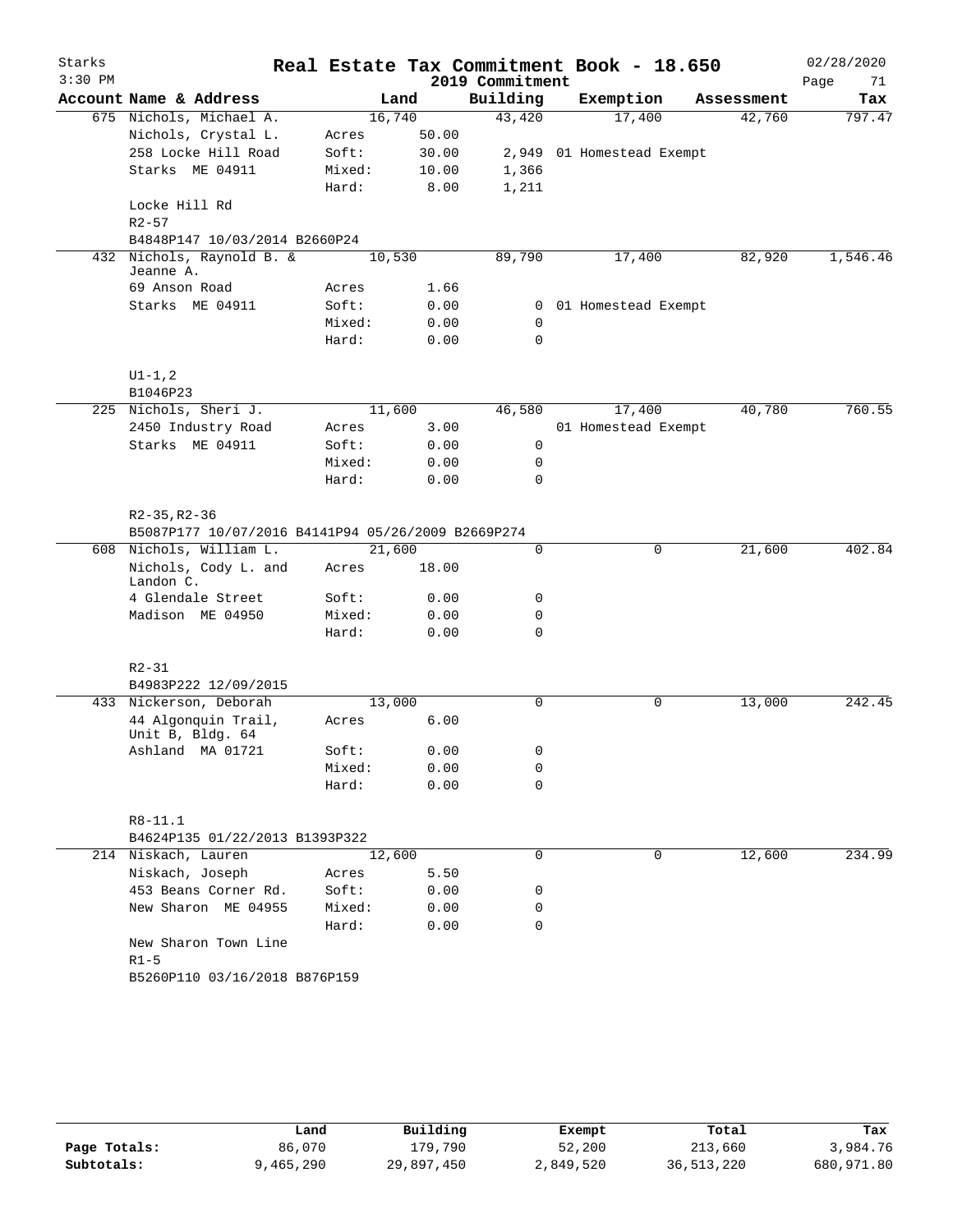| Starks<br>$3:30$ PM        |                                           |                      |                 | Real Estate Tax Commitment Book - 18.650 | 2019 Commitment  |                     |            |            | 02/28/2020<br>72<br>Page |
|----------------------------|-------------------------------------------|----------------------|-----------------|------------------------------------------|------------------|---------------------|------------|------------|--------------------------|
|                            | Account Name & Address                    |                      |                 | Land                                     | Building         | Exemption           |            | Assessment | Tax                      |
|                            | 435 Noble, Debra J.                       |                      |                 | 20,320                                   | 0                |                     | $\Omega$   | 20,320     | 378.97                   |
|                            | 82 Myrtle Ave.                            |                      | Acres           | 13.90                                    |                  |                     |            |            |                          |
|                            | Webster MA 01570                          |                      | Soft:           | 0.00                                     | 0                |                     |            |            |                          |
|                            |                                           |                      | Mixed:          | 0.00                                     | 0                |                     |            |            |                          |
|                            |                                           |                      | Hard:           | 0.00                                     | $\mathbf 0$      |                     |            |            |                          |
|                            | Mayhew Rd                                 |                      |                 |                                          |                  |                     |            |            |                          |
|                            | $R6 - 11$                                 |                      |                 |                                          |                  |                     |            |            |                          |
|                            | B1982P158                                 |                      |                 |                                          |                  |                     |            |            |                          |
|                            | 436 Norton, David L.                      |                      |                 | 10,600                                   | $\mathbf 0$      | 0                   |            | 10,600     | 197.69                   |
|                            | Norton Sheryl A.                          |                      | Acres           | 3.00                                     |                  |                     |            |            |                          |
|                            | 11 Mountain View Drive                    |                      | Soft:           | 0.00                                     | 0                |                     |            |            |                          |
|                            | Madison ME 04950                          |                      | Mixed:          | 0.00                                     | 0                |                     |            |            |                          |
|                            |                                           |                      | Hard:           | 0.00                                     | $\mathbf 0$      |                     |            |            |                          |
|                            | $R3 - 38.1$                               |                      |                 |                                          |                  |                     |            |            |                          |
|                            | B2962P16                                  |                      |                 |                                          |                  |                     |            |            |                          |
|                            | 520 Norton, Erin and Jared                |                      |                 | 28,200                                   | 0                | 0                   |            | 28,200     | 525.93                   |
|                            | 398 Anson Road                            |                      | Acres           | 40.00                                    |                  |                     |            |            |                          |
|                            | Starks ME 04911                           |                      | Soft:           | 0.00                                     | 0                |                     |            |            |                          |
|                            |                                           |                      | Mixed:          | 0.00                                     | 0                |                     |            |            |                          |
|                            |                                           |                      | Hard:           | 0.00                                     | 0                |                     |            |            |                          |
|                            | $R2 - 59.1$                               |                      |                 |                                          |                  |                     |            |            |                          |
|                            | B4994P28 01/20/2016 B1021P73              |                      |                 |                                          |                  |                     |            |            |                          |
|                            | 690 Norton, Erin E.                       |                      |                 | 21,000                                   | 164,850          | 17,400              |            | 168,450    | 3,141.59                 |
|                            | Norton, Jared M.                          |                      | Acres           | 16.00                                    |                  | 01 Homestead Exempt |            |            |                          |
|                            | 398 Anson Road                            |                      | Soft:           | 0.00                                     | 0                |                     |            |            |                          |
|                            | Starks ME 04911                           |                      | Mixed:          | 0.00                                     | 0<br>0           |                     |            |            |                          |
|                            |                                           |                      | Hard:           | 0.00                                     |                  |                     |            |            |                          |
|                            | $R11 - 4.4$<br>B3531P248 06/06/2005       |                      |                 |                                          |                  |                     |            |            |                          |
|                            | 261 Norton, Jared M.                      |                      |                 | 15,640                                   | $\mathbf 0$      | 0                   |            | 15,640     | 291.69                   |
|                            | Norton, Erin E.                           |                      | Acres           | 9.30                                     |                  |                     |            |            |                          |
|                            | 398 Anson Rd                              |                      | Soft:           | 0.00                                     | 0                |                     |            |            |                          |
|                            | Starks ME 04911                           |                      | Mixed:          | 0.00                                     | 0                |                     |            |            |                          |
|                            |                                           |                      | Hard:           | 0.00                                     | $\mathbf 0$      |                     |            |            |                          |
|                            |                                           |                      |                 |                                          |                  |                     |            |            |                          |
|                            | $R2 - 14$<br>B5335P188 10/01/2018 B846P42 |                      |                 |                                          |                  |                     |            |            |                          |
|                            | 252 Norton, Jordon David                  |                      |                 | 7,420                                    | 35,250           | 17,400              |            | 25,270     | 471.29                   |
|                            | Hartigan, Julia R.                        |                      | Acres           | 0.55                                     |                  |                     |            |            |                          |
|                            | 12 Anson Road                             |                      | Soft:           | 0.00                                     | 0                | 01 Homestead Exempt |            |            |                          |
|                            | Starks ME 04911                           |                      | Mixed:          | 0.00                                     | 0                |                     |            |            |                          |
|                            |                                           |                      | Hard:           | 0.00                                     | $\mathbf 0$      |                     |            |            |                          |
|                            | Main St.                                  |                      |                 |                                          |                  |                     |            |            |                          |
|                            | $U2 - 27$                                 |                      |                 |                                          |                  |                     |            |            |                          |
|                            |                                           |                      |                 |                                          |                  |                     |            |            |                          |
|                            | B3939P294 11/19/2007 B2360P217            |                      |                 |                                          |                  |                     |            |            |                          |
|                            | 565 Norton, Jared M<br>398 Anson Rd.      |                      |                 | 18,160                                   | 5,000            | 0                   |            | 23,160     | 431.93                   |
|                            |                                           |                      | Acres           | 11.20                                    |                  |                     |            |            |                          |
|                            | Starks ME 04911                           |                      | Soft:           | 0.00                                     | 0                |                     |            |            |                          |
|                            |                                           |                      | Mixed:<br>Hard: | 0.00<br>0.00                             | 0<br>$\mathbf 0$ |                     |            |            |                          |
|                            | $R7 - 11.6$                               |                      |                 |                                          |                  |                     |            |            |                          |
|                            | B3196P134                                 |                      |                 |                                          |                  |                     |            |            |                          |
|                            |                                           |                      |                 |                                          |                  |                     |            |            |                          |
|                            |                                           | Land                 |                 | Building                                 |                  | Exempt              |            | Total      | Tax                      |
| Page Totals:<br>Subtotals: |                                           | 121,340<br>9,586,630 |                 | 205,100<br>30,102,550                    |                  | 34,800<br>2,884,320 | 36,804,860 | 291,640    | 5,439.09<br>686,410.89   |
|                            |                                           |                      |                 |                                          |                  |                     |            |            |                          |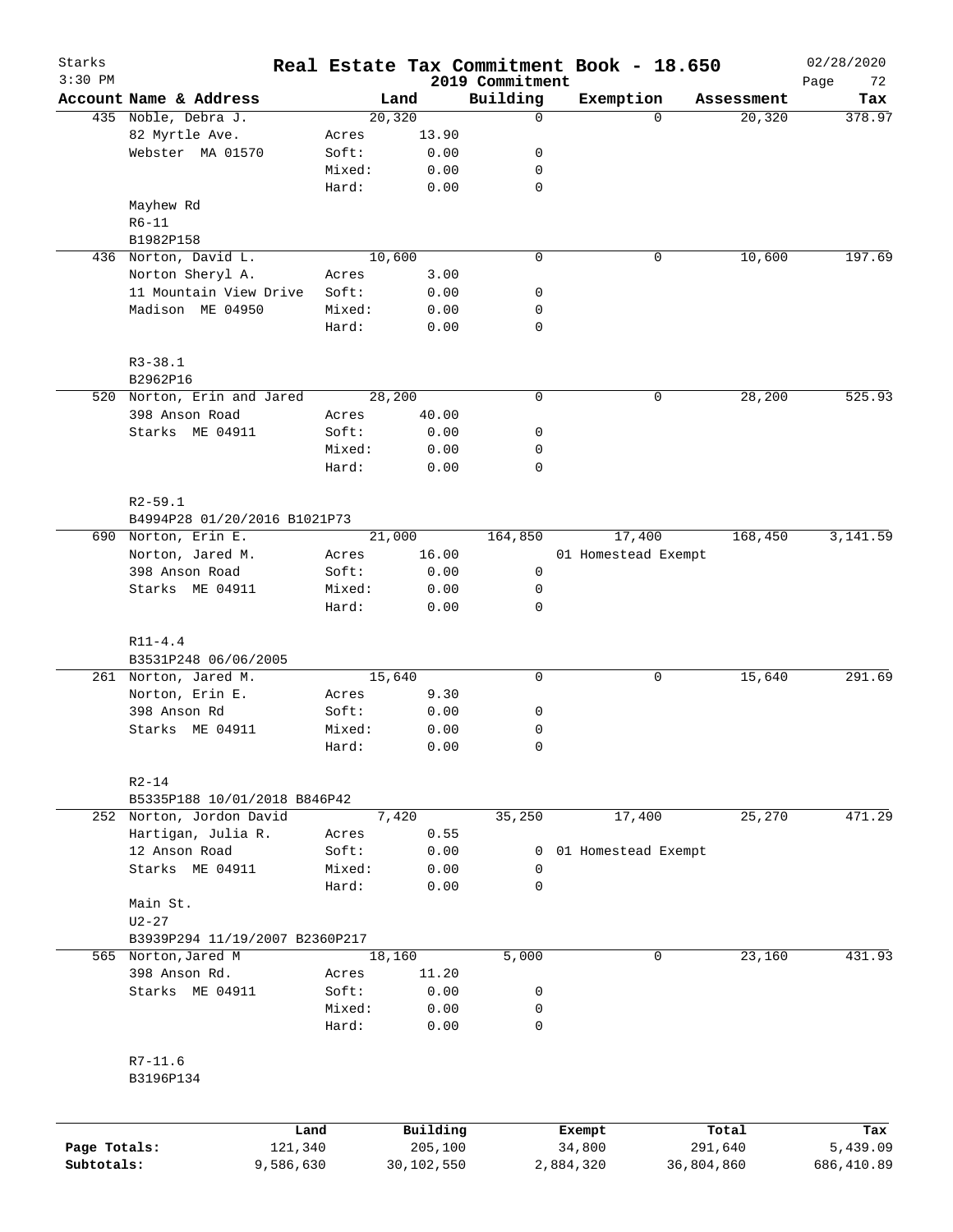| Starks<br>$3:30$ PM |                                                     |                 |              | 2019 Commitment | Real Estate Tax Commitment Book - 18.650 |            | 02/28/2020<br>Page<br>73 |
|---------------------|-----------------------------------------------------|-----------------|--------------|-----------------|------------------------------------------|------------|--------------------------|
|                     | Account Name & Address                              | Land            |              | Building        | Exemption                                | Assessment | Tax                      |
|                     | 438 Nunes, Roderick & Diane                         | 29,200          |              | 22,050          | $\Omega$                                 | 51,250     | 955.81                   |
|                     | М.                                                  |                 |              |                 |                                          |            |                          |
|                     | 1 County Lane                                       | Acres           | 40.00        |                 |                                          |            |                          |
|                     | Hope RI 02831                                       | Soft:<br>Mixed: | 0.00         | 0<br>0          |                                          |            |                          |
|                     |                                                     | Hard:           | 0.00<br>0.00 | $\mathbf 0$     |                                          |            |                          |
|                     | West Mills Road                                     |                 |              |                 |                                          |            |                          |
|                     | $R5 - 19.3$                                         |                 |              |                 |                                          |            |                          |
|                     | B1341P23                                            |                 |              |                 |                                          |            |                          |
|                     | 81 O'Conner, Dennis P.                              | 12,000          |              | $\Omega$        | 0                                        | 12,000     | 223.80                   |
|                     | 178 Limac Circle                                    | Acres           | 3.50         |                 |                                          |            |                          |
|                     | Center Conway NH 03813 Soft:                        |                 | 0.00         | 0               |                                          |            |                          |
|                     |                                                     | Mixed:          | 0.00         | 0               |                                          |            |                          |
|                     |                                                     | Hard:           | 0.00         | $\mathbf 0$     |                                          |            |                          |
|                     | $R3 - 29$                                           |                 |              |                 |                                          |            |                          |
|                     | B3991P259 04/17/2008 B1262P4                        |                 |              |                 |                                          |            |                          |
|                     | 439 O'Donald, Melissa                               | 11,000          |              | 20,000          | 17,400                                   | 13,600     | 253.64                   |
|                     | Tuttle, Damien                                      | Acres           | 2.30         |                 |                                          |            |                          |
|                     | 1767 New Sharon Road                                | Soft:           | 0.00         |                 | 0 01 Homestead Exempt                    |            |                          |
|                     | Starks ME 04911                                     | Mixed:          | 0.00         | 0               |                                          |            |                          |
|                     |                                                     | Hard:           | 0.00         | $\mathbf 0$     |                                          |            |                          |
|                     | Route #134                                          |                 |              |                 |                                          |            |                          |
|                     | $R8 - 3$                                            |                 |              |                 |                                          |            |                          |
|                     | B5250P18 02/02/2018 B2255P185                       |                 |              |                 |                                          |            |                          |
|                     | 440 O'Hara, Francais G.                             | 18,960          |              | 50,610          | 0                                        | 69,570     | 1,297.48                 |
|                     | 235 Sawyers Mills Rd                                | Acres           | 12.20        |                 |                                          |            |                          |
|                     | Starks ME 04911                                     | Soft:           | 0.00         | 0               |                                          |            |                          |
|                     |                                                     | Mixed:          | 0.00         | 0               |                                          |            |                          |
|                     |                                                     | Hard:           | 0.00         | 0               |                                          |            |                          |
|                     | West Mills Road                                     |                 |              |                 |                                          |            |                          |
|                     | R7-11.5A                                            |                 |              |                 |                                          |            |                          |
|                     | B2459P220                                           |                 |              |                 |                                          |            |                          |
|                     | 442 Olafson Sr., Anders N.                          | 13,440          |              | 148,660         | 17,400                                   | 144,700    | 2,698.66                 |
|                     | 350 Branns Mills Road                               | Acres           | 5.30         |                 | 01 Homestead Exempt                      |            |                          |
|                     | Starks ME 04911                                     | Soft:           | 0.00         | 0               |                                          |            |                          |
|                     |                                                     | Mixed:<br>Hard: | 0.00         | 0<br>0          |                                          |            |                          |
|                     | Brann Mills Rd.                                     |                 | 0.00         |                 |                                          |            |                          |
|                     | $R1 - 21$                                           |                 |              |                 |                                          |            |                          |
|                     | B4252P138 03/26/2010 B3798P219 12/22/2006 B2541P141 |                 |              |                 |                                          |            |                          |
|                     | 448 Oliver, Carla J.                                | 11,600          |              | 100,140         | 17,400                                   | 94,340     | 1,759.44                 |
|                     | 182 Chicken Street                                  | Acres           | 3.00         |                 | 01 Homestead Exempt                      |            |                          |
|                     | Starks ME 04911                                     | Soft:           | 0.00         | 0               |                                          |            |                          |
|                     |                                                     | Mixed:          | 0.00         | 0               |                                          |            |                          |
|                     |                                                     | Hard:           | 0.00         | 0               |                                          |            |                          |
|                     | $R3-19.2$                                           |                 |              |                 |                                          |            |                          |
|                     | B1661P23                                            |                 |              |                 |                                          |            |                          |
|                     | 759 Oliver, Christopher                             | 0               |              | 20,000          | 17,400                                   | 2,600      | 48.49                    |
|                     | Oliver, Stacey                                      |                 |              |                 | 01 Homestead Exempt                      |            |                          |
|                     | 182 Chicken Street                                  |                 |              |                 |                                          |            |                          |
|                     | Starks ME 04911                                     |                 |              |                 |                                          |            |                          |
|                     | R3 19.20N                                           |                 |              |                 |                                          |            |                          |
|                     |                                                     |                 |              |                 |                                          |            |                          |
|                     | Land                                                |                 | Building     |                 | Exempt                                   | Total      | Tax                      |

|              | -------   | $-$        | --------  | ------     | ------     |
|--------------|-----------|------------|-----------|------------|------------|
| Page Totals: | 96,200    | 361,460    | 69,600    | 388,060    | 7,237.32   |
| Subtotals:   | 9,682,830 | 30,464,010 | 2,953,920 | 37,192,920 | 693,648.21 |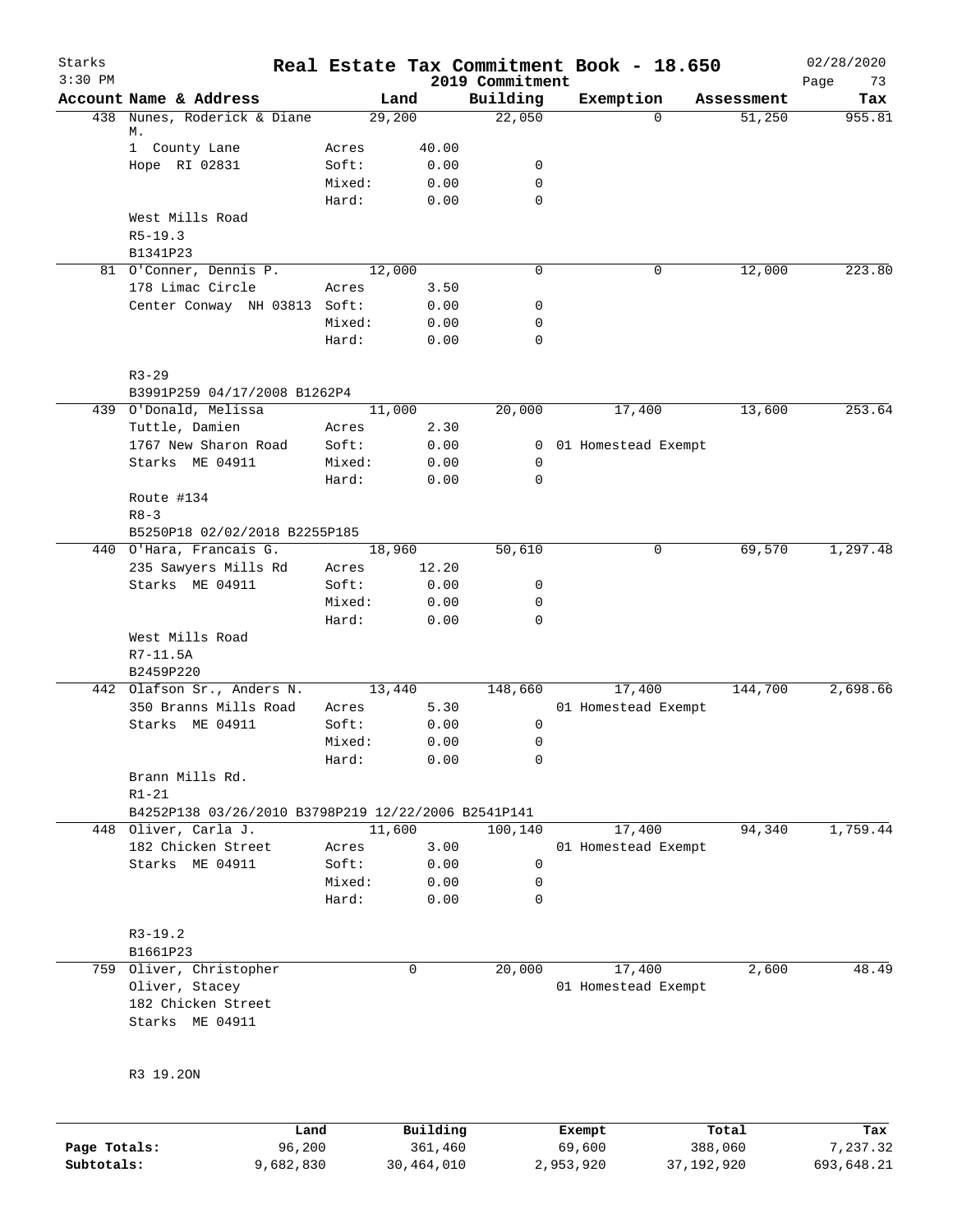| Starks<br>$3:30$ PM |                                               |        | Real Estate Tax Commitment Book - 18.650 | 2019 Commitment     |                       |          |              | 02/28/2020<br>74 |
|---------------------|-----------------------------------------------|--------|------------------------------------------|---------------------|-----------------------|----------|--------------|------------------|
|                     | Account Name & Address                        |        | Land                                     | Building            | Exemption             |          | Assessment   | Page<br>Tax      |
|                     | 443 Oliver, Ervin G. &                        |        | 16,600                                   | $\mathbf 0$         |                       | $\Omega$ | 16,600       | 309.59           |
|                     | Marilyn L.<br>130 3rd Ave                     | Acres  | 10.50                                    |                     |                       |          |              |                  |
|                     | Lyons GA 30436                                | Soft:  | 0.00                                     | 0                   |                       |          |              |                  |
|                     |                                               | Mixed: | 0.00                                     | $\mathbf 0$         |                       |          |              |                  |
|                     |                                               | Hard:  | 0.00                                     | $\mathbf 0$         |                       |          |              |                  |
|                     | Route 43 & New Sharon<br>Road<br>$R2-1, 2, 3$ |        |                                          |                     |                       |          |              |                  |
|                     | B4738P172 12/05/2013 B854P773                 |        |                                          |                     |                       |          |              |                  |
|                     | 444 Oliver, Herbert E.                        |        | 5,000                                    | 25,560              |                       | 17,400   | 13,160       | 245.43           |
|                     | Oliver Tina M.                                | Acres  | 0.25                                     |                     |                       |          |              |                  |
|                     | 1712 New Sharon Road                          | Soft:  | 0.00                                     |                     | 0 01 Homestead Exempt |          |              |                  |
|                     | Starks ME 04911                               | Mixed: | 0.00                                     | 0                   |                       |          |              |                  |
|                     |                                               | Hard:  | 0.00                                     | $\mathbf 0$         |                       |          |              |                  |
|                     | $R2 - 5$                                      |        |                                          |                     |                       |          |              |                  |
|                     | B3214P158                                     |        |                                          |                     |                       |          |              |                  |
|                     | 447 Oliver, Richard E.                        |        | 23,260                                   | 39,300              |                       | 17,400   | 45,160       | 842.23           |
|                     | 2197 Industry RD.                             | Acres  | 20.20                                    |                     |                       |          |              |                  |
|                     | Starks ME 04911                               | Soft:  | 0.00                                     | 0                   | 01 Homestead Exempt   |          |              |                  |
|                     |                                               | Mixed: | 0.00                                     | 0                   |                       |          |              |                  |
|                     |                                               | Hard:  | 0.00                                     | $\Omega$            |                       |          |              |                  |
|                     | Industry Rd                                   |        |                                          |                     |                       |          |              |                  |
|                     | $R2 - 22, R2 - 23$                            |        |                                          |                     |                       |          |              |                  |
|                     | B3040P215 11/20/2002 B1947P180                |        |                                          |                     |                       |          |              |                  |
|                     | 449 Orfanos, Efthimios                        |        | 16,440                                   | 0                   |                       | 0        | 16,440       | 306.61           |
|                     | Orfanos Ekaterini                             | Acres  | 10.30                                    |                     |                       |          |              |                  |
|                     | 18 Colgate Rd                                 | Soft:  | 0.00                                     | 0                   |                       |          |              |                  |
|                     | Beverly MA 01915                              | Mixed: | 0.00                                     | 0                   |                       |          |              |                  |
|                     |                                               | Hard:  | 0.00                                     | $\mathbf 0$         |                       |          |              |                  |
|                     | Mayhew Road                                   |        |                                          |                     |                       |          |              |                  |
|                     | $R6 - 1.1$                                    |        |                                          |                     |                       |          |              |                  |
|                     | B2915P227                                     |        |                                          |                     |                       |          |              |                  |
|                     | 450 Orfanos, Efthimios                        |        | 16,280                                   | 0                   |                       | 0        | 16,280       | 303.62           |
|                     | Orfanos Ekaterini                             | Acres  | 10.10                                    |                     |                       |          |              |                  |
|                     | 18 Colgate Rd                                 | Soft:  | 0.00                                     | 0                   |                       |          |              |                  |
|                     | Beverly MA 01915                              | Mixed: | 0.00                                     | 0                   |                       |          |              |                  |
|                     |                                               | Hard:  | 0.00                                     | $\mathsf{O}\xspace$ |                       |          |              |                  |
|                     | $R6 - 1.2$                                    |        |                                          |                     |                       |          |              |                  |
|                     | B2915P227                                     |        |                                          |                     |                       |          |              |                  |
|                     | 451 Orfanos, Efthimios M                      |        | 16,280                                   | 0                   |                       | 0        | 16,280       | 303.62           |
|                     | Orfanos Ekaterini                             | Acres  | 10.10                                    |                     |                       |          |              |                  |
|                     | 18 Colgate Rd                                 | Soft:  | 0.00                                     | 0                   |                       |          |              |                  |
|                     | Beverly MA 01915                              | Mixed: | 0.00                                     | 0                   |                       |          |              |                  |
|                     |                                               | Hard:  | 0.00                                     | 0                   |                       |          |              |                  |
|                     | Mayhew Road                                   |        |                                          |                     |                       |          |              |                  |
|                     | $R6 - 1.3$                                    |        |                                          |                     |                       |          |              |                  |
|                     | B2915P227                                     |        |                                          |                     |                       |          |              |                  |
|                     | 453 Osathanondh MD., Rapin                    |        | 12,340                                   | 0                   |                       | 0        | 12,340       | 230.14           |
|                     | 1 Pickerel Terrace                            | Acres  | 5.17                                     |                     |                       |          |              |                  |
|                     | Wellesley MA 02482                            | Soft:  | 0.00                                     | 0                   |                       |          |              |                  |
|                     |                                               | Mixed: | 0.00                                     | 0                   |                       |          |              |                  |
|                     |                                               | Hard:  | 0.00                                     | 0                   |                       |          |              |                  |
|                     | $R6 - 22.3$                                   |        |                                          |                     |                       |          |              |                  |
|                     | B1311P279                                     |        |                                          |                     |                       |          |              |                  |
|                     |                                               | Land   | Building                                 |                     | Exempt                |          | Total        | Tax              |
| Page Totals:        | 106,200                                       |        | 64,860                                   |                     | 34,800                |          | 136,260      | 2,541.24         |
| Subtotals:          | 9,789,030                                     |        | 30,528,870                               |                     | 2,988,720             |          | 37, 329, 180 | 696,189.45       |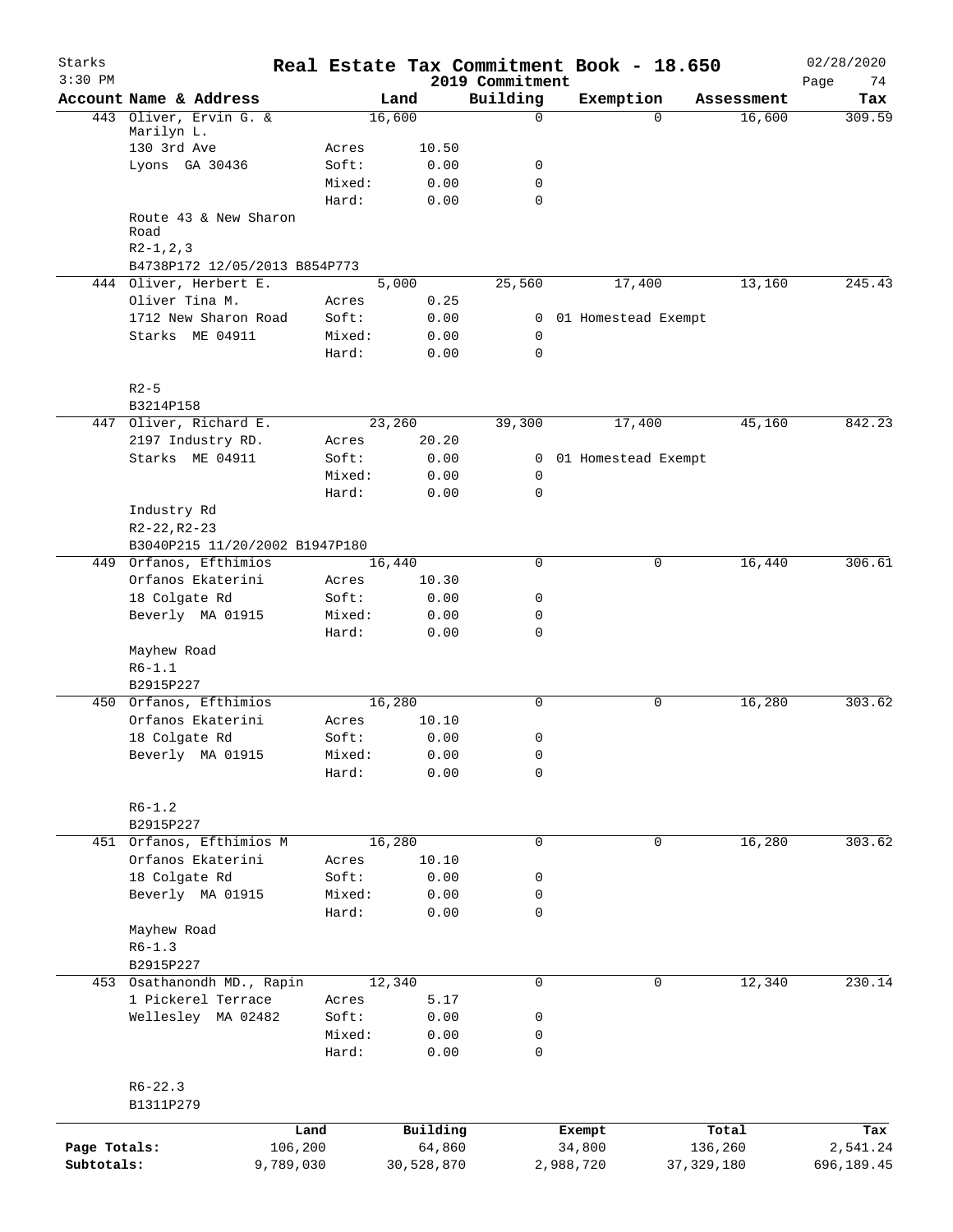| Starks<br>$3:30$ PM |                                                                |                 |              | 2019 Commitment | Real Estate Tax Commitment Book - 18.650 |            | Page       | 02/28/2020<br>75 |
|---------------------|----------------------------------------------------------------|-----------------|--------------|-----------------|------------------------------------------|------------|------------|------------------|
|                     | Account Name & Address                                         |                 | Land         | Building        | Exemption                                |            | Assessment | Tax              |
|                     | 454 Osathanondh MD., Rapin                                     |                 | 28, 200      | $\mathbf 0$     |                                          | $\Omega$   | 28,200     | 525.93           |
|                     | 1 Pickerel Terrace                                             | Acres           | 40.00        |                 |                                          |            |            |                  |
|                     | Wellesley MA 02482                                             | Soft:           | 0.00         | 0               |                                          |            |            |                  |
|                     |                                                                | Mixed:          | 0.00         | 0               |                                          |            |            |                  |
|                     |                                                                | Hard:           | 0.00         | $\mathbf 0$     |                                          |            |            |                  |
|                     | $R6 - 22.5$                                                    |                 |              |                 |                                          |            |            |                  |
|                     | B1311P279                                                      |                 |              |                 |                                          |            |            |                  |
|                     | 456 Osgood, Wanda                                              |                 | 30,760       | 46,750          | 17,400                                   |            | 60,110     | 1,121.05         |
|                     | P.O. Box 50                                                    | Acres           | 45.21        |                 |                                          |            |            |                  |
|                     | Anson ME 04911                                                 | Soft:           | 0.00         |                 | 0 01 Homestead Exempt                    |            |            |                  |
|                     |                                                                | Mixed:          | 0.00         | 0               |                                          |            |            |                  |
|                     |                                                                | Hard:           | 0.00         | $\mathbf 0$     |                                          |            |            |                  |
|                     | $R8 - 38 - 4$                                                  |                 |              |                 |                                          |            |            |                  |
|                     | B2934P88                                                       |                 |              |                 |                                          |            |            |                  |
|                     | 458 Ouellette, Kenneth W                                       |                 | 34,500       | $\mathbf 0$     |                                          | 0          | 34,500     | 643.42           |
|                     | Emery Matthew P.                                               | Acres           | 61.00        |                 |                                          |            |            |                  |
|                     | 3 High Bluff Lane                                              | Soft:           | 0.00         | 0               |                                          |            |            |                  |
|                     | Scarborough ME 04074                                           | Mixed:          | 0.00         | $\mathbf 0$     |                                          |            |            |                  |
|                     |                                                                | Hard:           | 0.00         | $\mathbf 0$     |                                          |            |            |                  |
|                     | Route 134                                                      |                 |              |                 |                                          |            |            |                  |
|                     | $R2 - 38.1$                                                    |                 |              |                 |                                          |            |            |                  |
|                     | B2176P135 07/19/2004                                           |                 |              |                 |                                          |            |            |                  |
|                     | 459 Ouellette, Kenneth W.                                      |                 | 13,200       | 29,240          |                                          | 0          | 42,440     | 791.51           |
|                     | Richard E. White Robert Acres<br>E. Horr, William H.<br>Frankl |                 | 5.00         |                 |                                          |            |            |                  |
|                     | 3 High Bluff Lane                                              | Soft:           | 0.00         | 0               |                                          |            |            |                  |
|                     | Scarborough ME 04093                                           | Mixed:          | 0.00         | 0               |                                          |            |            |                  |
|                     |                                                                | Hard:           | 0.00         | 0               |                                          |            |            |                  |
|                     | R2-38.1C                                                       |                 |              |                 |                                          |            |            |                  |
|                     | B3346P192                                                      |                 |              |                 |                                          |            |            |                  |
|                     | 460 Pacheco, David R.                                          |                 | 18,160       | 19,000          |                                          | 0          | 37,160     | 693.03           |
|                     | Pacheco Suzanne L.                                             | Acres           | 11.20        |                 |                                          |            |            |                  |
|                     | 246 John Franklin Rd.                                          | Soft:           | 0.00         | 0               |                                          |            |            |                  |
|                     | Hope RI 02831                                                  | Mixed:          | 0.00         | 0               |                                          |            |            |                  |
|                     |                                                                | Hard:           | 0.00         | 0               |                                          |            |            |                  |
|                     | $R5-19.3A$                                                     |                 |              |                 |                                          |            |            |                  |
|                     | B2063P129                                                      |                 |              |                 |                                          |            |            |                  |
|                     | 462 Palmer, James W                                            |                 | 10,800       | 24,000          | 17,400                                   |            | 17,400     | 324.51           |
|                     | 261 Chicken Street                                             | Acres           | 2.00         |                 |                                          |            |            |                  |
|                     | Starks ME 04911                                                | Soft:           | 0.00         | 0               | 01 Homestead Exempt                      |            |            |                  |
|                     |                                                                | Mixed:          | 0.00         | 0               |                                          |            |            |                  |
|                     |                                                                | Hard:           | 0.00         | $\mathbf 0$     |                                          |            |            |                  |
|                     | Chicken St.                                                    |                 |              |                 |                                          |            |            |                  |
|                     | $R4-1$                                                         |                 |              |                 |                                          |            |            |                  |
|                     | B2667P167                                                      |                 |              |                 |                                          |            |            |                  |
|                     | 464 Parrillo, Dennis V.                                        |                 | 14,360       | 0               |                                          | 0          | 14,360     | 267.81           |
|                     | 63 Stubtown Rd.                                                | Acres           | 7.70         |                 |                                          |            |            |                  |
|                     | Hope Valley RI 02832                                           | Soft:           | 0.00         | 0               |                                          |            |            |                  |
|                     |                                                                |                 |              |                 |                                          |            |            |                  |
|                     |                                                                | Mixed:<br>Hard: | 0.00<br>0.00 | 0<br>0          |                                          |            |            |                  |
|                     | $R3 - 22$                                                      |                 |              |                 |                                          |            |            |                  |
|                     | B1387P315                                                      |                 |              |                 |                                          |            |            |                  |
|                     |                                                                | Land            | Building     |                 | Exempt                                   | Total      |            | Tax              |
| Page Totals:        | 149,980                                                        |                 | 118,990      |                 | 34,800                                   | 234,170    |            | 4,367.26         |
| Subtotals:          | 9,939,010                                                      |                 | 30,647,860   |                 | 3,023,520                                | 37,563,350 |            | 700,556.71       |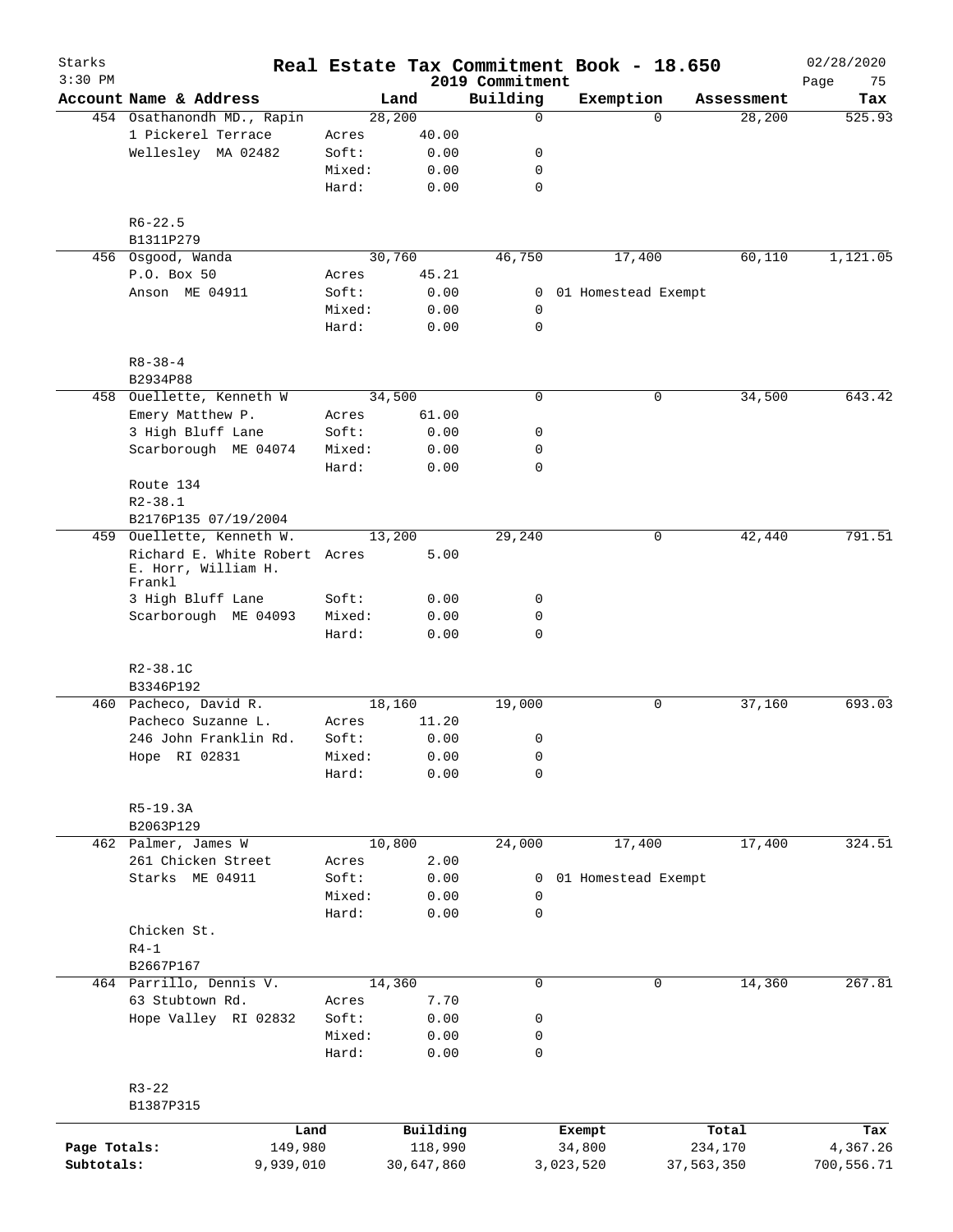| Starks<br>$3:30$ PM |                                                                  |                                   |                               | 2019 Commitment | Real Estate Tax Commitment Book - 18.650 |            | 02/28/2020<br>76<br>Page |
|---------------------|------------------------------------------------------------------|-----------------------------------|-------------------------------|-----------------|------------------------------------------|------------|--------------------------|
|                     | Account Name & Address                                           |                                   | Land                          | Building        | Exemption                                | Assessment | Tax                      |
|                     | 466 Patenaude, Alan<br>141 Faulkner Hill Road<br>Starks ME 04911 |                                   | $\mathbf 0$                   | 12,000          | $\Omega$                                 | 12,000     | 223.80                   |
|                     | Faulkner Hill Rd.<br>$R8 - 38 - 140N$<br>B1297P187               |                                   |                               |                 |                                          |            |                          |
|                     | 465 Patenaude, Alan                                              |                                   | 17,600                        | 20,000          | 17,400                                   | 20, 200    | 376.73                   |
|                     | 141 Faulkner Hill Road<br>Starks ME 04911                        | Acres<br>Soft:<br>Mixed:<br>Hard: | 10.50<br>0.00<br>0.00<br>0.00 | 0<br>0<br>0     | 01 Homestead Exempt                      |            |                          |
|                     | Faulkner Hill Rd<br>Starks, Me<br>$R8 - 38 - 14$                 |                                   |                               |                 |                                          |            |                          |
|                     | B3233P283<br>468 Patenaude, Donald<br>Joseph                     |                                   | 13,900                        | 0               | 0                                        | 13,900     | 259.24                   |
|                     | 11 West Lake Dr                                                  | Acres                             | 7.12                          |                 |                                          |            |                          |
|                     | Coventry RI 02816                                                | Soft:                             | 0.00                          | 0               |                                          |            |                          |
|                     |                                                                  | Mixed:<br>Hard:                   | 0.00<br>0.00                  | 0<br>0          |                                          |            |                          |
|                     | $R1 - 17.1$<br>B3470P168 03/18/2005 B1511P261                    |                                   |                               |                 |                                          |            |                          |
|                     | 470 Patenaude, Marc                                              |                                   | 10,800                        | 20,000          | 17,400                                   | 13,400     | 249.91                   |
|                     | P.O. Box Box 143                                                 | Acres                             | 2.00                          |                 | 01 Homestead Exempt                      |            |                          |
|                     | Anson Me 04911                                                   | Soft:                             | 0.00                          | 0               |                                          |            |                          |
|                     |                                                                  | Mixed:                            | 0.00                          | 0               |                                          |            |                          |
|                     | Felkner Hill Rd<br>R8-38.15A<br>B3233P285                        | Hard:                             | 0.00                          | 0               |                                          |            |                          |
|                     | 472 Patten, Bruce K&Cheryl<br>W                                  |                                   | 21,000                        | 0               | 0                                        | 21,000     | 391.65                   |
|                     | 1161 E. Pond Rd                                                  | Acres                             | 16.00                         |                 |                                          |            |                          |
|                     | Smithfield ME 04978                                              | Soft:                             | 0.00                          | 0               |                                          |            |                          |
|                     |                                                                  | Mixed:<br>Hard:                   | 0.00<br>0.00                  | 0<br>0          |                                          |            |                          |
|                     | $R8 - 33$<br>B1885P35                                            |                                   |                               |                 |                                          |            |                          |
|                     | 474 Patten, Bruce K.&Cheryl                                      |                                   | 10,160                        | 0               | 0                                        | 10,160     | 189.48                   |
|                     | W                                                                |                                   |                               |                 |                                          |            |                          |
|                     | 1161 E. Pond Rd                                                  | Acres                             | 1.20                          |                 |                                          |            |                          |
|                     | Smithfield ME 04978                                              | Soft:                             | 0.00                          | 0<br>0          |                                          |            |                          |
|                     |                                                                  | Mixed:<br>Hard:                   | 0.00<br>0.00                  | 0               |                                          |            |                          |
|                     | $R8 - 34$<br>B1025P352                                           |                                   |                               |                 |                                          |            |                          |

|              | Land       | Building   | Exempt    | Total      | Tax         |
|--------------|------------|------------|-----------|------------|-------------|
| Page Totals: | 73,460     | 52,000     | 34,800    | 90,660     | 1,690.81    |
| Subtotals:   | 10,012,470 | 30,699,860 | 3,058,320 | 37,654,010 | 702, 247.52 |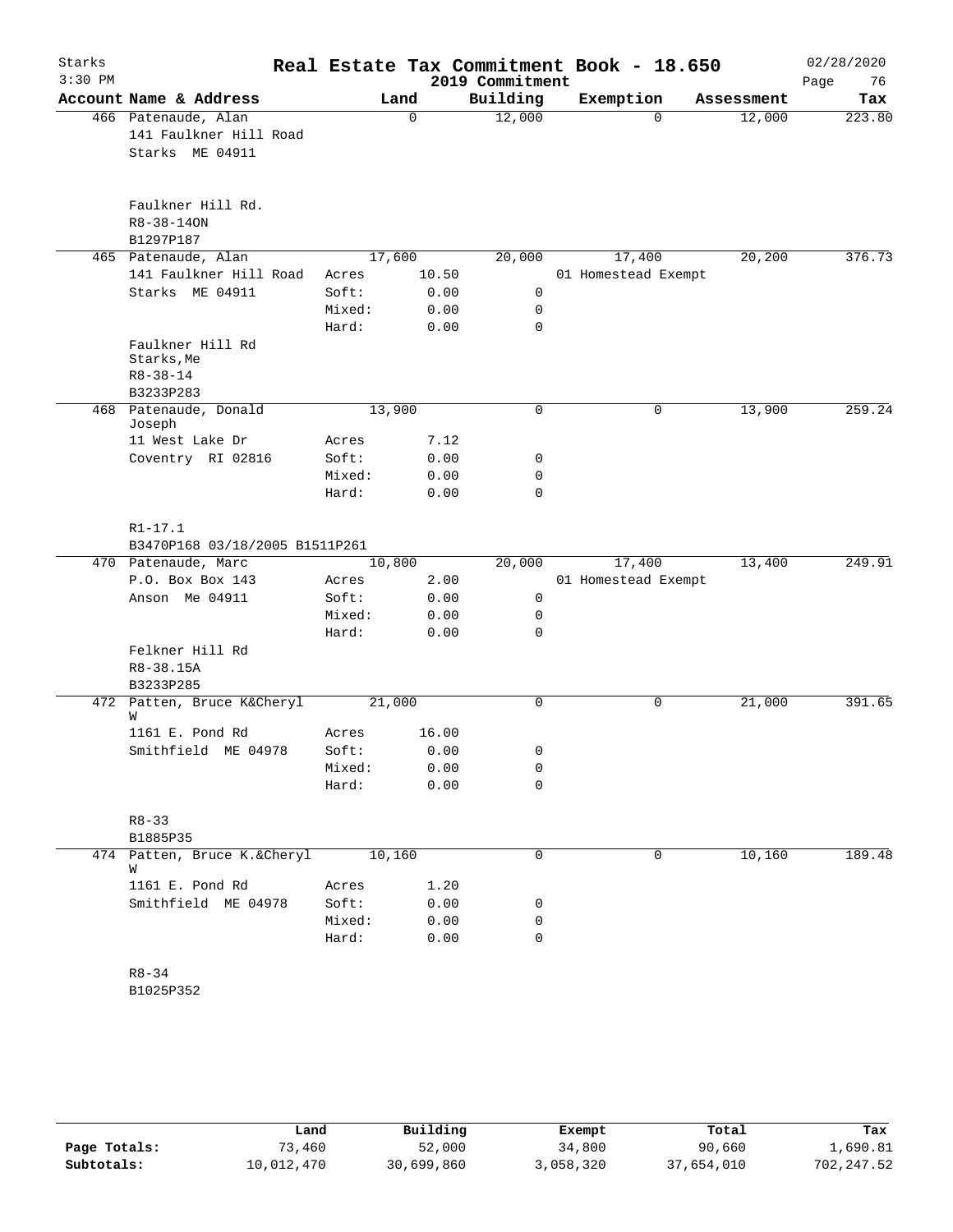| Starks    |                                                                           |        |        |                 | Real Estate Tax Commitment Book - 18.650 |            | 02/28/2020 |
|-----------|---------------------------------------------------------------------------|--------|--------|-----------------|------------------------------------------|------------|------------|
| $3:30$ PM |                                                                           |        |        | 2019 Commitment |                                          |            | Page<br>77 |
|           | Account Name & Address                                                    |        | Land   | Building        | Exemption                                | Assessment | Tax        |
|           | 441 Peitz, David A.                                                       |        | 23,200 | 21,560          | $\Omega$                                 | 44,760     | 834.77     |
|           | Willey, Aerin J.                                                          | Acres  | 20.00  |                 |                                          |            |            |
|           | 11 Morning Dew Drive                                                      | Soft:  | 0.00   | 0               |                                          |            |            |
|           | Fairfield ME 04937                                                        | Mixed: | 0.00   | 0               |                                          |            |            |
|           |                                                                           | Hard:  | 0.00   | 0               |                                          |            |            |
|           | $R8 - 6$                                                                  |        |        |                 |                                          |            |            |
|           | B5239P55 12/12/2017 B4971P250 11/04/2015 B4642P41<br>03/28/2013 B1622P166 |        |        |                 |                                          |            |            |
|           | 480 Peppermint, Cary                                                      |        | 17,880 | 32,832          | 17,400                                   | 33,312     | 621.27     |
|           | Nadir Christine                                                           | Acres  | 49.00  |                 | 01 Homestead Exempt                      |            |            |
|           | 11 Lansdale Street                                                        | Soft:  | 5.00   | 492             |                                          |            |            |
|           | Rochester NY 14620                                                        | Mixed: | 28.00  | 3,825           |                                          |            |            |
|           |                                                                           | Hard:  | 14.00  | 2,119           |                                          |            |            |
|           | $R2 - 24.14$                                                              |        |        |                 |                                          |            |            |
|           | B1131P49                                                                  |        |        |                 |                                          |            |            |
|           | 481 Pereira, Joseph                                                       |        | 14,710 | 118,400         | 0                                        | 133,110    | 2,482.50   |
|           | Pereira Linda                                                             | Acres  | 15.00  |                 |                                          |            |            |
|           | 22 Anthony St.                                                            | Soft:  | 0.00   | 0               |                                          |            |            |
|           | Berkley MA 02779                                                          | Mixed: | 10.00  | 1,366           |                                          |            |            |
|           |                                                                           | Hard:  | 0.00   | $\Omega$        |                                          |            |            |
|           | Chicken St.                                                               |        |        |                 |                                          |            |            |
|           | $R3 - 30.2$                                                               |        |        |                 |                                          |            |            |
|           | B1446P338                                                                 |        |        |                 |                                          |            |            |
|           | 482 Pereira, Linda                                                        |        | 2,270  | $\Omega$        | $\mathbf 0$                              | 2,270      | 42.34      |
|           | Pereira Joseph                                                            | Acres  | 15.00  |                 |                                          |            |            |
|           | 22 Anthony St.                                                            | Soft:  | 0.00   | 0               |                                          |            |            |
|           | Berkley MA 02779                                                          | Mixed: | 15.00  | 2,049           |                                          |            |            |
|           |                                                                           | Hard:  | 0.00   | 0               |                                          |            |            |
|           | $R4 - 8$                                                                  |        |        |                 |                                          |            |            |
|           | B2581P349                                                                 |        |        |                 |                                          |            |            |
|           | 483 Perkins, Raymond, E.                                                  |        | 23,240 | 39,340          | 17,400                                   | 45,180     | 842.61     |
|           | 203 Sawyers Mills Road                                                    | Acres  | 20.13  |                 |                                          |            |            |
|           | Starks ME 04911                                                           | Soft:  | 0.00   | 0               | 01 Homestead Exempt                      |            |            |
|           |                                                                           | Mixed: | 0.00   | 0               |                                          |            |            |
|           |                                                                           | Hard:  | 0.00   | 0               |                                          |            |            |
|           | West Mills Rd                                                             |        |        |                 |                                          |            |            |
|           | $R7 - 11.2$                                                               |        |        |                 |                                          |            |            |
|           | B2655P104                                                                 |        |        |                 |                                          |            |            |
|           | 484 Perreult, Alfred R. Et<br>Al                                          |        | 20,200 | 0               | 0                                        | 20,200     | 376.73     |
|           | Box 291                                                                   | Acres  | 15.00  |                 |                                          |            |            |
|           | Orleans<br>MA 02653                                                       | Soft:  | 0.00   | 0               |                                          |            |            |
|           |                                                                           | Mixed: | 0.00   | 0               |                                          |            |            |
|           |                                                                           | Hard:  | 0.00   | 0               |                                          |            |            |
|           |                                                                           |        |        |                 |                                          |            |            |
|           | $R6 - 19$                                                                 |        |        |                 |                                          |            |            |

B1144P42

|              | Land       | Building   | Exempt    | Total      | Tax        |
|--------------|------------|------------|-----------|------------|------------|
| Page Totals: | 101,500    | 212,132    | 34,800    | 278,832    | 5,200.22   |
| Subtotals:   | 10,113,970 | 30,911,992 | 3,093,120 | 37,932,842 | 707,447.74 |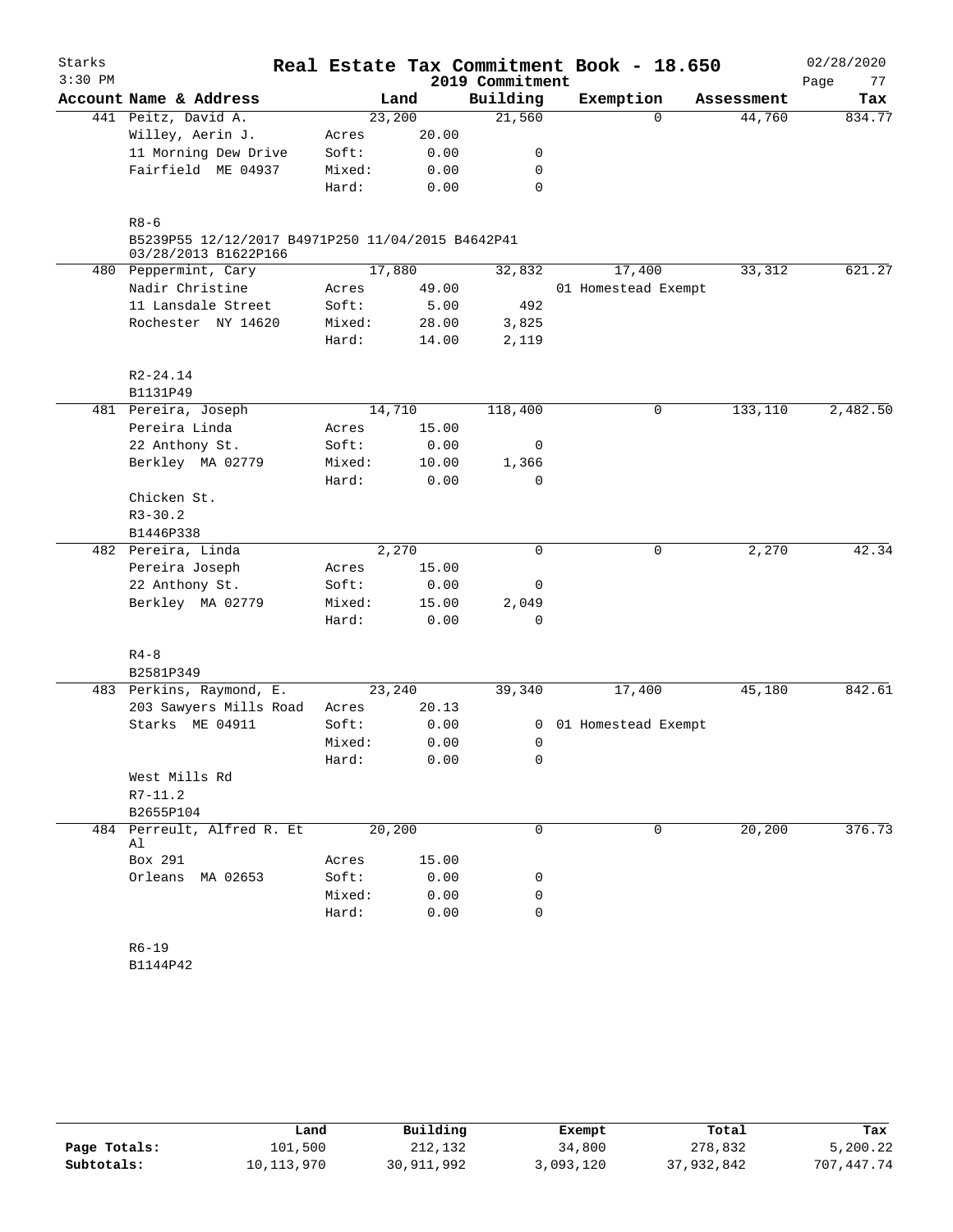| Starks<br>$3:30$ PM |                                                                                                        |        |        |      | Real Estate Tax Commitment Book - 18.650<br>2019 Commitment |           |            | 02/28/2020<br>78<br>Page |
|---------------------|--------------------------------------------------------------------------------------------------------|--------|--------|------|-------------------------------------------------------------|-----------|------------|--------------------------|
|                     | Account Name & Address                                                                                 |        | Land   |      | Building                                                    | Exemption | Assessment | Tax                      |
|                     | 452 Perrone, John                                                                                      |        | 18,800 |      | 24,750                                                      | $\Omega$  | 43,550     | 812.21                   |
|                     | 114 Burkhall St. Ruit<br>R                                                                             | Acres  | 12.00  |      |                                                             |           |            |                          |
|                     | Weymouth MA 02190                                                                                      | Soft:  |        | 0.00 | 0                                                           |           |            |                          |
|                     |                                                                                                        | Mixed: |        | 0.00 | $\mathbf 0$                                                 |           |            |                          |
|                     |                                                                                                        | Hard:  |        | 0.00 | $\mathbf 0$                                                 |           |            |                          |
|                     | Rt. #43                                                                                                |        |        |      |                                                             |           |            |                          |
|                     | $R2 - 42$                                                                                              |        |        |      |                                                             |           |            |                          |
|                     | B5136P142 02/28/2017 B2054P43                                                                          |        |        |      |                                                             |           |            |                          |
|                     | 726 Perry, Patricia E.                                                                                 |        | 10,600 |      | 53,350                                                      | 0         | 63,950     | 1,192.67                 |
|                     | Perry, Robert J.                                                                                       | Acres  |        | 1.75 |                                                             |           |            |                          |
|                     | 77 West Street                                                                                         | Soft:  |        | 0.00 | 0                                                           |           |            |                          |
|                     | West Bridgewater MA<br>02379                                                                           | Mixed: |        | 0.00 | 0                                                           |           |            |                          |
|                     |                                                                                                        | Hard:  |        | 0.00 | $\mathbf 0$                                                 |           |            |                          |
|                     | River Road<br>$R9 - 5.4B$                                                                              |        |        |      |                                                             |           |            |                          |
|                     | B5044P160 06/21/2016 B4855P215 11/26/2014 B4397P7<br>05/25/2011 B4189P71 09/03/2009 B4112P4 03/19/2009 |        |        |      |                                                             |           |            |                          |
|                     | 485 Peters, Bruce                                                                                      |        | 21,600 |      | 0                                                           | 0         | 21,600     | 402.84                   |
|                     | 83 Mansfield Rd<br>Apt.215.                                                                            | Acres  | 18.00  |      |                                                             |           |            |                          |
|                     | New London CT 06320                                                                                    | Soft:  |        | 0.00 | 0                                                           |           |            |                          |
|                     |                                                                                                        | Mixed: |        | 0.00 | 0                                                           |           |            |                          |
|                     |                                                                                                        | Hard:  |        | 0.00 | $\mathbf 0$                                                 |           |            |                          |
|                     | R11-16                                                                                                 |        |        |      |                                                             |           |            |                          |
|                     | B815P268                                                                                               |        |        |      |                                                             |           |            |                          |
|                     | 486 Peters, Bruce                                                                                      |        | 28,200 |      | $\mathbf 0$                                                 | 0         | 28,200     | 525.93                   |
|                     | 83 Mansfield Rd<br>Apt.215.                                                                            | Acres  | 40.00  |      |                                                             |           |            |                          |
|                     | New London CT 06320                                                                                    | Soft:  |        | 0.00 | 0                                                           |           |            |                          |
|                     |                                                                                                        | Mixed: |        | 0.00 | 0                                                           |           |            |                          |
|                     |                                                                                                        | Hard:  |        | 0.00 | $\mathbf 0$                                                 |           |            |                          |
|                     | R11-15                                                                                                 |        |        |      |                                                             |           |            |                          |
|                     | B1755P164                                                                                              |        |        |      |                                                             |           |            |                          |
|                     | 202 Peterson Revocable<br>Trust, Eric J.                                                               |        | 18,000 |      | 80,100                                                      | 0         | 98,100     | 1,829.57                 |
|                     | Peterson Revocable<br>Trust, Laura R.                                                                  | Acres  | 11.00  |      |                                                             |           |            |                          |
|                     | 33 South Street                                                                                        | Soft:  |        | 0.00 | 0                                                           |           |            |                          |
|                     | Byfield MA 01922-1122                                                                                  | Mixed: |        | 0.00 | 0                                                           |           |            |                          |
|                     |                                                                                                        | Hard:  |        | 0.00 | $\mathbf 0$                                                 |           |            |                          |
|                     | Chicken Street                                                                                         |        |        |      |                                                             |           |            |                          |
|                     | $R3 - 28$                                                                                              |        |        |      |                                                             |           |            |                          |
|                     | B4969P102 10/28/2015 B1660P3                                                                           |        |        |      |                                                             |           |            |                          |
|                     | 770 Peterson, Brian                                                                                    |        | 13,520 |      | 95,760                                                      | 0         | 109,280    | 2,038.07                 |
|                     | Peterson, Shelley                                                                                      | Acres  |        | 5.40 |                                                             |           |            |                          |
|                     | 46 Railroad Street                                                                                     | Soft:  |        | 0.00 | 0                                                           |           |            |                          |
|                     | Bethel ME 04217                                                                                        | Mixed: |        | 0.00 | 0                                                           |           |            |                          |
|                     |                                                                                                        | Hard:  |        | 0.00 | $\mathbf 0$                                                 |           |            |                          |
|                     | $R8 - 46.2$                                                                                            |        |        |      |                                                             |           |            |                          |
|                     | B5358P148 12/03/2018 B4986P117 12/17/2015 B4745P93<br>12/26/2013                                       |        |        |      |                                                             |           |            |                          |
|                     |                                                                                                        |        |        |      |                                                             |           |            |                          |
|                     |                                                                                                        |        |        |      |                                                             |           |            |                          |
|                     |                                                                                                        |        |        |      |                                                             |           |            |                          |

|              | Land       | Building     | Exempt    | Total        | Tax        |
|--------------|------------|--------------|-----------|--------------|------------|
| Page Totals: | 110,720    | 253,960      |           | 364,680      | 6,801.29   |
| Subtotals:   | 10,224,690 | 31, 165, 952 | 3,093,120 | 38, 297, 522 | 714,249.03 |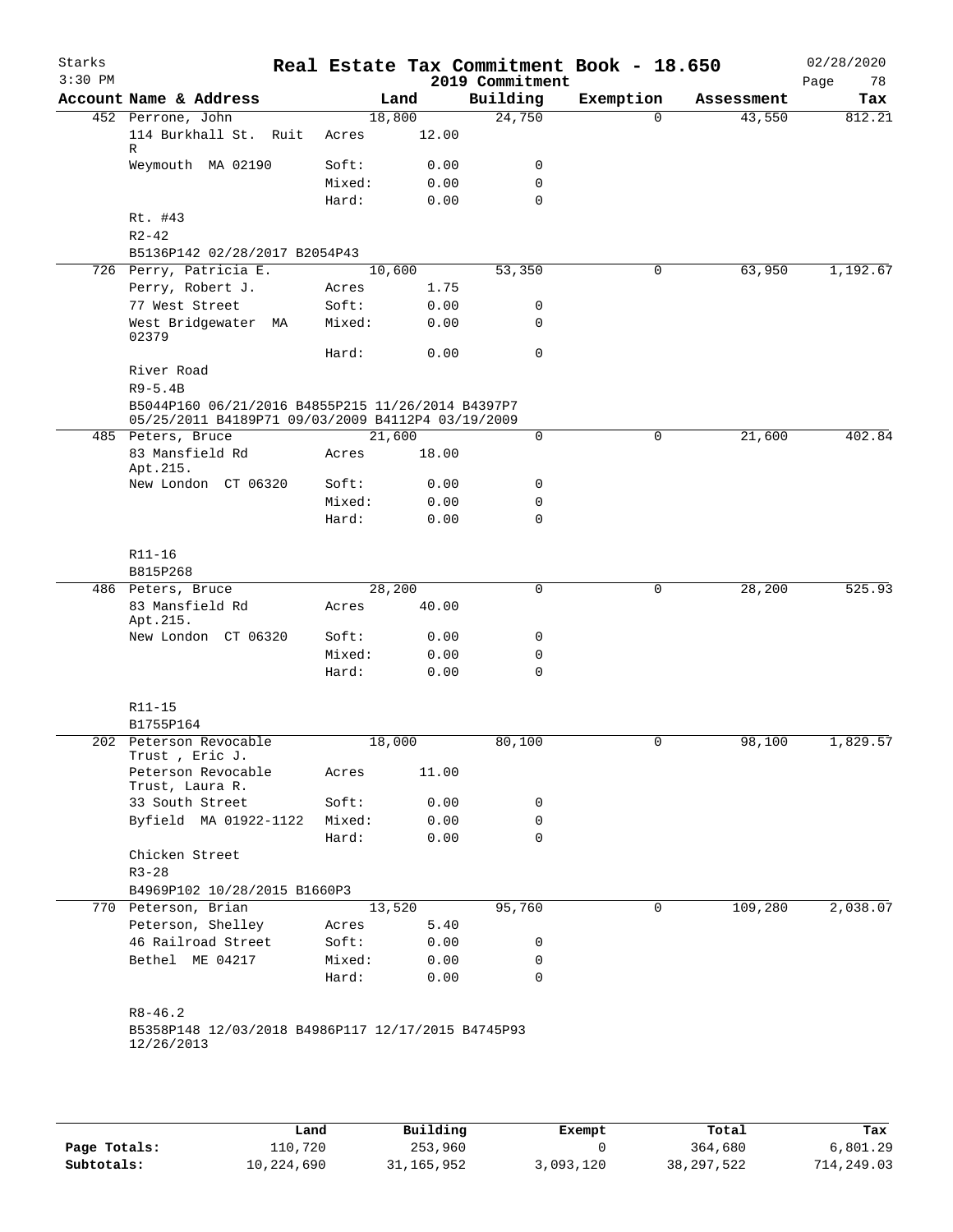| Starks    |                                                       |                |                 |                 | Real Estate Tax Commitment Book - 18.650 |            | 02/28/2020 |
|-----------|-------------------------------------------------------|----------------|-----------------|-----------------|------------------------------------------|------------|------------|
| $3:30$ PM |                                                       |                |                 | 2019 Commitment |                                          |            | Page<br>79 |
|           | Account Name & Address<br>490 Phillips et All, Laurie |                | Land            | Building        | Exemption<br>$\Omega$                    | Assessment | Tax        |
|           | J.                                                    | 11,400         |                 | 14,400          |                                          | 25,800     | 481.17     |
|           | 1023 Rangley Road                                     | Acres          | 2.75            |                 |                                          |            |            |
|           | Phillips ME 04966                                     | Soft:          | 0.00            | 0               |                                          |            |            |
|           |                                                       | Mixed:         | 0.00            | 0               |                                          |            |            |
|           |                                                       | Hard:          | 0.00            | $\mathbf 0$     |                                          |            |            |
|           | New Sharon Rd.                                        |                |                 |                 |                                          |            |            |
|           | $R8 - 16.2$                                           |                |                 |                 |                                          |            |            |
|           | B2678P266                                             |                |                 |                 |                                          |            |            |
|           | 724 Phillips, Steven A. &                             |                | 9,400           | 0               | 0                                        | 9,400      | 175.31     |
|           | Teresa B.<br>39 Cleveland Road                        |                |                 |                 |                                          |            |            |
|           | Embden ME 04958                                       | Acres<br>Soft: | 1.50<br>0.00    | 0               |                                          |            |            |
|           |                                                       | Mixed:         | 0.00            | 0               |                                          |            |            |
|           |                                                       | Hard:          | 0.00            | 0               |                                          |            |            |
|           |                                                       |                |                 |                 |                                          |            |            |
|           | $R5 - 31.1$                                           |                |                 |                 |                                          |            |            |
|           | B4066P160 10/21/2008                                  |                |                 |                 |                                          |            |            |
|           | 492 Piche, Bradley M.                                 | 22,300         |                 | 19,020          | 0                                        | 41,320     | 770.62     |
|           | Barnes Lorrin M.                                      | Acres          | 17.00           |                 |                                          |            |            |
|           | 38 Marianne Dr.                                       | Soft:          | 0.00            | 0               |                                          |            |            |
|           | Bridgewater MA 02324                                  | Mixed:         | 0.00            | 0               |                                          |            |            |
|           |                                                       | Hard:          | 0.00            | $\Omega$        |                                          |            |            |
|           | New Sharon Rd                                         |                |                 |                 |                                          |            |            |
|           | $R8 - 9$                                              |                |                 |                 |                                          |            |            |
|           | B2605P240                                             |                |                 |                 |                                          |            |            |
|           | 493 Pizzo, Angelo                                     | 14,800         |                 | 0               | 0                                        | 14,800     | 276.02     |
|           | Pizzo, Ann                                            | Acres          | 7.00            |                 |                                          |            |            |
|           | 21 Garrison St                                        | Soft:          | 0.00            | 0               |                                          |            |            |
|           | Cranston RI 02920                                     | Mixed:         | 0.00            | 0               |                                          |            |            |
|           |                                                       | Hard:          | 0.00            | $\mathbf 0$     |                                          |            |            |
|           |                                                       |                |                 |                 |                                          |            |            |
|           | $R5 - 3.2$                                            |                |                 |                 |                                          |            |            |
|           | B1863P288                                             |                |                 |                 |                                          |            |            |
|           | 494 Pond, Robert D El.                                | 25,900         |                 | 33,750          | 0                                        | 59,650     | 1,112.47   |
|           | c/o Richard Pond                                      | Acres          | 29.00           |                 |                                          |            |            |
|           | 25 Pond Park Rd                                       | Soft:          | 0.00            | 0               |                                          |            |            |
|           | Naples ME 04055                                       | Mixed:         | 0.00            | 0               |                                          |            |            |
|           |                                                       | Hard:          | 0.00            | 0               |                                          |            |            |
|           | Emery Road                                            |                |                 |                 |                                          |            |            |
|           | $R3 - 30.1$<br>B1957P320                              |                |                 |                 |                                          |            |            |
|           |                                                       |                |                 |                 | 0                                        | 62,500     |            |
|           | 495 Porter, Dennis A.<br>P.O. Box 410                 | Acres          | 17,440<br>10.30 | 45,060          |                                          |            | 1,165.63   |
|           | Berlin MA 01503                                       | Soft:          | 0.00            | 0               |                                          |            |            |
|           |                                                       | Mixed:         | 0.00            | 0               |                                          |            |            |
|           |                                                       | Hard:          | 0.00            | $\mathbf 0$     |                                          |            |            |
|           | Mayhew Rd.                                            |                |                 |                 |                                          |            |            |
|           | $R7 - 10.1$                                           |                |                 |                 |                                          |            |            |
|           | B4468P149 11/23/2011 B3826P118 03/10/2007 B2169P319   |                |                 |                 |                                          |            |            |

|              | Land       | Building     | Exempt    | Total      | Tax        |
|--------------|------------|--------------|-----------|------------|------------|
| Page Totals: | 101,240    | 112,230      |           | 213,470    | 3,981.22   |
| Subtotals:   | 10,325,930 | 31, 278, 182 | 3,093,120 | 38,510,992 | 718,230.25 |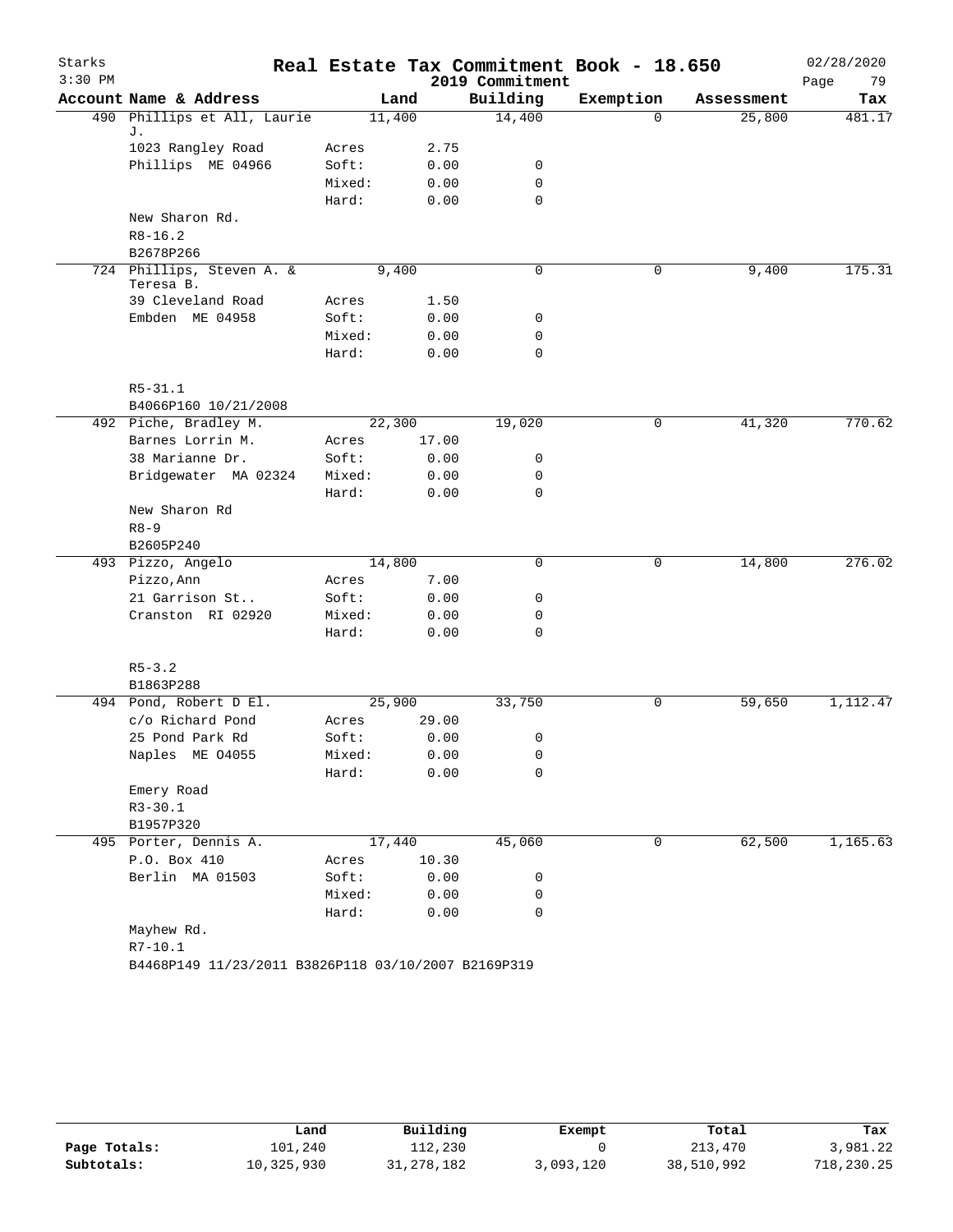| Starks    |                                                              |        |        |                 | Real Estate Tax Commitment Book - 18.650 |            | 02/28/2020 |
|-----------|--------------------------------------------------------------|--------|--------|-----------------|------------------------------------------|------------|------------|
| $3:30$ PM |                                                              |        |        | 2019 Commitment |                                          |            | 80<br>Page |
|           | Account Name & Address                                       |        | Land   | Building        | Exemption                                | Assessment | Tax        |
|           | 542 Posey Family Revocable<br>Trust                          |        | 23,310 | 34,640          | $\Omega$                                 | 57,950     | 1,080.77   |
|           | 28 Hale True Road                                            | Acres  | 23.69  |                 |                                          |            |            |
|           | Sandown NH 03873                                             | Soft:  | 0.00   | 0               |                                          |            |            |
|           |                                                              | Mixed: | 0.00   | $\mathbf 0$     |                                          |            |            |
|           |                                                              | Hard:  | 0.00   | $\Omega$        |                                          |            |            |
|           | Sawyers Mills Rd                                             |        |        |                 |                                          |            |            |
|           | $R4 - 35$                                                    |        |        |                 |                                          |            |            |
|           | B5157P350 05/22/2017 B5030P182 05/25/2016 B253P280           |        |        |                 |                                          |            |            |
|           | 478 Powers, Jeri-Ann                                         |        | 17,200 | 76,610          | 17,400                                   | 76,410     | 1,425.05   |
|           | Powers, Alan                                                 | Acres  | 10.00  |                 | 01 Homestead Exempt                      |            |            |
|           | 1219 New Sharon Road                                         | Soft:  | 0.00   | $\mathsf{O}$    |                                          |            |            |
|           | Starks ME 04911                                              | Mixed: | 0.00   | $\mathbf 0$     |                                          |            |            |
|           |                                                              | Hard:  | 0.00   | $\Omega$        |                                          |            |            |
|           | $R1 - 34.3$                                                  |        |        |                 |                                          |            |            |
|           | B5214P283 10/13/2017 B3005P124                               |        |        |                 |                                          |            |            |
|           | 497 Presbyterian Memorial<br>Hall                            |        | 4,470  | 93,480          | $\mathbf 0$                              | 97,950     | 1,826.77   |
|           | Presbytery of Northern<br>New England                        | Acres  | 0.20   |                 |                                          |            |            |
|           | 4 Church Road                                                | Soft:  | 0.00   | 0               |                                          |            |            |
|           | Bedford NH 03110                                             | Mixed: | 0.00   | 0               |                                          |            |            |
|           |                                                              | Hard:  | 0.00   | 0               |                                          |            |            |
|           | $U2-4$                                                       |        |        |                 |                                          |            |            |
|           | 585 Presbytery of Northern<br>New England                    |        | 5,720  | $\mathbf 0$     | 0                                        | 5,720      | 106.68     |
|           | United in Christ<br>Presbyterian Church                      | Acres  | 41.00  |                 |                                          |            |            |
|           | PO Boc 228                                                   | Soft:  | 10.00  | 983             |                                          |            |            |
|           | Leeds ME 04263                                               | Mixed: | 31.00  | 4,234           |                                          |            |            |
|           |                                                              | Hard:  | 0.00   | 0               |                                          |            |            |
|           | $R7 - 8$                                                     |        |        |                 |                                          |            |            |
|           | 586 Presbytery of Northern<br>New England                    |        | 19,130 | $\mathbf 0$     | 0                                        | 19,130     | 356.77     |
|           | Mission at the Eastward Acres                                |        | 59.00  |                 |                                          |            |            |
|           | PO Box 228                                                   | Soft:  | 20.00  | 1,966           |                                          |            |            |
|           | Leeds ME 04263                                               | Mixed: | 10.00  | 1,366           |                                          |            |            |
|           |                                                              | Hard:  | 25.00  | 3,785           |                                          |            |            |
|           | Sawyers Mills Road<br>$R3 - 10$                              |        |        |                 |                                          |            |            |
|           | 213 Presbytery of Northern<br>New England, The<br>Trustees o |        | 11,720 | $\mathbf 0$     | $\Omega$                                 | 11,720     | 218.58     |
|           | PO Box 228                                                   | Acres  | 4.40   |                 |                                          |            |            |
|           | Leeds ME 04263                                               | Soft:  | 0.00   | 0               |                                          |            |            |
|           |                                                              | Mixed: | 0.00   | 0               |                                          |            |            |
|           |                                                              | Hard:  | 0.00   | $\mathbf 0$     |                                          |            |            |
|           | New Sharon Road                                              |        |        |                 |                                          |            |            |
|           | $R1 - 35$                                                    |        |        |                 |                                          |            |            |
|           | B4612P58 12/20/2012 B780P630                                 |        |        |                 |                                          |            |            |
|           |                                                              |        |        |                 |                                          |            |            |

|              | Land       | Building   | Exempt    | Total      | Tax          |
|--------------|------------|------------|-----------|------------|--------------|
| Page Totals: | 81,550     | 204,730    | 17,400    | 268,880    | 5,014.62     |
| Subtotals:   | 10,407,480 | 31,482,912 | 3,110,520 | 38,779,872 | 723, 244, 87 |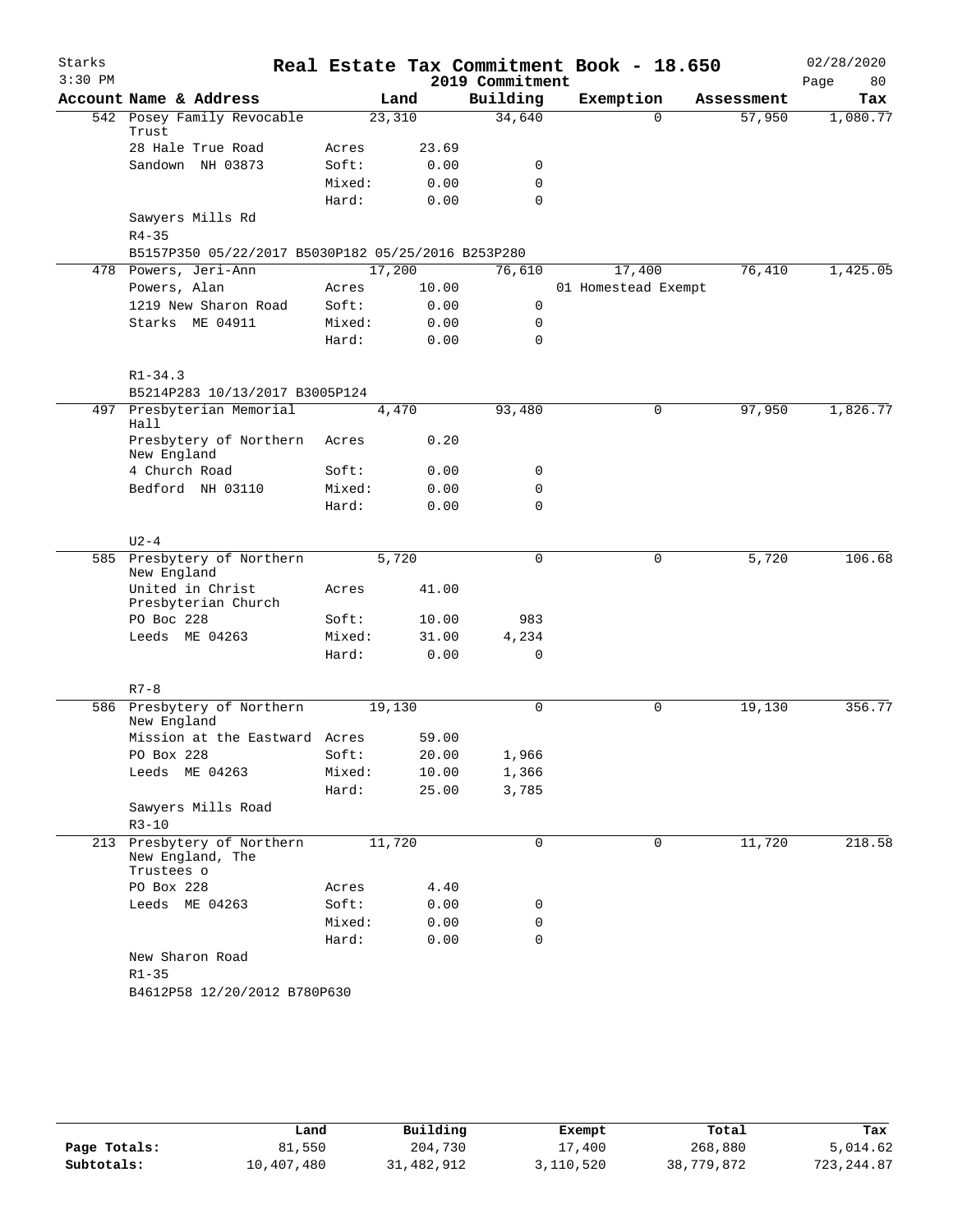| Starks<br>$3:30$ PM |                                                |                 |              | 2019 Commitment  | Real Estate Tax Commitment Book - 18.650 |             | 02/28/2020<br>81<br>Page |
|---------------------|------------------------------------------------|-----------------|--------------|------------------|------------------------------------------|-------------|--------------------------|
|                     | Account Name & Address                         |                 | Land         | Building         | Exemption                                | Assessment  | Tax                      |
|                     | 498 Prescott, Daniel E                         |                 | 43,900       | 12,720           |                                          | $\Omega$    | 1,055.96<br>56,620       |
|                     | 484 Oak Pond Rd                                | Acres           | 89.00        |                  |                                          |             |                          |
|                     | Skowhegan ME 04976                             | Soft:           | 0.00         | 0                |                                          |             |                          |
|                     |                                                | Mixed:          | 0.00         | 0                |                                          |             |                          |
|                     |                                                | Hard:           | 0.00         | $\mathbf 0$      |                                          |             |                          |
|                     | $R1-14$                                        |                 |              |                  |                                          |             |                          |
|                     | B1767P192                                      |                 |              |                  |                                          |             |                          |
|                     | 763 Prescott, Ellen                            |                 | 18,360       | $\mathbf 0$      |                                          | 0<br>18,360 | 342.41                   |
|                     | 11 Reed Road                                   | Acres           | 12.70        |                  |                                          |             |                          |
|                     | Industry ME 04938                              | Soft:           | 0.00         | $\mathsf{O}$     |                                          |             |                          |
|                     |                                                | Mixed:          | 0.00         | 0                |                                          |             |                          |
|                     |                                                | Hard:           | 0.00         | $\mathbf 0$      |                                          |             |                          |
|                     | R1 14.1<br>B4640P39 03/21/2013                 |                 |              |                  |                                          |             |                          |
|                     | 762 Prescott, Gerald S.                        |                 | 18,360       | $\mathbf 0$      |                                          | 0           | 342.41<br>18,360         |
|                     | 115 Walton Mill Road                           | Acres           | 12.70        |                  |                                          |             |                          |
|                     | Cornville ME 04976                             | Soft:           | 0.00         | $\mathsf{O}$     |                                          |             |                          |
|                     |                                                | Mixed:          | 0.00         | 0                |                                          |             |                          |
|                     |                                                | Hard:           | 0.00         | $\mathbf 0$      |                                          |             |                          |
|                     |                                                |                 |              |                  |                                          |             |                          |
|                     | R1 14.2<br>B4640P42 03/21/2013                 |                 |              |                  |                                          |             |                          |
|                     | 778 Pressey, Heirs of Ruby                     |                 | 24,600       | $\mathbf 0$      |                                          | 0           | 24,600<br>458.79         |
|                     | 29 Pressey Road                                | Acres           | 28.00        |                  |                                          |             |                          |
|                     | Starks ME 04911                                | Soft:           | 0.00         | 0                |                                          |             |                          |
|                     |                                                | Mixed:          | 0.00         | 0                |                                          |             |                          |
|                     |                                                | Hard:           | 0.00         | 0                |                                          |             |                          |
|                     | R2 7.2                                         |                 |              |                  |                                          |             |                          |
|                     | B1407P316 01/18/1988                           |                 |              |                  |                                          |             |                          |
|                     | 499 Pressey, Robert M. &<br>Crystal L.         |                 | 10,000       | 62,400           | 17,400                                   |             | 1,025.75<br>55,000       |
|                     | 12 Pressy Road                                 | Acres           | 1.00         |                  | 01 Homestead Exempt                      |             |                          |
|                     | Starks ME 04911                                | Soft:           | 0.00         | 0                |                                          |             |                          |
|                     |                                                | Mixed:          | 0.00         | $\mathsf{O}$     |                                          |             |                          |
|                     |                                                | Hard:           | 0.00         | $\mathsf{O}$     |                                          |             |                          |
|                     | $R2 - 7.1$                                     |                 |              |                  |                                          |             |                          |
|                     | B4841P252 B1405P169 10/15/2014                 |                 | 18,800       | 30,300           |                                          |             | 591.21                   |
|                     | 500 Pressey, Ruby, Heirs Of<br>29 Pressey Road |                 | 12.00        |                  | 17,400                                   |             | 31,700                   |
|                     | Starks ME 04911                                | Acres<br>Soft:  |              |                  |                                          |             |                          |
|                     |                                                |                 | 0.00<br>0.00 | 0<br>$\mathbf 0$ | 01 Homestead Exempt                      |             |                          |
|                     |                                                | Mixed:<br>Hard: | 0.00         | $\mathbf 0$      |                                          |             |                          |
|                     | $R2 - 7$                                       |                 |              |                  |                                          |             |                          |
|                     | B1413P314                                      |                 |              |                  |                                          |             |                          |
|                     | 15 Price, Harold                               |                 | 12,570       | 29,600           |                                          | 0           | 42,170<br>786.47         |
|                     | 16 Pearl St.                                   | Acres           | 18.00        |                  |                                          |             |                          |
|                     | Madison ME 04950                               | Soft:           | 0.00         | 0                |                                          |             |                          |
|                     |                                                | Mixed:          | 17.00        | 2,322            |                                          |             |                          |
|                     |                                                | Hard:           | 0.00         | $\mathbf 0$      |                                          |             |                          |
|                     | Dill Road                                      |                 |              |                  |                                          |             |                          |
|                     | $R6 - 2.2A - 2$<br>B2746P114                   |                 |              |                  |                                          |             |                          |
|                     |                                                |                 |              |                  |                                          |             |                          |
|                     |                                                | Land            | Building     |                  | Exempt                                   | Total       | Tax                      |
| Page Totals:        | 146,590                                        |                 | 135,020      |                  | 34,800                                   | 246,810     | 4,603.00                 |
| Subtotals:          | 10,554,070                                     |                 | 31,617,932   |                  | 3, 145, 320                              | 39,026,682  | 727,847.87               |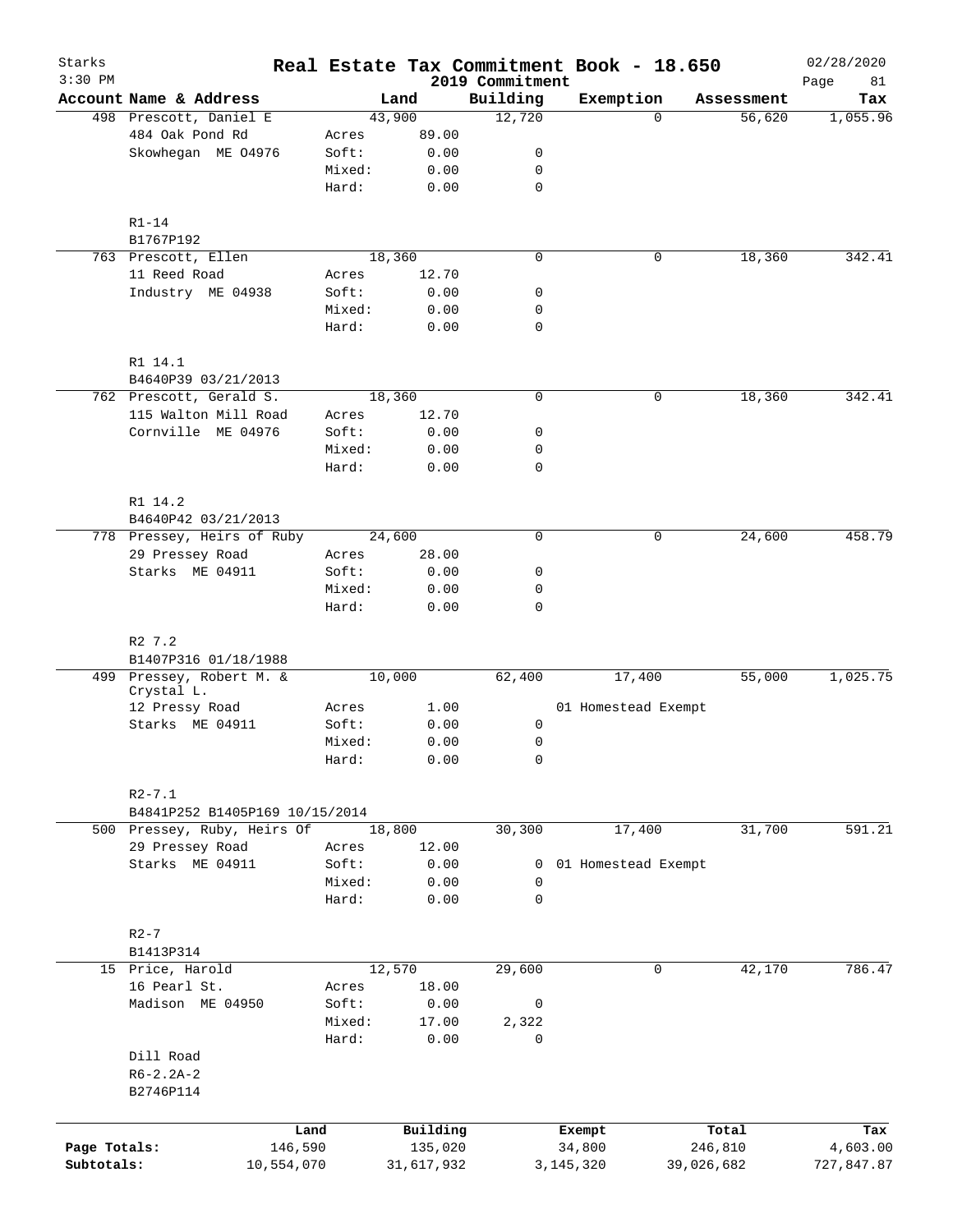| Starks<br>$3:30$ PM |                                 |                 |              | 2019 Commitment             | Real Estate Tax Commitment Book - 18.650 |                       | 02/28/2020<br>82<br>Page |
|---------------------|---------------------------------|-----------------|--------------|-----------------------------|------------------------------------------|-----------------------|--------------------------|
|                     | Account Name & Address          |                 | Land         | Building                    | Exemption                                | Assessment            | Tax                      |
|                     | 501 Price, Harold E             |                 | 5,000        | $\mathbf 0$                 |                                          | 5,000<br>$\Omega$     | 93.25                    |
|                     | 16 Pearl St.                    | Acres           | 33.00        |                             |                                          |                       |                          |
|                     | Madison ME 04950                | Soft:           | 0.00         | 0                           |                                          |                       |                          |
|                     |                                 | Mixed:          | 33.00        | 4,507                       |                                          |                       |                          |
|                     |                                 | Hard:           | 0.00         | 0                           |                                          |                       |                          |
|                     | Dill Road                       |                 |              |                             |                                          |                       |                          |
|                     | $R6 - 2.2A - 1$                 |                 |              |                             |                                          |                       |                          |
|                     | B2746P114                       |                 |              |                             |                                          |                       |                          |
|                     | 264 Provost, Sharon             |                 | 11,960       | $\mathbf 0$                 |                                          | 11,960<br>0           | 223.05                   |
|                     | 16 Provost Lane                 | Acres           | 4.70         |                             |                                          |                       |                          |
|                     | Skowhegan ME 04976              | Soft:           | 0.00         | 0                           |                                          |                       |                          |
|                     |                                 | Mixed:          | 0.00         | 0                           |                                          |                       |                          |
|                     |                                 | Hard:           | 0.00         | $\mathbf 0$                 |                                          |                       |                          |
|                     | $R7 - 17$                       |                 |              |                             |                                          |                       |                          |
|                     | 502 Quimby, Glenda              |                 | 54,100       | 69,300                      | 17,400                                   | 106,000               | 1,976.90                 |
|                     | P.O. Box 432                    | Acres           | 123.00       |                             |                                          |                       |                          |
|                     | Anson ME 04911                  | Soft:           | 0.00         |                             | 0 01 Homestead Exempt                    |                       |                          |
|                     |                                 | Mixed:          | 0.00         | 0                           |                                          |                       |                          |
|                     |                                 | Hard:           | 0.00         | $\mathbf 0$                 |                                          |                       |                          |
|                     | R10-14, R10-14A                 |                 |              |                             |                                          |                       |                          |
|                     | B5374P340 01/28/2019            |                 |              |                             |                                          |                       |                          |
|                     | 503 Quimby, Glenda              |                 | 76,000       | 25,000                      |                                          | 101,000<br>0          | 1,883.65                 |
|                     | P.O. Box 432                    | Acres           | 196.00       |                             |                                          |                       |                          |
|                     | Anson ME 04911                  | Soft:           | 0.00         | 0                           |                                          |                       |                          |
|                     |                                 | Mixed:          | 0.00         | 0                           |                                          |                       |                          |
|                     |                                 | Hard:           | 0.00         | $\mathbf 0$                 |                                          |                       |                          |
|                     | $R10-13$                        |                 |              |                             |                                          |                       |                          |
|                     | B5374P340 01/28/2019 B824P667   |                 |              |                             |                                          |                       |                          |
|                     | 506 Quimby, Herbert &<br>Janice |                 | 23,500       | 95,060                      | 17,400                                   | 101,160               | 1,886.63                 |
|                     | 565 Sandy River Road            | Acres           | 21.00        |                             |                                          |                       |                          |
|                     | Starks ME 04911                 | Soft:           | 0.00         |                             | 0 01 Homestead Exempt                    |                       |                          |
|                     |                                 | Mixed:          | 0.00         | 0                           |                                          |                       |                          |
|                     |                                 | Hard:           | 0.00         | 0                           |                                          |                       |                          |
|                     | River Road                      |                 |              |                             |                                          |                       |                          |
|                     | $R10-25$                        |                 |              |                             |                                          |                       |                          |
|                     | B879P745                        |                 |              |                             |                                          |                       |                          |
|                     | 507 Quimby, Shaun G.            |                 | 10,800       | 58,500                      | 17,400                                   | 51,900                | 967.94                   |
|                     | Ingraham Heather L.             | Acres           | 2.00         |                             |                                          |                       |                          |
|                     | P.O.Box 645                     | Soft:           | 0.00         | 0                           | 01 Homestead Exempt                      |                       |                          |
|                     | Starks ME 04911                 | Mixed:          | 0.00         | $\mathbf 0$                 |                                          |                       |                          |
|                     |                                 | Hard:           | 0.00         | $\mathbf 0$                 |                                          |                       |                          |
|                     | Faulkner Hill Road              |                 |              |                             |                                          |                       |                          |
|                     | $R8 - 39.2$                     |                 |              |                             |                                          |                       |                          |
|                     | B2653P340                       |                 |              |                             |                                          |                       |                          |
|                     | 197 R. J. Fortier               |                 | 7,140        | 35,250                      |                                          | $\mathbf 0$<br>42,390 | 790.57                   |
|                     | Hydropower, Inc.                |                 |              |                             |                                          |                       |                          |
|                     | P.O. Box 621                    | Acres           | 0.51         |                             |                                          |                       |                          |
|                     | 160 Main Street                 | Soft:           | 0.00         | 0                           |                                          |                       |                          |
|                     | Sabattus, ME 04280              | Mixed:<br>Hard: | 0.00<br>0.00 | $\mathsf{O}$<br>$\mathbf 0$ |                                          |                       |                          |
|                     |                                 |                 |              |                             |                                          |                       |                          |
|                     | $U1-4$                          |                 |              |                             |                                          |                       |                          |
|                     | B2056P309                       |                 |              |                             |                                          |                       |                          |
|                     |                                 | Land            | Building     |                             | Exempt                                   | Total                 | Tax                      |
| Page Totals:        | 188,500                         |                 | 283,110      |                             | 52,200                                   | 419,410               | 7,821.99                 |
| Subtotals:          | 10,742,570                      |                 | 31,901,042   |                             | 3,197,520                                | 39,446,092            | 735,669.86               |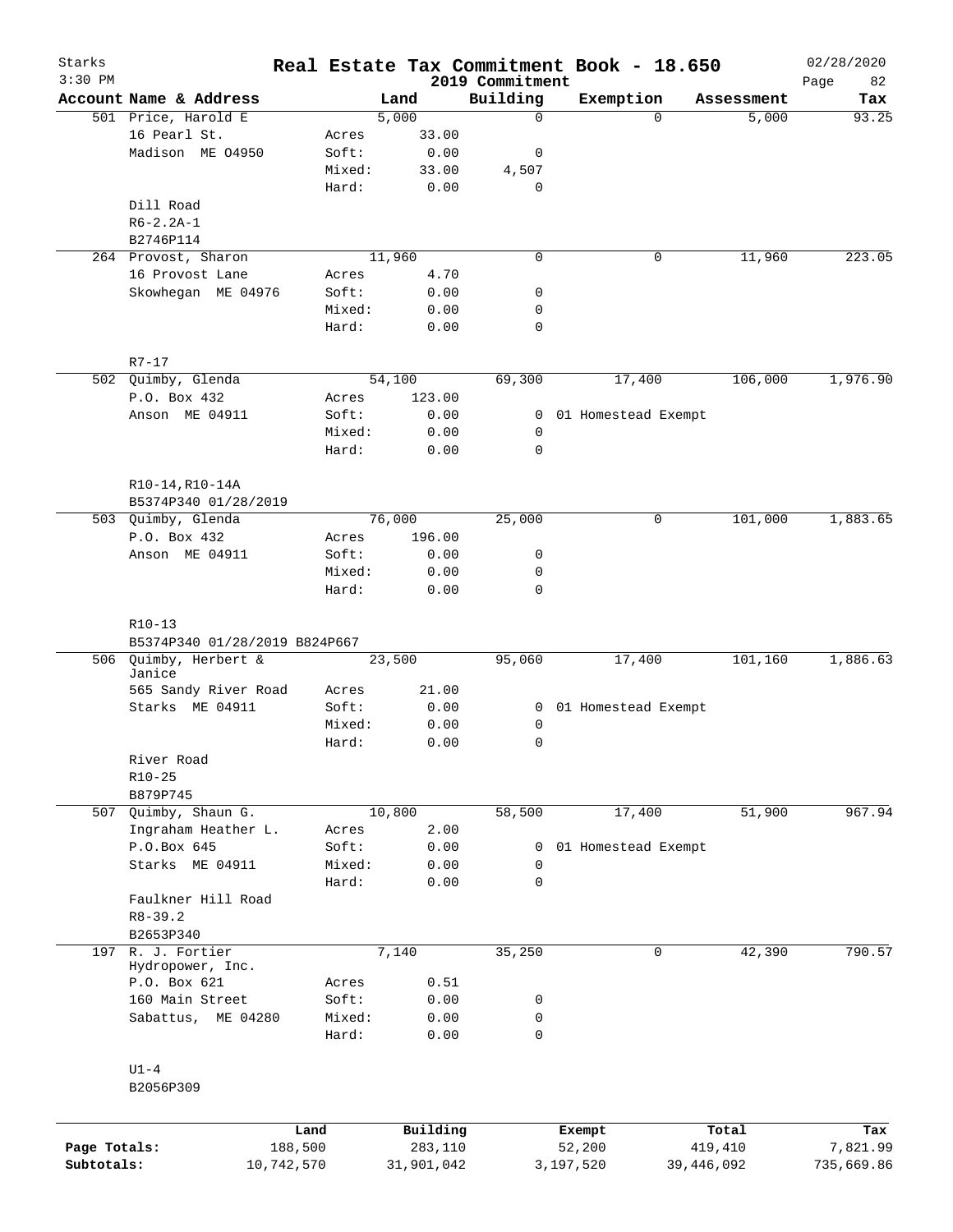| Starks<br>$3:30$ PM |                                               |            |        |        |              |                             | Real Estate Tax Commitment Book - 18.650 |            | 02/28/2020        |
|---------------------|-----------------------------------------------|------------|--------|--------|--------------|-----------------------------|------------------------------------------|------------|-------------------|
|                     | Account Name & Address                        |            |        | Land   |              | 2019 Commitment<br>Building | Exemption                                | Assessment | 83<br>Page<br>Tax |
|                     | 445 Rackliff Jr., Steven T.                   |            |        | 9,240  |              | $\Omega$                    | $\Omega$                                 | 9,240      | 172.33            |
|                     | 2704 Industry Road                            |            | Acres  |        | 1.30         |                             |                                          |            |                   |
|                     | Starks ME 04911                               |            | Soft:  |        | 0.00         | 0                           |                                          |            |                   |
|                     |                                               |            | Mixed: |        | 0.00         | 0                           |                                          |            |                   |
|                     |                                               |            | Hard:  |        | 0.00         | 0                           |                                          |            |                   |
|                     | $R8 - 1.4$                                    |            |        |        |              |                             |                                          |            |                   |
|                     | B4815P83 08/04/2014 B3341P315                 |            |        |        |              |                             |                                          |            |                   |
|                     | 510 Rackliff, Michael A.                      |            |        | 5,570  |              | 32,700                      | 17,400                                   | 20,870     | 389.23            |
|                     | Rackliff Rebecca J.                           |            | Acres  |        | 0.31         |                             | 01 Homestead Exempt                      |            |                   |
|                     | 38 Chicken Street                             |            | Soft:  |        | 0.00         | $\mathsf{O}$                |                                          |            |                   |
|                     | Starks ME 04911                               |            | Mixed: |        | 0.00         | 0                           |                                          |            |                   |
|                     |                                               |            | Hard:  |        | 0.00         | 0                           |                                          |            |                   |
|                     | $U2-12$                                       |            |        |        |              |                             |                                          |            |                   |
|                     | B1440P52                                      |            |        |        |              |                             |                                          |            |                   |
|                     | 512 Rackliff, Steve T. &<br>Nellie L.         |            |        | 10,800 |              | 38,900                      | 17,400                                   | 32,300     | 602.40            |
|                     | 27 Gordon Road                                |            | Acres  |        | 2.00         |                             | 01 Homestead Exempt                      |            |                   |
|                     |                                               |            | Soft:  |        |              | 0                           |                                          |            |                   |
|                     | Starks ME 04911                               |            | Mixed: |        | 0.00         | 0                           |                                          |            |                   |
|                     |                                               |            | Hard:  |        | 0.00<br>0.00 | $\mathbf 0$                 |                                          |            |                   |
|                     |                                               |            |        |        |              |                             |                                          |            |                   |
|                     | $R3 - 37.1$<br>B2980P74                       |            |        |        |              |                             |                                          |            |                   |
|                     | 635 Rackliff, Steven                          |            |        | 7,750  |              | 26,250                      | 0                                        | 34,000     | 634.10            |
|                     | Rackliff, Jeannie                             |            | Acres  |        | 0.60         |                             |                                          |            |                   |
|                     | 2704 Industry Rd                              |            | Soft:  |        | 0.00         | 0                           |                                          |            |                   |
|                     | Starks ME 04911                               |            | Mixed: |        | 0.00         | 0                           |                                          |            |                   |
|                     |                                               |            | Hard:  |        | 0.00         | 0                           |                                          |            |                   |
|                     | $R8 - 2$                                      |            |        |        |              |                             |                                          |            |                   |
|                     | B5352P302 11/19/2018 B988P80                  |            |        |        |              |                             |                                          |            |                   |
|                     | 511 Rackliff, Steven T.                       |            |        | 14,940 |              | 102,760                     | 17,400                                   | 100,300    | 1,870.60          |
|                     | 2704 Industry Road                            |            | Acres  |        | 3.00         |                             | 01 Homestead Exempt                      |            |                   |
|                     | Starks ME 04911                               |            | Soft:  |        | 0.00         | 0                           |                                          |            |                   |
|                     |                                               |            | Mixed: |        | 0.00         | 0                           |                                          |            |                   |
|                     |                                               |            | Hard:  |        | 0.00         | 0                           |                                          |            |                   |
|                     | $U1-16$                                       |            |        |        |              |                             |                                          |            |                   |
|                     | B4619P269 01/18/2013 B1757P76                 |            |        |        |              |                             |                                          |            |                   |
|                     | 517 Randall, Lewis G.,<br>Barbara J. Randall, |            |        | 28,600 |              | 20,000                      | 17,400                                   | 31,200     | 581.88            |
|                     | Crystal L. Mendoza,<br>Ryan R. Rathburn       |            | Acres  |        | 38.00        |                             |                                          |            |                   |
|                     | P.O.Box 449                                   |            | Soft:  |        | 0.00         | 0                           | 01 Homestead Exempt                      |            |                   |
|                     | Anson ME 04911                                |            | Mixed: |        | 0.00         | 0                           |                                          |            |                   |
|                     |                                               |            | Hard:  |        | 0.00         | 0                           |                                          |            |                   |
|                     | $R5 - 12$                                     |            |        |        |              |                             |                                          |            |                   |
|                     | B5251P73 02/07/2018 B1509P262                 |            |        |        |              |                             |                                          |            |                   |
|                     | 704 Randall, Robert M. Sr.                    |            |        | 6,310  |              | 0                           | 0                                        | 6,310      | 117.68            |
|                     | Randall, Kathleen A.                          |            | Acres  |        | 38.00        |                             |                                          |            |                   |
|                     | 692 West Mills Road                           |            | Soft:  |        | 0.00         | 0                           |                                          |            |                   |
|                     | Anson ME 04911                                |            | Mixed: |        | 0.00         | 0                           |                                          |            |                   |
|                     |                                               |            | Hard:  |        | 38.00        | 5,752                       |                                          |            |                   |
|                     | $R5 - 12.1$                                   |            |        |        |              |                             |                                          |            |                   |
|                     |                                               | Land       |        |        | Building     |                             | Exempt                                   | Total      | Tax               |
| Page Totals:        |                                               | 83,210     |        |        | 220,610      |                             | 69,600                                   | 234,220    | 4,368.22          |
| Subtotals:          |                                               | 10,825,780 |        |        | 32,121,652   |                             | 3,267,120                                | 39,680,312 | 740,038.08        |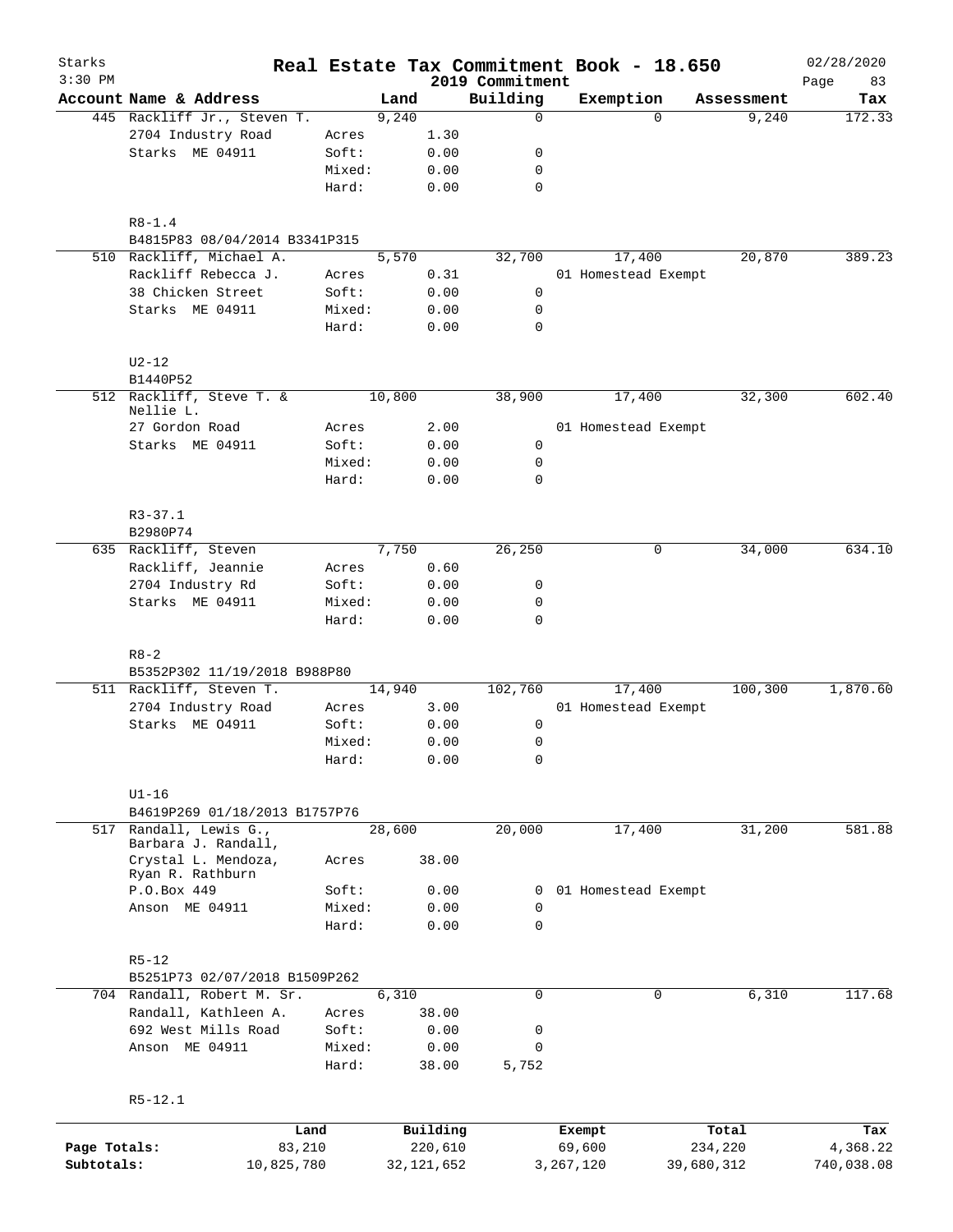| Starks       |                                                     |                 |              |                             | Real Estate Tax Commitment Book - 18.650 |            | 02/28/2020        |
|--------------|-----------------------------------------------------|-----------------|--------------|-----------------------------|------------------------------------------|------------|-------------------|
| $3:30$ PM    | Account Name & Address                              |                 | Land         | 2019 Commitment<br>Building | Exemption                                | Assessment | Page<br>84<br>Tax |
|              | 522 Ricci, John                                     |                 | 49,000       | 115,950                     | 17,400                                   | 147,550    | 2,751.81          |
|              | PO Box 407                                          | Acres           | 106.00       |                             |                                          |            |                   |
|              | Anson ME 04911                                      | Soft:           | 0.00         | 0                           | 01 Homestead Exempt                      |            |                   |
|              |                                                     | Mixed:          | 0.00         | 0                           |                                          |            |                   |
|              |                                                     | Hard:           | 0.00         | $\mathbf 0$                 |                                          |            |                   |
|              | R11-19                                              |                 |              |                             |                                          |            |                   |
|              | B1291P242                                           |                 |              |                             |                                          |            |                   |
|              | 523 Richards, Wayne M                               |                 | 19,600       | 47,140                      | 0                                        | 66,740     | 1,244.70          |
|              | Richards Linda L.                                   | Acres           | 13.00        |                             |                                          |            |                   |
|              | 392 Plain Street                                    | Soft:           | 0.00         | 0                           |                                          |            |                   |
|              | Hanover Ma 02339                                    | Mixed:          | 0.00         | 0                           |                                          |            |                   |
|              |                                                     | Hard:           | 0.00         | $\mathbf 0$                 |                                          |            |                   |
|              | $R5 - 3.1$                                          |                 |              |                             |                                          |            |                   |
|              | B1045P50                                            |                 |              |                             |                                          |            |                   |
|              | 524 Richards, Wayne M.                              |                 | 26,400       | $\mathbf 0$                 | 0                                        | 26,400     | 492.36            |
|              | Richards Linda                                      | Acres           | 34.00        |                             |                                          |            |                   |
|              | 392 Plain Street                                    | Soft:           | 0.00         | 0                           |                                          |            |                   |
|              | Hanover MA 02339                                    | Mixed:          | 0.00         | 0                           |                                          |            |                   |
|              |                                                     | Hard:           | 0.00         | $\mathbf 0$                 |                                          |            |                   |
|              | $R7 - 24.1$                                         |                 |              |                             |                                          |            |                   |
|              | B3416P336                                           |                 |              |                             |                                          |            |                   |
| 527          | Riley, Margot                                       |                 | 37,600       | 75,600                      | 0                                        | 113,200    | 2,111.18          |
|              | c/o Holderness School                               | Acres           | 68.00        |                             |                                          |            |                   |
|              | PO Box 1879                                         | Soft:           | 0.00         | 0                           |                                          |            |                   |
|              | Plymouth NH 03264                                   | Mixed:          | 0.00         | 0                           |                                          |            |                   |
|              |                                                     | Hard:           | 0.00         | $\mathbf 0$                 |                                          |            |                   |
|              | $R2-9$                                              |                 |              |                             |                                          |            |                   |
|              | B1514P319                                           |                 |              |                             |                                          |            |                   |
|              | 9 Riley, Megan                                      |                 | 10,240       | 19,000                      | 17,400                                   | 11,840     | 220.82            |
|              | 54 Chicken St.                                      | Acres           | 1.30         |                             |                                          |            |                   |
|              | Starks ME 04911                                     | Soft:           | 0.00         | 0                           | 01 Homestead Exempt                      |            |                   |
|              |                                                     | Mixed:          | 0.00         | 0                           |                                          |            |                   |
|              |                                                     | Hard:           | 0.00         | 0                           |                                          |            |                   |
|              | Chicken St.<br>$U2-15$                              |                 |              |                             |                                          |            |                   |
|              | B5025P283 05/09/2016 B4274P51 05/25/2010 B4242P224  |                 |              |                             |                                          |            |                   |
|              | 09/28/2009 B902P42<br>175 Ring, Marie L.            |                 | 29,200       | 106,660                     | 17,400                                   | 118,460    | 2,209.28          |
|              | 1005 New Sharon Road                                | Acres           | 40.00        |                             | 01 Homestead Exempt                      |            |                   |
|              | Starks ME 04911                                     | Soft:           | 0.00         | $\mathbf 0$                 |                                          |            |                   |
|              |                                                     |                 |              |                             |                                          |            |                   |
|              |                                                     | Mixed:<br>Hard: | 0.00<br>0.00 | 0<br>$\mathbf 0$            |                                          |            |                   |
|              | $R1 - 42$                                           |                 |              |                             |                                          |            |                   |
|              | B4086P285 01/02/2009 B3879P247 07/10/2007 B1609P227 |                 |              |                             |                                          |            |                   |
|              | 528 Rioux Family Revocable                          |                 | 8,660        | $\mathbf 0$                 | $\Omega$                                 | 8,660      | 161.51            |
|              | Trust                                               |                 |              |                             |                                          |            |                   |
|              | 17 Sherridan Ave.                                   | Acres           | 0.75         |                             |                                          |            |                   |
|              | Rochester NH 03867                                  | Soft:           | 0.00         | 0                           |                                          |            |                   |
|              |                                                     | Mixed:<br>Hard: | 0.00<br>0.00 | 0<br>$\Omega$               |                                          |            |                   |
|              | $R8 - 35$                                           |                 |              |                             |                                          |            |                   |
|              | B4462P239 11/07/2011 B1401P213                      |                 |              |                             |                                          |            |                   |
|              |                                                     | Land            | Building     |                             | Exempt                                   | Total      | Tax               |
| Page Totals: |                                                     | 180,700         | 364,350      |                             | 52,200                                   | 492,850    | 9,191.66          |
| Subtotals:   | 11,006,480                                          |                 | 32,486,002   |                             | 3,319,320                                | 40,173,162 | 749,229.74        |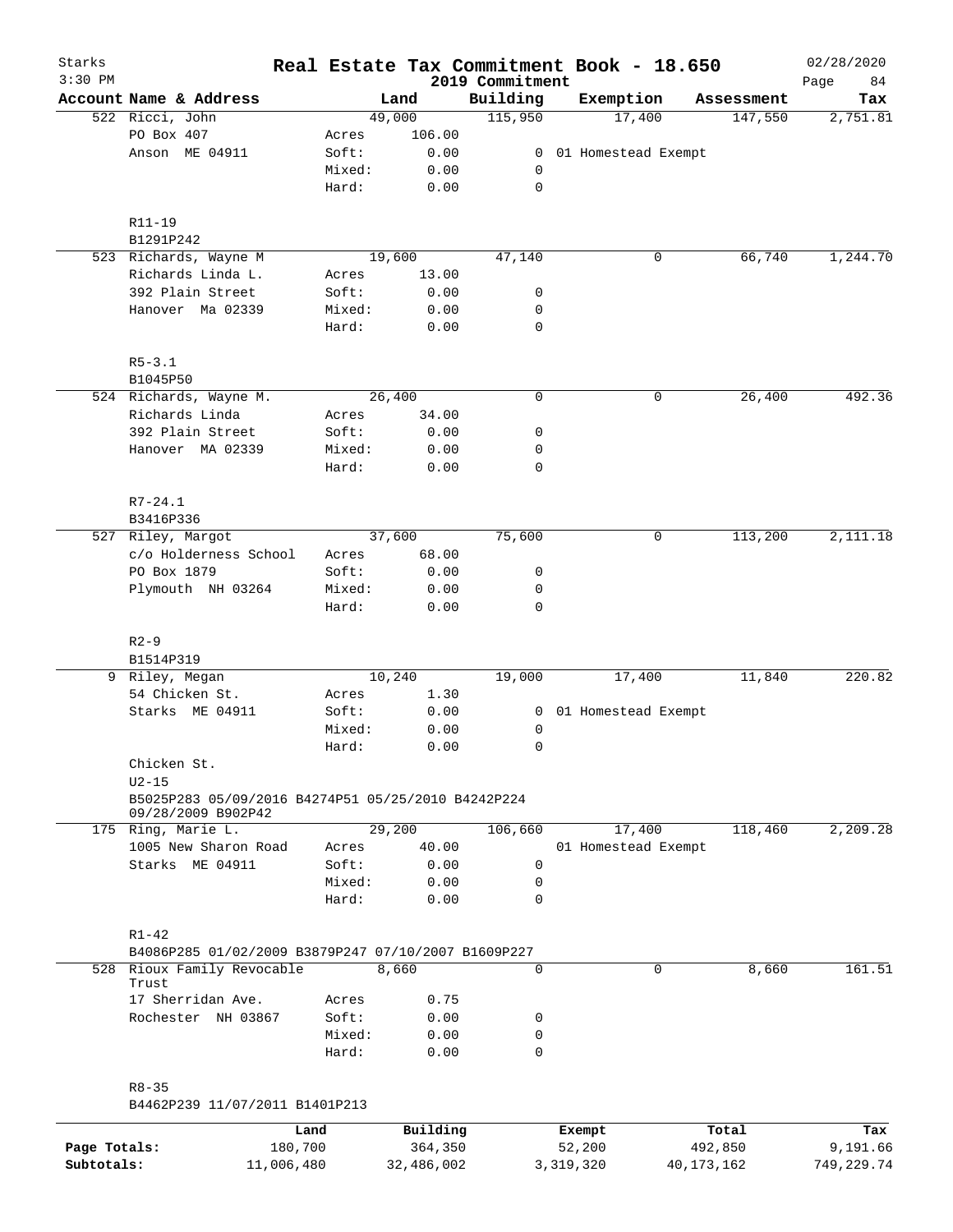| Starks       |                                                                                                                                 |        |                |                     | Real Estate Tax Commitment Book - 18.650 |                       | 02/28/2020      |
|--------------|---------------------------------------------------------------------------------------------------------------------------------|--------|----------------|---------------------|------------------------------------------|-----------------------|-----------------|
| $3:30$ PM    | Account Name & Address                                                                                                          |        |                | 2019 Commitment     |                                          |                       | Page<br>85      |
|              | 362 Roberts, Sherene                                                                                                            |        | Land<br>25,700 | Building<br>111,070 | Exemption<br>17,400                      | Assessment<br>119,370 | Tax<br>2,226.25 |
|              | 433 Mayhew Road                                                                                                                 | Acres  | 9.70           |                     | 01 Homestead Exempt                      |                       |                 |
|              | Starks ME 04911                                                                                                                 | Soft:  | 0.00           | 0                   |                                          |                       |                 |
|              |                                                                                                                                 | Mixed: | 0.00           | 0                   |                                          |                       |                 |
|              |                                                                                                                                 | Hard:  | 0.00           | $\mathbf 0$         |                                          |                       |                 |
|              |                                                                                                                                 |        |                |                     |                                          |                       |                 |
|              | $R6-3, 3.1, 2.19$<br>B5262P349 03/26/2018 B5148P351 04/20/2017 B5065P333<br>B3869P189 06/26/2007 B3838P353 04/24/2007 B3299P231 |        |                |                     |                                          |                       |                 |
|              | 530 Robinson, John                                                                                                              |        | 44,060         | 101,700             | 17,400                                   | 128,360               | 2,393.91        |
|              | Jallow, Mariama                                                                                                                 | Acres  | 108.00         |                     |                                          |                       |                 |
|              | 209 Sandy River Road                                                                                                            | Soft:  | 10.00          |                     | 983 01 Homestead Exempt                  |                       |                 |
|              | Starks ME 04911                                                                                                                 | Mixed: | 15.00          | 2,049               |                                          |                       |                 |
|              |                                                                                                                                 | Hard:  | 10.00          | 1,514               |                                          |                       |                 |
|              | River Rd                                                                                                                        |        |                |                     |                                          |                       |                 |
|              | $R9-1$                                                                                                                          |        |                |                     |                                          |                       |                 |
|              | B4810P288 07/24/2014 B1839P50                                                                                                   |        |                |                     |                                          |                       |                 |
|              | 532 Rodin, George                                                                                                               |        | 10,320         | 14,700              | 0                                        | 25,020                | 466.62          |
|              | 11 Smith St.                                                                                                                    | Acres  | 1.40           |                     |                                          |                       |                 |
|              | Howell NJ 07731                                                                                                                 | Soft:  | 0.00           | 0                   |                                          |                       |                 |
|              |                                                                                                                                 | Mixed: | 0.00           | 0                   |                                          |                       |                 |
|              |                                                                                                                                 | Hard:  | 0.00           | 0                   |                                          |                       |                 |
|              |                                                                                                                                 |        |                |                     |                                          |                       |                 |
|              | $R4 - 24$                                                                                                                       |        |                |                     |                                          |                       |                 |
|              | B4429P118 08/02/2011 B4102P295 02/18/2009 B840P179                                                                              |        |                |                     |                                          |                       |                 |
|              | 531 Rodin, George                                                                                                               |        | 21,600         | 0                   | 0                                        | 21,600                | 402.84          |
|              | 11 Smith St.                                                                                                                    | Acres  | 18.00          |                     |                                          |                       |                 |
|              | Howell NJ 07731                                                                                                                 | Soft:  | 0.00           | 0                   |                                          |                       |                 |
|              |                                                                                                                                 | Mixed: | 0.00           | 0                   |                                          |                       |                 |
|              |                                                                                                                                 | Hard:  | 0.00           | 0                   |                                          |                       |                 |
|              |                                                                                                                                 |        |                |                     |                                          |                       |                 |
|              | $R5 - 21$                                                                                                                       |        |                |                     |                                          |                       |                 |
|              | B4429P118 08/02/2011 B4102P295 02/18/2009 B843P744                                                                              |        |                |                     |                                          |                       |                 |
|              | 70 Rosie, Crystal                                                                                                               |        | 11,200         | 24,570              | 17,400                                   | 18,370                | 342.60          |
|              | 16 Chicken Street                                                                                                               | Acres  | 2.50           |                     | 01 Homestead Exempt                      |                       |                 |
|              | Starks ME 04911                                                                                                                 | Soft:  | 0.00           | 0                   |                                          |                       |                 |
|              |                                                                                                                                 | Mixed: | 0.00           | 0                   |                                          |                       |                 |
|              |                                                                                                                                 | Hard:  | 0.00           | 0                   |                                          |                       |                 |
|              |                                                                                                                                 |        |                |                     |                                          |                       |                 |
|              | $U2-7$                                                                                                                          |        |                |                     |                                          |                       |                 |
|              | B4602P45 11/20/2012 B4383P29 04/06/2011 B1103P137                                                                               |        |                |                     |                                          |                       |                 |
|              | 535 Ross and Paula A. Day,                                                                                                      |        | 49,300         | 114,950             | 17,400                                   | 146,850               | 2,738.75        |
|              | Edward H.                                                                                                                       |        |                |                     |                                          |                       |                 |
|              | 94 Waugh Road                                                                                                                   | Acres  | 107.00         |                     |                                          |                       |                 |
|              | Starks ME 04911                                                                                                                 | Soft:  | 0.00           | 0                   | 01 Homestead Exempt                      |                       |                 |
|              |                                                                                                                                 | Mixed: | 0.00           | 0                   |                                          |                       |                 |
|              |                                                                                                                                 | Hard:  | 0.00           | 0                   |                                          |                       |                 |
|              |                                                                                                                                 |        |                |                     |                                          |                       |                 |
|              | $R11 - 10$                                                                                                                      |        |                |                     |                                          |                       |                 |
|              | B2043P31                                                                                                                        |        |                |                     |                                          |                       |                 |
|              | 777 Ross, Jon A.                                                                                                                |        | 61,500         | 0                   | 0                                        | 61,500                | 1,146.97        |
|              | 30 Clarke Street                                                                                                                | Acres  | 151.00         |                     |                                          |                       |                 |
|              | Canaan ME 04924                                                                                                                 | Soft:  | 0.00           | 0                   |                                          |                       |                 |
|              |                                                                                                                                 | Mixed: | 0.00           | 0                   |                                          |                       |                 |
|              |                                                                                                                                 | Hard:  | 0.00           | 0                   |                                          |                       |                 |
|              |                                                                                                                                 |        |                |                     |                                          |                       |                 |
|              | R2 38                                                                                                                           |        |                |                     |                                          |                       |                 |
|              | B5098P148 11/15/2016 B5003P266 02/25/2016                                                                                       |        |                |                     |                                          |                       |                 |
|              |                                                                                                                                 | Land   | Building       |                     | Exempt                                   | Total                 | Tax             |
| Page Totals: | 223,680                                                                                                                         |        | 366,990        |                     | 69,600                                   | 521,070               | 9,717.94        |
| Subtotals:   | 11,230,160                                                                                                                      |        | 32,852,992     |                     | 3,388,920                                | 40,694,232            | 758,947.68      |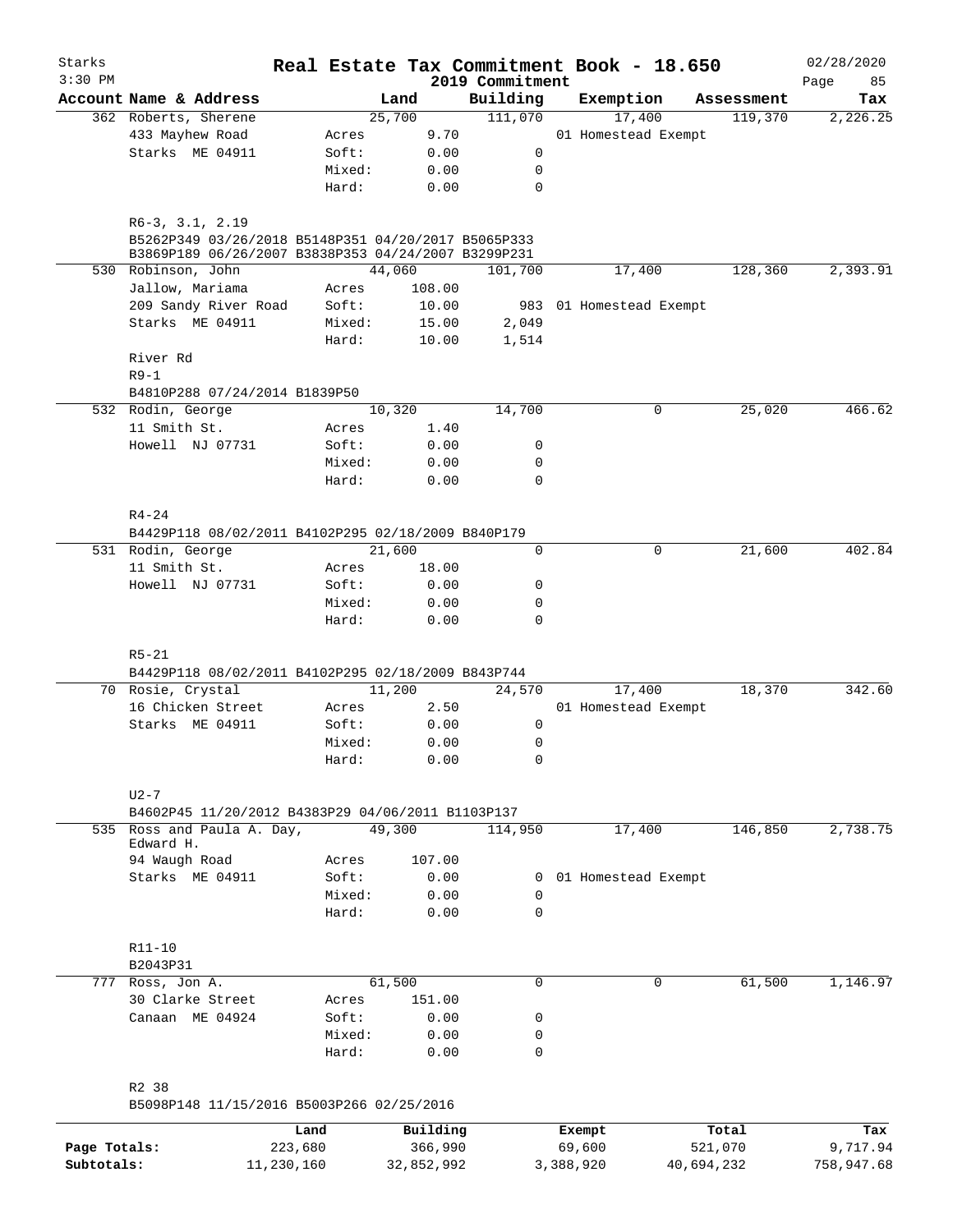| Starks       |                                        |                 | Real Estate Tax Commitment Book - 18.650 |                             |                  |                       |                  | 02/28/2020        |
|--------------|----------------------------------------|-----------------|------------------------------------------|-----------------------------|------------------|-----------------------|------------------|-------------------|
| $3:30$ PM    | Account Name & Address                 |                 | Land                                     | 2019 Commitment<br>Building | Exemption        |                       | Assessment       | 86<br>Page<br>Tax |
|              | 536 Russell, Franklin A                |                 | 26,800                                   | 116,850                     |                  | 17,400                | 126, 250         | 2,354.56          |
|              | Kremer, Robyn R.                       | Acres           | 32.00                                    |                             |                  |                       |                  |                   |
|              | 869 Mayhew Road                        | Soft:           | 0.00                                     |                             |                  | 0 01 Homestead Exempt |                  |                   |
|              | Starks ME 04911                        | Mixed:          | 0.00                                     | 0                           |                  |                       |                  |                   |
|              |                                        | Hard:           | 0.00                                     | $\mathbf 0$                 |                  |                       |                  |                   |
|              | $R6 - 15$                              |                 |                                          |                             |                  |                       |                  |                   |
|              | B3913P325 09/26/2007 B862P1109         |                 |                                          |                             |                  |                       |                  |                   |
|              | 666 Russo, Diane M.                    |                 | 1,280                                    | $\mathbf 0$                 |                  | 0                     | 1,280            | 23.87             |
|              | 1660 New Sharon Road                   | Acres           | 1.60                                     |                             |                  |                       |                  |                   |
|              | Starks ME 04911                        | Soft:           | 0.00                                     | 0                           |                  |                       |                  |                   |
|              |                                        | Mixed:          | 0.00                                     | 0                           |                  |                       |                  |                   |
|              |                                        | Hard:           | 0.00                                     | 0                           |                  |                       |                  |                   |
|              | $R8 - 4$                               |                 |                                          |                             |                  |                       |                  |                   |
|              | 665 Russo, Diane M.                    |                 | 24,700                                   | 64,770                      |                  | 17,400                | 72,070           | 1,344.11          |
|              | 1660 New Sharon Road                   | Acres           | 25.00                                    |                             |                  |                       |                  |                   |
|              | Starks ME 04911                        | Soft:           | 0.00                                     |                             |                  | 0 01 Homestead Exempt |                  |                   |
|              |                                        | Mixed:          | 0.00                                     | 0                           |                  |                       |                  |                   |
|              |                                        | Hard:           | 0.00                                     | 0                           |                  |                       |                  |                   |
|              | $R2 - 46$                              |                 |                                          |                             |                  |                       |                  |                   |
|              | B868P482                               |                 |                                          |                             |                  |                       |                  |                   |
|              | 538 Russo, Diane M.                    |                 | 25,000                                   | $\mathbf 0$                 |                  | 0                     | 25,000           | 466.25            |
|              | 1660 New Sharon Road                   | Acres           | 26.00                                    |                             |                  |                       |                  |                   |
|              | Starks ME 04911                        | Soft:           | 0.00                                     | 0                           |                  |                       |                  |                   |
|              |                                        | Mixed:          | 0.00                                     | 0                           |                  |                       |                  |                   |
|              |                                        | Hard:           | 0.00                                     | 0                           |                  |                       |                  |                   |
|              | $R2 - 47$                              |                 |                                          |                             |                  |                       |                  |                   |
|              | B4843P155 10/06/2014 B1076P253         |                 |                                          |                             |                  |                       |                  |                   |
|              | 539 Ryan, Kathleen A                   |                 | 20,200                                   | $\mathbf 0$                 |                  | 0                     | 20,200           | 376.73            |
|              | Blais David                            | Acres           | 15.00                                    |                             |                  |                       |                  |                   |
|              | 203 Beans Corner Rd                    | Soft:           | 0.00                                     | 0                           |                  |                       |                  |                   |
|              | New Sharon Me 04955                    | Mixed:          | 0.00                                     | 0                           |                  |                       |                  |                   |
|              |                                        | Hard:           | 0.00                                     | 0                           |                  |                       |                  |                   |
|              | Beans Cor. Rd.                         |                 |                                          |                             |                  |                       |                  |                   |
|              | R1-13.1, 13.2, 13.3                    |                 |                                          |                             |                  |                       |                  |                   |
|              | B1728P259                              |                 |                                          |                             |                  |                       |                  |                   |
|              | 543 Sanders Living Trust               |                 | 11,620                                   | 78,300                      |                  | 0                     | 89,920           | 1,677.01          |
|              | Sanders, Norman and<br>Linda Trustees  | Acres           | 3.03                                     |                             |                  |                       |                  |                   |
|              | 27 Shore Drive                         | Soft:           | 0.00                                     | 0                           |                  |                       |                  |                   |
|              | Upton MA 01568                         | Mixed:          | 0.00                                     | $\mathsf{O}$                |                  |                       |                  |                   |
|              |                                        | Hard:           | 0.00                                     | $\mathbf 0$                 |                  |                       |                  |                   |
|              | Route #43                              |                 |                                          |                             |                  |                       |                  |                   |
|              | $R8 - 39.1$                            |                 |                                          |                             |                  |                       |                  |                   |
|              | B4804P90 07/10/2014 B3272P162          |                 |                                          |                             |                  |                       |                  |                   |
|              | 752 Santiago el al, Barbara            |                 | 25,600                                   | $\Omega$                    |                  | $\mathbf 0$           | 25,600           | 477.44            |
|              | Linda, Carolyn, Donna,<br>Darlene Gray | Acres           | 54.00                                    |                             |                  |                       |                  |                   |
|              | 123 Madison Avenue                     | Soft:           | 30.00                                    | 2,949                       |                  |                       |                  |                   |
|              | Madison ME 04950                       | Mixed:          | 6.00                                     | 820                         |                  |                       |                  |                   |
|              |                                        | Hard:           | 0.00                                     | $\mathsf{O}$                |                  |                       |                  |                   |
|              | R12 18                                 |                 |                                          |                             |                  |                       |                  |                   |
|              | B4236P353 01/22/2010                   |                 |                                          |                             |                  |                       |                  |                   |
|              |                                        |                 |                                          |                             |                  |                       |                  |                   |
| Page Totals: |                                        | Land<br>135,200 | Building<br>259,920                      |                             | Exempt<br>34,800 |                       | Total<br>360,320 | Tax<br>6,719.97   |
| Subtotals:   | 11,365,360                             |                 | 33, 112, 912                             |                             | 3, 423, 720      |                       | 41,054,552       | 765,667.65        |
|              |                                        |                 |                                          |                             |                  |                       |                  |                   |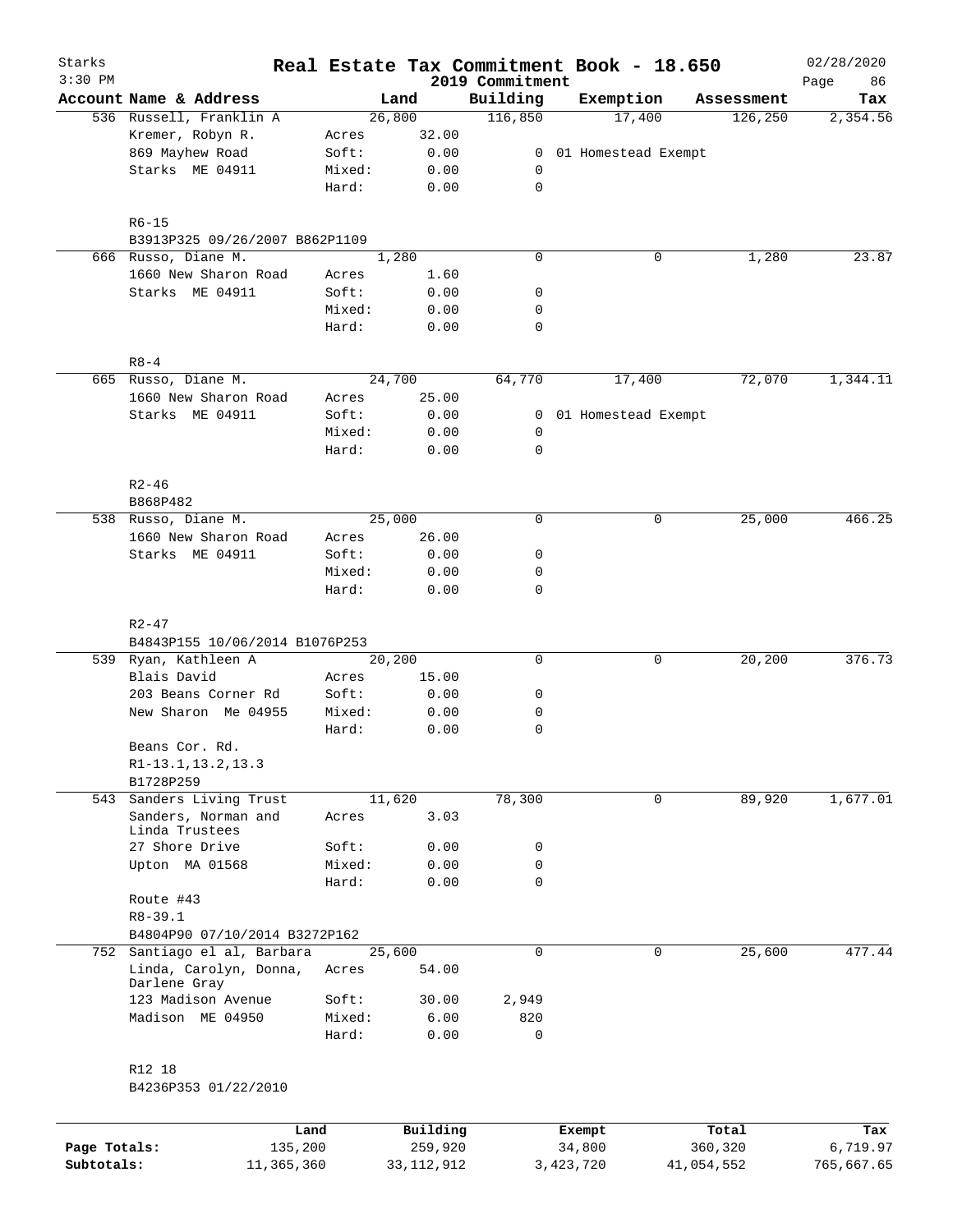| Starks<br>$3:30$ PM |                                                          |                 |               | 2019 Commitment | Real Estate Tax Commitment Book - 18.650 |            | 02/28/2020<br>Page<br>87 |
|---------------------|----------------------------------------------------------|-----------------|---------------|-----------------|------------------------------------------|------------|--------------------------|
|                     | Account Name & Address                                   |                 | Land          | Building        | Exemption                                | Assessment | Tax                      |
| 227                 | Santiago et al, Barbara                                  | 31,610          |               | $\Omega$        | $\Omega$                                 | 31,610     | 589.53                   |
|                     | Linda, Darlene,<br>Richard, Donna, Carolyn<br>Gray       | Acres           | 56.00         |                 |                                          |            |                          |
|                     | 123 Madison Ave.                                         | Soft:           | 2.00          | 197             |                                          |            |                          |
|                     | Madison ME 04950                                         | Mixed:          | 8.00          | 1,093           |                                          |            |                          |
|                     |                                                          | Hard:           | 6.00          | 908             |                                          |            |                          |
|                     | 6 Howard Lot west side                                   |                 |               |                 |                                          |            |                          |
|                     | $R12 - 17$                                               |                 |               |                 |                                          |            |                          |
|                     | B4236P353 01/22/2010 B3910P240 09/21/2007                |                 |               |                 |                                          |            |                          |
| 751                 | Santiago et al, Barbara                                  | 46,330          |               | $\mathbf 0$     | $\mathbf 0$                              | 46,330     | 864.05                   |
|                     | Linda Gray, Darlene<br>Gray, Carolyn Gray,<br>Donna Gray | Acres           | 253.00        |                 |                                          |            |                          |
|                     | 123 Madison Avenue                                       | Soft:           | 127.00        | 12,485          |                                          |            |                          |
|                     | Madison ME 04950                                         | Mixed:          | 109.00        | 14,888          |                                          |            |                          |
|                     |                                                          | Hard:           | 8.00          | 1,211           |                                          |            |                          |
|                     | R12 19, 23                                               |                 |               |                 |                                          |            |                          |
|                     | B4237P3 01/22/2010<br>736 Sanville Jr., Robert W.        |                 |               | 20,000          | 17,400                                   | 13,400     | 249.91                   |
|                     | 2635 Industry Road                                       | 10,800<br>Acres | 2.00          |                 | 01 Homestead Exempt                      |            |                          |
|                     | Starks ME 04911                                          | Soft:           | 0.00          | 0               |                                          |            |                          |
|                     |                                                          | Mixed:          | 0.00          | 0               |                                          |            |                          |
|                     |                                                          | Hard:           | 0.00          | 0               |                                          |            |                          |
|                     |                                                          |                 |               |                 |                                          |            |                          |
|                     | $R2 - 42.1B$                                             |                 |               |                 |                                          |            |                          |
|                     | B4185P259 08/28/2009                                     |                 |               |                 |                                          |            |                          |
|                     | 765 Sanville, Andrew                                     | 10,000          |               | 24,940          | 17,400                                   | 17,540     | 327.12                   |
|                     | 21 Sanville Lane                                         | Acres           | 1.00          |                 | 01 Homestead Exempt                      |            |                          |
|                     | Starks ME 04911                                          | Soft:           | 0.00          | 0               |                                          |            |                          |
|                     |                                                          | Mixed:          | 0.00          | 0               |                                          |            |                          |
|                     |                                                          | Hard:           | 0.00          | 0               |                                          |            |                          |
|                     | R2 42.1C<br>B4525P219 05/16/2012                         |                 |               |                 |                                          |            |                          |
| 130                 | Sanville, Robert Sr                                      | 10,000          |               | 20,000          | 17,400                                   | 12,600     | 234.99                   |
|                     | Sanville, Bertha H.,<br>Sanville, Amy J.                 | Acres           | 1.00          |                 |                                          |            |                          |
|                     | 7 Sanville Lane                                          | Soft:           | 0.00          | 0               | 01 Homestead Exempt                      |            |                          |
|                     | Starks ME 04911                                          | Mixed:          | 0.00          | 0               |                                          |            |                          |
|                     |                                                          | Hard:           | 0.00          | 0               |                                          |            |                          |
|                     | $R2 - 42.1A - 1$                                         |                 |               |                 |                                          |            |                          |
|                     | B5293P22 06/15/2018 B4122P55 04/14/2009 B1455P349        |                 |               |                 |                                          |            |                          |
|                     | 259 Sanville, Scott R.                                   | 19,600          |               | 46,650          | 17,400                                   | 48,850     | 911.05                   |
|                     | Theriault, Megan E.                                      | Acres           | 17.00         |                 | 01 Homestead Exempt                      |            |                          |
|                     | 2 Sawyers Mills Road<br>Starks ME 04911                  | Soft:<br>Mixed: | 4.00<br>12.00 | 393<br>1,639    |                                          |            |                          |
|                     |                                                          | Hard:           | 0.00          | 0               |                                          |            |                          |
|                     | Rt 43 Madison Rd                                         |                 |               |                 |                                          |            |                          |
|                     | $R3 - 9$                                                 |                 |               |                 |                                          |            |                          |
|                     | B5178P230 07/13/2017 B598P321                            |                 |               |                 |                                          |            |                          |
|                     |                                                          |                 |               |                 |                                          |            |                          |
|                     |                                                          |                 |               |                 |                                          |            |                          |
|                     |                                                          |                 |               |                 |                                          |            |                          |

|              | Land       | Building   | Exempt    | Total        | Tax        |
|--------------|------------|------------|-----------|--------------|------------|
| Page Totals: | 128,340    | 111,590    | 69,600    | 170,330      | 3,176.65   |
| Subtotals:   | 11,493,700 | 33,224,502 | 3,493,320 | 41, 224, 882 | 768,844.30 |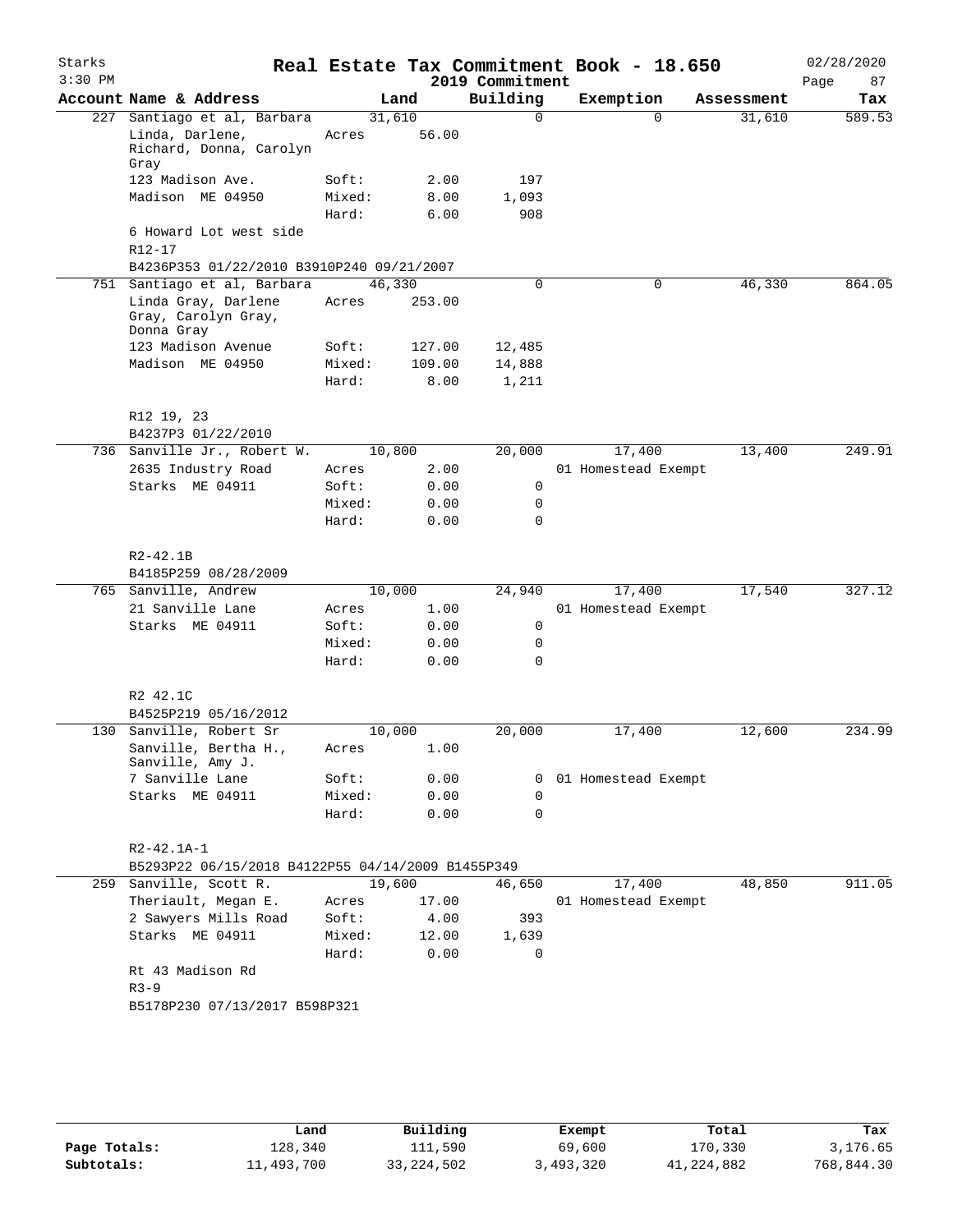| Starks                     |                                                                                |                 |                         |                             | Real Estate Tax Commitment Book - 18.650 |                       | 02/28/2020              |
|----------------------------|--------------------------------------------------------------------------------|-----------------|-------------------------|-----------------------------|------------------------------------------|-----------------------|-------------------------|
| $3:30$ PM                  | Account Name & Address                                                         |                 | Land                    | 2019 Commitment<br>Building | Exemption                                | Assessment            | Page<br>88<br>Tax       |
|                            | 544 Sasville, Norman A.                                                        |                 | 23,120                  | $\mathbf 0$                 | $\Omega$                                 | 23,120                | 431.19                  |
|                            | PO Box 619                                                                     | Acres           | 23.07                   |                             |                                          |                       |                         |
|                            | Middleboro MA 02346                                                            | Soft:           | 0.00                    | 0                           |                                          |                       |                         |
|                            |                                                                                | Mixed:          | 0.00                    | 0                           |                                          |                       |                         |
|                            |                                                                                | Hard:           | 0.00                    | $\mathbf 0$                 |                                          |                       |                         |
|                            | $R8 - 38 - 9$                                                                  |                 |                         |                             |                                          |                       |                         |
|                            | B2307P110                                                                      |                 | 27,700                  |                             |                                          | 95,310                | 1,777.53                |
|                            | 318 Schafer, Paul J.<br>256 Mayhew Road                                        | Acres           | 35.00                   | 90,230                      | 22,620<br>01 Homestead Exempt            |                       |                         |
|                            | Starks ME 04911                                                                | Soft:           | 0.00                    | 0                           | 02 Veteran                               |                       |                         |
|                            |                                                                                | Mixed:          | 0.00                    | 0                           |                                          |                       |                         |
|                            |                                                                                | Hard:           | 0.00                    | $\mathbf 0$                 |                                          |                       |                         |
|                            | $R7 - 24$                                                                      |                 |                         |                             |                                          |                       |                         |
|                            | B5126P111 02/03/2017 B3416P338 12/02/2004 B1505P80<br>545 Schleier, Richard. & |                 | 15,600                  | 46,500                      | 22,620                                   | 39,480                | 736.30                  |
|                            | Georgette M<br>735 Sandy River Road                                            | Acres           | 8.00                    |                             | 02 Veteran                               |                       |                         |
|                            | Starks ME 04911                                                                | Soft:           | 0.00                    |                             | 0 01 Homestead Exempt                    |                       |                         |
|                            |                                                                                | Mixed:          | 0.00                    | $\mathbf 0$                 |                                          |                       |                         |
|                            |                                                                                | Hard:           | 0.00                    | $\mathbf 0$                 |                                          |                       |                         |
|                            | R10-11, R10-12<br>B886P33                                                      |                 |                         |                             |                                          |                       |                         |
|                            | 546 Scioscia, Eugene. M                                                        |                 | 21,220                  | 17,210                      | 0                                        | 38,430                | 716.72                  |
|                            | Scioscia, Gail L.                                                              | Acres           | 15.03                   |                             |                                          |                       |                         |
|                            | 6 Gioioso Drive                                                                | Soft:           | 0.00                    | 0                           |                                          |                       |                         |
|                            | Holbrook MA 02343                                                              | Mixed:<br>Hard: | 0.00<br>0.00            | 0<br>$\mathbf 0$            |                                          |                       |                         |
|                            | West Mills Rd                                                                  |                 |                         |                             |                                          |                       |                         |
|                            | $R7-11.1$<br>B2546P86                                                          |                 |                         |                             |                                          |                       |                         |
|                            | 578 Seamon, Alton G.                                                           |                 | 16,160                  | $\mathsf{O}$                | 0                                        | 16,160                | 301.38                  |
|                            | Seamon, Maryrose A.                                                            | Acres           | 8.70                    |                             |                                          |                       |                         |
|                            | 1430 Twin Rivers Blvd.                                                         | Soft:           | 0.00                    | 0                           |                                          |                       |                         |
|                            | Oviedo FL 32766                                                                | Mixed:          | 0.00                    | $\mathbf 0$                 |                                          |                       |                         |
|                            |                                                                                | Hard:           | 0.00                    | 0                           |                                          |                       |                         |
|                            | $R1 - 38$                                                                      |                 |                         |                             |                                          |                       |                         |
|                            | B4745P63 12/24/2013 B838P458                                                   |                 |                         |                             |                                          |                       |                         |
|                            | 549 Seamon, Thomas J                                                           |                 | 14,920                  | $\mathbf 0$                 | $\mathbf 0$                              | 14,920                | 278.26                  |
|                            | c/o Angel Vinton                                                               | Acres           | 8.40                    |                             |                                          |                       |                         |
|                            | 181 Marston Rd                                                                 | Soft:           | 0.00                    | 0                           |                                          |                       |                         |
|                            | Gardiner ME 04345                                                              | Mixed:<br>Hard: | 0.00<br>0.00            | 0<br>$\mathbf 0$            |                                          |                       |                         |
|                            | Rt.134 New Sharon Rd.                                                          |                 |                         |                             |                                          |                       |                         |
|                            | $R8 - 10.2$                                                                    |                 |                         |                             |                                          |                       |                         |
|                            | B3637P282 01/30/2006 B1485P77                                                  |                 |                         |                             |                                          |                       |                         |
|                            | 654 Seamon, Thomas J.                                                          |                 | 13,960                  | 20,000                      | 17,400                                   | 16,560                | 308.84                  |
|                            | c/0 Angel Vinton                                                               | Acres           | 7.20                    |                             | 01 Homestead Exempt                      |                       |                         |
|                            | 181 Marston Rd                                                                 | Soft:           | 0.00                    | $\mathbf 0$                 |                                          |                       |                         |
|                            | Gardiner ME 04345                                                              | Mixed:<br>Hard: | 0.00<br>0.00            | 0<br>$\mathsf{O}$           |                                          |                       |                         |
|                            | Rt.134 New Sharon Rd.                                                          |                 |                         |                             |                                          |                       |                         |
|                            | $R8 - 10.1$<br>B3359P254 09/14/2005 B1936P46                                   |                 |                         |                             |                                          |                       |                         |
|                            |                                                                                |                 |                         |                             |                                          |                       |                         |
|                            |                                                                                | Land            | Building                |                             | Exempt                                   | Total                 | Tax                     |
| Page Totals:<br>Subtotals: | 132,680<br>11,626,380                                                          |                 | 173,940<br>33, 398, 442 |                             | 62,640<br>3,555,960                      | 243,980<br>41,468,862 | 4,550.22<br>773, 394.52 |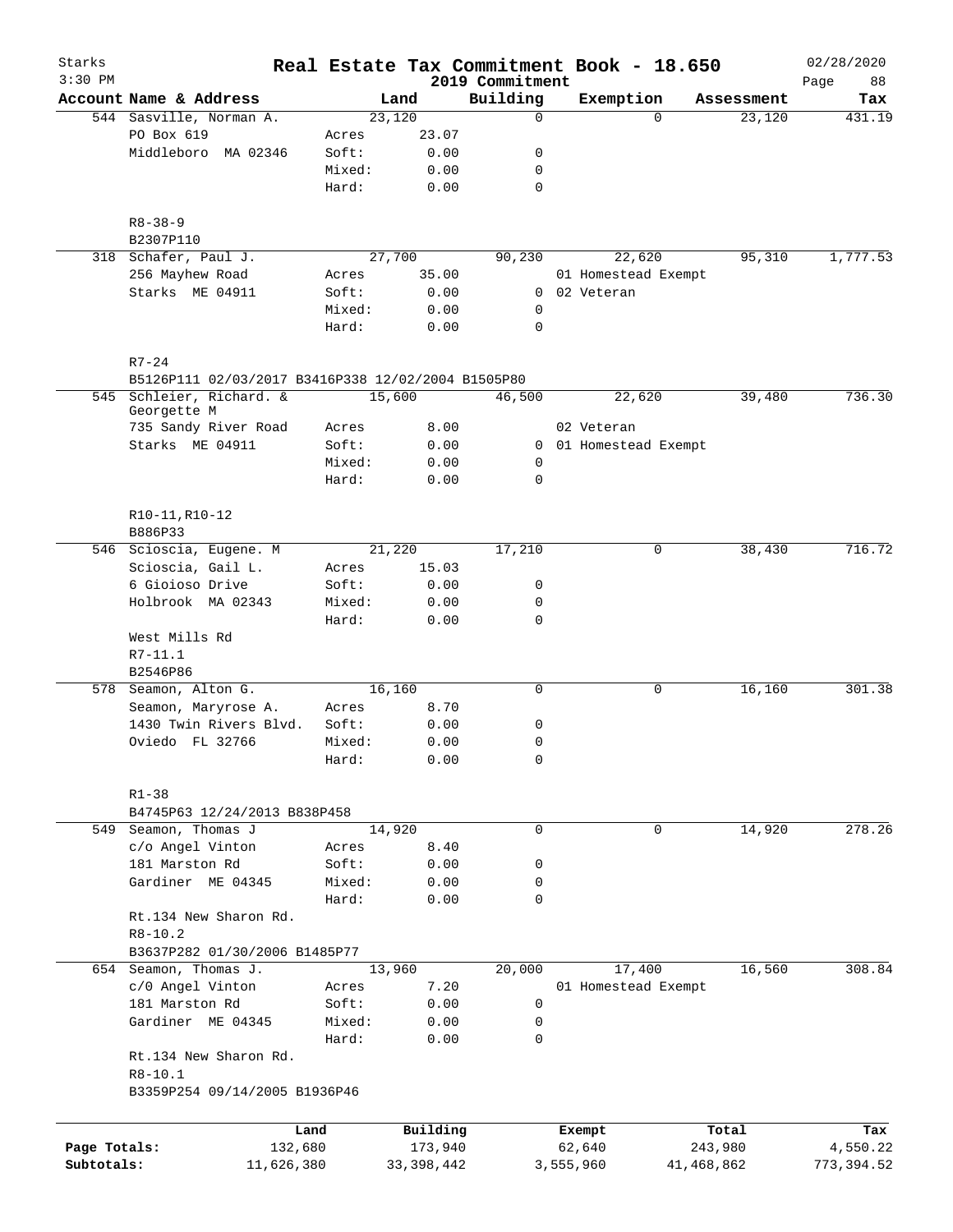| Starks    |                                |        |                   |                             | Real Estate Tax Commitment Book - 18.650 |            | 02/28/2020        |
|-----------|--------------------------------|--------|-------------------|-----------------------------|------------------------------------------|------------|-------------------|
| $3:30$ PM | Account Name & Address         |        | Land              | 2019 Commitment<br>Building | Exemption                                | Assessment | Page<br>89<br>Tax |
|           | 463 Semas Joseph, J            |        | 20,960            | 51,150                      | 17,400                                   | 54,710     | 1,020.34          |
|           | Semas Margaret, A              | Acres  | 14.70             |                             | 01 Homestead Exempt                      |            |                   |
|           | 248 Dill Road                  | Soft:  | 0.00              | 0                           |                                          |            |                   |
|           | Starks Me 04911                | Mixed: | 0.00              | 0                           |                                          |            |                   |
|           |                                | Hard:  | 0.00              | $\mathbf 0$                 |                                          |            |                   |
|           | Dill Rd                        |        |                   |                             |                                          |            |                   |
|           | $R6 - 22.4A$                   |        |                   |                             |                                          |            |                   |
|           | B3755P79 09/22/2006 B1446P306  |        |                   |                             |                                          |            |                   |
| 550       | Severn, Floyd K.               |        | $\frac{1}{2,490}$ | 0                           | 0                                        | 2,490      | 46.44             |
|           | 535 Sawyers Mills Road         | Acres  | 15.00             |                             |                                          |            |                   |
|           | Starks ME 04911                | Soft:  | 0.00              | 0                           |                                          |            |                   |
|           |                                | Mixed: | 0.00              | 0                           |                                          |            |                   |
|           |                                | Hard:  | 15.00             | 2,271                       |                                          |            |                   |
|           | $R5-19.1$                      |        |                   |                             |                                          |            |                   |
|           | B1067P238                      |        |                   |                             |                                          |            |                   |
|           | 551 Severn, Floyd K.           |        | 11,830            | 105,560                     | 17,400                                   | 99,990     | 1,864.81          |
|           | Hickey Maureen E               | Acres  | 12.00             |                             |                                          |            |                   |
|           | 535 Sawyers Mills Road         | Soft:  | 0.00              | 0                           | 01 Homestead Exempt                      |            |                   |
|           | Starks ME 04911                | Mixed: | 0.00              | 0                           |                                          |            |                   |
|           |                                | Hard:  | 11.00             | 1,665                       |                                          |            |                   |
|           | $R5 - 20$                      |        |                   |                             |                                          |            |                   |
|           | B2228P347                      |        |                   |                             |                                          |            |                   |
|           | 552 Severn, Floyd. K           |        | 1,970             | 0                           | 0                                        | 1,970      | 36.74             |
|           | Hickey Maureen E.              | Acres  | 13.00             |                             |                                          |            |                   |
|           | 535 Sawyers Mills Road         | Soft:  | 0.00              | 0                           |                                          |            |                   |
|           | Starks ME 04911                | Mixed: | 13.00             | 1,776                       |                                          |            |                   |
|           |                                | Hard:  | 0.00              | $\mathbf 0$                 |                                          |            |                   |
|           | $R4 - 25.2$                    |        |                   |                             |                                          |            |                   |
|           | B1143P261                      |        |                   |                             |                                          |            |                   |
| 243       | Shaw, Daniel C                 |        | 16,150            | 36,900                      | 17,400                                   | 35,650     | 664.87            |
|           | Shaw, Sylvia F.                | Acres  | 27.60             |                             | 01 Homestead Exempt                      |            |                   |
|           | 357 Sawyers Mills Road         | Soft:  | 6.00              | 590                         |                                          |            |                   |
|           | Starks ME 04911                | Mixed: | 12.00             | 1,639                       |                                          |            |                   |
|           |                                | Hard:  | 5.00              | 757                         |                                          |            |                   |
|           | West Mills Rd                  |        |                   |                             |                                          |            |                   |
|           | $R4 - 38$                      |        |                   |                             |                                          |            |                   |
|           | B4206P109 10/26/2100 B1890P18  |        |                   |                             |                                          |            |                   |
|           | 554 Shaw, David J.             |        | 32,400            | 0                           | 0                                        | 32,400     | 604.26            |
|           | Flagg-Shaw, Pamela             | Acres  | 54.00             |                             |                                          |            |                   |
|           | 45 Ridge Rd                    | Soft:  | 0.00              | 0                           |                                          |            |                   |
|           | Randolph ME 04346              | Mixed: | 0.00              | 0                           |                                          |            |                   |
|           |                                | Hard:  | 0.00              | 0                           |                                          |            |                   |
|           | $R10 - 7$                      |        |                   |                             |                                          |            |                   |
|           | B3633P178 02/14/2006 B2291P238 |        |                   |                             |                                          |            |                   |
|           | 553 Shaw, David J.             |        | 31,150            | 4,950                       | 0                                        | 36,100     | 673.27            |
|           | Flagg-Shaw, Pamela             | Acres  | 46.50             |                             |                                          |            |                   |
|           | 45 Ridge Rd                    | Soft:  | 0.00              | 0                           |                                          |            |                   |
|           | Randolph ME 04346              | Mixed: | 0.00              | 0                           |                                          |            |                   |
|           |                                | Hard:  | 0.00              | 0                           |                                          |            |                   |
|           | $R10-2.2, R10-2.6$             |        |                   |                             |                                          |            |                   |
|           | B3633P178 02/14/2006 B2291P238 |        |                   |                             |                                          |            |                   |
|           |                                | Land   | Building          |                             | Exempt                                   | Total      | Tax               |
|           |                                |        |                   |                             |                                          |            |                   |

**Page Totals:** 116,950 198,560 52,200 263,310 4,910.73 **Subtotals:** 11,743,330 33,597,002 3,608,160 41,732,172 778,305.25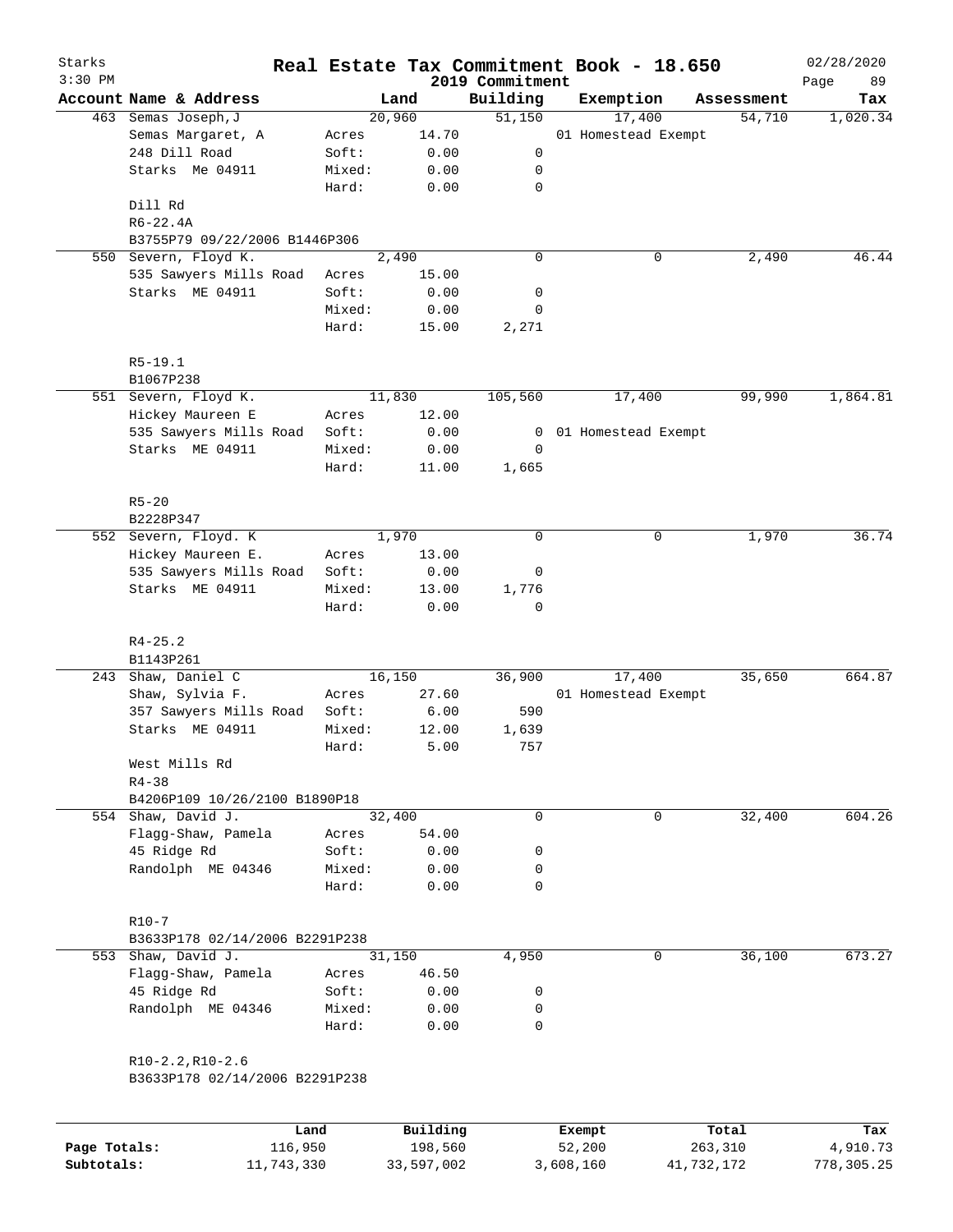| Starks<br>$3:30$ PM |                         |                                      |        |        |       | 2019 Commitment | Real Estate Tax Commitment Book - 18.650 |            | 02/28/2020<br>90<br>Page |
|---------------------|-------------------------|--------------------------------------|--------|--------|-------|-----------------|------------------------------------------|------------|--------------------------|
|                     |                         | Account Name & Address               |        | Land   |       | Building        | Exemption                                | Assessment | Tax                      |
|                     |                         | 555 Shaw, Kenneth                    |        | 10,960 |       | 48,580          | 22,620                                   | 36,920     | 688.56                   |
|                     | PO Box 34               |                                      | Acres  |        | 2.20  |                 | 02 Veteran                               |            |                          |
|                     |                         | New Sharon ME 04955                  | Soft:  |        | 0.00  |                 | 0 01 Homestead Exempt                    |            |                          |
|                     |                         |                                      | Mixed: |        | 0.00  | 0               |                                          |            |                          |
|                     |                         |                                      | Hard:  |        | 0.00  | $\mathsf{O}$    |                                          |            |                          |
|                     |                         |                                      |        |        |       |                 |                                          |            |                          |
|                     | $R1 - 10$               |                                      |        |        |       |                 |                                          |            |                          |
|                     | B2018P38                |                                      |        |        |       |                 |                                          |            | 548.31                   |
|                     |                         | 556 Sheen, Jada F.                   |        | 29,400 |       | $\mathbf 0$     | 0                                        | 29,400     |                          |
|                     |                         | P.O. Box 950                         | Acres  |        | 44.00 |                 |                                          |            |                          |
|                     |                         | Christiansted, St.<br>Croix VI 00821 | Soft:  |        | 0.00  | 0               |                                          |            |                          |
|                     |                         |                                      | Mixed: |        | 0.00  | 0               |                                          |            |                          |
|                     |                         |                                      | Hard:  |        | 0.00  | $\mathbf 0$     |                                          |            |                          |
|                     | $R2 - 59.2$             |                                      |        |        |       |                 |                                          |            |                          |
|                     | B1022P73                |                                      |        |        |       |                 |                                          |            |                          |
|                     |                         | 557 Shepard, Stephen C.              |        | 25,000 |       | 24,750          | 0                                        | 49,750     | 927.84                   |
|                     |                         | 127 Riverside Drive                  | Acres  |        | 26.00 |                 |                                          |            |                          |
|                     |                         | Auburn ME 04210-5027                 | Soft:  |        | 0.00  | 0               |                                          |            |                          |
|                     |                         |                                      | Mixed: |        | 0.00  | 0               |                                          |            |                          |
|                     |                         |                                      | Hard:  |        | 0.00  | $\mathbf 0$     |                                          |            |                          |
|                     |                         | Brann Mills Road                     |        |        |       |                 |                                          |            |                          |
|                     |                         | $R2-20, R2-21, R2-25$                |        |        |       |                 |                                          |            |                          |
|                     | B897P791                |                                      |        |        |       |                 |                                          |            |                          |
|                     |                         | 558 Sherrer, Charles R.              |        | 15,840 |       | 44,250          | 0                                        | 60,090     | 1,120.68                 |
|                     |                         | 235 NE 199 Lane                      | Acres  |        | 8.30  |                 |                                          |            |                          |
|                     |                         | Miami FL 33179                       | Soft:  |        | 0.00  | 0               |                                          |            |                          |
|                     |                         |                                      | Mixed: |        | 0.00  | 0               |                                          |            |                          |
|                     |                         |                                      | Hard:  |        | 0.00  | $\mathbf 0$     |                                          |            |                          |
|                     | Chicken St              |                                      |        |        |       |                 |                                          |            |                          |
|                     | $R3 - 41.5$             |                                      |        |        |       |                 |                                          |            |                          |
|                     | B2452P128               |                                      |        |        |       |                 |                                          |            |                          |
|                     |                         | 559 Sherrer, Christopher             |        | 14,360 |       | $\mathbf 0$     | 0                                        | 14,360     | 267.81                   |
|                     |                         | 21645 Fall River Dr.                 | Acres  |        | 7.70  |                 |                                          |            |                          |
|                     |                         | Boca Raton FL 33428                  | Soft:  |        | 0.00  | 0               |                                          |            |                          |
|                     |                         |                                      | Mixed: |        | 0.00  | 0               |                                          |            |                          |
|                     |                         |                                      | Hard:  |        | 0.00  | 0               |                                          |            |                          |
|                     | $R3 - 41.2$             |                                      |        |        |       |                 |                                          |            |                          |
|                     |                         | 560 Sherrer, Earskin                 |        | 14,600 |       | 0               | 0                                        | 14,600     | 272.29                   |
|                     |                         | 12 Yale Ave                          | Acres  |        | 8.00  |                 |                                          |            |                          |
|                     |                         | Dayton OH 45406                      | Soft:  |        | 0.00  | 0               |                                          |            |                          |
|                     |                         |                                      | Mixed: |        | 0.00  | 0               |                                          |            |                          |
|                     |                         |                                      | Hard:  |        | 0.00  | $\mathbf 0$     |                                          |            |                          |
|                     |                         |                                      |        |        |       |                 |                                          |            |                          |
|                     | $R3 - 41.6$<br>B3344P84 |                                      |        |        |       |                 |                                          |            |                          |
|                     |                         | 562 Sherrer, John                    |        | 15,240 |       | $\mathbf 0$     | 0                                        | 15,240     | 284.23                   |
|                     |                         | 12 Yale Ave.                         | Acres  |        | 8.80  |                 |                                          |            |                          |
|                     |                         | Dayton OH 45406                      | Soft:  |        | 0.00  | 0               |                                          |            |                          |
|                     |                         |                                      | Mixed: |        | 0.00  | 0               |                                          |            |                          |
|                     |                         |                                      | Hard:  |        | 0.00  | 0               |                                          |            |                          |
|                     | $R3 - 41.4$             |                                      |        |        |       |                 |                                          |            |                          |
|                     |                         |                                      |        |        |       |                 |                                          |            |                          |

|              | Land       | Building   | Exempt    | Total      | Tax         |
|--------------|------------|------------|-----------|------------|-------------|
| Page Totals: | 125,400    | 117,580    | 22,620    | 220,360    | 4,109.72    |
| Subtotals:   | 11,868,730 | 33,714,582 | 3,630,780 | 41,952,532 | 782, 414.97 |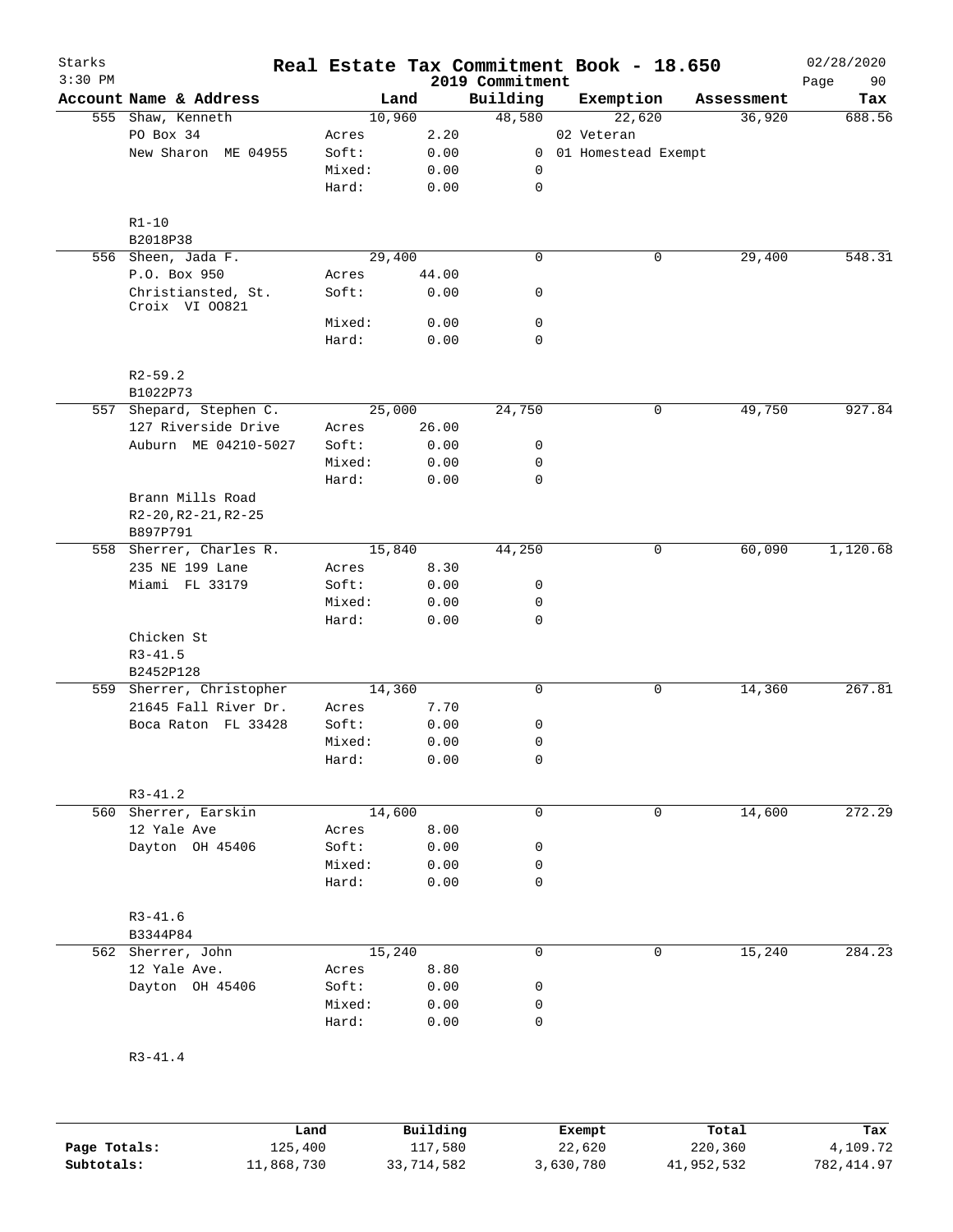| Starks<br>$3:30$ PM |                                      |        |            | 2019 Commitment | Real Estate Tax Commitment Book - 18.650 |              | 02/28/2020<br>Page<br>91 |
|---------------------|--------------------------------------|--------|------------|-----------------|------------------------------------------|--------------|--------------------------|
|                     | Account Name & Address               |        | Land       | Building        | Exemption                                | Assessment   | Tax                      |
|                     | 563 Sherrer, Lucy Geneva             |        | 22,110     | $\mathbf 0$     | $\Omega$                                 | 22,110       | 412.35                   |
|                     | c/o John Sherrer                     | Acres  | 19.69      |                 |                                          |              |                          |
|                     | 12 Yale Ave                          | Soft:  | 0.00       | 0               |                                          |              |                          |
|                     | Dayton Oh 45406                      | Mixed: | 0.00       | 0               |                                          |              |                          |
|                     |                                      | Hard:  | 0.00       | $\mathbf 0$     |                                          |              |                          |
|                     | $R3 - 41$                            |        |            |                 |                                          |              |                          |
|                     | B4242P226 09/28/2009 B1263P84        |        |            |                 |                                          |              |                          |
| 437                 | Simpson, Jennifer Marie              |        | 18,800     | 6,000           | 0                                        | 24,800       | 462.52                   |
|                     | Simpson, Curtis                      | Acres  | 12.00      |                 |                                          |              |                          |
|                     | 76 Zelkova Road                      | Soft:  | 0.00       | 0               |                                          |              |                          |
|                     | Smyrna DE 19977                      | Mixed: | 0.00       | 0               |                                          |              |                          |
|                     |                                      | Hard:  | 0.00       | $\mathbf 0$     |                                          |              |                          |
|                     | Rt. 134 Farmington Rd.<br>$R8 - 5$   |        |            |                 |                                          |              |                          |
|                     | B5009P285 03/21/2016 B1273P152       |        |            |                 |                                          |              |                          |
|                     |                                      |        | 23,700     | $\mathbf 0$     | 0                                        | 23,700       | 442.01                   |
|                     | 581 Sirois, Robert<br>249 Seamon Rd. |        |            |                 |                                          |              |                          |
|                     |                                      | Acres  | 25.00      |                 |                                          |              |                          |
|                     | Farmington ME 04938                  | Soft:  | 0.00       | 0               |                                          |              |                          |
|                     |                                      | Mixed: | 0.00       | 0               |                                          |              |                          |
|                     |                                      | Hard:  | 0.00       | $\mathbf 0$     |                                          |              |                          |
|                     | $R1 - 25.1$                          |        |            |                 |                                          |              |                          |
|                     | B5022P228 B1692P80                   |        |            |                 |                                          |              |                          |
|                     | 583 Sirois, Robert J.                |        | 40,000     | $\mathbf 0$     | 0                                        | 40,000       | 746.00                   |
|                     | 249 Seamon Rd.                       | Acres  | 170.00     |                 |                                          |              |                          |
|                     | Farmington ME 04938                  | Soft:  | 30.00      | 2,949           |                                          |              |                          |
|                     |                                      | Mixed: | 60.00      | 8,195           |                                          |              |                          |
|                     |                                      | Hard:  | 70.00      | 10,597          |                                          |              |                          |
|                     | New Sharon Rd<br>$R1 - 41$           |        |            |                 |                                          |              |                          |
|                     | B5022P228 05/02/2016 B1495P24        |        |            |                 |                                          |              |                          |
|                     | 582 Sirois, Robert J.                |        | 17,800     | 0               | 0                                        | 17,800       | 331.97                   |
|                     | 249 Seamon Rd.                       | Acres  | 12.00      |                 |                                          |              |                          |
|                     | Farmington ME 04938                  | Soft:  | 0.00       | 0               |                                          |              |                          |
|                     |                                      | Mixed: | 0.00       | 0               |                                          |              |                          |
|                     |                                      | Hard:  | 0.00       | $\mathbf 0$     |                                          |              |                          |
|                     | $R1 - 28$                            |        |            |                 |                                          |              |                          |
|                     | B5022P228 05/22/2016 B1692P266       |        |            |                 |                                          |              |                          |
|                     | 155 Sjostrom , John W.Jr             |        | 18,290     | 20,520          | 0                                        | 38,810       | 723.81                   |
|                     | Sjostrom Gail. J                     | Acres  | 12.61      |                 |                                          |              |                          |
|                     | 93 Bridge Street                     | Soft:  | 0.00       | 0               |                                          |              |                          |
|                     | Salem NH 03079                       | Mixed: | 0.00       | 0               |                                          |              |                          |
|                     |                                      | Hard:  | 0.00       | $\mathbf 0$     |                                          |              |                          |
|                     | $R8 - 38 - 7$                        |        |            |                 |                                          |              |                          |
|                     | B3823P233 03/10/2007 B2308P33        |        |            |                 |                                          |              |                          |
|                     | 568 Slawson, John A.                 |        | 28,000     | 23,400          | 17,400                                   | 34,000       | 634.10                   |
|                     | P.O. Box 471                         | Acres  | 36.00      |                 |                                          |              |                          |
|                     | Anson ME 04911                       | Soft:  | 0.00       | 0               | 01 Homestead Exempt                      |              |                          |
|                     |                                      | Mixed: | 0.00       | 0               |                                          |              |                          |
|                     |                                      | Hard:  | 0.00       | 0               |                                          |              |                          |
|                     | Anson Road                           |        |            |                 |                                          |              |                          |
|                     | $R8 - 40$                            |        |            |                 |                                          |              |                          |
|                     | B2611P209                            |        |            |                 |                                          |              |                          |
|                     |                                      |        |            |                 |                                          |              |                          |
|                     |                                      | Land   | Building   |                 | Exempt                                   | Total        | Tax                      |
| Page Totals:        | 168,700                              |        | 49,920     |                 | 17,400                                   | 201,220      | 3,752.76                 |
| Subtotals:          | 12,037,430                           |        | 33,764,502 |                 | 3,648,180                                | 42, 153, 752 | 786,167.73               |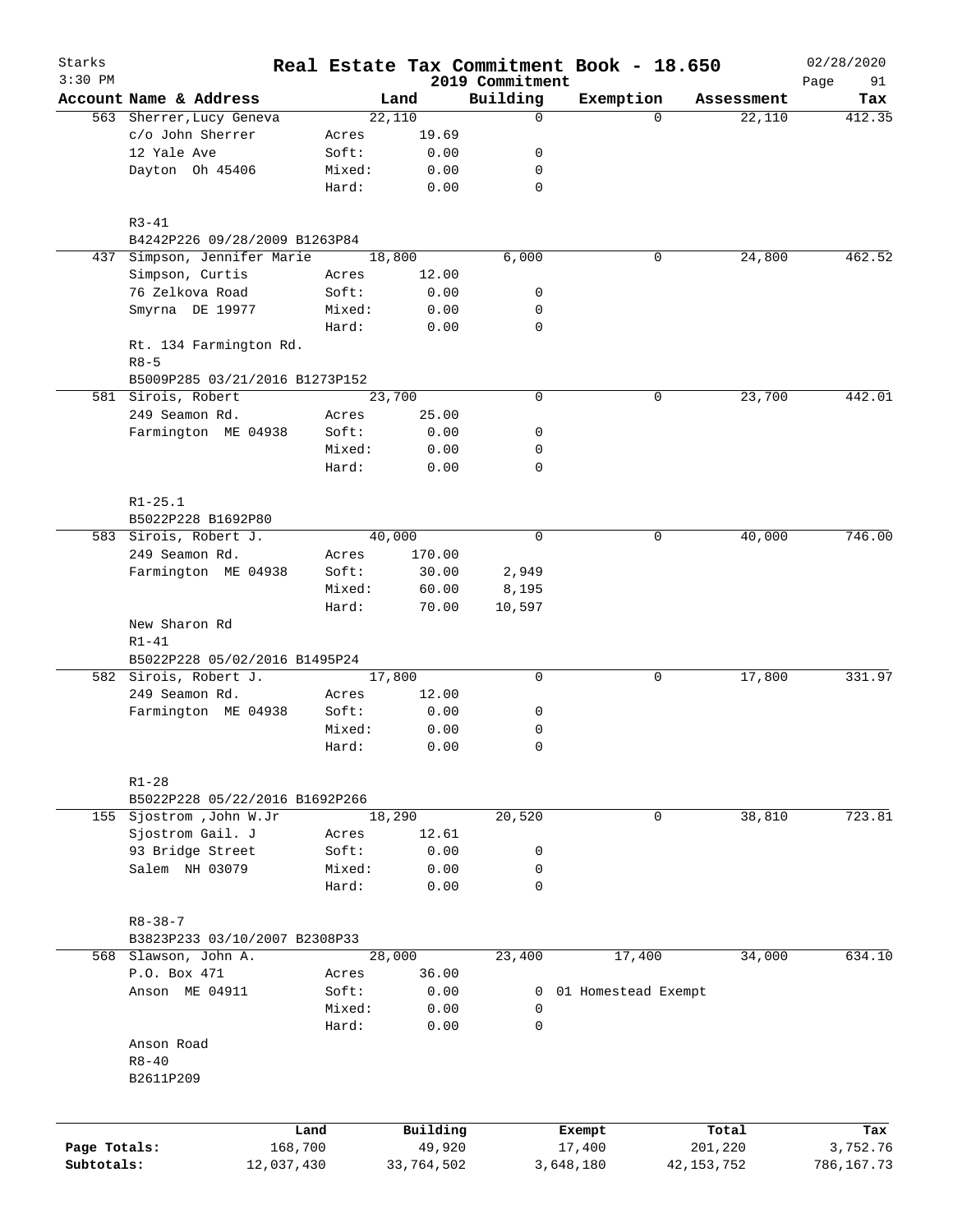| Starks<br>$3:30$ PM |                                                                   |                 |        |              | Real Estate Tax Commitment Book - 18.650<br>2019 Commitment |                               |              |            | 02/28/2020<br>Page<br>92 |
|---------------------|-------------------------------------------------------------------|-----------------|--------|--------------|-------------------------------------------------------------|-------------------------------|--------------|------------|--------------------------|
|                     | Account Name & Address                                            |                 | Land   |              | Building                                                    | Exemption                     |              | Assessment | Tax                      |
|                     | 731 Smedberg, Elizabeth<br>29 Abijah Hill Road<br>Starks ME 04911 |                 |        | $\mathbf 0$  | 35,890                                                      | 17,400<br>01 Homestead Exempt |              | 18,490     | 344.84                   |
|                     | R 2-410N                                                          |                 |        |              |                                                             |                               |              |            |                          |
|                     | 144 Smith, Joseph A.                                              |                 | 18,080 |              | 55,970                                                      |                               | 0            | 74,050     | 1,381.03                 |
|                     | Smith, Brandi A.                                                  | Acres           |        | 11.10        |                                                             |                               |              |            |                          |
|                     | 511 East Madison Rd                                               | Soft:           |        | 0.00         | 0                                                           |                               |              |            |                          |
|                     | Madison ME 04950                                                  | Mixed:<br>Hard: |        | 0.00<br>0.00 | 0<br>0                                                      |                               |              |            |                          |
|                     | $R6 - 2.16$                                                       |                 |        |              |                                                             |                               |              |            |                          |
|                     | B5090P206 10/17/2016 B883P1018                                    |                 |        |              |                                                             |                               |              |            |                          |
|                     | 570 Smith, Michael, A.                                            |                 | 16,200 |              | 27,000                                                      |                               | 0            | 43,200     | 805.68                   |
|                     | 1424 Industry Road                                                | Acres           |        | 5.00         |                                                             |                               |              |            |                          |
|                     | Industry ME 04938                                                 | Soft:           |        | 0.00         | 0                                                           |                               |              |            |                          |
|                     |                                                                   | Mixed:          |        | 0.00         | 0                                                           |                               |              |            |                          |
|                     |                                                                   | Hard:           |        | 0.00         | 0                                                           |                               |              |            |                          |
|                     | Sandy River Estates                                               |                 |        |              |                                                             |                               |              |            |                          |
|                     | $R1 - 34.5$                                                       |                 |        |              |                                                             |                               |              |            |                          |
|                     | B2114P150                                                         |                 |        |              |                                                             |                               |              |            |                          |
|                     | 31 Smith, Perry<br>Smith, Kimberly                                |                 | 11,890 | 19.00        | 42,240                                                      |                               | $\mathsf{O}$ | 54,130     | 1,009.52                 |
|                     | 457 Hubbard Road                                                  | Acres<br>Soft:  |        | 0.00         | 0                                                           |                               |              |            |                          |
|                     | Berwick ME 03901                                                  | Mixed:          |        | 7.00         | 956                                                         |                               |              |            |                          |
|                     |                                                                   | Hard:           |        | 11.00        | 1,665                                                       |                               |              |            |                          |
|                     | $R3 - 46.3$<br>B3406P232 11/12/2004 B1961P137                     |                 |        |              |                                                             |                               |              |            |                          |
|                     | 114 Smith, Perry                                                  |                 | 17,440 |              | 19,010                                                      |                               | 0            | 36,450     | 679.79                   |
|                     | Smith, Kimberly                                                   | Acres           |        | 10.30        |                                                             |                               |              |            |                          |
|                     | 457 Hubbard Road                                                  | Soft:           |        | 0.00         | 0                                                           |                               |              |            |                          |
|                     | Berwick ME 03901                                                  | Mixed:          |        | 0.00         | 0                                                           |                               |              |            |                          |
|                     |                                                                   | Hard:           |        | 0.00         | 0                                                           |                               |              |            |                          |
|                     | Thompson Bridge Road<br>$R3 - 46.4$                               |                 |        |              |                                                             |                               |              |            |                          |
|                     | B4449P142 10/07/2011 B2748P280                                    |                 |        |              |                                                             |                               |              |            |                          |
| 599                 | Smith, Perry and<br>Kimberly                                      |                 | 22,200 |              | $\mathbf 0$                                                 |                               | $\mathbf 0$  | 22,200     | 414.03                   |
|                     | 457 Hubbard Road                                                  | Acres           |        | 20.00        |                                                             |                               |              |            |                          |
|                     | Berwick ME 03901                                                  | Soft:           |        | 0.00         | 0                                                           |                               |              |            |                          |
|                     |                                                                   | Mixed:          |        | 0.00         | 0                                                           |                               |              |            |                          |
|                     | Thompson Bridge Road<br>$R3 - 46.2$                               | Hard:           |        | 0.00         | 0                                                           |                               |              |            |                          |
|                     | B4484P210 01/16/2012 B2073P194                                    |                 |        |              |                                                             |                               |              |            |                          |
|                     | 102 Smith, Robert F.                                              |                 | 17,400 |              | 107,350                                                     | 17,400                        |              | 107,350    | 2,002.08                 |
|                     | 282 Sawyers Mills Road                                            | Acres           |        | 11.50        |                                                             | 01 Homestead Exempt           |              |            |                          |
|                     | Starks ME 04911                                                   | Soft:           |        | 0.00         | 0                                                           |                               |              |            |                          |
|                     |                                                                   | Mixed:          |        | 0.00         | 0                                                           |                               |              |            |                          |
|                     |                                                                   | Hard:           |        | 0.00         | $\mathbf 0$                                                 |                               |              |            |                          |
|                     | $R3 - 14.4$                                                       |                 |        |              |                                                             |                               |              |            |                          |
|                     | B4561P306 08/10/2012 B3329P1                                      |                 |        |              |                                                             |                               |              |            |                          |
|                     |                                                                   |                 |        |              |                                                             |                               |              |            |                          |

|              | Land       | Building   | Exempt    | Total      | Tax        |
|--------------|------------|------------|-----------|------------|------------|
| Page Totals: | 103,210    | 287,460    | 34,800    | 355,870    | 6,636.97   |
| Subtotals:   | 12,140,640 | 34,051,962 | 3,682,980 | 42,509,622 | 792,804.70 |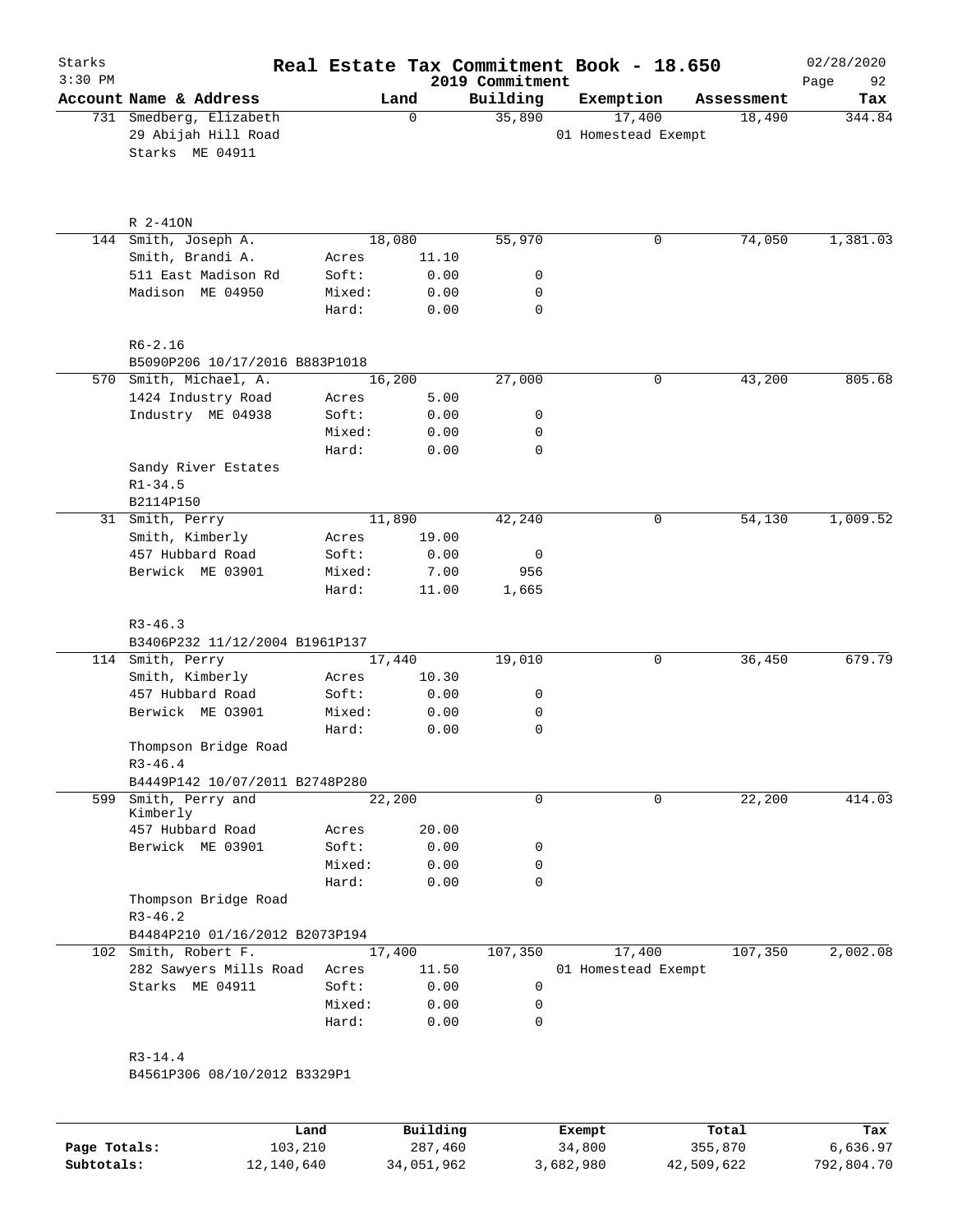| Starks       |                                                                                           |        |                |                 | Real Estate Tax Commitment Book - 18.650 |          |            | 02/28/2020 |
|--------------|-------------------------------------------------------------------------------------------|--------|----------------|-----------------|------------------------------------------|----------|------------|------------|
| $3:30$ PM    |                                                                                           |        |                | 2019 Commitment |                                          |          |            | Page<br>93 |
|              | Account Name & Address                                                                    |        | Land           | Building        | Exemption                                |          | Assessment | Tax        |
|              | 119 Smith, Susan M<br>Smith, Everett W.                                                   | Acres  | 16,880<br>9.60 | 7,200           |                                          | $\Omega$ | 24,080     | 449.09     |
|              | 136 Long Swamp Rd.                                                                        | Soft:  | 0.00           | 0               |                                          |          |            |            |
|              | Berwick ME 03901                                                                          | Mixed: | 0.00           | 0               |                                          |          |            |            |
|              |                                                                                           | Hard:  | 0.00           | 0               |                                          |          |            |            |
|              |                                                                                           |        |                |                 |                                          |          |            |            |
|              | $R7 - 10.4$<br>B3904P224 09/05/2007 B3769P232 10/30/2006 B1410P258<br>01/27/2011 B1388P74 |        |                |                 |                                          |          |            |            |
|              | 571 Smithers, Linda                                                                       |        | 49,020         | 202,800         | 17,400                                   |          | 234,420    | 4,371.93   |
|              | 404 Sandy River Road                                                                      | Acres  | 108.00         |                 |                                          |          |            |            |
|              | Starks ME 04911                                                                           | Soft:  | 0.00           | $\overline{0}$  | 01 Homestead Exempt                      |          |            |            |
|              |                                                                                           | Mixed: | 0.00           | 0               |                                          |          |            |            |
|              |                                                                                           | Hard:  | 33.00          | 4,996           |                                          |          |            |            |
|              | $9 - 6, 6.1, 7.8, 7.9, 7$                                                                 |        |                |                 |                                          |          |            |            |
|              | B4579P97 09/21/2012 B4225P264 12/18/2009 B1639P178                                        |        |                |                 |                                          |          |            |            |
|              | 223 Sobczak, Wieslaw                                                                      |        | 6,730          | 0               |                                          | 0        | 6,730      | 125.51     |
|              | 100 Oakland Avenue                                                                        | Acres  | 41.00          |                 |                                          |          |            |            |
|              | New Britain Ct 06053                                                                      | Soft:  | 0.00           | 0               |                                          |          |            |            |
|              |                                                                                           | Mixed: | 5.00           | 683             |                                          |          |            |            |
|              |                                                                                           | Hard:  | 36.00          | 5,450           |                                          |          |            |            |
|              | $R8 - 38 - 18$                                                                            |        |                |                 |                                          |          |            |            |
|              | B4410P212 07/03/2011 B3233P287                                                            |        |                |                 |                                          |          |            |            |
|              | 222 Sobczak, Wieslaw                                                                      |        | 11,760         | 80,110          |                                          | 0        | 91,870     | 1,713.38   |
|              | 100 Oakland Avenue                                                                        | Acres  | 10.00          |                 |                                          |          |            |            |
|              | New Britain CT 06053                                                                      | Soft:  | 0.00           | $\mathsf{O}$    |                                          |          |            |            |
|              |                                                                                           | Mixed: | 0.00           | 0               |                                          |          |            |            |
|              |                                                                                           | Hard:  | 7.00           | 1,060           |                                          |          |            |            |
|              | Felker Hill Rd                                                                            |        |                |                 |                                          |          |            |            |
|              | $R8 - 38 - 16$                                                                            |        |                |                 |                                          |          |            |            |
|              | B4410P210 07/01/2011 B2749P258                                                            |        |                |                 |                                          |          |            |            |
|              | 421 Sommers, Benjy C.                                                                     |        | 58,705         | 76,800          | 17,400                                   |          | 118,105    | 2,202.66   |
|              | Sommers, Lisa M.                                                                          | Acres  | 198.00         |                 | 01 Homestead Exempt                      |          |            |            |
|              | 843 Anson Rd.                                                                             | Soft:  | 0.00           | 0               |                                          |          |            |            |
|              | Starks ME 04911                                                                           | Mixed: | 131.00         | 17,893          |                                          |          |            |            |
|              |                                                                                           | Hard:  | 0.00           | 0               |                                          |          |            |            |
|              | Route 43                                                                                  |        |                |                 |                                          |          |            |            |
|              | R11-17, R11-18<br>B5179P261 07/17/2017 B1639P130                                          |        |                |                 |                                          |          |            |            |
|              | 521 Sours, Shane L.                                                                       |        | 5,200          | 36,750          | 17,400                                   |          | 24,550     | 457.86     |
|              | Walls, Dawn R.                                                                            | Acres  | 0.27           |                 | 01 Homestead Exempt                      |          |            |            |
|              | 970 Gardiner Rd., Lot                                                                     | Soft:  | 0.00           | $\mathbf 0$     |                                          |          |            |            |
|              | 20                                                                                        |        |                |                 |                                          |          |            |            |
|              | Wiscasset ME 04578                                                                        | Mixed: | 0.00           | 0               |                                          |          |            |            |
|              |                                                                                           | Hard:  | 0.00           | 0               |                                          |          |            |            |
|              | $UI-12$                                                                                   |        |                |                 |                                          |          |            |            |
|              | B3819P229 09/22/2006 B825P380                                                             |        |                |                 |                                          |          |            |            |
|              | 417 Sprague, Richard J.                                                                   |        | 11,320         | 25,153          |                                          | 0        | 36,473     | 680.22     |
|              | c/o Michael Hemond                                                                        | Acres  | 3.90           |                 |                                          |          |            |            |
|              | 695 Woodman Hill Rd.                                                                      | Soft:  | 0.00           | 0               |                                          |          |            |            |
|              | Minot ME 04258                                                                            | Mixed: | 0.00           | 0               |                                          |          |            |            |
|              |                                                                                           | Hard:  | 0.00           | 0               |                                          |          |            |            |
|              | $R1-2$                                                                                    |        |                |                 |                                          |          |            |            |
|              | B3474P126 04/22/2005 B812P93                                                              |        |                |                 |                                          |          |            |            |
|              |                                                                                           | Land   | Building       |                 | Exempt                                   |          | Total      | Tax        |
| Page Totals: | 159,615                                                                                   |        | 428,813        |                 | 52,200                                   |          | 536,228    | 10,000.65  |

**Subtotals:** 12,300,255 34,480,775 3,735,180 43,045,850 802,805.35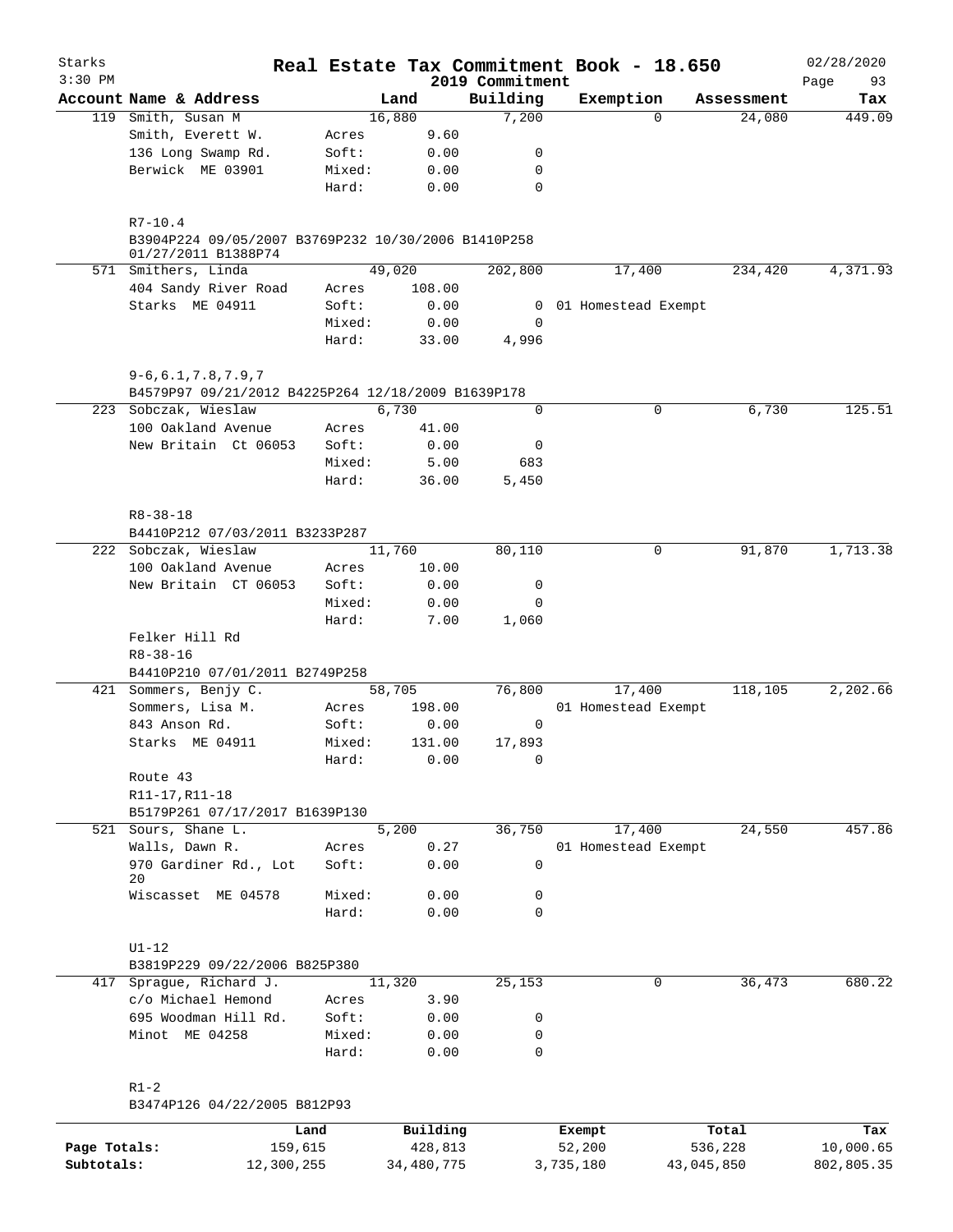| Starks<br>$3:30$ PM |                               |        |          | 2019 Commitment | Real Estate Tax Commitment Book - 18.650 |          |            | 02/28/2020        |
|---------------------|-------------------------------|--------|----------|-----------------|------------------------------------------|----------|------------|-------------------|
|                     | Account Name & Address        | Land   |          | Building        | Exemption                                |          | Assessment | 94<br>Page<br>Tax |
| 579                 | Staph, Mike                   | 18,460 |          | 41,220          |                                          | $\Omega$ | 59,680     | 1,113.03          |
|                     | Matta Kelly                   | Acres  | 11.57    |                 |                                          |          |            |                   |
|                     | 5 Plain Street                | Soft:  | 0.00     | 0               |                                          |          |            |                   |
|                     | Middleboro Ma 02346           | Mixed: | 0.00     | 0               |                                          |          |            |                   |
|                     |                               | Hard:  | 0.00     | $\mathbf 0$     |                                          |          |            |                   |
|                     | Felker Hill Rd.               |        |          |                 |                                          |          |            |                   |
|                     | R8-38.17                      |        |          |                 |                                          |          |            |                   |
|                     | B2752P288                     |        |          |                 |                                          |          |            |                   |
| 593                 | Sterry Earl R. Jr.            | 10,160 |          | 32,400          | 17,400                                   |          | 25,160     | 469.23            |
|                     | 111 Chicken Street            | Acres  | 1.20     |                 | 01 Homestead Exempt                      |          |            |                   |
|                     | Starks ME 04911               | Soft:  | 0.00     | 0               |                                          |          |            |                   |
|                     |                               | Mixed: | 0.00     | 0               |                                          |          |            |                   |
|                     |                               | Hard:  | 0.00     | $\mathbf 0$     |                                          |          |            |                   |
|                     | Chicken Street                |        |          |                 |                                          |          |            |                   |
|                     | $R3 - 17$                     |        |          |                 |                                          |          |            |                   |
|                     | B3662P65 04/16/2006 B2602P316 |        |          |                 |                                          |          |            |                   |
|                     | 743 Sterry, Earl R.           | 11,760 |          | 91,760          | 17,400                                   |          | 86,120     | 1,606.14          |
|                     | Coles, Carol                  | Acres  | 3.20     |                 | 01 Homestead Exempt                      |          |            |                   |
|                     | 335 Sawyers Mills Road        | Soft:  | 0.00     | 0               |                                          |          |            |                   |
|                     | Starks ME 04911               | Mixed: | 0.00     | 0               |                                          |          |            |                   |
|                     |                               | Hard:  | 0.00     | $\mathbf 0$     |                                          |          |            |                   |
|                     |                               |        |          |                 |                                          |          |            |                   |
|                     | R4 39.2                       |        |          |                 |                                          |          |            |                   |
|                     | B4348P170 11/17/2010          |        |          |                 |                                          |          |            |                   |
|                     | 784 Sterry, Earl Sr.          | 11,400 |          | 77,140          |                                          | 0        | 88,540     | 1,651.27          |
|                     | 335 Sawyers Mills Road        | Acres  | 4.00     |                 |                                          |          |            |                   |
|                     | Starks ME 04911               | Soft:  | 0.00     | 0               |                                          |          |            |                   |
|                     |                               | Mixed: | 0.00     | 0               |                                          |          |            |                   |
|                     |                               | Hard:  | 0.00     | $\mathbf 0$     |                                          |          |            |                   |
|                     |                               |        |          |                 |                                          |          |            |                   |
|                     | $R7 - 7$                      |        |          |                 |                                          |          |            |                   |
|                     | B5293P72 06/18/2018           |        |          |                 |                                          |          |            |                   |
|                     | 590 Sterry, Troy              | 13,840 |          | 68,080          | 17,400                                   |          | 64,520     | 1,203.30          |
|                     | P.O.Box 381                   | Acres  | 5.80     |                 |                                          |          |            |                   |
|                     | Farmington ME 04938           | Soft:  | 0.00     | 0               | 01 Homestead Exempt                      |          |            |                   |
|                     |                               | Mixed: | 0.00     | 0               |                                          |          |            |                   |
|                     |                               | Hard:  | 0.00     | $\mathbf 0$     |                                          |          |            |                   |
|                     |                               |        |          |                 |                                          |          |            |                   |
|                     | Anson Rd                      |        |          |                 |                                          |          |            |                   |
|                     | $R8 - 45$                     |        |          |                 |                                          |          |            |                   |
|                     | B2556P273                     |        |          |                 |                                          |          |            |                   |
|                     | 594 Stevens, Alan R.          | 38,500 |          | 98,490          | 17,400                                   |          | 119,590    | 2, 230.35         |
|                     | Stevens Vicki R.              | Acres  | 71.00    |                 | 01 Homestead Exempt                      |          |            |                   |
|                     | 27 Remick Road                | Soft:  | 0.00     | 0               |                                          |          |            |                   |
|                     | Starks ME 04911               | Mixed: | 0.00     | 0               |                                          |          |            |                   |
|                     |                               | Hard:  | 0.00     | $\mathbf 0$     |                                          |          |            |                   |
|                     |                               |        |          |                 |                                          |          |            |                   |
|                     | $R6 - 4$                      |        |          |                 |                                          |          |            |                   |
|                     | B2228P290                     |        |          |                 |                                          |          |            |                   |
| 691                 | Stevens, Charles L.           | 16,020 |          | 32,230          |                                          | 0        | 48,250     | 899.86            |
|                     | Stevens, Melissa S.           | Acres  | 40.00    |                 |                                          |          |            |                   |
|                     | 56 State Park Road            | Soft:  | 11.00    | 1,081           |                                          |          |            |                   |
|                     | Presque Isle ME 04769         | Mixed: | 27.00    | 3,688           |                                          |          |            |                   |
|                     |                               | Hard:  | 0.00     | $\mathbf 0$     |                                          |          |            |                   |
|                     |                               |        |          |                 |                                          |          |            |                   |
|                     | $R6 - 22.2$                   |        |          |                 |                                          |          |            |                   |
|                     | B3577P328 10/07/2005          |        |          |                 |                                          |          |            |                   |
|                     |                               |        |          |                 |                                          |          |            |                   |
|                     |                               |        |          |                 |                                          |          |            |                   |
|                     | Land                          |        | Building |                 | Exempt                                   |          | Total      | Tax               |
| Page Totals:        | 120,140                       |        | 441,320  |                 | 69,600                                   |          | 491,860    | 9,173.18          |

**Subtotals:** 12,420,395 34,922,095 3,804,780 43,537,710 811,978.53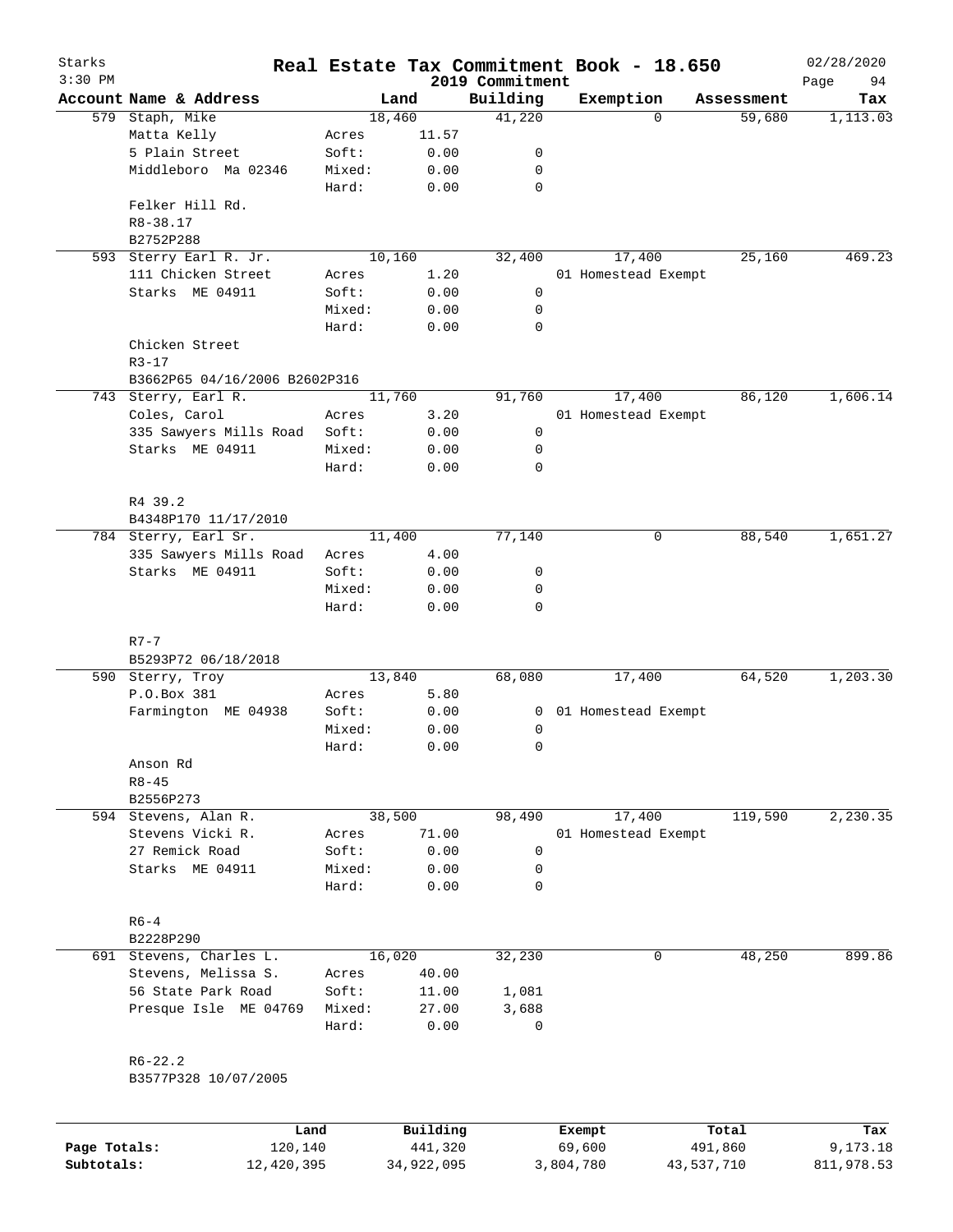| Starks       |                                                                            |        |              |                             | Real Estate Tax Commitment Book - 18.650 |            |                      | 02/28/2020        |
|--------------|----------------------------------------------------------------------------|--------|--------------|-----------------------------|------------------------------------------|------------|----------------------|-------------------|
| $3:30$ PM    | Account Name & Address                                                     |        | Land         | 2019 Commitment<br>Building | Exemption                                |            |                      | Page<br>95<br>Tax |
|              | 366 Stevens, Vicki and Alan                                                |        | 23,700       | 0                           |                                          | $\Omega$   | Assessment<br>23,700 | 442.01            |
|              | 27 Remick Road                                                             | Acres  | 25.00        |                             |                                          |            |                      |                   |
|              | Starks ME 04911                                                            | Soft:  | 0.00         | 0                           |                                          |            |                      |                   |
|              |                                                                            |        |              |                             |                                          |            |                      |                   |
|              |                                                                            | Mixed: | 0.00         | 0                           |                                          |            |                      |                   |
|              |                                                                            | Hard:  | 0.00         | $\mathbf 0$                 |                                          |            |                      |                   |
|              | Locke Hill Rd                                                              |        |              |                             |                                          |            |                      |                   |
|              | $R2 - 56$                                                                  |        |              |                             |                                          |            |                      |                   |
|              | B4592P295 10/26/2012 B2668P1                                               |        |              |                             |                                          |            |                      |                   |
|              | 11 Stewart, Gary M.                                                        |        | 16,280       | 0                           | 0                                        |            | 16,280               | 303.62            |
|              | 66 Park Street                                                             | Acres  | 10.10        |                             |                                          |            |                      |                   |
|              | Madison ME 04950                                                           | Soft:  | 0.00         | 0                           |                                          |            |                      |                   |
|              |                                                                            | Mixed: | 0.00         | 0                           |                                          |            |                      |                   |
|              |                                                                            | Hard:  | 0.00         | 0                           |                                          |            |                      |                   |
|              | Mayhew Road                                                                |        |              |                             |                                          |            |                      |                   |
|              | $R6 - 2.3$                                                                 |        |              |                             |                                          |            |                      |                   |
|              | B4761P27 02/28/2014 B2150P149                                              |        |              |                             |                                          |            |                      |                   |
|              | 64 Stoney Fields, LLC                                                      |        | 22,200       | 0                           | 0                                        |            | 22,200               | 414.03            |
|              | PO Box 373                                                                 | Acres  | 20.00        |                             |                                          |            |                      |                   |
|              | East Wilton ME 04234                                                       | Soft:  | 0.00         | 0                           |                                          |            |                      |                   |
|              |                                                                            | Mixed: | 0.00         | 0                           |                                          |            |                      |                   |
|              |                                                                            | Hard:  | 0.00         | 0                           |                                          |            |                      |                   |
|              | West Mills Rd.                                                             |        |              |                             |                                          |            |                      |                   |
|              | $R3 - 11$                                                                  |        |              |                             |                                          |            |                      |                   |
|              | B4270P57 05/12/2010 B2410P122                                              |        |              |                             |                                          |            |                      |                   |
|              | 596 Sullo, David A                                                         |        | 40,750       | 13,200                      | 0                                        |            | 53,950               | 1,006.17          |
|              |                                                                            |        |              |                             |                                          |            |                      |                   |
|              | 70 Kendrick Rd.                                                            | Acres  | 78.50        |                             |                                          |            |                      |                   |
|              | Wakefield MA 01880                                                         | Soft:  | 0.00         | 0                           |                                          |            |                      |                   |
|              |                                                                            | Mixed: | 0.00         | 0                           |                                          |            |                      |                   |
|              |                                                                            | Hard:  | 0.00         | $\Omega$                    |                                          |            |                      |                   |
|              | Rt. 134 New Sharon Rd.                                                     |        |              |                             |                                          |            |                      |                   |
|              | $R8 - 15$                                                                  |        |              |                             |                                          |            |                      |                   |
|              | B2541P215                                                                  |        |              |                             |                                          |            |                      |                   |
| 597          | Sullo, David A.                                                            |        | 10,960       | 34,050                      | 0                                        |            | 45,010               | 839.44            |
|              | 70 Kendrick Rd                                                             | Acres  | 2.20         |                             |                                          |            |                      |                   |
|              | Wakefield MA 01880                                                         | Soft:  | 0.00         | 0                           |                                          |            |                      |                   |
|              |                                                                            | Mixed: | 0.00         | 0                           |                                          |            |                      |                   |
|              |                                                                            | Hard:  | 0.00         | 0                           |                                          |            |                      |                   |
|              |                                                                            |        |              |                             |                                          |            |                      |                   |
|              | $R8 - 13$                                                                  |        |              |                             |                                          |            |                      |                   |
|              | B1119P54                                                                   |        |              |                             |                                          |            |                      |                   |
| 163          | Sutherburg, Walfred F.                                                     |        | 23,200       | 95,720                      | 17,400                                   |            | 101,520              | 1,893.35          |
|              | Sutherburg, Laura J.                                                       | Acres  | 20.00        |                             | 01 Homestead Exempt                      |            |                      |                   |
|              | 226 Dill Road                                                              | Soft:  | 0.00         | 0                           |                                          |            |                      |                   |
|              | Starks ME 04911                                                            | Mixed: | 0.00         | 0                           |                                          |            |                      |                   |
|              |                                                                            | Hard:  | 0.00         | $\Omega$                    |                                          |            |                      |                   |
|              | Dill Road                                                                  |        |              |                             |                                          |            |                      |                   |
|              | $R6 - 22.4$                                                                |        |              |                             |                                          |            |                      |                   |
|              |                                                                            |        |              |                             |                                          |            |                      |                   |
|              | B4977P224 11/23/2015 B4457P215 10/26/2011 B1391P335                        |        |              |                             |                                          |            |                      |                   |
|              | 574 Sweetser, Jeff A.                                                      |        | 12,480       | 47,600                      | 17,400                                   |            | 42,680               | 795.98            |
|              | Sweetser, Karen                                                            | Acres  | 4.10         |                             | 01 Homestead Exempt                      |            |                      |                   |
|              | PO Box 96                                                                  | Soft:  | 0.00         | 0                           |                                          |            |                      |                   |
|              | West Farmington ME                                                         | Mixed: | 0.00         | 0                           |                                          |            |                      |                   |
|              | 04992                                                                      | Hard:  | 0.00         | 0                           |                                          |            |                      |                   |
|              | $R4 - 3$                                                                   |        |              |                             |                                          |            |                      |                   |
|              | B4654P278 05/03/2013 B4171P195 07/30/2009 B3751P89<br>10/02/2006 B1139P150 |        |              |                             |                                          |            |                      |                   |
|              | Land                                                                       |        | Building     |                             | Exempt                                   |            | Total                | Tax               |
| Page Totals: | 149,570                                                                    |        | 190,570      |                             | 34,800                                   |            | 305,340              | 5,694.60          |
| Subtotals:   | 12,569,965                                                                 |        | 35, 112, 665 |                             | 3,839,580                                | 43,843,050 |                      | 817,673.13        |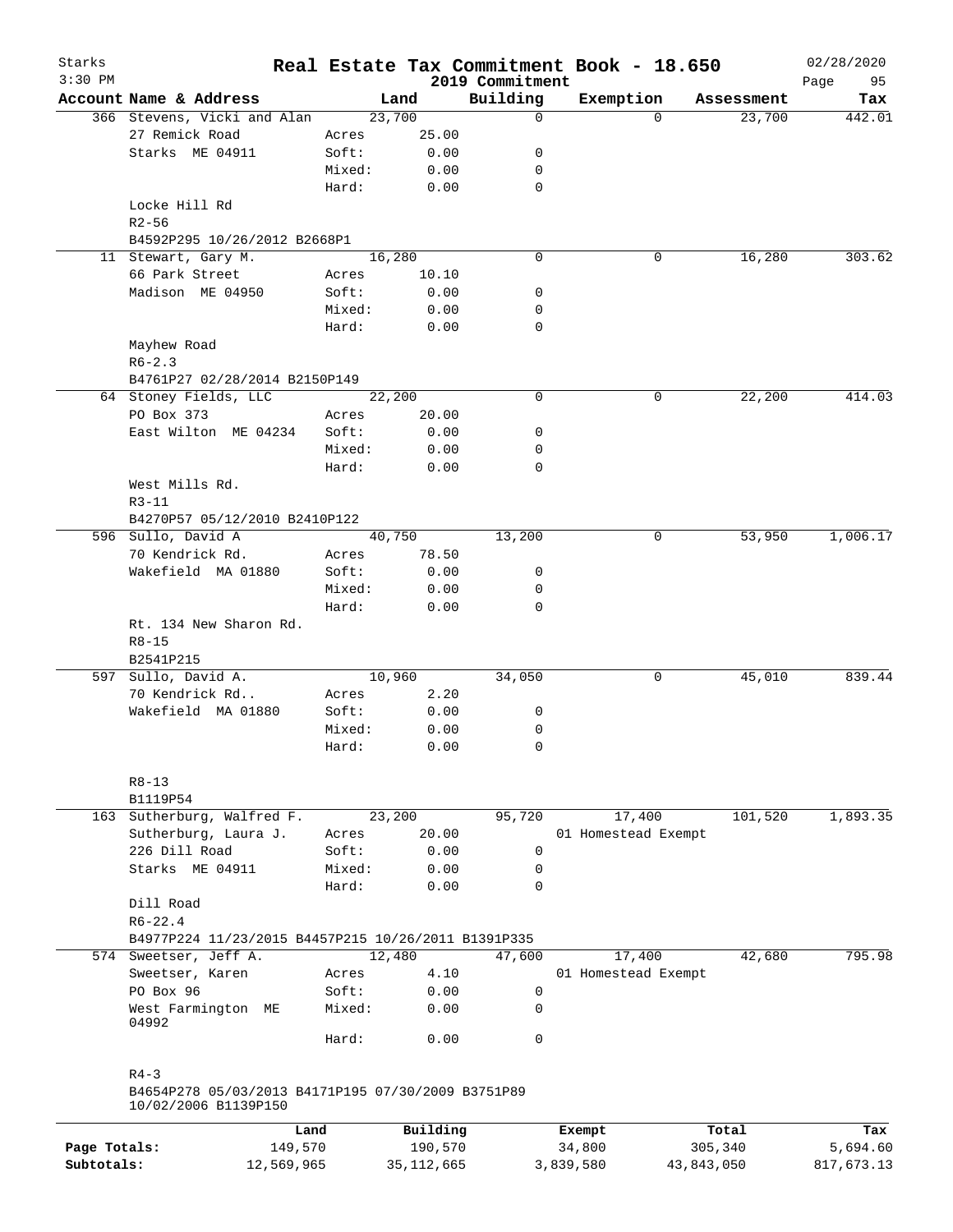| Starks<br>$3:30$ PM |                                           |        |          | 2019 Commitment | Real Estate Tax Commitment Book - 18.650 |            | 02/28/2020        |
|---------------------|-------------------------------------------|--------|----------|-----------------|------------------------------------------|------------|-------------------|
|                     | Account Name & Address                    |        | Land     | Building        | Exemption                                | Assessment | 96<br>Page<br>Tax |
|                     | 722 Swisher, John R.                      | 13,200 |          | $\mathbf 0$     | $\Omega$                                 | 13,200     | 246.18            |
|                     | 454 Mile Hill Road                        | Acres  | 5.00     |                 |                                          |            |                   |
|                     | New Sharon ME 04955                       | Soft:  | 0.00     | 0               |                                          |            |                   |
|                     |                                           | Mixed: | 0.00     | 0               |                                          |            |                   |
|                     |                                           | Hard:  | 0.00     | $\mathbf 0$     |                                          |            |                   |
|                     | $R3 - 38.2$                               |        |          |                 |                                          |            |                   |
|                     | B3920P247 10/15/2007                      |        |          |                 |                                          |            |                   |
|                     | 602 Tanner, Richard A. &<br>Alice B.      | 15,600 |          | $\mathbf 0$     | 0                                        | 15,600     | 290.94            |
|                     | 97 Waites Corner Rd.                      | Acres  | 9.25     |                 |                                          |            |                   |
|                     | West Kingston RI 02892 Soft:              |        | 0.00     | 0               |                                          |            |                   |
|                     |                                           | Mixed: | 0.00     | $\mathbf 0$     |                                          |            |                   |
|                     |                                           | Hard:  | 0.00     | $\mathbf 0$     |                                          |            |                   |
|                     | Mayhew Road                               |        |          |                 |                                          |            |                   |
|                     | $R5 - 6.1$                                |        |          |                 |                                          |            |                   |
|                     | B1494P94                                  |        |          |                 |                                          |            |                   |
|                     | 603 Taylor, Brandon                       | 30,700 |          | 98,350          | 17,400                                   | 111,650    | 2,082.27          |
|                     | Taylor, Darlene S.                        | Acres  | 45.00    |                 |                                          |            |                   |
|                     | 1234 New Sharon Road                      | Soft:  | 0.00     |                 | 0 01 Homestead Exempt                    |            |                   |
|                     | Starks ME 04911                           | Mixed: | 0.00     | 0               |                                          |            |                   |
|                     |                                           | Hard:  | 0.00     | $\mathbf 0$     |                                          |            |                   |
|                     | Route 134                                 |        |          |                 |                                          |            |                   |
|                     | $R2 - 38.1B$                              |        |          |                 |                                          |            |                   |
|                     | B4859P24 12/10/2014 B2086P176             |        |          |                 |                                          |            |                   |
|                     | 604 Taylor, Darlene A.                    | 13,200 |          | 91,500          | 17,400                                   | 87,300     | 1,628.15          |
|                     | 1226 New Sharon Road                      | Acres  | 5.00     |                 |                                          |            |                   |
|                     | Starks ME 04911                           | Soft:  | 0.00     | 0               | 01 Homestead Exempt                      |            |                   |
|                     |                                           | Mixed: | 0.00     | $\mathbf 0$     |                                          |            |                   |
|                     |                                           | Hard:  | 0.00     | 0               |                                          |            |                   |
|                     | Route 134                                 |        |          |                 |                                          |            |                   |
|                     | $R2 - 38.1A$                              |        |          |                 |                                          |            |                   |
|                     | B2086P175                                 |        |          |                 |                                          |            |                   |
|                     | 606 Taylor, Darlene A.                    | 18,600 |          | $\mathbf 0$     | 0                                        | 18,600     | 346.89            |
|                     | 1226 New Sharon Road                      | Acres  | 13.00    |                 |                                          |            |                   |
|                     | Starks ME 04911                           | Soft:  | 0.00     | 0               |                                          |            |                   |
|                     |                                           | Mixed: | 0.00     | 0               |                                          |            |                   |
|                     |                                           | Hard:  | 0.00     | 0               |                                          |            |                   |
|                     |                                           |        |          |                 |                                          |            |                   |
|                     | $R8 - 21.1$<br>B3706P73 06/20/2006        |        |          |                 |                                          |            |                   |
|                     | 605 Taylor, David E.                      | 14,680 |          | 76,540          | 17,400                                   | 73,820     | 1,376.74          |
|                     | Taylor, Sarah E.                          | Acres  | 6.85     |                 | 01 Homestead Exempt                      |            |                   |
|                     | 274 Sawyers Mills Road                    | Soft:  | 0.00     | 0               |                                          |            |                   |
|                     | Starks ME 04911                           | Mixed: | 0.00     | 0               |                                          |            |                   |
|                     |                                           | Hard:  | 0.00     | 0               |                                          |            |                   |
|                     | $R3 - 14.3$                               |        |          |                 |                                          |            |                   |
|                     | B5031P333 05/24/2016 B3760P204 10/16/2006 |        |          |                 |                                          |            |                   |
|                     | 740 Taylor, Gary A.                       | 11,600 |          | 0               | 0                                        | 11,600     | 216.34            |
|                     | 134 Main Street                           | Acres  | 3.00     |                 |                                          |            |                   |
|                     | Anson ME 04911                            | Soft:  | 0.00     | 0               |                                          |            |                   |
|                     |                                           | Mixed: | 0.00     | 0               |                                          |            |                   |
|                     |                                           | Hard:  | 0.00     | 0               |                                          |            |                   |
|                     | R8 21.3                                   |        |          |                 |                                          |            |                   |
|                     | B4378P68 03/18/2011                       |        |          |                 |                                          |            |                   |
|                     |                                           |        |          |                 |                                          |            |                   |
|                     | T.and                                     |        | Building |                 | <b>Exempt</b>                            | Total      | Tax               |

|              | Land       | Building     | Exempt    | Total      | Tax        |
|--------------|------------|--------------|-----------|------------|------------|
| Page Totals: | 117,580    | 266,390      | 52,200    | 331,770    | 6,187.51   |
| Subtotals:   | 12,687,545 | 35, 379, 055 | 3,891,780 | 44,174,820 | 823,860.64 |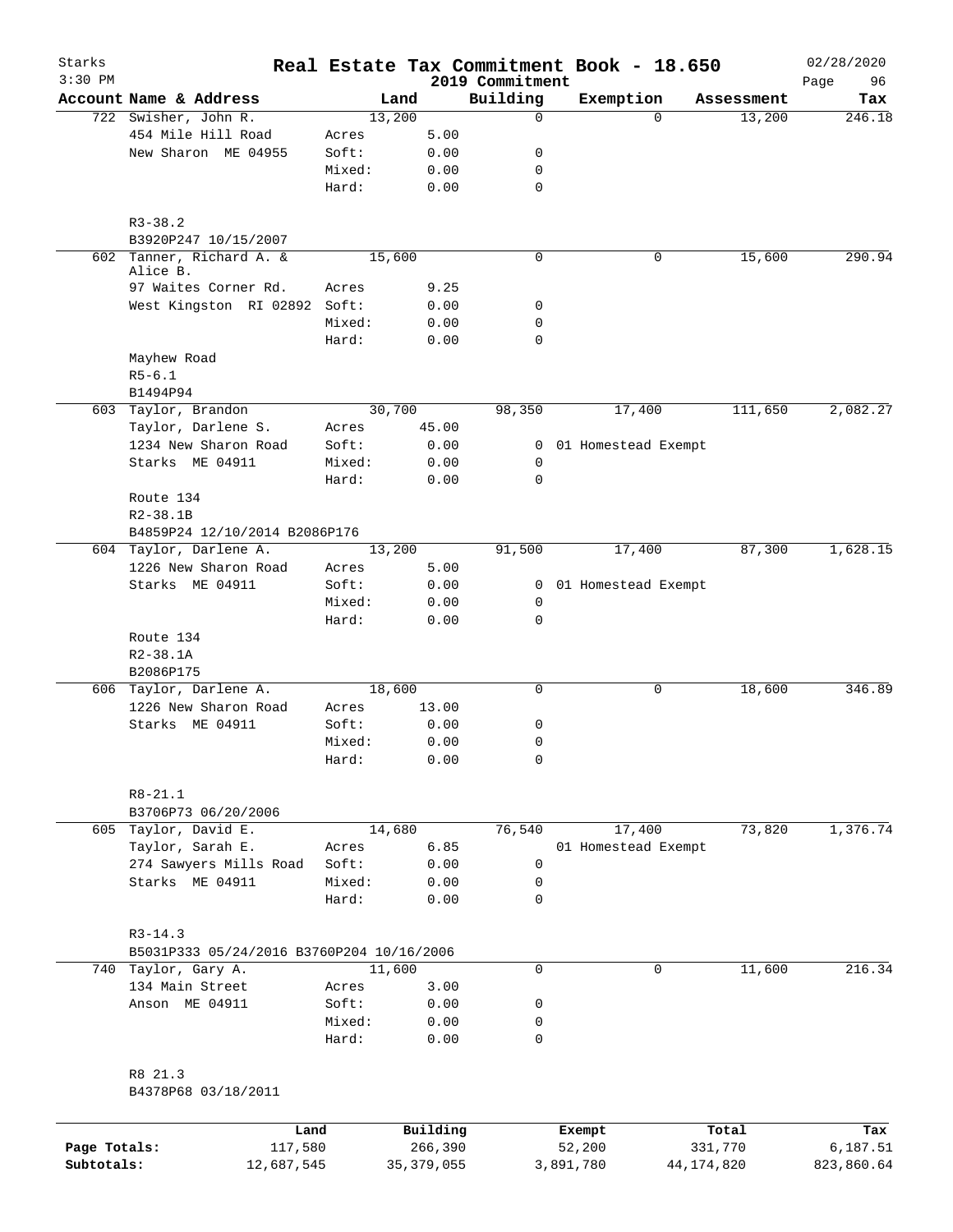| Starks<br>$3:30$ PM |                                                                            |        |       | 2019 Commitment | Real Estate Tax Commitment Book - 18.650 |            | 02/28/2020<br>97<br>Page |
|---------------------|----------------------------------------------------------------------------|--------|-------|-----------------|------------------------------------------|------------|--------------------------|
|                     | Account Name & Address                                                     |        | Land  | Building        | Exemption                                | Assessment | Tax                      |
|                     | 612 Tedeschi, Albert M.                                                    | 26,100 |       | 0               | $\Omega$                                 | 26,100     | 486.77                   |
|                     | Tedeschi Elizabeth A.                                                      | Acres  | 33.00 |                 |                                          |            |                          |
|                     | 55 Church St.                                                              | Soft:  | 0.00  | 0               |                                          |            |                          |
|                     | Cranston, RI 02920                                                         | Mixed: | 0.00  | 0               |                                          |            |                          |
|                     |                                                                            | Hard:  | 0.00  | $\mathbf 0$     |                                          |            |                          |
|                     | $R7-19.1$                                                                  |        |       |                 |                                          |            |                          |
|                     | B995P350                                                                   |        |       |                 |                                          |            |                          |
| 132                 | Terry E. Davis and Euna<br>0. Davis Irrevocable<br>Trust                   | 27,700 |       | 47,940          | 17,400                                   | 58,240     | 1,086.18                 |
|                     | 1636 New Sharon Road                                                       | Acres  | 35.00 |                 | 01 Homestead Exempt                      |            |                          |
|                     | Starks ME 04911                                                            | Soft:  | 0.00  | 0               |                                          |            |                          |
|                     |                                                                            | Mixed: | 0.00  | 0               |                                          |            |                          |
|                     |                                                                            | Hard:  | 0.00  | $\mathbf 0$     |                                          |            |                          |
|                     | New Sharon Road                                                            |        |       |                 |                                          |            |                          |
|                     | $R2 - 6.2$                                                                 |        |       |                 |                                          |            |                          |
|                     | B5259P252 03/15/2018 B2514P1                                               |        |       |                 |                                          |            |                          |
| 615                 | Thayer, Erika L.                                                           | 17,200 |       | 50,250          | 17,400                                   | 50,050     | 933.43                   |
|                     | 2056 Industry Road                                                         | Acres  | 10.00 |                 |                                          |            |                          |
|                     | Starks ME 04911                                                            | Soft:  | 0.00  | $\mathbf{0}$    | 01 Homestead Exempt                      |            |                          |
|                     |                                                                            | Mixed: | 0.00  | 0               |                                          |            |                          |
|                     |                                                                            | Hard:  | 0.00  | 0               |                                          |            |                          |
|                     | Farmington Rd<br>$R2 - 24.1$                                               |        |       |                 |                                          |            |                          |
|                     | B4699P267 08/19/2013 B3708P323 07/07/2006 B3093P92<br>11/11/2008 B2578P352 |        |       |                 |                                          |            |                          |
|                     | 613 Thayer, James & Elaine                                                 | 17,200 |       | 55,950          | $\mathsf{O}$                             | 73,150     | 1,364.25                 |
|                     | 2072 Industry Road                                                         | Acres  | 10.00 |                 |                                          |            |                          |
|                     | Starks ME 04911                                                            | Soft:  | 0.00  | 0               |                                          |            |                          |
|                     |                                                                            | Mixed: | 0.00  | 0<br>$\Omega$   |                                          |            |                          |
|                     |                                                                            | Hard:  | 0.00  |                 |                                          |            |                          |
|                     | $R2 - 24.2$                                                                |        |       |                 |                                          |            |                          |
|                     | B1589P150                                                                  |        |       |                 |                                          |            |                          |
|                     | 614 Thayer, James W. &<br>Elaine A.                                        | 17,200 |       | 39,150          | 17,400                                   | 38,950     | 726.42                   |
|                     | 2072 Industry Rd                                                           | Acres  | 10.00 |                 | 01 Homestead Exempt                      |            |                          |
|                     | Starks ME 04911                                                            | Soft:  | 0.00  | 0               |                                          |            |                          |
|                     |                                                                            | Mixed: | 0.00  | 0               |                                          |            |                          |
|                     |                                                                            | Hard:  | 0.00  | $\mathbf 0$     |                                          |            |                          |
|                     | Industry Road                                                              |        |       |                 |                                          |            |                          |
|                     | $R2 - 24.3$                                                                |        |       |                 |                                          |            |                          |
|                     | B4398P132 05/31/2011 B1867P122<br>616 The 184 Shawmut Ave.                 |        |       | 0               |                                          |            | 236.48                   |
|                     | Realty Trust                                                               | 12,680 |       |                 | 0                                        | 12,680     |                          |
|                     | 21 Rodney St.                                                              | Acres  | 5.60  |                 |                                          |            |                          |
|                     | Bedford MA 02744                                                           | Soft:  | 0.00  | 0               |                                          |            |                          |
|                     |                                                                            | Mixed: | 0.00  | 0               |                                          |            |                          |
|                     |                                                                            | Hard:  | 0.00  | $\mathbf 0$     |                                          |            |                          |
|                     | $R8 - 25$                                                                  |        |       |                 |                                          |            |                          |
|                     | B2902P206                                                                  |        |       |                 |                                          |            |                          |
|                     |                                                                            |        |       |                 |                                          |            |                          |

|              | Land       | Building   | Exempt    | Total      | Tax        |
|--------------|------------|------------|-----------|------------|------------|
| Page Totals: | 118,080    | 193,290    | 52,200    | 259,170    | 4,833.53   |
| Subtotals:   | 12,805,625 | 35,572,345 | 3,943,980 | 44,433,990 | 828,694.17 |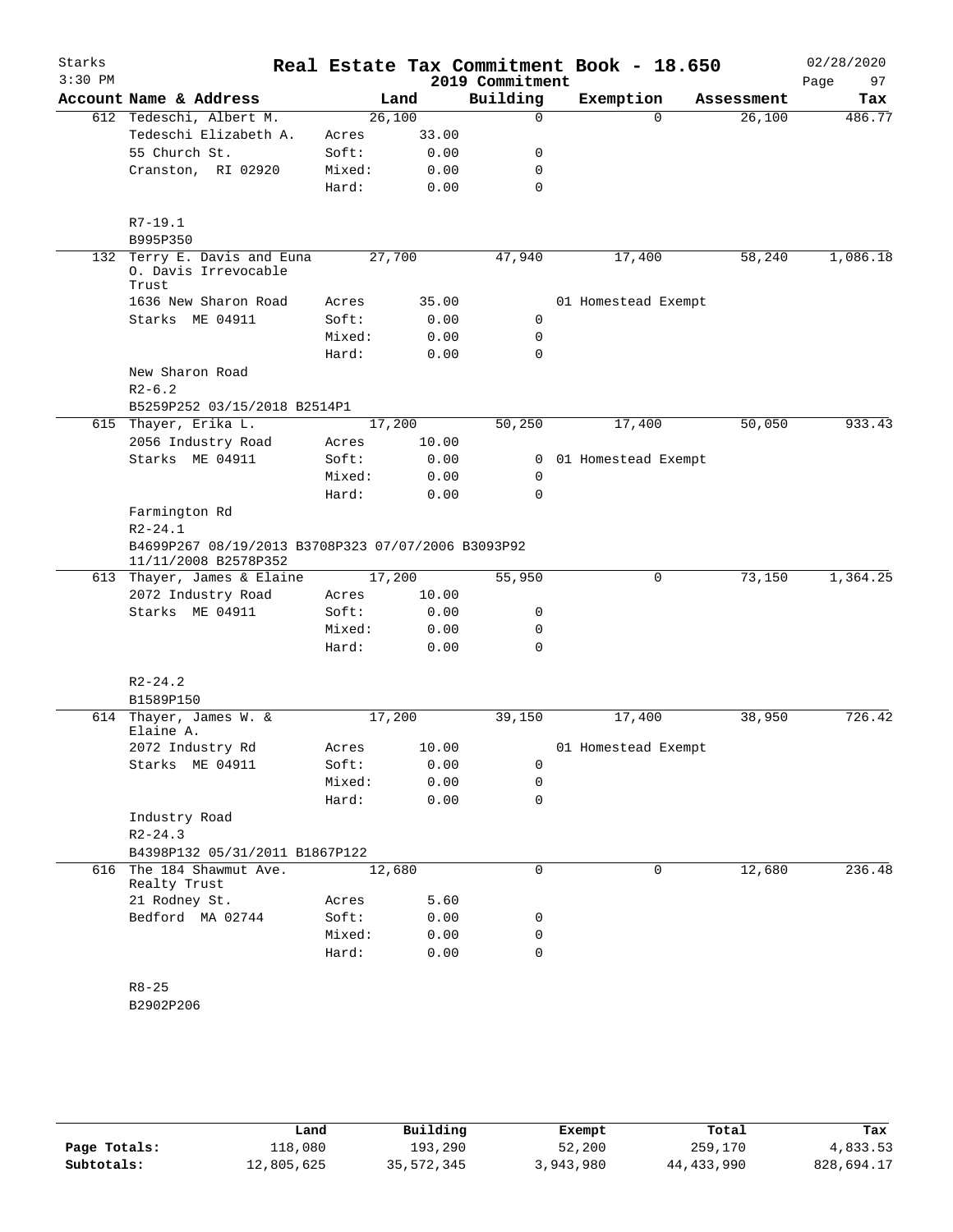| Starks<br>$3:30$ PM |                                                          |        |        |      | 2019 Commitment | Real Estate Tax Commitment Book - 18.650 |            | 02/28/2020<br>Page<br>98 |
|---------------------|----------------------------------------------------------|--------|--------|------|-----------------|------------------------------------------|------------|--------------------------|
|                     | Account Name & Address                                   |        | Land   |      | Building        | Exemption                                | Assessment | Tax                      |
|                     | 246 The Harris Maple Land                                |        | 33,600 |      | 2,880           | $\Omega$                                 | 36,480     | 680.35                   |
|                     | Trust<br>527 Petersborough Road                          | Acres  | 58.00  |      |                 |                                          |            |                          |
|                     | Warren ME 04864                                          | Soft:  |        | 0.00 | 0               |                                          |            |                          |
|                     |                                                          | Mixed: |        | 0.00 | 0               |                                          |            |                          |
|                     |                                                          | Hard:  |        | 0.00 | $\Omega$        |                                          |            |                          |
|                     |                                                          |        |        |      |                 |                                          |            |                          |
|                     | $R7 - 16.3, 16.4, 16.5$<br>B5376P90 01/31/2019 B1302P114 |        |        |      |                 |                                          |            |                          |
|                     | 297 The John And Dawn Hull                               |        | 38,200 |      | 76,800          | 17,400                                   | 97,600     | 1,820.24                 |
|                     | Revocable Trust                                          |        |        |      |                 |                                          |            |                          |
|                     | 55 Cemetary Road                                         | Acres  | 70.00  |      |                 |                                          |            |                          |
|                     | Starks ME 04911                                          | Soft:  |        | 0.00 | $\mathbf{0}$    | 01 Homestead Exempt                      |            |                          |
|                     |                                                          | Mixed: |        | 0.00 | 0               |                                          |            |                          |
|                     |                                                          | Hard:  |        | 0.00 | 0               |                                          |            |                          |
|                     | $R3 - 24.2$                                              |        |        |      |                 |                                          |            |                          |
|                     | B5234P227 12/07/2017 B1531P17                            |        |        |      |                 |                                          |            |                          |
| 290                 | The Maxine G. Hoskins<br>Revocable Trust                 |        | 56,800 |      | 47,550          | 0                                        | 104,350    | 1,946.13                 |
|                     | Huggins, Kimberley J.,<br>Trustee                        | Acres  | 132.00 |      |                 |                                          |            |                          |
|                     | P.O. Box 431                                             | Soft:  |        | 0.00 | 0               |                                          |            |                          |
|                     | Norridgewock ME 04957                                    | Mixed: |        | 0.00 | $\mathbf 0$     |                                          |            |                          |
|                     |                                                          | Hard:  |        | 0.00 | $\mathbf 0$     |                                          |            |                          |
|                     | Sandy River Rd                                           |        |        |      |                 |                                          |            |                          |
|                     | $R10-22$                                                 |        |        |      |                 |                                          |            |                          |
|                     | B5228P348 11/20/2017 B2414P233                           |        |        |      |                 |                                          |            |                          |
|                     | 291 The Maxine G. Hoskins<br>Revocable Trust             |        | 23,100 |      | 0               | 0                                        | 23,100     | 430.82                   |
|                     | Huggins, Kimberley J.,<br>Trustee                        | Acres  | 23.00  |      |                 |                                          |            |                          |
|                     | P.O. Box 431                                             | Soft:  |        | 0.00 | 0               |                                          |            |                          |
|                     | Norridgewock ME 04957                                    | Mixed: |        | 0.00 | $\mathbf 0$     |                                          |            |                          |
|                     |                                                          | Hard:  |        | 0.00 | $\mathbf 0$     |                                          |            |                          |
|                     | $R10-23$                                                 |        |        |      |                 |                                          |            |                          |
|                     | B5228P346 11/20/2017 B2414P233                           |        |        |      |                 |                                          |            |                          |
|                     | 617 Theberge, Andre &<br>Patricia                        |        | 11,200 |      | 166,950         | 17,400                                   | 160,750    | 2,997.99                 |
|                     | 113 Dill Road                                            | Acres  |        | 2.50 |                 |                                          |            |                          |
|                     | Starks ME 04911                                          | Soft:  |        | 0.00 | 0               | 01 Homestead Exempt                      |            |                          |
|                     |                                                          | Mixed: |        | 0.00 | 0               |                                          |            |                          |
|                     |                                                          | Hard:  |        | 0.00 | 0               |                                          |            |                          |
|                     | $R6 - 23.2$                                              |        |        |      |                 |                                          |            |                          |
|                     | B1610P272                                                |        |        |      |                 |                                          |            |                          |
|                     | 618 Therrien, John Michael                               |        | 18,960 |      | 15,600          | 0                                        | 34,560     | 644.54                   |
|                     | 409 Sandy River Road                                     | Acres  | 12.20  |      |                 |                                          |            |                          |
|                     | Starks ME 04911                                          | Soft:  |        | 0.00 | 0               |                                          |            |                          |
|                     |                                                          | Mixed: |        | 0.00 | 0               |                                          |            |                          |
|                     |                                                          | Hard:  |        | 0.00 | 0               |                                          |            |                          |
|                     | River Road                                               |        |        |      |                 |                                          |            |                          |
|                     | $R9 - 7.7$                                               |        |        |      |                 |                                          |            |                          |
|                     | B2719P245                                                |        |        |      |                 |                                          |            |                          |
|                     |                                                          |        |        |      |                 |                                          |            |                          |
|                     |                                                          |        |        |      |                 |                                          |            |                          |
|                     |                                                          |        |        |      |                 |                                          |            |                          |
|                     |                                                          |        |        |      |                 |                                          |            |                          |
|                     |                                                          |        |        |      |                 |                                          |            |                          |

|              | Land       | Building   | Exempt    | Total      | Tax          |
|--------------|------------|------------|-----------|------------|--------------|
| Page Totals: | 181,860    | 309,780    | 34,800    | 456,840    | 8,520.07     |
| Subtotals:   | 12,987,485 | 35,882,125 | 3,978,780 | 44,890,830 | 837, 214, 24 |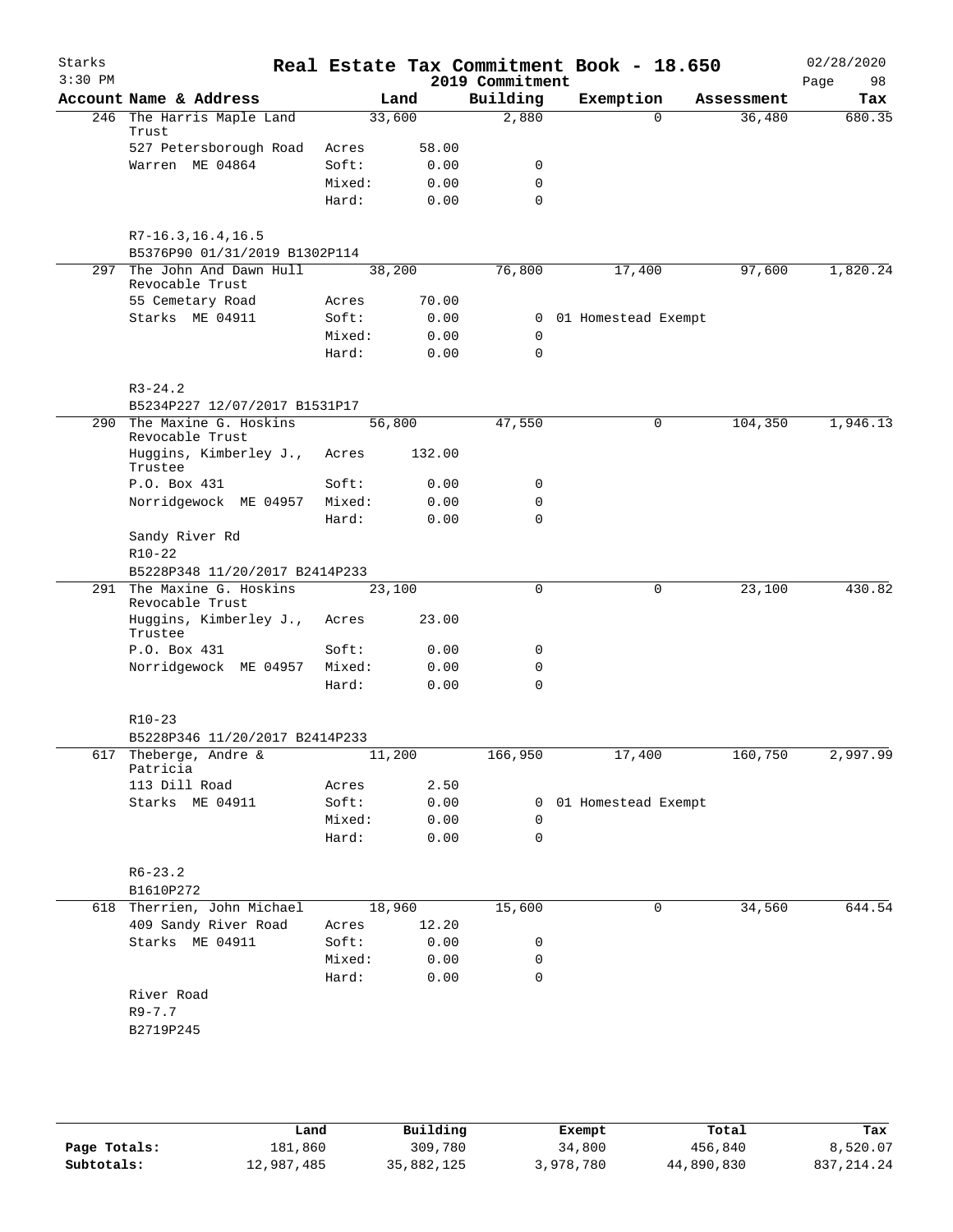| Starks    |                                                                                                        |        |        |      |                 | Real Estate Tax Commitment Book - 18.650 |            | 02/28/2020 |          |
|-----------|--------------------------------------------------------------------------------------------------------|--------|--------|------|-----------------|------------------------------------------|------------|------------|----------|
| $3:30$ PM |                                                                                                        |        |        |      | 2019 Commitment |                                          |            | Page       | 99       |
|           | Account Name & Address                                                                                 |        | Land   |      | Building        | Exemption                                | Assessment |            | Tax      |
|           | 734 Thomas, Jason                                                                                      |        | 14,640 |      | 165,990         | 17,400                                   | 163,230    |            | 3,044.24 |
|           | 944 Anson Road                                                                                         | Acres  | 6.80   |      |                 | 01 Homestead Exempt                      |            |            |          |
|           | Starks ME 04911                                                                                        | Soft:  |        | 0.00 | 0               |                                          |            |            |          |
|           |                                                                                                        | Mixed: |        | 0.00 | 0               |                                          |            |            |          |
|           |                                                                                                        | Hard:  | 0.00   |      | $\mathbf 0$     |                                          |            |            |          |
|           | $R12 - 2.1$<br>B4621P318 07/27/2011 B4513P167 04/10/2012 B4426P223<br>07/27/2011 B4220P50 12/02/2009   |        |        |      |                 |                                          |            |            |          |
|           | 620 Thornton, David J.                                                                                 |        | 4,670  |      | $\Omega$        | 0                                        | 4,670      |            | 87.10    |
|           | Thornton, Catherine S.                                                                                 | Acres  | 30.00  |      |                 |                                          |            |            |          |
|           | 6342 Oak Square E                                                                                      | Soft:  |        | 5.00 | 492             |                                          |            |            |          |
|           | Lakeland Fl 33813                                                                                      | Mixed: | 0.00   |      | $\mathsf{O}$    |                                          |            |            |          |
|           |                                                                                                        | Hard:  | 25.00  |      | 3,785           |                                          |            |            |          |
|           | Pease Rd                                                                                               |        |        |      |                 |                                          |            |            |          |
|           | R12-11.3                                                                                               |        |        |      |                 |                                          |            |            |          |
|           | B2597P217                                                                                              |        |        |      |                 |                                          |            |            |          |
|           | 754 Tibbitts, Antonio                                                                                  |        | 15,600 |      | 38,490          | 17,400                                   | 36,690     |            | 684.27   |
|           | Tibbitts, Deborah                                                                                      | Acres  | 6.50   |      |                 | 01 Homestead Exempt                      |            |            |          |
|           | 430 Anson Rd                                                                                           | Soft:  | 0.00   |      | 0               |                                          |            |            |          |
|           | Starks ME 04911                                                                                        | Mixed: | 0.00   |      | 0               |                                          |            |            |          |
|           |                                                                                                        | Hard:  | 0.00   |      | 0               |                                          |            |            |          |
|           | R 11 4.2A<br>B5188P281 08/02/2017 B4676P10 06/20/2013 B4362P13<br>01/24/2011<br>622 Toothaker, Nona L. |        | 10,840 |      | 47,510          | 17,400                                   | 40,950     |            | 763.72   |
|           | 992 New Sharon Road                                                                                    | Acres  | 2.05   |      |                 |                                          |            |            |          |
|           | Starks ME 04911                                                                                        | Soft:  |        | 0.00 |                 | 0 01 Homestead Exempt                    |            |            |          |
|           |                                                                                                        | Mixed: | 0.00   |      | 0               |                                          |            |            |          |
|           |                                                                                                        | Hard:  | 0.00   |      | 0               |                                          |            |            |          |
|           | $R1 - 44$<br>B1359P210                                                                                 |        |        |      |                 |                                          |            |            |          |
|           | 653 Tozier, Nathan                                                                                     |        | 14,460 |      | 81,090          | 17,400                                   | 78,150     |            | 1,457.50 |
|           | 254 Chicken Street                                                                                     | Acres  |        | 6.57 |                 |                                          |            |            |          |
|           | Starks ME 04911                                                                                        | Soft:  |        | 0.00 |                 | 0 01 Homestead Exempt                    |            |            |          |
|           |                                                                                                        | Mixed: | 0.00   |      | 0               |                                          |            |            |          |
|           |                                                                                                        | Hard:  |        | 0.00 | 0               |                                          |            |            |          |
|           | $R3 - 24.1$<br>B5022P149 04/29/2016 B2443P137                                                          |        |        |      |                 |                                          |            |            |          |
| 627       | Tracy, Alice C. and<br>Truman G.                                                                       |        | 4,500  |      | $\mathbf 0$     | 0                                        | 4,500      |            | 83.93    |
|           | 25 Chicken Street                                                                                      | Acres  |        | 0.25 |                 |                                          |            |            |          |
|           | Starks ME 04911                                                                                        | Soft:  |        | 0.00 | 0               |                                          |            |            |          |
|           |                                                                                                        | Mixed: |        | 0.00 | $\mathbf 0$     |                                          |            |            |          |
|           |                                                                                                        | Hard:  |        | 0.00 | $\mathbf 0$     |                                          |            |            |          |
|           | Chicken St.                                                                                            |        |        |      |                 |                                          |            |            |          |
|           | $U2 - 22$                                                                                              |        |        |      |                 |                                          |            |            |          |
|           | B2688P12                                                                                               |        |        |      |                 |                                          |            |            |          |
|           |                                                                                                        |        |        |      |                 |                                          |            |            |          |

|              | Land       | Building     | Exempt    | Total      | Tax         |
|--------------|------------|--------------|-----------|------------|-------------|
| Page Totals: | 64,710     | 333,080      | 69,600    | 328,190    | 6,120.76    |
| Subtotals:   | 13,052,195 | 36, 215, 205 | 4,048,380 | 45,219,020 | 843, 335.00 |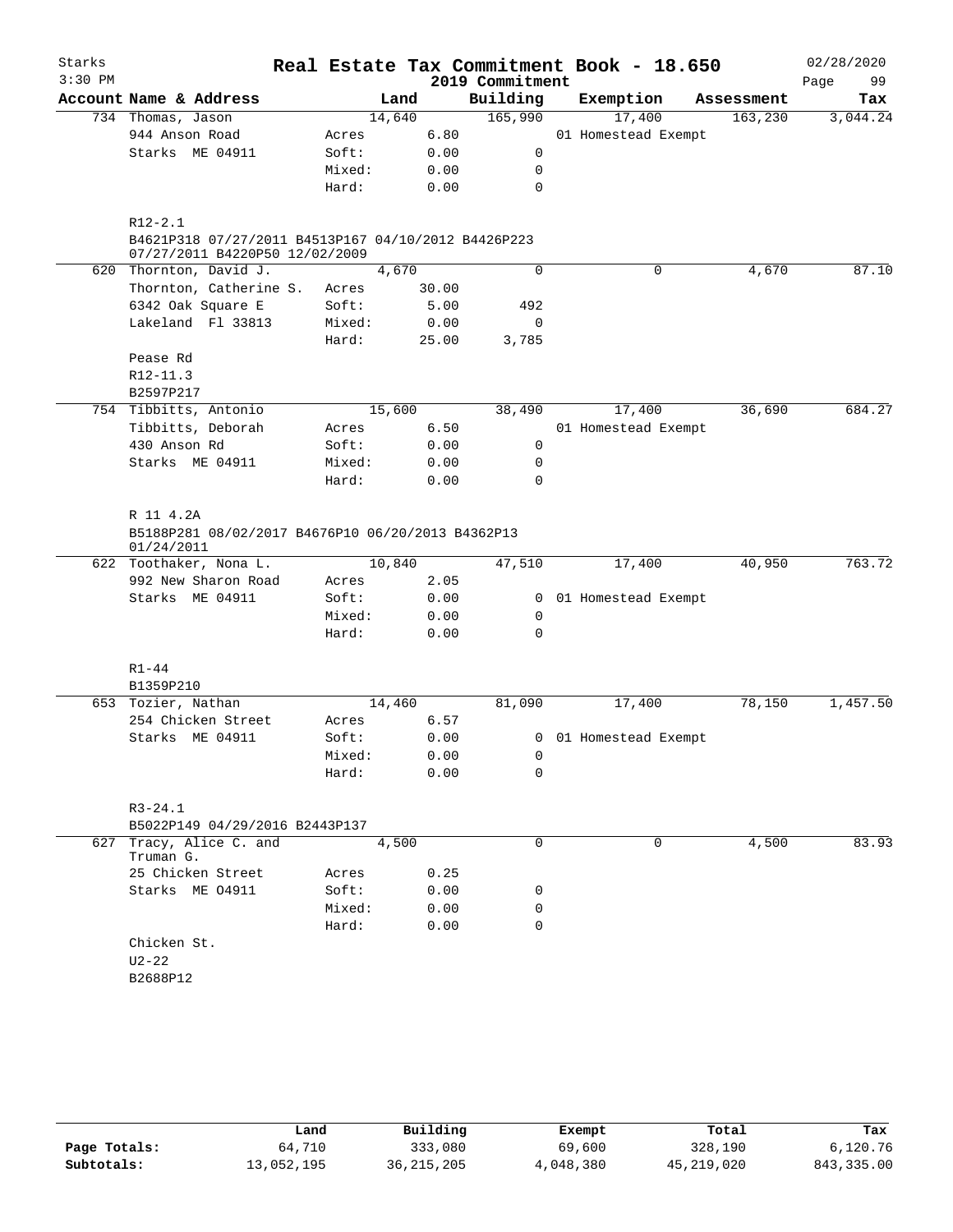| Starks<br>$3:30$ PM |                                |              |            |          | 2019 Commitment | Real Estate Tax Commitment Book - 18.650 |            | 02/28/2020         |
|---------------------|--------------------------------|--------------|------------|----------|-----------------|------------------------------------------|------------|--------------------|
|                     | Account Name & Address         |              | Land       |          | Building        | Exemption                                | Assessment | 100<br>Page<br>Tax |
|                     | 393 Tracy, Howard S.           |              | 27,720     |          | 1,090           | $\Omega$                                 | 28,810     | 537.31             |
|                     | P.O. Box 181                   | Acres        |            | 38.40    |                 |                                          |            |                    |
|                     | New Sharon ME 04955            | Soft:        |            | 0.00     | 0               |                                          |            |                    |
|                     |                                | Mixed:       |            | 0.00     | 0               |                                          |            |                    |
|                     |                                | Hard:        |            | 0.00     | $\mathbf 0$     |                                          |            |                    |
|                     | Branns Mills Rd                |              |            |          |                 |                                          |            |                    |
|                     | $R1 - 25, 26, 27$              |              |            |          |                 |                                          |            |                    |
|                     | B4746P319 01/02/2014 B1834P58  |              |            |          |                 |                                          |            |                    |
|                     | 774 Tracy, Trista A.           |              | 10,000     |          | 20,000          | 17,400                                   | 12,600     | 234.99             |
|                     | Martin, Marcie                 | Acres        |            | 1.00     |                 | 01 Homestead Exempt                      |            |                    |
|                     | 27 Chicken Street              | Soft:        |            | 0.00     | $\mathsf{O}$    |                                          |            |                    |
|                     | Starks ME 04911                | Mixed:       |            | 0.00     | 0               |                                          |            |                    |
|                     |                                | Hard:        |            | 0.00     | $\mathbf 0$     |                                          |            |                    |
|                     | U2 21.1                        |              |            |          |                 |                                          |            |                    |
|                     | B4722P288 04/11/2014           |              |            |          |                 |                                          |            |                    |
|                     | 628 Tracy, Truman G.           |              | 10,400     |          | 26,400          | 17,400                                   | 19,400     | 361.81             |
|                     | Brewer Taylia M.               | Acres        |            | 1.50     |                 |                                          |            |                    |
|                     | 25 Chicken Street              | Soft:        |            | 0.00     |                 | 0 01 Homestead Exempt                    |            |                    |
|                     | Starks ME 04911                | Mixed:       |            | 0.00     | 0               |                                          |            |                    |
|                     |                                | Hard:        |            | 0.00     | $\mathbf 0$     |                                          |            |                    |
|                     | Chicken Street                 |              |            |          |                 |                                          |            |                    |
|                     | $U2 - 21, U2 - 23$             |              |            |          |                 |                                          |            |                    |
|                     | B5191P31 08/09/2017 B2688P15   |              |            |          |                 |                                          |            |                    |
|                     | 631 Tutt, Dawn                 |              | 21,200     |          | 59,250          | 0                                        | 80,450     | 1,500.39           |
|                     | 34 Spring St.                  | Acres        |            | 15.00    |                 |                                          |            |                    |
|                     | Apt. 1                         | Soft:        |            | 0.00     | 0               |                                          |            |                    |
|                     | Saco ME 04072                  | Mixed:       |            | 0.00     | 0               |                                          |            |                    |
|                     |                                | Hard:        |            | 0.00     | $\mathbf 0$     |                                          |            |                    |
|                     | 423 Anson Rd                   |              |            |          |                 |                                          |            |                    |
|                     | $R10-2.1$                      |              |            |          |                 |                                          |            |                    |
|                     | B2654P231                      |              |            |          |                 |                                          |            |                    |
| 632                 | Tweedie, Gene D. &             |              | 17,200     |          | 56,850          | 22,620                                   | 51,430     | 959.17             |
|                     | Pamela R.                      |              |            |          |                 |                                          |            |                    |
|                     | 713 Mayhew Road                | Acres        |            | 10.00    |                 | 02 Veteran                               |            |                    |
|                     | Starks ME 04911                | Soft:        |            | 0.00     |                 | 0 01 Homestead Exempt                    |            |                    |
|                     |                                | Mixed:       |            | 0.00     | 0               |                                          |            |                    |
|                     |                                | Hard:        |            | 0.00     | $\mathsf{O}$    |                                          |            |                    |
|                     | $R6 - 2.5$                     |              |            |          |                 |                                          |            |                    |
|                     | B1364P48                       |              |            |          |                 |                                          |            |                    |
|                     | 636 Van Tol, Gary              |              | 7,940      |          | 20,000          | 17,400                                   | 10,540     | 196.57             |
|                     | 36 Chicken St                  | Acres        |            | 0.63     |                 |                                          |            |                    |
|                     | Starks ME 04911                | Soft:        |            | 0.00     | 0               | 01 Homestead Exempt                      |            |                    |
|                     |                                | Mixed:       |            | 0.00     | $\mathbf 0$     |                                          |            |                    |
|                     |                                | Hard:        |            | 0.00     | $\mathbf 0$     |                                          |            |                    |
|                     | $U2-11$                        |              |            |          |                 |                                          |            |                    |
|                     | B1462P118                      |              |            |          |                 |                                          |            |                    |
|                     | 638 Vessella, David A          |              | 17,200     |          | 72,060          | 17,400                                   | 71,860     | 1,340.19           |
|                     | Plante, Mabel E.               | Acres        |            | 10.00    |                 | 01 Homestead Exempt                      |            |                    |
|                     | PO Box 212                     | Soft:        |            | 0.00     | $\mathbf 0$     |                                          |            |                    |
|                     | Starks ME 04911                | Mixed:       |            | 0.00     | 0               |                                          |            |                    |
|                     |                                | Hard:        |            | 0.00     | $\mathbf 0$     |                                          |            |                    |
|                     | 2096 Industry Road             |              |            |          |                 |                                          |            |                    |
|                     | $R2 - 24.4$                    |              |            |          |                 |                                          |            |                    |
|                     | B4471P249 12/07/2011 B1023P209 |              |            |          |                 |                                          |            |                    |
|                     |                                |              |            |          |                 |                                          |            |                    |
|                     |                                | Land         |            | Building |                 | Exempt                                   | Total      | Tax                |
| Page Totals:        |                                | 111,660      |            | 255,650  |                 | 92,220                                   | 275,090    | 5,130.43           |
| Subtotals:          |                                | 13, 163, 855 | 36,470,855 |          |                 | 4,140,600                                | 45,494,110 | 848, 465. 43       |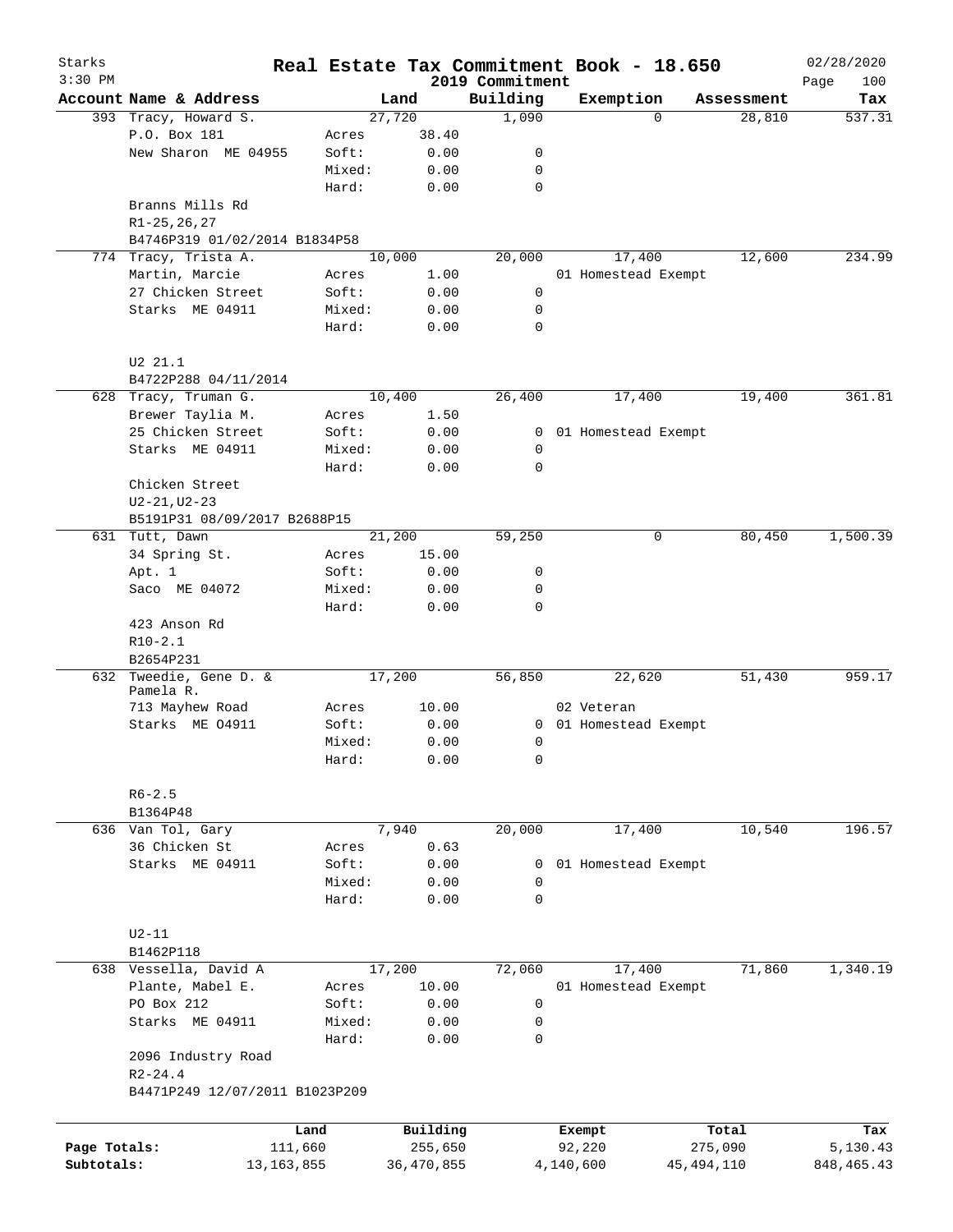| Starks       |                                                    |                 |                |                 | Real Estate Tax Commitment Book - 18.650 |                                  | 02/28/2020    |
|--------------|----------------------------------------------------|-----------------|----------------|-----------------|------------------------------------------|----------------------------------|---------------|
| $3:30$ PM    |                                                    |                 |                | 2019 Commitment |                                          |                                  | Page<br>101   |
|              | Account Name & Address<br>282 Viant, Jules         |                 | Land<br>25,720 | Building<br>750 | Exemption                                | Assessment<br>26,470<br>$\Omega$ | Tax<br>493.67 |
|              | Viant, Karen                                       | Acres           | 40.00          |                 |                                          |                                  |               |
|              | 1839 Pin Oak Ln                                    | Soft:           | 0.00           | 0               |                                          |                                  |               |
|              | Easton PA 18040                                    | Mixed:          | 18.00          | 2,459           |                                          |                                  |               |
|              |                                                    | Hard:           | 6.00           | 908             |                                          |                                  |               |
|              |                                                    |                 |                |                 |                                          |                                  |               |
|              | $R1 - 29.1$                                        |                 |                |                 |                                          |                                  |               |
|              | B4820P29 08/20/2014 B4147P184 06/11/2009 B1118P4   |                 |                |                 |                                          |                                  |               |
|              | 639 Vincent, Edward B.                             |                 | 10,440         | $\mathbf 0$     |                                          | 0<br>10,440                      | 194.71        |
|              | Brackett-Vincent<br>Cynthia                        | Acres           | 2.80           |                 |                                          |                                  |               |
|              | 423 Beans Corner Rd.                               | Soft:           | 0.00           | 0               |                                          |                                  |               |
|              | New Sharon Me 04955                                | Mixed:          | 0.00           | $\mathbf 0$     |                                          |                                  |               |
|              |                                                    | Hard:           | 0.00           | $\mathbf 0$     |                                          |                                  |               |
|              | New Sharon Town Line<br>$R1-4$                     |                 |                |                 |                                          |                                  |               |
|              | B2672P327                                          |                 |                |                 |                                          |                                  |               |
|              | 253 Vining, Melissa M                              |                 | 14,400         | 97,260          | 17,400                                   | 94,260                           | 1,757.95      |
|              | 93 Olde Ferry Road                                 | Acres           | 6.50           |                 |                                          |                                  |               |
|              | Starks ME 04911                                    | Soft:           | 0.00           | $\overline{0}$  | 01 Homestead Exempt                      |                                  |               |
|              |                                                    | Mixed:          | 0.00           | $\mathbf 0$     |                                          |                                  |               |
|              |                                                    | Hard:           | 0.00           | $\mathbf 0$     |                                          |                                  |               |
|              | Olde Ferry Road                                    |                 |                |                 |                                          |                                  |               |
|              | R12-10.5, R12-10.6                                 |                 |                |                 |                                          |                                  |               |
|              | B3864P205 05/18/2007                               |                 |                |                 |                                          |                                  |               |
|              | 750 Vischer, Gary                                  |                 | 17,200         | 62,535          | 17,400                                   | 62,335                           | 1,162.55      |
|              | Vischer, Barbara K.                                | Acres           | 10.00          |                 | 01 Homestead Exempt                      |                                  |               |
|              | 1222 Anson Road                                    | Soft:           | 0.00           | $\mathbf 0$     |                                          |                                  |               |
|              | Starks ME 04911                                    | Mixed:          | 0.00           | 0               |                                          |                                  |               |
|              |                                                    | Hard:           | 0.00           | 0               |                                          |                                  |               |
|              |                                                    |                 |                |                 |                                          |                                  |               |
|              | R12 17.1<br>656 Vogel Jr., Frederick B.            |                 | 27,600         | $\mathbf 0$     |                                          | 0<br>27,600                      | 514.74        |
|              | 253 Mayhew Road                                    | Acres           | 38.00          |                 |                                          |                                  |               |
|              | Starks ME 04911                                    | Soft:           | 0.00           | 0               |                                          |                                  |               |
|              |                                                    | Mixed:          | 0.00           | 0               |                                          |                                  |               |
|              |                                                    | Hard:           | 0.00           | $\mathbf 0$     |                                          |                                  |               |
|              |                                                    |                 |                |                 |                                          |                                  |               |
|              | $R7 - 21$                                          |                 |                |                 |                                          |                                  |               |
|              | B4236P74 01/28/2010 B4049P163 09/02/2008 B1114P203 |                 |                |                 |                                          |                                  |               |
|              | 640 Vogel, Jr.Frederick B                          |                 | 43,000         | 107,860         | 17,400                                   | 133,460                          | 2,489.03      |
|              | 253 Mayhew Road                                    | Acres           | 86.00          |                 | 01 Homestead Exempt                      |                                  |               |
|              | Starks Me 04911                                    | Soft:           | 0.00           | 0               |                                          |                                  |               |
|              |                                                    | Mixed:          | 0.00           | 0               |                                          |                                  |               |
|              |                                                    | Hard:           | 0.00           | 0               |                                          |                                  |               |
|              |                                                    |                 |                |                 |                                          |                                  |               |
|              | $R7 - 22$                                          |                 |                |                 |                                          |                                  |               |
|              | B2822P130                                          |                 |                |                 |                                          |                                  |               |
|              | 641 Vogel, Jr.Frederick B                          |                 | 17,800         | $\mathbf 0$     |                                          | 17,800<br>0                      | 331.97        |
|              | 253 Mayhew Road                                    | Acres           | 12.00          |                 |                                          |                                  |               |
|              | Starks Me 04911                                    | Soft:           | 0.00           | 0               |                                          |                                  |               |
|              |                                                    | Mixed:<br>Hard: | 0.00<br>0.00   | 0<br>0          |                                          |                                  |               |
|              |                                                    |                 |                |                 |                                          |                                  |               |
|              | $R7 - 23$                                          |                 |                |                 |                                          |                                  |               |
|              | B2822P130                                          |                 |                |                 |                                          |                                  |               |
|              |                                                    |                 |                |                 |                                          |                                  |               |
|              | Land                                               |                 | Building       |                 | Exempt                                   | Total                            | Tax           |
| Page Totals: | 156,160                                            |                 | 268,405        |                 | 52,200                                   | 372,365                          | 6,944.62      |

**Subtotals:** 13,320,015 36,739,260 4,192,800 45,866,475 855,410.05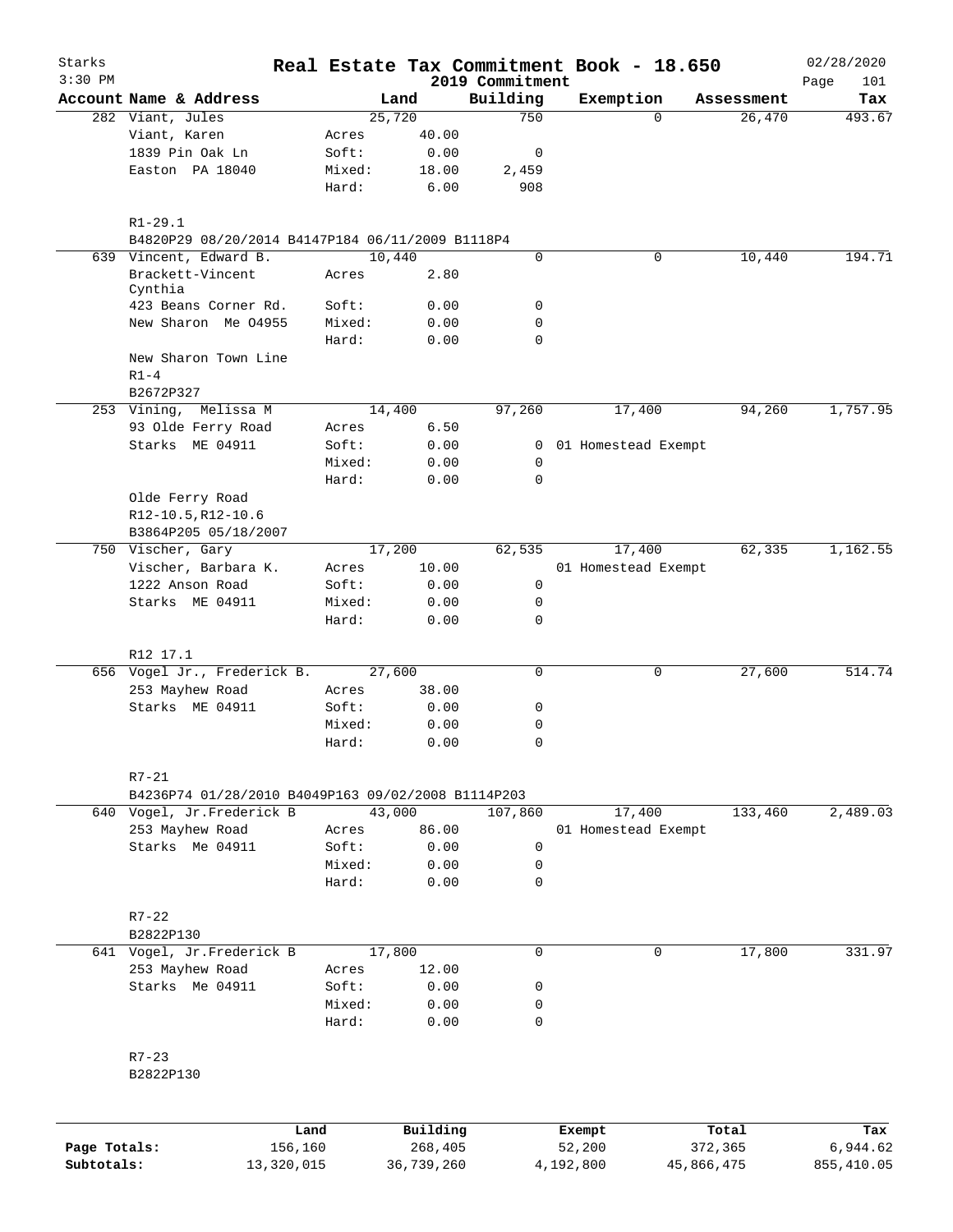| Starks       |                                |        |            |                             | Real Estate Tax Commitment Book - 18.650 |            | 02/28/2020         |
|--------------|--------------------------------|--------|------------|-----------------------------|------------------------------------------|------------|--------------------|
| $3:30$ PM    | Account Name & Address         |        | Land       | 2019 Commitment<br>Building | Exemption                                | Assessment | 102<br>Page<br>Tax |
|              | 410 Vomorde, Carson C.         |        | 27,200     | 69,800                      | 17,400                                   | 79,600     | 1,484.54           |
|              | 442 Anson Road                 | Acres  | 11.00      |                             |                                          |            |                    |
|              | Starks ME 04911                | Soft:  | 0.00       |                             | 0 01 Homestead Exempt                    |            |                    |
|              |                                | Mixed: | 0.00       | 0                           |                                          |            |                    |
|              |                                | Hard:  | 0.00       | 0                           |                                          |            |                    |
|              | Rt.43 Anson Rd                 |        |            |                             |                                          |            |                    |
|              | $R11 - 4.2$                    |        |            |                             |                                          |            |                    |
|              | B4847P215 11/04/2014 B1576P78  |        |            |                             |                                          |            |                    |
| 189          | Wade, Jacob C.                 |        | 32,200     | 77,550                      | 17,400                                   | 92,350     | 1,722.33           |
|              | 51 Thompson Bridge Road Acres  |        | 50.00      |                             |                                          |            |                    |
|              | Starks ME 04911                | Soft:  | 0.00       |                             | 0 01 Homestead Exempt                    |            |                    |
|              |                                | Mixed: | 0.00       | 0                           |                                          |            |                    |
|              |                                | Hard:  | 0.00       | 0                           |                                          |            |                    |
|              | Chin Rd.                       |        |            |                             |                                          |            |                    |
|              |                                |        |            |                             |                                          |            |                    |
|              | $R3 - 42$                      |        |            |                             |                                          |            |                    |
|              | B4586P235 10/05/2012 B2010P164 |        |            |                             |                                          |            |                    |
|              | 181 Waite, Nicholas P.         |        | 12,240     | 40,500                      | 17,400                                   | 35,340     | 659.09             |
|              | Waite, Jessica L.              | Acres  | 3.80       |                             |                                          |            |                    |
|              | 199 Anson Road                 | Soft:  | 0.00       |                             | 0 01 Homestead Exempt                    |            |                    |
|              | Starks ME 04911                | Mixed: | 0.00       | 0                           |                                          |            |                    |
|              |                                | Hard:  | 0.00       | 0                           |                                          |            |                    |
|              | Route 43                       |        |            |                             |                                          |            |                    |
|              | $R8 - 42, 8 - 44.2, R7 - 5$    |        |            |                             |                                          |            |                    |
|              | B5184P196 07/26/2017 B2159P85  |        |            |                             |                                          |            |                    |
| 643          | Wallace Family Land            |        | 19,600     | 67,020                      | 17,400                                   | 69,220     | 1,290.95           |
|              | Trust                          |        |            |                             |                                          |            |                    |
|              | 53 Jacob Lane                  | Acres  | 13.00      |                             |                                          |            |                    |
|              | Starks ME 04911                | Soft:  | 0.00       |                             | 0 01 Homestead Exempt                    |            |                    |
|              |                                | Mixed: | 0.00       | $\mathbf 0$                 |                                          |            |                    |
|              |                                | Hard:  | 0.00       | $\mathbf 0$                 |                                          |            |                    |
|              | Locke Hill Road                |        |            |                             |                                          |            |                    |
|              | $R3 - 4.3A$                    |        |            |                             |                                          |            |                    |
|              | B4699P116 08/16/2013 B2725P113 |        |            |                             |                                          |            |                    |
|              | 642 Wallace, Joseph C.         |        | 0          | 7,500                       | 0                                        | 7,500      | 139.88             |
|              | Wallace, Bernadette            |        |            |                             |                                          |            |                    |
|              | 53 Jacob Lane                  |        |            |                             |                                          |            |                    |
|              | Starks ME 04911                |        |            |                             |                                          |            |                    |
|              |                                |        |            |                             |                                          |            |                    |
|              | Lockhill Road                  |        |            |                             |                                          |            |                    |
|              | $R3 - 4.30N$                   |        |            |                             |                                          |            |                    |
|              | 645 Ward, Robert               |        | 25,800     | 0                           | 0                                        | 25,800     | 481.17             |
|              | 61 Heald St                    | Acres  | 32.00      |                             |                                          |            |                    |
|              | Madison ME 04950               | Soft:  | 0.00       | 0                           |                                          |            |                    |
|              |                                | Mixed: | 0.00       | $\mathbf 0$                 |                                          |            |                    |
|              |                                | Hard:  | 0.00       | $\mathbf 0$                 |                                          |            |                    |
|              | Mt. Hungar Road                |        |            |                             |                                          |            |                    |
|              | $R5 - 11$                      |        |            |                             |                                          |            |                    |
|              | B2248P115                      |        |            |                             |                                          |            |                    |
|              | 646 Ward, Robert               |        | 40,800     | $\mathbf 0$                 | $\mathbf 0$                              | 40,800     | 760.92             |
|              | 61 Heald St                    | Acres  | 82.00      |                             |                                          |            |                    |
|              | Madison ME 04950               | Soft:  | 0.00       | 0                           |                                          |            |                    |
|              |                                | Mixed: | 0.00       | 0                           |                                          |            |                    |
|              |                                |        |            | 0                           |                                          |            |                    |
|              |                                | Hard:  | 0.00       |                             |                                          |            |                    |
|              | Mt. Hungar Road                |        |            |                             |                                          |            |                    |
|              | $R5 - 15$                      |        |            |                             |                                          |            |                    |
|              | B2248P116                      |        |            |                             |                                          |            |                    |
|              |                                |        |            |                             |                                          |            |                    |
|              |                                |        |            |                             |                                          |            |                    |
|              | Land                           |        | Building   |                             | Exempt                                   | Total      | Tax                |
| Page Totals: | 157,840                        |        | 262,370    |                             | 69,600                                   | 350,610    | 6,538.88           |
| Subtotals:   | 13, 477, 855                   |        | 37,001,630 |                             | 46, 217, 085<br>4,262,400                |            | 861,948.93         |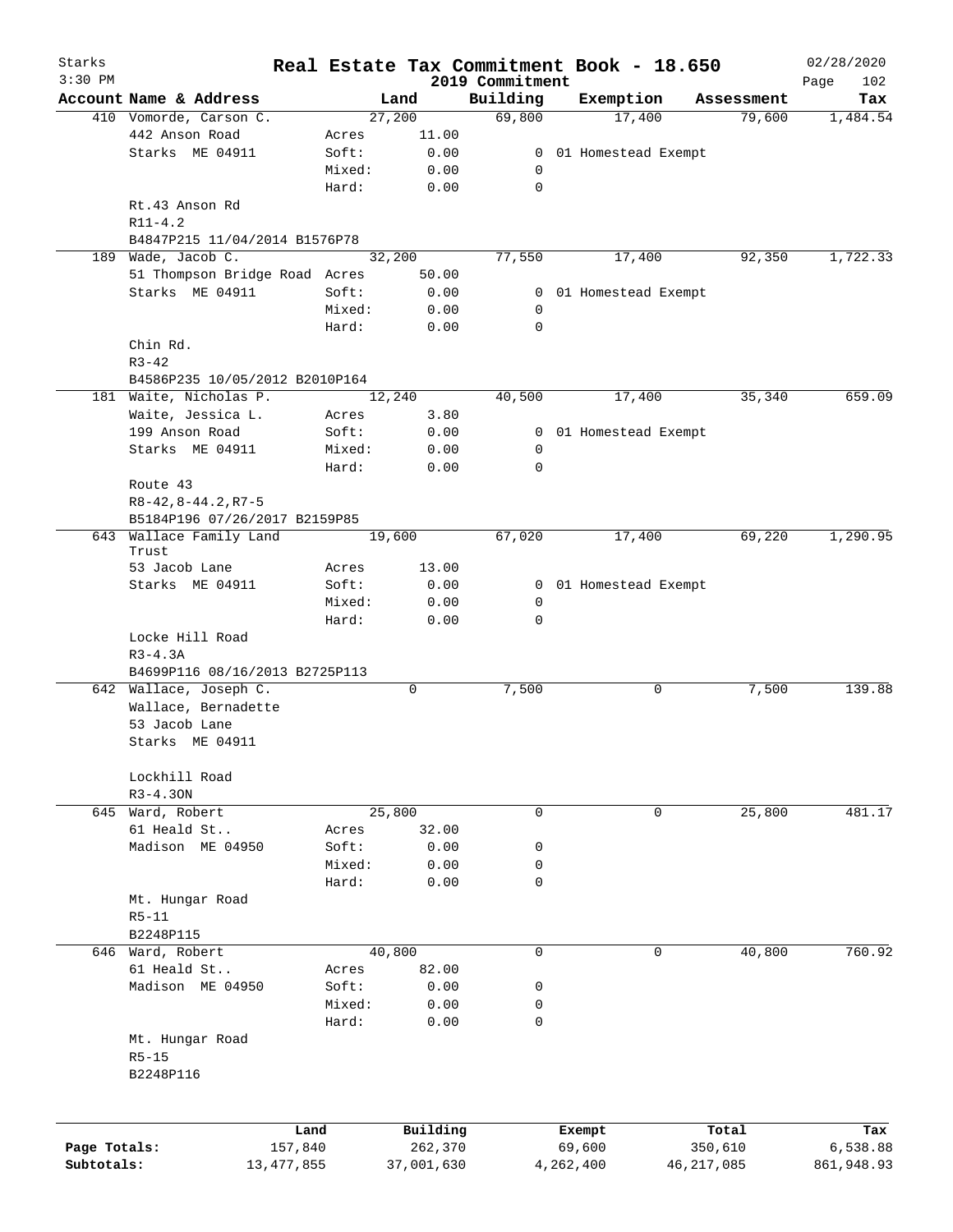| Starks<br>$3:30$ PM |                                                                                             |        |              | 2019 Commitment | Real Estate Tax Commitment Book - 18.650 |            | 02/28/2020<br>Page<br>103 |
|---------------------|---------------------------------------------------------------------------------------------|--------|--------------|-----------------|------------------------------------------|------------|---------------------------|
|                     | Account Name & Address                                                                      |        | Land         | Building        | Exemption                                | Assessment | Tax                       |
|                     | 647 Waters,<br>Leona                                                                        |        | 30,700       | 73,110          | 17,400                                   | 86,410     | 1,611.55                  |
|                     | 1218 New Sharon Road                                                                        | Acres  | 45.00        |                 |                                          |            |                           |
|                     | Starks ME 04911                                                                             | Soft:  | 0.00         |                 | 0 01 Homestead Exempt                    |            |                           |
|                     |                                                                                             | Mixed: | 0.00         | 0               |                                          |            |                           |
|                     |                                                                                             | Hard:  | 0.00         | 0               |                                          |            |                           |
|                     | $R1 - 29.4$                                                                                 |        |              |                 |                                          |            |                           |
|                     | B3755P136 10/06/2006 B1524P236                                                              |        |              |                 |                                          |            |                           |
|                     | 372 Waugh, Michael F.                                                                       |        | 13,890       | 121,620         | 17,400                                   | 118,110    | 2,202.75                  |
|                     | PO Box 472                                                                                  | Acres  | 5.86         |                 | 01 Homestead Exempt                      |            |                           |
|                     | Starks ME 04911                                                                             | Soft:  | 0.00         | 0               |                                          |            |                           |
|                     |                                                                                             | Mixed: | 0.00         | 0               |                                          |            |                           |
|                     |                                                                                             | Hard:  | 0.00         | $\mathbf 0$     |                                          |            |                           |
|                     | Rt.43 Madison Rd.                                                                           |        |              |                 |                                          |            |                           |
|                     | $R12 - 11.1 - 2$                                                                            |        |              |                 |                                          |            |                           |
|                     | B4941P165 08/11/2015 B2634P1                                                                |        |              |                 |                                          |            |                           |
|                     | 352 Webber, Archie L.                                                                       |        | 10,600       | $\mathbf 0$     | 0                                        | 10,600     | 197.69                    |
|                     | P.O. Box 215                                                                                | Acres  | 3.00         |                 |                                          |            |                           |
|                     | Anson ME 04911                                                                              | Soft:  | 0.00         | 0               |                                          |            |                           |
|                     |                                                                                             | Mixed: | 0.00         | 0               |                                          |            |                           |
|                     |                                                                                             | Hard:  | 0.00         | $\mathbf 0$     |                                          |            |                           |
|                     | $R8 - 38$                                                                                   |        |              |                 |                                          |            |                           |
|                     | B4395P30 05/16/2011 B4242P225 09/28/2009                                                    |        |              |                 |                                          |            |                           |
| 247                 | Webster, Robert D.                                                                          |        | 27,100       | 35,000          | 17,400                                   | 44,700     | 833.66                    |
|                     | Webster, Eunice M.                                                                          | Acres  | 33.00        |                 | 01 Homestead Exempt                      |            |                           |
|                     | 203 Mayhew Rd                                                                               | Soft:  | 0.00         | 0               |                                          |            |                           |
|                     | Starks ME 04911                                                                             | Mixed: | 0.00         | 0               |                                          |            |                           |
|                     |                                                                                             | Hard:  | 0.00         | $\mathbf 0$     |                                          |            |                           |
|                     | 203 Mayhew Rd.<br>$R7 - 19$                                                                 |        |              |                 |                                          |            |                           |
|                     | B4873P165 01/26/2015 B3818P303 03/05/2007 B3703P15<br>06/28/2006 B1473P294                  |        |              |                 |                                          |            |                           |
|                     | 782 Welcome, Cordell                                                                        |        | 0            | 20,000          | 17,400                                   | 2,600      | 48.49                     |
|                     |                                                                                             |        |              |                 | 01 Homestead Exempt                      |            |                           |
|                     | Starks ME 04911                                                                             |        |              |                 |                                          |            |                           |
|                     |                                                                                             |        |              |                 |                                          |            |                           |
|                     | R6 2.130N                                                                                   |        |              |                 |                                          |            |                           |
|                     | 781 Welcome, Jeffery                                                                        |        | 0            | 23,610          | 17,400                                   | 6,210      | 115.82                    |
|                     | 48 Redneck Rd                                                                               |        |              |                 | 01 Homestead Exempt                      |            |                           |
|                     | Starks ME 04911                                                                             |        |              |                 |                                          |            |                           |
|                     |                                                                                             |        |              |                 |                                          |            |                           |
|                     |                                                                                             |        |              |                 |                                          |            |                           |
|                     | R6 2.140N                                                                                   |        |              |                 |                                          |            |                           |
| 467                 | Whipple, Charles Bruce                                                                      |        | 16,560       | 66,150          | 0                                        | 82,710     | 1,542.54                  |
|                     | Whipple, Cara                                                                               | Acres  | 9.20         |                 |                                          |            |                           |
|                     | 970 Farmington Falls<br>Road                                                                | Soft:  | 0.00         | 0               |                                          |            |                           |
|                     | Farmington ME 04938                                                                         | Mixed: | 0.00         | 0               |                                          |            |                           |
|                     |                                                                                             | Hard:  | 0.00         | 0               |                                          |            |                           |
|                     |                                                                                             |        |              |                 |                                          |            |                           |
|                     | $R8 - 38 - 15$<br>B4407P92 06/17/2011 B4270P151 05/19/2010 B3680P46<br>05/19/2006 B3233P281 |        |              |                 |                                          |            |                           |
|                     |                                                                                             |        |              |                 |                                          |            |                           |
|                     |                                                                                             | Land   | Building     |                 | Exempt                                   | Total      | Tax                       |
| Page Totals:        | 98,850                                                                                      |        | 339,490      |                 | 87,000                                   | 351,340    | 6, 552.50                 |
| Subtotals:          | 13,576,705                                                                                  |        | 37, 341, 120 |                 | 46,568,425<br>4,349,400                  |            | 868,501.43                |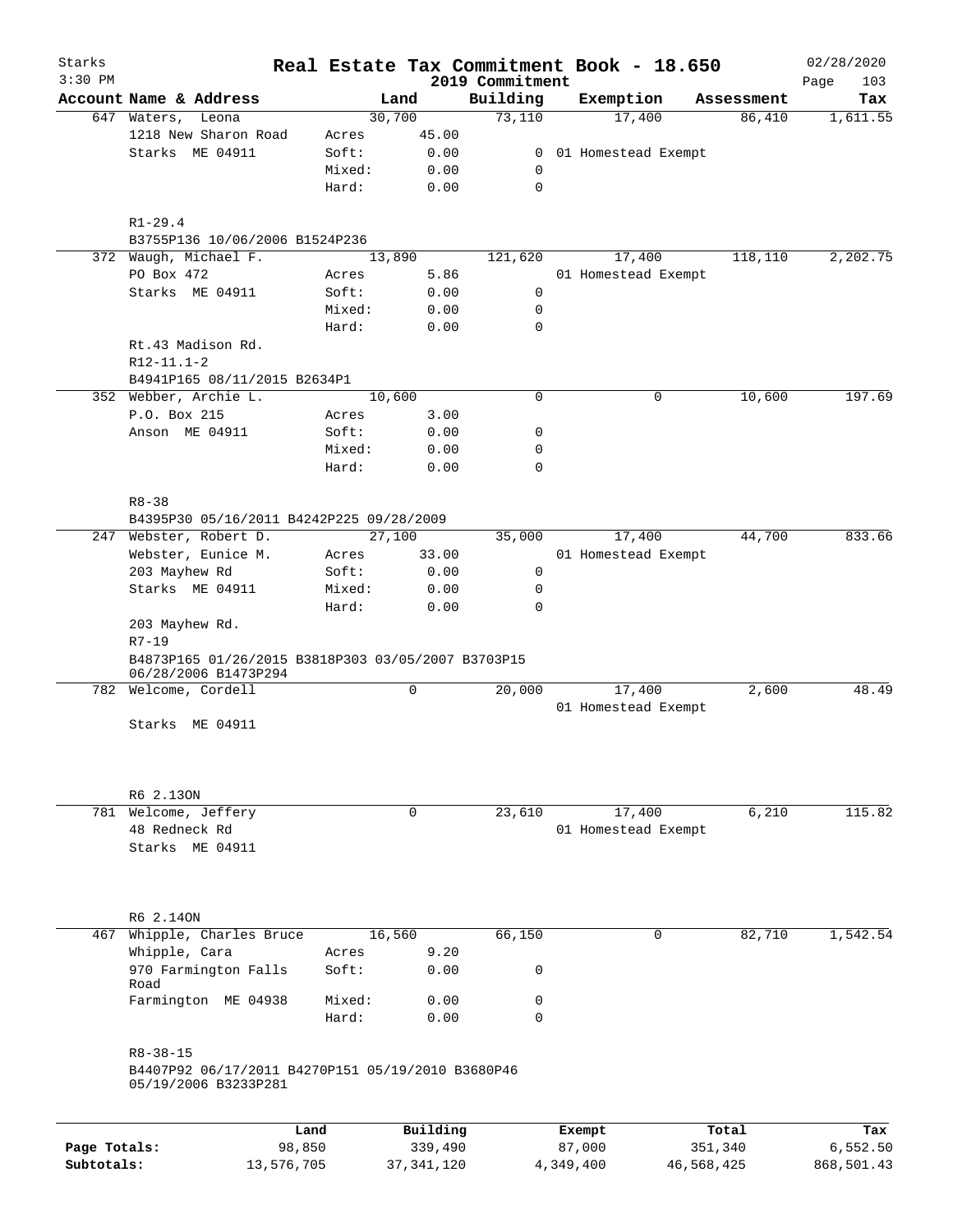| Starks<br>$3:30$ PM |                                                                                                                   |                 |          | 2019 Commitment | Real Estate Tax Commitment Book - 18.650 |            | 02/28/2020<br>Page<br>104 |
|---------------------|-------------------------------------------------------------------------------------------------------------------|-----------------|----------|-----------------|------------------------------------------|------------|---------------------------|
|                     | Account Name & Address                                                                                            |                 | Land     | Building        | Exemption                                | Assessment | Tax                       |
|                     | 658 Whipple, Charles Bruce<br>Estate of Valerie<br>Whipple<br>970 Farmington Falls<br>Road<br>Farmington ME 04938 |                 | $\Omega$ | 7,500           | $\Omega$                                 | 7,500      | 139.88                    |
|                     | R8-120N2<br>B885P912                                                                                              |                 |          |                 |                                          |            |                           |
|                     | 659 Whipple, Charles Bruce                                                                                        | 31,960          |          | 35,550          | $\mathbf 0$                              | 67,510     | 1,259.06                  |
|                     | Whipple, Valerie M<br>Estate                                                                                      | Acres           | 5.45     |                 |                                          |            |                           |
|                     | 970 Farmington Falls<br>Rd.                                                                                       | Soft:           | 0.00     | 0               |                                          |            |                           |
|                     | Farmington ME 04938                                                                                               | Mixed:          | 0.00     | 0               |                                          |            |                           |
|                     | New Sharon Rd<br>$R8 - 12$                                                                                        | Hard:           | 0.00     | $\mathbf 0$     |                                          |            |                           |
|                     | B898P80                                                                                                           | 27,700          |          |                 |                                          |            | 623.84                    |
|                     | 660 White, Stephen<br>White, Michael                                                                              | Acres           | 35.00    | 5,750           | 0                                        | 33,450     |                           |
|                     | 4 White Ave.                                                                                                      | Soft:           | 0.00     | 0               |                                          |            |                           |
|                     | Jay ME 04239                                                                                                      | Mixed:          | 0.00     | 0               |                                          |            |                           |
|                     |                                                                                                                   | Hard:           | 0.00     | $\mathbf 0$     |                                          |            |                           |
|                     | $R7 - 20$<br>B3700P323 06/16/2006 B1170P232                                                                       |                 |          |                 |                                          |            |                           |
|                     | 661 Whitford, Henry W                                                                                             | 17,200          |          | 31,200          | 0                                        | 48,400     | 902.66                    |
|                     | Whitford Patricia A                                                                                               | Acres           | 10.00    |                 |                                          |            |                           |
|                     | 466 Day Mountain Rd                                                                                               | Soft:           | 0.00     | 0               |                                          |            |                           |
|                     | Temple ME 04984                                                                                                   | Mixed:          | 0.00     | 0               |                                          |            |                           |
|                     |                                                                                                                   | Hard:           | 0.00     | $\mathbf 0$     |                                          |            |                           |
|                     | $R2 - 39.1$<br>B2042P319 09/16/1994                                                                               |                 |          |                 |                                          |            |                           |
| 177                 | Whitmore, Christy Ann                                                                                             | 46,600          |          | 292,240         | 17,400                                   | 321,440    | 5,994.86                  |
|                     | Whitmore, Samuel A.                                                                                               | Acres           | 98.00    |                 |                                          |            |                           |
|                     | PO Box 597                                                                                                        | Soft:           | 0.00     | 0               | 01 Homestead Exempt                      |            |                           |
|                     | Anson ME 04911                                                                                                    | Mixed:          | 0.00     | 0               |                                          |            |                           |
|                     |                                                                                                                   | Hard:           | 0.00     | 0               |                                          |            |                           |
|                     | Faulker Hill Rd<br>$R8 - 36$                                                                                      |                 |          |                 |                                          |            |                           |
|                     | B4341P75 11/15/2010 B2616P167                                                                                     |                 |          |                 |                                          |            |                           |
|                     | 580 Whitmore, Robert<br>216 Pinkham Brook Rd.                                                                     | 17,360<br>Acres | 10.20    | 8,250           | 0                                        | 25,610     | 477.63                    |
|                     | $\bullet$<br>Durham ME 04222                                                                                      | Soft:           | 0.00     | 0               |                                          |            |                           |
|                     |                                                                                                                   | Mixed:          | 0.00     | 0               |                                          |            |                           |
|                     |                                                                                                                   | Hard:           | 0.00     | 0               |                                          |            |                           |
|                     | Mayhew Road<br>$R7 - 10.2$                                                                                        |                 |          |                 |                                          |            |                           |
|                     | B4365P74 01/28/2011 B2501P82                                                                                      |                 |          |                 |                                          |            |                           |
|                     |                                                                                                                   |                 |          |                 |                                          |            |                           |

|              | Land       | Building   | Exempt    | Total      | Tax        |
|--------------|------------|------------|-----------|------------|------------|
| Page Totals: | 140,820    | 380,490    | 17,400    | 503,910    | 9,397.93   |
| Subtotals:   | 13,717,525 | 37,721,610 | 4,366,800 | 47,072,335 | 877,899.36 |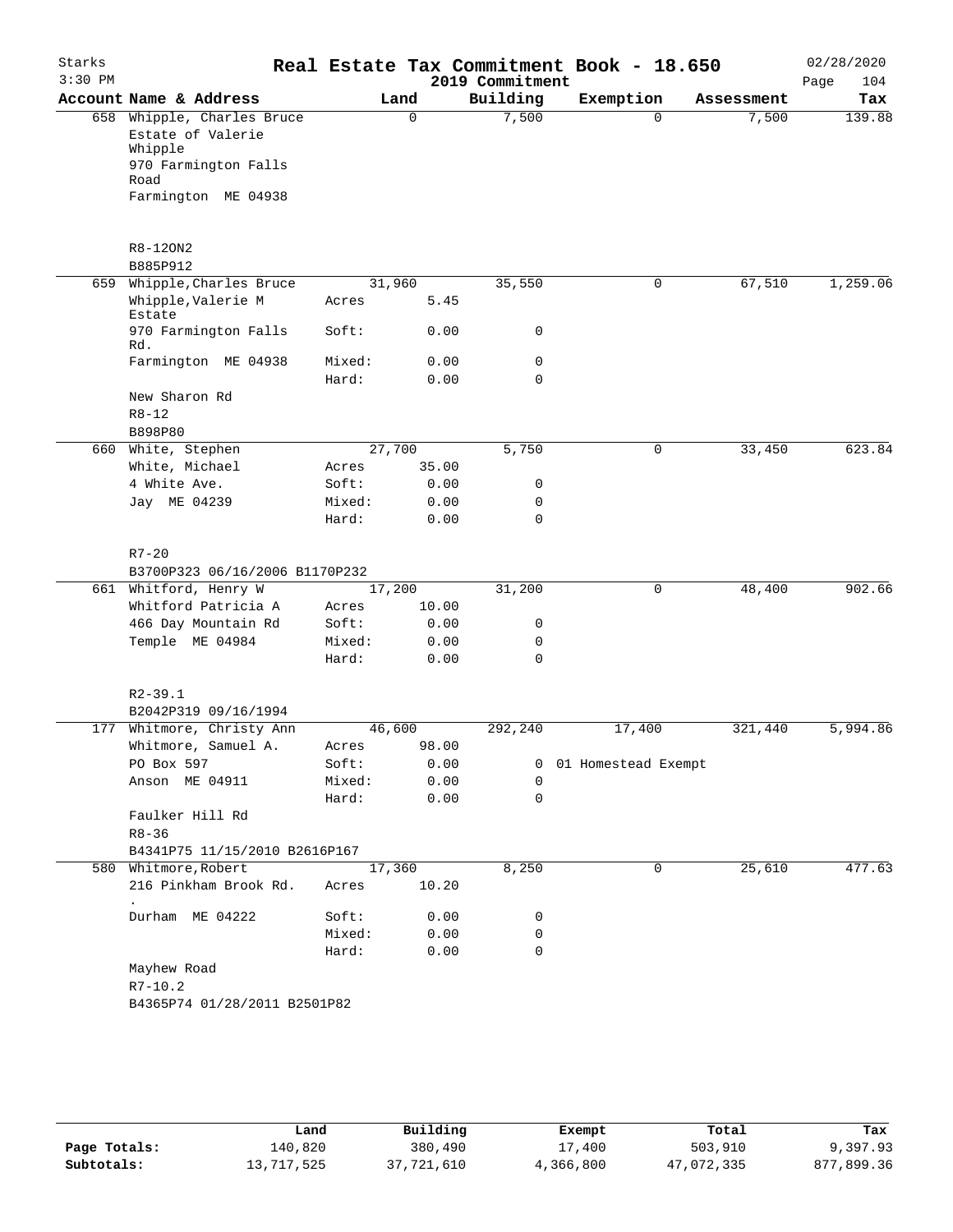| Starks<br>$3:30$ PM |                                   |                 |              | 2019 Commitment  | Real Estate Tax Commitment Book - 18.650 |            | 02/28/2020<br>Page<br>105 |
|---------------------|-----------------------------------|-----------------|--------------|------------------|------------------------------------------|------------|---------------------------|
|                     | Account Name & Address            |                 | Land         | Building         | Exemption                                | Assessment | Tax                       |
|                     | 662 Whittemore, Nicholas          | 17,000          |              | 0                | $\Omega$                                 | 17,000     | 317.05                    |
|                     | General Delivery Box 96           | Acres           | 11.00        |                  |                                          |            |                           |
|                     | Farmington Falls ME<br>04940      | Soft:           | 0.00         | 0                |                                          |            |                           |
|                     |                                   | Mixed:          | 0.00         | 0                |                                          |            |                           |
|                     |                                   | Hard:           | 0.00         | $\mathbf 0$      |                                          |            |                           |
|                     | $R1 - 46$                         |                 |              |                  |                                          |            |                           |
| 664                 | B1084P10                          | 24,400          |              |                  |                                          |            | 737.61                    |
|                     | Willis, Neil E, & Susan<br>D.     |                 |              | 32,550           | 17,400                                   | 39,550     |                           |
|                     | 30 Anson Road                     | Acres           | 24.00        |                  |                                          |            |                           |
|                     | Starks ME 04911                   | Soft:           | 0.00         | 0                | 01 Homestead Exempt                      |            |                           |
|                     |                                   | Mixed:<br>Hard: | 0.00<br>0.00 | 0<br>$\mathbf 0$ |                                          |            |                           |
|                     | $U2 - 30$                         |                 |              |                  |                                          |            |                           |
|                     | B2055P123                         |                 |              |                  |                                          |            |                           |
| 667                 | Winder, James And<br>Constance    | 14,600          |              | 0                | $\mathsf{O}$                             | 14,600     | 272.29                    |
|                     | 49 Church St.                     | Acres           | 8.00         |                  |                                          |            |                           |
|                     | Old Orchard Beach ME<br>04064     | Soft:           | 0.00         | 0                |                                          |            |                           |
|                     |                                   | Mixed:          | 0.00         | 0                |                                          |            |                           |
|                     |                                   | Hard:           | 0.00         | $\mathbf 0$      |                                          |            |                           |
|                     | Mayhew Road                       |                 |              |                  |                                          |            |                           |
|                     | $R5 - 6$                          |                 |              |                  |                                          |            |                           |
| 668                 | B2522P246<br>Winder, James W.     | 19,000          |              | 21,150           | 0                                        | 40,150     | 748.80                    |
|                     | Winder, Constance E.              | Acres           | 12.25        |                  |                                          |            |                           |
|                     | 49 Church St                      | Soft:           | 0.00         | 0                |                                          |            |                           |
|                     | Old Orchard Beach ME<br>04064     | Mixed:          | 0.00         | $\mathbf 0$      |                                          |            |                           |
|                     |                                   | Hard:           | 0.00         | 0                |                                          |            |                           |
|                     | Mayhew Road                       |                 |              |                  |                                          |            |                           |
|                     | $R5 - 6.2$                        |                 |              |                  |                                          |            |                           |
|                     | B2174P132                         |                 |              |                  |                                          |            |                           |
| 669                 | Wing, Ronald                      | 28, 200         |              | 0                | $\mathbf 0$                              | 28,200     | 525.93                    |
|                     | Elizabeth Wing                    | Acres           | 40.00        |                  |                                          |            |                           |
|                     | 525 W. Mills Rd                   | Soft:           | 0.00         | 0                |                                          |            |                           |
|                     | Industry ME 04938                 | Mixed:          | 0.00         | 0                |                                          |            |                           |
|                     |                                   | Hard:           | 0.00         | $\mathbf 0$      |                                          |            |                           |
|                     | $R1 - 49$                         |                 |              |                  |                                          |            |                           |
|                     | B2762P67 B797P790                 |                 |              |                  |                                          |            |                           |
| 670                 | Wing, Ronald D. &<br>Elizabeth M. | 36,900          |              | $\mathbf 0$      | $\mathbf 0$                              | 36,900     | 688.19                    |
|                     | 525 W.Mills Rd.                   | Acres           | 69.00        |                  |                                          |            |                           |
|                     | Industry ME 04938                 | Soft:           | 0.00         | 0                |                                          |            |                           |
|                     |                                   | Mixed:          | 0.00         | 0                |                                          |            |                           |
|                     |                                   | Hard:           | 0.00         | $\mathbf 0$      |                                          |            |                           |
|                     | $R1 - 36$                         |                 |              |                  |                                          |            |                           |
|                     | B2762P67 B1378P9                  |                 |              |                  |                                          |            |                           |
|                     |                                   |                 |              |                  |                                          |            |                           |

|              | Land       | Building   | Exempt    | Total      | Tax          |
|--------------|------------|------------|-----------|------------|--------------|
| Page Totals: | 140,100    | 53,700     | 17,400    | 176,400    | 3,289.87     |
| Subtotals:   | 13,857,625 | 37,775,310 | 4,384,200 | 47,248,735 | 881, 189. 23 |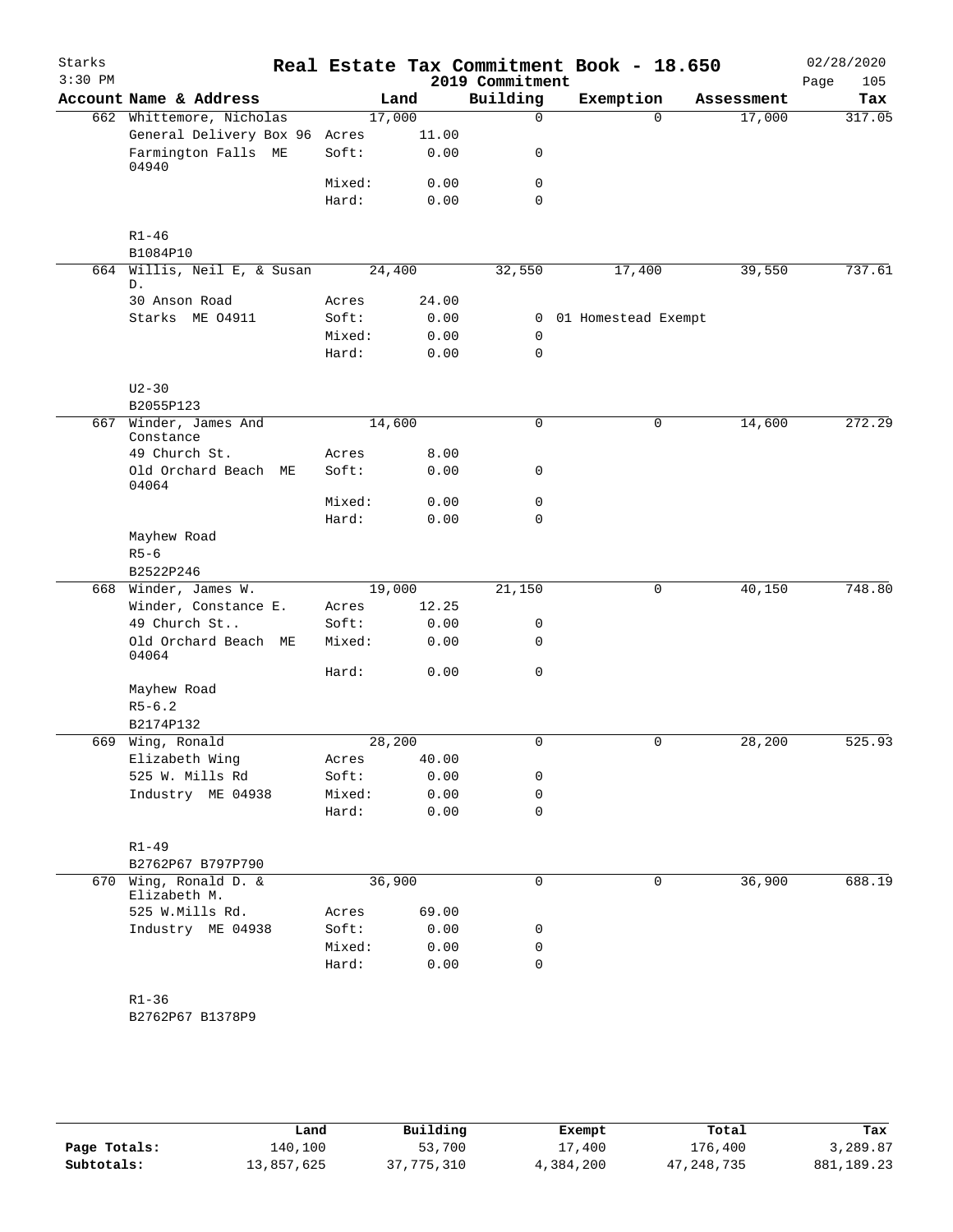| Starks    |                                                    |                 |              |                 | Real Estate Tax Commitment Book - 18.650 |            | 02/28/2020  |
|-----------|----------------------------------------------------|-----------------|--------------|-----------------|------------------------------------------|------------|-------------|
| $3:30$ PM |                                                    |                 |              | 2019 Commitment |                                          |            | Page<br>106 |
|           | Account Name & Address                             |                 | Land         | Building        | Exemption                                | Assessment | Tax         |
|           | 80 Winkley, Jereme P.                              | 26,500          |              | 25,500          | $\Omega$                                 | 52,000     | 969.80      |
|           | 2 Mohegan Street                                   | Acres           | 31.00        |                 |                                          |            |             |
|           | Winslow ME 04901                                   | Soft:           | 0.00         | 0               |                                          |            |             |
|           |                                                    | Mixed:          | 0.00         | 0               |                                          |            |             |
|           |                                                    | Hard:           | 0.00         | 0               |                                          |            |             |
|           | $R3 - 37$                                          |                 |              |                 |                                          |            |             |
|           | B5218P114 10/23/2017 B3398P254                     |                 |              |                 |                                          |            |             |
|           | 671 Winslow, Barbara T.<br>42,600                  |                 |              | 0               | 0                                        | 42,600     | 794.49      |
|           | 466 Smithfield Rd.                                 | Acres           | 88.00        |                 |                                          |            |             |
|           | Norridgewock ME 04957                              | Soft:           | 0.00         | 0               |                                          |            |             |
|           |                                                    | Mixed:          | 0.00         | 0               |                                          |            |             |
|           |                                                    | Hard:           | 0.00         | 0               |                                          |            |             |
|           | $R5 - 24$                                          |                 |              |                 |                                          |            |             |
|           | B4699P144 08/19/2013 B3913P153 09/28/2007 B845P468 |                 |              |                 |                                          |            |             |
|           | 672 Winslow, Peter V. and                          | 16,160          |              | 21,150          | 0                                        | 37,310     | 695.83      |
|           | Michelle A.<br>258 Farmington Falls                | Acres           | 8.70         |                 |                                          |            |             |
|           | Road                                               |                 |              |                 |                                          |            |             |
|           | New Sharon ME 04955                                | Soft:           | 0.00         | 0               |                                          |            |             |
|           |                                                    | Mixed:          | 0.00         | 0               |                                          |            |             |
|           |                                                    | Hard:           | 0.00         | $\mathbf 0$     |                                          |            |             |
|           | River Rd                                           |                 |              |                 |                                          |            |             |
|           | $R8 - 22$                                          |                 |              |                 |                                          |            |             |
|           | B2727P141<br>378 Wisse, Michael J.                 | 13,200          |              | 43,940          | 17,400                                   | 39,740     | 741.15      |
|           | Wisse, Shirley A.,                                 | Acres           | 5.00         |                 | 01 Homestead Exempt                      |            |             |
|           | Bartlett, Warren C.                                |                 |              |                 |                                          |            |             |
|           | 14 Sterry Hill Road<br>Starks ME 04911             | Soft:<br>Mixed: | 0.00         | 0<br>0          |                                          |            |             |
|           |                                                    | Hard:           | 0.00<br>0.00 | $\mathbf 0$     |                                          |            |             |
|           |                                                    |                 |              |                 |                                          |            |             |
|           | $R4 - 39.1$                                        |                 |              |                 |                                          |            |             |
|           | B5185P4 B5182P328 B3294P88                         |                 |              |                 |                                          |            |             |
|           | 674 Woodward, Dana G.                              | 12,400          |              | 66,900          | $\mathbf 0$                              | 79,300     | 1,478.95    |
|           | 8145 Dinsmore St.                                  | Acres           | 4.00         |                 |                                          |            |             |
|           | Brooksville FL 34613                               | Soft:           | 0.00         | $\Omega$        |                                          |            |             |
|           |                                                    | Mixed:          | 0.00         | 0               |                                          |            |             |
|           |                                                    | Hard:           | 0.00         | $\Omega$        |                                          |            |             |
|           | $R12-5$                                            |                 |              |                 |                                          |            |             |
|           | B1652P143                                          |                 |              |                 |                                          |            |             |
|           | 676 Worthley, Melinda                              | 15,200          |              | 41,680          | 17,400                                   | 39,480     | 736.30      |
|           | 176 Middle St.                                     | Acres           | 7.50         |                 |                                          |            |             |
|           | Farmington ME 04938                                | Soft:           | 0.00         | 0               | 01 Homestead Exempt                      |            |             |
|           |                                                    | Mixed:          | 0.00         | 0               |                                          |            |             |
|           |                                                    | Hard:           | 0.00         | 0               |                                          |            |             |
|           | emery road                                         |                 |              |                 |                                          |            |             |
|           | $R3-32A$                                           |                 |              |                 |                                          |            |             |
|           | B4139P135 04/17/2009 B2727P323                     |                 |              |                 |                                          |            |             |
|           |                                                    |                 |              |                 |                                          |            |             |

|              | Land       | Building   | Exempt    | Total      | Tax        |
|--------------|------------|------------|-----------|------------|------------|
| Page Totals: | 126,060    | 199,170    | 34,800    | 290,430    | 5,416.52   |
| Subtotals:   | 13,983,685 | 37,974,480 | 4,419,000 | 47,539,165 | 886,605.75 |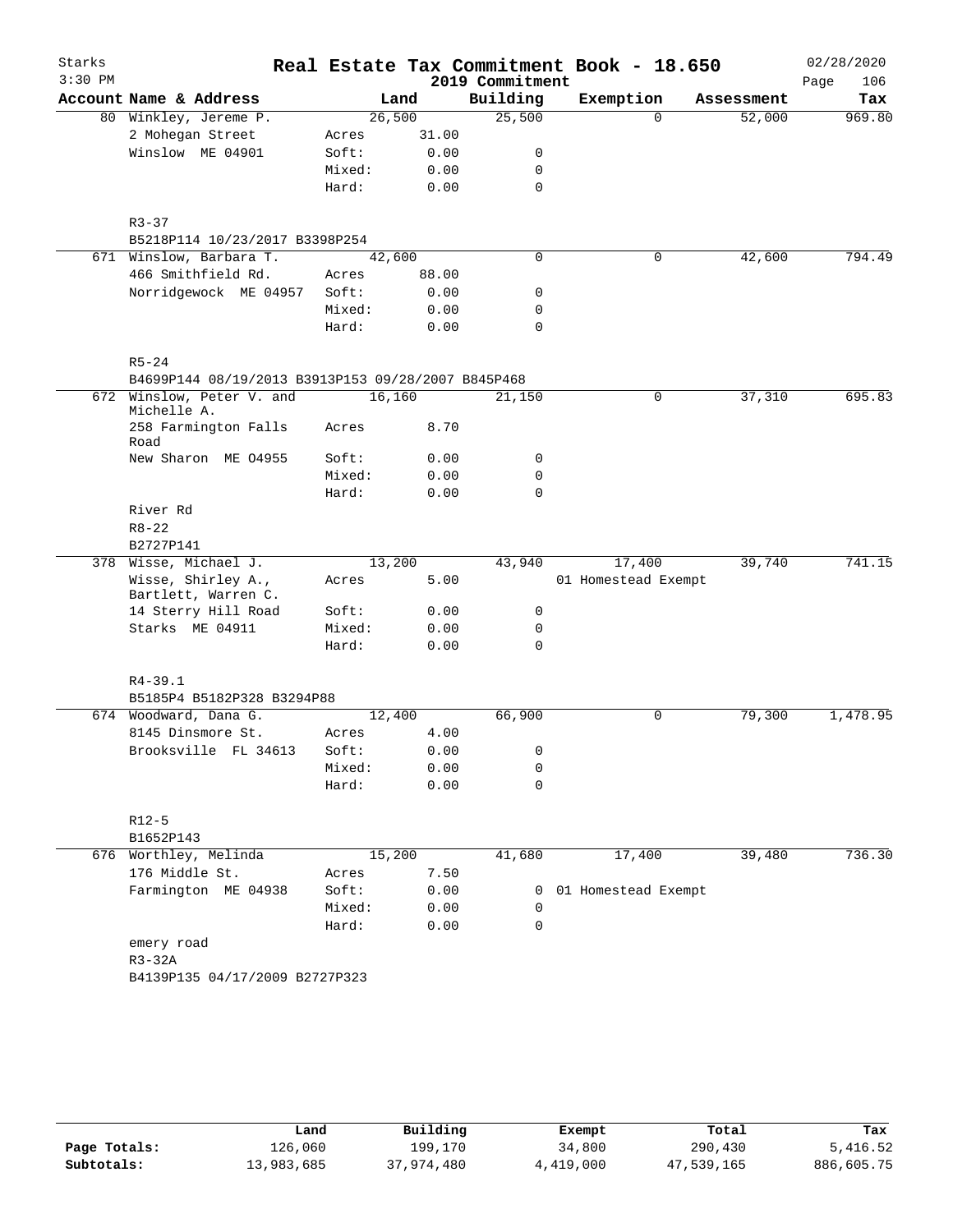| Starks<br>$3:30$ PM |                                                             |        |        |                                 | 2019 Commitment | Real Estate Tax Commitment Book - 18.650 |            |            | 02/28/2020<br>107<br>Page |
|---------------------|-------------------------------------------------------------|--------|--------|---------------------------------|-----------------|------------------------------------------|------------|------------|---------------------------|
|                     | Account Name & Address                                      |        | Land   |                                 | Building        | Exemption                                |            | Assessment | Tax                       |
| 677                 | Worthley, Melinda                                           |        | 9,560  |                                 | $\mathbf 0$     |                                          | $\Omega$   | 9,560      | 178.29                    |
|                     | 176 Middle St.                                              | Acres  |        | 1.70                            |                 |                                          |            |            |                           |
|                     | Farmington ME 04938                                         | Soft:  |        | 0.00                            | 0               |                                          |            |            |                           |
|                     |                                                             | Mixed: |        | 0.00                            | 0               |                                          |            |            |                           |
|                     |                                                             | Hard:  |        | 0.00                            | $\mathbf 0$     |                                          |            |            |                           |
|                     | emery road                                                  |        |        |                                 |                 |                                          |            |            |                           |
|                     | $R4 - 9$                                                    |        |        |                                 |                 |                                          |            |            |                           |
|                     | B2727P323                                                   |        |        |                                 |                 |                                          |            |            |                           |
| 663                 | Wright, Albert                                              |        | 17,360 |                                 | 12,750          |                                          | 0          | 30,110     | 561.55                    |
|                     | Wright, Maureen                                             | Acres  |        | 10.20                           |                 |                                          |            |            |                           |
|                     | 2 Sepulga Drive                                             | Soft:  |        | 0.00                            | 0               |                                          |            |            |                           |
|                     | Browns Mills NJ 08015                                       | Mixed: |        | 0.00                            | 0               |                                          |            |            |                           |
|                     |                                                             | Hard:  |        | 0.00                            | $\mathbf 0$     |                                          |            |            |                           |
|                     | $R8 - 10.7$                                                 |        |        |                                 |                 |                                          |            |            |                           |
|                     | B3469P199 04/12/2005 B1056P158                              |        |        |                                 |                 |                                          |            |            |                           |
|                     | 746 Wyman, Joseph                                           |        | 35,200 |                                 | 20,000          |                                          | 0          | 55,200     | 1,029.48                  |
|                     | P.O. Box 442                                                | Acres  |        | 60.00                           |                 |                                          |            |            |                           |
|                     | Skowhegan ME 04976                                          | Soft:  |        | 0.00                            | 0               |                                          |            |            |                           |
|                     |                                                             | Mixed: |        | 0.00                            | 0               |                                          |            |            |                           |
|                     |                                                             | Hard:  |        | 0.00                            | $\mathbf 0$     |                                          |            |            |                           |
|                     | R7 15.1                                                     |        |        |                                 |                 |                                          |            |            |                           |
|                     | B5344P95 10/26/2018 B4330P182 10/23/2010                    |        |        |                                 |                 |                                          |            |            |                           |
| 748                 | Wyman, Joseph                                               |        | 25,200 |                                 | $\mathbf 0$     |                                          | 0          | 25,200     | 469.98                    |
|                     | P.O. Box 442                                                | Acres  |        | 30.00                           |                 |                                          |            |            |                           |
|                     | Skowhegan ME 04976                                          | Soft:  |        | 0.00                            | 0               |                                          |            |            |                           |
|                     |                                                             | Mixed: |        | 0.00                            | 0               |                                          |            |            |                           |
|                     |                                                             | Hard:  |        | 0.00                            | $\mathbf 0$     |                                          |            |            |                           |
|                     | R11 25<br>B5344P95 10/26/2018 B4724P33 10/22/2013 B4291P154 |        |        |                                 |                 |                                          |            |            |                           |
|                     | 07/13/2010                                                  |        |        |                                 |                 |                                          |            |            |                           |
|                     | 692 Zink Jr., George H.                                     |        | 29,700 |                                 | 0               |                                          | 0          | 29,700     | 553.91                    |
|                     | Joyce, Davie and<br>Jenkinson, John                         | Acres  |        | 45.00                           |                 |                                          |            |            |                           |
|                     | 83 Baker Road                                               | Soft:  |        | 0.00                            | 0               |                                          |            |            |                           |
|                     | Starks ME 04911                                             | Mixed: |        | ${\bf 0}$ . ${\bf 0}$ ${\bf 0}$ | 0               |                                          |            |            |                           |
|                     |                                                             | Hard:  |        | 0.00                            | 0               |                                          |            |            |                           |
|                     | $R4 - 14.3$                                                 |        |        |                                 |                 |                                          |            |            |                           |
|                     | 682 Zink, George H. Jr.                                     |        | 1,060  |                                 | $\mathbf 0$     |                                          | 0          | 1,060      | 19.77                     |
|                     | 83 Baker Road                                               | Acres  |        | 7.00                            |                 |                                          |            |            |                           |
|                     | Starks ME 04911                                             | Soft:  |        | 0.00                            | 0               |                                          |            |            |                           |
|                     |                                                             | Mixed: |        | 7.00                            | 956             |                                          |            |            |                           |
|                     |                                                             | Hard:  |        | 0.00                            | $\mathbf 0$     |                                          |            |            |                           |
|                     | $R4 - 30$                                                   |        |        |                                 |                 |                                          |            |            |                           |
|                     | B1299P74                                                    |        |        |                                 |                 |                                          |            |            |                           |
|                     | 681 Zink, George H. Jr.                                     |        | 18,550 |                                 | 35,100          | 22,620                                   |            | 31,030     | 578.71                    |
|                     | 83 Baker Road                                               | Acres  |        | 38.00                           |                 |                                          |            |            |                           |
|                     | Starks ME 04911                                             | Soft:  |        | 0.00                            |                 | 0 01 Homestead Exempt                    |            |            |                           |
|                     |                                                             | Mixed: |        | 9.00                            | 1,229           | 02 Veteran                               |            |            |                           |
|                     |                                                             | Hard:  |        | 24.00                           | 3,633           |                                          |            |            |                           |
|                     | $R4 - 32$                                                   |        |        |                                 |                 |                                          |            |            |                           |
|                     | B1299P74                                                    |        |        |                                 |                 |                                          |            |            |                           |
|                     |                                                             | Land   |        | Building                        |                 | Exempt                                   |            | Total      | Tax                       |
| Page Totals:        | 136,630                                                     |        |        | 67,850                          |                 | 22,620                                   | 181,860    |            | 3,391.69                  |
| Final Totals:       | 14, 120, 315                                                |        |        | 38,042,330                      |                 | 4, 441, 620                              | 47,721,025 |            | 889,997.44                |